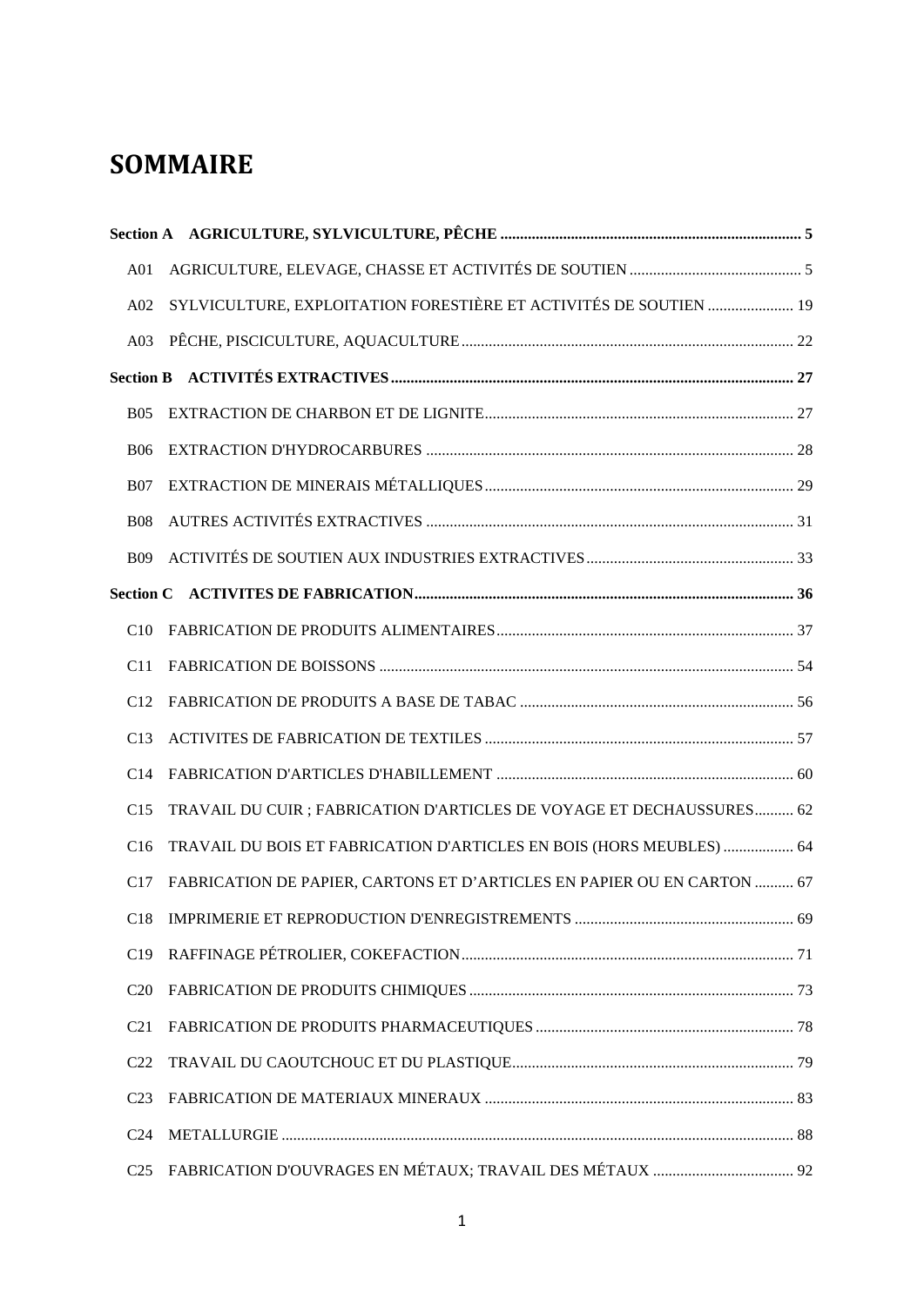| C <sub>26</sub>  | FABRICATION DE PRODUITS ELECTRONIQUES ET INFORMATIQUES  96             |  |  |
|------------------|------------------------------------------------------------------------|--|--|
| C <sub>27</sub>  |                                                                        |  |  |
| C <sub>28</sub>  |                                                                        |  |  |
| C <sub>29</sub>  |                                                                        |  |  |
| C <sub>30</sub>  |                                                                        |  |  |
| C <sub>31</sub>  |                                                                        |  |  |
| C <sub>32</sub>  |                                                                        |  |  |
| C <sub>33</sub>  | REPARATION ET INSTALLATION DE MACHINES ET D'EQUIPEMENTS PROFESSIONNELS |  |  |
|                  |                                                                        |  |  |
|                  |                                                                        |  |  |
| D35              |                                                                        |  |  |
| <b>Section E</b> | PRODUCTION ET DISTRIBUTION D'EAU, ASSAINISSEMENT ; TRAITEMENT DES      |  |  |
| E36              |                                                                        |  |  |
| E37              |                                                                        |  |  |
| E38              | COLLECTE, TRAITEMENT ET ELIMINATION DES DECHETS ; RECUPERATION  132    |  |  |
| E39              |                                                                        |  |  |
| <b>Section F</b> |                                                                        |  |  |
| F41              |                                                                        |  |  |
| F42              |                                                                        |  |  |
|                  |                                                                        |  |  |
|                  |                                                                        |  |  |
| G <sub>45</sub>  |                                                                        |  |  |
| G46              |                                                                        |  |  |
| G <sub>47</sub>  |                                                                        |  |  |
|                  |                                                                        |  |  |
| H49              |                                                                        |  |  |
| H <sub>50</sub>  |                                                                        |  |  |
| H51              |                                                                        |  |  |
| H <sub>52</sub>  |                                                                        |  |  |
| H <sub>53</sub>  |                                                                        |  |  |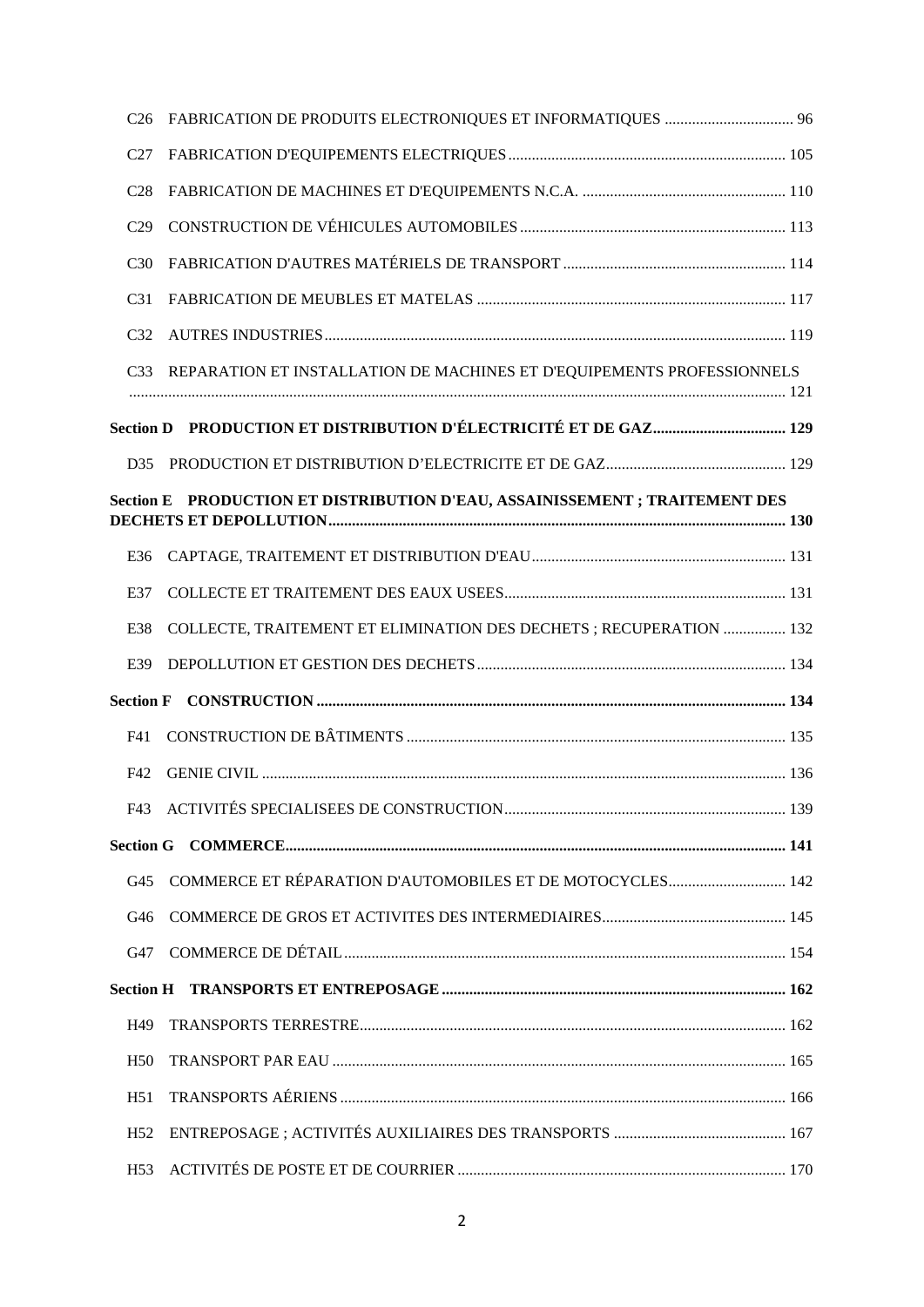| I55             |  |
|-----------------|--|
| I56             |  |
|                 |  |
| J58             |  |
| J59             |  |
| J60             |  |
| J61             |  |
| J62             |  |
| J63             |  |
|                 |  |
| K64             |  |
| K <sub>65</sub> |  |
| K66             |  |
|                 |  |
|                 |  |
|                 |  |
| M69             |  |
| M70             |  |
| M71             |  |
|                 |  |
| M73             |  |
| M74             |  |
| M75             |  |
|                 |  |
| N77             |  |
| N78             |  |
| N79             |  |
| N80             |  |
| N81             |  |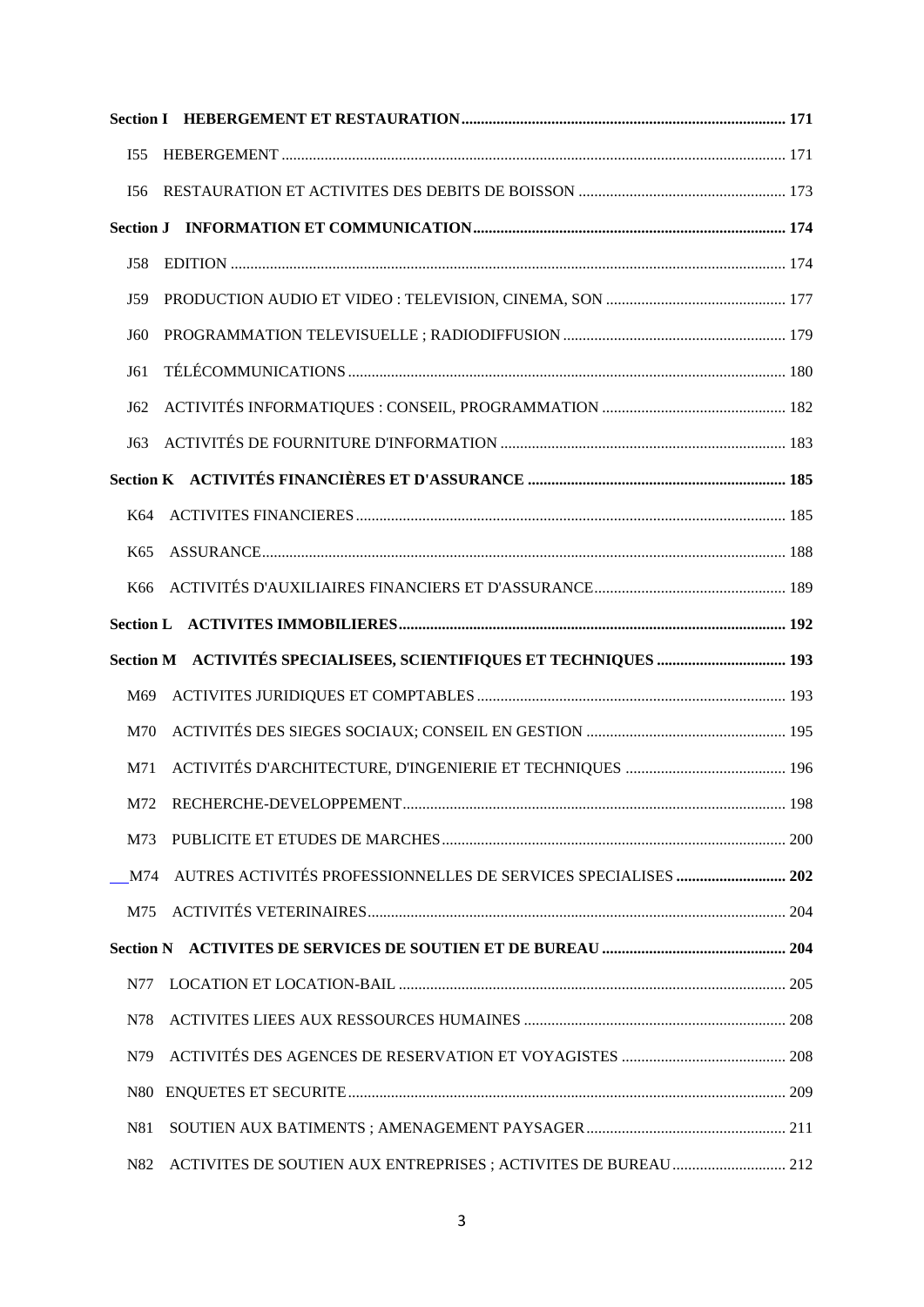| <b>P85</b>       |                                                                         |  |
|------------------|-------------------------------------------------------------------------|--|
|                  |                                                                         |  |
| 086              |                                                                         |  |
| Q87              |                                                                         |  |
| O88              |                                                                         |  |
|                  |                                                                         |  |
| R90              |                                                                         |  |
| R91              |                                                                         |  |
| R92              |                                                                         |  |
| R93              |                                                                         |  |
| <b>Section S</b> |                                                                         |  |
| S94              |                                                                         |  |
| S95              | REPARATION D'ORDINATEURS, BIENS PERSONNELS ET DOMESTIQUES  235          |  |
| S96              |                                                                         |  |
|                  |                                                                         |  |
| T97              | ACTIVITÉS DES MÉNAGES EN TANT QU'EMPLOYEURS DE PERSONNEL DOMESTIQUE 239 |  |
| T98              |                                                                         |  |
|                  |                                                                         |  |
|                  |                                                                         |  |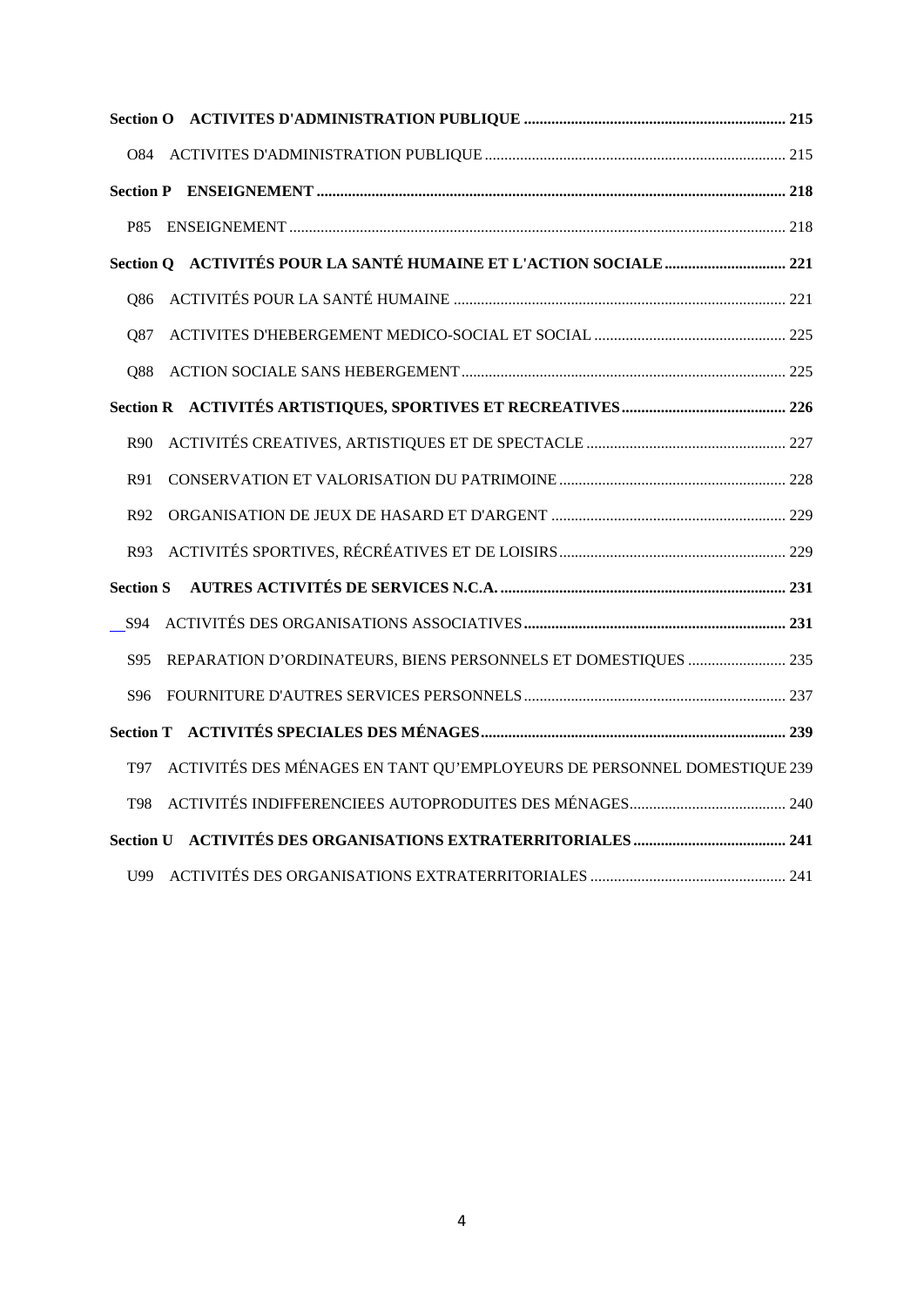## **NOTE EXPLICATIVE**

## **Section A AGRICULTURE, SYLVICULTURE, PÊCHE**

La section A regroupe l'ensemble des activités consistant à exploiter les ressources naturelles végétales ou animales, y compris de la pêche. On y rattache également certaines activités de soutien à cette exploitation.

Cette section ne comprend pas les activités de transformation (qui relèvent alors de la section C) au-delà des produits marchands, sauf lorsque ces dernières sont réalisées sur l'exploitation (cf. Egrainage du coton).

Elle se répartit en trois divisions relatives à l'agriculture, l'exploitation forestière et la pêche.

## **A01 AGRICULTURE, ELEVAGE, CHASSE ET ACTIVITÉS DE SOUTIEN**

Cette division comprend les activités de culture, d'élevage, ainsi que les activités réalisées pour compte de tiers qui s'intègrent dans les opérations agricoles normales et la chasse.

La distinction cultures de produits destinés à l'industrie ou à l'exportation / cultures vivrières a été retenue car elle recouvre des réalités conforme au cas ivoirien.

La distinction de la CITI Rév 4 entre cultures pérennes ou non pérennes n'a pas été retenue, ceci afin de préserver les séries constituées antérieurement sur une base détaillée différemment.

## **A0101 AGRICULTURE VIVRIERE**

L'agriculture vivrière se comprend être une agriculture essentiellement tournée vers l'autoconsommation et l'économie de subsistance. Il comprend les cultures de céréales, de tubercules de fruits et de légumes.

## **A010101 CULTURE DE CEREALES**

Cette classe comprend toutes les formes de culture de plein champ de céréales. On a : les cultures de blé, de riz, de maïs et les cultures d'autres céréales.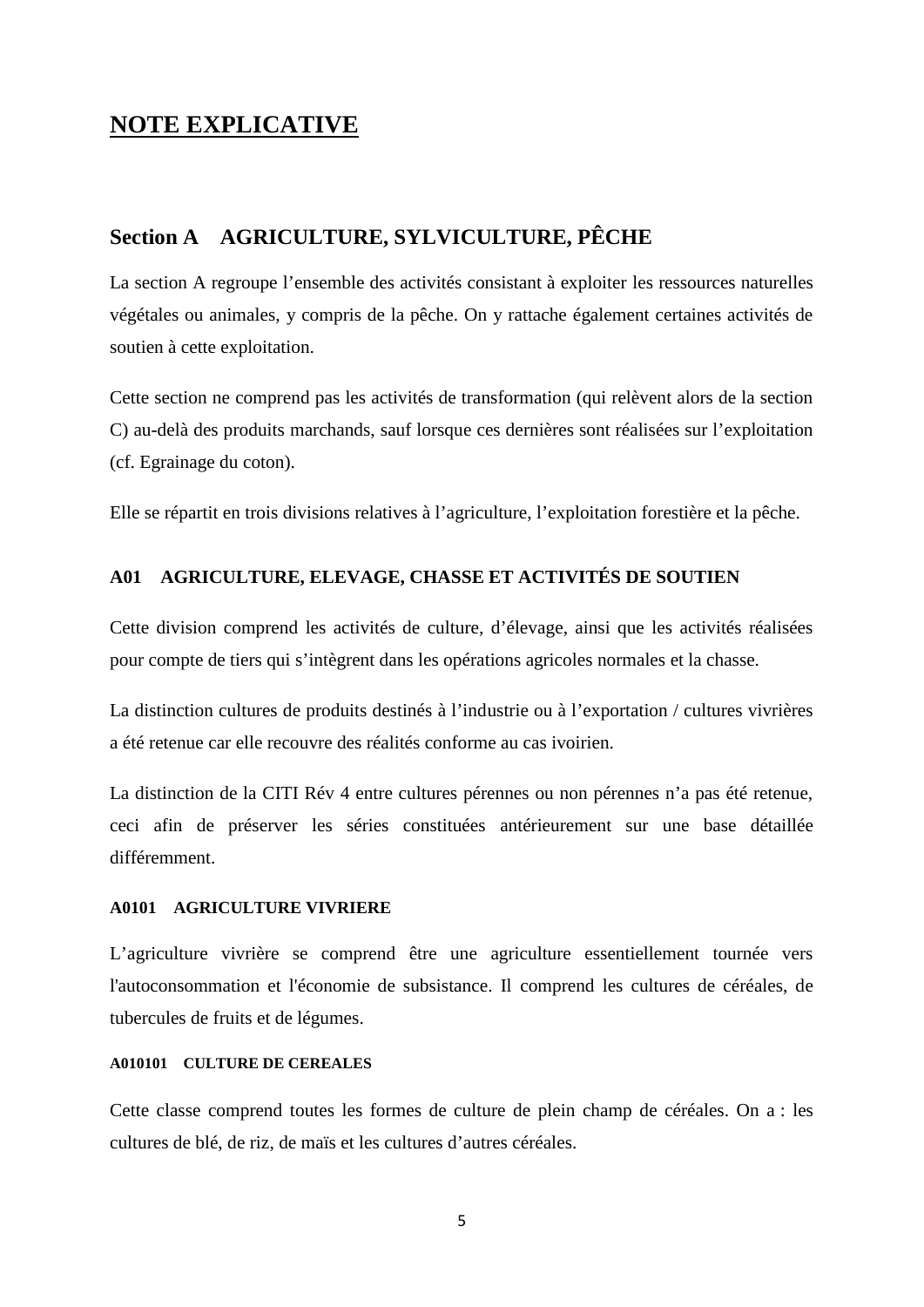A01010101 CULTURE DE BLE

Cette sous classe concerne la culture du blé. Produits associés :

A0101010100 Blé

A01010102 CULTURE DE RIZ

Cette sous classe concerne la culture de riz. Produits associés :

A0101010200 Riz

A01010103 CULTURE DE MAÏS

Cette sous classe concerne la culture du maïs. Produits associés ·

A0101010300 Maïs

A01010104 CULTURES D'AUTRES CEREALES

Les produits associés à cette sous classe sont :

A0101010401 Mil

A0101010402 Sorgho

A0101010403 Fonio

A0101010404 Autres céréales n.c.a.

Autres céréales n.c.a : orge, seigle, avoine, millet, etc.

#### **A010102 CULTURE DE TUBERCULES**

Cette classe comprend toutes formes de cultures à base de tubercule. Ce sont : les cultures de l'igname, du manioc et les cultures d'autres tubercules.

A01010201 CULTURE DE L'IGNAME

Cette sous classe concerne la culture de l'igname.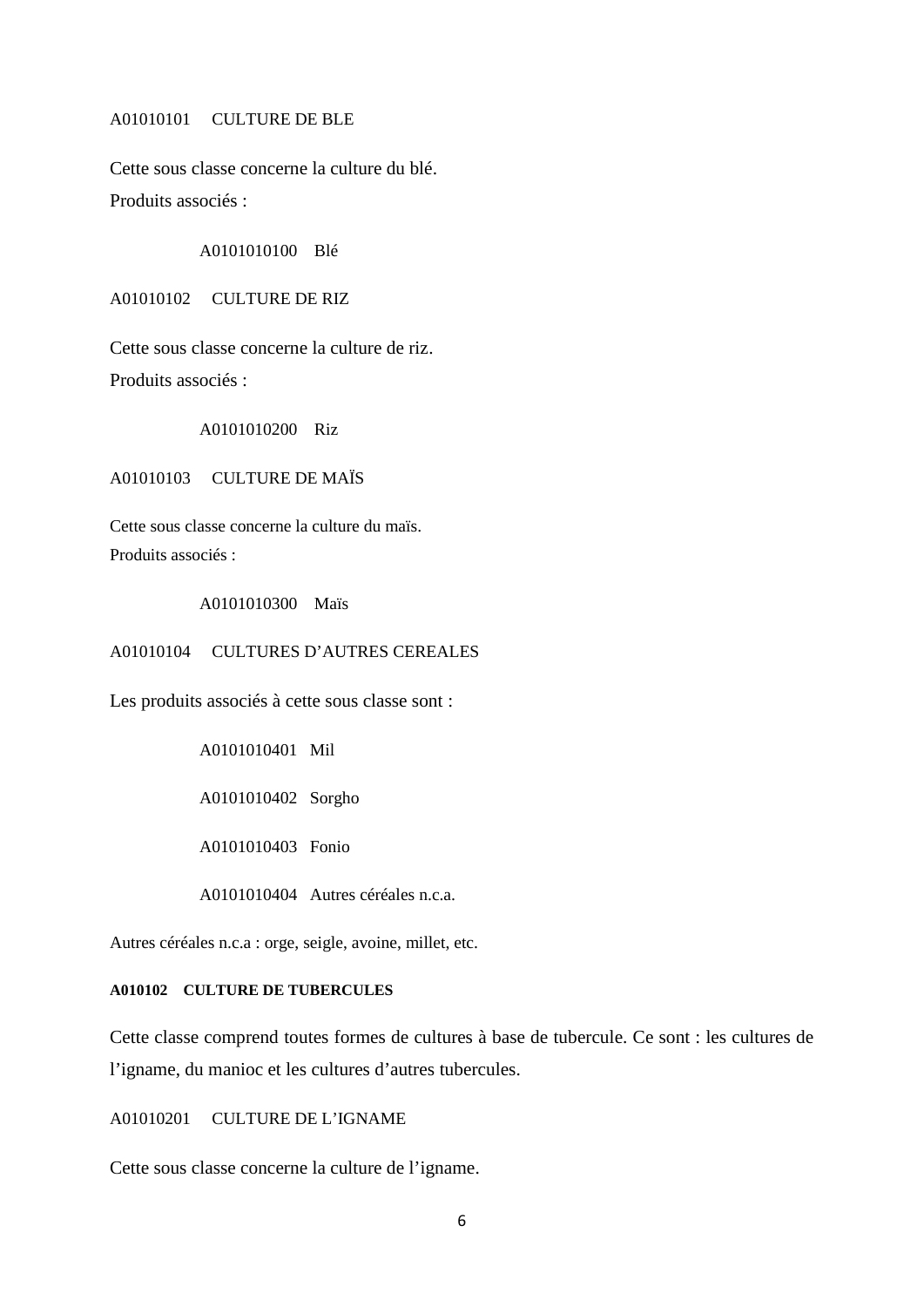Produits associés :

#### A0101020100 Igname

A01010202 CULTURE DU MANIOC

Cette sous classe concerne la culture du manioc. Produits associés :

A0101020200 Manioc

## A01010203 CULTURES D'AUTRES TUBERCULES

Cette sous classe comprend les produits suivants :

A0101020301 Taro

A0101020302 Pate douce

A0101020303 Pomme de terre

A0101020304 Autres tubercules n.c.a.

## **A010103 CULTURE DE FRUITS**

Cette classe comprend la culture de fruits tropicaux et non tropicaux et la culture d'agrumes.

A01010301 CULTURE DE LA BANANE PLANTAIN

Cette sous classe concerne la culture de la banane plantain. Produits associés :

A0101030100 Banane plantain

A01010302 CULTURES D'AUTRES FRUITS TROPICAUX

Cette sous classe comprend la culture des produits suivants :

A0101030201 Papaye

A0101030202 Avocat

A0101030203 Fruit de la passion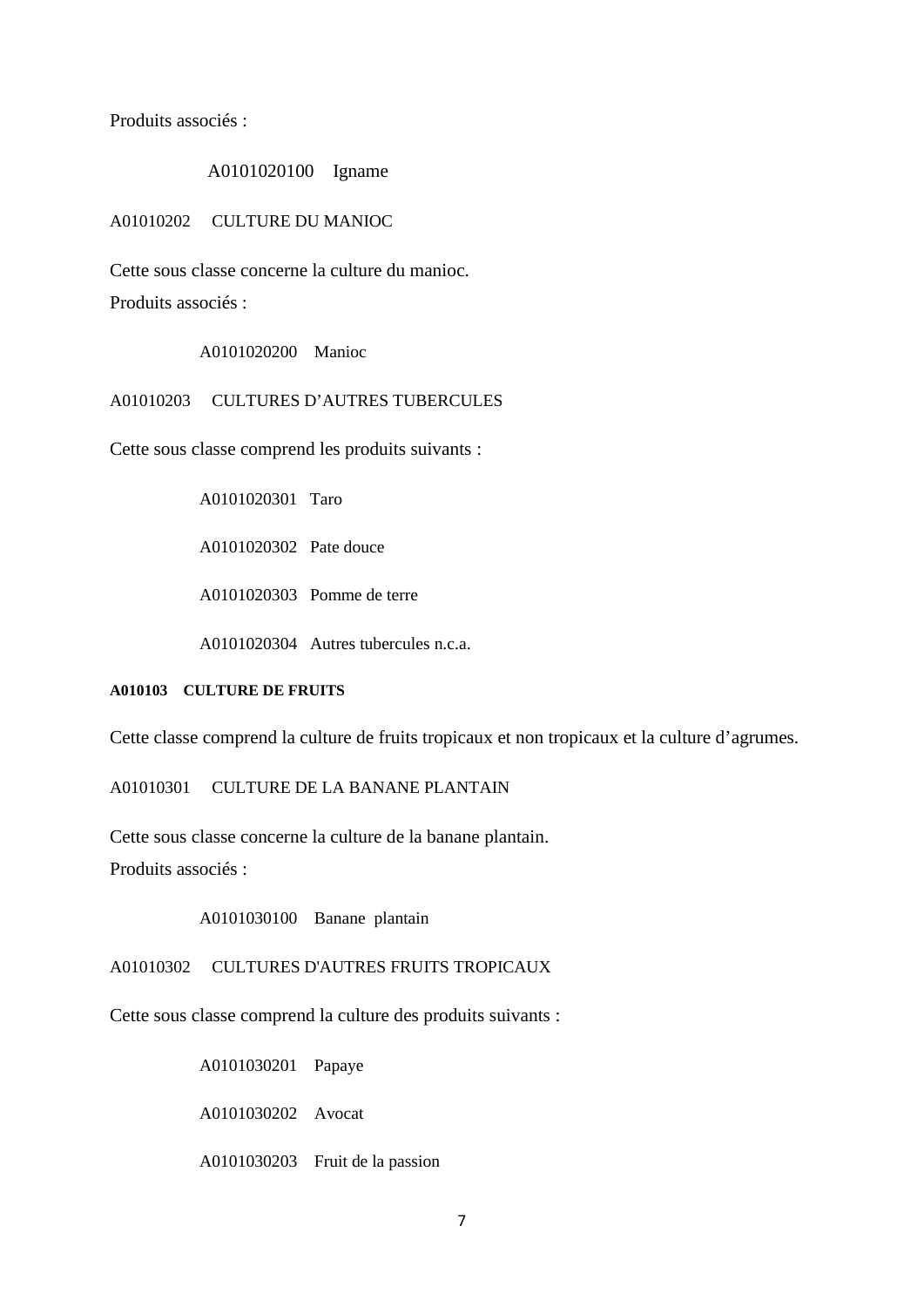A0101030204 Goyave

A0101030205 Autres fruits tropicaux

Autres fruits tropicaux : dattes, figues, mangoustan, jujube, litchi, grenade, kiwi, carambole, sapotille, ramboutan, longane, kaki, chérimole, corossol etc. Cette sous classe ne comprend pas la culture d'agrumes (cf. A01010304)

A01010303 CULTURES DE FRUITS NON TROPICAUX

Cette sous classe comprend la culture des produits suivants :

A0101030301 Pomme A0101030302 Poire et coing A0101030303 Fraise A0101030304 Cerise et griotte A0101030305 Framboise A0101030306 Pistache A0101030307 Autres fruits non tropicaux

Autres fruits non tropicaux : abricots, prunes, groseilles, etc. Cette sous classe ne comprend pas la culture d'agrumes (cf. A01010304)

A01010304 CULTURE D'AGRUMES

Cette sous classe comprend la culture d'agrumes :

Produits associés :

| A0101030401 Orange |                                                |
|--------------------|------------------------------------------------|
|                    | A0101030402 Pamplemousse et pomelo             |
|                    | A0101030403 Citron et limette                  |
|                    | A0101030404 Tangerine, mandarine et clémentine |
|                    | A0101030405 Autres agrumes                     |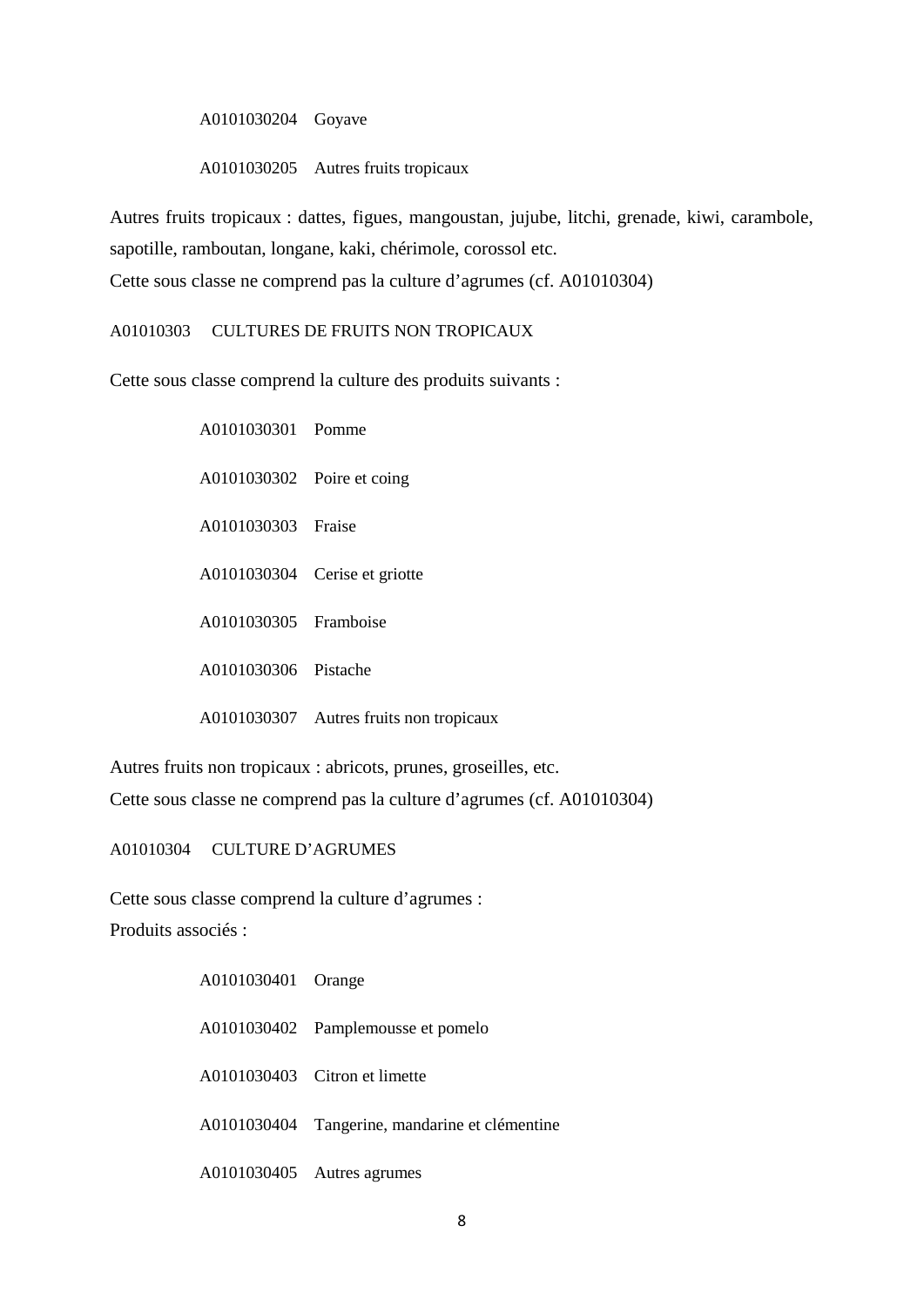Autres agrumes : cédrat, lime, kumquat, etc

## **A010104 CULTURE DE LEGUMES ET PLANTES A EPICES ET AROMATIQUES**

Cette classe comprend la culture de légumes et de plantes à épices et aromatiques.

A01010401 CULTURE DE TOMATE

Cette sous classe concerne la culture de tomate. Produits associés :

A0101040100 Tomate

A01010402 CULTURE D'OIGNON

Cette sous classe concerne la culture d'oignon. Produits associés :

A0101040200 Oignon

#### A01010403 CULTURE D'AUTRES LEGUMES

Cette sous classe comprend la culture de légumes suivants :

| A0101040301 Gombo        |                                 |
|--------------------------|---------------------------------|
| A0101040302 Aubergine    |                                 |
| A0101040303 Carotte      |                                 |
| A0101040304 Chou         |                                 |
| A0101040305 Concombre    |                                 |
|                          | A0101040306 Courge et courgette |
| A0101040307 Haricot vert |                                 |
| A0101040308 Haricot sec  |                                 |
| A0101040309 Ail          |                                 |
|                          | A0101040310 Melon et pastèque   |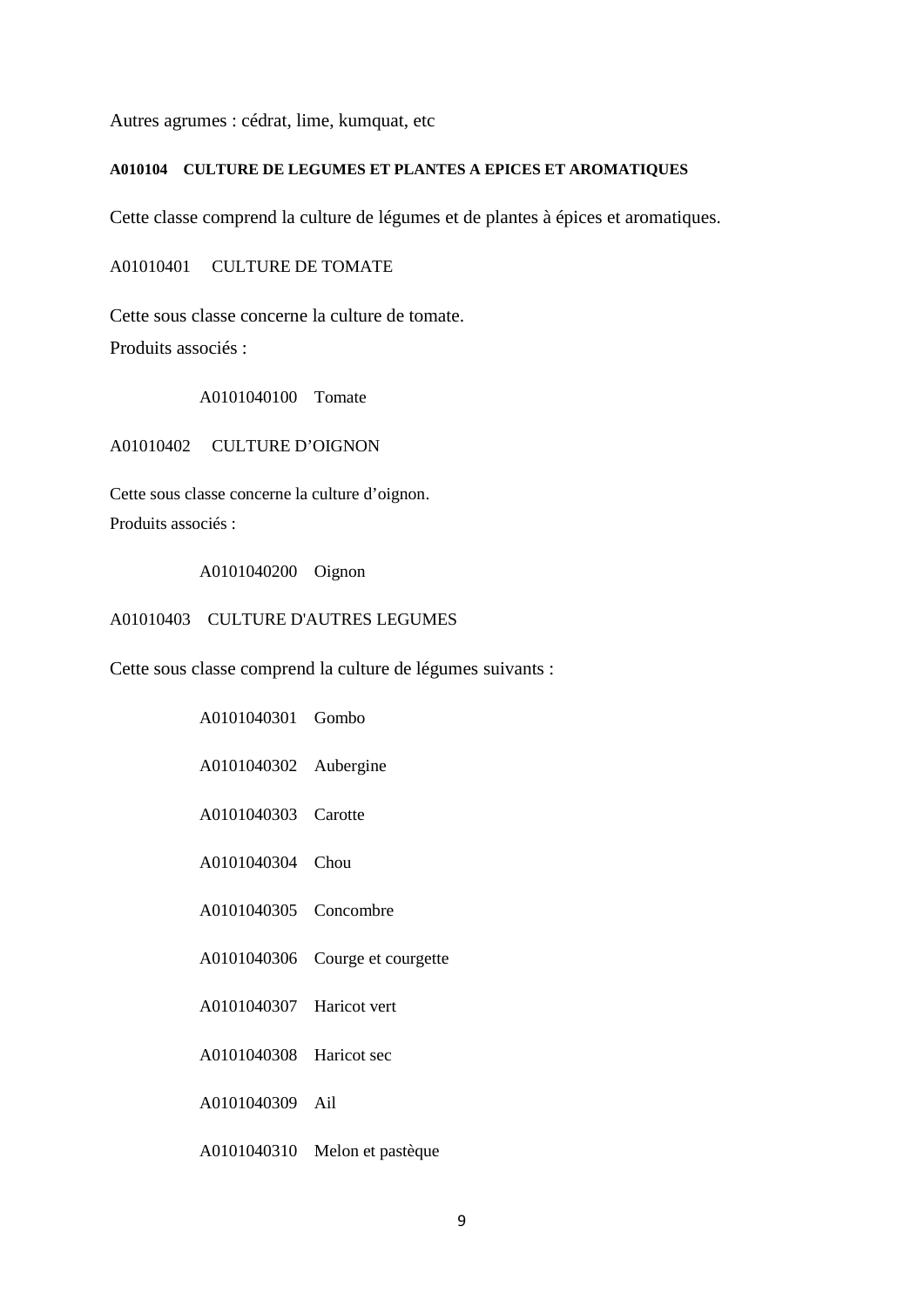A0101040311 Laitue

A0101040312 Persil

A0101040313 Oseille et les épinards

A0101040314 Champignon cultivé

A0101040315 Autres légumes n.c.a.

A01010402 CULTURE DE PLANTES A EPICES ET AROMATIQUES

Cette sous classe comprend la culture de plantes à épices et aromatiques.

Produits associés :

|                       | A0101040201 Piment et poivron                   |
|-----------------------|-------------------------------------------------|
| A0101040202 Gingembre |                                                 |
| A0101040203 Poivre    |                                                 |
| A0101040204 Vanille   |                                                 |
| A0101040205 Curry     |                                                 |
|                       | A0101040206 Autres plantes à épices et aromates |

Autres plantes à épices et aromates : cannelle, houblon, etc.

Cette sous classe ne comprend pas les épices conditionnées pour la vente au détail.

## **A0102 AGRICULTURE DESTINEE A L'INDUSTRIE OU A L'EXPORTATION**

Ce groupe comprend les cultures de produits destinés en grande partie à l'activité industrielle ou à l'exportation.

**A010201 CULTURE DU CACAO**

A01020100 CULTURE DU CACAO

Cette sous classe concerne la culture de cacao.

Produits associés :

A0102010000 Fèves de cacao séchées.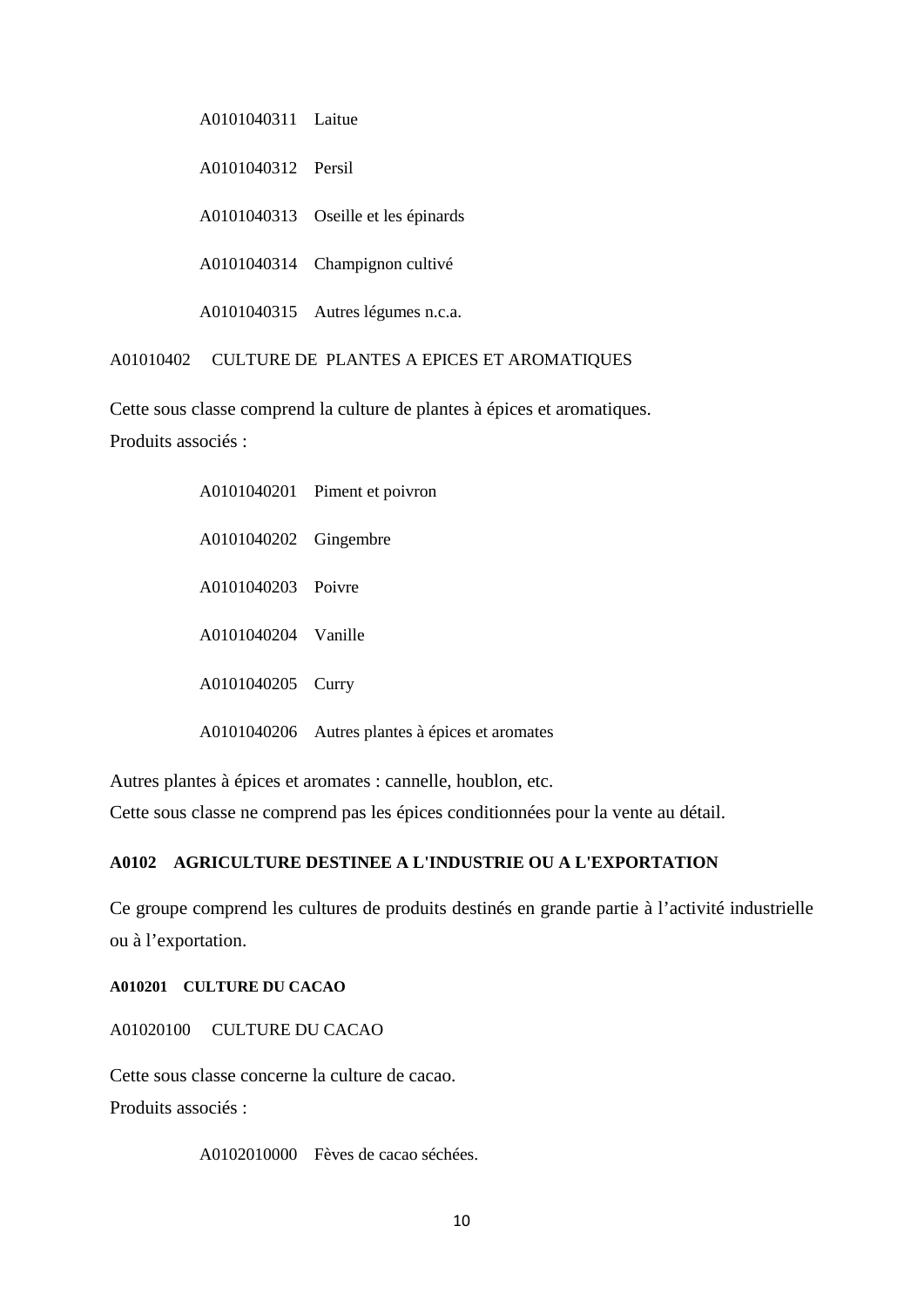#### **A010202 CULTURE DE CAFE**

A01020200 CULTURE DE CAFE

Cette sous classe concerne la culture de café. Produits associés :

A0102020000 Café vert

#### **A010203 HEVEACULTURE**

A01020300 HEVEACULTURE

Cette sous classe concerne la culture de l'hévéa.

Produits associés :

A0102030000 Caoutchouc naturel (liquide, humide ou séché)

## **A010204 CULTURE DU COTON**

A01020400 CULTURE DU COTON

Cette sous classe concerne la culture du coton.

Produits associés :

A0102040000 Coton en masse.

## **010205 CULTURES DE LA BANANE DOUCE, DE L'ANANAS ET LA MANGUE**

Cette classe comprend les cultures de la banane douce, de l'ananas et de la mangue.

A01020501 CULTURE DE LA BANANE DOUCE

Cette sous classe concerne la culture de la banane douce Produits associés :

A0102050100 Banane douce

A01020502 CULTURE DE L'ANANAS

Cette sous classe concerne la culture de l'ananas.

Produits associés :

A0102050200 Ananas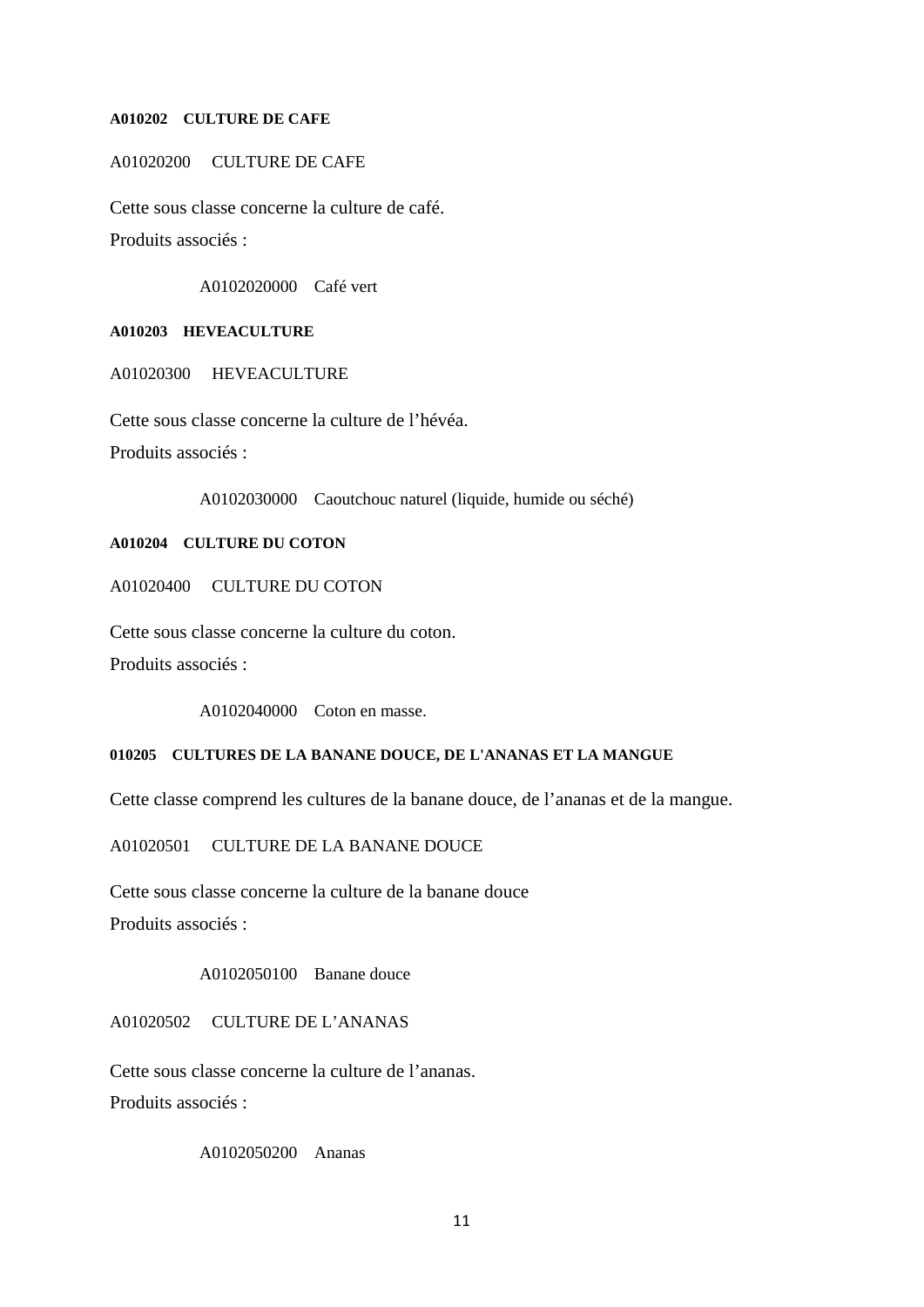#### A01020503 CULTURE DE LA MANGUE

Cette sous classe concerne la culture de la mangue. Produits associés :

A0102050300 Mangue

**A010206 CULTURE DE L'ANACARDE**

A01020600 CULTURE DE L'ANACARDE

Cette sous classe concerne la culture de l'anacarde. Produits associés :

A0102060000 Anacarde

## **A010207 CULTURE DE LA CANNE A SUCRE**

A01020700 CULTURE DE LA CANNE A SUCRE

Cette sous classe concerne la culture de la canne à sucre.

Produits associés :

A0102070000 Canne à sucre.

## **A010208 CULTURE DE GRAINES ET FRUITS OLEAGINEUX**

Cette classe concerne la culture de graines et fruits oléagineux. Elle comprend les cultures de palmier à huile, de coco et les cultures d'autres graines et fruits oléagineux.

A01020801 CULTURE DE PALMIER A HUILE

Cette sous classe concerne la culture de palmier à huile. Produits associés :

A0102080100 Noix de palme

A01020802 CULTURE DE COCO

Produits associés :

A0102080201 Noix de coco

A0102080202 Coprah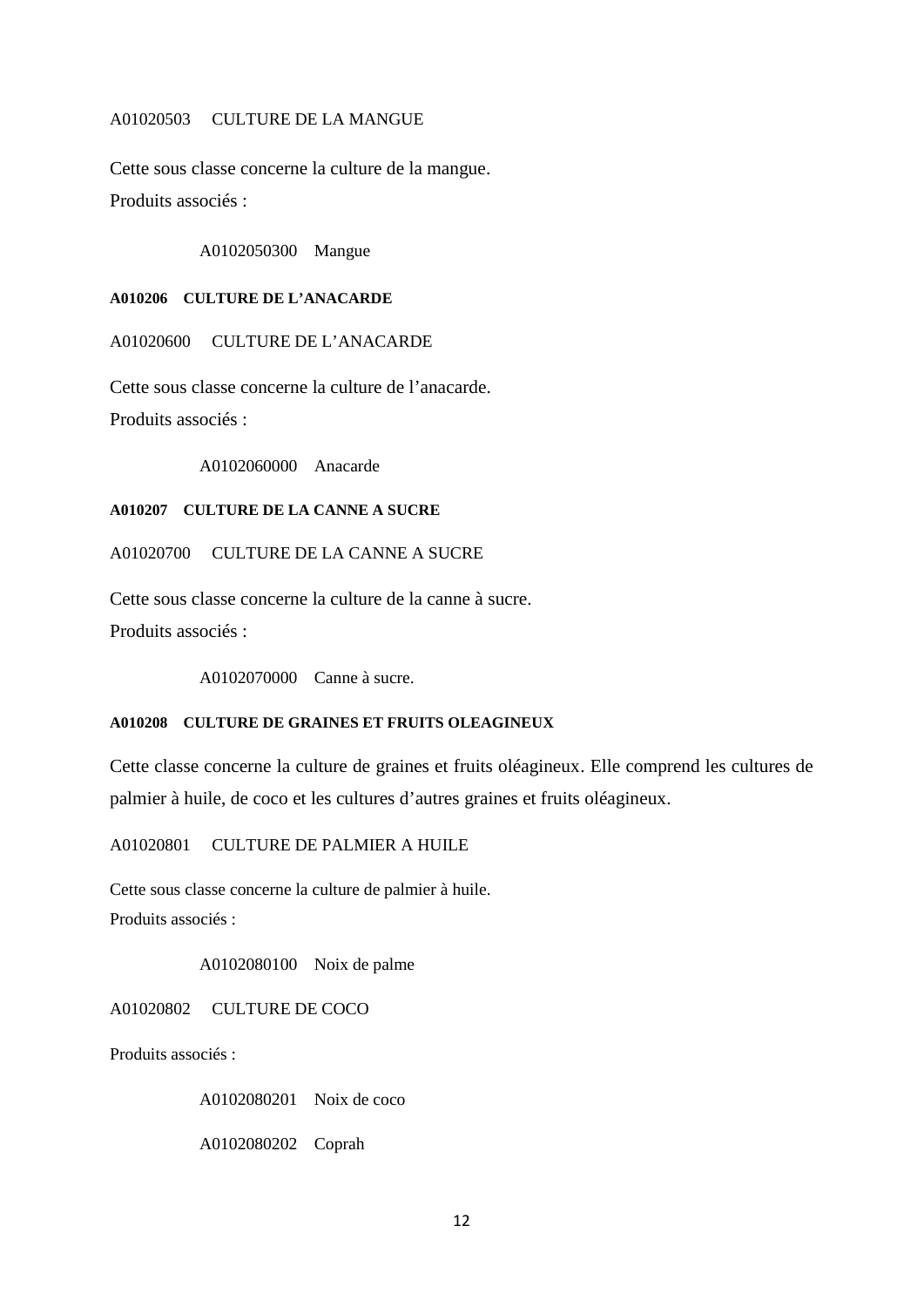#### A0102080203 Fibres brutes de coco

### A01020803 CULTURES D'AUTRES GRAINES ET FRUITS OLEAGINEUX

Produits associés :

A0102080301 Arachide

A0102080302 Soja

A0102080303 Noix et amande de karité

A0102080304 Autres oléagineux

Autres oléagineux : lin, ricin, sésame, pavot, etc.

#### **A010209 HORTICULTURE ET REPRODUCTION DES PLANTES**

## A01020900 HORTICULTURE ET REPRODUCTION DES PLANTES

Cette sous classe comprend l'exploitation de pépinières produisant des plantes, boutures ou greffons à replanter ou à but ornemental ainsi que les cultures florales. Produits associés :

A0102090001 Fleurs

A0102090002 Boutures et semences

#### **A010210 CULTURE D'AUTRES PRODUITS DESTINES A L'INDUSTRIE OU A L'EXPORTATION**

A01021000 CULTURE D'AUTRES PRODUITS DESTINES A L'INDUSTRIE OU A L'EXPORTATION

Cette sous classe concerne la Culture d'autres produits destinés à l'industrie ou à l'exportation. Produits associés :

> A0102100001 Tabac brut A0102100002 Cola A0102100003 Thé brut A0102100004 Autres produits destinés à l'industrie ou l'exportation

## **A0103 ELEVAGE ET CHASSE**

Ce groupe comprend les activités d'élevage et de chasse.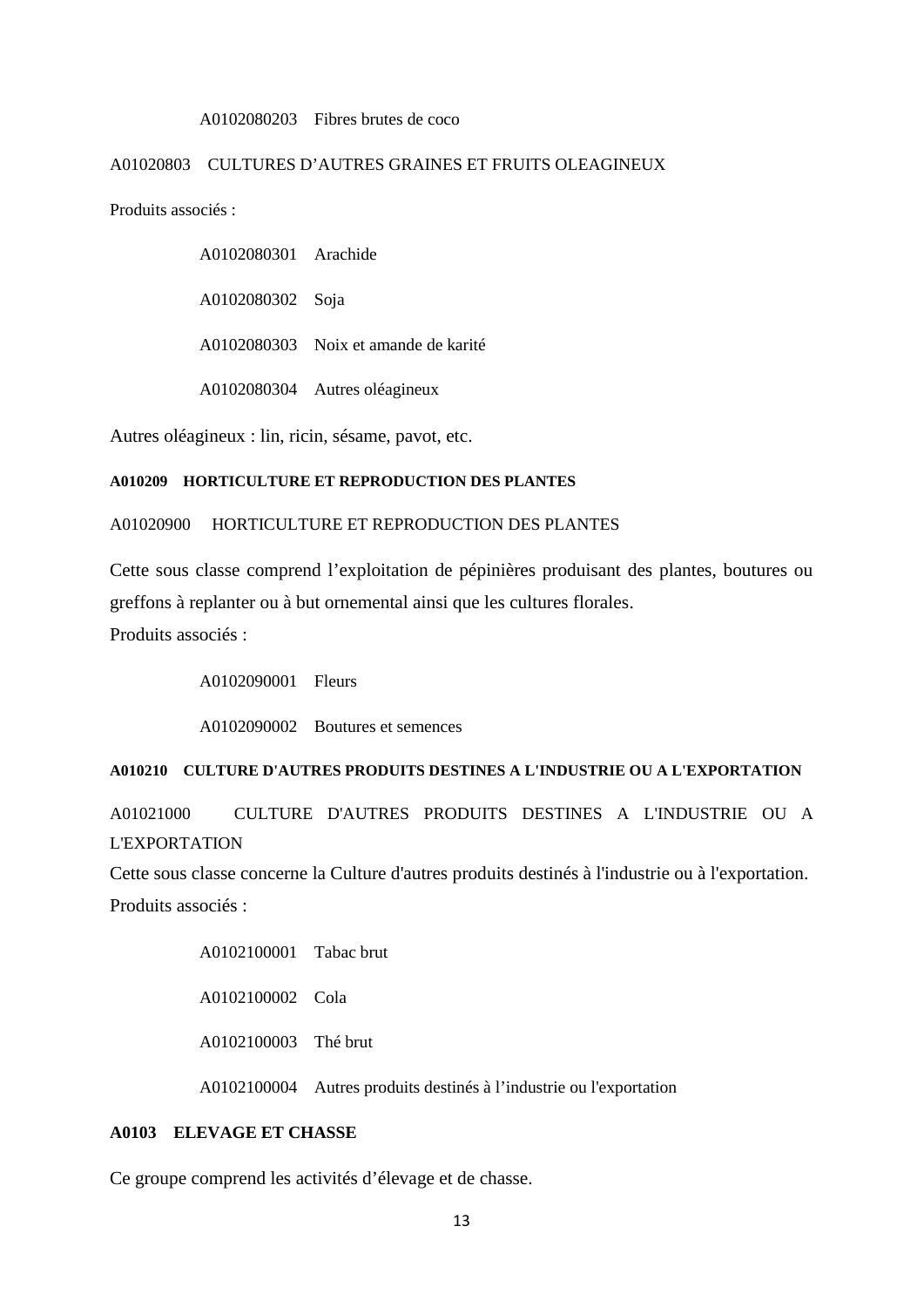#### **A010301 ELEVAGE**

Cette classe comprend l'élevage de tous les animaux, à l'exception des animaux aquatiques. Elle englobe l'élevage de bovins, d'ovins et caprins, de porcins, de volailles et l'élevage d'autres animaux.

A01030101 ELEVAGE DE BOVINS

Cette sous classe comprend l'élevage de bovins pour la viande et le lait. Produits associés :

> A0103010101 Bovins sur pied A0103010102 Lait frais de vache

Cette sous classe ne comprend pas la transformation du lait (cf. C10080100) et l'abattage du bétail (cf. C10010101).

A01030102 ELEVAGE D'OVINS ET DE CAPRINS

Cette sous classe comprend l'élevage d'ovins et de caprins pour la viande et les produits dérivés.

Produits associés :

A0103010201 Ovins sur pied A0103010202 Caprins sur pied

A0103010203 Lait frais de chèvre et brebis

A01030103 ELEVAGE DE PORCINS

Cette sous classe comprend l'élevage de porcins pour la viande.

Produits associés :

A0103010300 Porcins sur pied

A01030104 ELEVAGE DE VOLAILLES

Cette sous classe comprend l'élevage de volailles (coqs, poules, dindes, dindons, canards, et pintades) ; pour leur chair ou leurs œufs et l'exploitation des couvoirs pour volailles. Produits associés :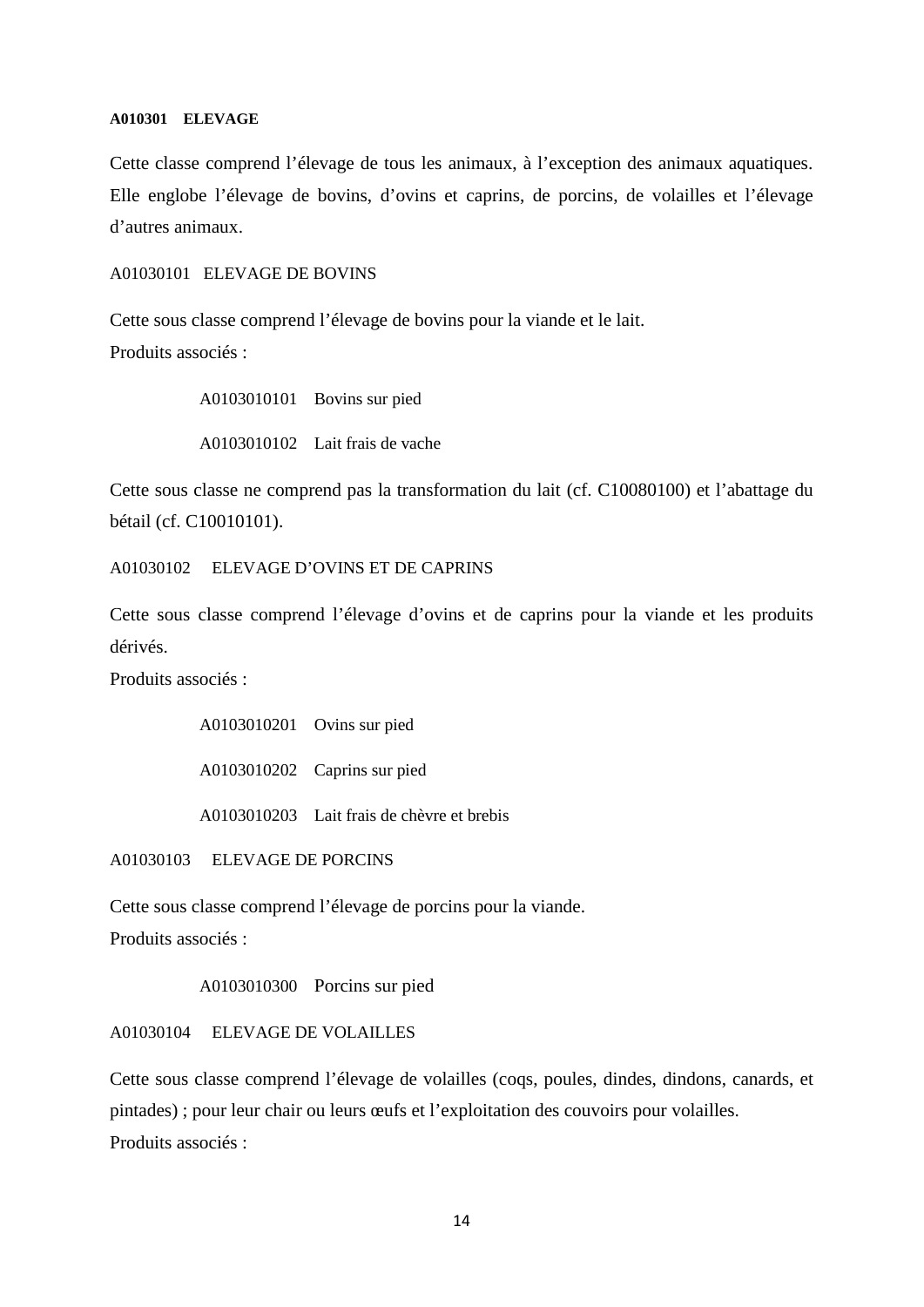A0103010401 Poulet A0103010402 Poussin d'un jour A0103010403 Pintade A0103010404 Canard A0103010405 Dindon A0103010406 Autres volailles A0103010407 Œufs frais

Autres volailles : oie, faisan, pigeon, caille, etc.

A01030105 ELEVAGE D'ANIMAUX VIVANTS N.C.A.

Cette sous classe comprend l'élevage d'animaux comme les autruches, agoutis, lapins, les animaux à fourrures, escargots et l'élevage d'autres animaux sauvages. Produits associés :

> A0103010501 Lapin A0103010502 Agouti A0103010504 Autres animaux d'élevage

Autres animaux d'élevage : cheval, autres animaux domestiques, autruche, escargot

## **A010302 CHASSE**

#### A01030200 CHASSE

Cette sous classe concerne la chasse et le piégeage à des fins commerciales ainsi que le prélèvement d'animaux, vivants ou morts, pour leur chair, leur fourrure, leur peau, la recherche, les zoos, etc.

Produits associés :

A0103020001 Produits de la chasse A0103020002 Miel A0103020003 Autres prélèvements sur la nature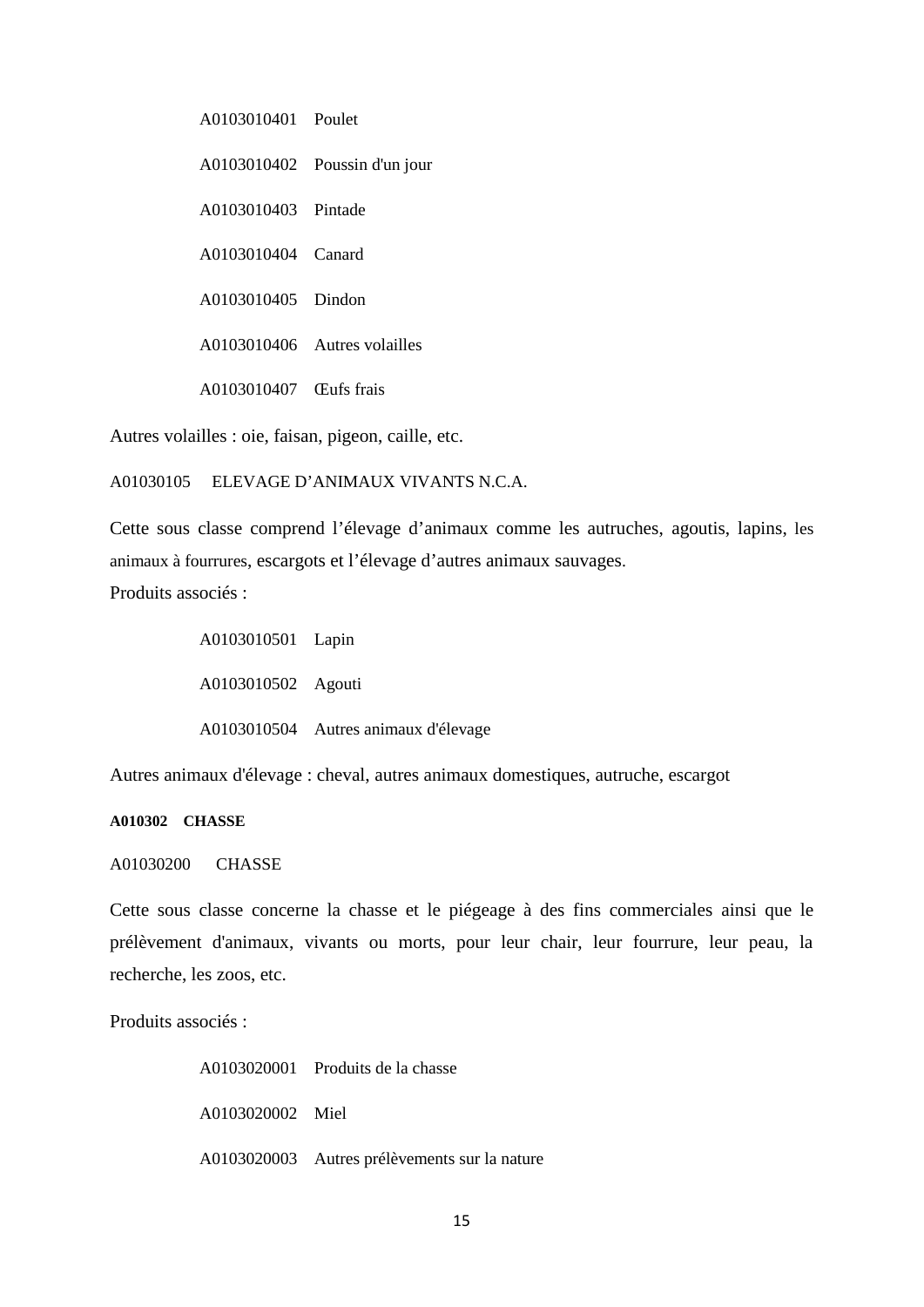Cependant, elle ne comprend pas :

- L'élevage de gibier (cf. A01030105)
- La chasse exercée comme activité sportive ou récréative (cf. division R93)

## **A0104 ACTIVITES ANNEXES A L'AGRICULTURE, L'ELEVAGE ET LA CHASSE**

Ce groupe comprend les activités annexes à l'agriculture, l'élevage et la chasse.

## **A010401 ACTIVITES DE SOUTIEN A L'AGRICULTURE**

Cette classe renferme les activités agricoles exécutées pour le compte de tiers, les activités d'exploitation de systèmes d'irrigation pour l'agriculture, de traitement primaire des récoltes et de traitement des semences.

Cependant elle exclut :

- Le drainage de terres agricoles (cf. F43000100)
- Les conseils en économie agricole (cf. M74000300)
- Les services d'aménagement paysager et l'entretien d'espaces verts (cf. N81000300)

## A01040101 ACTIVITES AGRICOLES EXECUTEES POUR LE COMPTE DE TIERS

Cette sous classe comprend :

- $\triangleright$  préparation des terres
- $\triangleright$  opération de récolte
- $\triangleright$  semis et plantations
- $\triangleright$  traitement des récoltes
- $\triangleright$  pulvérisation des récoltes, y compris par des véhicules aériens
- $\triangleright$  mise à disposition de machines agricoles avec personnel
- $\triangleright$  taille des arbres fruitiers
- $\triangleright$  lutte contre les animaux nuisibles en relation avec l'agriculture

Produits associés :

A0104010101 Préparation des terres

A0104010102 Autres services exécutés pour le compte de de tiers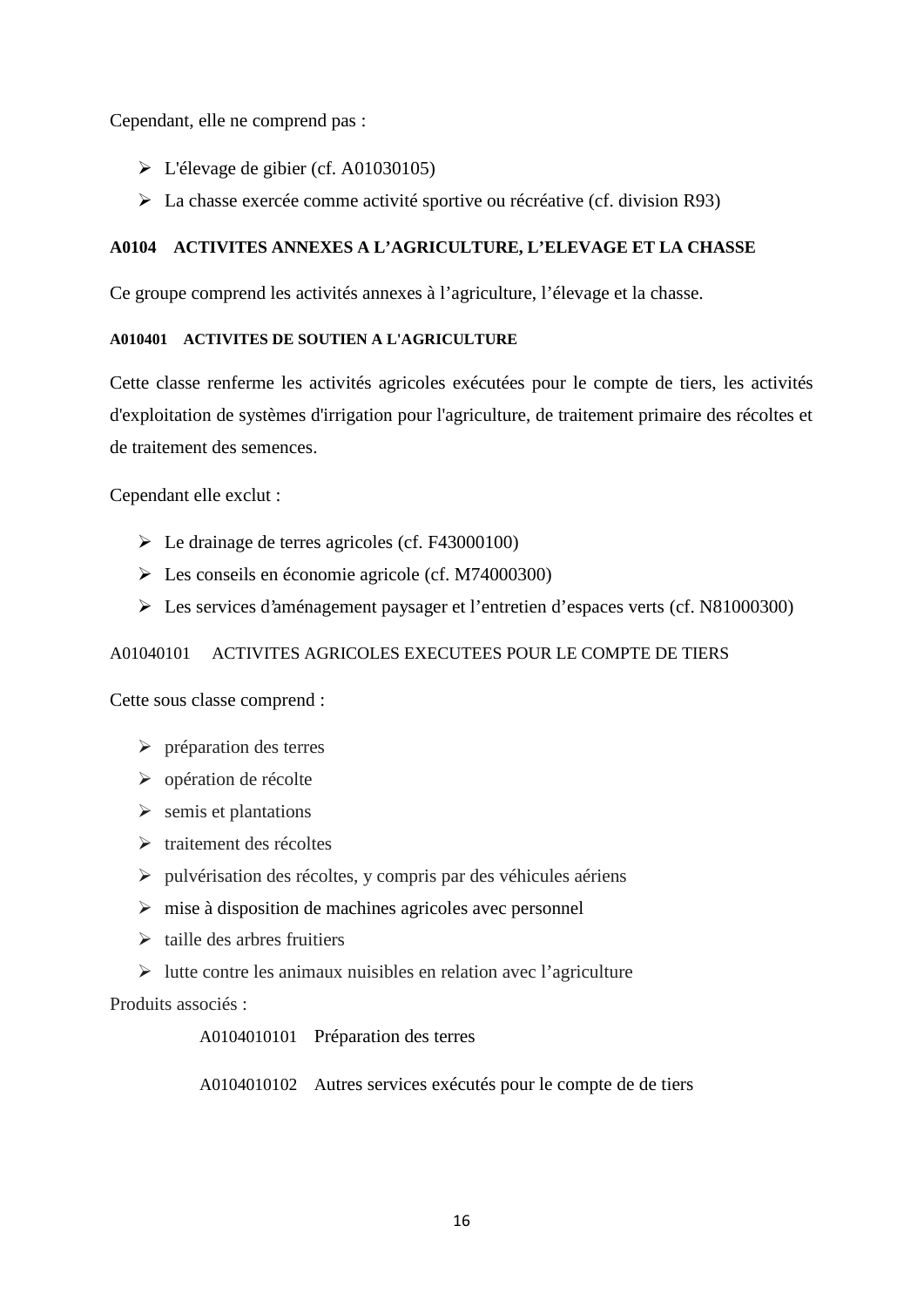## A01040102 ACTIVITES D'EXPLOITATION DE SYSTEMES D'IRRIGATION

Cette sous classe concerne les services d'exploitation des systèmes d'irrigation pour l'agriculture.

Produits associés :

#### A0104010200 Services d'exploitation de systèmes d'irrigation

#### A01040103 TRAITEMENT PRIMAIRE DES RECOLTES

Cette sous classe comprend :

- $\triangleright$  la préparation des récoltes en vue de leur commercialisation primaire : nettoyage, taille, triage, désinfection
- $\triangleright$  le décorticage du café
- $\triangleright$  la préparation des feuilles de tabac, par exemple séchage
- la préparation des fèves de cacao, par exemple écabossage
- $\triangleright$  le paraffinage de fruit
- le séchage au soleil de fruits et de légumes

Produits associés :

| A0104010301 Services de décorticage du café                                    |
|--------------------------------------------------------------------------------|
| A0104010302 Préparation des fèves de cacao                                     |
| A0104010303 Préparation des récoltes en vue de leur commercialisation primaire |
| A0104010304 Autres traitements primaires                                       |

Cette sous classe ne comprend pas l'égrainage du coton (cf. A01040104)

## A01040104 EGRAINAGE DU COTON ET SERVICES ASSOCIES

Cette sous classe conduit à trois produits : le coton fibre, la graine de coton et les services d'égrainage du coton.

Produits associés :

A0104010401 Coton fibre A0104010402 Graines de coton A0104010403 Services d'égrainage du coton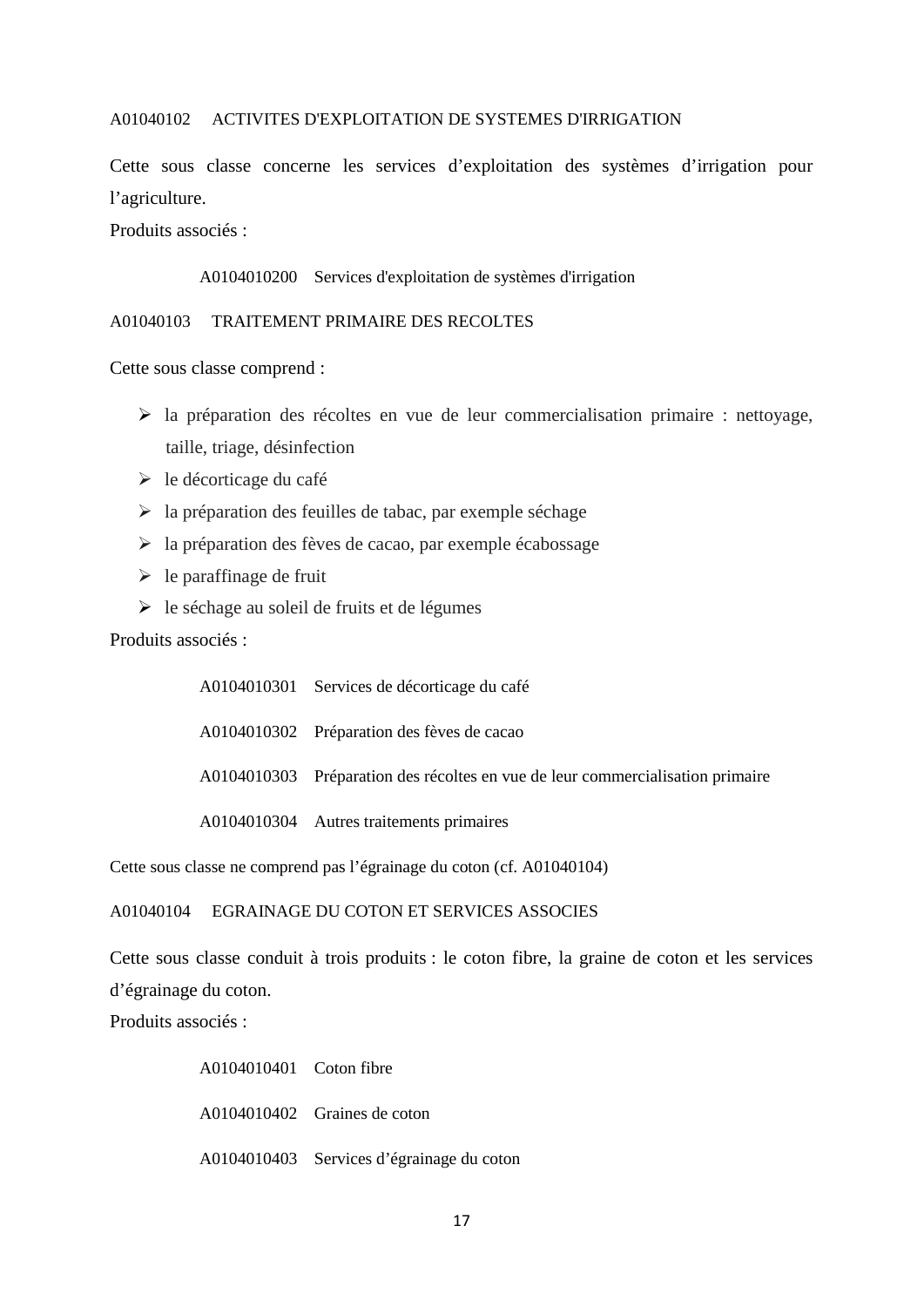#### A01040105 TRAITEMENT DES SEMENCES

Cette sous classe concerne les services de traitement des semences visant à améliorer la qualité des semences en les débarrassant des impuretés, des éléments de trop petite taille, des éléments endommagés par les traitements mécaniques ou par les insectes et des semences immatures ou encore en enlevant la moisissure afin de garantir des bonnes conditions d'entreposage. Cette activité comprend le séchage, le nettoyage, le triage et le traitement des semences jusqu'à leur commercialisation.

Produits associés :

A0104010500 Traitement des semences

#### **A010402 ACTIVITES DE SOUTIEN A L'ELEVAGE**

#### A01040200 ACTIVITES DE SOUTIEN A L'ELEVAGE

Cette sous classe comprend :

- activités visant à promouvoir le repeuplement, la croissance et le rendement d'animaux
- $\triangleright$  services de gardiennage et de conduite de troupeaux, de paissance, de castration de volailles, de nettoyage de poulaillers, etc.
- $\triangleright$  insémination artificielle
- $\triangleright$  services de haras
- $\triangleright$  tonte d'ovins
- hébergement et entretien d'animaux de ferme

Produits associés :

A0104020001 Services de reproduction A0104020002 Services de gardiennage et de conduite de troupeaux A0104020003 Hébergement et entretien d'animaux de ferme A0104020004 Autres services de soutien à l'élevage

Cette sous classe ne comprend pas les activités vétérinaires et la vaccination d'animaux (cf. M75000000)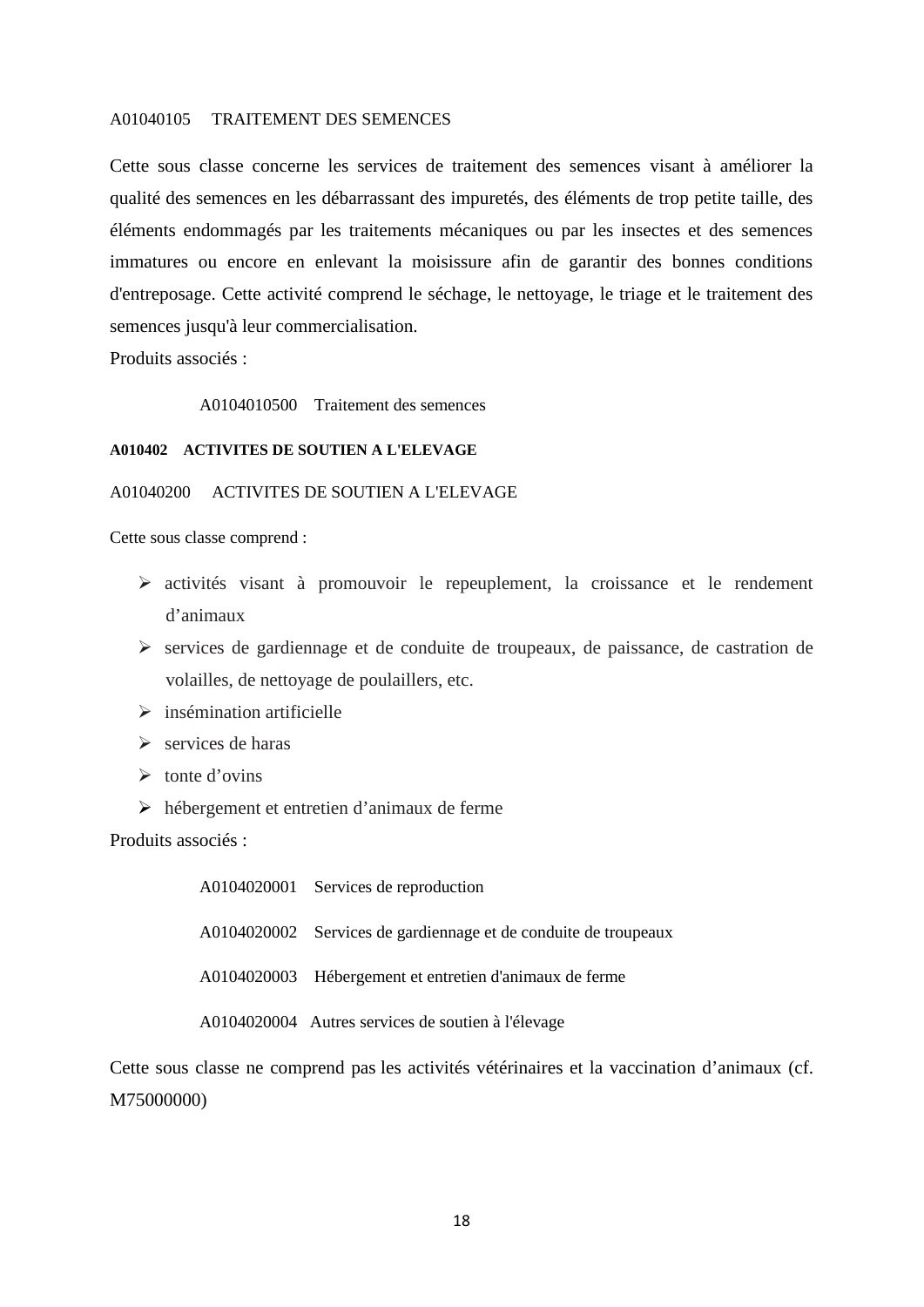#### **A010403 ACTIVITES DE SOUTIEN A LA CHASSE**

A01040300 ACTIVITES DE SOUTIEN A LA CHASSE

Cette sous classe comprend:

- L'entretien des réserves et le repeuplement en gibier
- Les autres services annexes à la chasse

Produits associés :

A0104030000 Services de soutien à la chasse

## **A02 SYLVICULTURE, EXPLOITATION FORESTIÈRE ET ACTIVITÉS DE SOUTIEN**

Cette division comprend la production de bois brut, la cueillette de produits forestiers sauvages et la production de charbon de bois. Ces activités peuvent être effectuées dans des forêts naturelles ou dans des plantations.

#### **A0201 SYLVICULTURE ET EXPLOITATION FORESTIERE**

La sylviculture vise la production de bois sur pied (croît forestier). L'exploitation forestière consiste essentiellement en la production de grumes de bois (abattage et débardage) et de produits très peu transformés : bois de chauffage ou de trituration et bois d'industrie. La transformation ultérieure du bois relève de l'industrie (cf. division C16) et commence avec le sciage.

#### **A020101 SYLVICULTURE**

Cette classe comprend la culture de bois sur pied et l'exploitation de pépinières d'arbres destinées à la sylviculture (pépinières forestières).

Cette classe ne comprend pas la culture d'hévéas (A01020300)

## A02010101 CULTURE DE BOIS SUR PIED

Cette sous classe comprend la production de bois sur pied : boisement, reboisement, gestion des coupes, entretien des forêts et des taillis.

Produits associés :

A0201010101 Teck sur pied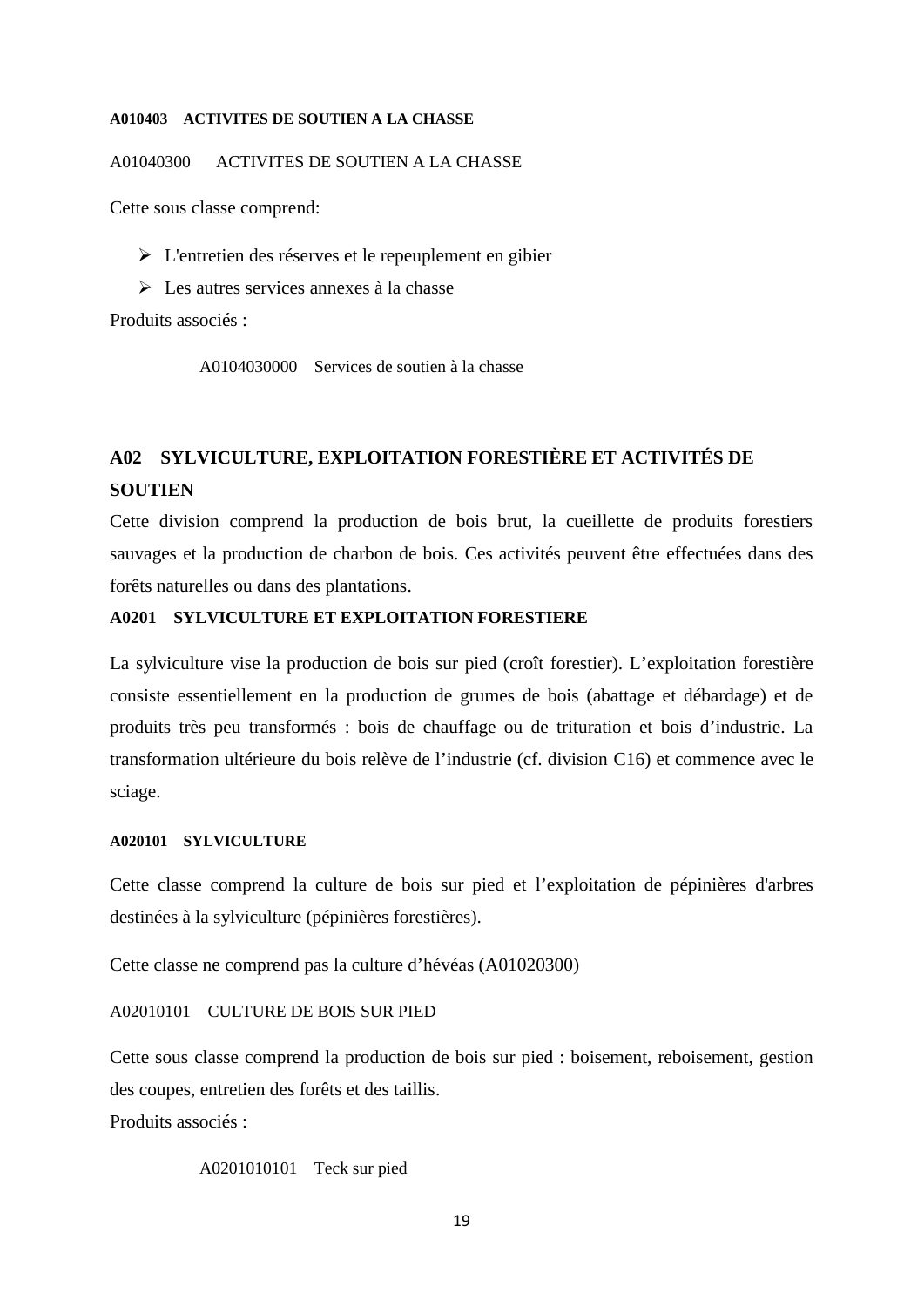#### A0201010102 Autres bois sur pieds

A02010102 EXPLOITATION DES PEPINIERE D'ARBRES DESTINEES A LA SYLVICULTURE

Cette sous classe comprend l'exploitation de pépinières forestières.

Produits associés :

A0201010201 Services de pépiniériste forestier

#### **A020102 EXPLOITATION FORESTIERE**

Cette classe comprend la production de bois de grumes, de bois bruts et de bois de chauffage

A02010201 PRODUCTION DE GRUMES

Cette sous classe comprend la production de bois à transformer ; grumes et bois de trituration. Produits associés :

> A0201020101 Grumes de teck A0201020102 Grumes d'autres bois cultivés A0201020103 Grumes d'essences naturelles

A02010202 PRODUCTION DE BOIS BRUTS

Cette sous classe comprend la production de bois utilisé brut, comme le bois de mine, les pieux de clôtures et les poteaux électriques, etc.

Produits associés :

A0201020201 Pieux de clôture A0201020202 Poteaux électriques en bois

A0201020203 Autres bois bruts

A02010203 PRODUCTION DE BOIS DE CHAUFFAGE

Cette sous classe comprend la production de bois et déchets de bois combustibles.

Produits associés :

A0201020300 Bois de chauffe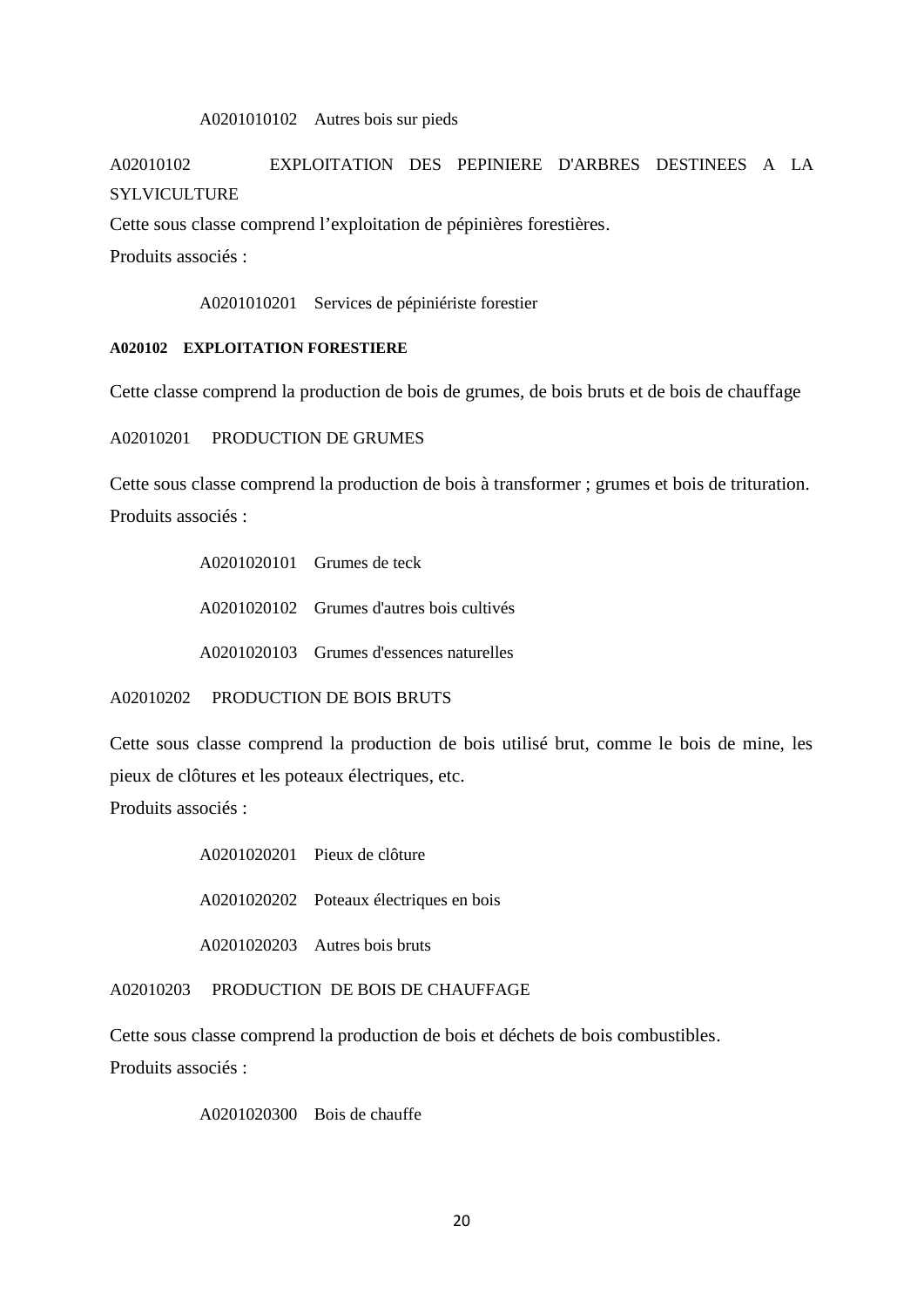#### **A020103 PRODUCTION DE CHARBON DE BOIS**

#### A02010300 PRODUCTION DE CHARBON DE BOIS

Cette sous classe comprend la fabrication de charbon de bois en forêt (en utilisant des méthodes traditionnelles).

Produits associés :

A0201030000 Charbon de bois

## **A0202 CUEILLETTES, RECOLTE DE PRODUITS FORESTIERS NON LIGNEUX**

## **A020200 CUEILLETTES, RECOLTE DE PRODUITS FORESTIERS NON LIGNEUX**

A02020000 CUEILLETTES, RECOLTE DE PRODUITS FORESTIERS NON LIGNEUX

Cette sous classe comprend :

 $\triangleright$  Le prélèvement des produits forestiers non ligneux sur des arbres vivants (gommes, fruits sauvages…) d'une forêt naturelle ou plantée.

 La récolte d'autres produits forestiers non ligneux poussant à l'état sauvage. Produits associés :

|                    | A0202000001 Gommes naturelles                                |
|--------------------|--------------------------------------------------------------|
| A0202000002 Rotin  |                                                              |
| A0202000003 Bambou |                                                              |
| A0202000004 Liane  |                                                              |
|                    | A0202000005 Fruits sauvages                                  |
|                    | A0202000006 Vin de raphia, palmier, rônier etc. non distillé |
|                    | A0202000007 Autres produits forestiers                       |

Autres produits forestiers : l'osier, le kapok, les arbres de Noël coupés ou plantés, etc.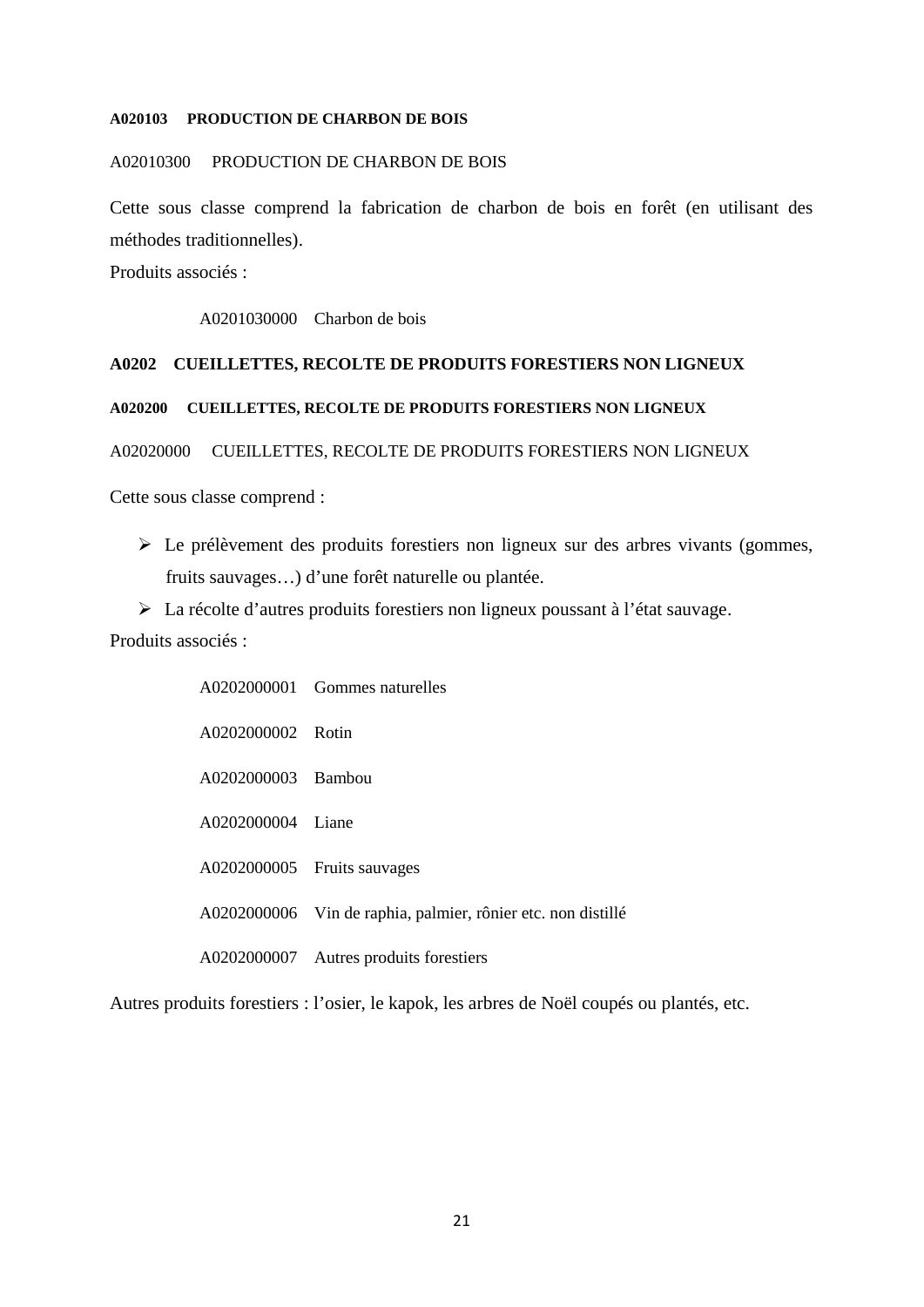## **A0203 ACTIVITES DE SOUTIEN A LA SYLVICULTURE ET A L'EXPLOITATION FORESTIERE**

## **A020300 ACTIVITES DE SOUTIEN A LA SYLVICULTURE ET A L'EXPLOITATION FORESTIERE**

Cette classe concerne la réalisation d'une partie des activités forestières quand elle est exercée pour compte de tiers. Ce sont :

A02030001 ACTIVITES DE SOUTIEN A LA SYLVICULTURE

Produits associés :

|           | A0203000101 Services d'inventaire des forêts (topographie)               |
|-----------|--------------------------------------------------------------------------|
|           | A0203000102 Services de conseil en gestion et administration de la forêt |
|           | A0203000103 Services de protection et lutte contre les feux de forêt     |
|           | A0203000104 Services d'évaluation du bois                                |
|           | A0203000105 Autres services de soutien à la sylviculture                 |
| A02030002 | ACTIVITES DE SOUTIEN A L'EXPLOITATION FORESTIERE                         |

Produits associés :

| A0203000201 | Services d'abatage et transport de grumes dans les forêts          |  |
|-------------|--------------------------------------------------------------------|--|
|             | A0203000202 Autres services de soutien à l'exploitation forestière |  |

## **A03 PÊCHE, PISCICULTURE, AQUACULTURE**

Cette division comprend l'ensemble des activités consistant à exploiter les ressources halieutiques, en milieu marin ou en eau douce. Ces ressources comprennent essentiellement les poissons et les crustacés, mais concernent aussi les coquillages et les autres produits marins tels que les algues, les éponges naturelles, etc.

Cette division ne comprend pas :

Les activités de transformation ou de conservation du poisson (cf. Groupe C1002), la pêche sportive (cf. R93010000) ; toutefois, la transformation du poisson à bord de l'unité de pêche n'entraîne pas un classement de l'unité hors de la division A03.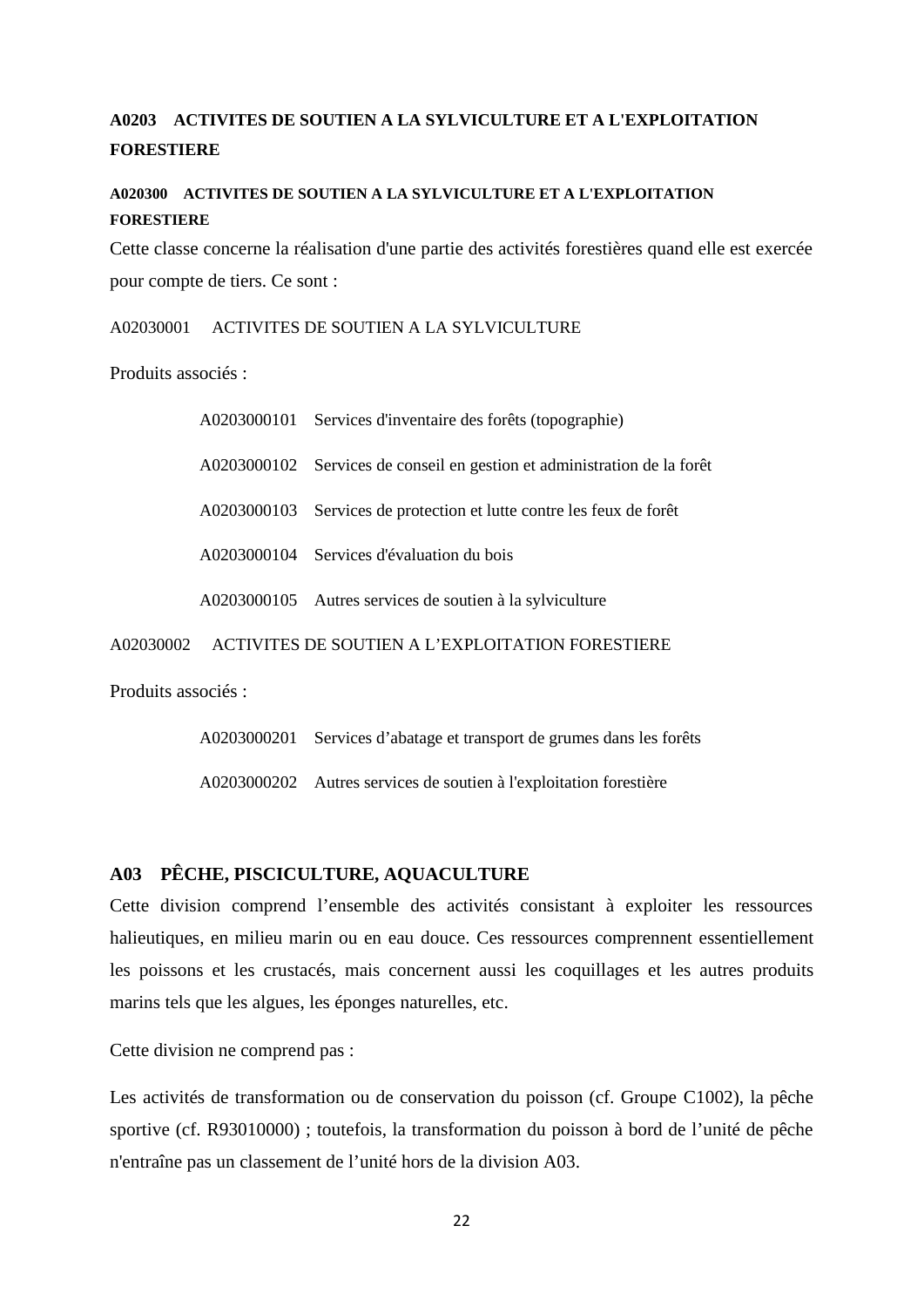#### **A0301 PECHE**

Ce groupe comprend la "pêche de capture", c'est-à-dire les activités de capture visant à prélever ou à recueillir des organismes vivant à l'état sauvage dans le milieu aquatique (essentiellement poissons, coquillages et crustacés), ainsi que des plantes se développant dans les eaux océaniques, côtières ou intérieures pour la consommation humaine ou à d'autres fins, manuellement ou, le plus souvent, à l'aide de filets, de lignes et de pièges fixes.

#### **A030101 PECHE MARITIME**

Cette classe concerne la pêche en mer de poissons, de crustacés et de mollusques et d'autres produits de la pêche maritime.

A03010101 PECHE EN MER DE POISSONS

A0301010101 Thon

Cette sous classe concerne la pêche de poisons en mer et dans les eaux océaniques et côtières.

Produits associés :

A0301010102 Sole A0301010103 Saint pierre A0301010104 Chinchard A0301010105 Anguille (Ceinture) A0301010106 Ombrine A0301010107 Requin A0301010108 Maquereau A0301010109 Hareng A0301010110 Autres poissons de mer

## A03010102 PECHE EN MER DE CRUSTACES ET DE MOLLUSQUES

Cette sous classe concerne la pêche de crustacés et de mollusques en mer et dans les eaux océaniques et côtières.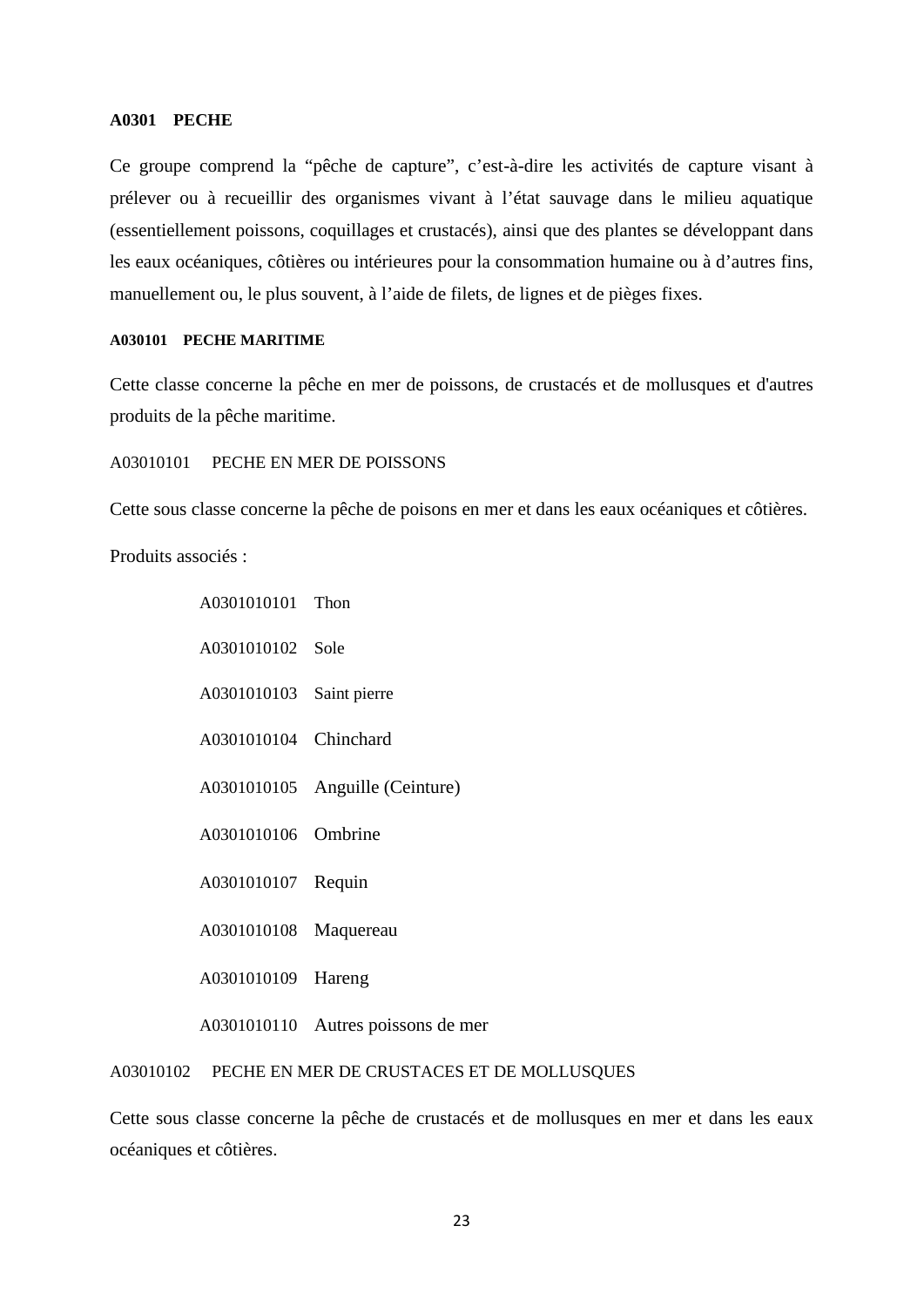Produits associés :

A0301010201 Crevette A0301010202 Langouste A0301010203 Homard A0301010204 Calamar A0301010205 Huître A0301010206 Moule A0301010207 Coquillages A0301010208 Autres fruits de mer A0301010209 Autres produits de mer (y compris les plantes océaniques)

#### **A030102 PECHE EN EAU DOUCE**

Cette classe concerne la pêche en eau douce de poissons, de crustacés et de mollusques et d'autres produits.

A03010201 PECHE EN EAU DOUCE DE POISSONS

Cette sous classe concerne la pêche en eau douce de poissons.

Produits associés :

| A0301020101 Carpe     |                                         |
|-----------------------|-----------------------------------------|
| A0301020102 Capitaine |                                         |
| A0301020103 Mâchoiron |                                         |
| A0301020104 Silure    |                                         |
|                       | A0301020105 Autres Poissons d'eau douce |

A03010202 PECHE EN EAU DOUCE DE CRUSTACES ET DE MOLLUSQUES

Cette sous classe concerne la pêche en eau douce de crustacés, de mollusques et d'autres produits d'eau douce.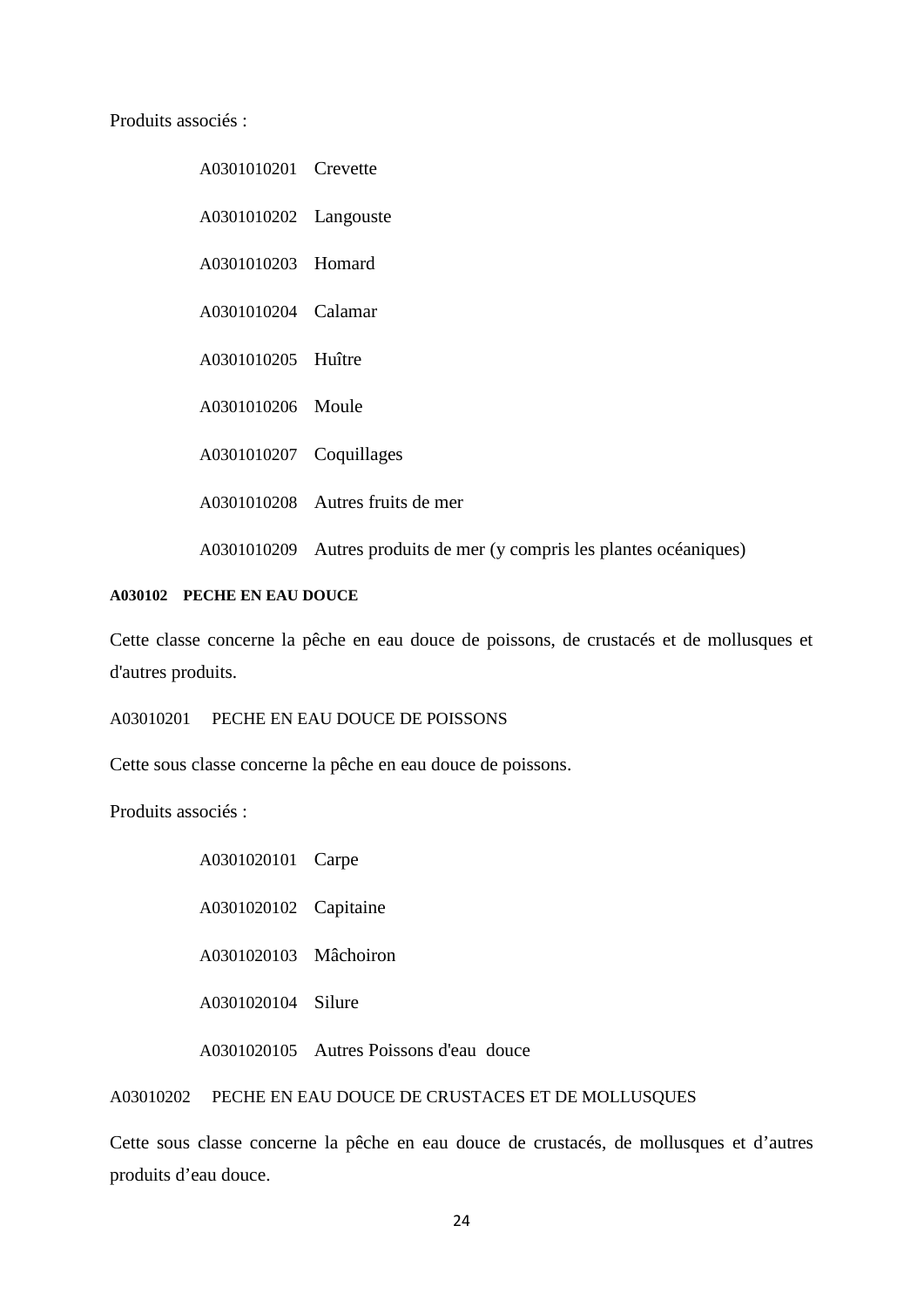Produits associés :

A0301020201 Crabe d'eau douce A0301020202 Ecrevisse et crevette d'eau douce A0301020203 Autres crustacés d'eau douce A0301020204 Mollusques d'eau douce A0301020205 Autres produits d'eau douce

## **A0302 AQUACULTURE ET PISCICULTURE**

Ce groupe comprend l'aquaculture et la pisciculture. Ce sont des processus de production par lesquels des organismes aquatiques (poissons, mollusques, crustacés, plantes aquatiques, crocodiles, alligators et amphibiens) sont cultivés ou élevés (et récoltés) en utilisant des techniques visant à augmenter la production de ces organismes au-delà d'un niveau considéré comme durable dans des conditions naturelles (par exemple: mise en charge régulière, alimentation, protection contre les prédateurs).

**A030201 PISCICULTURE**

A03020100 PISCICULTURE

Cette sous classe concerne l'élevage de poissons.

Produits associés :

| A0302010001 Carpe d'élevage                    |
|------------------------------------------------|
| A0302010002 Capitaine d'élevage                |
| A0302010003 Mâchoiron d'élevage                |
| A0302010004 Silure d'élevage                   |
| A0302010005 Autres Poissons élevés d'eau douce |

## **A030202 AQUACULTURE**

Cette classe comprend l'élevage de crustacés, de mollusques et d'autres animaux aquatiques et la culture de plantes aquatiques.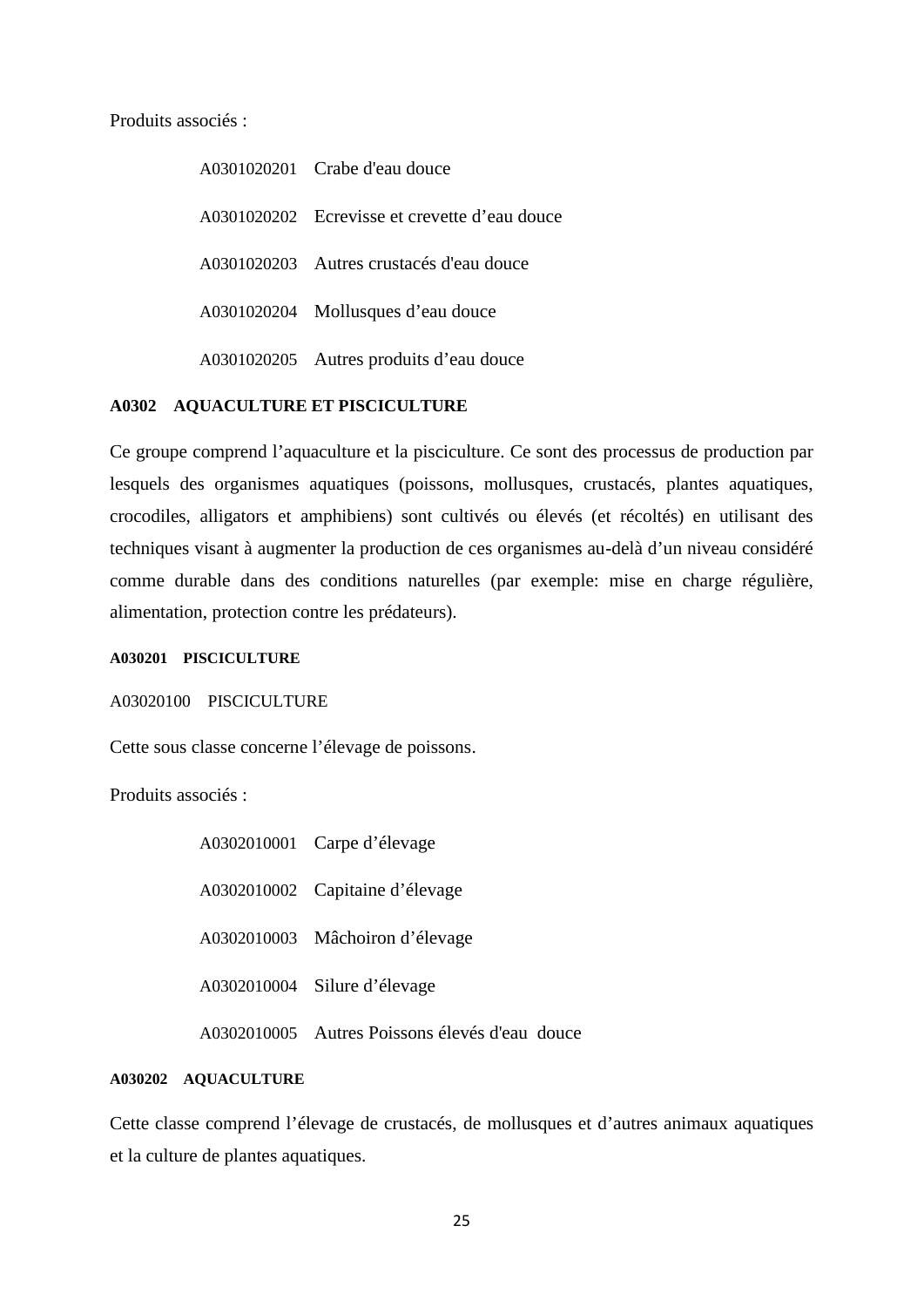Cette classe ne comprend pas l'élevage de poisson

## A03020201 ELEVAGE DE CRUSTACES, MOLLUSQUES ET D'AUTRES ANIMAUX AQUATIQUES

Cette sous classe comprend :

- L'élevage de crustacés (crevettes, crabes, etc.) et de mollusques
- L'élevage d'animaux aquatiques tels que : les crocodiliens, les tortues, les grenouilles, etc.

Produits associés :

|                          | A0302020101 Crevette et écrevisse d'élevage |
|--------------------------|---------------------------------------------|
|                          | A0302020102 Crabe d'élevage                 |
|                          | A0302020103 Autres crustacés d'élevage      |
|                          | A0302020104 Mollusques d'élevage            |
| A0302020105 Crocodiliens |                                             |
|                          | A0302020106 Autres animaux aquatiques       |

A03020202 CULTURE DE PLANTES AQUATIQUES

Cette sous classe comprend la culture de plantes aquatiques telles que les algues, bryophytes, ptéridophytes, angiospermes, etc.

Produits associés :

A0302020201 Algue

A0302020202 Autres plantes aquatiques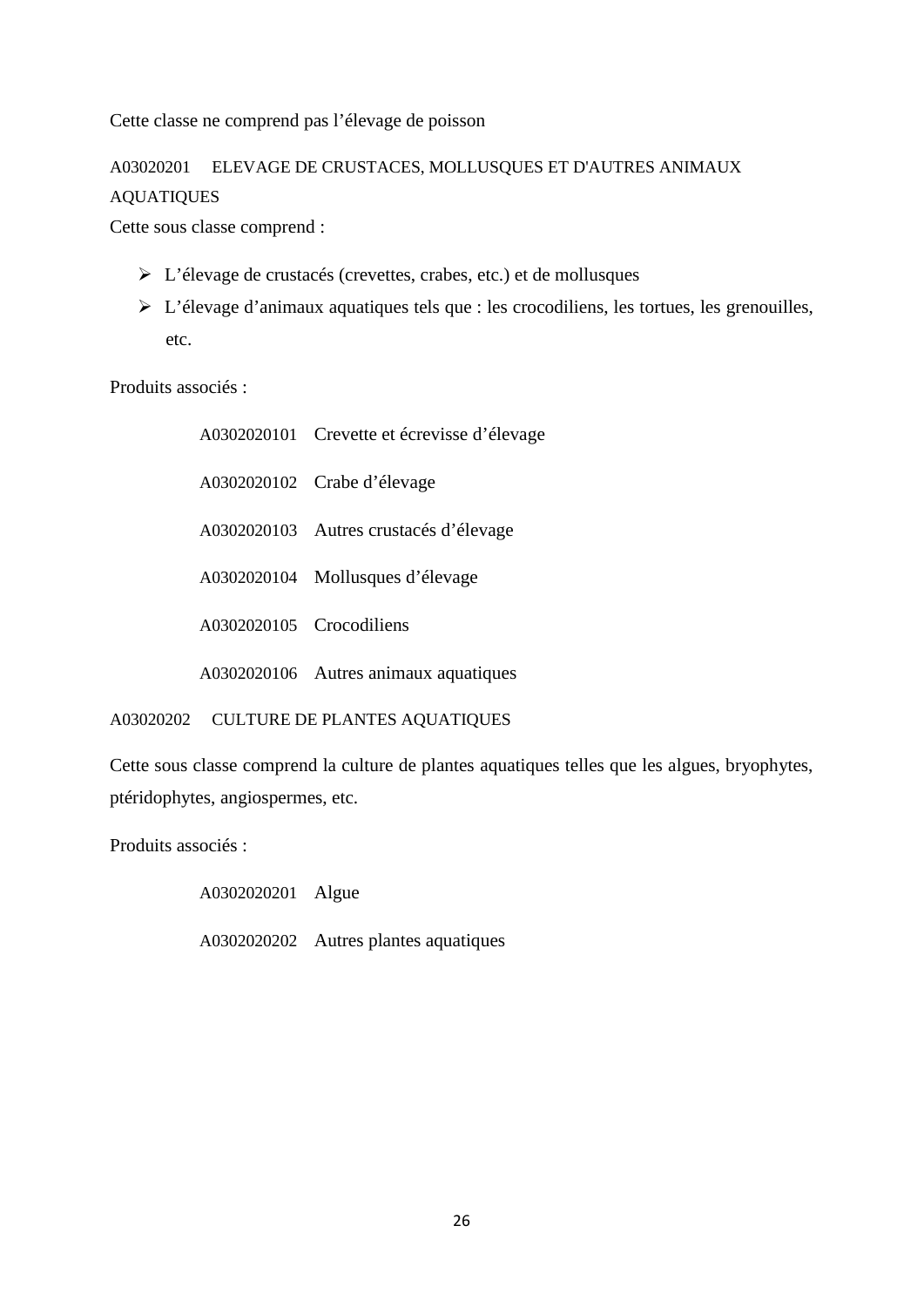## **Section B ACTIVITÉS EXTRACTIVES**

Les activités extractives comprennent l'ensemble des activités consistant en l'exploitation des ressources naturelles minérales, y compris lorsqu'elles sont à l'état liquide (pétrole brut), ou gazeux (gaz naturel). Elles incluent certaines opérations nécessaires à la commercialisation des produits extraits: concentration des minerais, liquéfaction du gaz naturel, agglomération des combustibles solides. En revanche, la transformation des produits extraits relève de la section C.

Par ailleurs, certaines opérations techniques, concernant essentiellement l'extraction d'hydrocarbures, peuvent être réalisées pour compte de tiers par des unités spécialisées. Elles donnent lieu à des services industriels, les unités correspondantes étant classées dans la présente section.

Sont exclus de cette section la prospection (cf. M71000100), la préparation des sites miniers (cf. F43000100), le captage et la distribution d'eau (cf. E36000000), ou la production d'eaux de table (cf. C11020000).

#### **B05 EXTRACTION DE CHARBON ET DE LIGNITE**

Cette division comprend l'extraction de combustibles minéraux solides s'entend en souterrain ou à ciel ouvert et comprend les opérations (tri, lavage, agglomération et autres opérations préalables au transport) conduisant aux produits marchands.

## **B0500 EXTRACTION DE CHARBON ET DE LIGNITE**

### **B050000 EXTRACTION DE CHARBON ET DE LIGNITE**

#### B05000000 EXTRACTION DE CHARBON ET DE LIGNITE

Cette sous classe comprend:

- l'extraction de la houille: extraction souterraine ou à ciel ouvert, ainsi que l'extraction minière en ayant recours à des procédés de liquéfaction
- $\triangleright$  le lavage, le triage, le calibrage, la pulvérisation, la compression ou d'autres opérations destinées à classer, à accroître la qualité ou à faciliter le transport ou le stockage.
- l'extraction du lignite: extraction souterraine ou à ciel ouvert, ainsi que l'extraction minière en ayant recours à des procédés de liquéfaction
- $\triangleright$  le lavage, la déshydratation, la pulvérisation, la compression du lignite ou les autres opérations destinées à accroître la qualité, à faciliter le transport ou le stockage.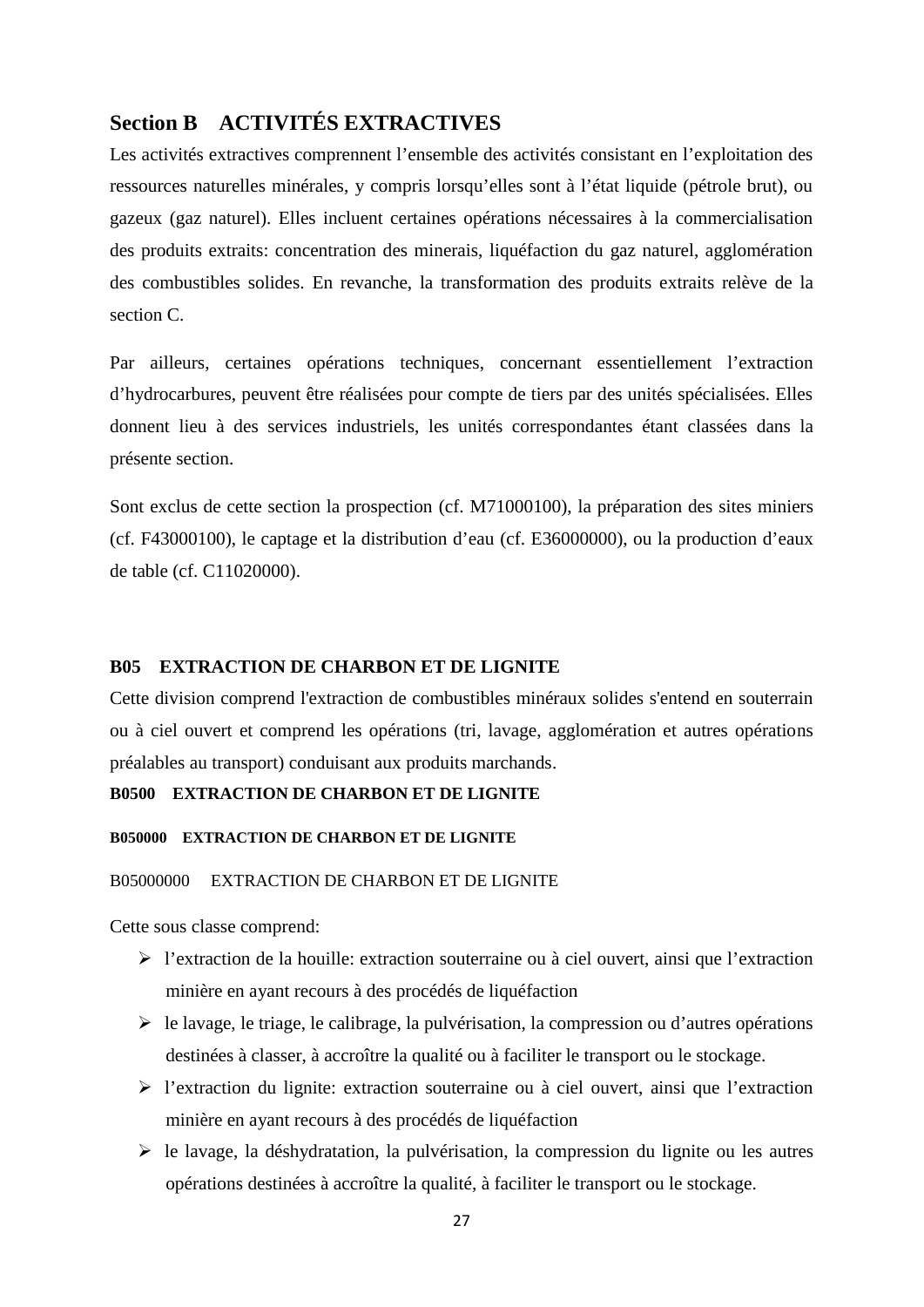Produits associés :

B0500000001 Charbon B0500000002 Lignite

## **B06 EXTRACTION D'HYDROCARBURES**

Cette division comprend les activités d'exploitation et/ou de développement de champs de pétrole et de gaz ainsi que des gisements de schistes et de sables bitumeux. Au-delà du forage et de l'extraction, ces activités peuvent inclure les opérations techniques réalisées sur le champ exploité et la préparation du pétrole ou du gaz avant expédition.

Cette division ne comprend pas :

- les opérations techniques associées à l'extraction du pétrole et du gaz, exécutées pour le compte de tiers (cf. division B09)
- $\triangleright$  la prospection, les sondages et les forages d'essai (cf. division B09)
- $\geq$  les études géophysiques, géologiques et sismiques (cf. division B07)
- $\triangleright$  l'exploitation d'oléoducs ou de gazoducs (cf. division H49).

## **B0600 EXTRACTION D'HYDROCARBURES**

## **B060001 EXTRACTION DE PETROLE BRUT**

## B06000100 EXTRACTION DE PETROLE BRUT

Cette sous classe comprend:

- l'extraction d'huiles brutes de pétrole
- $\triangleright$  l'extraction de schistes et de sables bitumineux
- $\triangleright$  la production de pétrole brut à partir de schistes et de sables bitumineux
- $\triangleright$  les processus employés pour obtenir des huiles brutes: décantation, dessalement, déshydratation, stabilisation,

Produits associés :

## B0600010000 Pétrole brut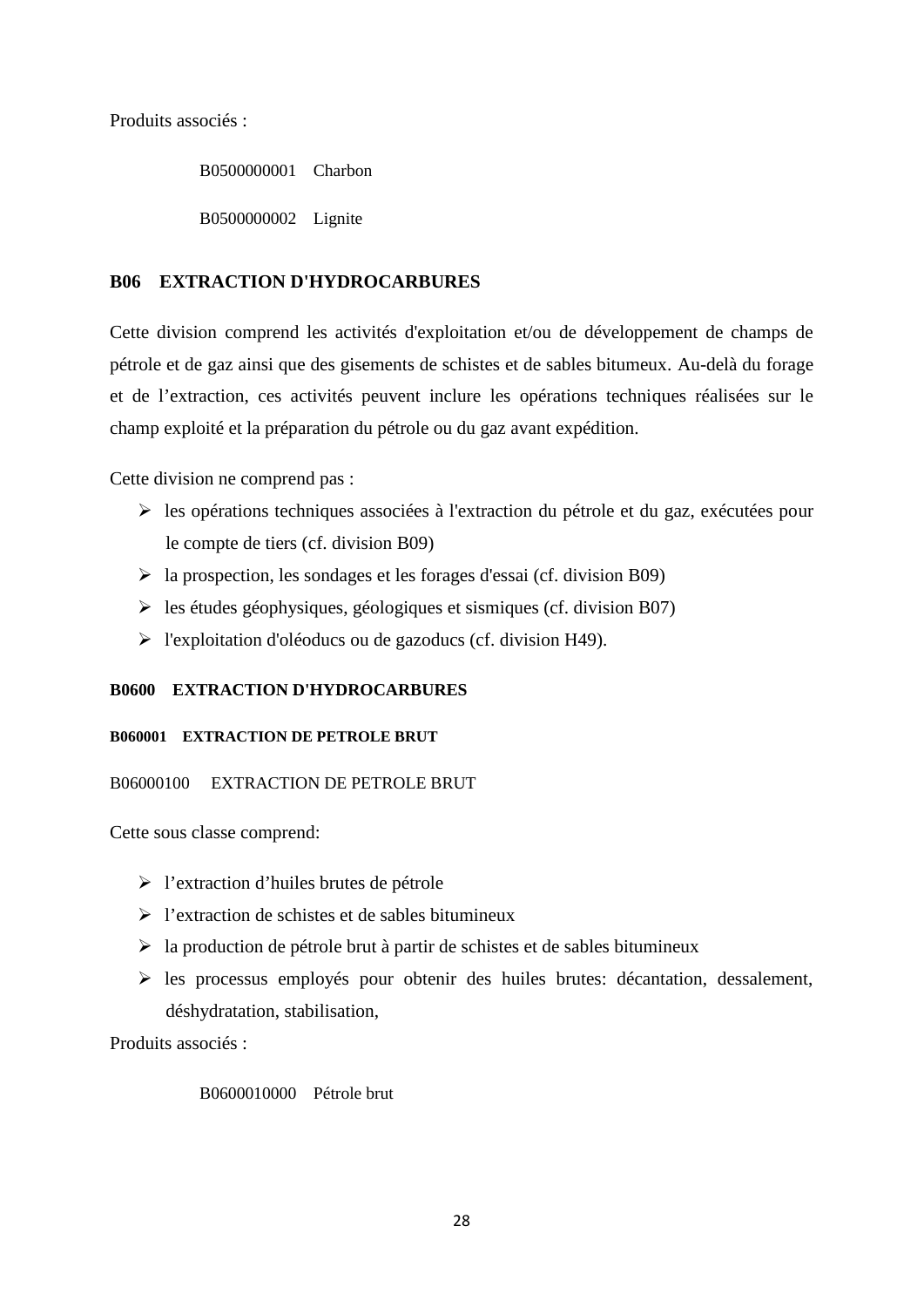### **B060002 EXTRACTION DE GAZ NATUREL**

B06000200 EXTRACTION DE GAZ NATUREL

Cette sous classe comprend :

- $\triangleright$  la production d'hydrocarbures gazeux bruts (gaz naturel)
- l'extraction de condensats
- $\triangleright$  la décantation et la séparation de fractions d'hydrocarbures liquides
- $\triangleright$  la désulfuration du gaz

 l'extraction d'hydrocarbures liquides par les procédés de liquéfaction ou de pyrolyse Produits associés :

B0600020000 Gaz naturel

## **B07 EXTRACTION DE MINERAIS MÉTALLIQUES**

Elle comprend l'extraction de minerais métalliques ou de métaux natifs, souterraine, à ciel ouvert ou par l'exploitation minière des fonds marins. Elle inclut également les opérations de traitement et d'enrichissement du minerai (concassage, broyage, lavage, séchage, agglomération, …) conduisant aux produits marchands.

## **B0701 EXTRACTION DE MINERAIS DE FER**

#### **B070100 EXTRACTION DE MINERAIS DE FER**

#### B07010000 EXTRACTION DE MINERAIS DE FER

Cette sous classe comprend :

 $\triangleright$  l'extraction de minerais exploités principalement en raison de leur teneur en fer

l'enrichissement et l'agglomération des minerais de fer

Produits associés :

B0701000000 Minerais de fer

## **B0702 EXTRACTION DE MINERAIS DE METAUX NON FERREUX**

Ce groupe comprend l'extraction de minerais de métaux non ferreux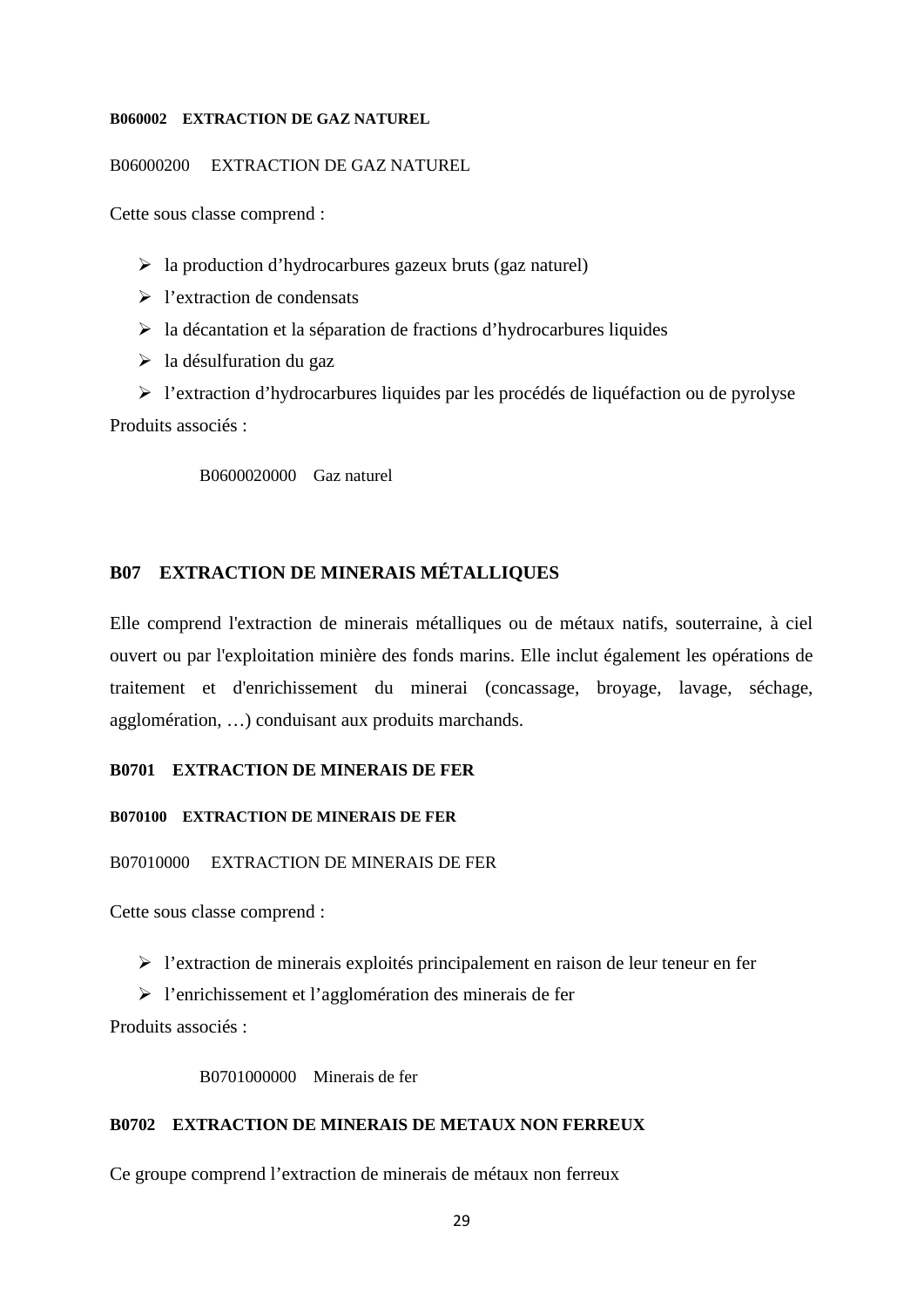#### **B070201 EXTRACTION DE MINERAIS DE METAUX PRECIEUX**

Cette classe comprend l'extraction de métaux précieux

B07020101 EXTRACTION DE MINERAI D'OR

Produits associés :

B0702010100 Minerais d'or

B07020102 EXTRACTION D'AUTRES MINERAIS DE METAUX PRECIEUX

Produits associés :

B0702010201 Minerais d'argent B0702010202 Minerais de platine B0702010203 Autres minerais de métaux précieux

## **B070202 EXTRACTION D'AUTRES MINERAIS DE METAUX NON FERREUX**

B07020200 EXTRACTION D'AUTRES MINERAIS DE METAUX NON FERREUX

Cette sous classe concerne l'extraction d'autres minéraux de métaux non ferreux non classés ailleurs.

Produits associés :

| B0702020001 Minerais de bauxite   |
|-----------------------------------|
| B0702020002 Minerais de cuivre    |
| B0702020003 Minerais de manganèse |
| B0702020004 Minerais de plomb     |
| B0702020005 Minerais de Zinc      |
| B0702020006 Minerais de nickel    |
| B0702020007 Minerais d'uranium    |
| B0702020008 Minerais d'étain      |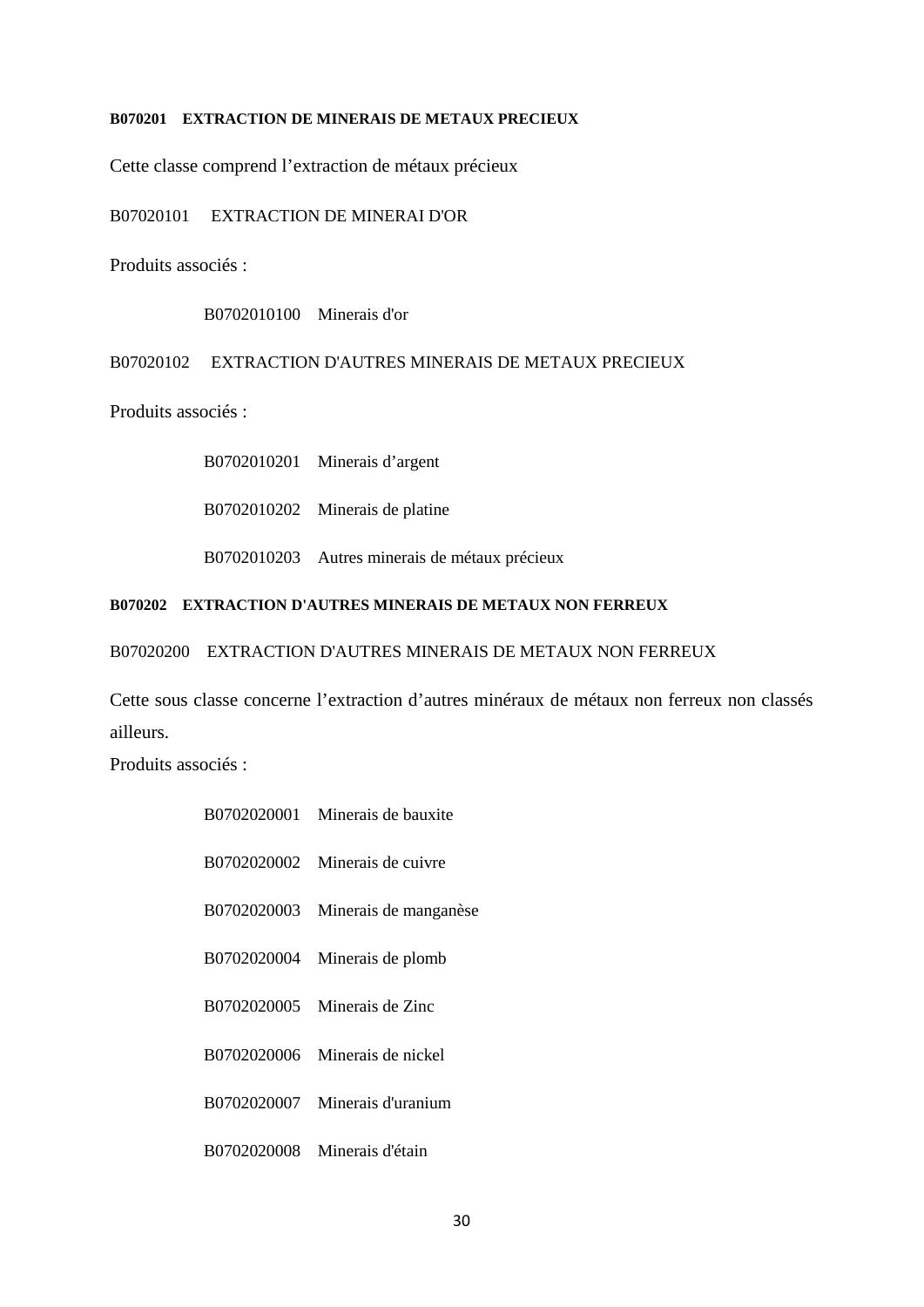B0702020009 Autres minerais de métaux non ferreux Autres minerais de métaux non ferreux : cobalt, tungstène, lithium, etc.

## **B08 AUTRES ACTIVITÉS EXTRACTIVES**

Elle couvre l'extraction en carrière mais aussi le dragage d'alluvions, le broyage de roches ou l'exploitation de marais salants, sans transformation des produits. Les produits sont utilisés notamment pour la construction (sables, pierres, etc.), la production de matériaux (argiles, gypse, etc.), de produits chimiques, de bijoux, etc.

## **B0801 EXTRACTION DE PIERRES, DE SABLES ET D'ARGILES**

#### **B080100 EXTRACTION DE PIERRES, DE SABLES ET D'ARGILES**

## B08010000 EXTRACTION DE PIERRES, DE SABLES ET D'ARGILES

Cette sous classe comprend :

- $\triangleright$  l'extraction, la taille grossière et le sciage de pierres de taille et de construction
- $\triangleright$  le concassage et le broyage de pierres ornementales et de construction
- l'extraction, le broyage et le concassage des pierres calcaires
- l'extraction de gypse, d'ardoise, de craie et de dolomite
- $\triangleright$  l'extraction et le dragage de sables et de graviers
- l'extraction d'argiles, de terres réfractaires et de kaolin

Cette classe ne comprend pas :

 l'extraction d'engrais naturels (cf. B08020100) et de minéraux pour l'industrie chimique (Cf. B08020200).

Produits associés :

B0801000001 Granite concassé ou en bloc B0801000002 Autres pierres pour la construction et l'industrie B0801000003 Sables B0801000004 Argiles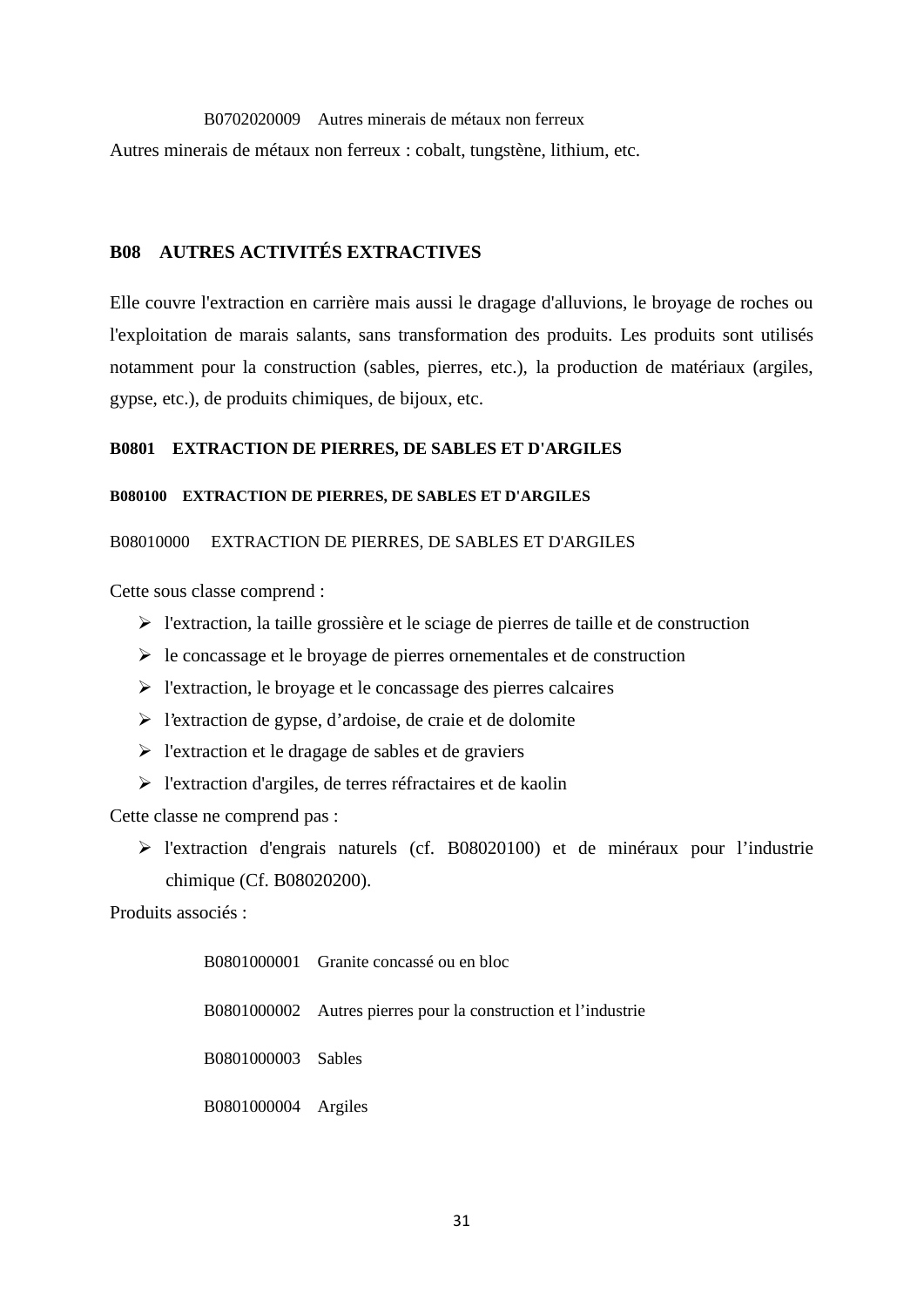#### **B0802 ACTIVITES EXTRACTIVES N.C.A.**

## **B080201 EXTRACTION DE PHOSPHATES ET DE SELS DE POTASSIUM, NATURELS**

B08020100 EXTRACTION DE PHOSPHATES ET DE SELS DE POTASSIUM, NATURELS

Cette sous classe concerne l'extraction de phosphates naturels et de sels potassiques naturels. Produits associés :

B0802010001 Phosphates naturels

B0802010002 Sels naturels de potassium

#### **B080202 EXTRACTIONS DE MINERAUX POUR L'INDUSTRIE CHIMIQUE**

B08020200 EXTRACTION DE MINERAUX POUR L'INDUSTRIE CHIMIQUE

Cette sous classe concerne l'extraction de minéraux pour l'industrie chimique Produits associés :

B0802020000 Minéraux pour l'industrie chimique

#### **B080203 EXTRACTION OU PRODUCTION DE SEL ET DE NATRON**

B08020300 EXTRACTION OU PRODUCTION DE SEL ET DE NATRON

Cette sous classe comprend :

 l'extraction de sel de terre, en souterrain ou à ciel ouvert, et l'exploitation de marais salants, y compris purification et raffinage par le producteur

Produits associés :

B0802030001 Sel brut

B0802030002 Natron

Cette sous classe ne comprend pas :

 $\triangleright$  le traitement du sel pour le rendre propre à la consommation humaine (cf. division  $C10$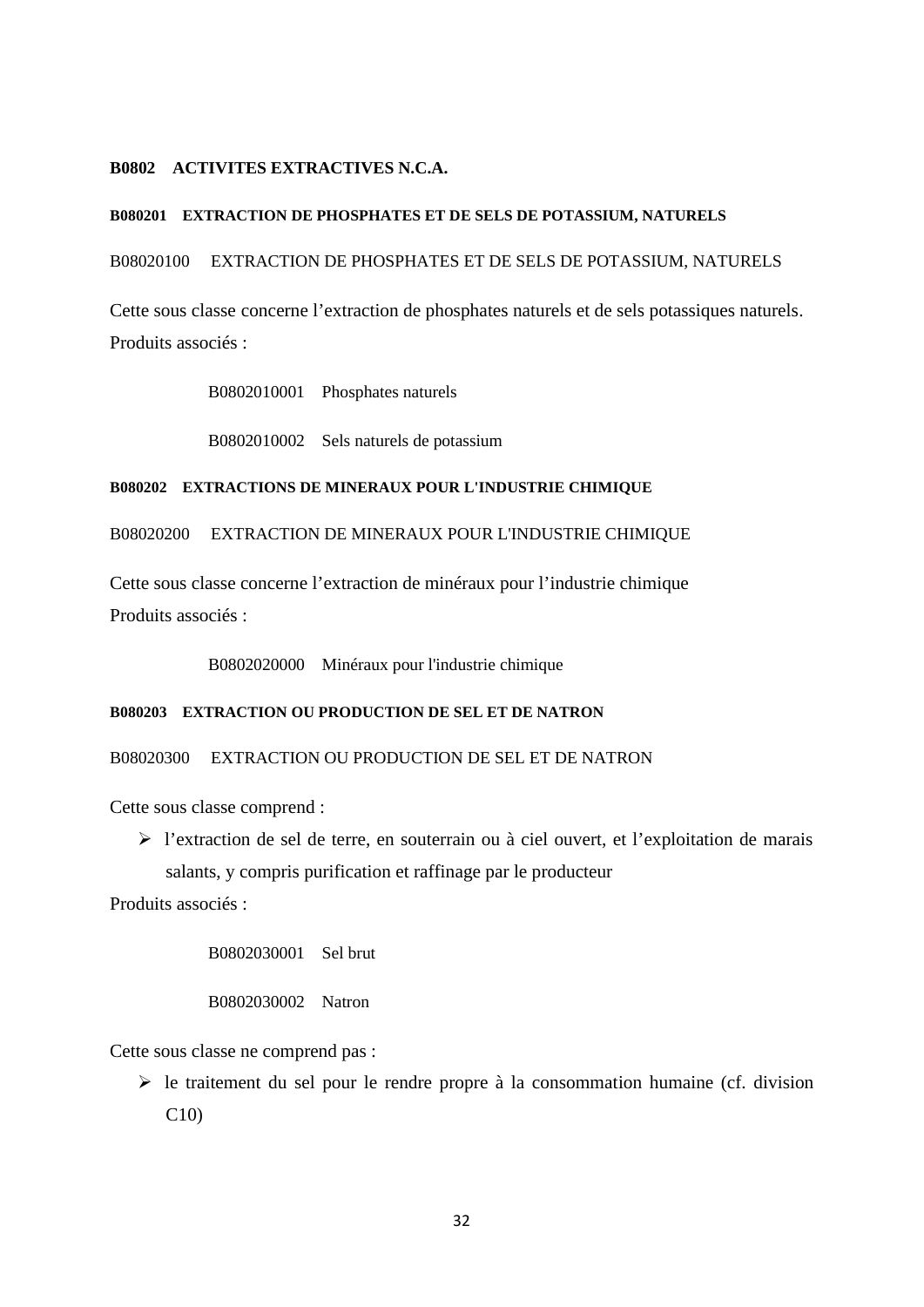#### **B080204 EXTRACTION DE PIERRES PRECIEUSES ET SEMI-PRECIEUSES**

#### B08020400 EXTRACTION DE PIERRES PRECIEUSES ET SEMI-PRECIEUSES

Cette sous classe comprend l'extraction pierres précieuses et semi-précieuses utilisées généralement dans les joailleries, les bijouteries ou les objets d'art de grande valeur. Produits associés :

| B0802040001 Diamant  |                                                                  |
|----------------------|------------------------------------------------------------------|
| B0802040002 Emeraude |                                                                  |
| B0802040003 Saphir   |                                                                  |
| B0802040004 Rubis    |                                                                  |
|                      | B0802040005 Pierres semi-précieuses et pierres précieuses n.c.a. |

Pierres semi-précieuses :

Pierres précieuses n.c.a : Paix de l'esprit, tibérium, œil de vampire.

#### **B080205 AUTRES EXTRACTIONS**

B08020500 AUTRES EXTRACTIONS

Cette sous classe comprend la tourbe et les autres extractions. Produits associés :

B0802050000 Produits d'autres extractions

## **B09 ACTIVITÉS DE SOUTIEN AUX INDUSTRIES EXTRACTIVES**

Cette division comprend les services spécialisés de soutien à l'extraction exécutés pour le compte de tiers. Elle comprend les services d'exploration par les méthodes classiques de prospection, comme le prélèvement d'échantillons et les observations géologiques, ainsi que les forages, les forages d'essai ou les reforges des puits de pétrole ou pour les minerais métalliques et non métalliques. D'autres services couvrent la construction des fondations de puits de pétrole ou de gaz, la cimentation des revêtements (tubages) de puits de pétrole ou de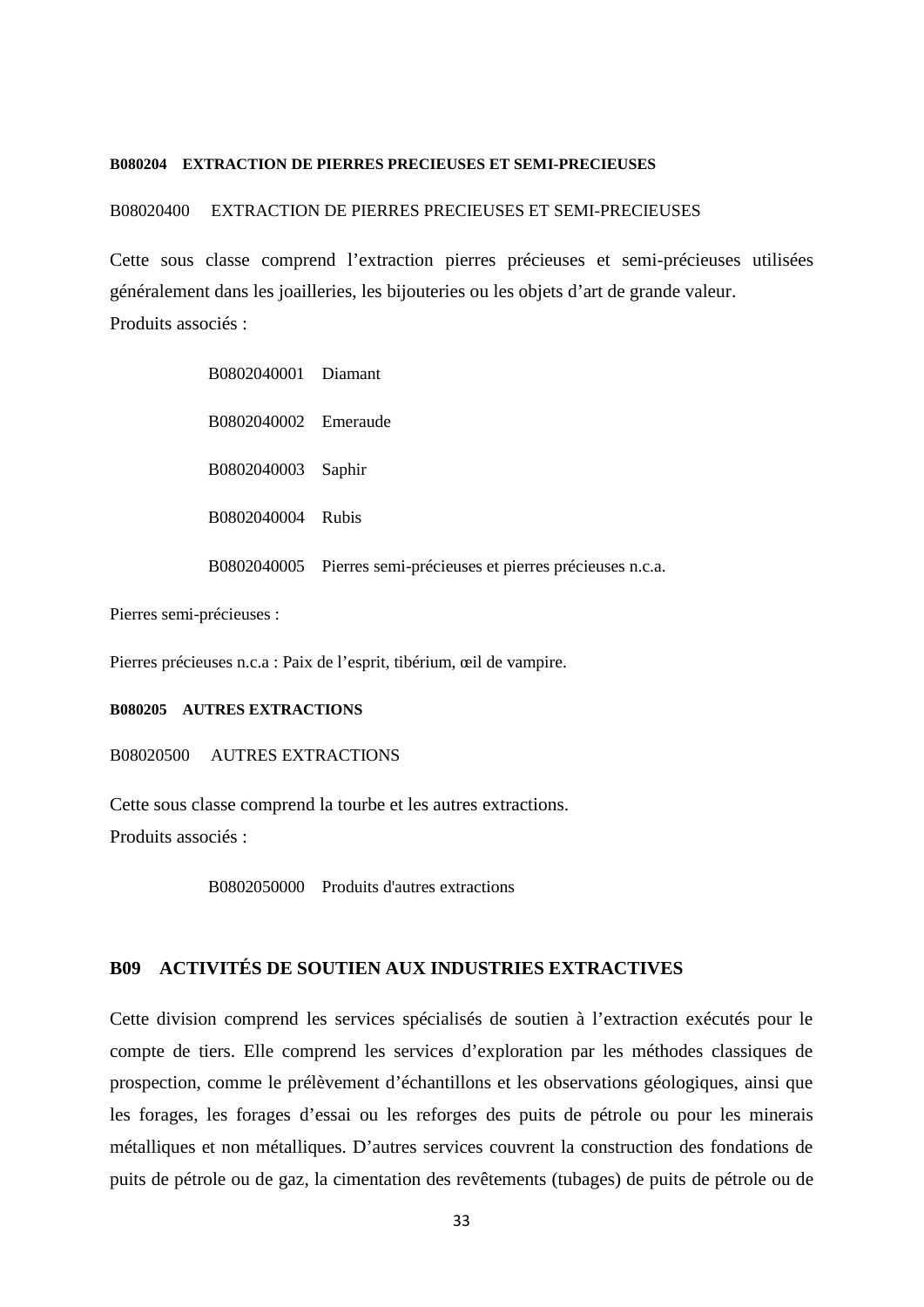gaz, le nettoyage, le vidage, le pompage à vide des puits de pétrole et de gaz, le drainage ou le pompage des mines, les services d'enlèvement des déblais dans les mines, etc.

## **B0901 ACTIVITES DE SOUTIEN A L'EXTRACTION D'HYDROCARBURES**

#### **B090100 ACTIVITES DE SOUTIEN A L'EXTRACTION D'HYDROCARBURES**

#### B09010000 ACTIVITES DE SOUTIEN A L'EXTRACTION D'HYDROCARBURES

Cette sous classe comprend les activités liés à l'extraction de pétrole et de gaz, exécutés pour le compte de tiers:

- les activités d'explorations liées à l'extraction du pétrole et du gaz, par exemple: par les méthodes classiques de prospection, comme les observations géologiques sur les sites de prospection
- forage et reforage dirigés; démarrage du forage; montage in situ, réparation et démontage de tours de forage; cimentation des revêtements (tubages) de puits de pétrole ou de gaz; pompage de puits; comblement et abandon de puits, etc.
- $\triangleright$  la liquéfaction et la regazéification du gaz naturel en vue de son transport, effectuées sur le site minier
- $\triangleright$  le drainage ou le pompage des mines pour le compte de tiers
- les sondages d'essai liés à l'extraction du pétrole et du gaz

 $\triangleright$  la protection et la lutte contre les incendies sur les champs de pétrole et de gaz Produits associés :

|            |             | B0901000001 Services de sondages d'essai et d'exploration liés à l'extraction |
|------------|-------------|-------------------------------------------------------------------------------|
| du pétrole |             |                                                                               |
|            |             | B0901000002 Services de forage et reforage dirigés                            |
|            | B0901000003 | Services de réparation et démontage de tours de forage                        |
|            | B0901000004 | Services de tubage, pompage et abandon de puits de pétrole ou                 |
| de gaz     |             |                                                                               |
|            | B0901000005 | Services de liquéfaction et regazéification du gaz naturel,                   |
| effectuées |             |                                                                               |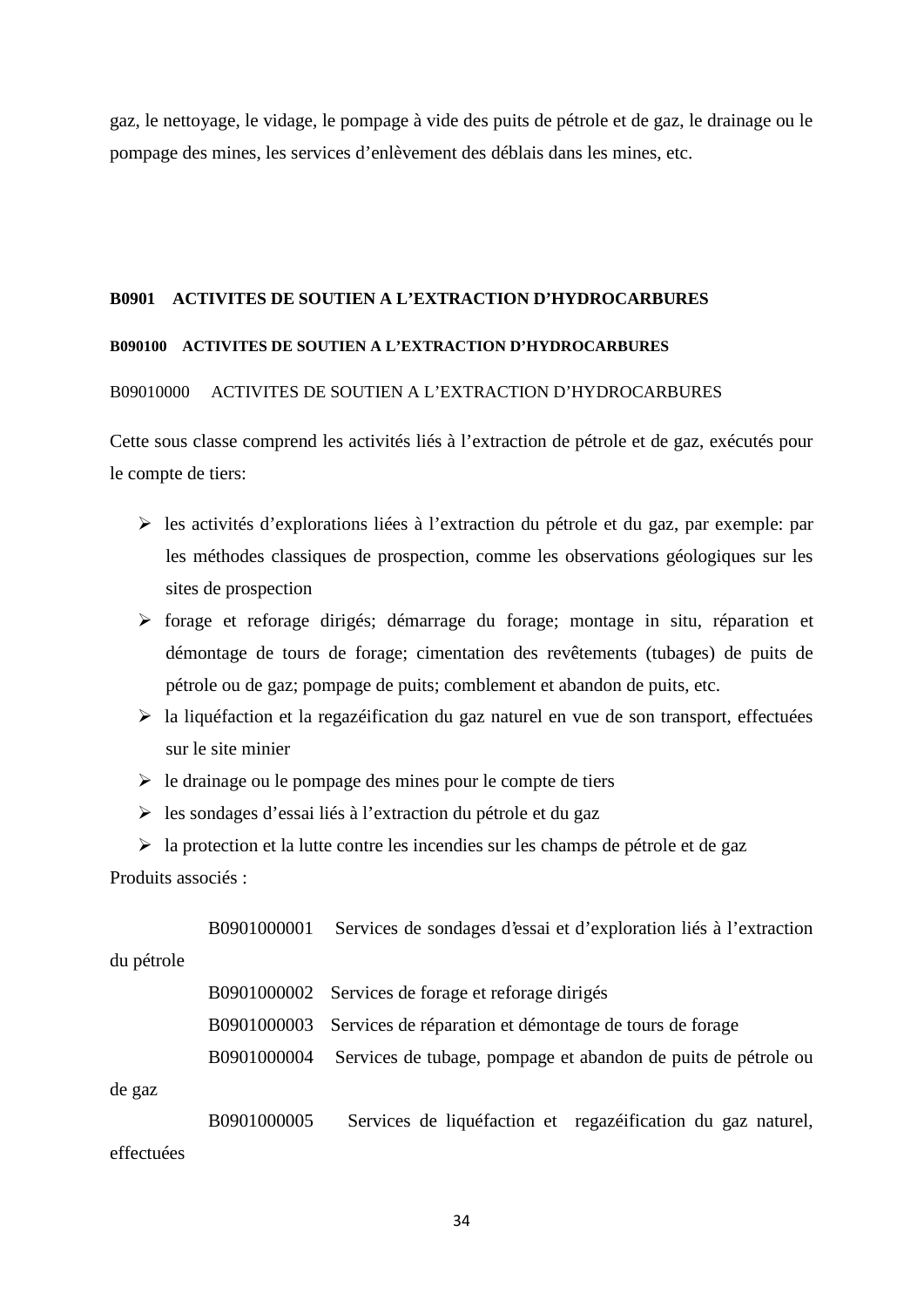B0901000006 Services de protection et de lutte contre les incendies sur les champs de pétrole et de gaz B0901000007 Autres services de soutien à l'extraction d'hydrocarbures

Cette sous classe ne comprend pas:

- $\triangleright$  les activités de services réalisées par des opérateurs de champs de gaz et de pétrole, voir B06000100 et B06000200
- les activités spécialisées de réparation des machines pour l'extraction, voir C33010000
- $\triangleright$  la liquéfaction et la regazéification du gaz naturel en vue de son transport, effectuées ailleurs que sur le site minier, voir H52020100

## **B0902 ACTIVITES DE SOUTIEN AUX AUTRES INDUSTRIES EXTRACTIVES**

## **B090200 ACTIVITES DE SOUTIEN AUX AUTRES INDUSTRIES EXTRACTIVES**

## B09020000 ACTIVITES DE SOUTIEN AUX AUTRES INDUSTRIES EXTRACTIVES

Cette sous classe comprend les activités de soutien exécutés pour le compte de tiers liés aux activités minières des divisions B05, B07et B08. Ce sont :

- $\triangleright$  les activités d'exploration par les méthodes classiques de prospection, comme le prélèvement d'échantillons et les observations géologiques sur les sites de prospection
- $\triangleright$  le drainage ou le pompage des mines pour le compte de tiers
- les sondages et forages d'essai

Produits associés :

| B0902000001 Services d'exploration et prospection                        |
|--------------------------------------------------------------------------|
| B0902000002 Services de drainage ou pompage des mines                    |
| B0902000003 Services de sondages et forages d'essai                      |
| B0902000004 Autres services de soutien aux autres industries extractives |

Cette sous classe ne comprend pas:

- $\triangleright$  l'exploitation de mines ou de carrières pour le compte de tiers, voir divisions B05, B07 ou B08
- $\triangleright$  les activités spécialisés de réparation des machines pour l'extraction, voir C33010000
- $\blacktriangleright$  les activités de relevés géophysiques pour le compte de tiers, voir M71000100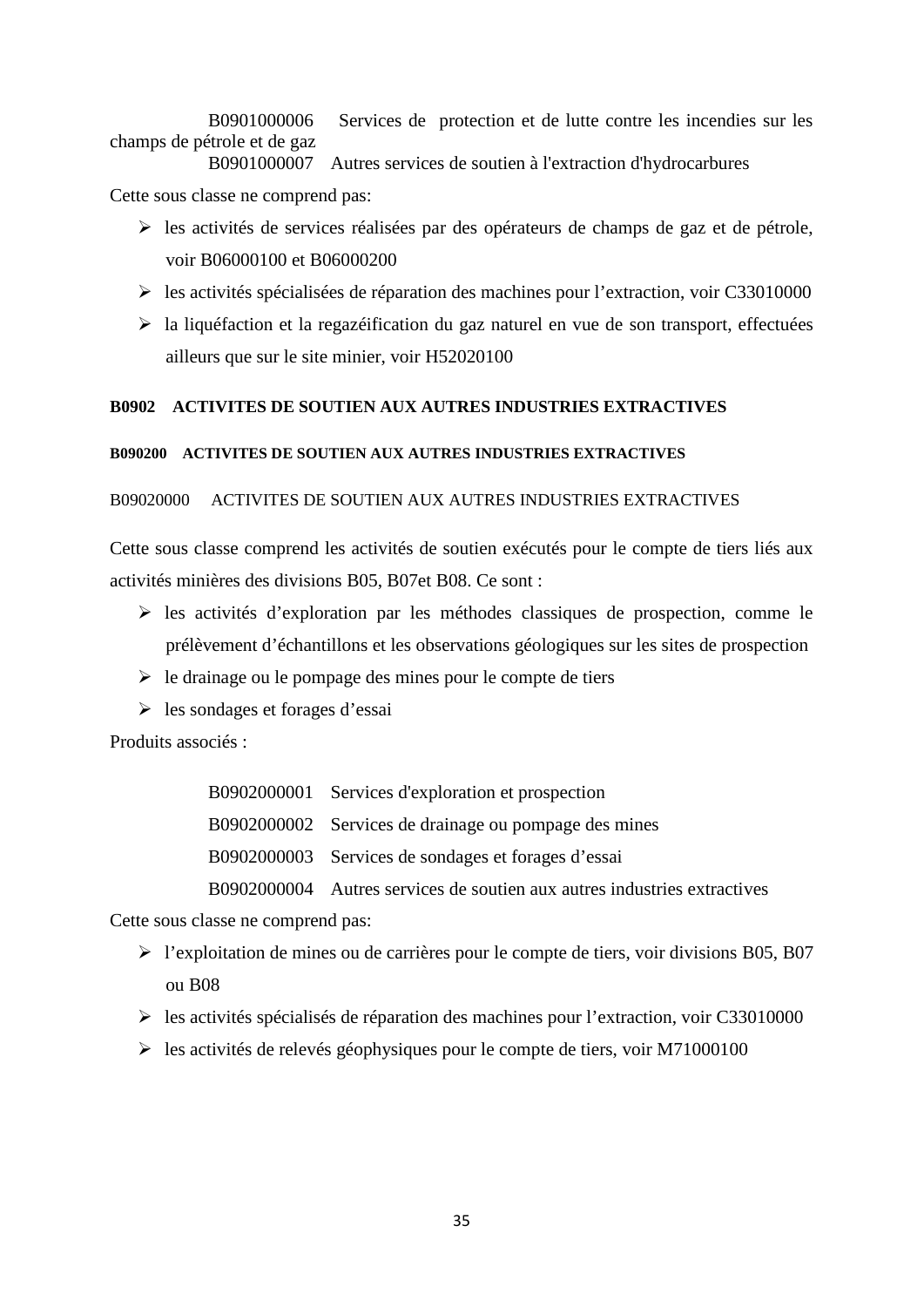## **Section C ACTIVITES DE FABRICATION**

L'intitulé retenu pour la section C (activités de fabrication) reprend celui de la NAEMA initiale et semble plus approprié au contexte africain que la terminologie internationale industrie manufacturière, mais le champ visé est identique : il concerne aussi bien des industries lourdes que des unités artisanales ou même informelles, le critère déterminant étant la transformation réalisée pour compte propre, elle correspond à la fabrication d'un bien ; réalisée pour compte de tiers par un sous-traitant, la transformation s'analyse comme un service venant en consommation intermédiaire du tiers donneur d'ordre dans le cycle de fabrication d'un bien.

Les activités de fabrication sont des activités de transformation de biens. Les inputs sont notamment issus des activités primaires (sections A et B) mais ils peuvent eux-mêmes être les outputs d'une activité de fabrication en amont, ce qui donne alors lieu à des filières de production (du minerai à l'ouvrage en métal par exemple) ; les activités de fabrication transforment aussi les matières premières secondaires issues de la récupération des déchets (métallurgie de deuxième fusion par exemple).

Le degré de transformation doit être significatif pour entraîner un classement en section C, par opposition à la revente en l'état qui caractérise une activité commerciale ; un (re)conditionnement par exemple n'est pas une activité de fabrication. Mais l'assemblage de composants industriels relève au contraire de la section C.

En conformité avec classements douaniers, les composants, accessoires, pièces ou parties se rapportant spécifiquement à certaines machines ou équipements industriels sont en général regroupés avec ces machines ou équipements, et leur production relève donc de la même activité qu'elles. En l'absence de destination spécifique, de telles pièces sont produites par une activité appropriée : c'est par exemple le cas de moteurs, d'engrenages, de composants électriques, etc.

Exécutées en tant qu'activités spécialisées par une unité n'étant ni le producteur ni le revendeur, l'entretien et la réparation de machines et équipements industriels, commerciaux et similaires relèvent, en général, de la section C, division C33. Toutefois, la réparation d'ordinateurs et de biens personnels et domestiques relève de la section S, division S95 ; la réparation de véhicules automobiles relève de la section G, division G45. Exécutée en tant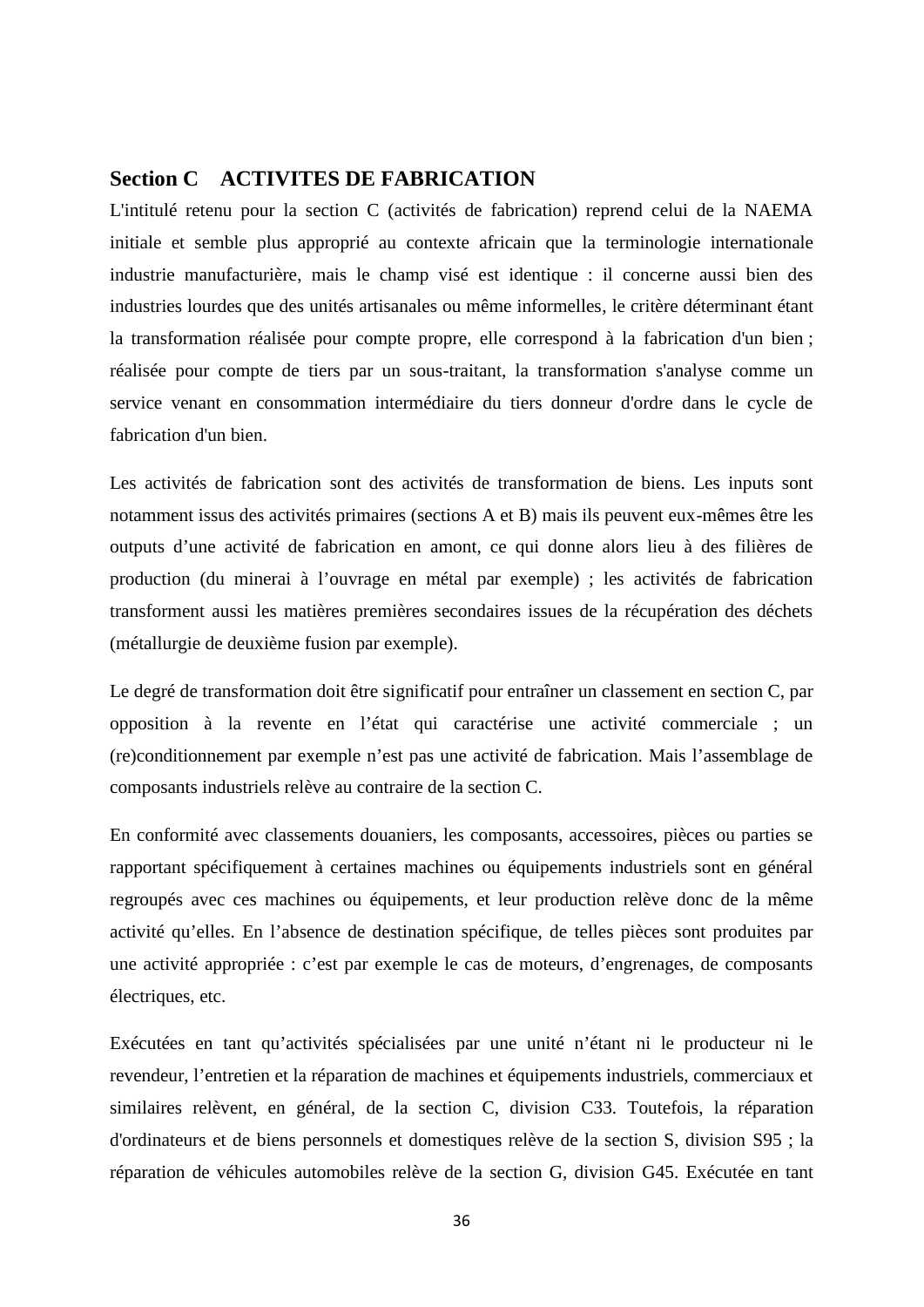qu'activité spécialisée par une unité n'étant ni le producteur ni le revendeur, l'installation de machines et d'équipements est classée en section C, dans la division C33. L'installation et la réparation d'équipements fonctionnellement intégrés à un bâtiment (ascenseur, climatiseurs par exemple) relèvent de la section F, division F43.

Il est usuel qu'une unité exerce une activité de transformation en agissant pour son propre compte et le produit réalisé est alors un bien industriel. Il en est de même si une partie des opérations est sous traitée à un tiers. Dans ce deuxième cas, le sous-traitant qui réalise une partie de l'activité de transformation sera en général classé sous la même rubrique que son donneur d'ordre. Mais le produit du sous-traitant est alors un service industriel consommé par le donneur d'ordre ; la valeur ajoutée correspondant à la transformation globale reste ainsi dans la même rubrique d'activités (en économie fermée).

Le troisième cas est celui d'une sous-traitance totale de la transformation : si le donneur d'ordre ne fournit pas la matière à transformer, il est à classer en commerce tandis que le sous-traitant est le producteur d'un bien industriel, donc à classer à la rubrique d'activités correspondant au bien. C'est seulement si le donneur d'ordre est le propriétaire de la matière à transformer qu'on doit le considérer comme producteur d'un bien industriel à classer comme tel en section C. Le sous-traitant relève alors de la même activité industrielle que son donneur d'ordre mais en tant que producteur d'un service consommé par le donneur d'ordre producteur du bien. Ce type de relation se développe et affecte sélectivement certaines activités : quand le développement de la sous-traitance semble significatif, des services industriels sont distingués des biens produits.

Le terme consacré de service industriel vaut pour d'autres secteurs que l'industrie manufacturière (processing pour l'activité de raffinage ; égrenage à façon pour l'activité d'égrenage du coton par exemple).

#### **C10 FABRICATION DE PRODUITS ALIMENTAIRES**

Elle comprend la transformation des produits de la culture, de la sylviculture et de la pêche en aliments pour l'homme ou l'animal ainsi qu'en divers produits intermédiaires non directement alimentaires. Cette activité génère fréquemment des produits associés de valeur diverse (par exemple peaux pour l'activité d'abattage ou tourteaux associés à la production d'huile).

Cette division est organisée en sous filières : viandes, poissons, fruits et légumes, corps gras, produits laitiers, travail du grain, alimentation animale. La production est le plus souvent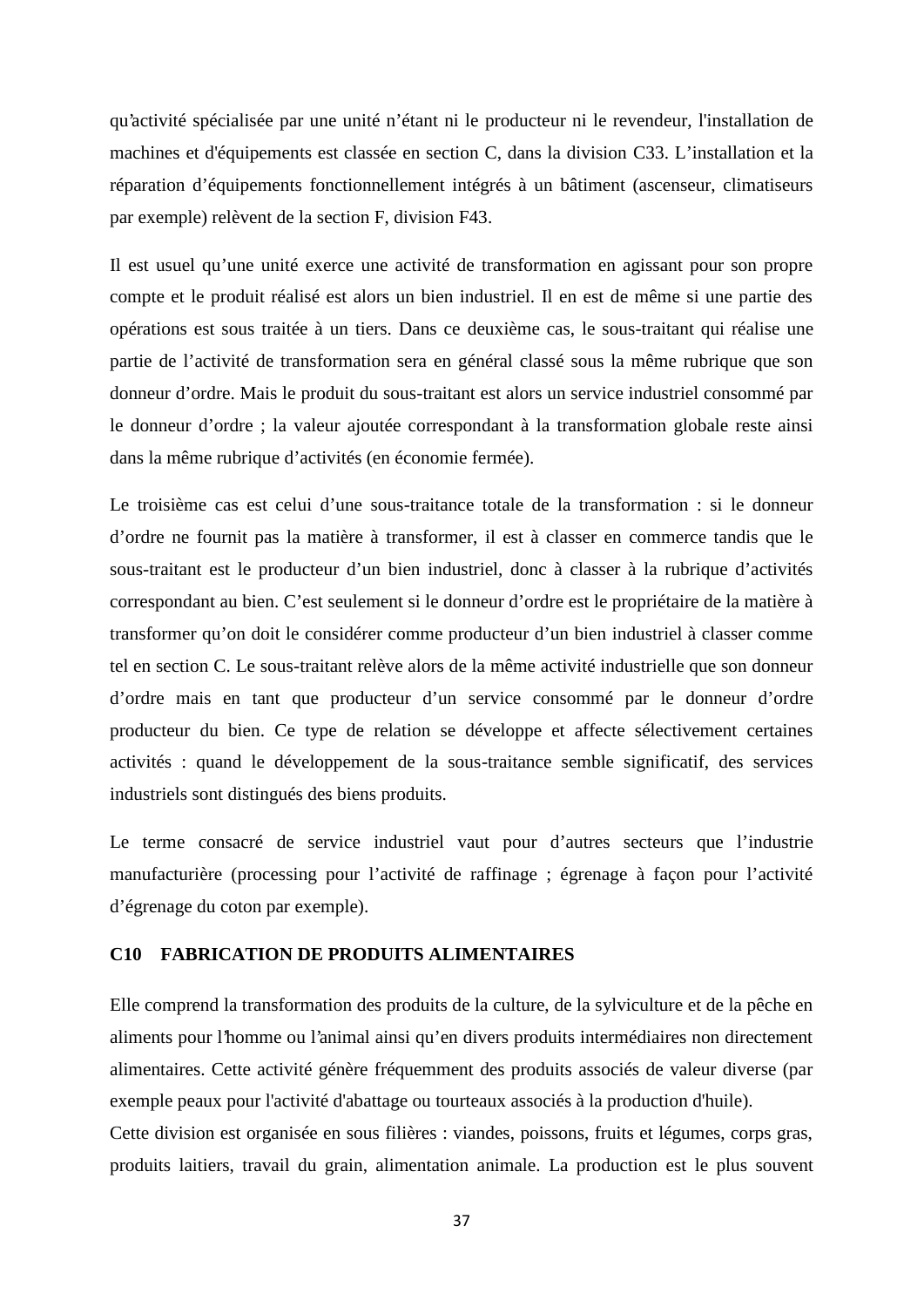effectuée pour compte propre mais peut aussi l'être pour compte de tiers notamment l'abattage à façon.

Cette division ne comprend pas :

La préparation de produits alimentaires destinés à la consommation sur place est classée en restauration (cf. I56010000).

# **C1001 ABATTAGE, TRANSFORMATION ET CONSERVATION DE LA VIANDE ET PREPARATION DE PRODUITS A BASE DE VIANDE**

# **C100101 ABATTAGE, TRANSFORMATION ET CONSERVATION DE LA VIANDE**

Cette classe comprend la transformation et conservation de la viande de boucherie et de la viande de volaille

# C10010101 ABATTAGE, TRANSFORMATION ET CONSERVATION DE LA VIANDE DE BOVINS

Cette sous classe comprend :

- l'exploitation d'abattoirs se livrant à l'abattage, à la préparation et à l'emballage de la viande de bœuf
- $\triangleright$  la production de viandes de bœuf, fraîches, congelées ou surgelées, en carcasses
- $\triangleright$  la production de viandes de bœuf, fraîches, congelées ou surgelées, en morceaux
- la production de cuirs et de peaux bruts provenant de l'activité de l'abattage la viande de bœuf
- $\geq$  la transformation des abats de bœuf

Produits associés :

C1001010101 Viande de bovins

C1001010102 Abats de bovins

C1001010103 peaux bruts

C1001010104 Autres produits d'abatage

C10010102 ABATTAGE, TRANSFORMATION ET CONSERVATION DE LA VIANDE DE PORCINS

Cette sous classe comprend: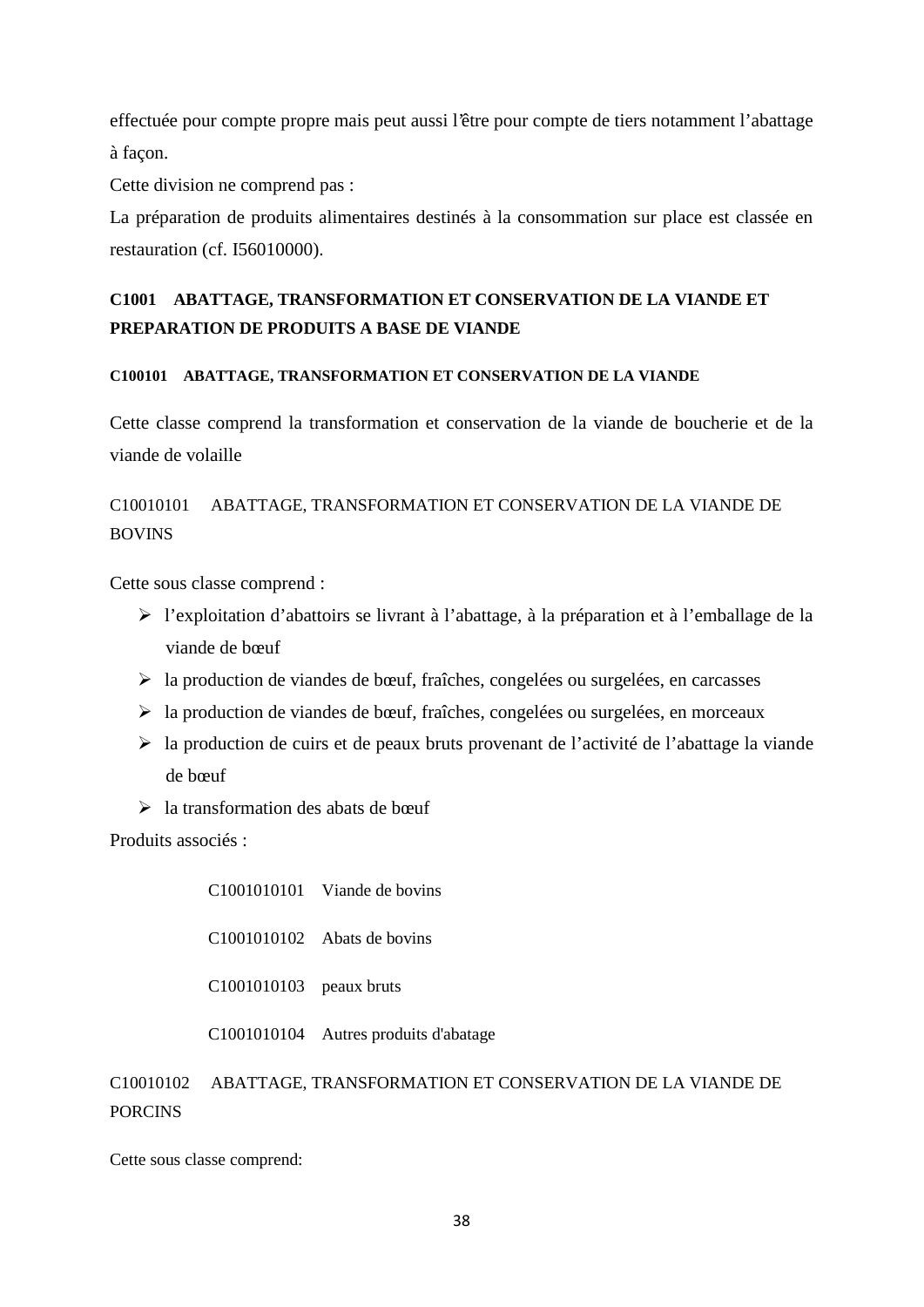- l'exploitation d'abattoirs se livrant à l'abattage, à la préparation et à l'emballage de la viande de porc
- $\triangleright$  la production de viande porc, fraîches, congelées ou surgelées, en carcasses
- $\triangleright$  la production de viandes de porc, fraîches, congelées ou surgelées, en morceaux
- $\geq$  la production de saindoux

Produits associés :

C1001010200 Viande de porcins

C10010103 ABATTAGE, TRANSFORMATION ET CONSERVATION D'AUTRES VIANDES DE BOUCHERIE

Cette sous classe comprend:

- l'exploitation d'abattoirs se livrant à l'abattage, à la préparation et à l'emballage d'autres viandes de boucherie : agneau, lapin, mouton, chameau, etc.
- la production d'autres viandes de boucherie, fraîches, congelées ou surgelées, en carcasses
- la production d'autres viandes de boucherie, fraîches, congelées ou surgelées, en morceaux
- la production de cuirs et de peaux bruts provenant de l'activité de l'abattage d'autres viandes de boucherie, y compris le délainage
- $\triangleright$  la production d'autres graisses animales comestibles
- $\geq$ la transformation des abats d'autres viandes de boucherie

Produits associés :

C1001010301 Viande de caprins C1001010302 Viande d'ovins C1001010303 Peaux brutes

C1001010304 Autres viandes de boucherie

# C10010104 ABATTAGE, TRANSFORMATION ET CONSERVATION DE LA VIANDE DE VOLAILLES

Cette sous classe comprend:

 l'exploitation d'abattoirs se livrant à l'abattage, à la préparation et à l'emballage de volailles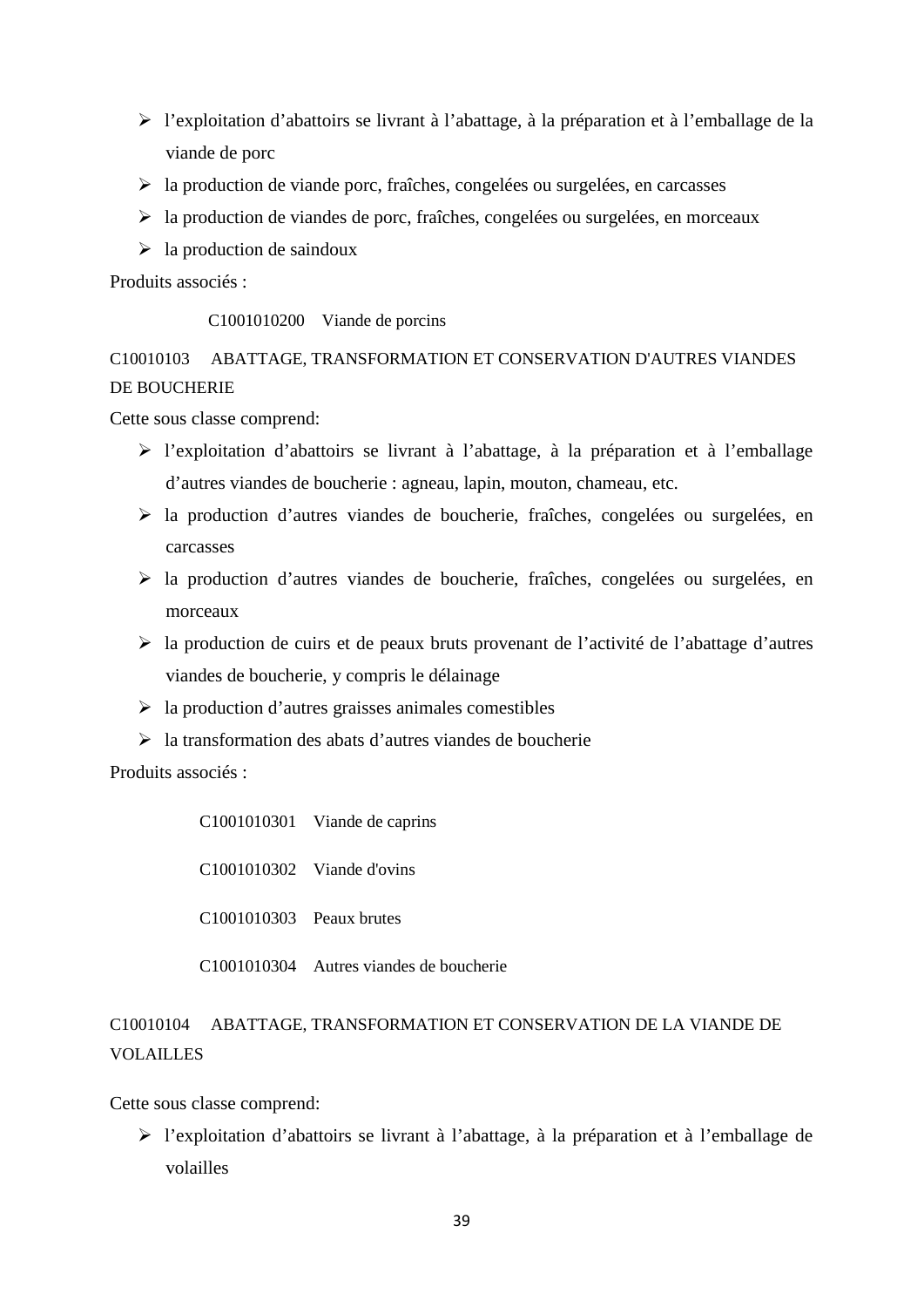- la production de viandes de volailles en portions individuelles, fraîches, congelées ou surgelées
- $\triangleright$  l'extraction de graisses de volailles comestibles

Produits associés :

| C1001010401 Viande de poulets         |
|---------------------------------------|
| C1001010402 Viande de pintades        |
| C1001010403 Viande de dindons         |
| C1001010404 Viande d'autres volailles |

## **C100102 PREPARATION DE PRODUITS A BASE DE VIANDE**

## C10010200 PREPARATION DE PRODUITS A BASE DE VIANDE

Cette sous classe comprend:

- $\triangleright$  la production de viandes séchées, salées ou fumées
- $\triangleright$  la production de produits de charcuterie: saucisses, salamis, boudins, andouillettes, cervelas, mortadelles, pâtés, rillettes, jambons cuits, etc.

Produits associés :

|                         | C1001020001 Viande séchée, salée ou fumée  |
|-------------------------|--------------------------------------------|
| C1001020002 Saucisse    |                                            |
| C1001020003 Jambon cuit |                                            |
|                         | C1001020004 Autres produits de charcuterie |

Cette sous classe ne comprend pas:

- la production de plats préparés surgelés à base de viande et à base de volaille, voir C10080601
- la préparation de potages contenant de la viande, voir C10080603
- $\blacktriangleright$  le commerce de gros de viandes, voir G46020300

# **C1002 TRANSFORMATION ET CONSERVATION DE POISSONS, CRUSTACES ET MOLLUSQUES**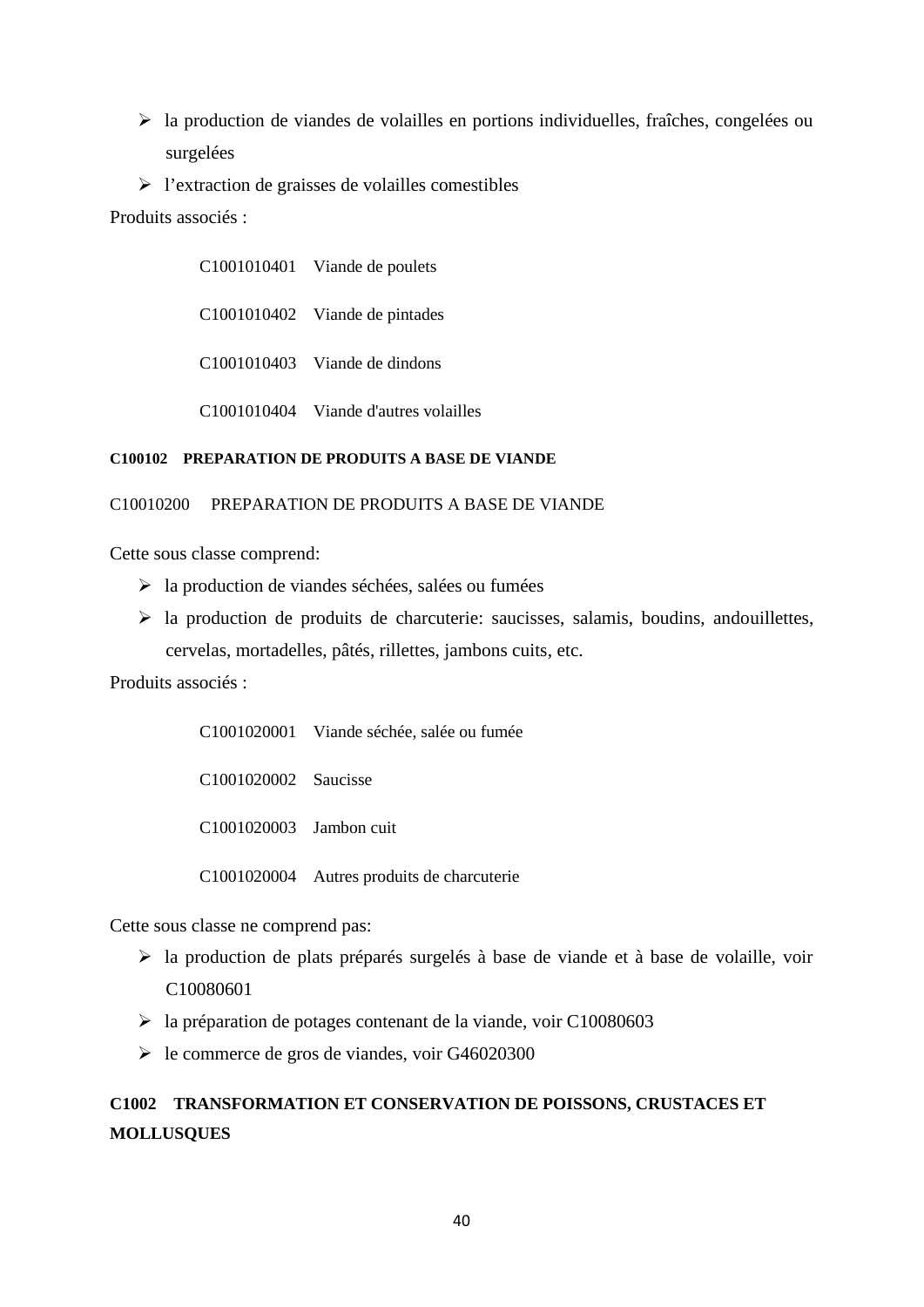Ce groupe comprend la congélation de poissons, crustacés et mollusques et le séchage, salage ou fumage du poisson et les autres transformations et conservations des poissons, crustacés et mollusques

## **C100201 CONGELATION DE POISSONS, CRUSTACES ET MOLLUSQUES**

C10020101 CONGELATION DE POISSONS

Cette sous classe comprend :

 $\triangleright$  la préparation et la conservation de poissons par congélation, ou surgélation. Produits associés :

C1002010100 Poissons congelés ou surgelés

Cette sous classe ne comprend pas :

 la transformation et la conservation du poisson réalisée sur les navires se livrant à la pêche en mer (Cf. A03010101)

C10020102 CONGELATION CRUSTACES ET MOLLUSQUES

Cette sous classe comprend :

 la préparation et la conservation de crustacés et de mollusques par congélation, ou surgélation.

Produits associés :

C1002010201 Crustacés congelés ou surgelés

C1002010202 Mollusques congelés ou surgelés

### **C100202 SECHAGE, SALAGE OU FUMAGE DU POISSON**

C10020200 SECHAGE, SALAGE OU FUMAGE DU POISSON

Cette sous classe concerne le séchage, le salage ou le fumage du poisson.

Produits associés :

C1002020000 Poissons séchés, salés ou fumés

**C100203 AUTRES TRANSFORMATION ET CONSERVATION DES POISSONS, CRUSTACES ET MOLLUSQUES**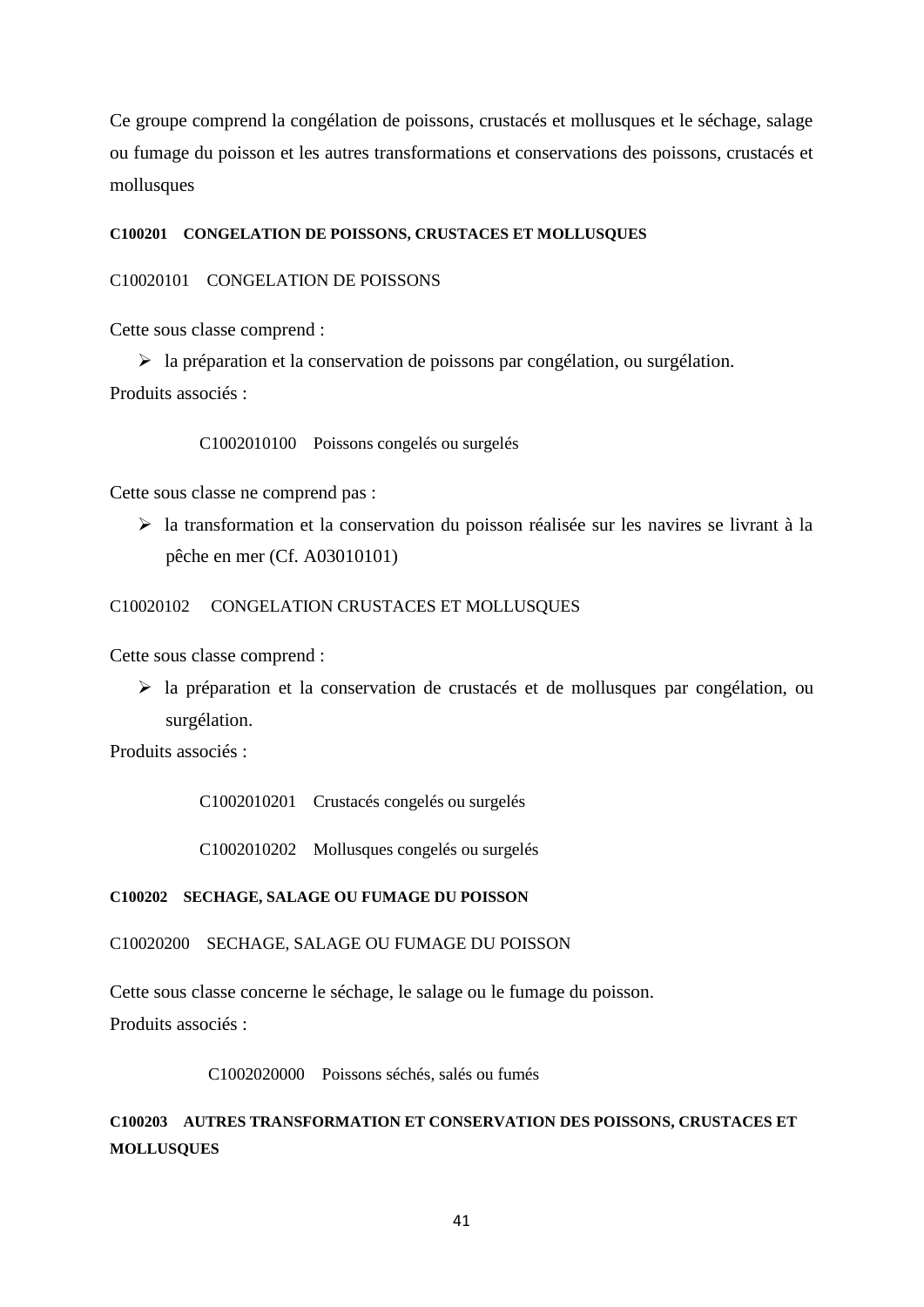# C10020300 AUTRES TRANSFORMATION ET CONSERVATION DES POISSONS, CRUSTACES ET MOLLUSQUES

Cette sous classe comprend :

- $\triangleright$  la préparation de conserves et de préparations à base de poissons, crustacés et mollusques (Filets de poisson, laitances, caviar etc.)
- $\triangleright$  la production de farines de poissons destinées à l'alimentation humaine ou animale et l'extraction d'huiles
- $\geq$  la transformation d'algues marines

Produits associés :

C1002030001 Préparations et conserves à base de poissons C1002030002 Coquillages, crustacés et mollusques en conserve C1002030003 Farine de poissons C1002030004 Déchets et autres produits à base de poissons

# **C1003 TRANSFORMATION ET CONSERVATION DE FRUITS ET LEGUMES**

## **C100300 TRANSFORMATION ET CONSERVATION DE FRUITS ET LEGUMES**

C10030000 TRANSFORMATION ET CONSERVATION DE FRUITS ET LEGUMES

Cette sous classe comprend :

- $\triangleright$  la préparation de jus de fruits ou de légumes, ainsi que de concentrés et de nectars
- la conservation de fruits ou de légumes : congélation, surgélation, séchage, déshydratation, appertisation, lyophilisation ; conservation dans l'huile, le vinaigre ou la saumure,
- $\triangleright$  la fabrication d'aliments préparés à base de fruits ou de légumes.
- $\triangleright$  la fabrication de confitures, de marmelades, de compotes et de gelées
- la fabrication de purées, frites, chips…etc.

Produits associés :

C1003000001 Conserves appertisées de légumes

C1003000002 Conserves de fruits

C1003000003 Jus de fruits ou de légumes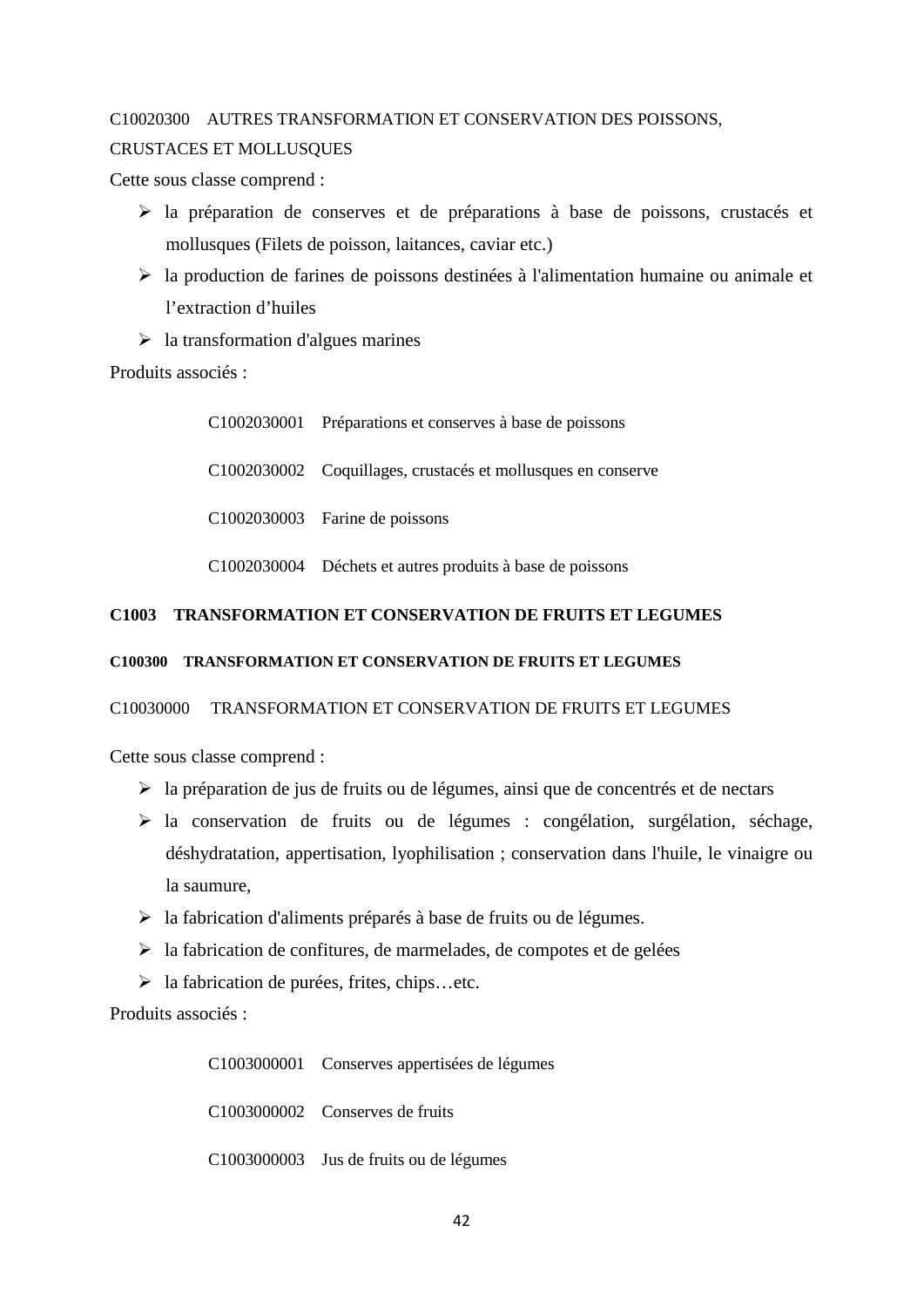#### C1003000004 Autres produits à base de fruits ou de légumes

Cette sous classe ne comprend pas :

 $\blacktriangleright$  la préparation de boissons rafraîchissantes à base de fruits (cf. C11020000)

## **C1004 FABRICATION DE CORPS GRAS D'ORIGINE ANIMALE ET VEGETALE**

## **C100400 FABRICATION DE CORPS GRAS D'ORIGINE ANIMALE ET VEGETALE**

Cette classe comprend la fabrication d'huiles et de graisses brutes et raffinées d'origine végétale ou animale.

#### C10040001 FABRICATION D'HUILES BRUTES DE PALME OU DE PALMISTE

Cette sous classe comprend la production d'huiles végétales brutes de palme et de palmiste. Produits associés :

C1004000101 Huile brute de palme

C1004000102 Huile brute de palmiste

### C10040002 FABRICATION D'AUTRES HUILES BRUTES ET DE TOURTEAUX

Cette sous classe comprend :

- $\triangleright$  la préparation, de noix ou d'amandes oléagineuses, non déshuilées
- la production d'huiles végétales brutes : d'arachide, de coton, de soja, de coc, de coton, etc.
- $\triangleright$  la production d'huiles brutes et de graisses animales non comestibles
- la production de linters de coton, de tourteaux et d'autres résidus de la production d'huile

| C1004000201 Huile brute d'arachide                    |
|-------------------------------------------------------|
| C1004000202 Huile brute de coton                      |
| C1004000203 Huile brute de coco                       |
| C1004000204 Beurre de karité                          |
| C1004000205 Huiles brutes animales ou végétales n.c.a |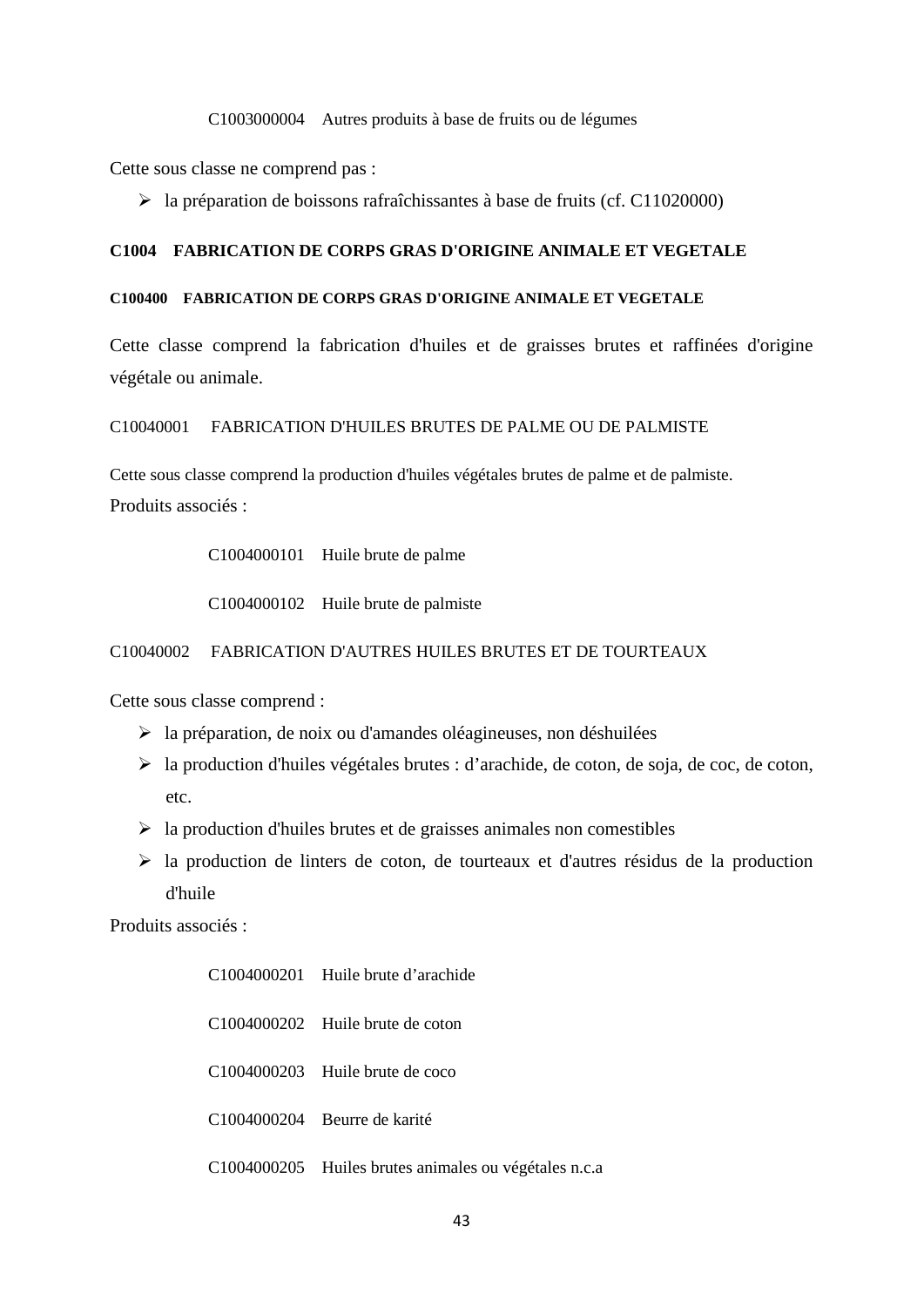#### C1004000206 Tourteaux et autres corps gras

### C10040002 FABRICATION D'HUILES RAFFINEES

Cette sous classe comprend :

- la production d'huiles végétales raffinées : de palme, d'arachide, etc.
- le traitement des huiles végétales: soufflage, oxydation, polymérisation, hydrogénation, etc.
- $\triangleright$  la production d'huiles animales raffinées non comestibles Produits associés :

|                       | C1004000001 Huile raffinée de palme ou de palmiste        |
|-----------------------|-----------------------------------------------------------|
|                       | C1004000002 Huile raffinée d'arachide                     |
|                       | C1004000003 Huile raffinée de coton                       |
|                       | C1004000004 Huile raffinée de coco                        |
|                       | C1004000005 Autres huiles raffinées animales et végétales |
| C1004000005 Margarine |                                                           |

### **C1005 TRAVAIL DES GRAINS ; FABRICATION DE PRODUITS AMYLACES**

Ce groupe comprend d'une part la mouture de farines ou de semoules à partir de céréales ou de légumes, le travail du riz, ainsi que la fabrication de mélanges farineux. Ce groupe comprend d'autre part la mouture du maïs et des tubercules par voie humide et la fabrication d'amidon et de produits amylacés.

#### **C100501 TRAVAIL DES GRAINS**

Cette classe comprend la transformation de riz et de blé et les autres travaux des grains.

### C10050101 TRANSFORMATION DU RIZ

Cette sous classe comprend

- la production de riz décortiqué, blanchi, poli, glacé, étuvé ou converti
- $\triangleright$  la production de farine de riz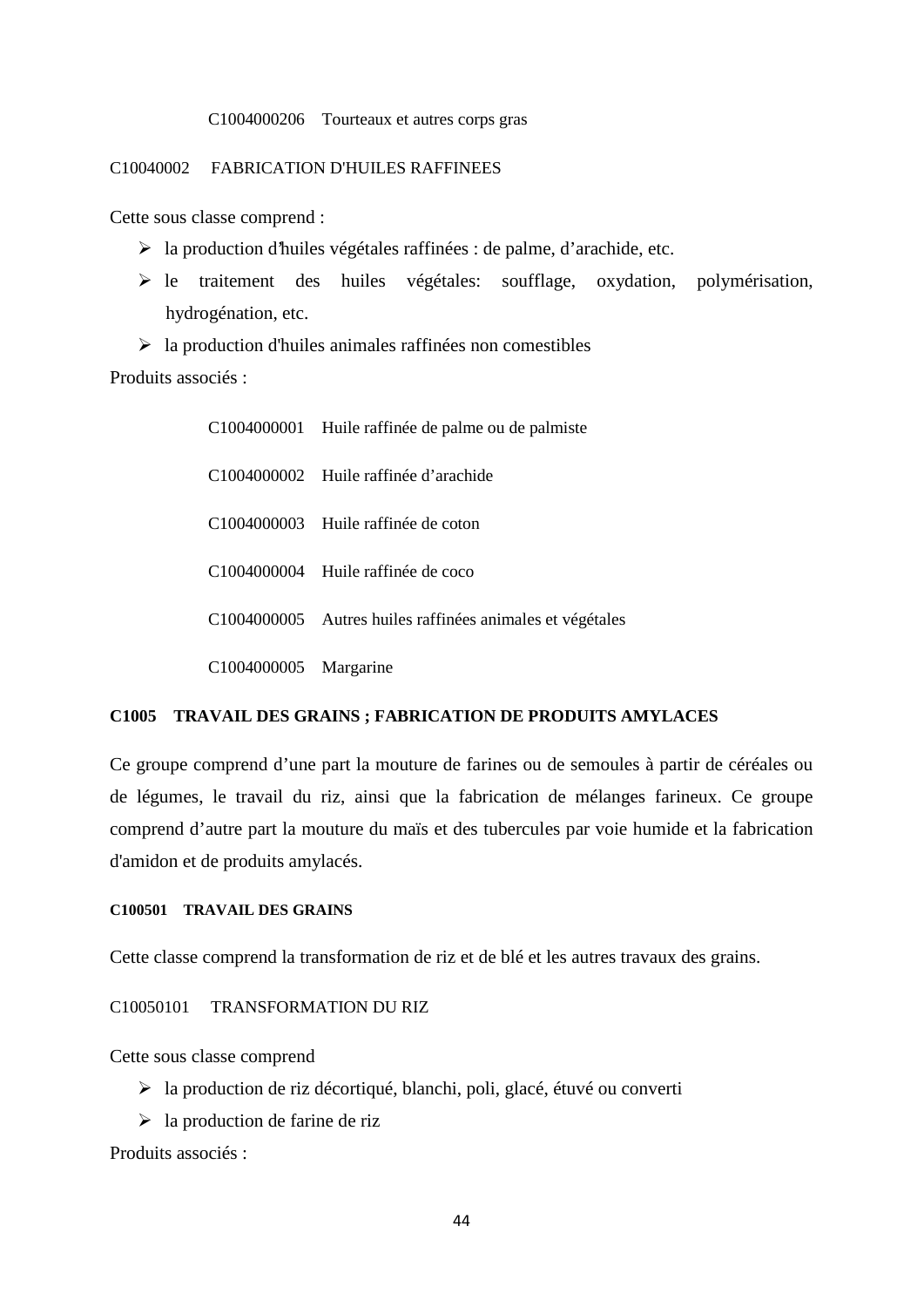C1005010101 Riz décortiqué (blanchi ou poli)

C1005010102 Autres produits à base de riz

## C10050102 TRANSFORMATION DU BLE

Cette sous classe comprend :

 $\triangleright$  la mouture des grains: production de farines, de semoules sous forme de blé Produits associés :

C1005010200 Farine de blé

#### C10050103 AUTRE TRAVAIL DES GRAINS

Cette sous classe comprend :

- $\triangleright$  la mouture des grains: production de farines, de gruaux, de semoules ou d'agglomérés sous forme de pellets, de seigle, d'avoine, de maïs ou d'autres grains de céréales
- la préparation des légumes: la production de farines ou de semoules de légumes à cosse secs, de racines ou de tubercules, ou de fruits à coque comestibles
- $\triangleright$  la fabrication de farines préparées pour la boulangerie, la pâtisserie, etc.
- $\triangleright$  la production de gruaux
- $\triangleright$  la préparation de céréales soufflées, grillées, etc.

Produits associés :

C1005010301 Farine de maïs C1005010302 Farine de mil C1005010303 Farine d'autres céréales C1005010304 Sons et résidus de meunerie C1005010305 Autres produits de transformation de céréales

#### **C100502 TRANSFORMATION DU MANIOC ET FABRICATION DE PRODUITS AMYLACES**

C10050201 TRANSFORMATION DU MANIOC

Cette sous classe comprend la fabrication de produits à base de manioc tels que la farine de manioc, l'attiéké, le gari, etc.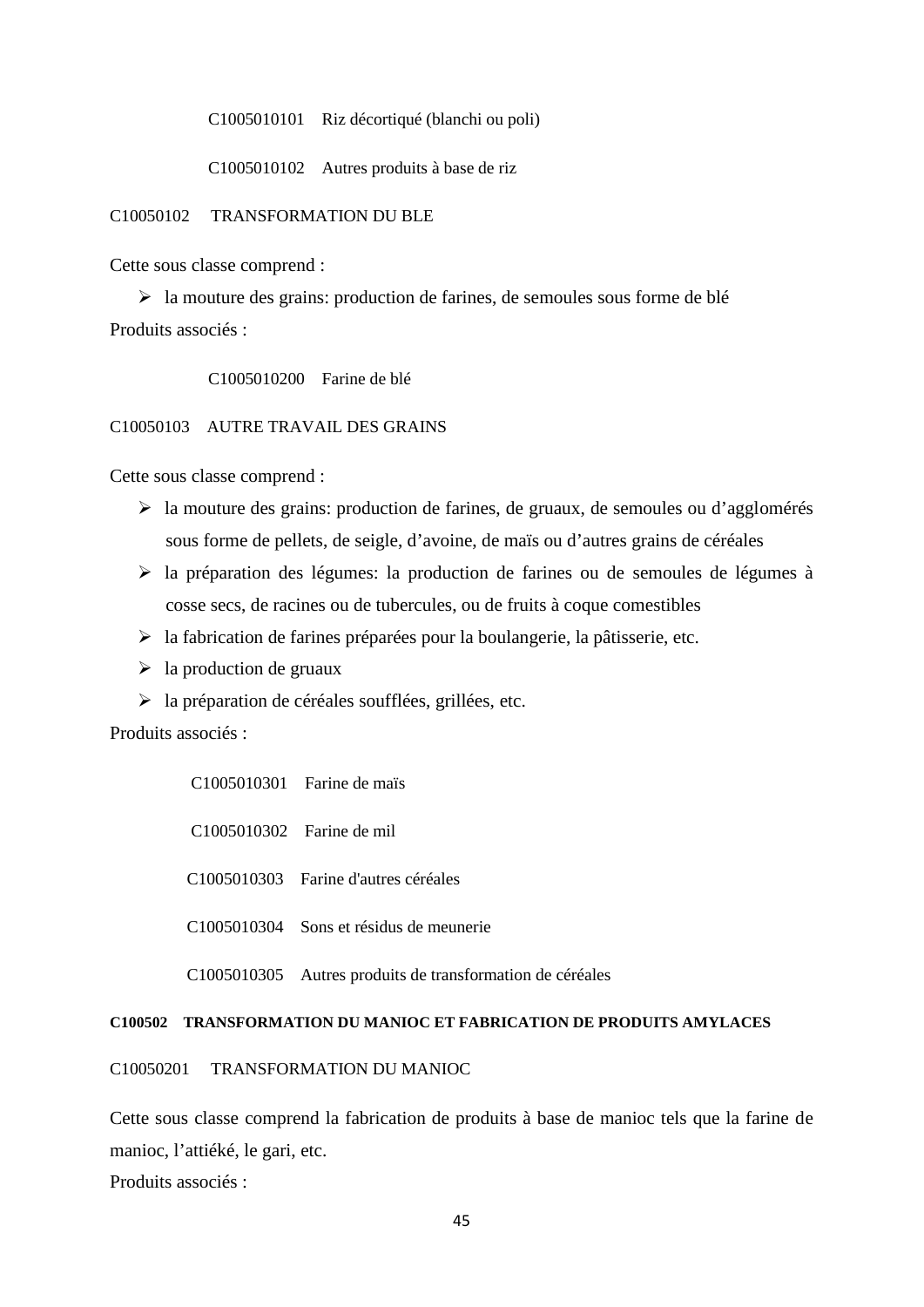C1005020101 Farine de manioc

C1005020102 Attiéké et produits assimilés (semoule de manioc)

C1005020103 Pâte de manioc

C1005020104 Autres produits à base de manioc

Cette classe ne comprend pas les produits amylacés à base de manioc (cf. C10050202).

C10050202 FABRICATION DE PRODUITS AMYLACES

Cette sous classe comprend :

- la fabrication de produits amylacés à partir de riz, de blés, de pommes de terre, de manioc, de maïs, etc.
- $\triangleright$  la fabrication de produits d'hydrolyse de l'amidon (glucose, maltose, etc.)
- $\triangleright$  la fabrication de tapioca, de gluten, d'inuline

Produits associés :

|                     | C1005020001 Produits amylacés                                      |
|---------------------|--------------------------------------------------------------------|
| C1005020002 Glucose |                                                                    |
| C1005020003 Maltose |                                                                    |
| C1005020004 Tapioca |                                                                    |
|                     | C1005020005 Gluten et inuline                                      |
|                     | C1005020006 Autres produits de la fabrication de produits amylacés |

### **C1006 FABRICATION DE PRODUITS ALIMENTAIRES A BASE DE CEREALES N.C.A**.

Ce groupe comprend la fabrication de pain et de pâtisseries fraîches, de pâtes alimentaires, de couscous et de produits farineux similaires et la biscuiterie et la pâtisserie de conservation.

## **C100601 FABRICATION DE PAIN ET DE PATISSERIES FRAICHES**

# C10060100 FABRICATION DE PAIN ET DE PATISSERIES FRAICHES

Cette sous classe comprend :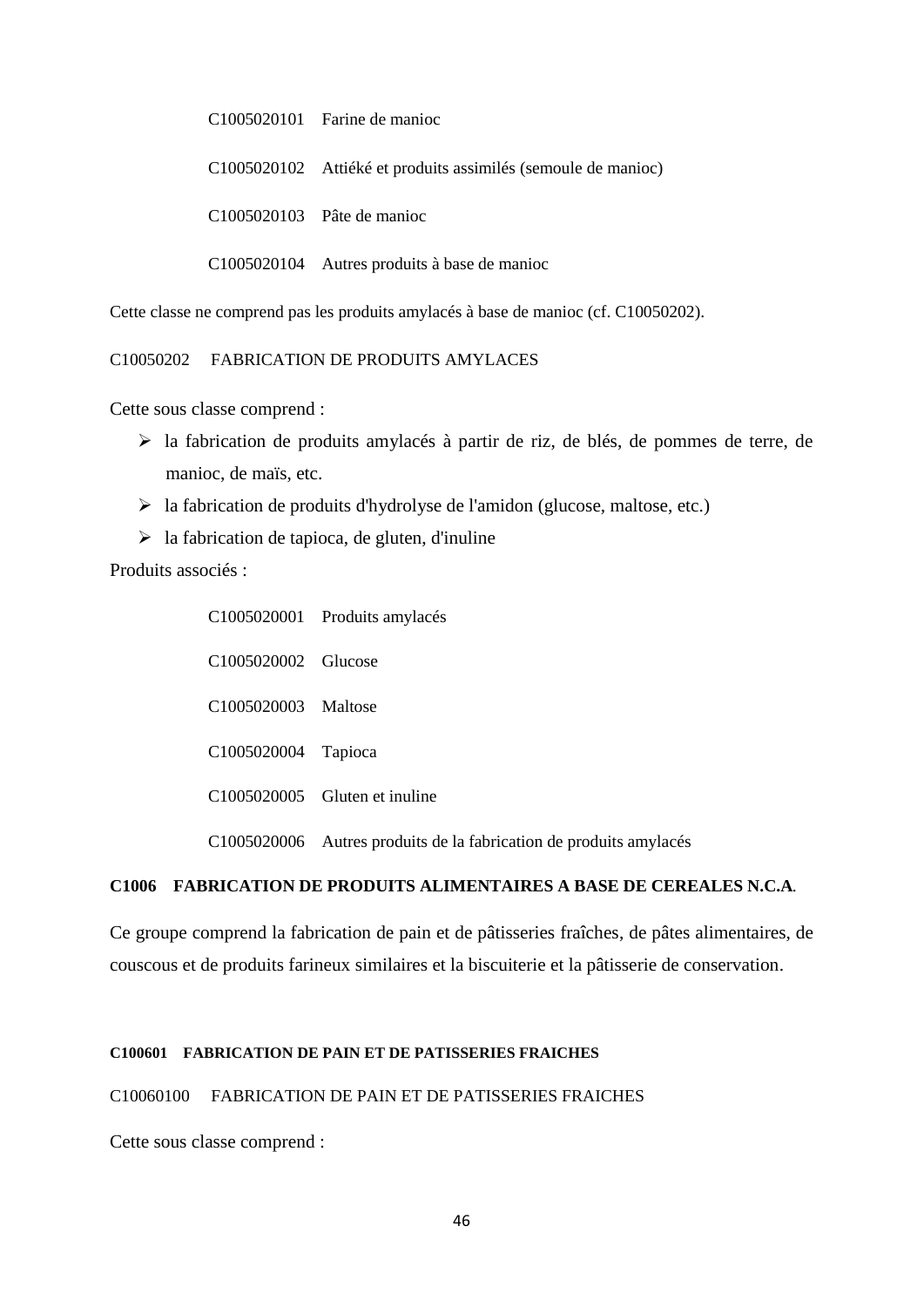- $\triangleright$  la fabrication de pains, viennoiseries, pâtisseries fraîches, gaufres et crêpes fraîches (y compris surgelées)
- la fabrication de pâtes et pâtons surgelés destinés à la cuisson.
- $\triangleright$  la fabrication de quiches, tartes et tourtes

Produits associés :

| C1006010001 Pain baguette  |                                         |
|----------------------------|-----------------------------------------|
| C1006010002 Autres pains   |                                         |
| C1006010003 Croissant      |                                         |
|                            | C1006010004 Pain au chocolat            |
| C1006010005 Pain au raisin |                                         |
|                            | C1006010006 Autres pâtisseries fraîches |

## **C100602 BISCUITERIE ET PATISSERIE DE CONSERVATION**

C10060200 BISCUITERIE ET PATISSERIE DE CONSERVATION

Cette sous classe comprend :

- la fabrication de biscottes, de biscuits et autres produits de boulangerie "secs", sucrés ou salés.
- $\geq$  la fabrication de pâtisseries et de gâteaux de conservation, non surgelés

 $\triangleright$  la fabrication de produits apéritifs (petits biscuits, bretzels, etc.), sucrés ou salés Produits associés :

| C1006020001 Biscuits et biscottes                                              |
|--------------------------------------------------------------------------------|
| C1006020002 Pâtisseries et gâteaux de conservation                             |
| C1006020003 Autres produits de pâtisseries de conservation et boulangerie secs |

Cette sous classe ne comprend pas :

 $\blacktriangleright$  la fabrication de produits apéritifs à base de pomme de terre (Chips) (cf. C10030000)

# **C100603 FABRICATION DE PATES ALIMENTAIRES, DE COUSCOUS ET DE PRODUITS FARINEUX SIMILAIRES**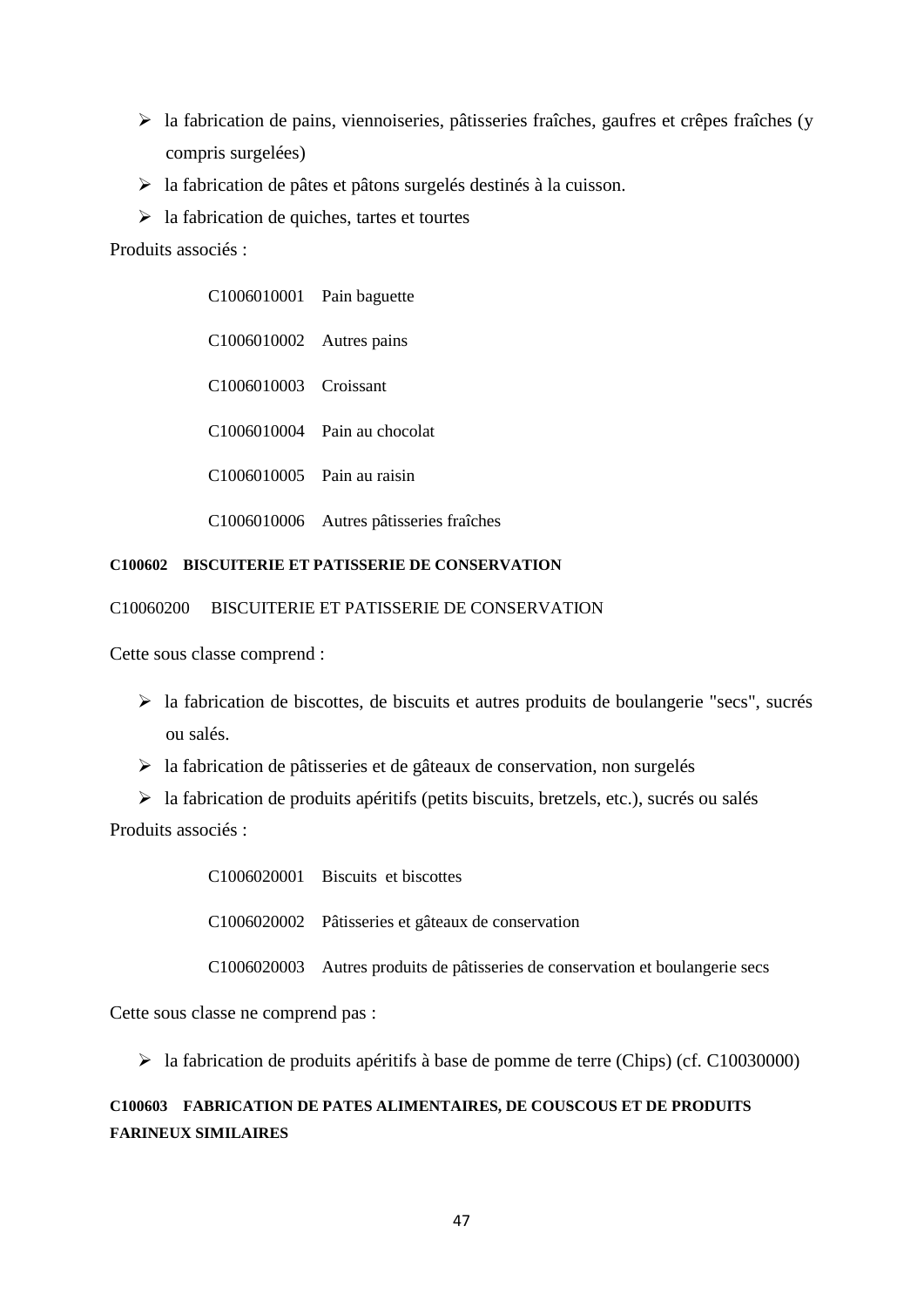# C10060300 FABRICATION DE PATES ALIMENTAIRES, DE COUSCOUS ET DE PRODUITS FARINEUX SIMILAIRES

Cette sous classe comprend :

 la fabrication de pâtes alimentaires (macaronis, nouilles, etc.), à cuisiner, de conservation ou fraîches et éventuellement farcies

 $\triangleright$  la fabrication de produits frais, en conserve ou surgelés à base de pâtes Produits associés :

> C1006030001 Pâtes alimentaires C1006030002 Semoules (Couscous)

C1006030003 Produits en conserve ou surgelés à base de pâtes

# **C1007 TRANSFORMATION DU CACAO ET DU CAFÉ**

## **C100701 TRANSFORMATION DU CACAO**

C10070100 TRANSFORMATION DU CACAO

Cette sous classe comprend :

- la fabrication de cacao, de beurre de cacao, de graisse de cacao, d'huile et de poudre de cacao
- $\geq$  la fabrication du chocolat et de confiseries au chocolat

Produits associés :

| C1007010001 Cacao en masse                              |
|---------------------------------------------------------|
| $C1007010002$ Beurre de cacao                           |
| $C1007010003$ Poudre de cacao                           |
| $C1007010004$ huile de cacao                            |
| C1007010005 Chocolat et préparations à base de chocolat |
| C1007010006 Tourteaux de cacao                          |
|                                                         |

# **C100702 TRANSFORMATION DU CAFE**

C10070200 TRANSFORMATION DU CAFE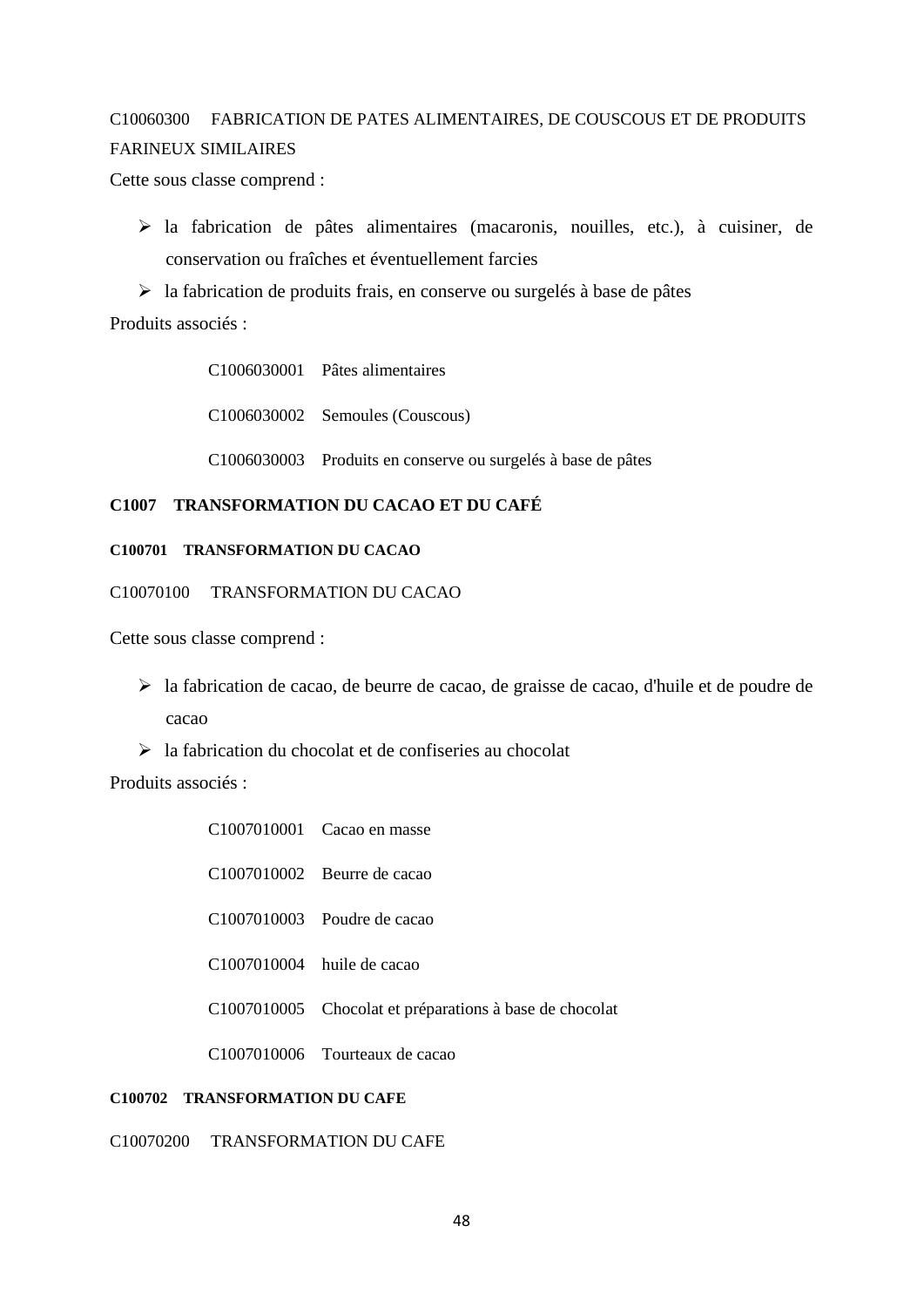Cette sous classe comprend :

> la torréfaction du café

 la production de café en grain, moulu, soluble, concentré, lyophilisé, décaféiné, etc. Produits associés :

C1007020001 Café torréfié

C1007020002 Café moulu

C1007020003 Café soluble

C1007020004 Autres produits dérivés du café

# **C1008 FABRICATION D'AUTRES PRODUITS ALIMENTAIRES**

Ce groupe comprend la fabrication de produits laitiers et de glaces, de sucre et de confiserie, de thé, de condiments et assaisonnements, d'aliments pour animaux et de denrées diverses non comprises ailleurs.

# **C100801 FABRICATION DE PRODUITS LAITIERS ET DE GLACES**

# C10080100 FABRICATION DE PRODUITS LAITIERS ET DE GLACES

Cette sous classe comprend :

- la production de laits liquides frais, pasteurisés, stérilisés, homogénéisés et/ou UHT
- $\geq$  la production de crèmes de lait
- $\geq$  la production de lait condensé ou en poudre
- $\triangleright$  la production de laits fermentés, yaourts et desserts lactés frais
- $\triangleright$  la production de beurre, de fromages
- $\triangleright$  la production de produits non comestibles associés issus du lait
- $\triangleright$  la production de crèmes glacées et de sorbets

Produits associés :

C1008010001 Laits liquides ; laits concentrés C1008010002 Laits en poudre C1008010003 Beurres et fromages C1008010004 Yaourts et crème de lait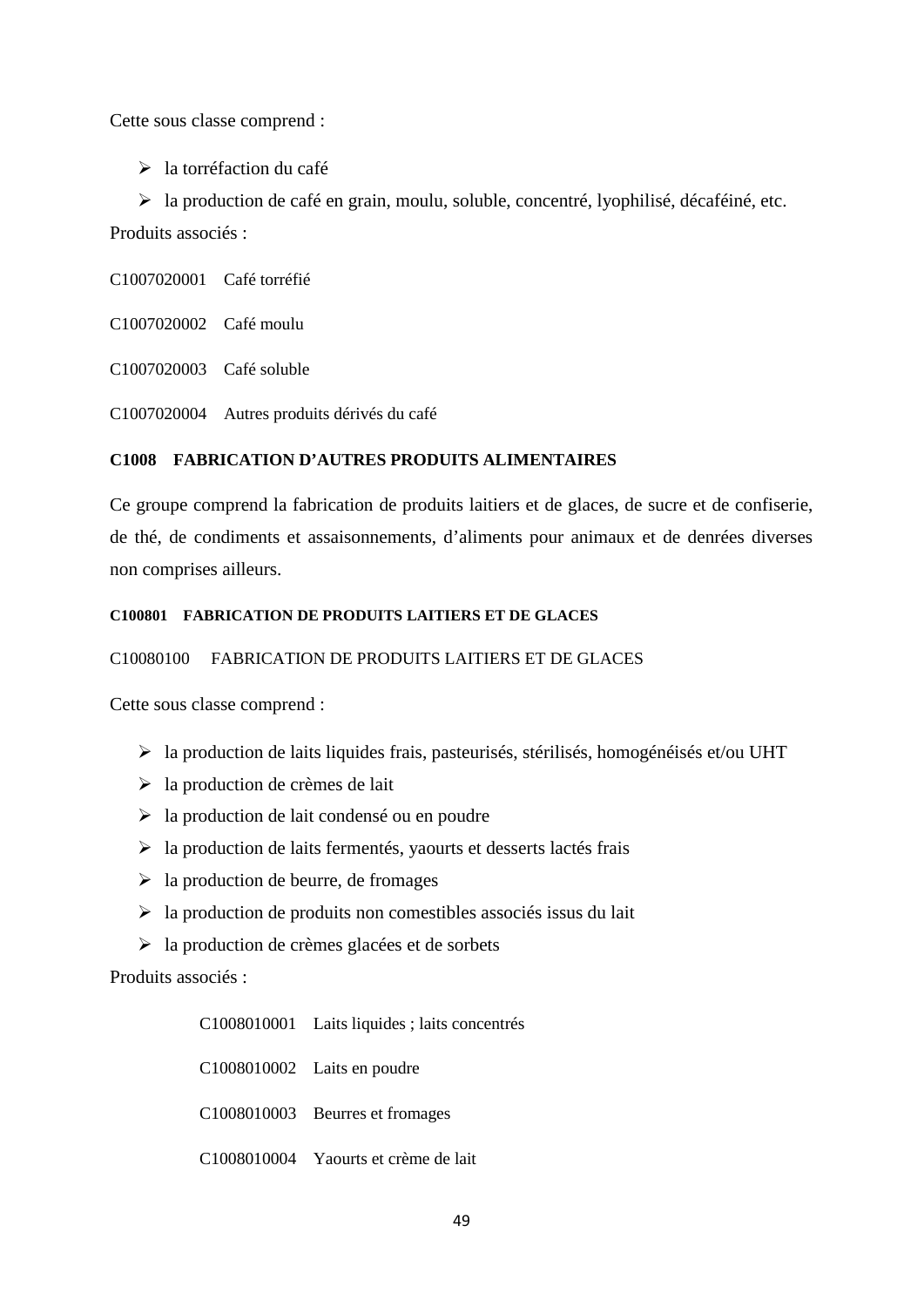#### C1008010005 Crèmes glacées et sorbets

Cette sous classe ne comprend pas :

 $\blacktriangleright$  la production de lait cru (cf. A01030101, A01030102)

### **C100802 FABRICATION DE SUCRE ET DE CONFISERIE**

#### C10080201 FABRICATION DE SUCRE

Cette sous classe comprend :

- $\triangleright$  la production de sucre brut et de sirops de sucre et le raffinage du sucre à partir de jus de canne et d'autres végétaux
- $\triangleright$  la production de mélasse

Produits associés :

C1008020101 Sucre roux C1008020102 Sucre blanc C1008020103 Mélasses et autres dérivés du sucre

Cette sous classe ne comprend pas :

- la fabrication de sucres d'amidonnerie comme le glucose (cf. C10050202)
- $\blacktriangleright$  la fabrication d'édulcorants de synthèse et de sucrettes (cf. C10080603)

C10080202 FABRICATION DE CONFISERIE

Cette sous classe comprend :

- $\triangleright$  la fabrication de confiseries : caramels, cachous, nougats, fondants, chocolat blanc
- $\geq$  la fabrication de gommes à mâcher (chewing-gums)
- $\triangleright$  la fabrication de fruits confits
- $\triangleright$  la fabrication de dragées et bonbons divers

Produits associés :

C1008020201 Confiseries C1008020202 Gommes à mâcher (chewing-gums) C1008020203 Bonbons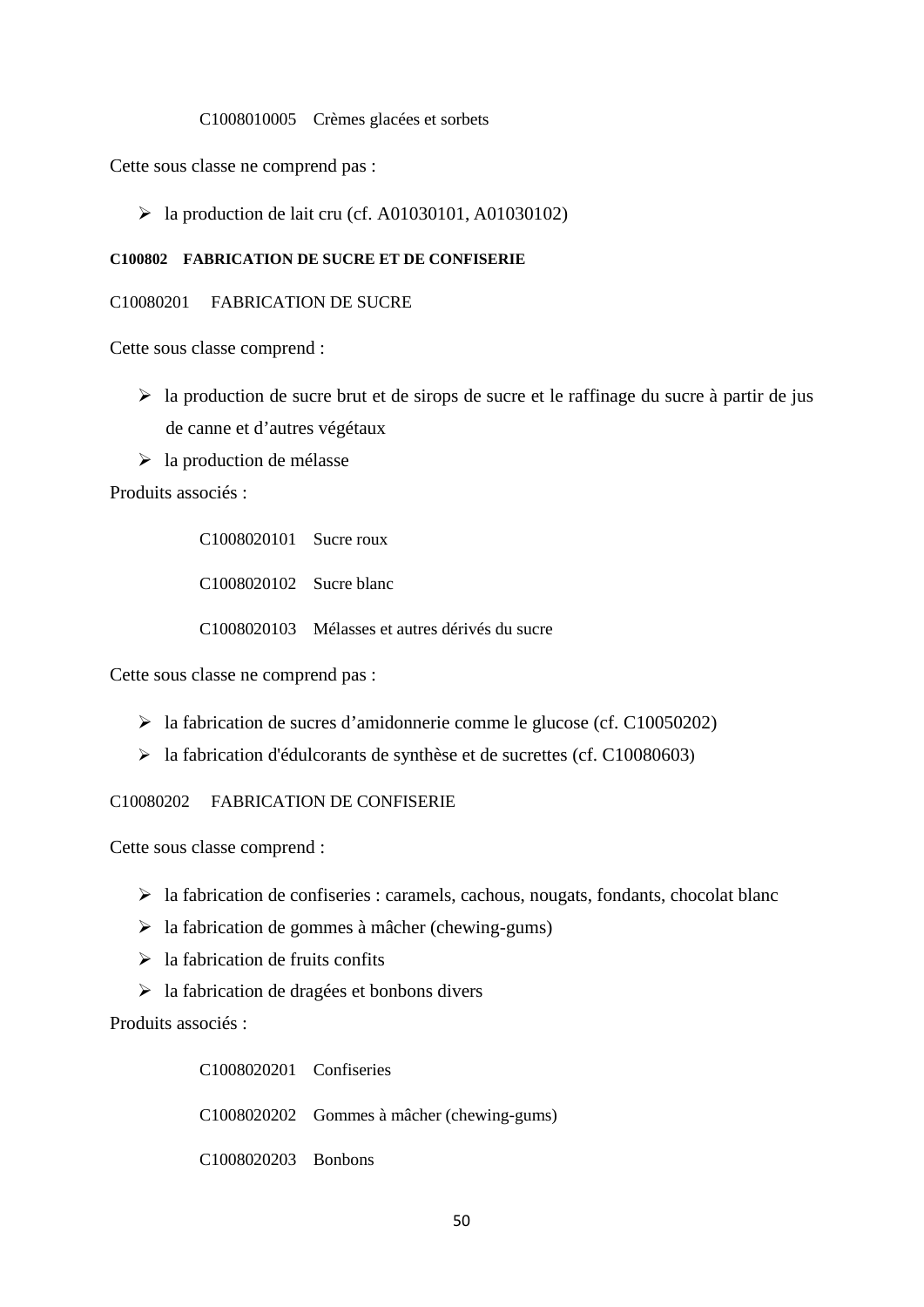#### C1008020204 Autres produits de confiserie

### **C100803 FABRICATION DE THE**

## C10080300 FABRICATION DE THE

Cette sous classe comprend :

- $\triangleright$  le mélange et le conditionnement du thé, y compris en sachets
- $\triangleright$  la fabrication d'extraits et de préparations à base de thé
- $\triangleright$  la fabrication d'infusions à base de plantes (menthe, verveine, camomille, etc.) Produits associés :

C1008030101 Thé conditionné

C1008030102 Infusions

### **C100804 FABRICATION DE CONDIMENTS ET ASSAISONNEMENTS**

C10080400 FABRICATION DE CONDIMENTS ET ASSAISONNEMENTS

Cette classe comprend :

- $\triangleright$  la fabrication de sauces et de condiments : mayonnaise, ketchup, moutarde, etc.
- $\triangleright$  la fabrication du vinaigre
- $\triangleright$  la préparation des épices et du sel de qualité alimentaire

|                          | C1008040001 Bouillons d'assaisonnement           |
|--------------------------|--------------------------------------------------|
| C1008040002 Mayonnaise   |                                                  |
| C1008040003 Ketchup      |                                                  |
| C1008040004 Moutarde     |                                                  |
|                          | C1008040005 Autres sauces d'assaisonnement       |
| C1008040006 Vinaigre     |                                                  |
|                          | C1008040007 Epices transformés                   |
| C1008040008 Sel de table |                                                  |
|                          | C1008040009 Autres condiments et assaisonnements |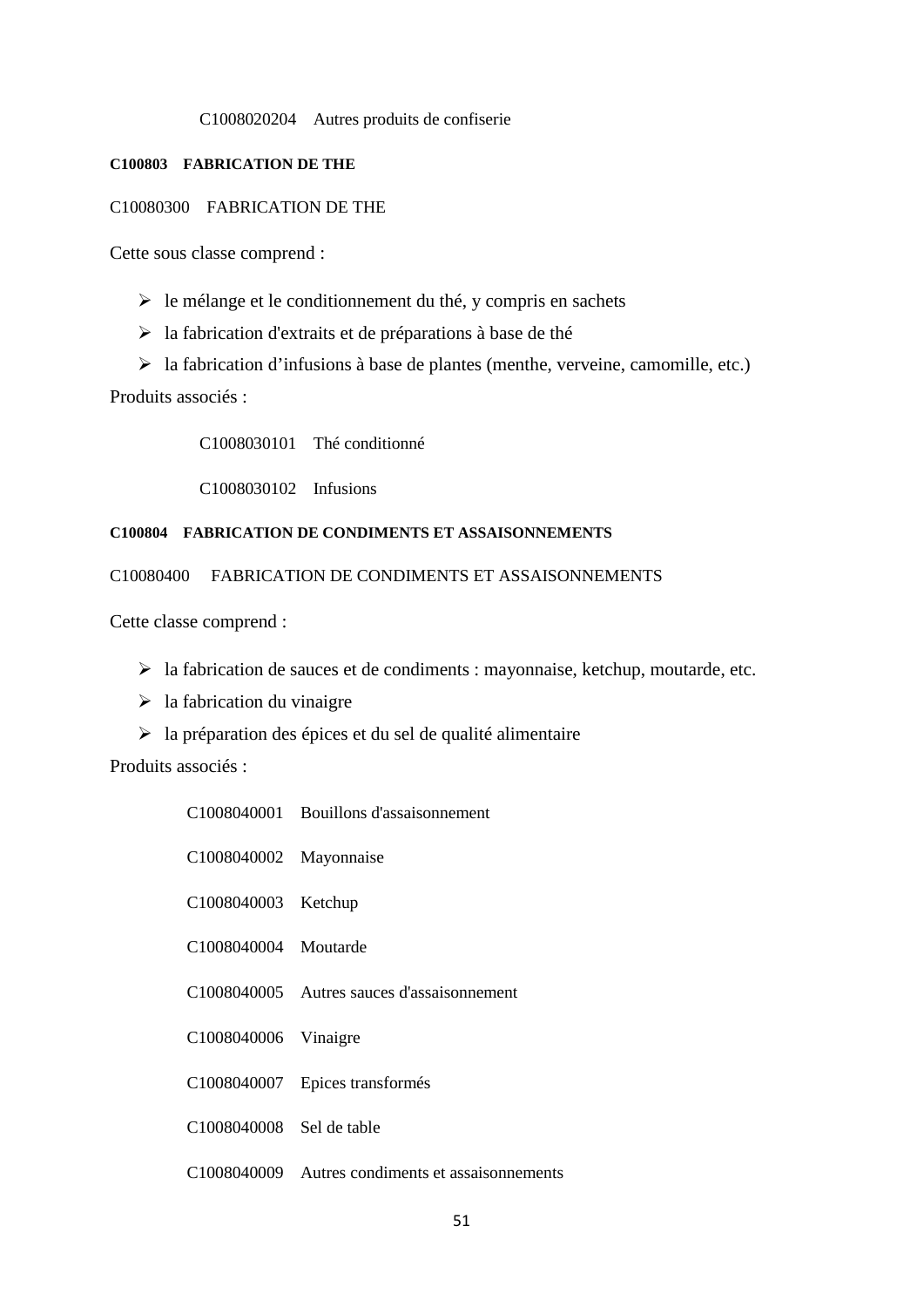Cette sous classe ne comprend pas :

 $\triangleright$  la culture des plantes à épices (cf. A01010402) et la production de sel brut (cf. B08020300).

### **C100805 FABRICATION D'ALIMENTS POUR ANIMAUX**

## C100805 FABRICATION D'ALIMENTS POUR ANIMAUX

Cette sous classe comprend :

 $\triangleright$  la fabrication de produits pour l'alimentation des animaux à partir de coproduits ou sous-produits issus de l'agriculture, de la pêche ou des autres industries alimentaires, y compris les aliments concentrés et de complément.

Produits associés :

C1008050000 Aliments pour animaux

Cette sous classe ne comprend pas :

 $\triangleright$  la production de produits ou sous-produits issus de l'agriculture, de la pêche ou des autres industries alimentaires, directement utilisables pour l'alimentation animale.

### **C100806 FABRICATION DE DENREES DIVERSES N.C.A.**

Cette classe comprend la fabrication de plats préparés, d'aliments homogénéisés et diététiques et d'autres produits alimentaires.

Cette classe ne comprend pas :

- $\blacktriangleright$  la préparation de plats et de repas pour consommation immédiate (cf. I56010000)
- $\geq$  la préparation et la cuisson de pizzas à emporter ou livrées (cf. 156010000)
- $\triangleright$  la préparation de plateau-repas destiné aux transporteurs aériens et similaires (cf. I56010000)

# C10080601 FABRICATION DE PLATS PREPARES

Cette sous classe comprend la production de repas et de plats préparés (c'est-à-dire préparés, assaisonnés et cuits). Ces plats sont élaborés dans un but de conservation, par congélation ou mise en conserve, et sont habituellement emballés et étiquetés pour la revente. Cette sous classe ne comprend donc pas la préparation de plats pour consommation immédiate, comme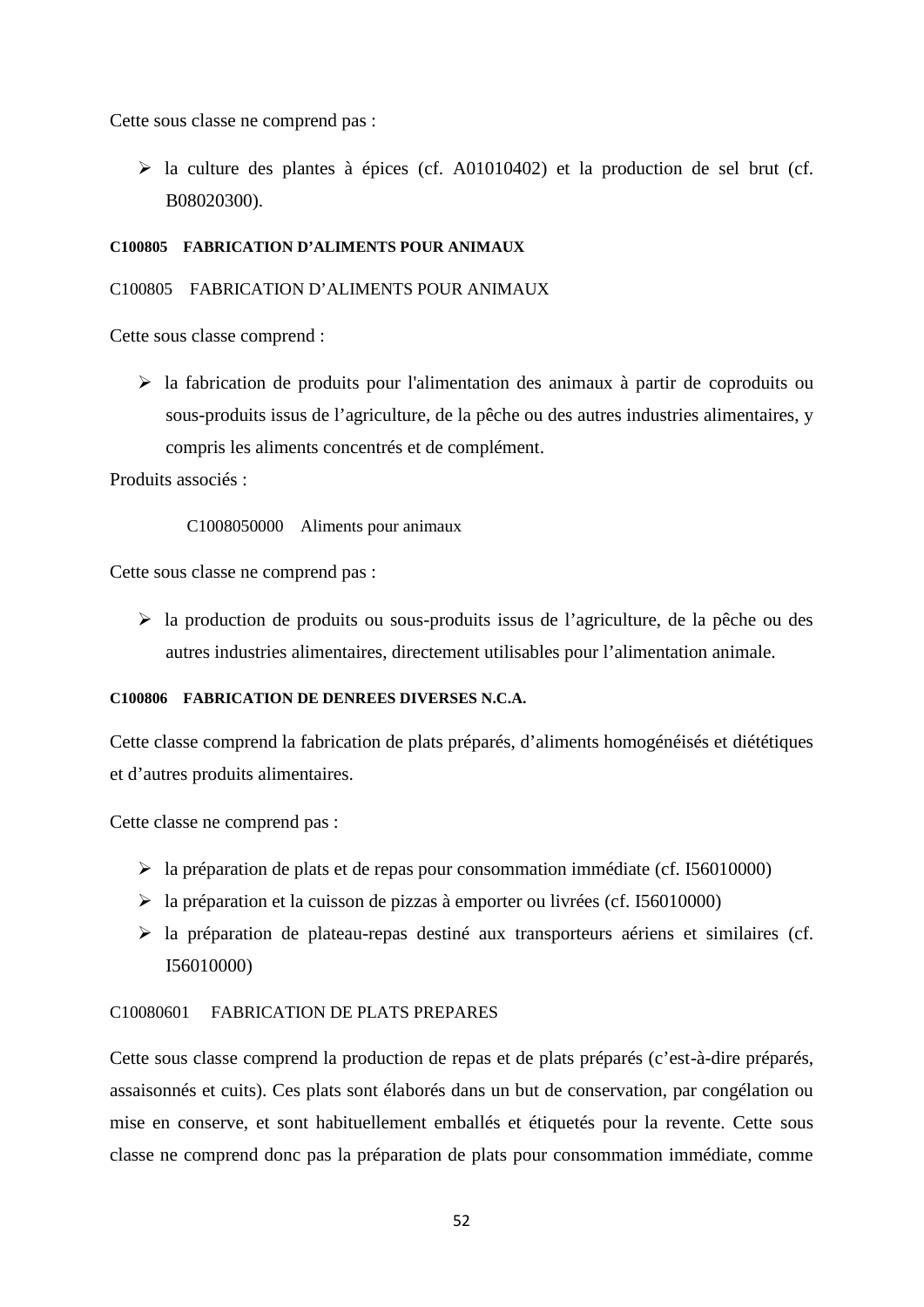dans les restaurants. Ces plats sont élaborés à partir d'au moins deux produits distincts (à l'exception de l'assaisonnement, etc.). Produits associés :

> C1008060101 Plats préparés C1008060102 Pizzas cuites, surgelées ou fraîches C1008060103 Autres préparations

C10080602 FABRICATION D'ALIMENTS HOMOGENEISES ET DIETETIQUES

Cette sous classe comprend la fabrication de denrées alimentaires destinées à une alimentation particulière:

- $\triangleright$  préparations pour nourrissons
- $\triangleright$  laits de suite et autres aliments du deuxième âge
- > aliments pour bébés
- denrées alimentaires à valeur énergétique faible ou réduite destinées à un contrôle du poids
- $\triangleright$  aliments diététiques destinés à des fins médicales spéciales
- aliments pauvres en sodium, y compris les sels diététiques hyposodiques ou asodiques
- $\triangleright$  aliments sans gluten
- $\triangleright$  aliments adaptés à une dépense musculaire intense, surtout pour les sportifs
- aliments destinés à des personnes affectées d'un métabolisme glucidique perturbé (diabétiques)

Produits associés :

C1008060201 Préparations pour nourrissons

C1008060202 Aliments pour bébés

C1008060203 Autres aliments homogénéisés et diététiques

## C10080603 FABRICATION D'AUTRES PRODUITS ALIMENTAIRES

Cette sous classe comprend :

- $\geq$  la fabrication de potages ou de bouillons
- la fabrication de succédanés du miel et de sucres et mélasses caramélisés
- $\triangleright$  la préparation d'aliments préparés périssables, tels que les sandwichs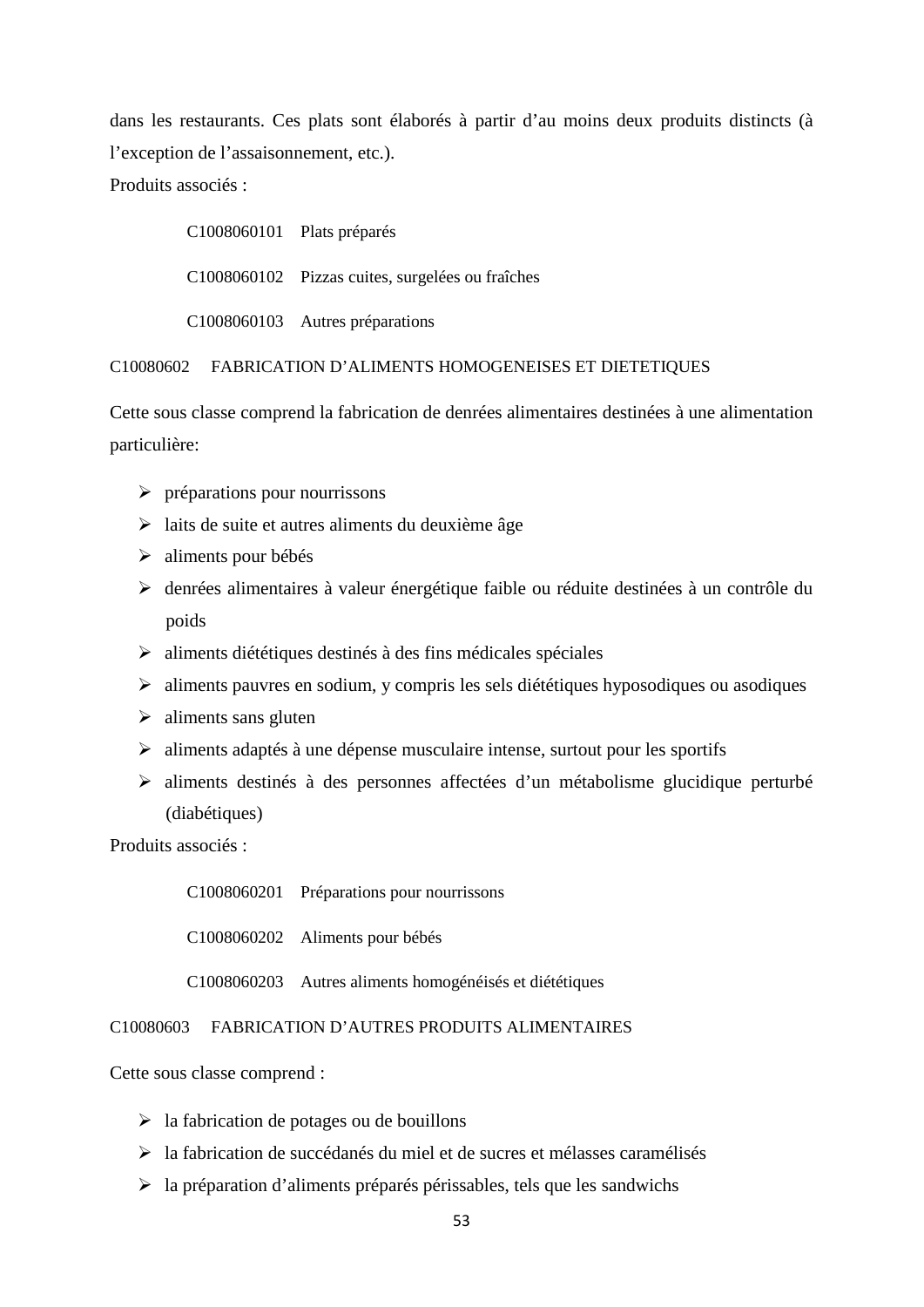- $\triangleright$  la fabrication de levures
- la fabrication d'extraits et de jus de viandes, de poissons, de crustacés et de mollusques
- $\triangleright$  la fabrication de succédanés du lait ou du fromage
- la fabrication de compléments alimentaires et d'autres produits alimentaires n.c.a.

Produits associés :

| $C1008060301$ Sandwichs |                                                 |
|-------------------------|-------------------------------------------------|
| C1008060302 Levures     |                                                 |
|                         | C1008060303 Soupes, de potages ou de bouillons  |
|                         | C1008060304 Poudres et concentrés pour boissons |
|                         | C1008060305 Autres produits alimentaires        |

# **C11 FABRICATION DE BOISSONS**

Cette division comprend la fabrication de boissons, alcoolisées ou non, et des eaux de table. Les boissons alcoolisées sont obtenues principalement par fermentation ou distillation.

Cette division ne comprend pas :

- la production de jus de fruits et de légumes (cf. C10030000)
- $\geq$  la production de boissons à base de lait (cf. C10080100)
- la fabrication de produits à base de café, de thé (cf. C10070200, C10080300)

## **C1101 FABRICATION DE BOISSONS ALCOOLISÉES**

### **C110101 FABRICATION DE MALT ET DE BIERE**

Cette classe concerne la fabrication de malt et de bière

C11010101 FABRICATION DE MALT

Cette sous classe concerne la fabrication de malt.

Produits associés :

C1101010100 Malt

## C11010102 FABRICATION DE BIERE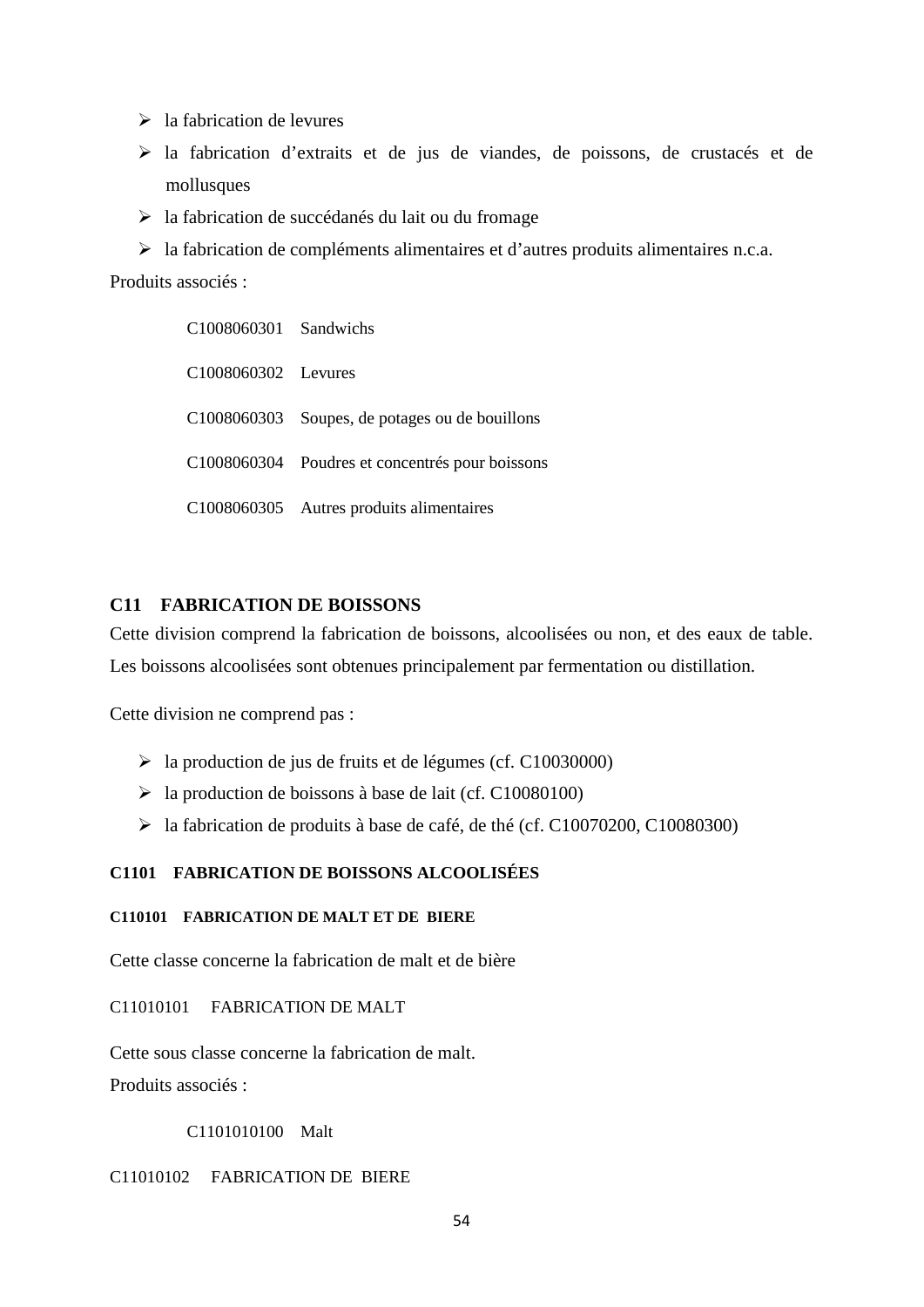Cette sous classe comprend:

- $\triangleright$  la fabrication de liqueurs de malt, telles que la bière, l'ale, le porter et le stout
- $\triangleright$  la fabrication de bières sans alcool ou faiblement alcoolisées

Produits associés :

C1101010201 Bière de malt

C1101010202 Autres bières

# **C110102 FABRICATION D'AUTRES BOISSONS ALCOOLISEES**

C11010200 FABRICATION D'AUTRES BOISSONS ALCOOLISEES

Cette sous classe comprend

- $\triangleright$  la fabrication de boissons alcoolisées distillées propres à la consommation: whisky, cognac, gin, liqueurs etc.
- $\triangleright$  la fabrication de boissons mélangées avec des boissons alcoolisées distillées
- $\triangleright$  le mélange de spiritueux distillés
- $\geq$ la fabrication d'alcools neutres
- $\triangleright$  Production de vin (de raisin)
- $\triangleright$  Fabrication de cidre et de vins de fruits
- $\triangleright$  Production d'autres boissons fermentées non distillées

Produits associés :

C1101020001 Vins

C1101020002 Spiritueux industriels

C1101020003 Boissons alcoolisées artisanales (y compris les liqueurs artisanales)

Cette sous classe ne comprend pas la fabrication du vin de palme non distillé (cf. A02020000)

## **C1102 FABRICATION DE BOISSONS NON ALCOOLISES ET D'EAUX MINERALES**

#### **C110200 FABRICATION DE BOISSONS NON ALCOOLISES ET D'EAUX MINERALES**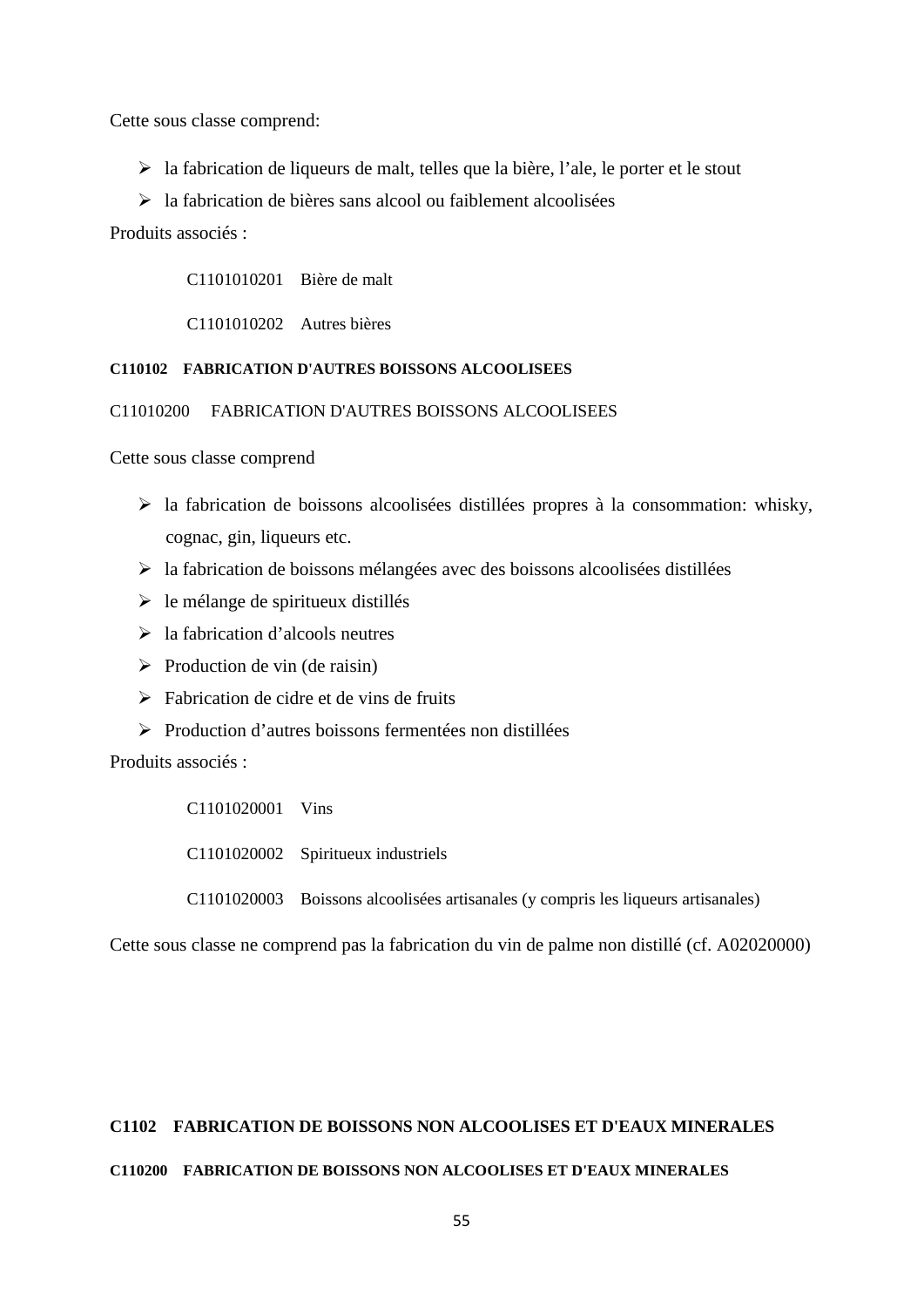### C11020000 FABRICATION DE BOISSONS NON ALCOOLISES ET D'EAUX MINERALES

Cette sous classe comprend :

- la production d'eaux minérales naturelles et d'autres eaux embouteillées
- $\triangleright$  la production de boissons rafraîchissantes non alcoolisées, de sirops de fruits et de laits aromatisés

Produits associés :

C1102000001 Eaux minérales naturelles (gazeuses ou non) C1102000002 Boissons gazeuses ou non (sucreries) C1102000003 Sirops C1102000004 Boissons non alcoolisées artisanales

Cette sous classe ne comprend pas :

- $\triangleright$  la production de jus de fruits et de légumes (cf. division C10)
- $\triangleright$  la production de boissons à base de lait (cf. division C10)
- $\triangleright$  la fabrication de produits à base de café, de thé (cf. division C10)
- $\triangleright$  la production de boissons alcoolisées, même faiblement (cf. C1101)

## **C12 FABRICATION DE PRODUITS A BASE DE TABAC**

Cette division comprend la transformation d'un produit agricole, le tabac, en un produit propre à la consommation finale.

#### **C1200 FABRICATION DE PRODUITS A BASE DE TABAC**

#### **C120000 FABRICATION DE PRODUITS A BASE DE TABAC**

### C12000000 FABRICATION DE PRODUITS A BASE DE TABAC

Cette sous classe comprend:

- la fabrication de produits à base de tabac et de succédanés du tabac: cigarettes, tabac à fine coupe, cigares, tabacs à pipe, tabacs à mâcher, tabacs à priser
- la fabrication de tabacs "homogénéisés" ou "reconstitués"
- l'écôtage et le resséchage du tabac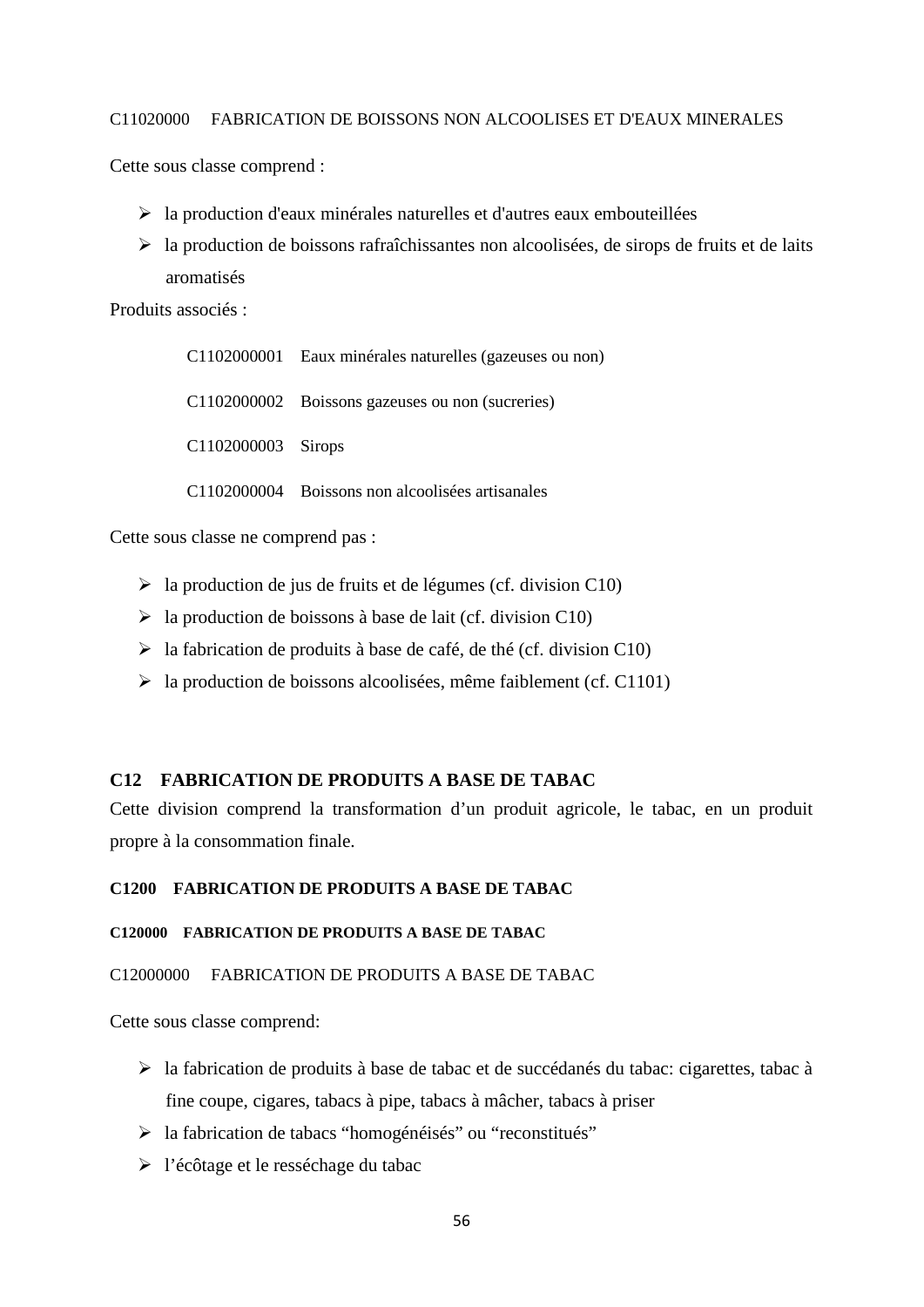Produits associés :

C1200000001 Cigares et cigarettes C1200000002 Autres produits à base de tabac

# **C13 FABRICATION DE TEXTILES**

Les industries textiles comprennent la préparation et la filature de fibres textiles ainsi que le tissage et la fabrication d'étoffes à maille, l'ennoblissement de tous articles textiles et la fabrication d'articles textiles non vestimentaires (linge de maison, couvertures, tapis, cordages, non tissés, etc.).

Cette division comprend également les services sous-traités intervenant dans la fabrication de produits textiles, tels que le lavage, le dégraissage, le cordage, le peignage de la laine et du coton.

Cette division ne comprend pas :

- $\triangleright$  la production des fibres textiles naturelles
- $\triangleright$  la fabrication d'articles d'habillement (cf. division C14)

# **C1301 FILATURE, TISSAGE ET ENNOBLISSEMENT DE TEXTILE**

Ce groupe comprend les activités de filature, de tissage et d'ennoblissement de textile.

# **C130101 FILATURE DE TEXTILE**

C13010100 FILATURE DE TEXTILE

Cette sous classe comprend :

- La préparation des fibres textiles (lavage, cardage, etc.)
- La filature par toutes techniques (cycles cardé ou peigné, moulinage, retordage, texturation, câblage, etc.) de tous types de fils (à coudre ou à tricoter) pour la confection comme pour les usages domestiques.

Les produits associés sont :

C1301010001 Fils de coton C1301010002 Fils de laine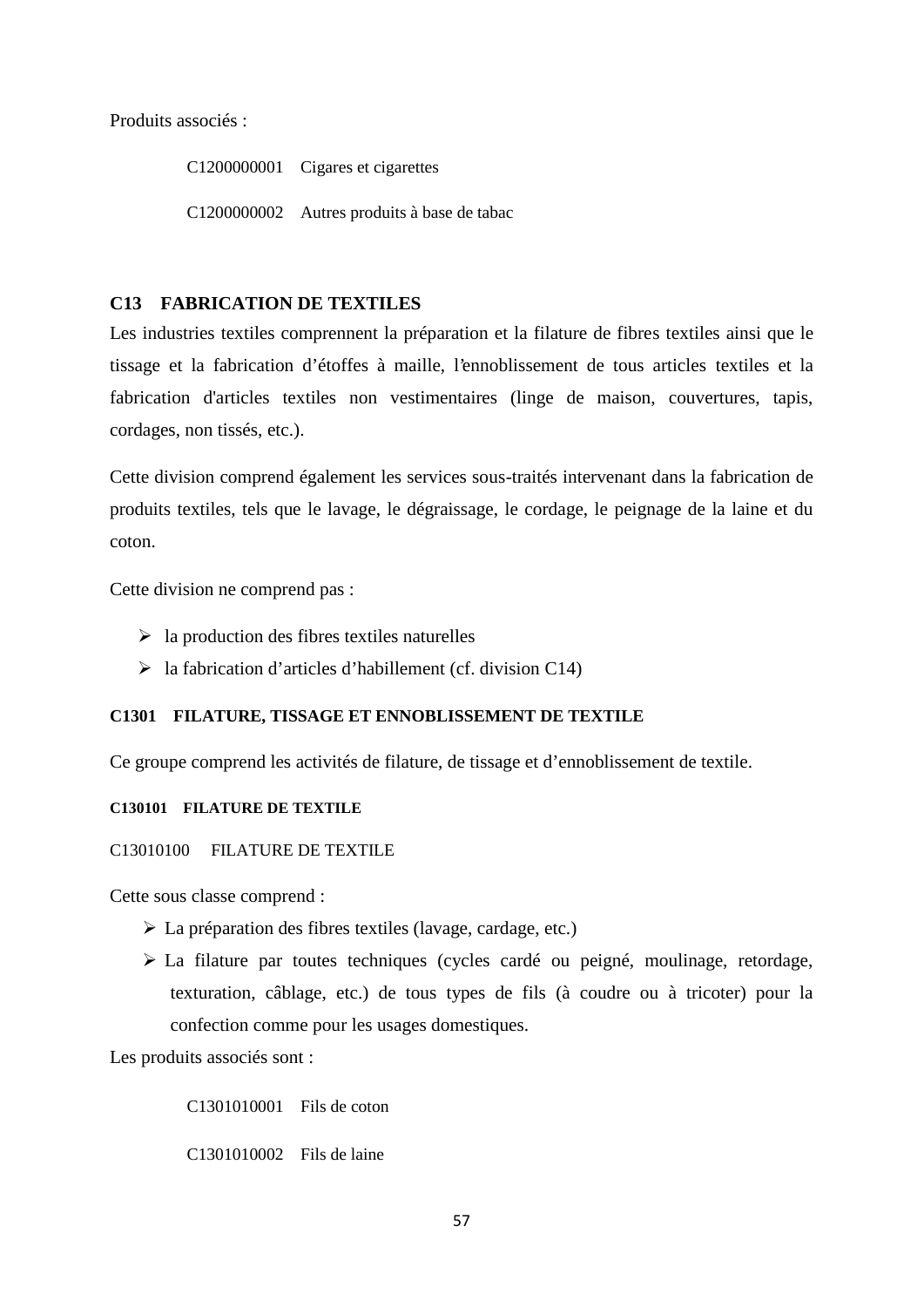C1301010003 Fils de soie C1301010004 Fils de lin C1301010005 Fils de sisal C1301010006 Fils de jute C1301010007 Autres fils de végétaux ou animaux C1301010008 Fils de fibres artificielles ou synthétiques C1301010009 Autres fils textiles

Cette sous classe ne comprend pas :

- l'égrenage du coton (cf. A01040104)
- $\blacktriangleright$  la fabrication de fibres artificielles ou synthétiques (cf. C20020500)

#### **C130102 TISSAGE DE TEXTILE**

#### C13010200 TISSAGE DE TEXTILE

Cette sous classe comprend le tissage par toutes techniques de tissus en toutes matières pour tous usages (habillement, linge de maison et usages techniques) Les produits associés sont :

- C1301020001 Tissus de coton
- C1301020002 Tissus de laine
- C1301020003 Tissus de soie
- C1301020004 Tissus de lin
- C1301020005 Tissus de sisal
- C1301020006 Tissus de jute
- C1301020007 Autres tissus à base de végétaux ou animaux
- C1301020008 Tissus en textiles artificiels ou synthétiques
- C1301020009 Autres tissus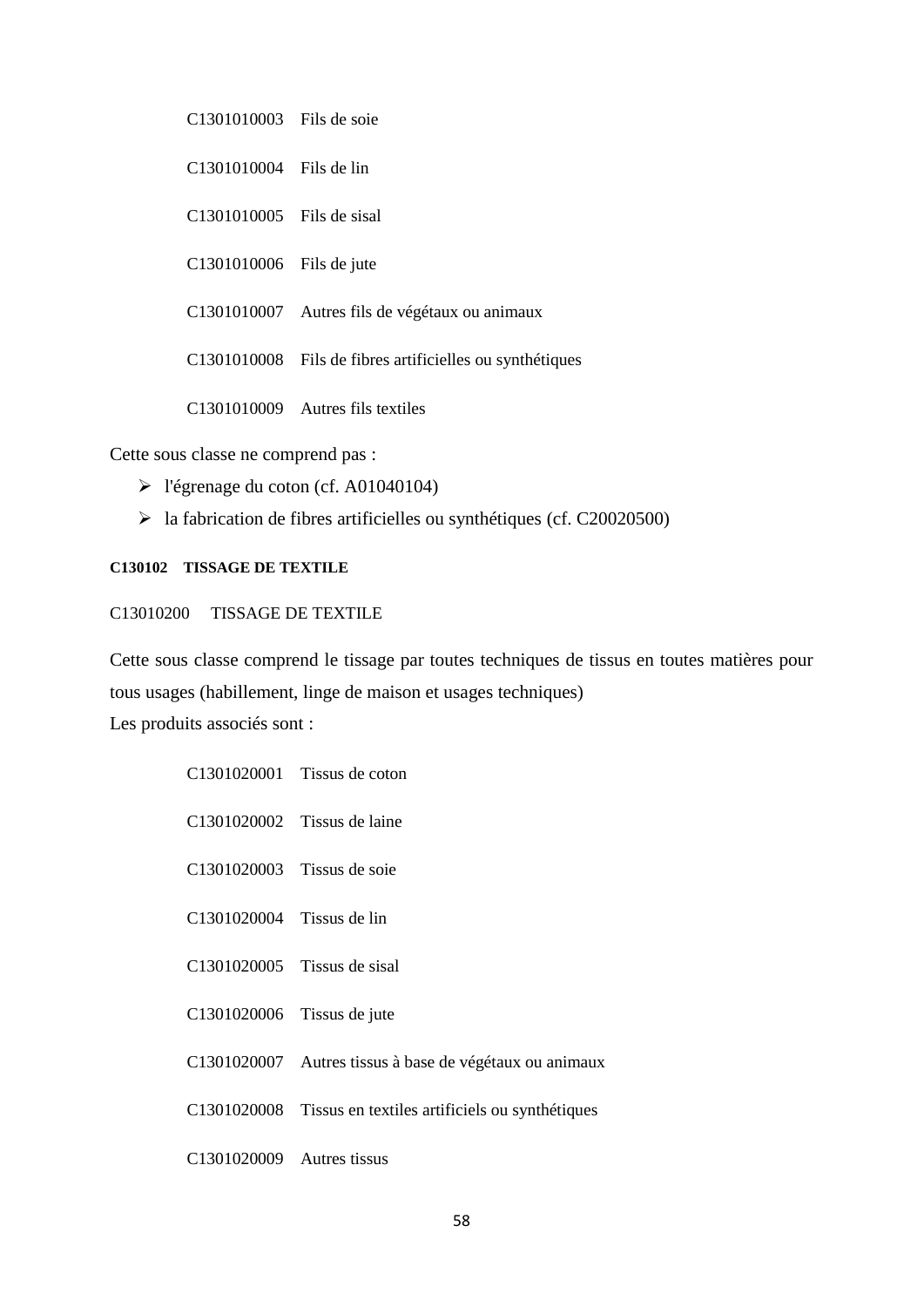Cette sous classe ne comprend pas :

- la fabrication d'étoffes à mailles (cf. C13020200)
- $\blacktriangleright$  la fabrication de tapis et moquettes (cf. C13020100)

## **C130103 ENNOBLISSEMENT DE TEXTILE**

### C13010300 ENNOBLISSEMENT DE TEXTILE

Cette sous classe concerne les prestations réalisées sur des produits fournis par le client : blanchiment, teinture et apprêt, impression, amidonnage etc. de fibres, de fils, de tissus ou d'étoffes et d'articles textiles, y compris les vêtements notamment T-shirts Produits associés :

C1301030000 Services d'ennoblissement textile

# **C1302 FABRICATION D'AUTRES ARTICLES TEXTILES**

Ce groupe comprend la fabrication d'articles non vestimentaires confectionnés en matière textile, tels que le linge de maison, de toilette ou de literie, les tapis et moquettes, les ficelles, filets et sacs, les articles de rubanerie et de passementerie.

### **C130201 FABRICATION DE TAPIS ET MOQUETTES**

# C13020100 FABRICATION DE TAPIS ET MOQUETTES

Cette sous classe comprend la fabrication de revêtements de sols en matières textiles : Tapis, moquettes, feutres aiguilletés, paillassons, nattes, etc. Produits associés :

C1302010000 Tapis et moquettes

# **C130202 FABRICATION D'ETOFFES A MAILLES ET D'ARTICLES TEXTILES NON VESTIMENTAIRES**

# C13020200 FABRICATION D'ETOFFES A MAILLES ET D'ARTICLES TEXTILES NON VESTIMENTAIRES

Cette sous classe comprend :

 la fabrication d'étoffes à maille tricotées ou crochetés : velours, peluches, étoffes bouclées (tissu-éponge), étoffes à longs poils et imitations de fourrures tricotées, étoffes des types utilisés pour filets, rideaux et vitrages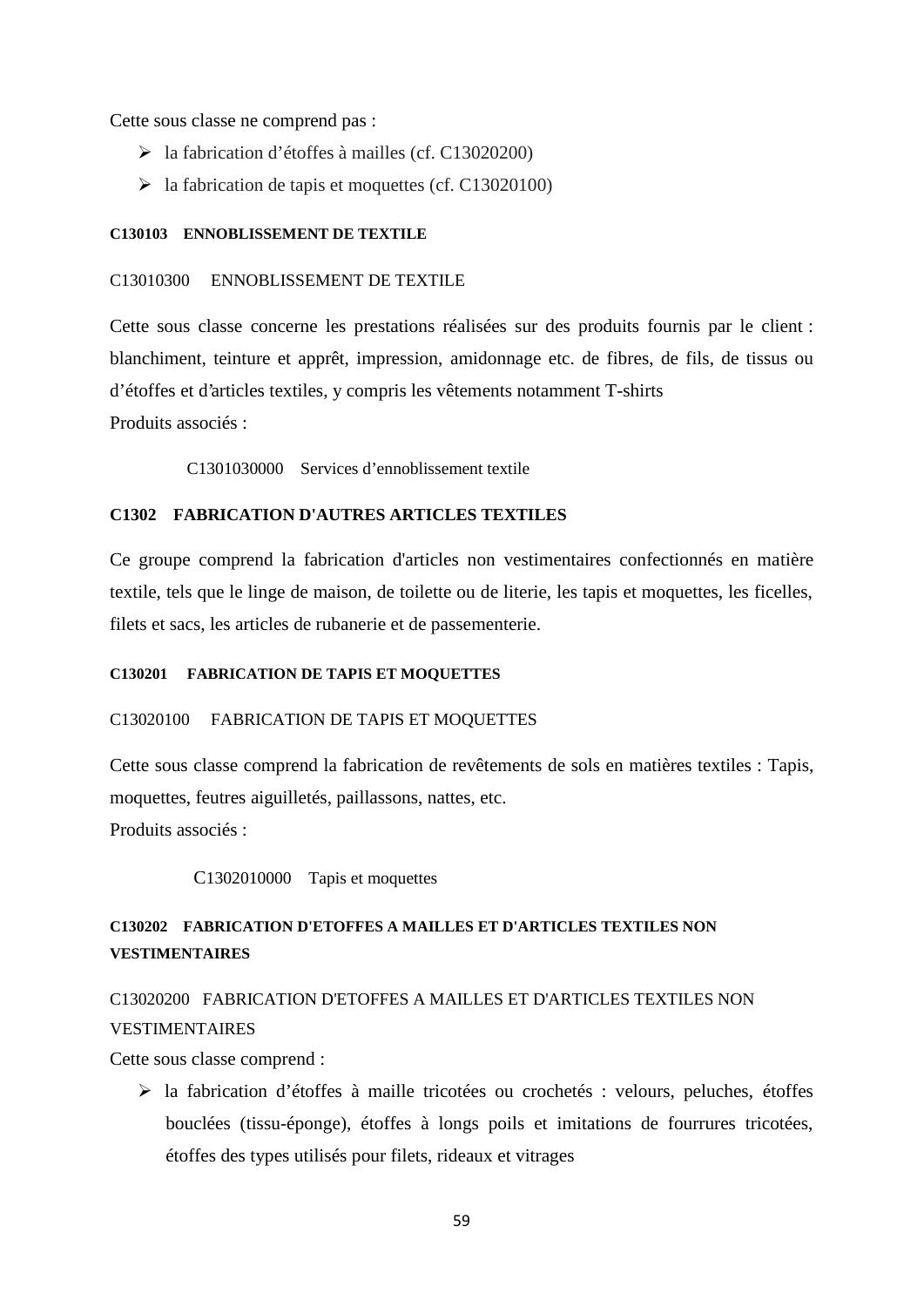- $\triangleright$  la fabrication de linge de maison en toutes matières textiles : linge de lit, de table, de toilette ou de cuisine, couvertures, plaids, coussins, etc.
- $\triangleright$  la fabrication d'articles textiles d'ameublement : rideaux, draperies, stores, housses, bâches, bannes, etc.
- $\triangleright$  la fabrication de ficelles, cordes et cordages, filets et articles de corderie
- La fabrication d'articles textiles divers : drapeaux et fanions, serpillières et torchons, etc.

Les produits associés sont :

| C1302020001 Etoffes à mailles                                  |
|----------------------------------------------------------------|
| C1302020002 Linge de maison, articles d'ameublement et literie |
| C1302020003 Ficelles, cordes et cordages                       |
| C1302020004 Filets à maille                                    |
| C1302020005 Autres articles confectionnés en textiles          |

## **C14 FABRICATION D'ARTICLES D'HABILLEMENT**

L'industrie de l'habillement vise toute la confection (prêt à porter ou sur mesure), en toutes matières (cuir, tissu, étoffes à maille, etc.), de tous vêtements (dessus/dessous, hommes/femmes/enfants, travail/ville/loisirs) et accessoires. Il n'est pas fait de distinction entre les vêtements pour adultes ou enfants ni entre les vêtements modernes et traditionnels. Par convention (douanière), les vêtements unisexes sont considérés comme féminins.

La division C14 comprend aussi l'industrie des fourrures (pelleteries et vêtements). Elle comprend également les services sous-traités intervenant dans la fabrication d'articles d'habillement, tels que : le découpe de pièces, réalisation de boutonneries et broderies ; ajout de boutons, fermetures, cuissons, étiquettes, le service des tailleurs et couturiers (quand le tissu est fourni par le client).

Cependant, elle exclut la confection d'articles orthopédiques (cf. C32000300) et la conception de modèles de vêtements (cf. M74000100).

# **C1401 FABRICATION DE VETEMENTS**

#### **C140100 FABRICATION DE VETEMENTS**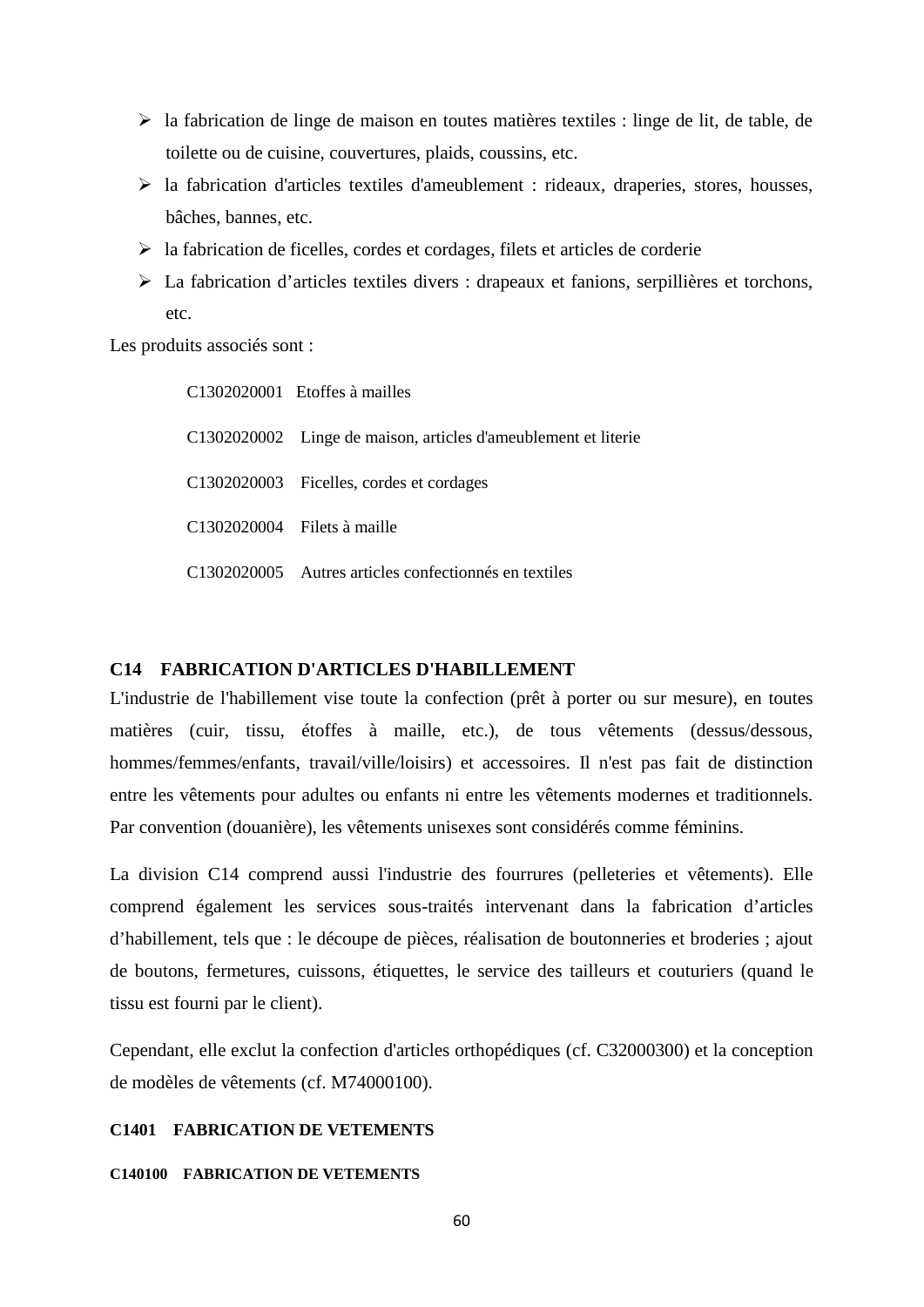### C14010000 FABRICATION DE VETEMENTS

Cette sous classe comprend :

- la fabrication de vêtements en cuir naturel ou en simili cuir, y compris de vêtements de travail en cuir.
- la fabrication de vêtements spécifiques pour le travail : salopettes, blouses, tabliers de travail.
- $\triangleright$  la fabrication de vêtements de dessus pour hommes, femmes et enfants ainsi que leurs parties: manteaux, vêtements de pluie, anoraks, costumes, ensembles, robes, vestes, pantalons, jupes, etc.
- la fabrication de vêtements de dessous et de nuit pour hommes, femmes et enfants : Chemises, chemisiers, chemisettes, slips, caleçons, sous-vêtements, tee-shirts, pyjamas, chemises de nuit, robes de chambre, soutien-gorge, corsets, etc.
- $\triangleright$  la fabrication de vêtements de sport et de layettes pour bébés.
- $\triangleright$  la fabrication de chapeaux et de bonnets
- la fabrication d'accessoires divers de l'habillement en toutes matières : ceintures, châles, cravates, foulards, etc.
- l'assemblage de pelleteries et la fabrication de vêtements et d'articles divers en fourrure.
- la fabrication d'articles chaussants tricotés (chaussettes, bas, collants, etc.), de pull overs, de cardigans, de chandails, de gilets et d'articles similaires à mailles.

|                    | C1401000001 Vêtements de dessus                         |
|--------------------|---------------------------------------------------------|
|                    | C1401000002 Vêtements de dessous                        |
|                    | C1401000003 Tee-shirts et maillots de corps             |
|                    | C1401000004 Vêtements divers et accessoires du vêtement |
| C1401000005 Fripes |                                                         |
|                    | C1401000006 Pelleteries et fourrures                    |
|                    | C1401000007 Pull-overs et articles similaires           |
|                    | C1401000008 Vêtements en cuir                           |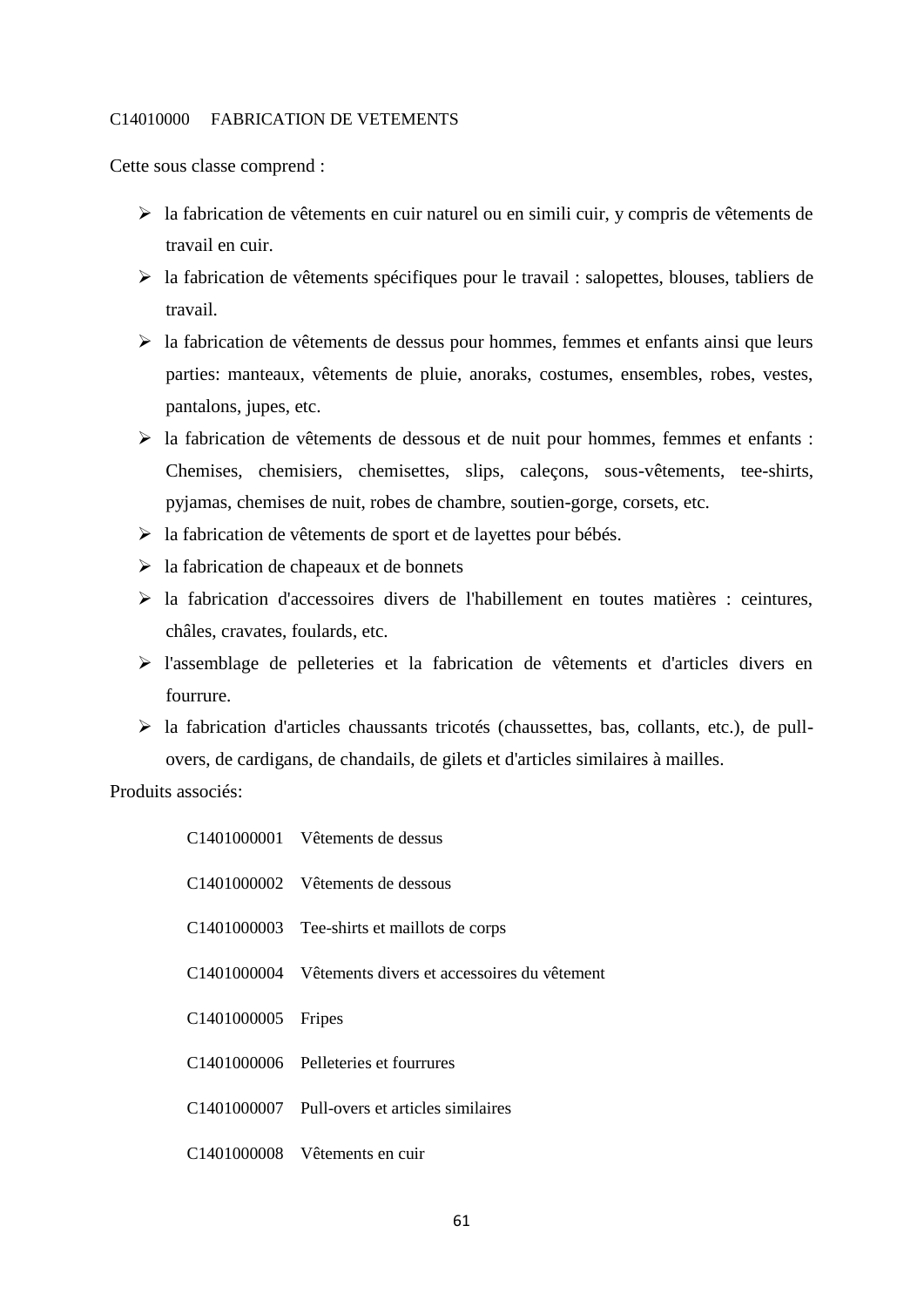#### C1401000009 Autres vêtements

# **C1402 SERVICE DE COUTURE SUR MESURE**

#### **C140200 SERVICE DE COUTURE SUR MESURE**

## C14020000 SERVICE DE COUTURE SUR MESURE

Cette sous classe concerne la confection de vêtements exécutée sur mesure par des tailleurs, couturiers, couturières et modélistes. Produits associés :

C1402000000 Services de couture

# **C15 TRAVAIL DU CUIR; FABRICATION D'ARTICLES DE VOYAGE ET DE CHAUSSURES**

Elle comprend la préparation et la teinture de fourrures, la transformation des peaux en cuir par le tannage ou corroyage et la fabrication d'articles en cuir ou d'autres matières (imitations de cuir ou substituts du cuir), tels que chaussures en caoutchouc, articles de voyage en matières textiles, etc.

Cette division comprend aussi les services sous-traités intervenant dans la fabrication du cuir, d'articles de voyage et de chaussures, par exemple : le tannage et autres préparations des cuirs et peaux, ajout de fermetures, de boucles, poignées, courroie, collages, coutures, assemblages de parties de chaussures et adaptations de lacets.

## **C1501 TRAVAIL DU CUIR; FABRICATION D'ARTICLES DE VOYAGE**

Ce groupe comprend l'apprêt, le tannage des cuirs et fourrures et la fabrication d'articles de voyage, de maroquinerie et de sellerie.

#### **C150101 APPRET, TANNAGE DES CUIRS ET FOURRURES**

C15010100 APPRET, TANNAGE DES CUIRS ET FOURRURES

Cette sous classe comprend :

- Le tannage, la teinture et la préparation des peaux
- $\triangleright$  La fabrication de cuirs et de peaux chamoisés, parcheminés, vernis ou métallisés
- $\triangleright$  La fabrication de cuirs reconstitués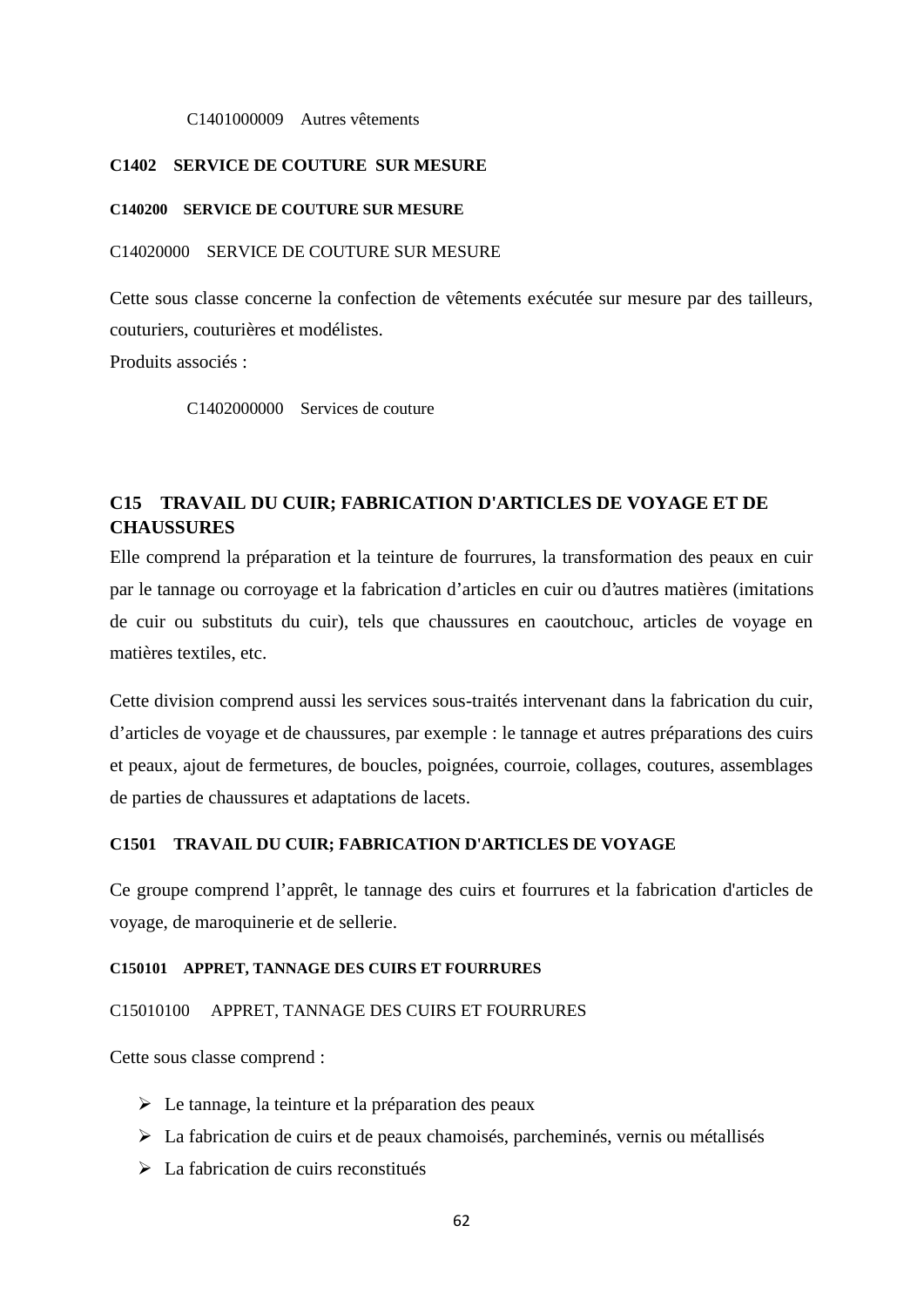$\triangleright$  La préparation de pelleteries et fourrures Produits associés :

> C1501010001 Peaux et cuirs de bovins et équidés C1501010002 Peaux et cuirs d'ovins et de caprins C1501010003 Autres peaux et cuirs travaillés C1501010004 Déchets de cuir

Cette sous classe ne comprend pas :

- $\triangleright$  La production de cuirs et de peaux provenant d'abattoirs (cf. C100101)
- La fabrication de vêtements en cuir (cf. C14010000)
- La fabrication d'imitations de cuir et de cuir artificiel (cf. C22010200 et C22020004)

# **C150102 FABRICATION D'ARTICLES DE VOYAGE, DE MAROQUINERIE ET DE SELLERIE**

C15010200 FABRICATION D'ARTICLES DE VOYAGE, DE MAROQUINERIE ET DE **SELLERIE** 

Cette sous classe comprend :

- La fabrication d'articles de voyage, d'articles de maroquinerie et d'articles similaires en toutes matières dès lors que la technique utilisée est similaire à celle du cuir
- La fabrication d'articles de sellerie, de bourrellerie et de bracelets de montre
- La fabrication d'articles techniques en cuir : courroies, joints, etc.

Produits associés :

C1501020001 Articles de voyages et de maroquinerie C1501020002 Articles de sellerie et de bourrellerie C1501020003 Bracelets de montre, non métalliques C1501020004 Articles techniques en cuir

Cette sous classe ne comprend pas la fabrication de selles de cycles et de motocycles (cf. C30020000) et la sellerie automobile (cf. C29000000).

# **C1502 FABRICATION DE CHAUSSURES ET ARTICLES CHAUSSANTS**

### **C150200 FABRICATION DE CHAUSSURES ET ARTICLES CHAUSSANTS**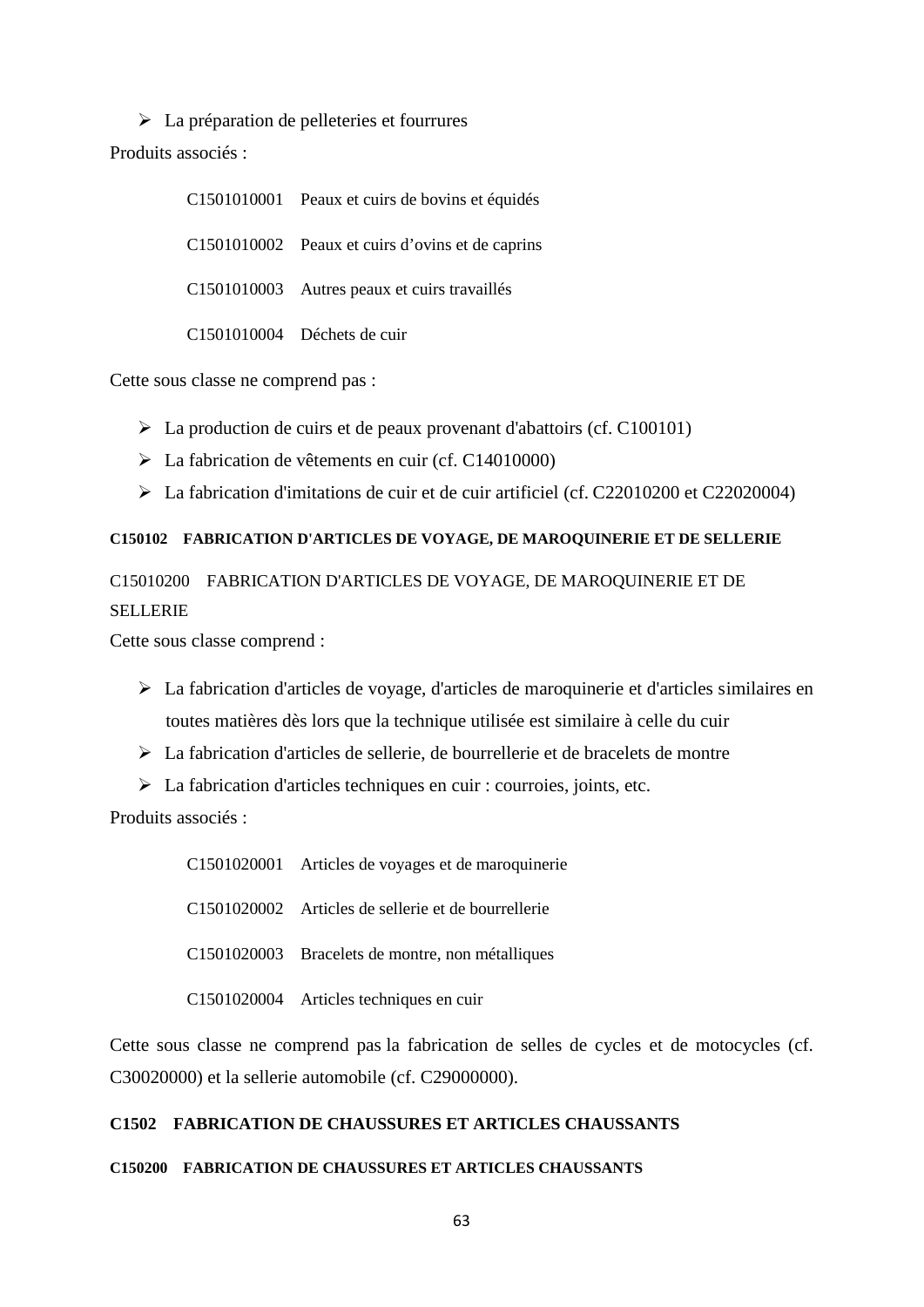# C15020001 FABRICATION DE CHAUSSURES ET SEMELLES EN PLASTIQUE OU EN **CAOUTCHOUC**

Cette sous classe comprend :

 la fabrication de chaussures de ville, de sport ou d'intérieur, de semelles ou parties de chaussures en matière plastique ou en caoutchouc

Produits associés :

C1502000101 Chaussures en plastique ou en caoutchouc

C1502000102 Semelles et parties en plastique ou en caoutchouc

#### C15020002 FABRICATION D'AUTRES CHAUSSURES ET ARTICLES CHAUSSANTS

Cette sous classe comprend :

- $\triangleright$  la fabrication de chaussures de ville, de sport ou d'intérieur, en toutes matières, y compris chaussures à dessus textile (tennis, chaussons et pantoufles, etc.), et par tous procédés, y compris le moulage
- $\triangleright$  la fabrication de bottes en cuir, en caoutchouc ou en matières plastiques
- $\triangleright$  la fabrication de parties de chaussures : parties de dessus, semelles, talons, etc.

Produits associés :

C1502000200 Autres chaussures et articles chaussants

Cette sous classe ne comprend pas :

- $\blacktriangleright$  la fabrication de chaussures et semelles en plastique (C15020001)
- La fabrication de chaussures orthopédiques (cf. C32000300)
- La réparation de chaussures et d'autres articles en cuir (cf. S95020000)

# **C16 TRAVAIL DU BOIS ET FABRICATION D'ARTICLES EN BOIS (HORS MEUBLES)**

Elle comprend la fabrication de produits en bois tels que bois de charpente, panneaux et placages en bois, emballages en bois, parquets et ouvrages de menuiserie en bois.

Cette division ne comprend ni la fabrication de meubles (cf. C31000200), ni la pose des menuiseries (cf. F43000300).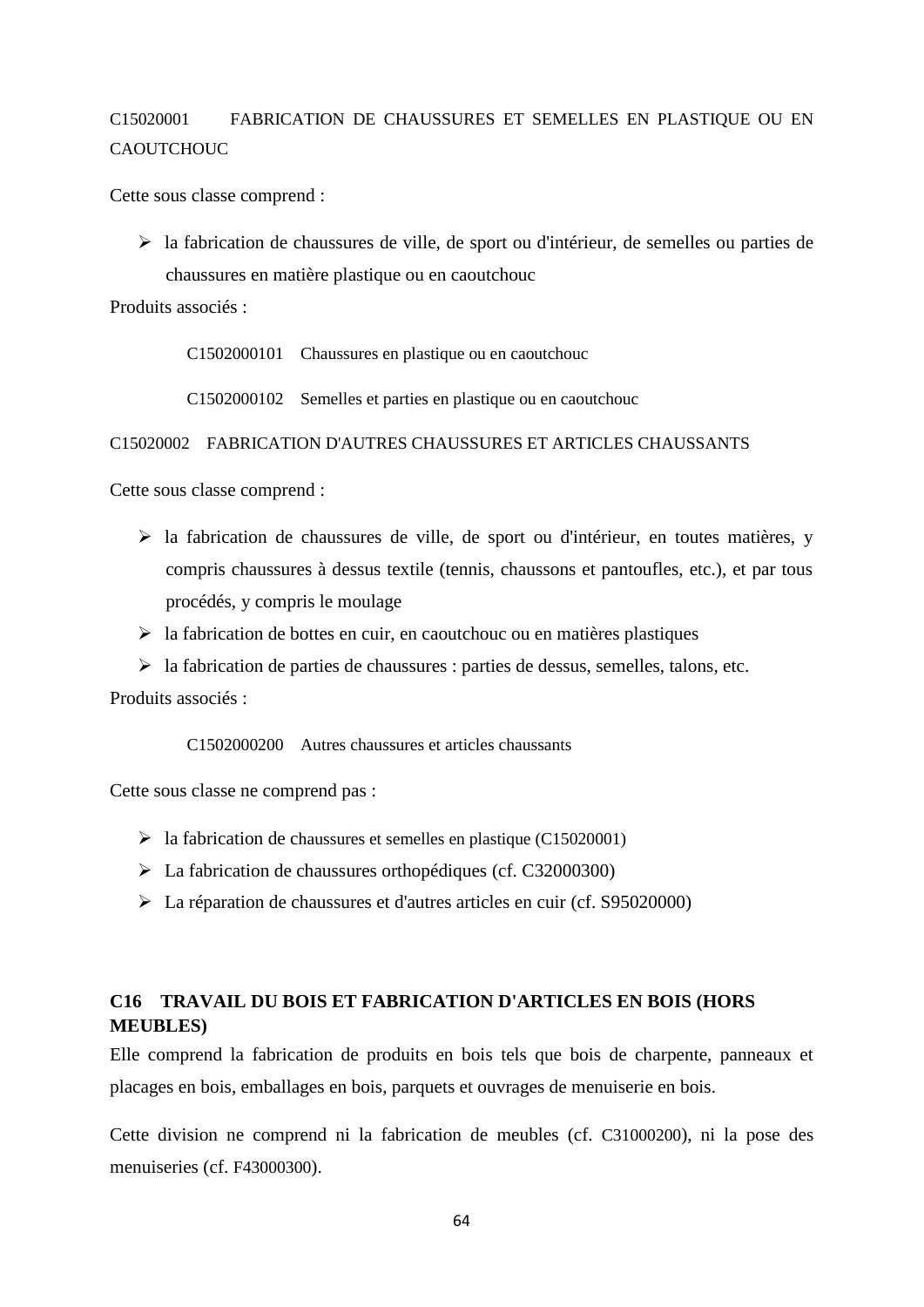## **C1601 TRAVAIL DU BOIS**

### **C160100 SCIAGE, RABOTAGE**

#### C16010000 SCIAGE, RABOTAGE

Cette sous classe comprend :

- $\triangleright$  le sciage, le rabotage et le façonnage du bois
- $\triangleright$  le tranchage ou le déroulage des billes
- $\triangleright$  la fabrication de traverses en bois pour voies ferrées
- $\triangleright$  la fabrication de lames pour parquets, lambris et bois profilés
- $\triangleright$  l'imprégnation ou le traitement chimique en vue de la conservation des bois
- $\triangleright$  le séchage du bois

Produits associés :

|  | C1601000001 Bois sciés, rabotés et façonnés                        |
|--|--------------------------------------------------------------------|
|  | C1601000002 Billes tranchées ou déroulées                          |
|  | C <sub>1601000003</sub> Traverses en bois                          |
|  | C1601000004 Lames pour parquets, lambris et bois profilés          |
|  | C1601000005 Autres produits du sciage, du profilage et du rabotage |

## **C1602 FABRICATION D'ARTICLES EN BOIS, LIEGE, VANNERIE ET SPARTERIE**

Ce groupe comprend la fabrication d'articles en bois, liège, vannerie et sparterie et comprend tant les éléments de base que les produits assemblés**.**

# **C160201 FABRICATION DE FEUILLES DE PLACAGE, DE CONTREPLAQUES ET DE PANNEAUX**

# C16020100 FABRICATION DE FEUILLES DE PLACAGE, DE CONTREPLAQUES ET DE PANNEAUX

Cette sous classe comprend :

 $\triangleright$  la fabrication de feuilles de placage, de contreplaqués, de bois plaqués et de panneaux,

y compris à partir de particules ou de fibres ligneuses

Produits associés :

C1602010001 Feuilles de placage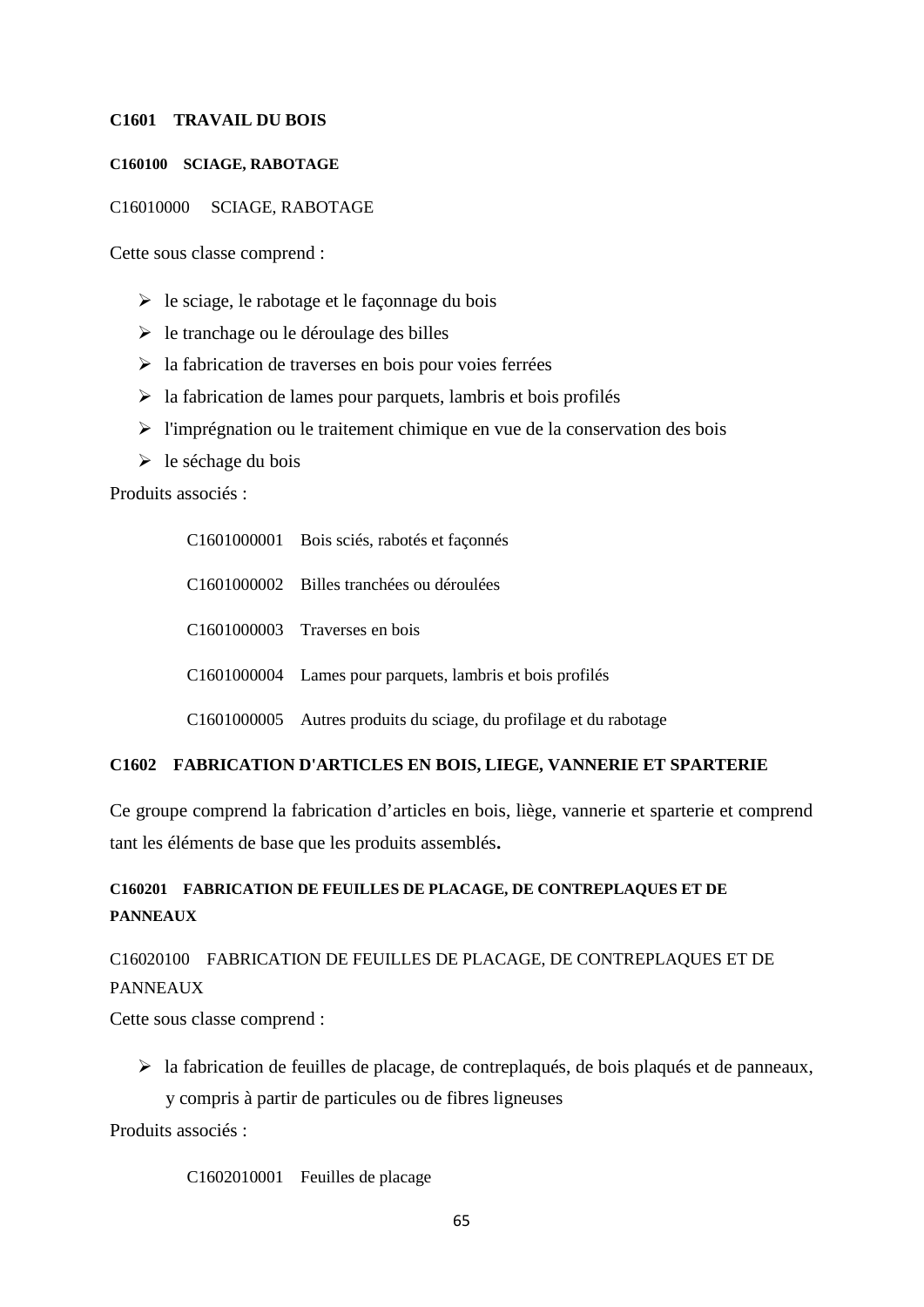C1602010002 Contreplaqués

C1602010003 Panneaux à base de bois

# **C160202 FABRICATION D'OUVRAGES DE CHARPENTE, DE MENUISERIES ET D'EMBALLAGES EN BOIS**

# C16020200 FABRICATION D'OUVRAGES DE CHARPENTE, DE MENUISERIES ET

#### D'EMBALLAGES EN BOIS

Cette sous classe comprend :

- $\triangleright$  la fabrication de parquets assemblés en panneaux
- $\triangleright$  la fabrication d'articles en bois pour le bâtiment : poutres, poutrelles, chevrons, solives, lamellé collé et armatures préfabriqués, menuiseries de bâtiment en bois.
- $\triangleright$  la fabrication de caisses, caissettes, cageots et emballages similaires, en bois
- $\triangleright$  la fabrication de palettes en bois
- $\triangleright$  la fabrication de tonneaux et autres ouvrages de tonnellerie, en bois
- $\triangleright$  la fabrication de tambours et tourets pour câbles, en bois

Produits associés :

|                         | C1602020001 Parquets assemblés                                     |
|-------------------------|--------------------------------------------------------------------|
|                         | C1602020002 Charpentes et menuiseries pour la construction         |
|                         | $C1602020003$ Emballages en bois                                   |
| C <sub>1602020004</sub> | Autres ouvrages de charpente, de menuiserie et d'emballage en bois |

### **C160203 FABRICATION D'ARTICLES DIVERS EN BOIS OU LIEGE, VANNERIE ET SPARTERIE**

# C16020300 FABRICATION D'ARTICLES DIVERS EN BOIS OU LIEGE, VANNERIE ET **SPARTERIE**

Cette sous classe comprend :

- $\triangleright$  la fabrication d'objets divers en bois : manches et montures pour outils, brosses, balais ; manches de cannes et parapluies ; articles de ménage et ustensiles de cuisine ; objets d'ornement, coffrets, articles en bois tourné.
- $\triangleright$  le travail du liège naturel, la fabrication de liège aggloméré et d'ouvrages en ces matières
- $\triangleright$  la fabrication de tresses et d'ouvrages de sparterie : nattes, paillassons, claies, etc.
- $\triangleright$  la fabrication d'ouvrages de vannerie : corbeilles, paniers, etc.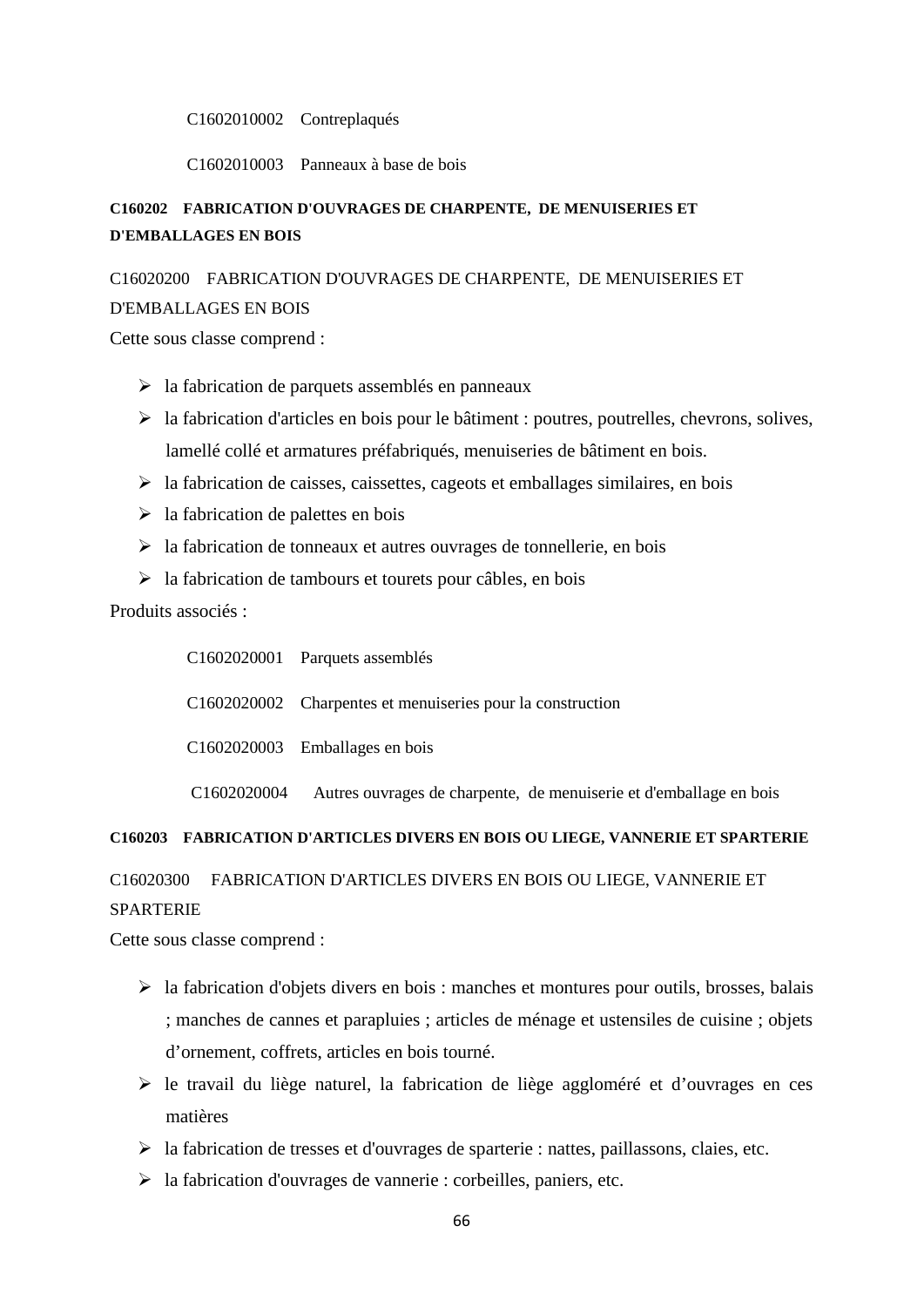Produits associés :

C1602030001 Objets divers en bois C1602030002 Articles en liège C1602030003 Ouvrages de sparterie C1602030004 Ouvrages de vannerie

# **C17 FABRICATION DE PAPIER, CARTONS ET D'ARTICLES EN PAPIER OU EN CARTON**

On distingue trois étapes : la fabrication de pâte à papier y compris à partir de papier recyclé, la fabrication du papier en feuilles continues, et celle des articles en papier (emballages, papeterie, papiers hygiéniques, etc.).

Les articles en papier peuvent être imprimés (papiers peints, papiers cadeaux, etc.), dès lors que l'information imprimée n'est pas la finalité principale.

# **C1700 FABRICATION DE PAPIER, CARTONS ET D'ARTICLES EN PAPIER OU EN CARTON**

# **C170001 FABRICATION DE PATE A PAPIER, DE PAPIER ET DE CARTON**

C17000100 FABRICATION DE PATE A PAPIER, DE PAPIER ET DE CARTON

Cette sous classe comprend :

- $\triangleright$  la fabrication de pâtes à papier par tous procédés, y compris à partir de déchets de papier
- $\triangleright$  la fabrication de papiers et de cartons bruts et leur transformation ultérieure (couchage, enduction, etc.)
- $\geq$  la fabrication de papier journal et de papier pour l'impression ou l'écriture
- $\triangleright$  la fabrication d'ouate de cellulose et de nappes en fibres de cellulose

Produits associés :

C1700010001 Pâte à papier C1700010002 Papier et carton bruts C1700010003 Papiers de journal et papier pour impression ou l'écriture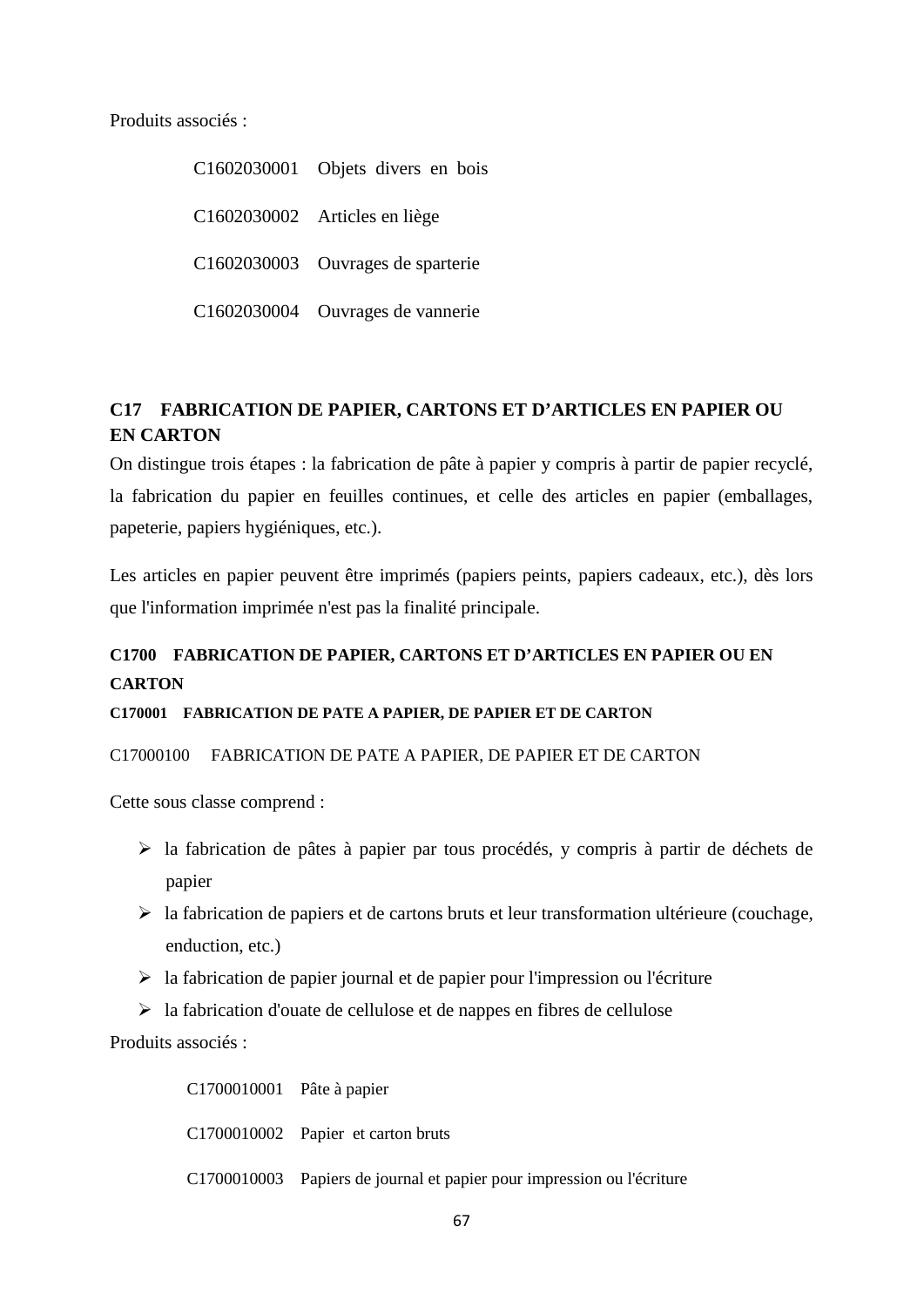### C1700010004 Ouate de cellulose et nappes en fibres de cellulose

# **C170002 FABRICATION DE CARTON ONDULE ET EMBALLAGES EN PAPIER OU EN CARTON**

# C17000200 FABRICATION DE CARTON ONDULE ET EMBALLAGES EN PAPIER OU EN **CARTON**

Cette sous classe comprend:

- $\triangleright$  la fabrication de papiers et de cartons ondulés
- $\triangleright$  la fabrication d'emballages en papier ou en carton ondulé
- $\triangleright$  la fabrication de cartonnages pliants
- $\triangleright$  la fabrication d'emballages en carton homogène
- $\triangleright$  la fabrication d'autres emballages en papier et en carton
- $\triangleright$  la fabrication de sacs et de sachets en papier
- $\triangleright$  la fabrication de cartonnages de bureau et d'articles similaires

Produits associés :

C1700020001 Papiers et cartons ondulés

C1700020002 Emballages en papier ou en carton

#### **C170003 FABRICATION D'ARTICLES EN PAPIER OU EN CARTON**

### C17000300 FABRICATION D'ARTICLES EN PAPIER OU EN CARTON

Cette sous classe comprend :

- la fabrication de boites à œufs et autres articles moulés en pâte à papier, pour l'emballage
- $\triangleright$  la fabrication de papiers peints et de revêtements muraux similaires, y compris enduits
- $\triangleright$  la fabrication de papiers prêts à l'emploi pour l'écriture et l'imprimerie
- $\triangleright$  la fabrication de stencils, de papiers carbone ou « autocopiants » prêts à l'emploi
- $\triangleright$  la fabrication de papiers gommés ou adhésifs et d'étiquettes
- $\triangleright$  la fabrication d'enveloppes, de cartes lettres et articles de correspondance
- $\triangleright$  la fabrication d'articles de papeterie à usage scolaire et commercial dès lors que l'information imprimée n'est pas la finalité principale
- la fabrication d'articles en papier ou en ouate de cellulose, à usage hygiénique, sanitaire ou domestique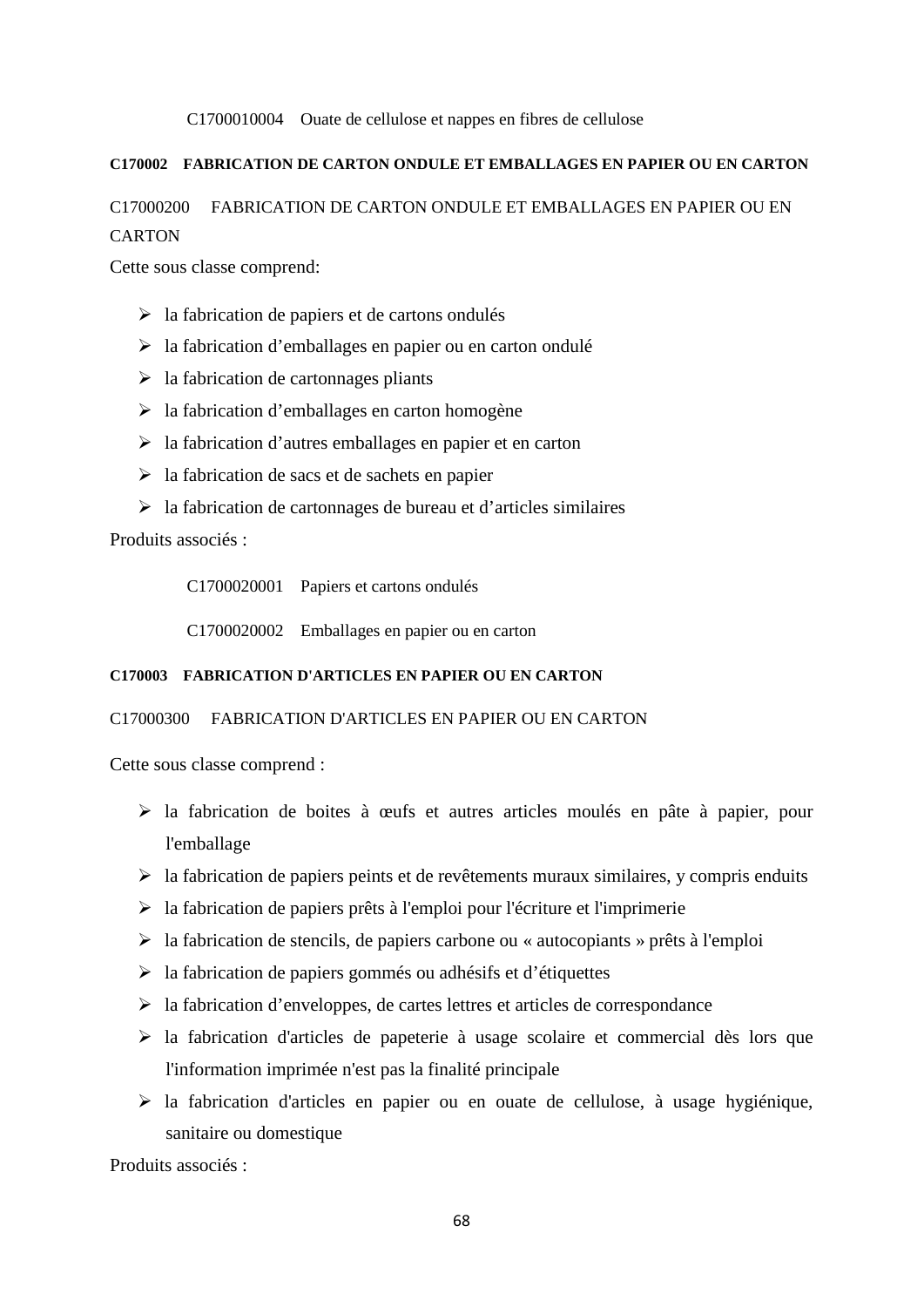C1700030001 Articles en papier à usage sanitaire ou domestique C1700030002 Articles de papeterie C1700030003 Papiers peints C1700030004 Autres articles en papier ou en carton

# **C18 IMPRIMERIE ET REPRODUCTION D'ENREGISTREMENTS**

Elle concerne l'impression de produits tels que journaux, livres, périodiques, formulaires commerciaux, etc.

L'impression proprement dite reproduit selon divers procédés (typographie, offset, héliogravure, etc.) un original (qui peut être une plaque ou un fichier informatique) obtenu généralement par photocomposition et photogravure ; en aval de l'impression, des activités d'après-presse (massicotage, brochage, reliure, etc.) sont nécessaires pour aboutir au produit final.

Toutes ces opérations font partie intégrante de l'imprimerie ; elles peuvent être combinées au sein d'une même unité ou être réalisées par différents prestataires de services.

Cette division comprend également la reproduction de supports enregistrés, tels que disques compacts, enregistrements vidéo, logiciels sur disques ou sur bandes, enregistrements, etc.

# **C1801 IMPRIMERIE ET ACTIVITES CONNEXES**

#### **C180100 IMPRIMERIE ET ACTIVITES CONNEXES**

Cette classe concerne l'impression de produits tels que journaux, livres, périodiques, formulaires commerciaux, cartes de vœux et autres matériaux et recouvre également des activités accessoires telles que les services de reliure, de photogravure et de photocomposition. L'imprimerie peut faire appel à des techniques variées et à différents types de matériaux.

Cette classe ne comprend pas :

 l'impression sérigraphique sur textiles et vêtements (cf. C13010300), sur T-shirts par exemple.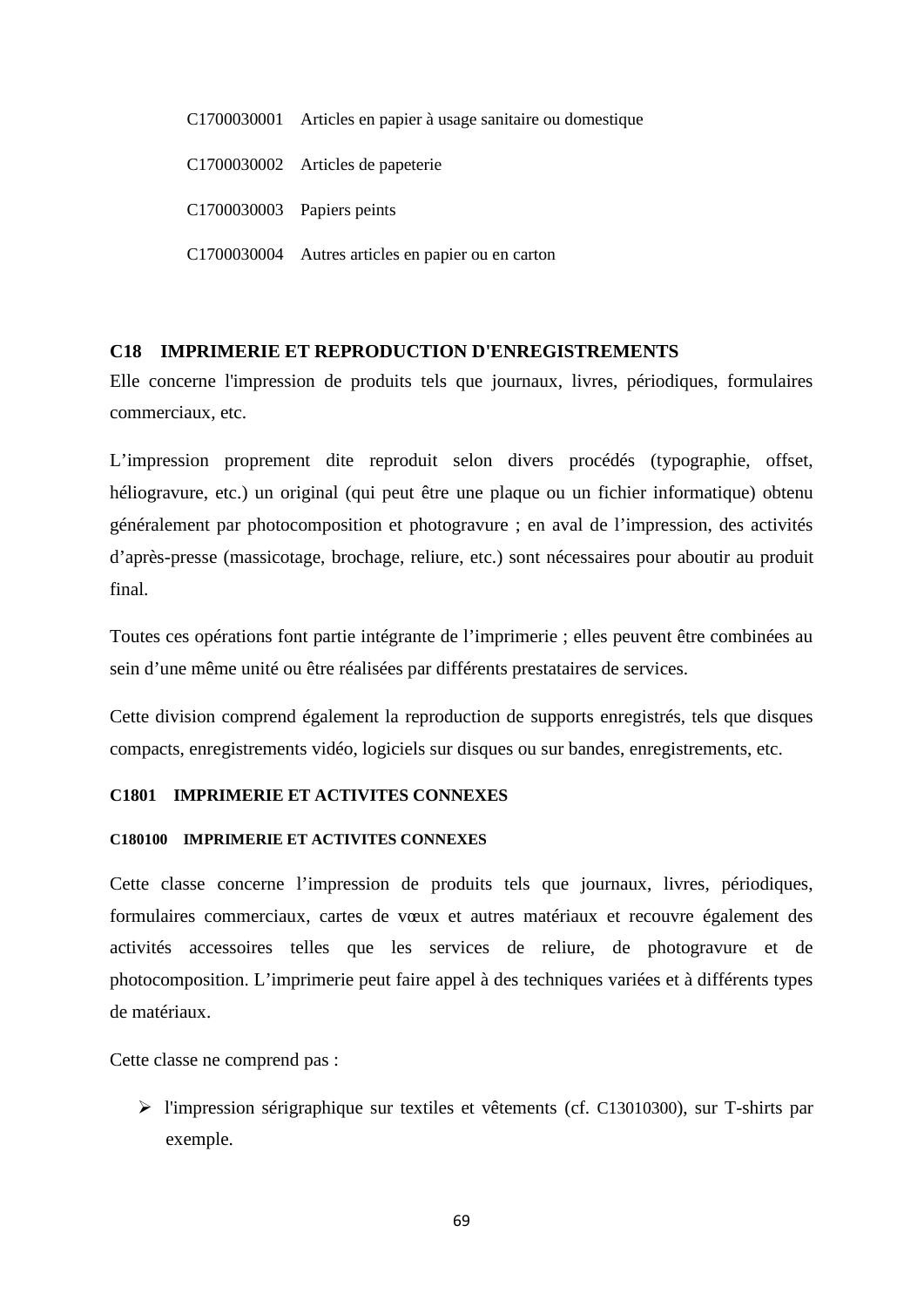- $\triangleright$  la fabrication d'articles de papeterie (cahiers, classeurs, registres, livres comptables, formulaires commerciaux, etc.), dès lors que ce qui est imprimé n'est pas la finalité principale (cf. C17000300)
- $\triangleright$  les travaux d'impression rapide en petits tirages : photocopies, « travaux de ville » (cf. N82000100)

## C18010000 IMPRIMERIE ET ACTIVITES CONNEXES

Cette sous classe comprend:

- $\triangleright$  l'impression de journaux
- l'impression d'autres périodiques, paraissant au moins quatre fois par semaine
- l'impression de magazines et d'autres périodiques, paraissant moins de quatre fois par semaine
- l'impression d'étiquettes, de calendriers, d'agendas, de partitions musicales, de cartes géographiques, d'affiches, de prospectus, etc.
- $\triangleright$  l'impression de livres, de brochures, d'atlas et de catalogues
- l'impression de timbres postes fiscaux, titres de valeur, cartes intelligentes, chéquiers et autres papiers fiduciaires
- $\triangleright$  l'impression directe sur textiles, matières plastiques, verre, métal, bois et céramique
- Activités de prépresse : la composition, la photocomposition, la saisie de données, y compris par numérisation et reconnaissance optique des caractères, la mise en forme électronique ; La préparation de fichiers de données pour des applications multimédia (impression sur papier, CD ROM, Internet) ; Les services de photogravure, y compris la photocomposition et la réalisation de plaques (pour les procédés d'impression typographique et offset).
- $\triangleright$  les services de reliure industrielle, de montage d'échantillons et les services de soutien d'après-presse aux imprimeurs, par exemple: la reliure et la finition de livres, de brochures, de périodiques, de catalogues, etc., par pliage, coupage et massicotage, assemblage, agrafage, reliure avec et sans couture, coupage et pose de couverture, collage, assemblage, dorage, reliure à spirale et avec fil en plastique
- la reliure et la finition de papiers ou de cartons imprimés, par pliage, estampage, poinçonnage, perforage, gaufrage, collage, pelliculage
- $\triangleright$  les services de finition pour CD-ROM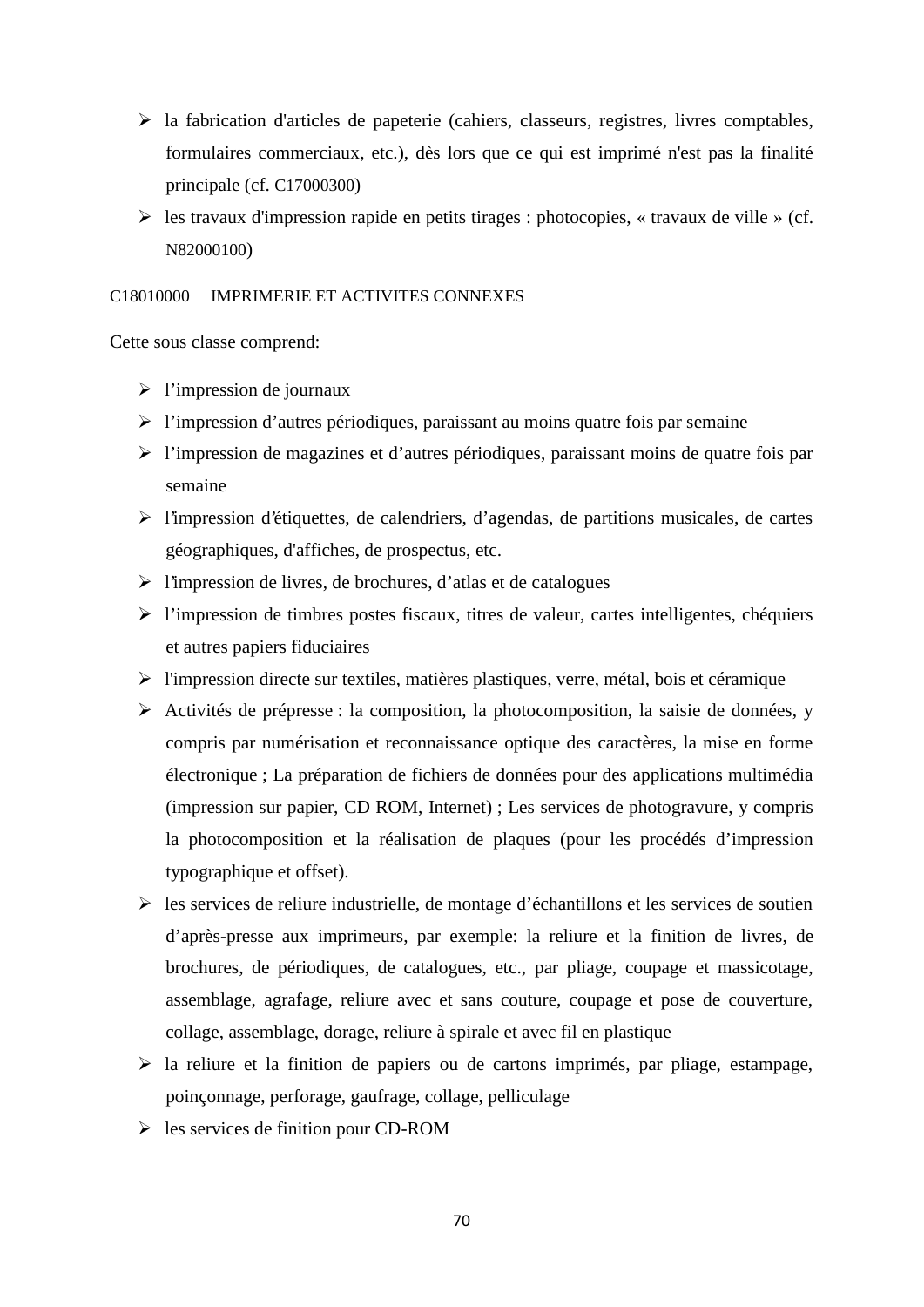- $\triangleright$  les services de finition pour publipostage, tels que personnalisation ou préparation des enveloppes
- autres activités de finition, telles que la gravure ou l'estampage de matrices, la copie en braille

Produits associés :

C1801000000 Travaux d'impression et services connexes

### **C1802 REPRODUCTION D'ENREGISTREMENTS**

# **C180200 REPRODUCTION D'ENREGISTREMENT**

#### C18020000 REPRODUCTION D'ENREGISTREMENT

Cette sous classe comprend :

- $\triangleright$  la reproduction, à partir d'une matrice, de disques, de CD et de bandes contenant de la musique ou d'autres enregistrements sonores ou encore de films ou d'autres enregistrements vidéo
- $\geq$  la reproduction, à partir d'une matrice, de logiciels et de données informatiques sur un support physique

Produits associés :

C1802000001 Reproduction d'enregistrements sonores

C1802000002 Reproduction d'enregistrements vidéo

C1802000003 Reproduction d'enregistrements informatiques

Cette sous classe ne comprend pas :

- l'édition de logiciels (cf. J58020000)
- la production des matrices audio (J59020000) ou vidéo (J59010000)
- la reproduction de films distribués en salles (cf. J59010000)

# **C19 RAFFINAGE PÉTROLIER, COKEFACTION**

Elle concerne la transformation du pétrole brut et du charbon. Le raffinage du pétrole passe par la distillation fractionnée de l'huile brute pour séparer ses fractions (butane, propane, essence, kérosène, fuel, etc.) et un craquage permettant de faire varier leurs proportions. Cette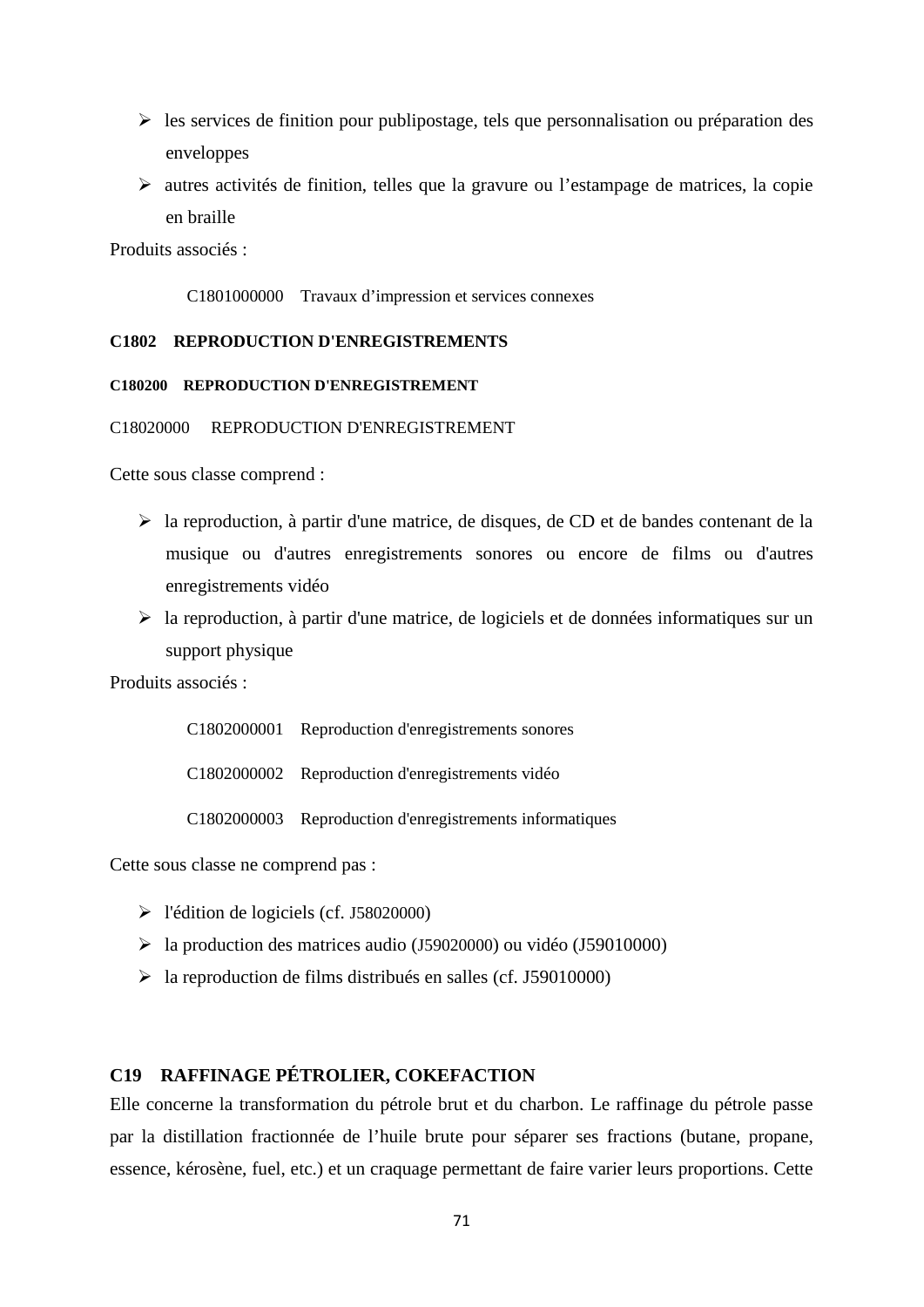division vise aussi bien la fabrication pour compte propre des produits raffinés que des services de traitement (raffinage à façon).

Cette division ne comprend pas :

 La fabrication de produits pétrochimiques à partir de pétrole raffiné relève de l'industrie chimique (cf. C20).

# **C1901 RAFFINAGE DU PETROLE**

## **C190100 RAFFINAGE DU PETROLE**

## C19010000 RAFFINAGE DU PETROLE

Cette sous classe comprend :

- $\triangleright$  la fabrication de combustibles liquides ou gazeux ou d'autres produits obtenus à partir du pétrole brut, de minéraux bitumineux ou résultant de leur distillation fractionnée.
- la production de carburants: essence, kérosène, gazole, etc.
- $\triangleright$  la production de combustibles : fiouls, propane, butane, etc.
- $\geq$  la fabrication d'huiles et de lubrifiants
- $\triangleright$  la fabrication de produits lourds et pour revêtements routiers
- $\triangleright$  la fabrication de produits divers : white-spirit, vaseline, paraffine, etc.
- $\triangleright$  l'assemblage de biocarburants
- $\triangleright$  la fabrication de briquettes de pétrole, de houille et de lignite

| C <sub>1901010001</sub> Essence |                                                          |
|---------------------------------|----------------------------------------------------------|
|                                 | C1901010002 Carburéacteur et kérosène                    |
| C1901010003 Gazole              |                                                          |
| C1901010004 Fioul lourd         |                                                          |
|                                 | C1901010005 Huile de pétrole                             |
| C1901010006 Bitume              |                                                          |
|                                 | C1901010007 Autres produits pétroliers raffinés liquides |
|                                 | C1901010008 Butane et propane                            |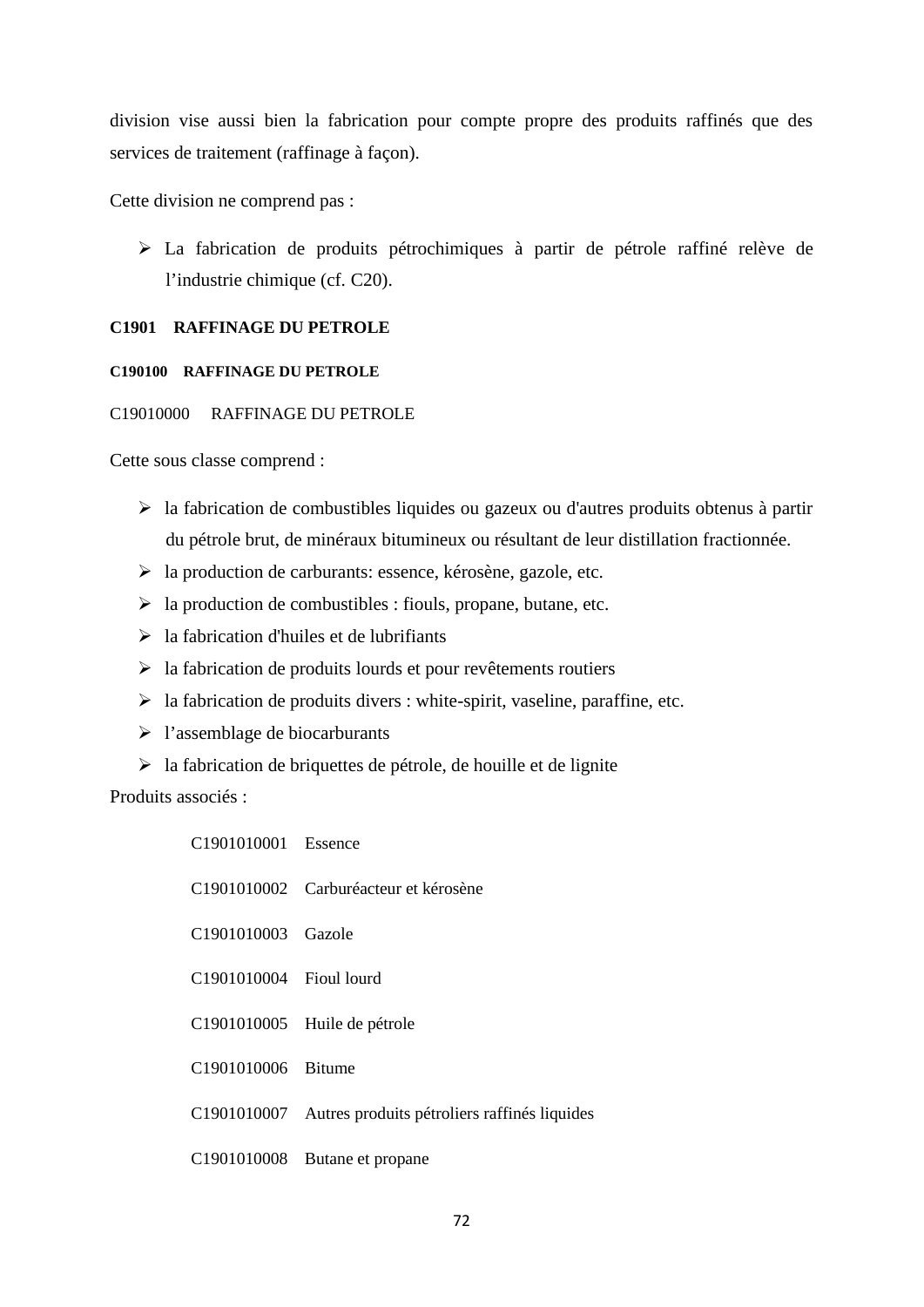C1901010009 Autres produits pétroliers raffinés gazeux

C1901010010 Produits pétroliers raffinés solides ou pâteux

C1901010011 Processing (service raffinage : sous-traitance)

#### **C1902 COKEFACTION**

#### **C190200 COKEFACTION**

C19020000 COKEFACTION

Cette sous classe comprend :

 $\triangleright$  l'exploitation de fours produisant du coke, du semi coke et du gaz de cokerie

 $\geq$  la production de goudrons, de brai et de coke de brai

Produits associés :

C1902000001 Coke, semi coke et gaz de cokerie

C1902000002 Goudrons, brai et coke de brai

### **C20 FABRICATION DE PRODUITS CHIMIQUES**

Cette division comprend la transformation chimique de matières premières organiques et inorganiques On distingue la production de produits chimiques de base, qui constitue le premier groupe, et la fabrication de produits intermédiaires et finals qui en sont issus du groupe.

### **C2001 FABRICATION DE PRODUITS CHIMIQUES DE BASE**

Ce groupe comprend la fabrication de produits chimiques de base (organiques et inorganiques), de produits azotés et d'engrais, ainsi que de matières plastiques de base et de caoutchouc synthétique.

### **C200101 FABRICATION DE PRODUITS AZOTES ET D'ENGRAIS**

#### C20010100 FABRICATION DE PRODUITS AZOTES ET D'ENGRAIS

Cette sous classe comprend :

 la fabrication d'engrais : engrais azotés, phosphatés ou potassiques, simples ou complexes pour utilisations agricoles ou domestiques,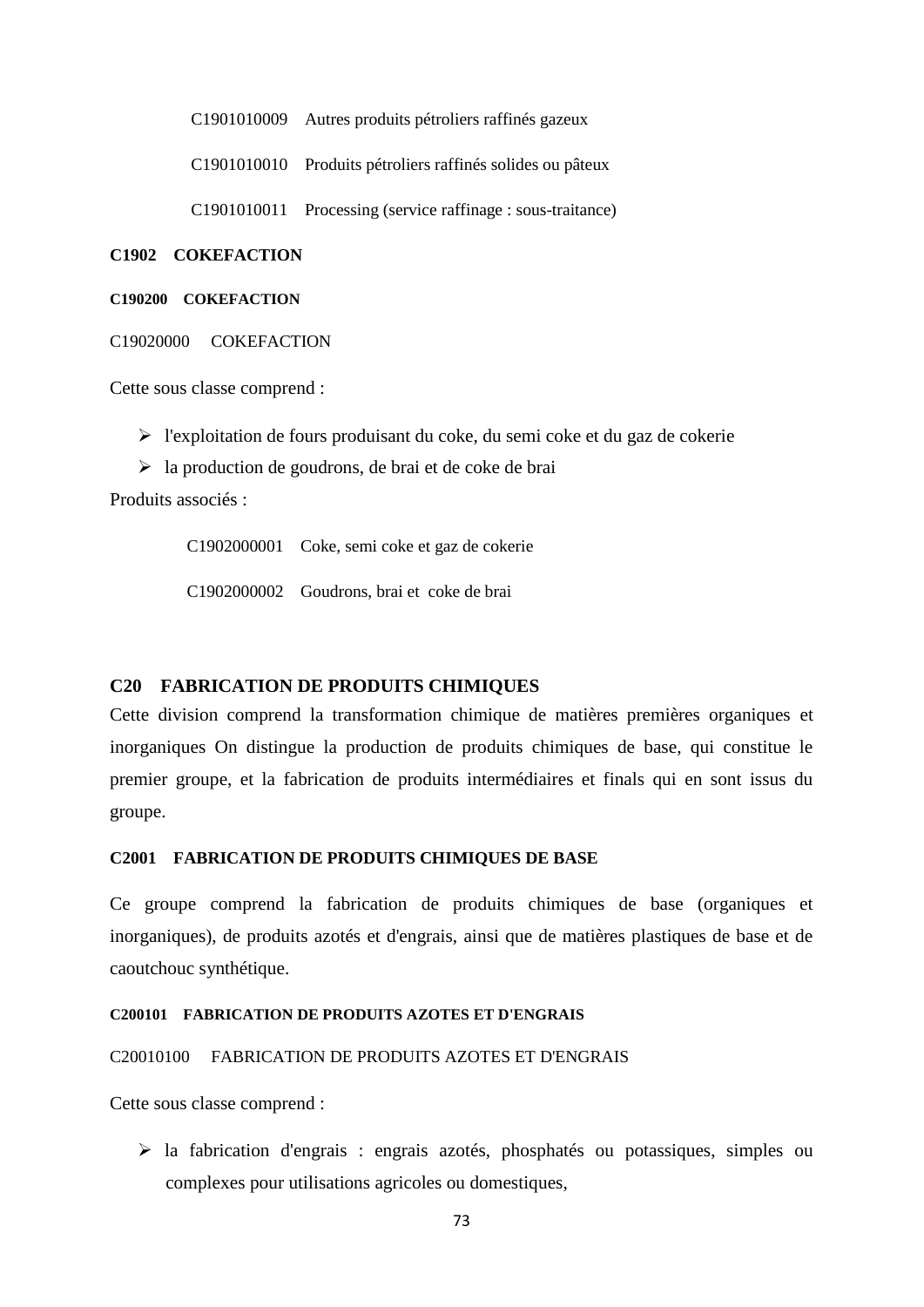la fabrication de produits azotés associés : acides nitrique, nitrites et nitrates de potassium, ammoniac, chlorure et carbonates d'ammonium

Produits associés :

C2001010001 Engrais

C2001010002 Produits azotés (engrais non compris)

Cette sous classe ne comprend pas :

- l'extraction d'engrais naturels phosphatés et potassiques (cf. B08020100)
- $\blacktriangleright$  la production de compost à partir de déchets organiques (cf. E38000100)

## **C200102 FABRICATION D'AUTRES PRODUITS CHIMIQUES DE BASE**

### C20010200 FABRICATION D'AUTRES PRODUITS CHIMIQUES DE BASE

Cette sous classe comprend la fabrication de produits principalement issus de la pétrochimie, de la carbochimie, notamment les matières plastiques de base de caoutchouc synthétique et de très nombreux produits de la chimie organique.

Produits associés :

C2001020000 Autres produits chimiques de base

## **C2002 FABRICATION DE PRODUITS CHIMIQUES FONCTIONNELS**

Ce groupe concerne la fabrication de savons, détergents et produits d'entretien, de parfums et de produits de toilette, de produits agrochimiques, de peintures et vernis, adjuvants et encres d'imprimerie, de fibres artificielles ou synthétiques et d'autres produits chimiques.

### **C200201 FABRICATION DE SAVONS, DETERGENTS ET PRODUITS D'ENTRETIEN**

### C20020100 FABRICATION DE SAVONS, DETERGENTS ET PRODUITS D'ENTRETIEN

- la fabrication de papier, d'ouate, de feutre, etc., enduit ou recouvert de savon ou de détergent
- $\triangleright$  la fabrication de glycérine
- $\geq$ la fabrication de savon, à l'exception du savon cosmétique
- $\triangleright$  la fabrication de préparations tensioactives : poudres pour lessives, sous formes solides ou liquides, et détergents, préparations pour la vaisselle, adoucissants pour textiles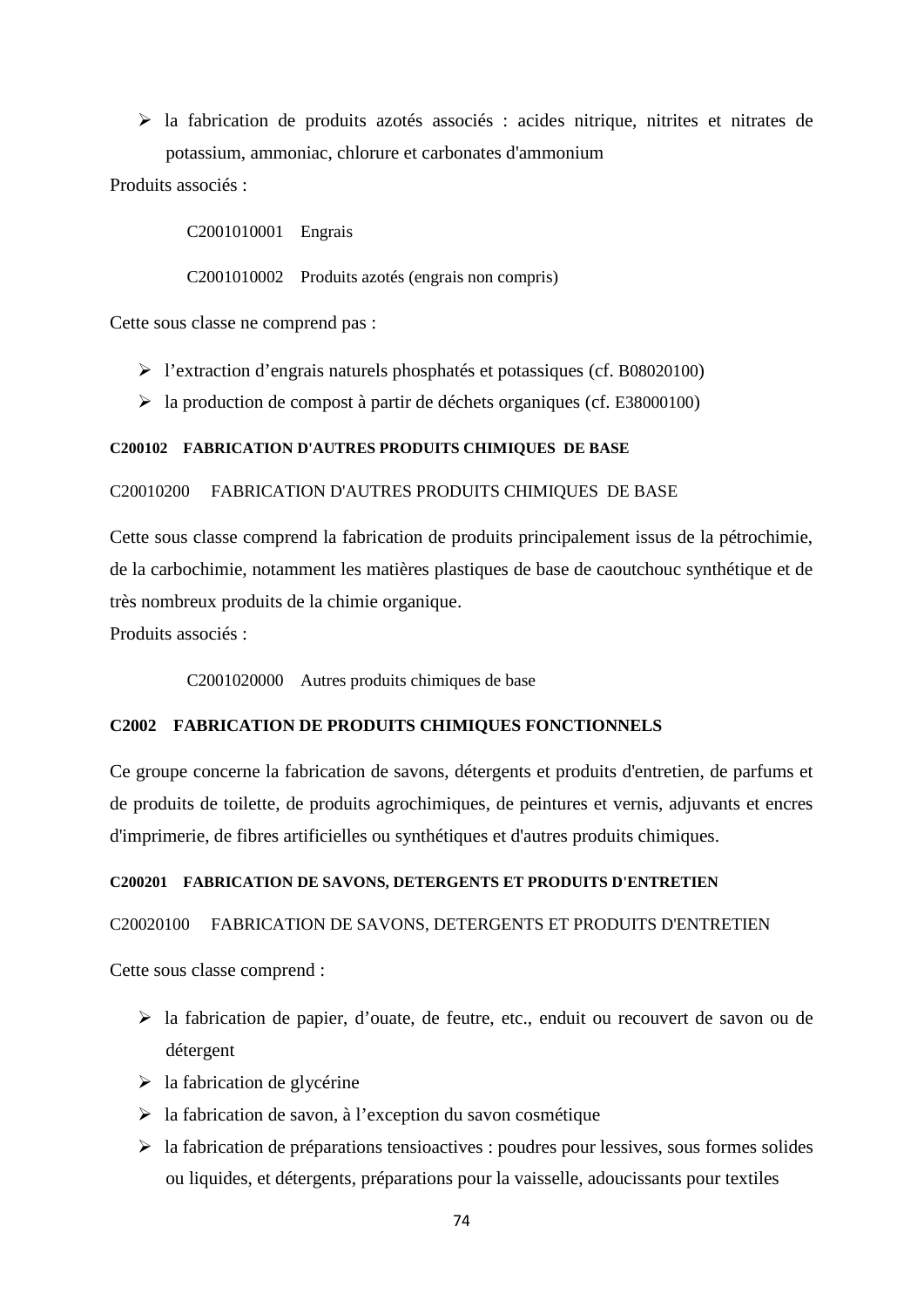$\triangleright$  la fabrication de produits d'entretien: préparations pour parfumer ou désodoriser les locaux, cires artificielles et cires préparées, cirages et crèmes pour le cuir, cires et encaustiques pour l'entretien du bois, brillants pour les carrosseries, le verre et les métaux

Produits associés :

C2002010001 Savons (non cosmétique) C2002010002 Détergents

C2002010003 Autres produits d'entretien

Cette sous classe ne comprend pas:

 $\blacktriangleright$  la fabrication de savon cosmétique, voir (C20020200)

## **C200202 FABRICATION DE PARFUMS ET DE PRODUITS DE TOILETTE**

### C20020200 FABRICATION DE PARFUMS ET DE PRODUITS DE TOILETTE

Cette sous classe comprend:

 $\triangleright$  la fabrication de savon cosmétique, de parfums et de produits pour la toilette : parfums et eaux de toilette, produits de beauté ou de maquillage, préparations de protection solaire et pour le bronzage, préparations pour manucures et pédicures, désodorisants et sels pour le bain, etc.

Produits associés :

C2002020000 Parfums et produits de toilette

#### **C200203 FABRICATION DE PRODUITS AGROCHIMIQUES**

### C20020300 FABRICATION DE PRODUITS AGROCHIMIQUES

Cette sous classe comprend :

 la fabrication d'insecticides, de fongicides, d'herbicides et autres produits phytosanitaires

Produits associés :

C2002030001 Insecticides et acaricides

C2002030002 Herbicides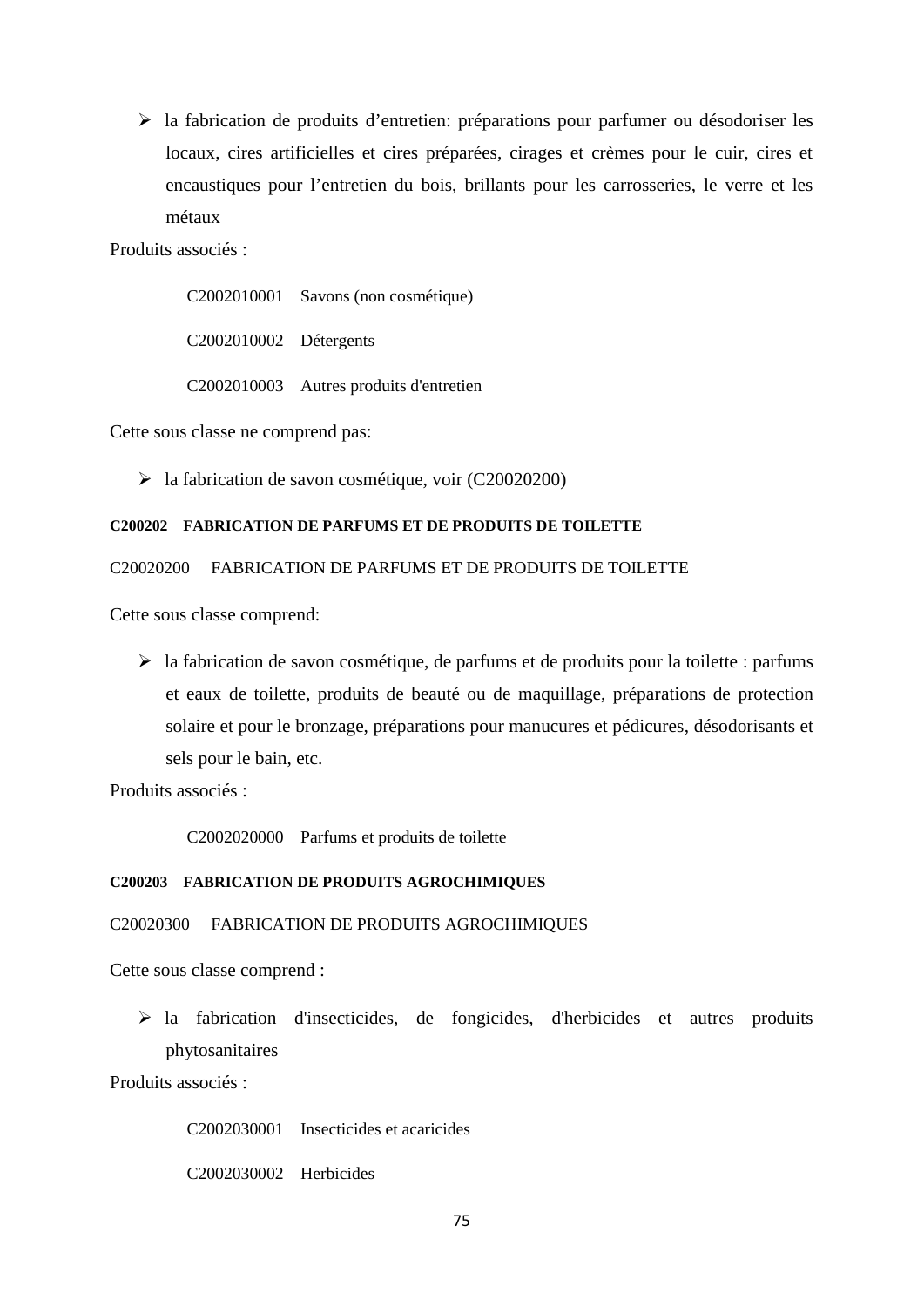C2002030003 Inhibiteurs de germination

C2002030004 Désinfectants

C2002030005 Fongicides et produits phytosanitaires divers

## **C200204 FABRICATION DE PEINTURES ET VERNIS, ADJUVANTS ET ENCRES D'IMPRIMERIE**

# C20020400 FABRICATION DE PEINTURES ET VERNIS, ADJUVANTS ET ENCRES D'IMPRIMERIE

Cette sous classe comprend:

- $\triangleright$  la fabrication de peintures et de vernis
- $\triangleright$  la fabrication de pigments, d'opacifiants et de couleurs préparés
- la fabrication d'enduits utilisés en peinture et d'autres enduits non réfractaires des types utilisés en maçonnerie
- $\triangleright$  la fabrication de solvants et de diluants organiques composites
- la fabrication d'encres d'imprimerie

## Produits associés

| C2002040001 Peintures et vernis                         |
|---------------------------------------------------------|
| C2002040002 Encres d'imprimerie                         |
| C2002040003 Adjuvants, solvants et diluants             |
| C2002040004 Enduits et mastics                          |
| C2002040005 Pigments, opacifiants et couleurs préparées |

## **C200205 FABRICATION DE FIBRES ARTIFICIELLES OU SYNTHETIQUES**

## C20020500 FABRICATION DE FIBRES ARTIFICIELLES OU SYNTHETIQUES

- $\triangleright$  la fabrication de câbles de filaments synthétiques ou artificiels
- $\triangleright$  la fabrication de fibres synthétiques ou artificielles discontinues, non cardées, ni peignées, ni autrement transformées pour la filature
- la fabrication de fils de filaments synthétiques ou artificiels, y compris les fils à haute ténacité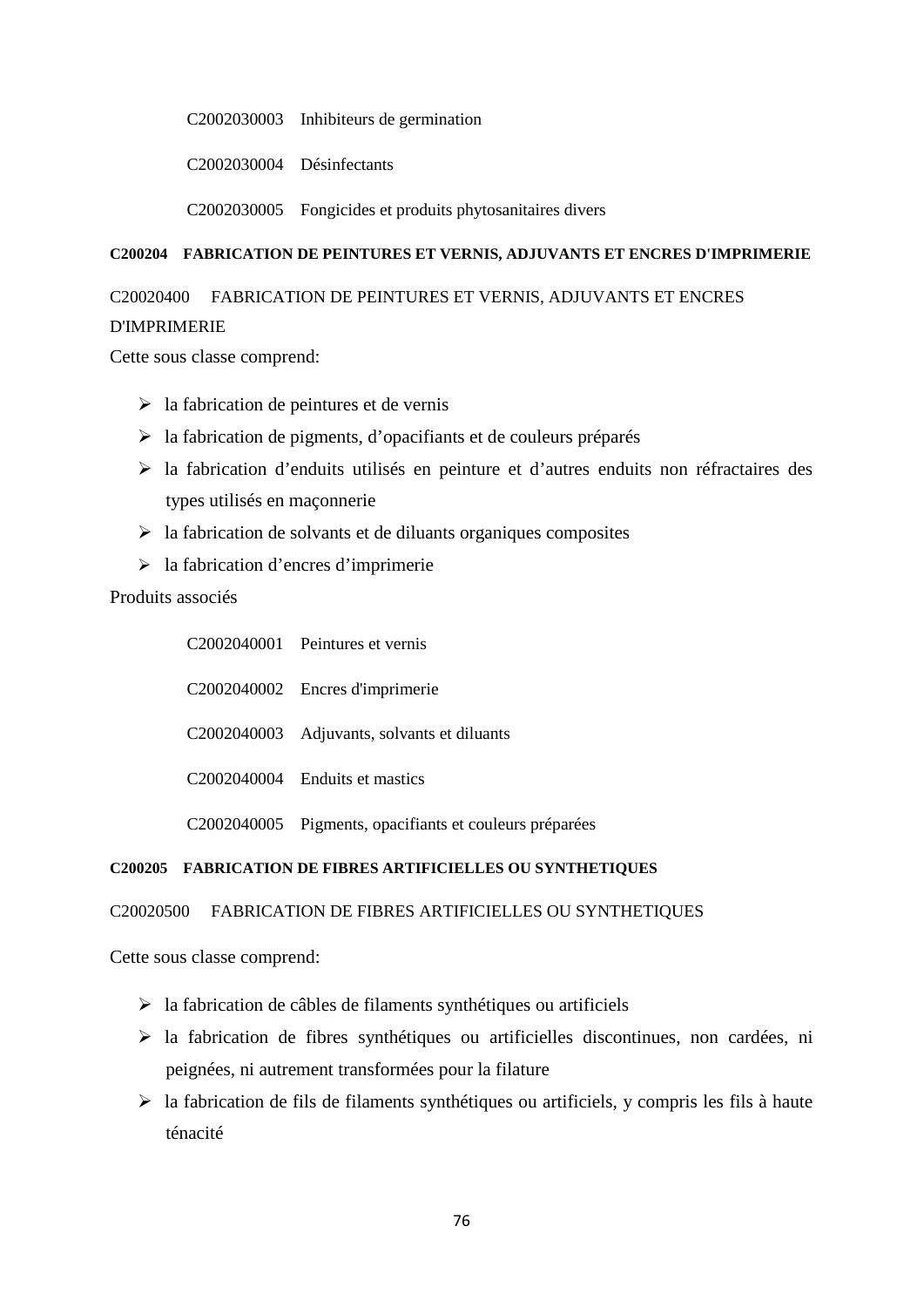$\triangleright$  la fabrication de mono filaments synthétiques ou artificiels et de lames en matières textiles synthétiques ou artificielles

Produits associés :

C2002050000 Fibres artificielles ou synthétiques

Cette sous classe ne comprend pas :

la fabrication de fils de fibres synthétiques ou artificielles (cf. C13010100)

### **C200206 FABRICATION D'AUTRES PRODUITS CHIMIQUES**

### C20020600 FABRICATION D'AUTRES PRODUITS CHIMIQUES

Cette sous classe comprend:

- $\triangleright$  la fabrication de poudres propulsives
- la fabrication d'explosifs et d'articles de pyrotechnie, y compris les capsules, les détonateurs, les fusées de signalisation, etc.
- $\geq$ la fabrication d'allumettes
- la fabrication de colles et d'adhésifs préparés, y compris les colles et les adhésifs à base de caoutchouc
- $\triangleright$  la fabrication d'essences de produits aromatiques naturels
- $\triangleright$  la fabrication de compositions à base de produits odoriférants pour la parfumerie ou l'alimentation
- $\triangleright$  la fabrication de plaques et de films photographiques, de papiers sensibilisés et d'autres matières sensibilisées, non impressionnées
- $\triangleright$  la fabrication de préparations chimiques à usage photographique
- la fabrication de gélatine et de leurs dérivés
- $\triangleright$  la fabrication de produits chimiques divers : produits utilisés pour l'apprêt ou le finissage des textiles et du cuir, pâtes et poudres à souder ou à braser, préparations pour le décapage des métaux, etc.

Produits associés :

C2002060001 Allumettes C2002060002 Explosifs (produits de pyrotechnie) C2002060003 Colles et adhésifs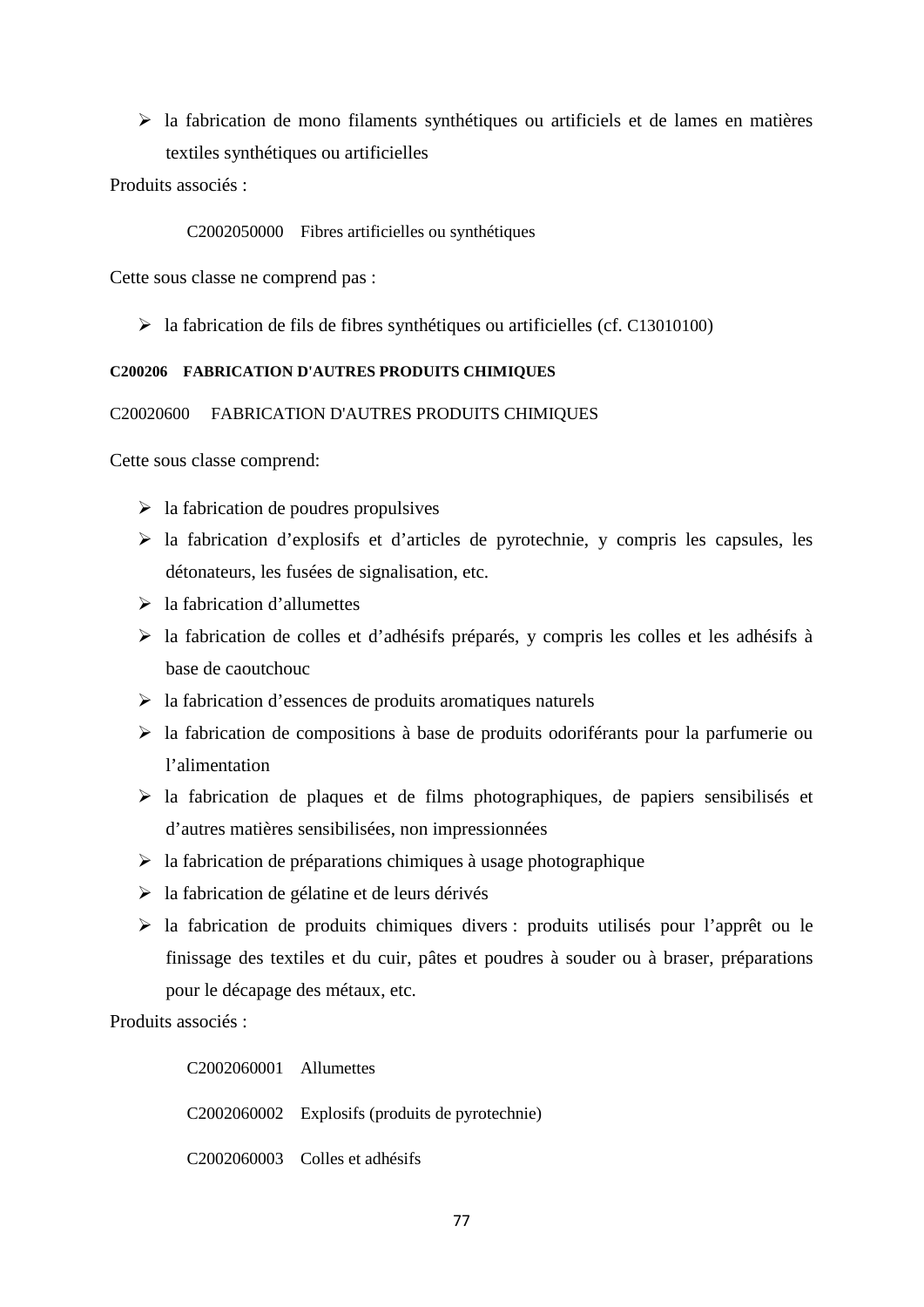C2002060004 Huiles essentielles

C2002060005 Produits chimiques pour la photographie

C2002060006 Produits chimiques à usage spécifique

### **C21 FABRICATION DE PRODUITS PHARMACEUTIQUES**

Cette division comprend la fabrication de produits pharmaceutiques de base et de préparations pharmaceutiques. Elle comprend également la fabrication de produits chimiques à usage médical, de produits d'herboristerie et de médicaments traditionnels.

## **C2100 FABRICATION DE PRODUITS PHARMACEUTIQUES**

#### **C210001 INDUSTRIE PHARMACEUTIQUE**

#### C21000100 INDUSTRIE PHARMACEUTIQUE

Cette sous classe comprend :

- la production des principes actifs destinés à la fabrication de médicaments par synthèse ou extraction de plantes ou glandes
- $\triangleright$  la transformation du sang collecté
- $\triangleright$  la fabrication de médicaments, sérums, vaccins, préparations contraceptives, etc

Produits associés :

|  | C2100010001 Produits pharmaceutiques de base |
|--|----------------------------------------------|
|--|----------------------------------------------|

- C2100010002 Médicaments curatifs
- C2100010003 Médicaments préventifs
- C2100010004 Autres médicaments
- C2100010005 Préparations contraceptives
- C2100010006 Autres produits pharmaceutiques

#### **C210002 FABRICATION DE MEDICAMENTS TRADITIONNELS**

C21000200 FABRICATION DE MEDICAMENTS TRADITIONNELS

Cette sous classe comprend :

 $\triangleright$  la fabrication de médicaments traditionnels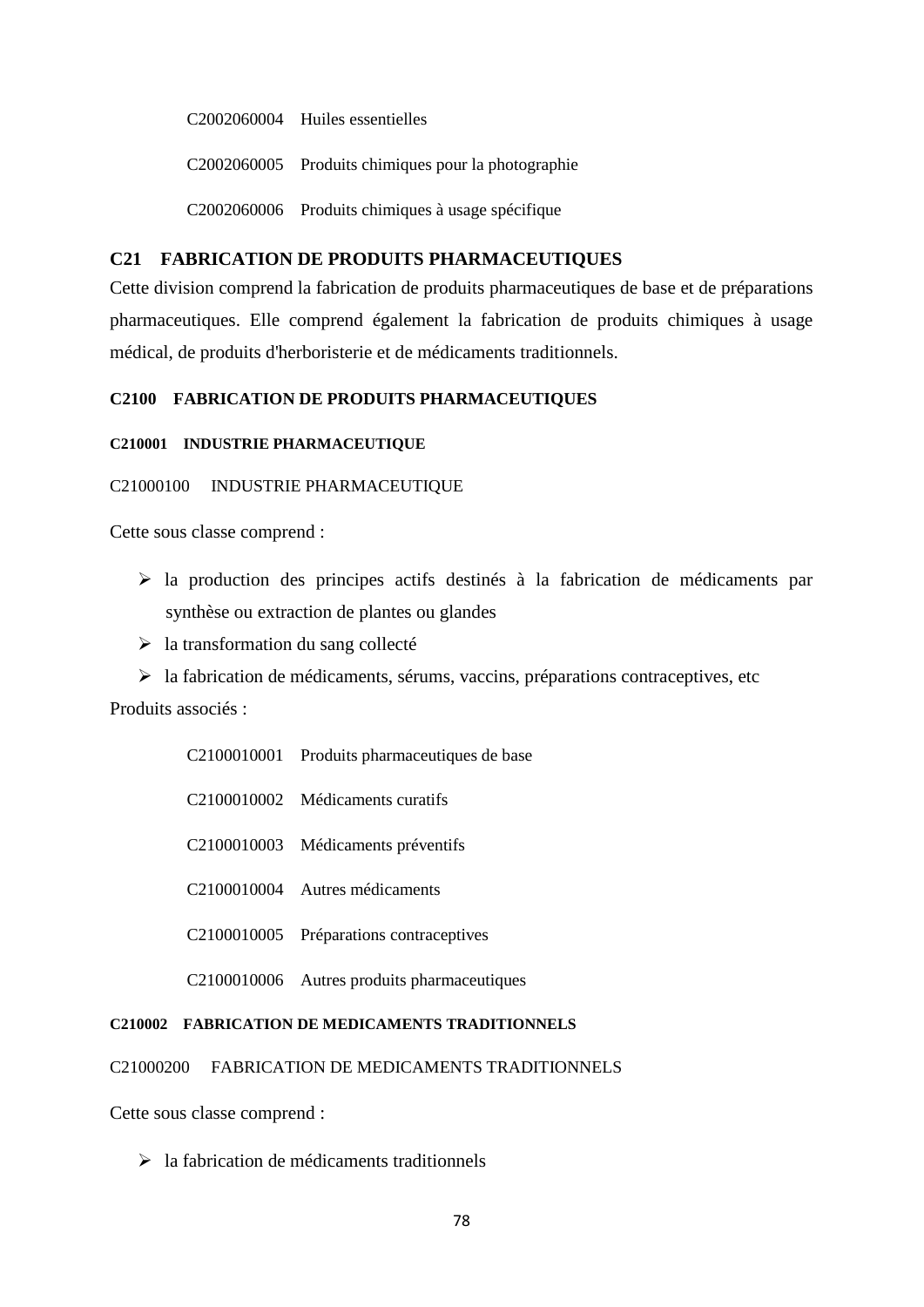$\triangleright$  la préparation des produits d'herboristerie à usage pharmaceutique.

Produits associés :

C2100020000 Médicaments traditionnels

# **C22 TRAVAIL DU CAOUTCHOUC ET DU PLASTIQUE**

La division couvre la fabrication d'articles en caoutchouc ou en plastiques. Cette division se caractérise par les matières premières travaillées. Tous les produits en ces matières ne relèvent nécessairement de cette division.

## **C2201 TRAVAIL DU CAOUTCHOUC**

Ce groupe comprend la fabrication des produits en caoutchouc.

## **C220101 FABRICATION ET RECHAPAGE DE PNEUMATIQUES**

## C22010100 FABRICATION ET RECHAPAGE DE PNEUMATIQUES

Cette classe comprend :

- $\triangleright$  la fabrication de tous pneumatiques en caoutchouc, de bandages et de chambres à air
- $\geq$  la fabrication de chambres à air pour pneumatiques
- $\geq$  la fabrication de profilés pour le rechapage
- $\triangleright$  le rechapage et le resculptage de pneumatiques

Produits associés :

| C2201010001 Pneumatiques neufs         |
|----------------------------------------|
| C2201010002 Pneumatiques d'occasion    |
| C2201010003 Chambres à air et bandages |
| C2201010004 Profilés pour le rechapage |
| C2201010005 Pneumatiques rechapés      |

Cette sous classe ne comprend pas :

 la réparation, la pose ou le remplacement de pneumatiques et de chambres à air (cf. division G45)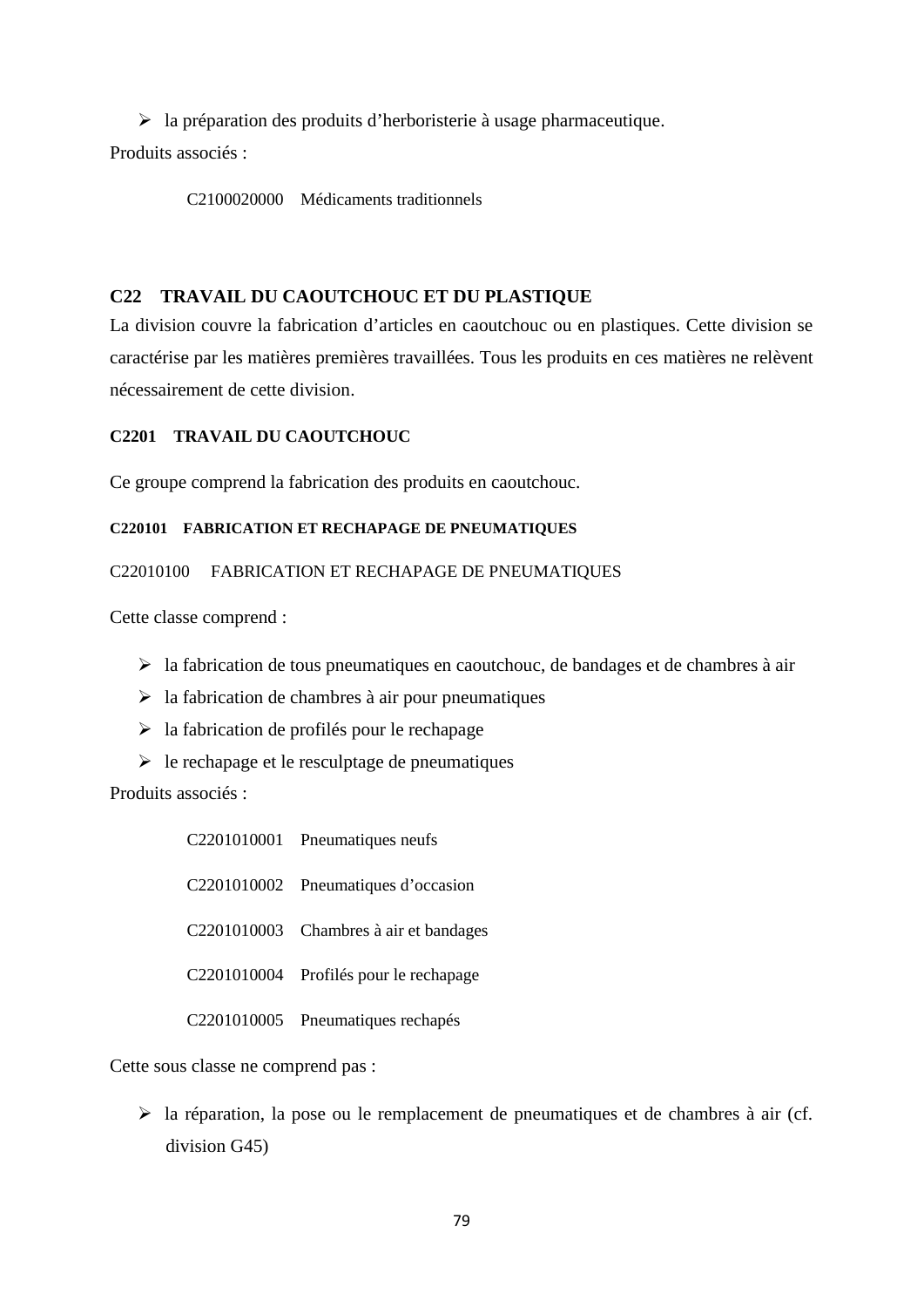#### **C220102 FABRICATION D'AUTRES ARTICLES EN CAOUTCHOUC**

## C22010200 FABRICATION D'AUTRES ARTICLES EN CAOUTCHOUC

Cette sous classe comprend :

- $\triangleright$  la fabrication de demi-produits en caoutchouc (plaques, feuilles, bandes, tubes, tuyaux,),
- $\geq$  la fabrication de tissus et cuirs artificiels et courroies en caoutchouc,
- la fabrication d'articles d'hygiène : préservatifs, tétines, bouillottes, etc.
- $\triangleright$  la fabrication de peignes, de barrettes, de bigoudis et d'articles similaires en caoutchouc dur
- $\geq$  la fabrication de brosses en caoutchouc
- $\triangleright$  la fabrication de bagues, anneaux, joints, rondelles et accessoires
- $\triangleright$  la fabrication de matelas pneumatiques

Produits associés :

| C2201020001 Demi-produits en caoutchouc                            |
|--------------------------------------------------------------------|
| C2201020002 Tissus et cuirs artificiels et courroies en caoutchouc |
| C2201020003 Articles d'hygiène en caoutchouc                       |
| C2201020004 Articles divers en caoutchouc                          |

Cette sous classe ne comprend pas :

- la fabrication de chaussures, semelles de chaussures en caoutchouc et autres parties de chaussures en caoutchouc (cf. C15020001)
- $\blacktriangleright$  la fabrication de bateaux et de radeaux gonflables (cf. C30010100)
- la fabrication de matelas en caoutchouc alvéolaire (cf. C31000100)

## **C2202 TRAVAIL DU PLASTIQUE**

Ce groupe comprend la transformation de résines synthétiques nouvelles ou recyclées en produits très diversifiés par moulage (compression, extrusion, injection, soufflage) et fonderie. Les produits résultants sont très diversifiés et leur production ne relève pas nécessairement de cette classe.

### **C220200 FABRICATION D'ARTICLES EN PLASTIQUE**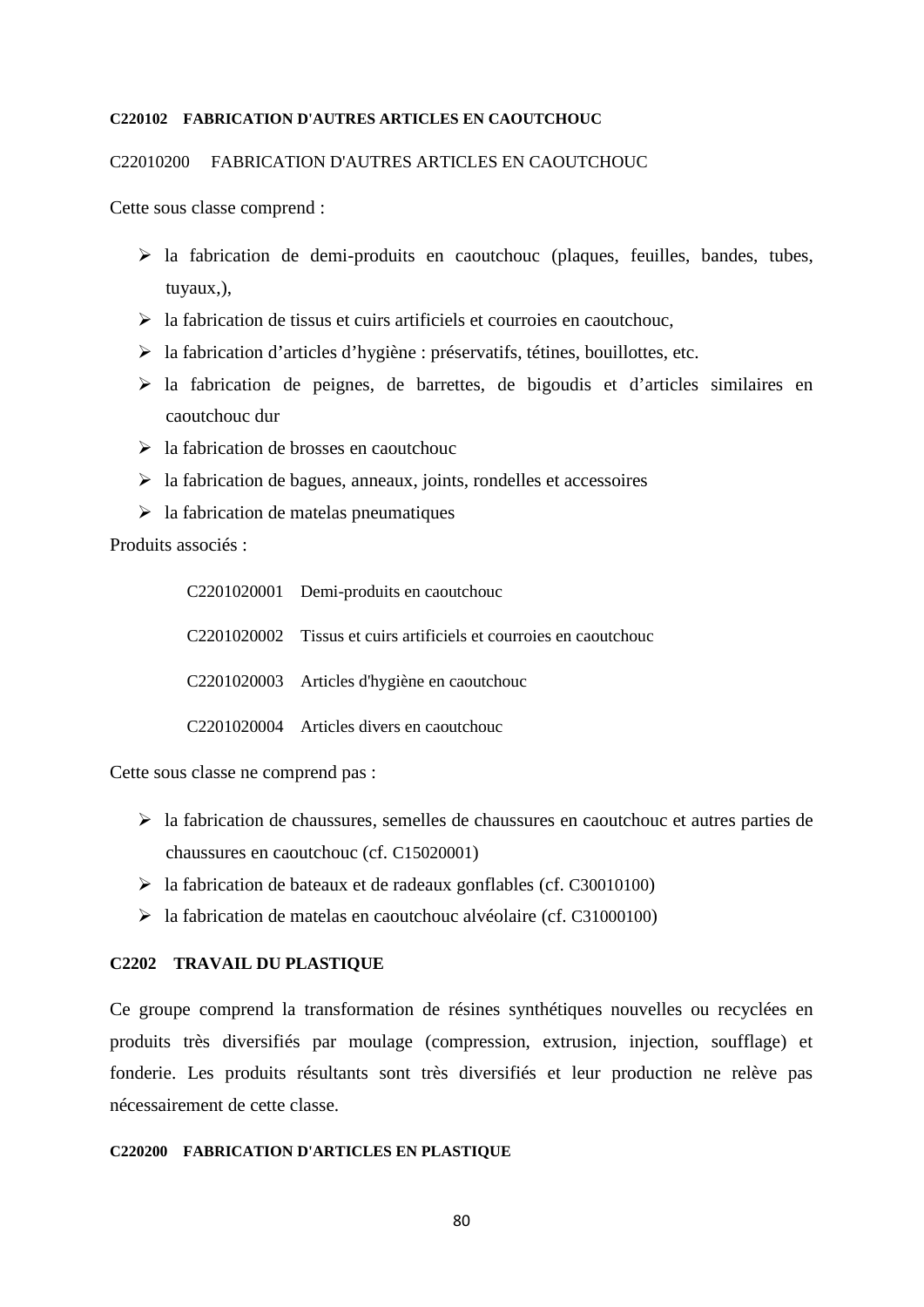Cette classe comprend la fabrication de plaques, feuilles, tubes et profilés en matières plastiques, d'emballage en matières plastiques, d'éléments en plastiques pour la construction, d'articles ménagers en matières plastiques et d'autres produits du travail du plastique**.**

Cette classe ne comprend pas :

- $\blacktriangleright$  la fabrication de matières plastiques sous formes primaires (cf. C20010200)
- $\geq$  la fabrication de chaussures en plastique (cf. C15020000)
- $\blacktriangleright$  la fabrication de matelas en matières plastiques alvéolaires (cf. C31000100)

# C22020001 FABRICATION DE DEMI-PRODUITS, TUYAUX ET ELEMENTS POUR LA CONSTRUCTION, EN MATIERES PLASTIQUES

Cette sous classe comprend:

- $\triangleright$  la fabrication de demi-produits en plastique : plaques, feuilles, blocs, pellicules, bandes, lames, etc.
- $\triangleright$  la fabrication de tubes, tuyaux et accessoires de tuyauterie en plastique
- $\triangleright$  la fabrication de menuiseries de bâtiments en matières plastiques telles que : portes, fenêtres et leurs cadres et chambranles, volets, stores, plinthes, cuves, foudres, réservoirs
- $\triangleright$  la fabrication de revêtements de sols, de murs et de plafonds sous forme de rouleaux, de dalles, de carreaux, etc., en matières plastiques
- $\triangleright$  la fabrication d'articles en matières plastiques pour usages sanitaires ou hygiéniques, par exemple: baignoires, douches, lavabos, bidets, cuvettes d'aisance, réservoirs de chasse, etc.

Produits associés :

| C2202000101 Demi-produits en matières plastiques                       |
|------------------------------------------------------------------------|
| C2202000102 Tuyaux et accessoires de tuyauterie en matières plastiques |
| C2202000103 Articles sanitaires en matières plastiques                 |
| C2202000104 Menuiseries de bâtiment en matières plastiques             |
| C2202000105 Revêtements en matières plastiques                         |
| C2202000106 Autres articles en matières plastiques pour le bâtiment    |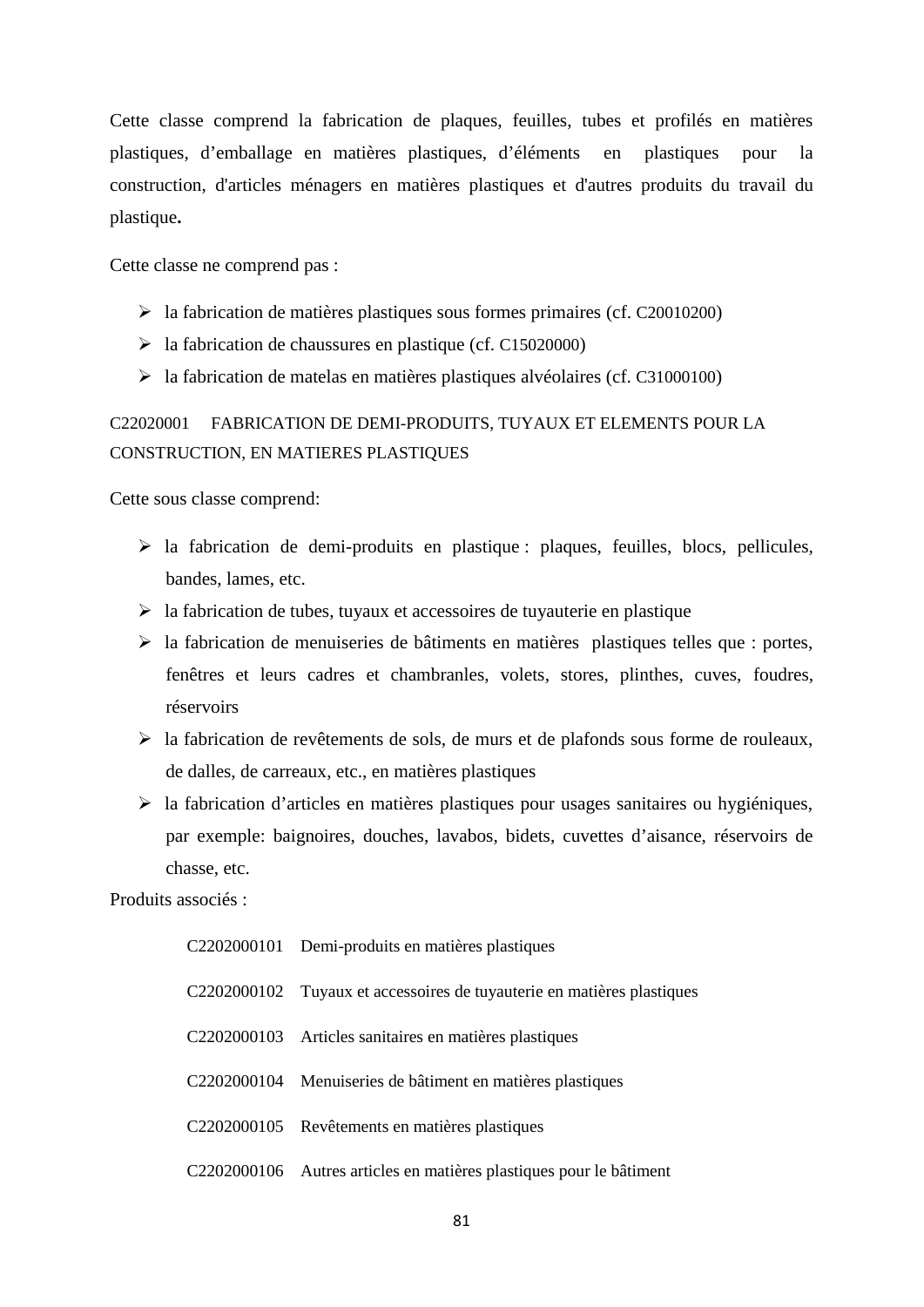### C22020002 FABRICATION D'EMBALLAGE EN MATIERES PLASTIQUES

Cette sous classe comprend :

 $\triangleright$  la fabrication d'articles d'emballage en matières plastiques: sacs, sachets, conteneurs, boîtes, caisses, bonbonnes, bouteilles, etc.

Produits associés :

C2202000201 Sacs, sachets et housses en matières plastiques

C2202000202 Conteneurs, boîtes, caisses, casiers en matières plastiques

C2202000203 Bouteilles, bidons et gobelets en matières plastiques

C2202000204 Autres articles d'emballage en matières plastiques

C22020003 FABRICATION D'ARTICLES MENAGERS EN MATIERES PLASTIQUES

Cette sous classe comprend :

 $\triangleright$  la fabrication de consommation courante en plastiques (vaisselles, peignes, gadgets, etc.).

Produits associés :

C2202000301 Vaisselles et couverts en plastique C2202000302 Seaux et cuvettes en plastique C2202000303 Peignes et gadgets en plastique

C2202000304 Autres articles ménagers en plastique

Cette sous classe ne comprend pas les gobelets en matières plastiques (C22020002)

#### C22020004 FABRICATION D'AUTRES PRODUITS DU TRAVAIL DU PLASTIQUE

Cette sous classe concerne la fabrication de produits divers en matières plastiques: vêtements en matières plastiques, parties de chaussures en matières plastiques, articles scolaires et de bureau en matières plastiques, parties d'appareils d'éclairage, formes à chaussures en plastique, porte-cigares et porte-cigarettes en plastique, etc.

Produits associés :

C2202000401 Vêtements en matières plastiques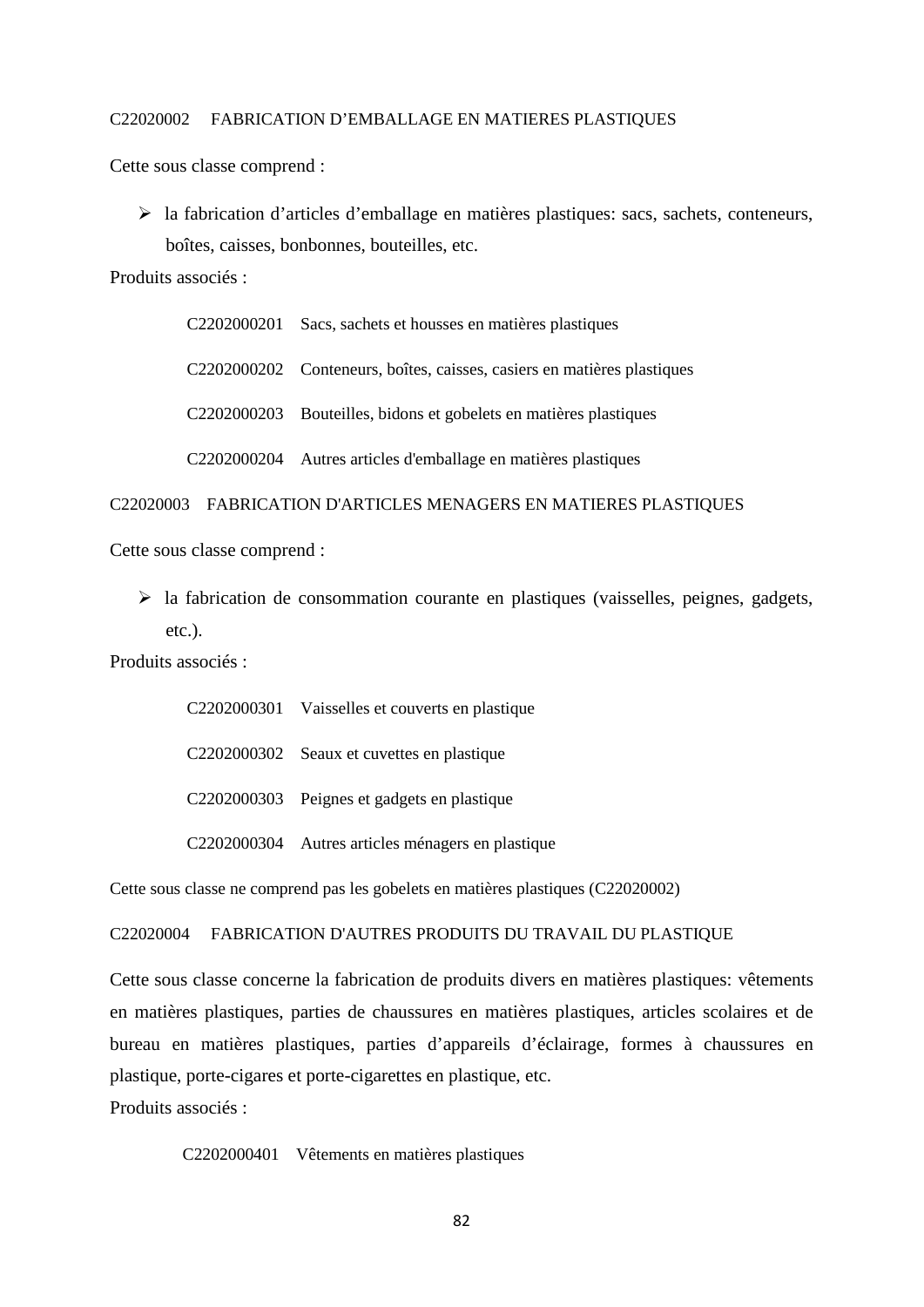- C2202000402 Parties de chaussures en matières plastiques
- C2202000403 Articles scolaires et de bureau en matières plastiques
- C2202000404 Autres produits du travail du plastique

## **C23 FABRICATION DE MATERIAUX MINERAUX**

Cette division juxtapose différentes filières relatives chacune à un même matériau d'origine minérale. D'abord, vient l'industrie du verre sous toutes ses formes (verre plat, verre creux, fibres, articles techniques, etc.). Puis celle des produits céramiques, carreaux et matériaux en terre cuite. Viennent ensuite les filières du ciment et du plâtre, de la matière première jusqu'aux produits élaborés. Enfin, le travail de la pierre et des autres produits minéraux.

Cette division comprend aussi la décoration, peinture et impression à façon sur carreaux en céramique, vaisselle et objet d'ornement ; adaptation de portes en autres matières à des appareils sanitaires ; travail à façon du marbre et de la pierre et gravure.

## **C2301 FABRICATION DE VERRE ET D'ARTICLES EN VERRE**

### **C230100 FABRICATION DE VERRE ET D'ARTICLES EN VERRE**

Cette classe comprend le verre sous toutes ses formes, quel que soit le procédé de fabrication et les articles verriers.

#### C23010001 FABRICATION DE VERRE PLAT

Cette sous classe comprend :

- $\triangleright$  la fabrication de verre plat, y compris le verre plat armé, trempé coloré ou teinté
- $\geq$  la fabrication de miroirs
- $\triangleright$  la fabrication de pare brises et vitrages des véhicules
- fabrication de miroiterie de bâtiment

Produits associés :

C2301000101 Verre plat C2301000102 Miroir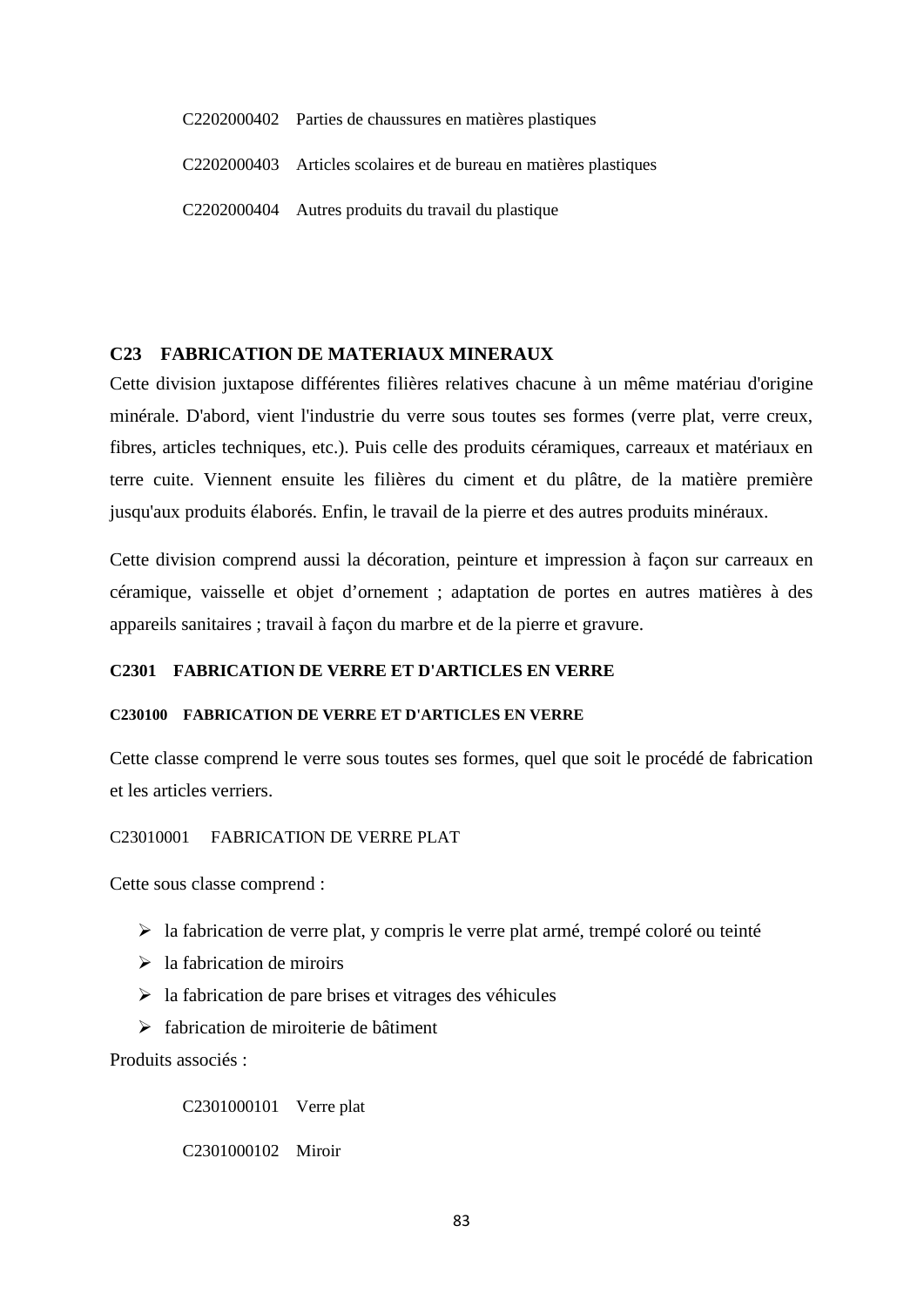C2301000103 Pare-brise et vitrage de véhicules

C2301000104 Miroiterie de bâtiments

C2301000105 Autres verres plats

#### C23010002 FABRICATION DE VERRE CREUX

Cette sous classe comprend :

- la fabrication de bouteilles et d'autres récipients en verre ou en cristal
- la fabrication de verres à boire et d'autres articles en verre ou en cristal à usage domestique

Produits associés :

C2301000201 Vaisselle en verre C2301000202 Bouteille en verre C2301000203 Autres récipients en verre ou en cristal C2301000204 Autres articles en verre ou en cristal à usage domestique

# C23010003 FABRICATION DE FIBRES DE VERRE ET D'ARTICLES TECHNIQUES EN VERRE

Cette sous classe comprend:

- $\triangleright$  la fabrication de fibres de verre, y compris la laine de verre et les produits non tissés en ces matières
- la fabrication d'articles techniques en verre : la verrerie d'éclairage, les verres optiques, la verrerie de laboratoire et les isolateurs, la verroterie.

Produits associés :

C2301000301 Fibres de verre C2301000302 Articles techniques en verre C2301000303 Briques en verre

## **C2302 FABRICATION DE PRODUITS CÉRAMIQUES**

Ce groupe comprend la fabrication de carreaux en céramique, de tuiles et briques et d'autres produits céramiques.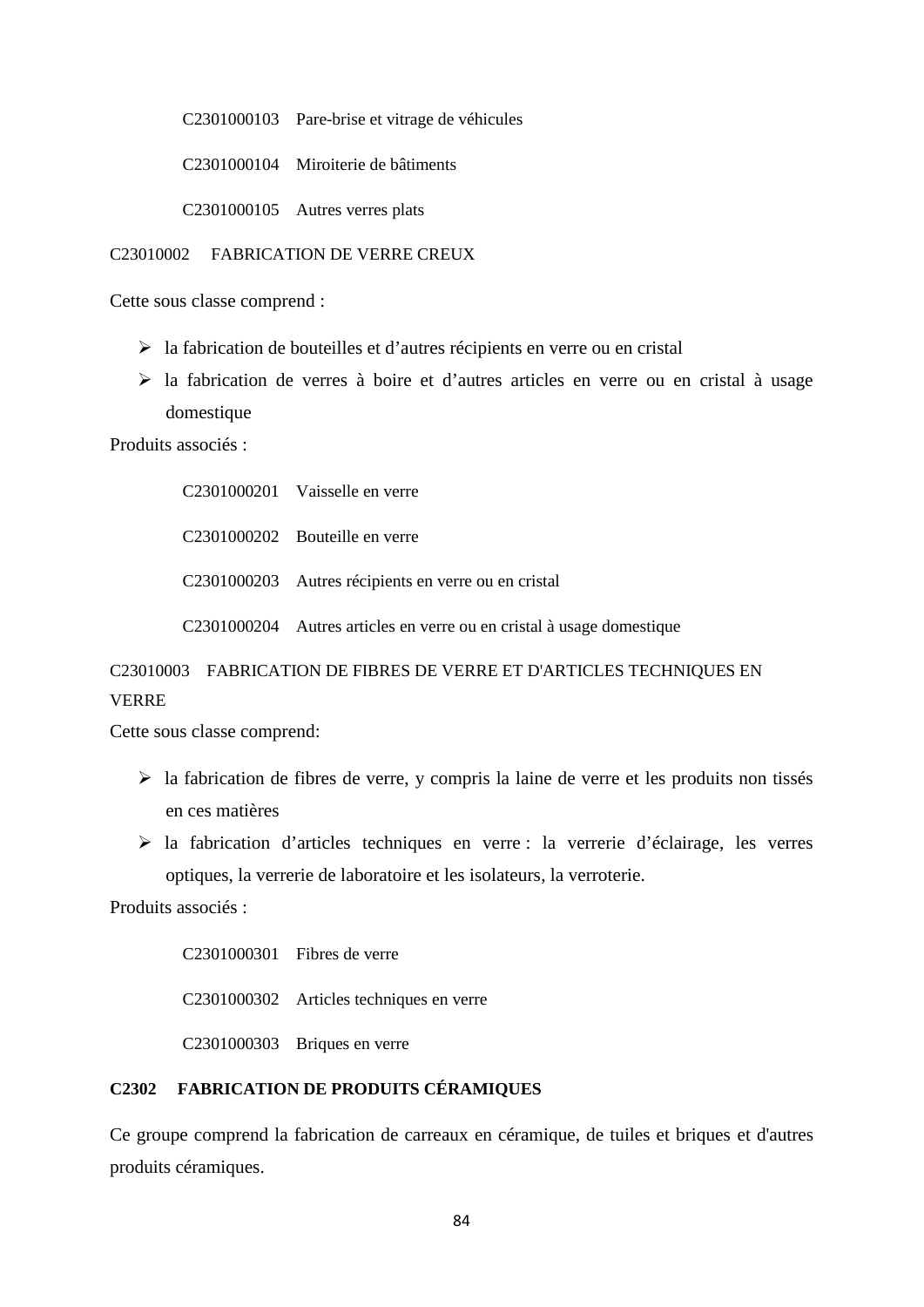#### **C230201 FABRICATION DE CARREAUX EN CERAMIQUE**

#### C23020100 FABRICATION DE CARREAUX EN CERAMIQUE

Cette sous classe comprend :

- la fabrication de carreaux et dalles pour le revêtement des murs et des sols en céramique non réfractaire généralement.
- la fabrication de produits réfractaires divers, généralement pour usage technique.

Produits associés :

C2302010001 Carreaux et dalles en céramique non réfractaires

C2302010002 Produits céramiques réfractaires divers

#### **C230202 FABRICATION DE TUILES ET BRIQUES**

#### C23020200 FABRICATION DE TUILES ET BRIQUES

Cette sous classe comprend :

- $\triangleright$  la fabrication de briques, tuiles, hourdis et autres ouvrages pour la construction en terre cuite
- $\triangleright$  la fabrication de briques moulées non cuites

Produits associés :

C2302020001 Tuile en terre C2302020002 Brique et hourdis en terre

C2302020003 Autres ouvrages pour la construction en terre

## **C230203 FABRICATION D'AUTRES PRODUITS CERAMIQUES**

### C23020300 FABRICATION D'AUTRES PRODUITS CERAMIQUES

- la fabrication de vaisselle de ménage, de pots, jarres, cruches, bocaux, vases et d'objets d'ornement en porcelaine, faïence, grès ou terre commune
- $\triangleright$  la fabrication d'appareils sanitaires en céramique tels qu'éviers, baignoires, bidets, cuvettes de WC, etc.
- la fabrication d'isolateurs, d'articles techniques en céramique.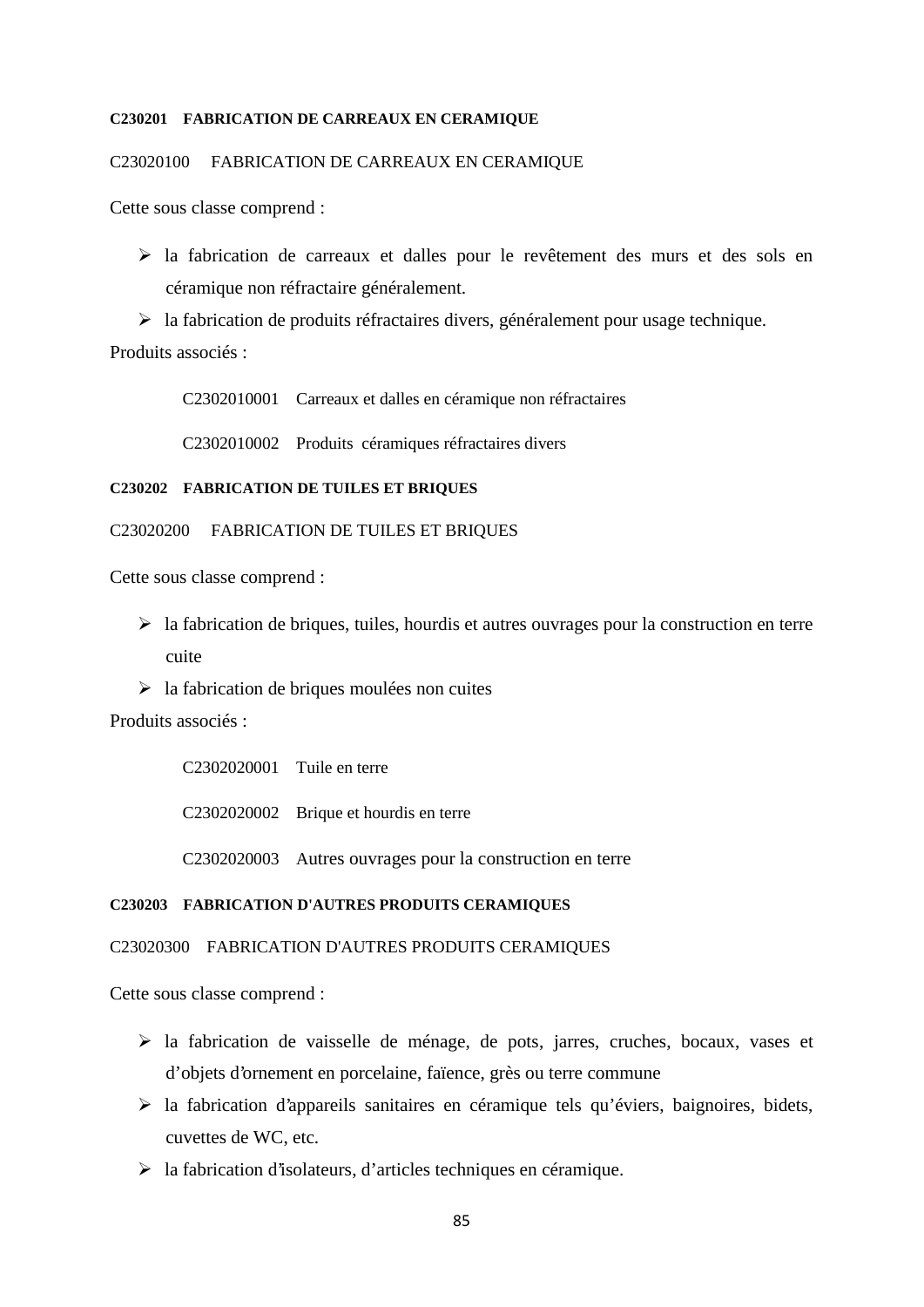$\triangleright$  la fabrication de pots et bacs à fleurs en terre Produit associés :

> C2302030001 Articles céramiques à usage domestique ou ornemental C2302030002 Appareils sanitaires en céramique C2302030003 Autres produits céramiques n.c.a.

## **C2303 FABRICATION DE CIMENTS ET AUTRES PRODUITS MINERAUX**

### **C230301 FABRICATION DE CIMENT, CHAUX ET PLATRE**

C23030101 FABRICATION DE CIMENT

Cette sous classe comprend:

 $\triangleright$  la fabrication de ciments dits "clinkers" et de ciments pulvérisés Produits associés :

C2303010101 Clinker

C2303010102 Ciment

C23030102 FABRICATION DE CHAUX ET PLATRE

Cette sous classe comprend :

- $\triangleright$  la fabrication de chaux vive, chaux éteinte et chaux hydraulique
- $\triangleright$  la fabrication de plâtre
- $\triangleright$  la production de dolomite calcinée

Produits associés :

C2303010200 Chaux et plâtre

# **C230302 FABRICATION DE MATERIAUX ET D'OUVRAGES EN CIMENT, EN BETON OU EN PLATRE ; TRAVAIL DE LA PIERRE**

C23030201 FABRICATION D'OUVRAGES EN BETON, EN CIMENT OU EN PLATRE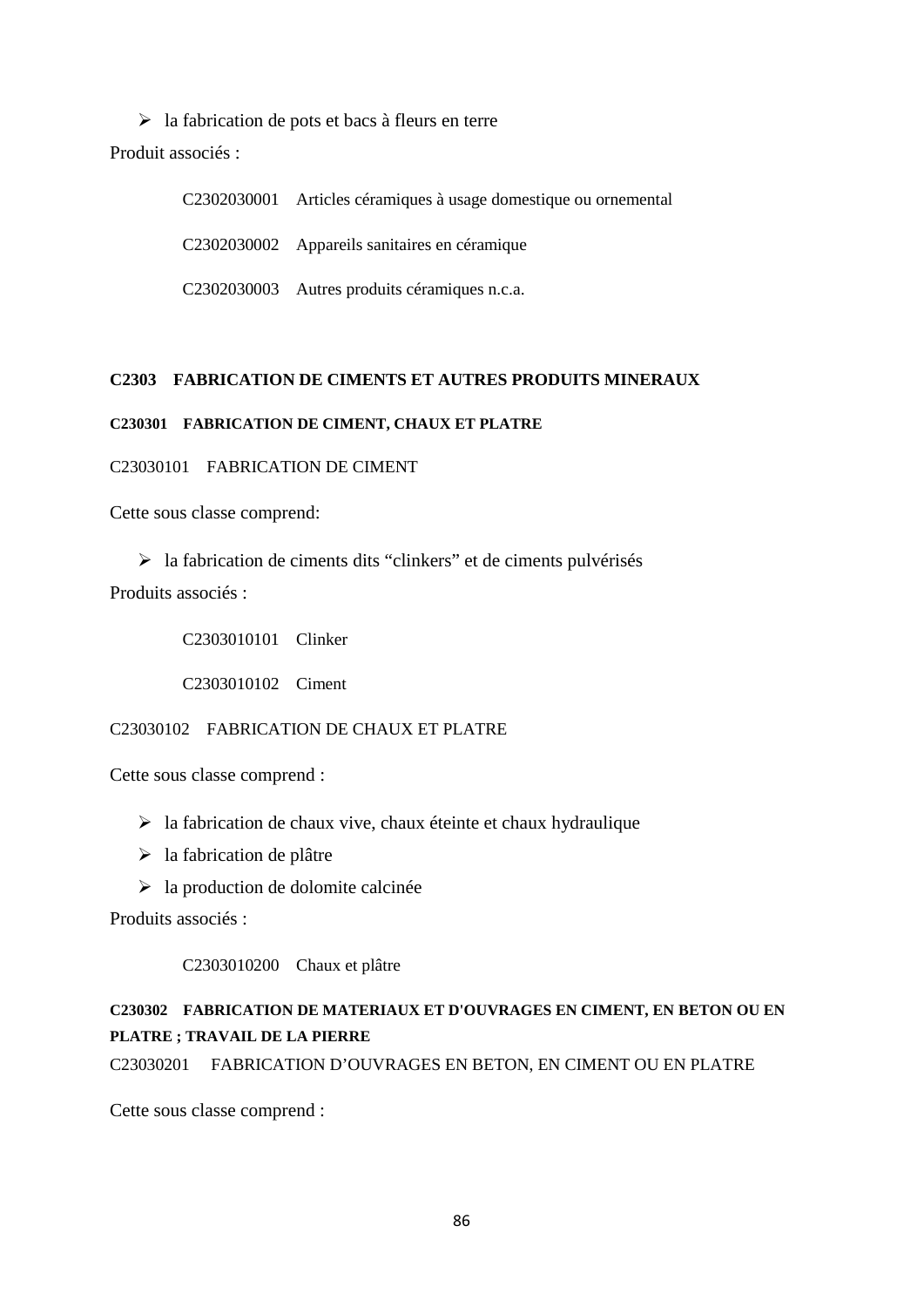- $\triangleright$  la fabrication de matériaux, d'ouvrages ou de structures préfabriquées pour le bâtiment, la voirie ou le génie civil, généralement en béton (construction par exemple).
- la fabrication d'ouvrages en plâtre : pour la construction : plaques, carreaux, cloisons sèches
- $\triangleright$  la préparation de béton prêt à l'emploi et de mortiers secs
- $\geq$ la fabrication d'ouvrages en fibre-ciment

Produits associés :

| C2303020101 Ouvrages en béton pour la construction           |
|--------------------------------------------------------------|
| C2303020102 Ouvrages en plâtre pour la construction          |
| C <sub>2303020103</sub> Bétons prêts à l'emploi              |
| C <sub>2303020104</sub> Mortiers et bétons secs              |
| C2303020105 Ouvrages en fibre-ciment                         |
| C2303020106 Autres ouvrages en béton, en ciment ou en plâtre |

C23030202 TRAVAIL DE LA PIERRE

Cette sous classe comprend:

- la taille, le façonnage et le finissage de la pierre destinée à la construction de bâtiments, de monuments funéraires ou de routes, à la couverture des toitures, etc.
- $\triangleright$  la fabrication de mobilier en pierre

Produits associés :

C2303020201 Pierre taillée, façonnée et finie

C2303020202 Mobilier en pierre

#### **C230303 FABRICATION DE PRODUITS MINERAUX NON METALLIQUES N.C.A.**

C23030300 FABRICATION DE PRODUITS MINERAUX NON METALLIQUES N.C.A.

Cette sous classe comprend :

 $\triangleright$  la production de meules, de pierres à aiguiser ou à polir, d'abrasifs appliqués sur support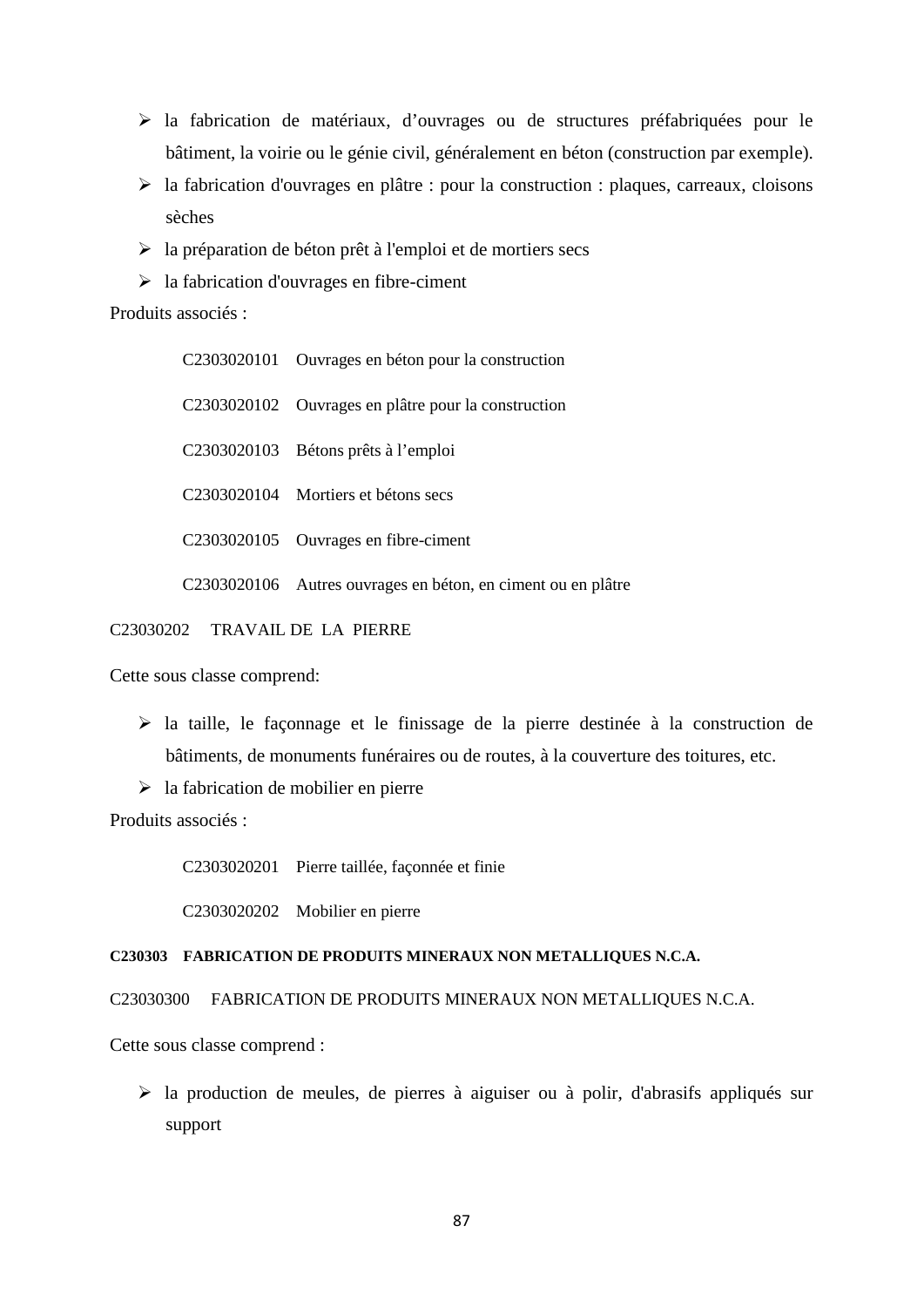- la production d'émulsions pour revêtements routiers, de produits asphaltés et bitumineux
- $\triangleright$  la production de matières minérales isolantes (lames de roche, etc.).

Produits associés :

C2303030001 Produits abrasifs

C2303030002 Autres produits minéraux non métalliques n.c.a.

## **C24 METALLURGIE**

Cette division part des minerais de métaux ferreux et non ferreux et des déchets métalliques ou ferrailles récupérés, en utilisant des techniques métallurgiques (fonte et raffinage) ou des procédés électrométallurgiques.

Cette division comprend également la fabrication des alliages. Le métal brut, généralement en lingots, est traité à chaud ou à froid dans les opérations de laminage, d'étirage et d'extrusion pour fabriquer des plaques, des feuilles, des bandes, des barres, des tiges, du fil ou des tubes, tuyaux, profilés, etc. Il peut aussi être fondu, pour fabriquer des pièces moulées. Les produits obtenus peuvent être revêtus éventuellement.

## **C2401 SIDERURGIE ET PREMIERE TRANSFORMATION DE L'ACIER**

### **C240100 SIDERURGIE ET PREMIERE TRANSFORMATION DE L'ACIER**

Ce classe comprend des activités telles que la réduction directe du minerai de fer, la production puis la conversion de fontes brutes en acier, la fabrication de ferroalliages et la fabrication à chaud de produits de la première transformation de l'acier. La fabrication de tubes et tuyaux en aciers non moulé.

#### C24010001 SIDERURGIE

- $\triangleright$  la production de fontes brutes et de fontes spiegel en gueuses, saumon ou autres
- $\geq$  la production de ferroalliages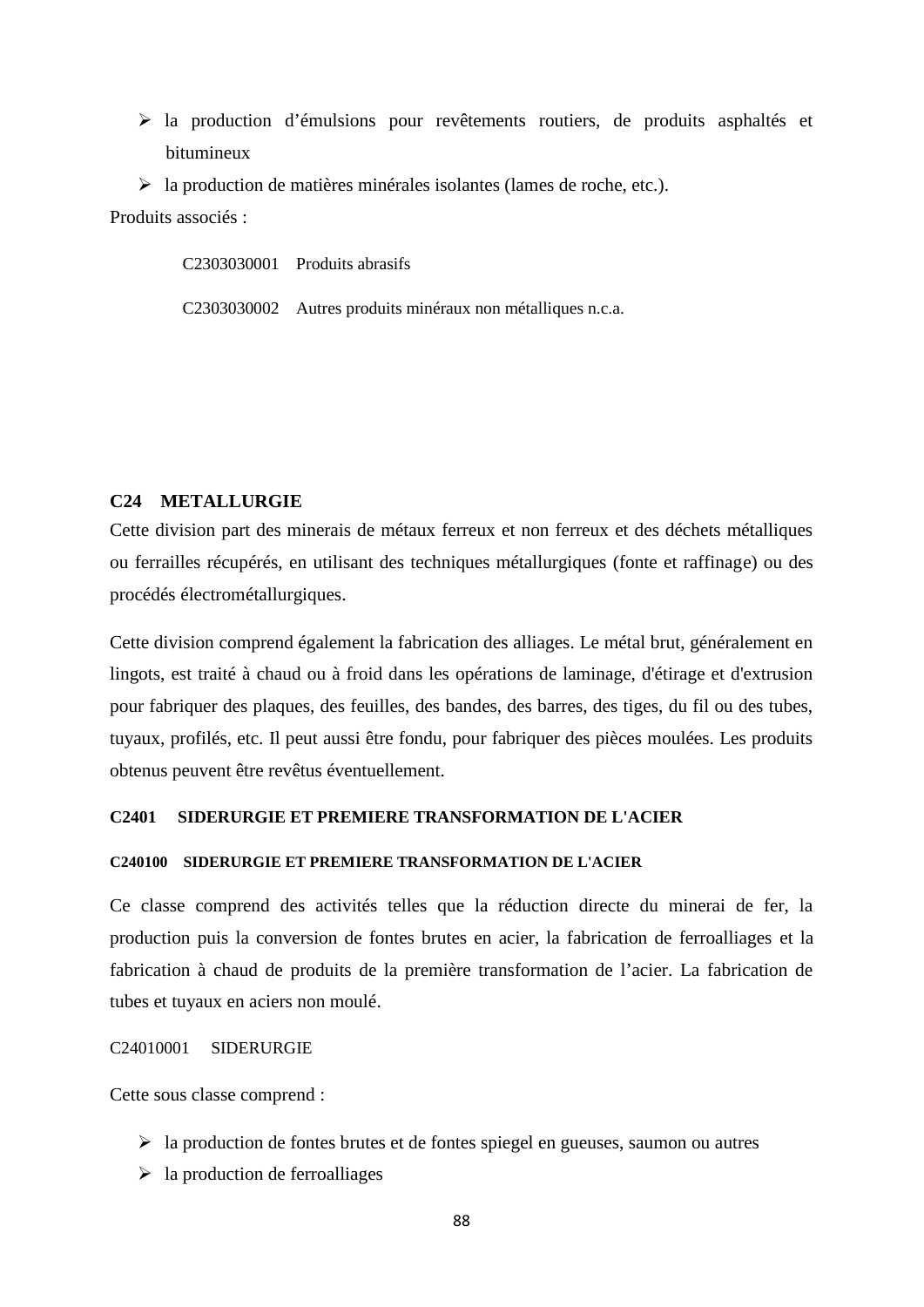- $\triangleright$  la réduction directe des minerais de fer et autres produits ferreux spongieux
- $\triangleright$  la production d'acier en lingots ou autres formes primaires
- $\triangleright$  fabrication de demi-produits obtenus à chaud : les produits plats (tôles, feuillards...),

fil machine, les ronds à béton (fers à béton), les barres et profilés laminés à chaud.

Produits associés :

C2401010000 Produits de la sidérurgie (fonte, acier)

## C24010002 FABRICATION DE TUBES ET TUYAUX EN ACIER

Cette sous classe comprend :

 $\triangleright$  la fabrication de tubes et tuyaux en aciers non moulé.

 $\triangleright$  la fabrication de profilés creux et accessoires de tuyauterie en acier

Produits associés :

C2401000200 Tubes et tuyaux en acier

# C24010003 FABRICATION D'AUTRES PRODUITS DE LA PREMIERE TRANSFORMATION DE L'ACIER

Cette sous classe comprend la fabrication d'autres produits en acier par traitement à froid tels que : barres étirées, feuillards laminés, fils tréfilés profilés formés ou pliés, tôle ondulée, etc. Produits associés :

| C2401000301 Barres étirées à froid                 |
|----------------------------------------------------|
| C <sub>2401000302</sub> Feuillards laminés à froid |
| C2401000303 Fils d'acier par étirage à froid       |
| C2401000304 Profilés par formage ou pliage à froid |

# **C2402 METALLURGIE ET PREMIERE TRANSFORMATION DES METAUX NON FERREUX**

## **C240200 METALLURGIE ET PREMIERE TRANSFORMATION DES METAUX NON FERREUX**

Cette classe comprend la production par raffinage (ou première fusion) à partir des minerais métal et la production par affinage (ou seconde fusion) à partir de vieux métaux.

Cette classe ne comprend pas :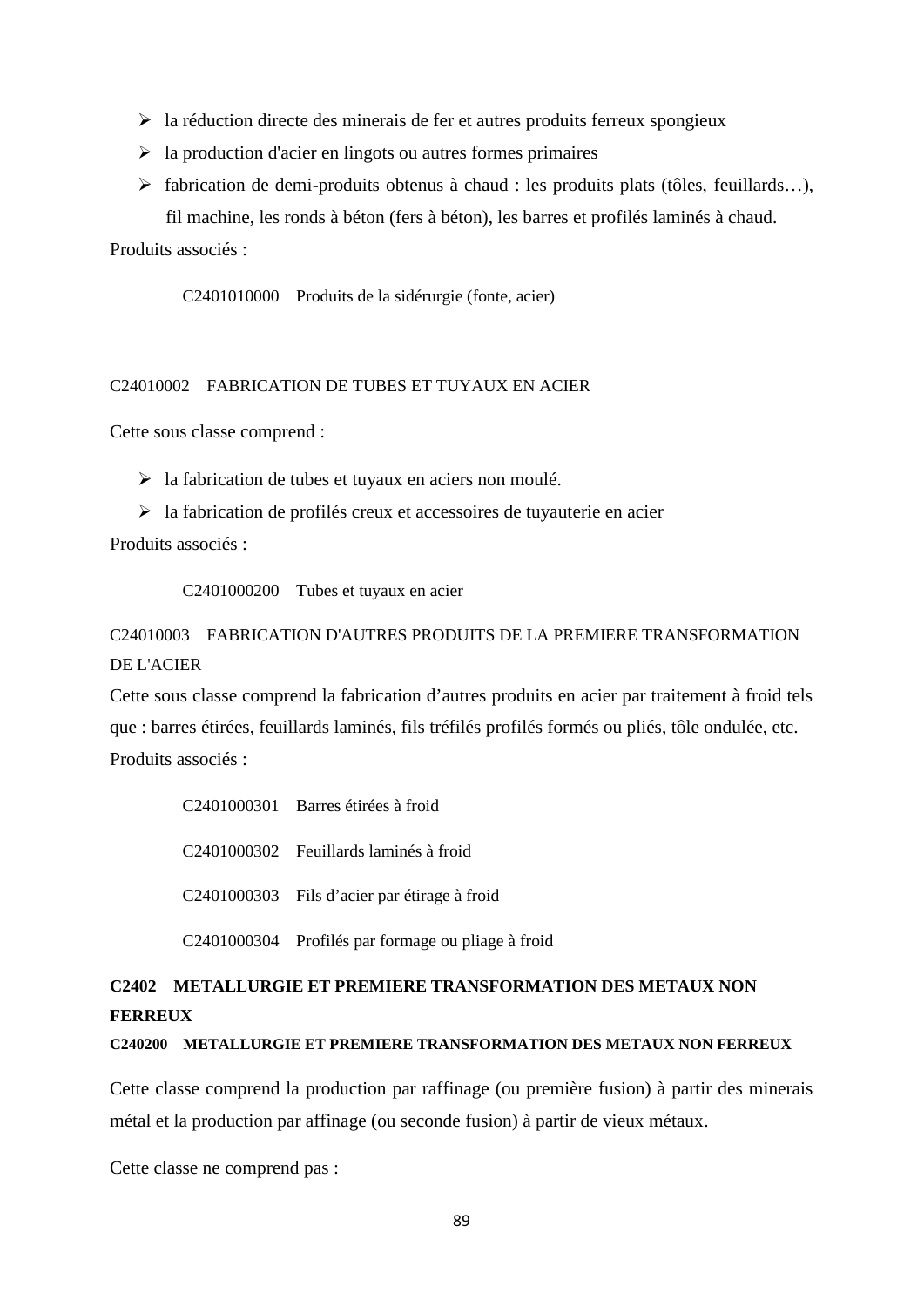$\triangleright$  le revêtement en métaux non ferreux tel que nickelage, chromage, etc. (cf. C25020002)

## C24020001 PRODUCTION DE METAUX PRECIEUX

Cette sous classe comprend :

 la production des métaux précieux bruts et de leurs alliages ainsi que leur affinage ou remise au titre: or, argent, platine,

 $\triangleright$  la production de demi-produits en métaux précieux (ou en plaqué ou doublé) Produits associés :

> C2402000101 Or C2402000102 Argent C2402000103 Platine C2402000104 Autres métaux précieux C2402000105 Demi-produits en métaux précieux

### C24020002 METALLURGIE DE L'ALUMINIUM

Cette sous classe comprend :

- la production d'alumine, d'aluminium (première ou deuxième fusion) et d'alliages d'aluminium
- $\triangleright$  la production de demi-produits en aluminium : tôles, feuilles, barres, fils, profilés, tuyaux, etc.

Produits associés :

C2402000201 Aluminium

C2402000202 Demi-produits en aluminium

## C24020003 METALLURGIE DES AUTRES METAUX NON FERREUX

- la production de plomb, de zinc et d'étain (première ou deuxième fusion), de leurs alliages et des demi-produits en ces métaux
- la production de cuivre (première ou deuxième fusion) d'alliages de cuivre et de demi produits et de tubes en cuivre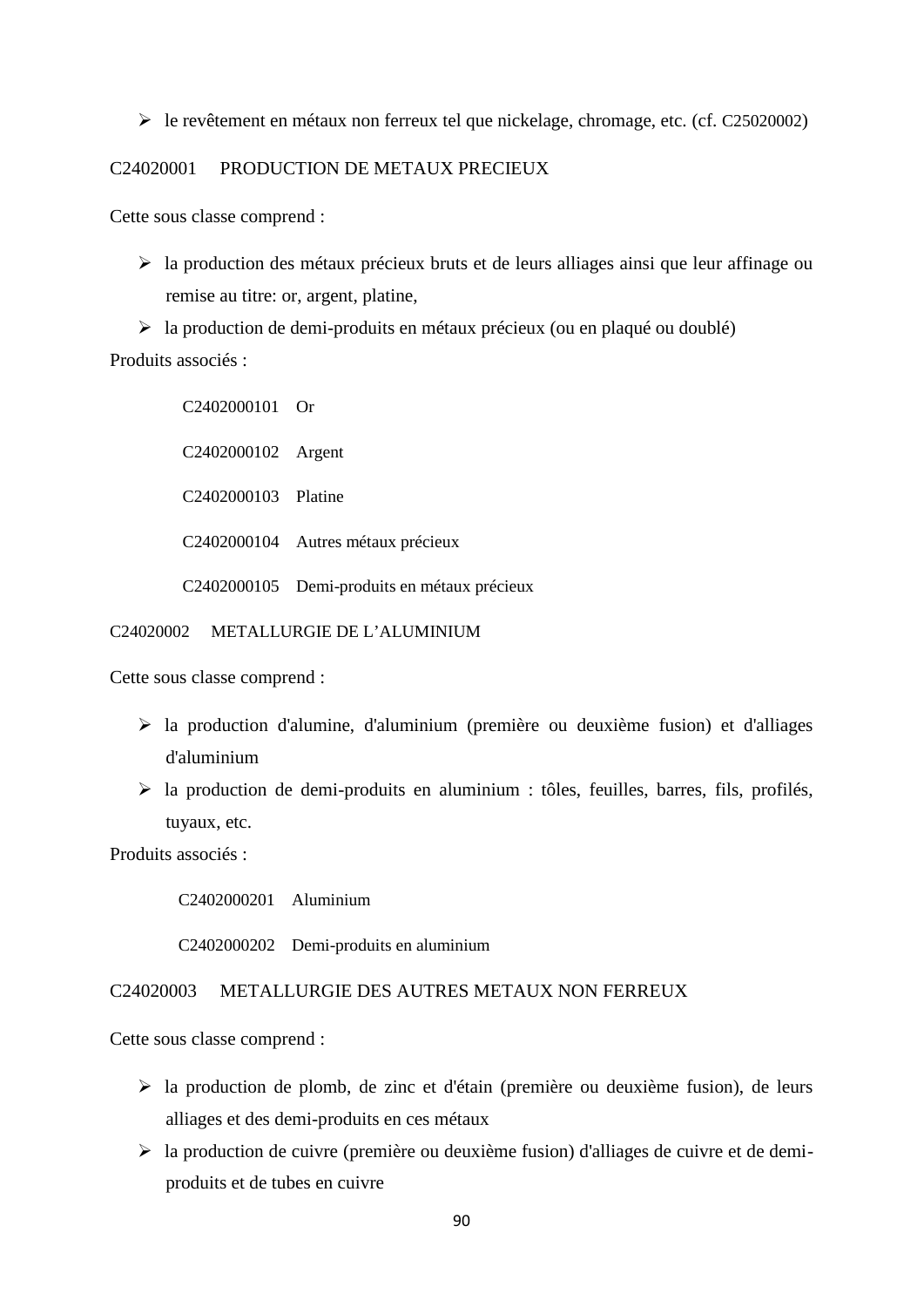la production de chrome, de nickel, de manganèse, d'uranium et autres métaux et alliages (première ou deuxième fusion) ainsi que les demi-produits correspondants Produits associés :

| C2402000301             | Cuivre                     |
|-------------------------|----------------------------|
| C2402000302             | Plomb                      |
| C2402000303             | Zinc                       |
| C2402000304             | Étain                      |
| C2402000305             | Manganèse                  |
| C2402000306             | <b>Nickel</b>              |
| C2402000307             | Uranium                    |
| C2402000308             | Autres métaux              |
| C2402000309             | Demi-produits en cuivre    |
| C2402000310             | Demi-produits en plomb     |
| C <sub>2402000311</sub> | Demi-produits en zinc      |
| C2402000312             | Demi-produits en étain     |
| C2402000313             | Demi-produits en manganèse |
| C2402000314             | Demi-produits en nickel    |
| C2402000315             | Demi-produits en uranium   |

C2402000316 Demi-produits d'autres métaux

## **C2403 FONDERIE**

### **C240300 FONDERIE**

Cette classe comprend la fabrication de pièces métalliques diverses moulées ou coulées par centrifugation. Ces travaux de fonderie s'effectuent exclusivement pour compte de tiers, à l'exception de la production pour compte propre des tubes, tuyaux et de leurs accessoires en fonte ou en acier centrifugé.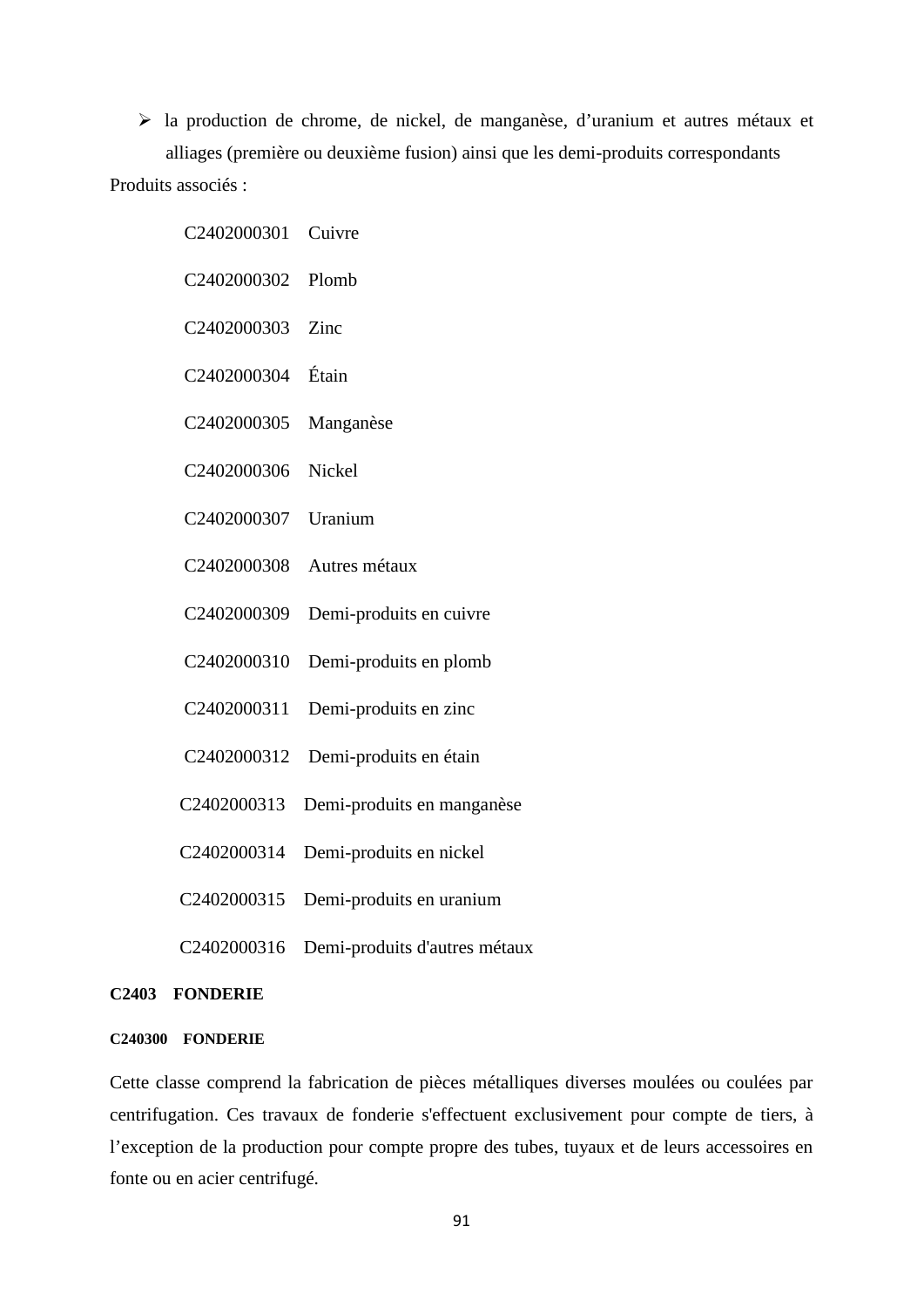Cette classe ne comprend pas :

 $\triangleright$  la production sur album d'articles divers moulés, par exemple : radiateurs, articles d'économie domestique et sanitaires, etc., relevant des classes appropriées

## C24030001 FABRICATION DE PIECES DE FONDERIE

Cette sous classe comprend la fabrication de tubes, tuyaux, profilés creux et accessoires en fonte ou en acier centrifugé.

Produits associés :

C2403000100 Pièces de fonderie

## C24030002 ACTIVITE DE FONDERIE POUR DES TIERS

Cette sous classe comprend :

- $\triangleright$  les travaux de fonderie en fonte malléable, à graphite sphéroïdal ou grise ordinaire, ou encore en acier
- les travaux de fonderie en métaux légers (aluminium, magnésium, etc.) en bronze ou en métaux précieux

Produits associés :

C2403000200 Services de fonderie pour tiers

# **C25 FABRICATION D'OUVRAGES EN MÉTAUX; TRAVAIL DES MÉTAUX**

Elle est 'organisée autour de deux ensembles d'activités :

- $\triangleright$  la production pour compte propre d'articles métalliques (en acier, en fonte, en aluminium, etc.) remplissant une fonction déterminée (éléments pour la construction, réservoirs, chaudronnerie, radiateurs et chaudières, outillage, quincaillerie, ustensiles, etc.), ainsi que la fabrication d'armes et de munitions (hors matériels autotractés).
- des services industriels concernant des opérations réalisées en sous-traitance : estampage, emboutissage, frittage, revêtement des métaux, décolletage, mécanique générale, etc.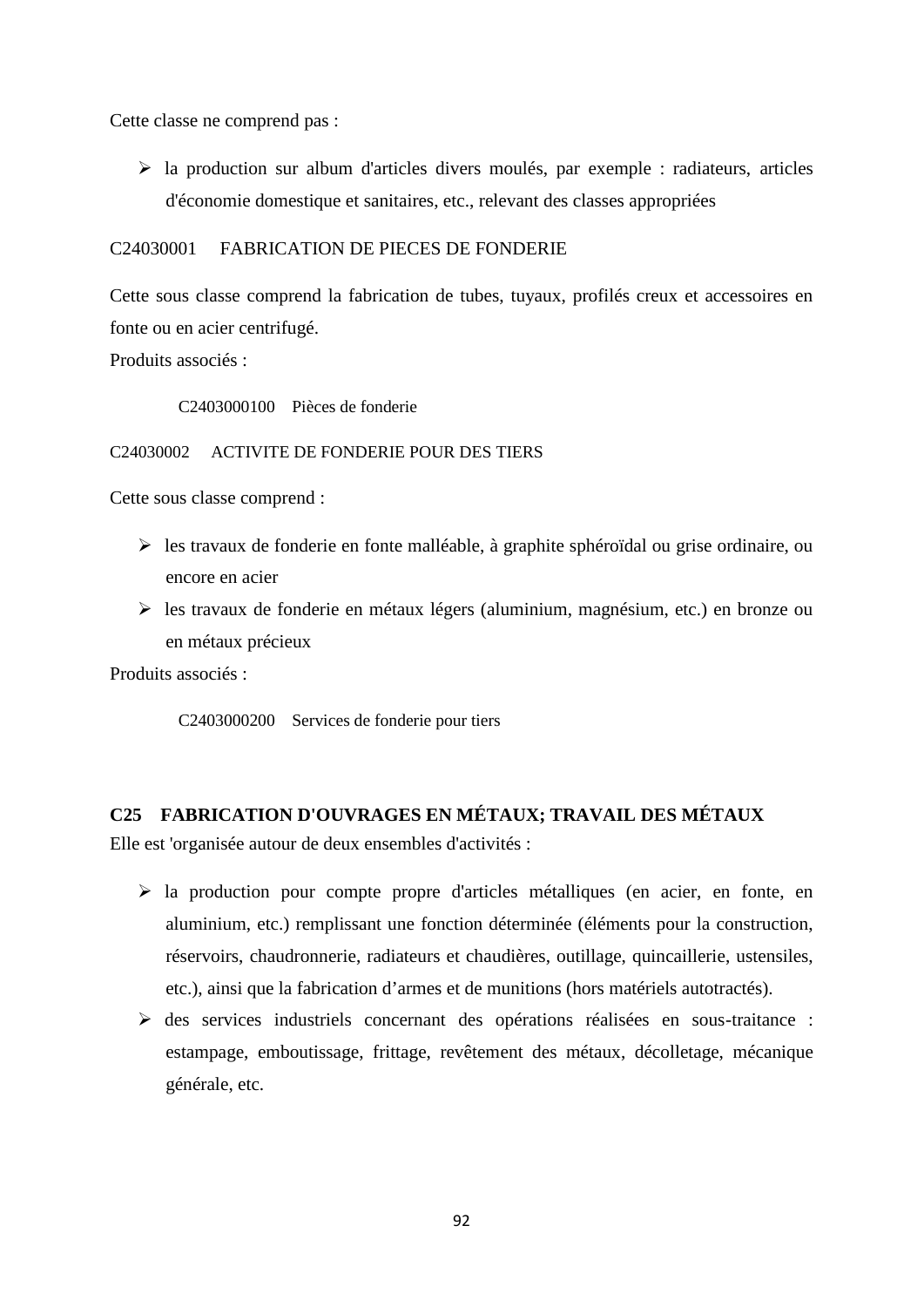Elle comprend aussi le service sous-traités intervenant dans la fabrication des ouvrages en métaux par exemple : l'assemblage de structure métalliques, peinture et revêtements, adaptation de portes ; assemblage de coutellerie et aiguisage de lames et d'outils.

Cette division ne comprend pas :

- certaines filières "métalliques" spécifiques comme celles des machines (cf. division C28), de l'automobile (cf. division C29), ou des métaux précieux (cf. C32000100)
- $\triangleright$  les activités spécialisées de réparation (cf. C33010000) et d'installation de machines et équipements (cf. C33020000)

# **C2501 FABRICATION DE STRUCTURES METALLIQUES, CITERNES ET OUVRAGES CHAUDRONNES**

# **C250100 FABRICATION DE STRUCTURES METALLIQUES, CITERNES ET OUVRAGES CHAUDRONNES**

Cette classe comprend la fabrication de structures métalliques pour construction, de réservoirs, citernes et conteneurs métalliques et de générateurs de vapeur.

Cette classe ne comprend pas :

le montage de structures métalliques pour la construction (cf. F43000400).

### C25010001 FABRICATION DE STRUCTURES METALLIQUES POUR CONSTRUCTION

Cette sous classe comprend :

- $\triangleright$  la fabrication de structures métalliques pour la construction (pylônes, tabliers, passerelles, etc.),
- $\triangleright$  la fabrication de menuiseries métalliques (portes, portails, grilles, fenêtres, huisseries, etc.)
- $\triangleright$  la fabrication de constructions métalliques préfabriquées

Produits associés :

C2501000101 Pylônes métalliques C2501000102 Tabliers de pont et passerelles métalliques C2501000103 Constructions préfabriquées principalement en métaux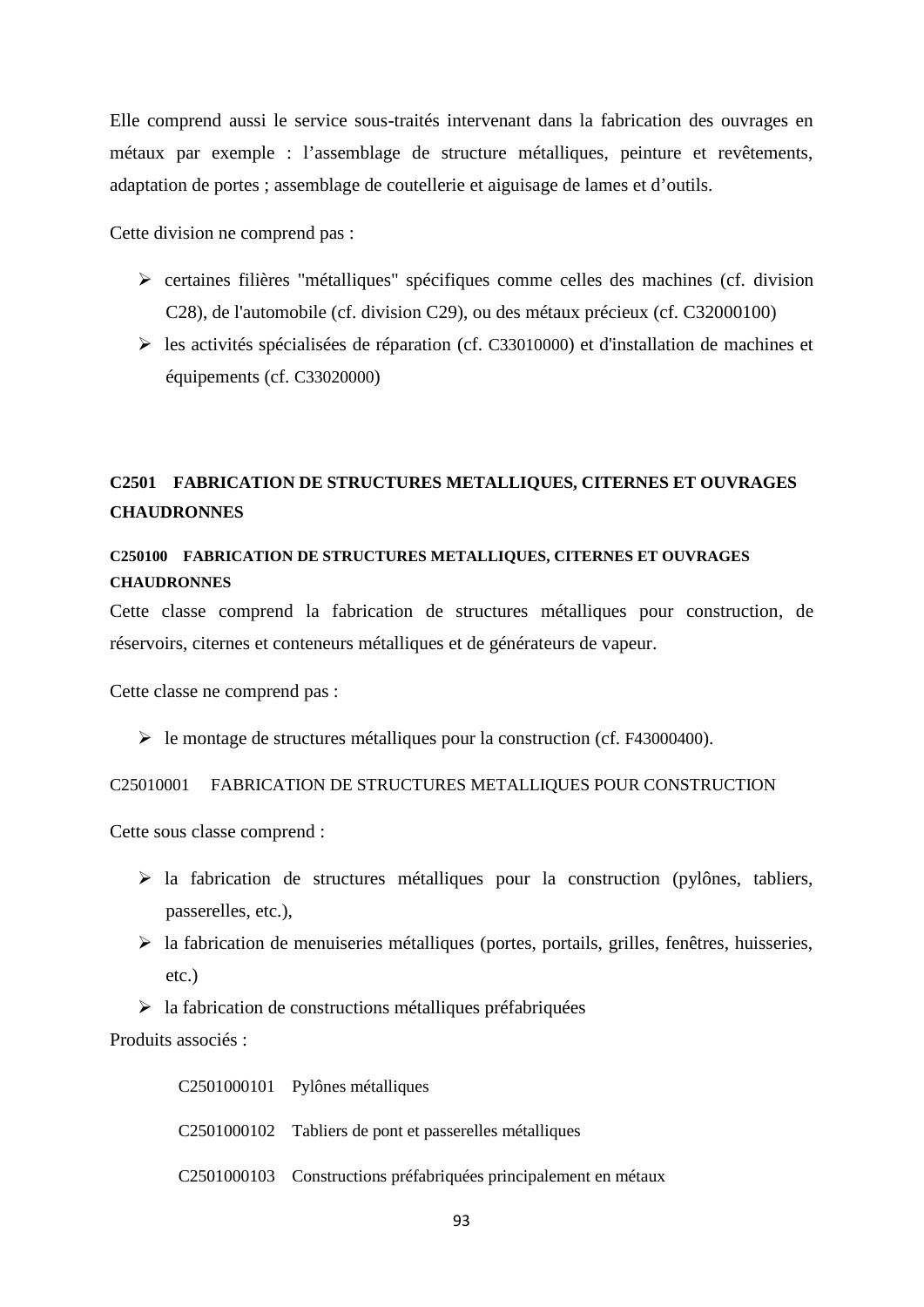C2501000104 Menuiseries métalliques

C2501000105 Autres structures métalliques pour construction

# C25010002 FABRICATION DE RESERVOIRS, CITERNES ET CONTENEURS METALLIQUES

Cette sous classe comprend :

 $\triangleright$  la fabrication de réservoirs, de citernes et de cuves métalliques fixes et de bouteilles pour gaz comprimés ou liquéfiés

Produits associés :

C2501000201 Réservoirs

C2501000202 Citernes

C2501000203 Cuves métalliques fixes et bouteilles pour gaz comprimés ou liquéfiés C25010003 FABRICATION DE GENERATEURS DE VAPEUR

Cette sous classe comprend les générateurs de vapeurs et les réacteurs nucléaires, non montés. Produits associés :

C2501000300 Générateurs de vapeur

## **C2502 FABRICATION D'AUTRES OUVRAGES EN METAUX; TRAVAIL DES METAUX**

### **C250200 FABRICATION D'AUTRES OUVRAGES EN METAUX; TRAVAIL DES METAUX**

Cette classe comprend la fabrication d'autres ouvrages en métaux et le travail des métaux.

Cette classe ne comprend pas :

- la fabrication de conteneurs de transport (cf. C29000000)
- l'installation et le montage de structures métalliques, chaudronnées et de tuyauterie (cf. C33020000)
- $\blacktriangleright$  la fabrication d'outillage portatif à moteur incorporé (cf. C28020000)
- $\blacktriangleright$  la fabrication de tôle ondulée (cf. C24010003)

## C25020001 FABRICATION D'AUTRES OUVRAGES EN METAUX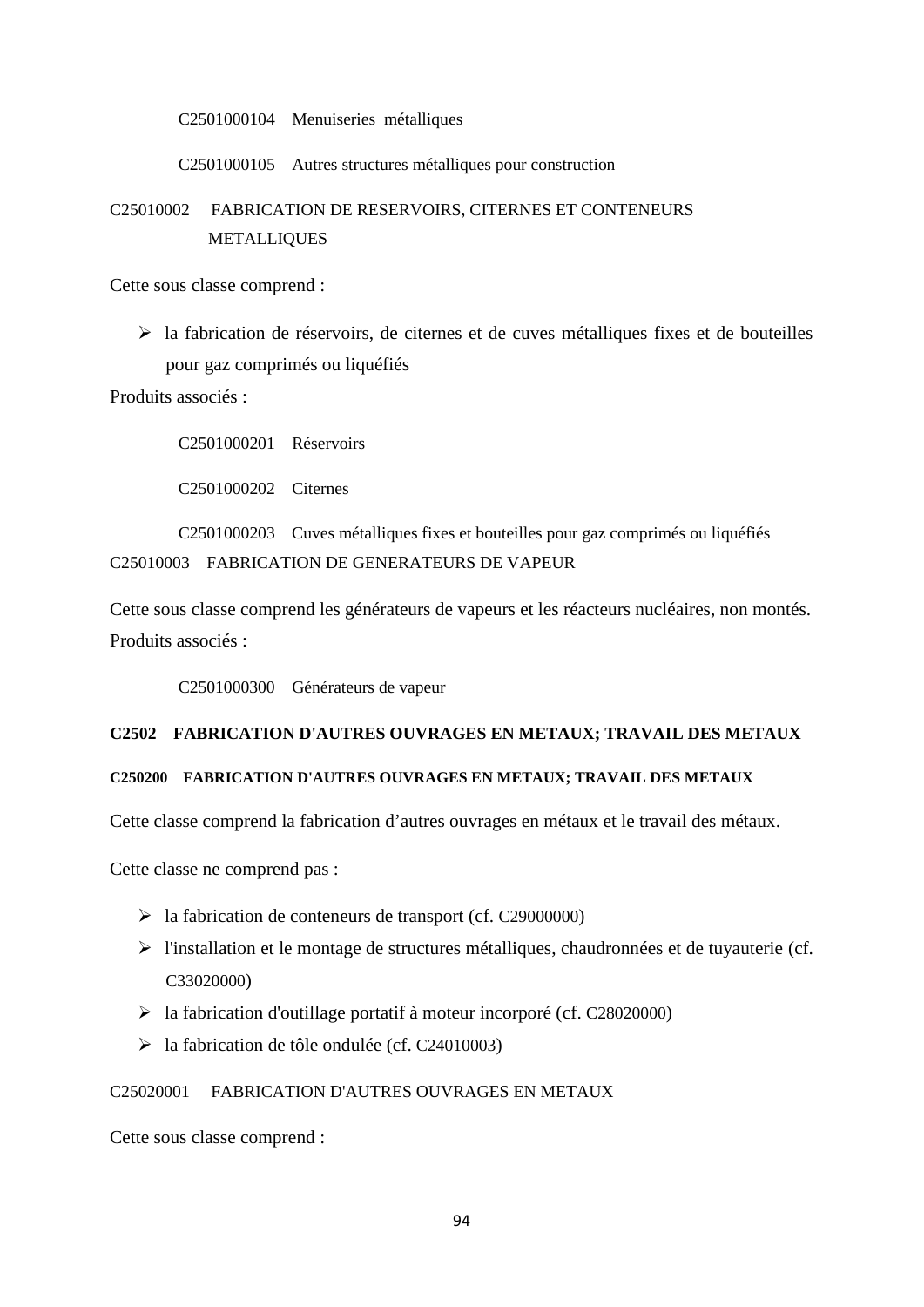- la fabrication d'armes lourdes et légères (matériel d'artillerie, mitrailleuses, revolvers, etc.), d'armes de chasse, de tir sportif et de défense et de toutes munitions
- $\triangleright$  la fabrication de coutellerie et de couverts ainsi que d'instruments et outils tranchants ou d'armes blanches.
- $\triangleright$  la fabrication de serrures et autres fermetures pour le bâtiment (cadenas, verrous), l'ameublement, l'automobile, etc., ainsi que de ferrures(charnières, gonds, paumelles, etc.)
- $\triangleright$  la fabrication d'outils à main : outillage agricole, domestique ou pour la construction, marteaux, pinces, tournevis, clés, limes, forets etc.
- $\triangleright$  la fabrication de scies et lames de scies, y compris circulaires et de chaînes coupantes
- $\triangleright$  la fabrication de câbles, tresses et élingues métalliques
- $\triangleright$  la fabrication de fil barbelé, grillages, treillis, et d'armatures préparées pour le bâtiment
- $\geq$  la fabrication de clous, pointes et articles divers de clouterie
- $\triangleright$  la fabrication de chaînes, chaînettes et ressorts
- $\triangleright$  la fabrication d'articles de visserie et de boulonnerie : boulons, vis, écrous, rondelles
- $\triangleright$  la fabrication d'ustensiles métalliques pour la cuisson (casseroles, poêles, cocottes, etc.) ou le ménage
- $\triangleright$  la fabrication d'articles sanitaires en métal : baignoires, éviers, etc.
- la fabrication d'articles utilitaires en métal, échelles, escabeaux seaux, boites à lettres, arrosoirs, etc.
- la fabrication d'éléments de couverture en métal ; gouttières, faîtages, etc.
- $\triangleright$  la fabrication de bidons, fûts, tonnelets et tourets métalliques

Produits associés :

C2502000101 Outillages et articles de coutellerie C2502000102 Serrures et ferrures C2502000103 Vis, boulons, chaînes de transmission, rondelles, ressorts, etc. C2502000104 Ouvrages divers en métaux C2502000105 Armes et munitions

## C25020002 TRAVAIL DES METAUX ET MECANIQUE GENERALE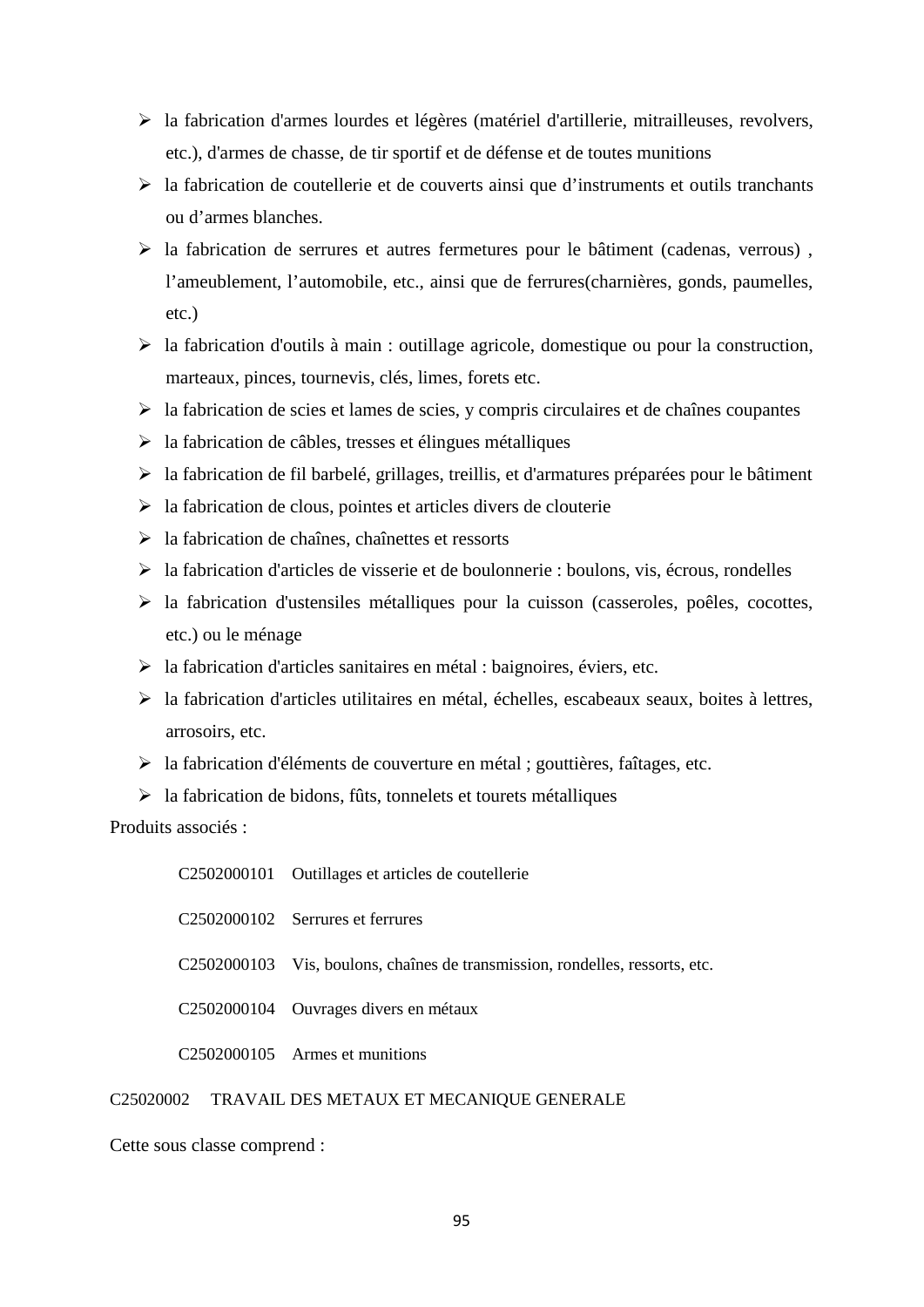- la production pour des tiers de pièces métalliques forgées, frittées, estampées ou matricées, découpées ou embouties
- $\triangleright$  la production pour des tiers de pièces métalliques usinées (par alésage, fraisage, tournage, perçage, soudage etc.) .
- les opérations de traitement ou de revêtement des métaux exécutées pour des tiers : Traitements thermiques, électrolytiques (anodisation), mécaniques (polissage, gravure), revêtements protecteurs ou décoratifs des métaux (émaillage, vernissage, peinture, etc.) et plastification
- $\triangleright$  la reconstruction, réalisée pour des tiers, de moteurs thermiques (réalésage)

Produits associés :

| C2502000201 Travaux de forge                               |
|------------------------------------------------------------|
| C2502000202 Travaux d'estampage                            |
| C2502000203 Travaux de découpe-emboutissage                |
| C2502000204 Travaux de frittage                            |
| C2502000205 Travaux de décolletage et d'usinage des métaux |
| C2502000206 Revêtement des métaux                          |
| C2502000207 Divers traitement des surfaces métalliques     |
| C2502000208 Autres travaux de métaux et mécanique générale |

# **C26 FABRICATION DE PRODUITS ELECTRONIQUES ET INFORMATIQUES**

La division comprend la fabrication d'ordinateurs, d'équipements informatiques périphériques, d'équipements de communication et de produits électroniques similaires, ainsi que la fabrication de composants pour ces produits. Les processus de fabrication de cette division sont caractérisés par la conception et l'utilisation de circuits intégrés et l'application des technologies de la miniaturisation.

Cette division comprend également la fabrication de produits électroniques grand public, d'instruments de mesure, de contrôle et de navigation, d'équipements d'irradiation médicale, d'équipements électro-médicaux et électro-thérapeutiques, d'équipements et d'instruments optiques, ainsi que la fabrication de supports magnétiques et optiques.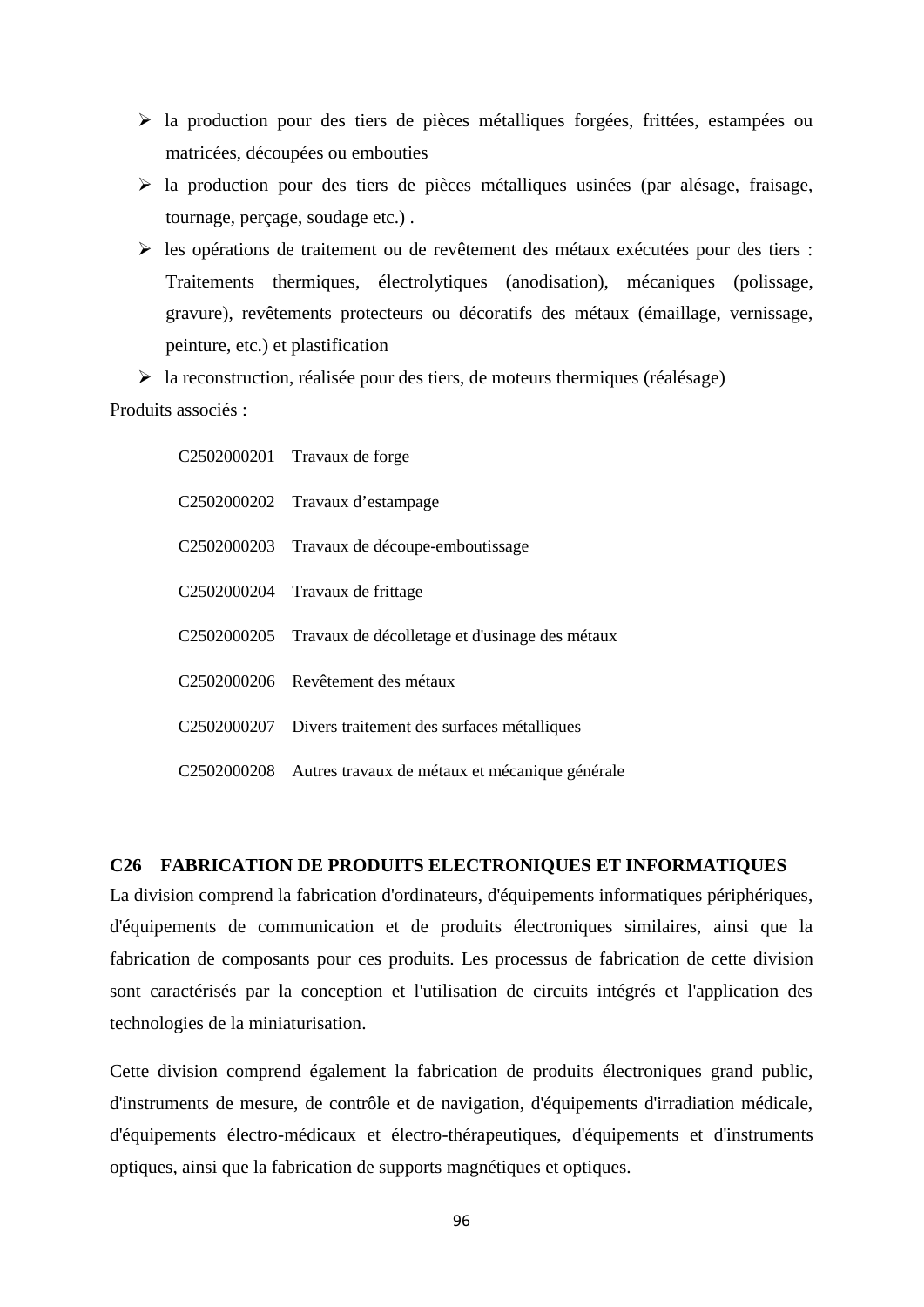# **C2601 FABRICATION DE COMPOSANTS ELECTRONIQUE, D'ORDINATEURS ET DE PERIPHERIQUES**

# **C260101 FABRICATION DE COMPOSANTS, CARTES ELECTRONIQUES ET SUPPORTS MAGNETIQUES**

Cette classe comprend la fabrication de composants électroniques, de cartes électroniques et de supports magnétiques et optiques.

## C26010101 FABRICATION DE COMPOSANTS ELECTRONIQUES

Cette sous classe comprend la fabrication de semi-conducteurs et d'autres composants électroniques.

Cette sous classe comprend:

- $\triangleright$  la fabrication de condensateurs électroniques
- $\geq$ la fabrication de résistances électroniques
- $\triangleright$  la fabrication de microprocesseurs
- $\geq$  la fabrication de tubes électroniques
- $\triangleright$  la fabrication de pièces de connexion électroniques
- $\triangleright$  la fabrication de circuits imprimés nus
- $\triangleright$  la fabrication de circuits intégrés (analogiques, numériques ou hybrides)
- $\triangleright$  la fabrication de diodes, de transistors et de dispositifs discrets similaires
- $\triangleright$  la fabrication d'inducteurs, de type composant électronique (par exemple: bobines d'étranglement, serpentins, transformateurs)
- $\triangleright$  la fabrication de cristaux électroniques et d'assemblages de cristaux
- $\triangleright$  la fabrication de solénoïdes, d'interrupteurs et de transducteurs pour applications électroniques
- $\triangleright$  la fabrication de dés ou de tranches, semi-conducteurs, finis ou semi-finis
- $\triangleright$  la fabrication de composants pour dispositifs d'affichage (plasma, polymère, LCD)
- $\triangleright$  la fabrication de diodes émettrices de lumière (light emitting diodes LED)
- la fabrication de câbles pour imprimantes, de moniteurs, de câbles USB, de pièces de connexion, etc.

Produits associés :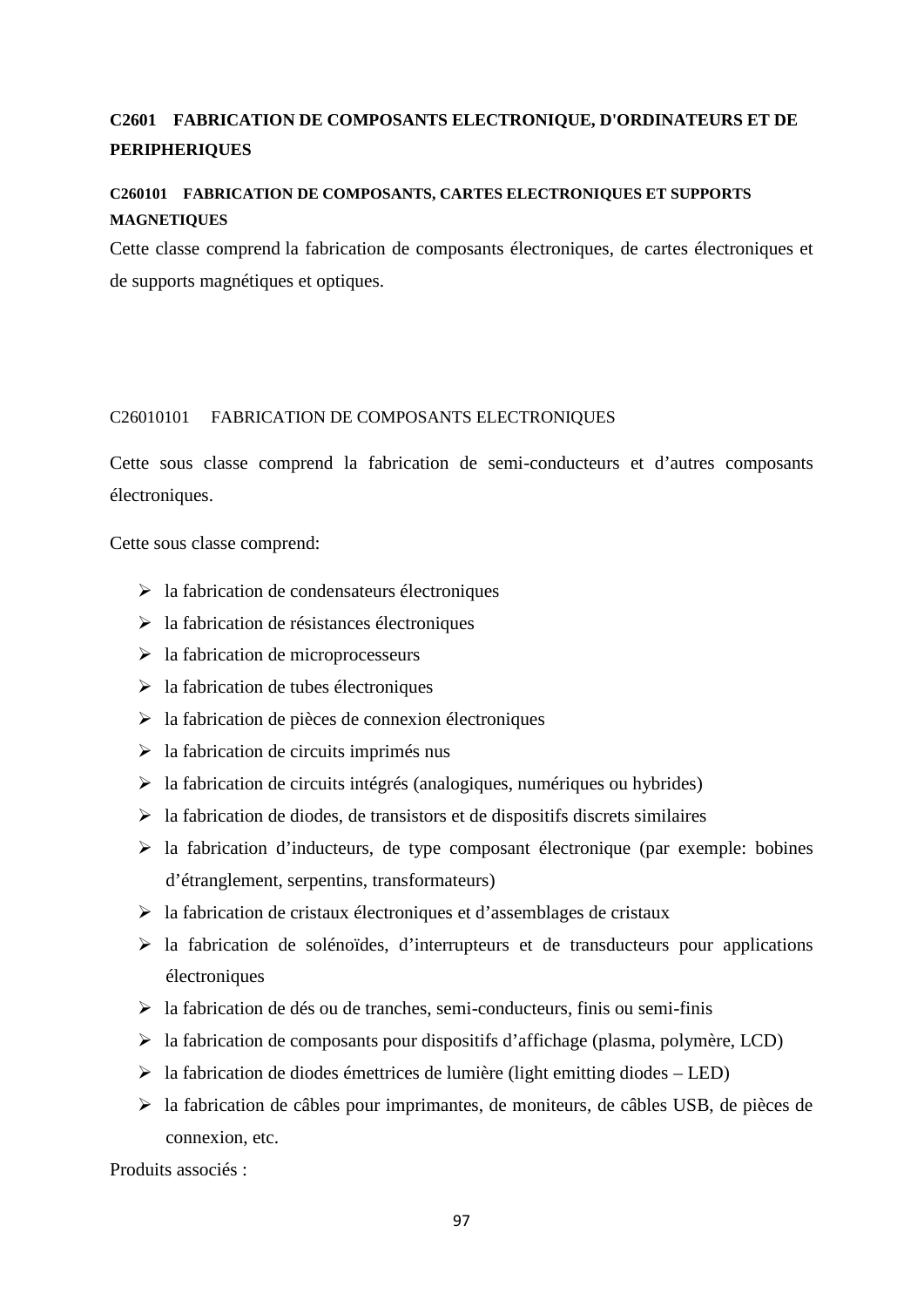- C2601010101 Condensateur électronique
- C2601010102 Résistance électronique

C2601010103 Microprocesseur

- C2601010104 Tube électronique
- C2601010105 Pièces de connexion électronique
- C2601010106 Circuits imprimés nus
- C2601010107 Circuits intégrés

C2601010108 Diode, transistor et dispositifs discrets similaires

C2601010109 Autres composants électroniques

## C26010102 FABRICATION DE CARTES ELECTRONIQUES

Cette sous classe comprend:

- $\triangleright$  la fabrication de circuits imprimés
- $\triangleright$  le montage de composants sur des circuits imprimés
- la fabrication de cartes d'interface (par exemple: son, vidéo, contrôleurs, réseau, modem)

Produits associés :

C2601010201 Carte à puce C2601010202 Circuits imprimés chargés C2601010203 Cartes d'interface

## C26010103 FABRICATION DE SUPPORTS MAGNETIQUES ET OPTIQUES

- la fabrication de bandes, cassettes, disques et autres supports magnétiques vierges pour l'enregistrement du son et de l'image.
- la fabrication de CD-ROM, DVD et autres supports optiques vierges pour l'enregistrement du son, de l'image ou d'autres données.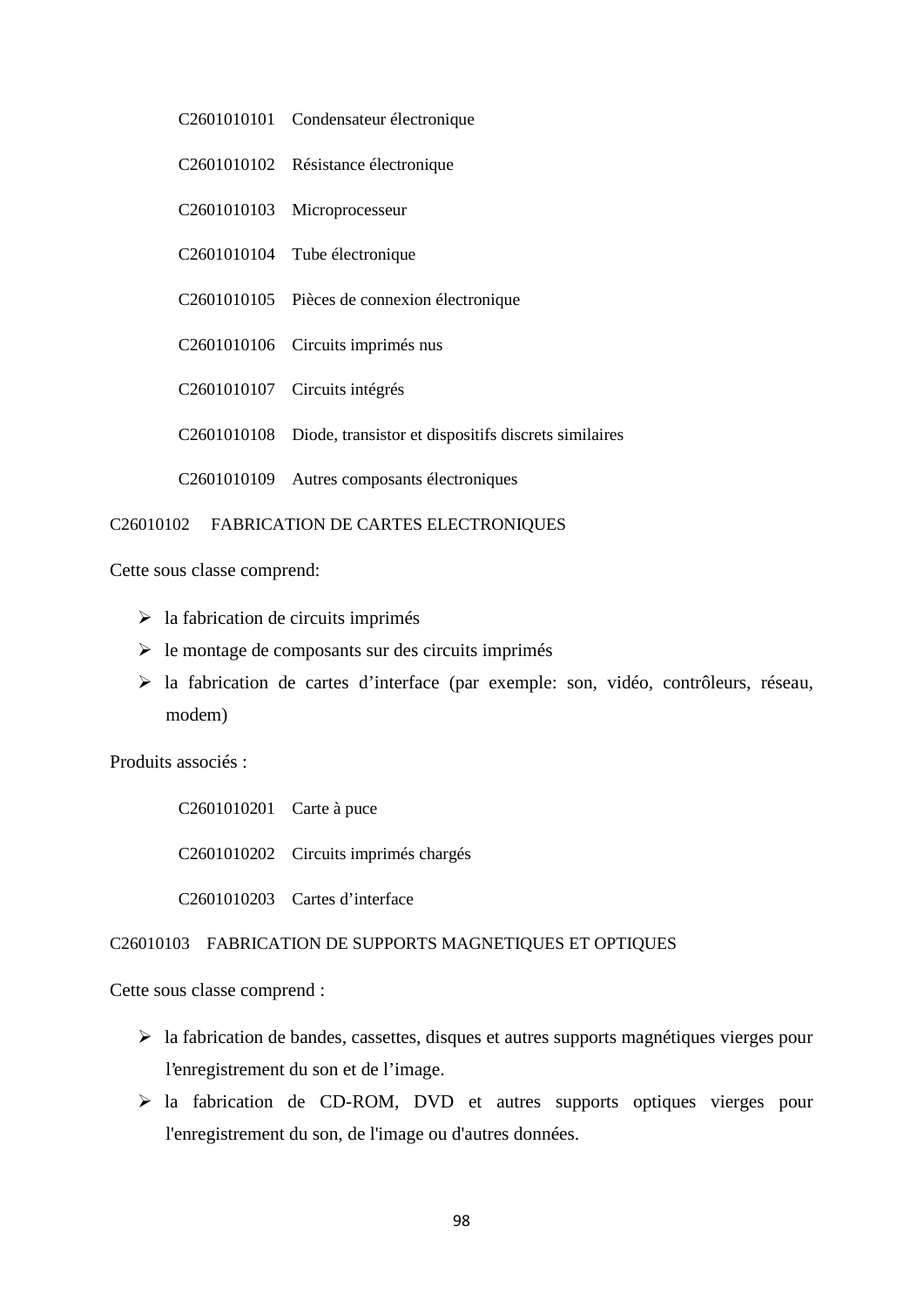$\triangleright$  la fabrication de disques durs et autres supports d'enregistrement, y compris matrices et bandes mères pour la production de disques.

Produits associés :

| C2601010301 Bande                 |                                                 |
|-----------------------------------|-------------------------------------------------|
| C <sub>2601010302</sub> Cassette  |                                                 |
| C <sub>2601010303</sub> Disquette |                                                 |
|                                   | C2601010304 Autres supports magnétiques vierges |
| C2601010305 CD-ROM                |                                                 |
| C2601010306 DVD                   |                                                 |
|                                   | C2601010307 Autres supports optiques vierges    |
| C2601010308 Disque dur            |                                                 |
| C2601010309 Clé USB               |                                                 |
|                                   | C2601010310 Autres supports d'enregistrement    |

#### **C260102 FABRICATION D'ORDINATEURS ET D'EQUIPEMENTS PERIPHERIQUES**

## C26010201 FABRICATION D'ORDINATEURS

Cette sous classe comprend :

- la fabrication et/ou l'assemblage d'ordinateurs, tels que des gros systèmes, des ordinateurs de bureau, des ordinateurs portables et des serveurs,
- $\triangleright$  la fabrication de terminaux informatiques, tels que des guichets automatiques de banque, des terminaux, points de vente, non mécaniques

Produits associés :

C2601020100 Ordinateurs

#### C26010202 FABRICATION D'EQUIPEMENTS PERIPHERIQUES

Cette sous classe comprend :

 la fabrication de lecteurs de disques optiques (par exemple: CD-RW, CD-ROM, DVD- ROM, DVD-RW)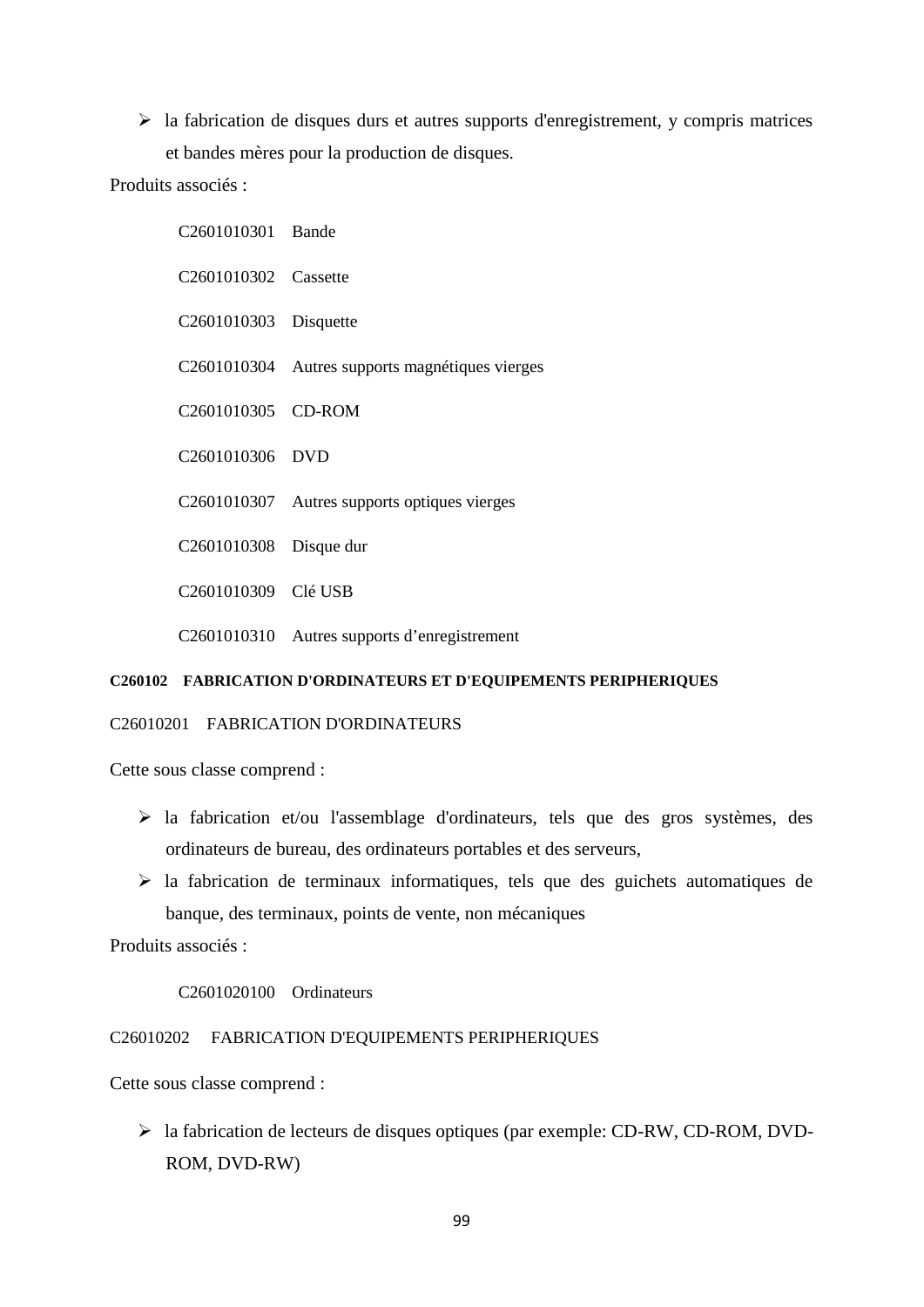- $\triangleright$  la fabrication d'imprimantes
- > la fabrication d'écrans
- $\geq$ la fabrication de claviers
- la fabrication de tous types de souris, de manettes et de boules roulantes et leurs accessoires
- $\triangleright$  la fabrication de scanneurs, y compris les lecteurs de codes à barres
- $\geq$  la fabrication de lecteurs de cartes à puce
- $\triangleright$  la fabrication de casques de réalité virtuelle
- $\triangleright$  la fabrication de vidéoprojecteurs

Produits associés :

| C2601020201 Imprimante         |                                           |
|--------------------------------|-------------------------------------------|
| C <sub>2601020202</sub> Ecran  |                                           |
| C2601020203 Clavier            |                                           |
| C2601020204 Scanner            |                                           |
| C <sub>2601020205</sub> Souris |                                           |
|                                | C2601020206 Lecteur magnétique ou optique |
|                                | C <sub>26</sub> 01020207 Unité de mémoire |
|                                | C2601020208 Vidéo projecteur              |
|                                | C2601020209 Autres périphériques          |

# **C2602 FABRICATION D'EQUIPEMENTS DE COMMUNICATION ET DE PRODUITS ELECTRONIQUES GRAND PUBLICS**

## **C260201 FABRICATION D'EQUIPEMENTS DE COMMUNICATION**

Cette classe comprend la fabrication d'équipements téléphoniques et de communication des données, qu'il soit professionnel ou d'usager, émetteur, récepteur ou mixte par voie filaire, hertzienne ou sans fil.

# C26020101 FABRICATION DE MATERIEL PROFESSIONNEL D'EMISSION DE L'IMAGE ET DU SON

Cette sous classe la fabrication d'équipements d'enregistrement en studio et de diffusion d'émissions de radio et de télévision, y compris les caméras de télévision.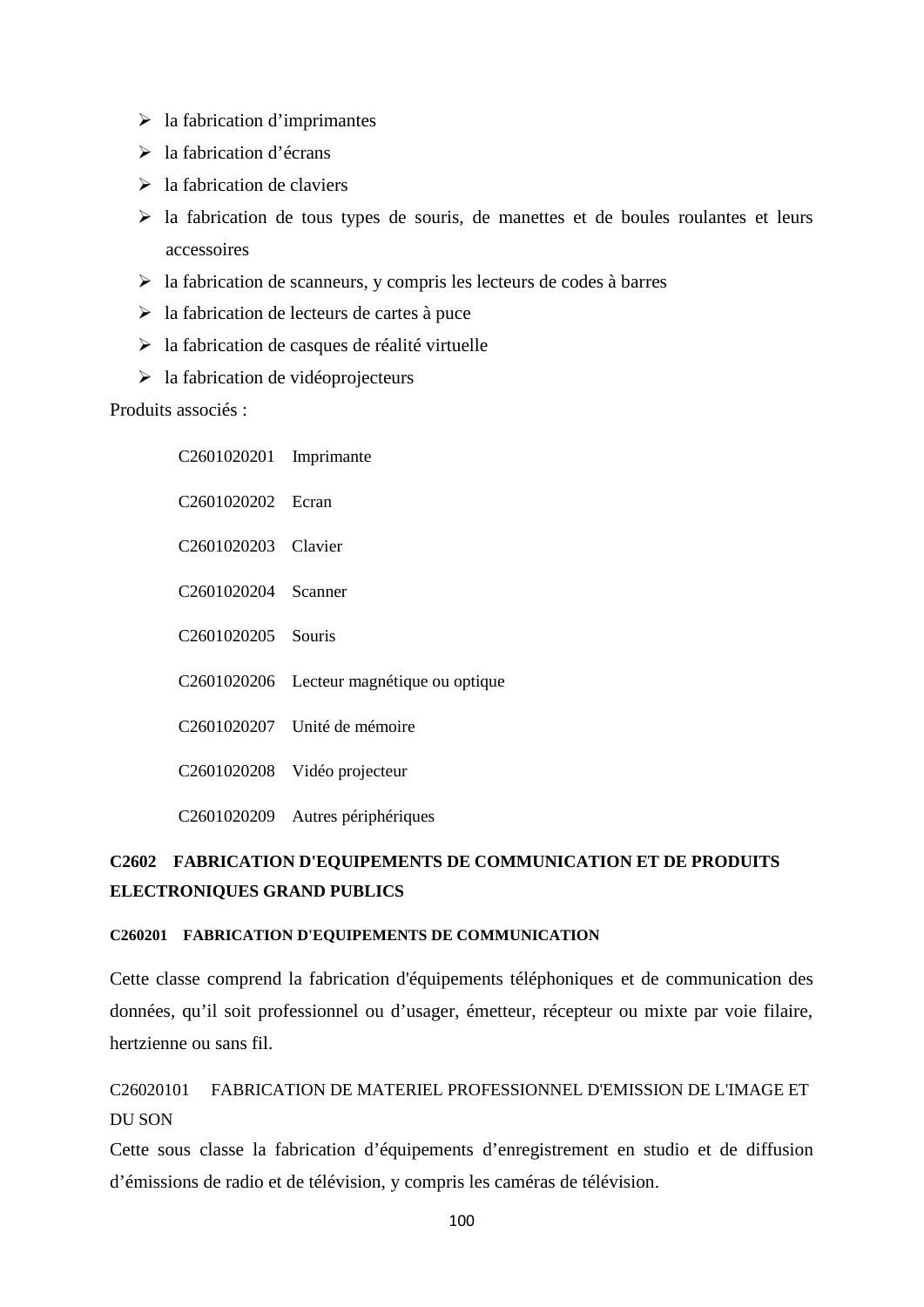Produits associés :

C2602010100 Matériel professionnel d'émission d'image et du son

## C26020102 FABRICATION DE POSTES TELEPHONIQUES D'USAGERS ET TELEPHONES

### CELLULAIRES

Cette sous classe comprend :

- $\geq$  la fabrication de téléphones portables
- $\triangleright$  la fabrication de téléphones fixes
- $\triangleright$  la fabrication d'interphones et appareils similaires

Produits associés :

C2602010201 Téléphone fixe C2602010202 Téléphone portable C2602010203 Interphone et appareils similaires C2602010204 Autres postes téléphoniques

# C26020103 FABRICATION D'ANTENNES, PARABOLES ET PARTIES D'APPAREILS DE **COMMUNICATION**

Cette sous classe comprend :

 $\triangleright$  la fabrication d'antennes de transmission et de réception, de paraboles et de parties d'appareils de communication

Produits associés :

C2602010301 Antenne

C2602010302 Parabole

C2602010303 Parties d'appareils de communication

## C26020104 FABRICATION D'AUTRES EQUIPEMENTS DE COMMUNICATION

Cette sous classe comprend :

 $\triangleright$  la fabrication d'appareils de communication utilisant les signaux infrarouges (par exemple: les commandes à distance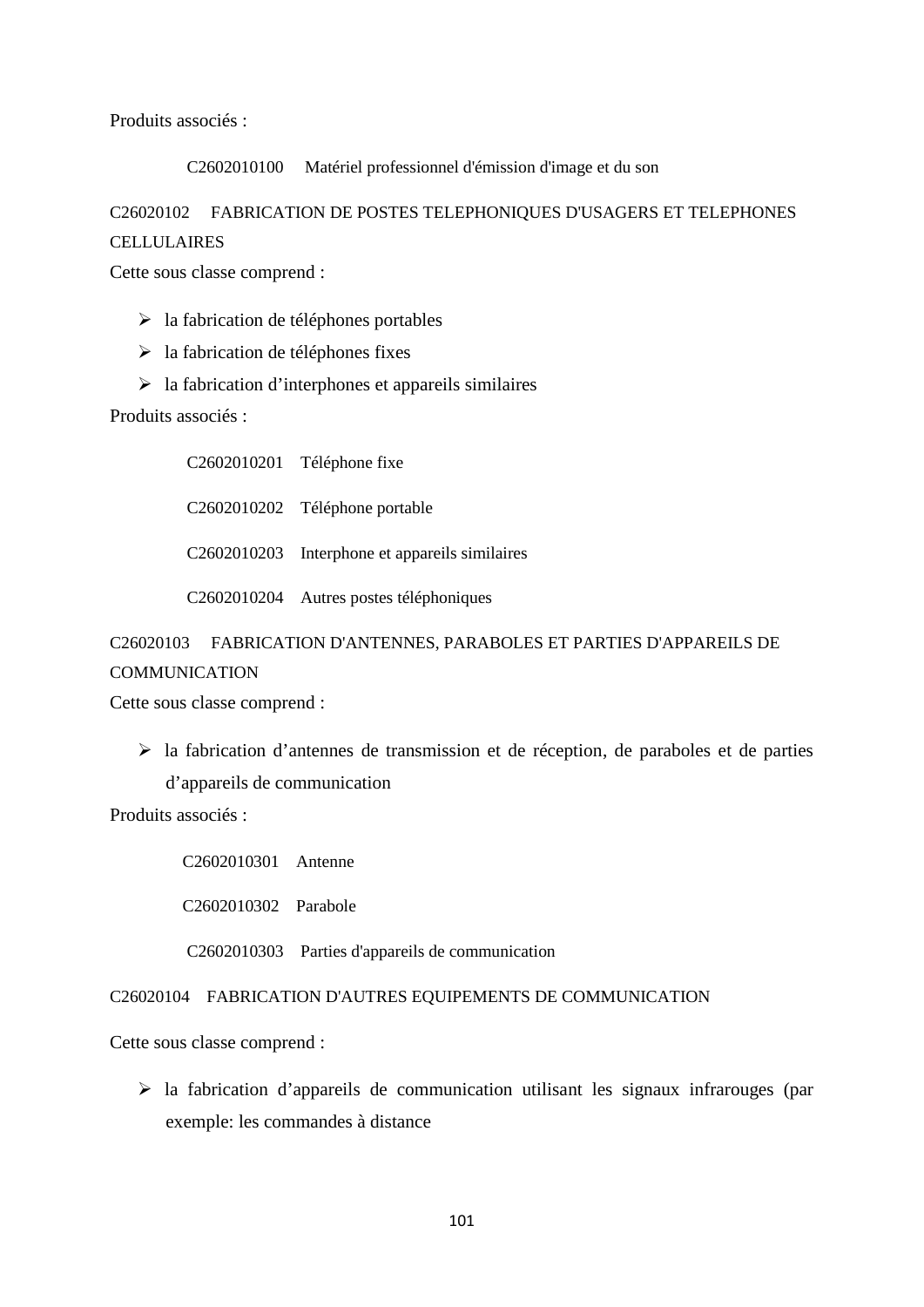- la fabrication de systèmes de détection d'effraction et d'incendie, transmettant des signaux à une station de contrôle
- la fabrication de télécommandes

Produits associés ·

C2602010400 Autres Equipement de communication

### **C260202 FABRICATION DE PRODUITS ELECTRONIQUES GRAND PUBLIC**

Cette classe comprend la fabrication d'équipements électroniques audio et vidéo destinés aux loisirs domestiques, aux véhicules automobiles, aux systèmes d'information du public et à l'amplification des instruments de musique.

## C26020201 FABRICATION DE RECEPTEURS RADIO ET AUTORADIOS

Cette sous classe comprend la fabrication de récepteurs radio e autoradio. Produits associés :

C2602020101 Récepteurs radio

C2602020102 Autoradios

## C26020202 FABRICATION DE RECEPTEURS DE TELEVISION

Cette sous classe comprend :

- $\geq$ la fabrication de téléviseurs
- $\geq$  la fabrication de moniteurs et d'écrans de télévision
- la fabrication d'équipements combinant téléviseur et d'autres appareils : magnétophone, magnétoscope, récepteur radio, lecteur CD, etc.

Produits associés :

#### C2602020200 Téléviseurs

### C26020203 FABRICATION D'AUTRES PRODUITS ELECTRONIQUES GRAND PUBLIC

Cette sous classe comprend :

 $\triangleright$  la fabrication d'appareils d'enregistrement ou de reproduction du son ou des images tels que : électrophones, tourne-disques, platines, lecteurs de disques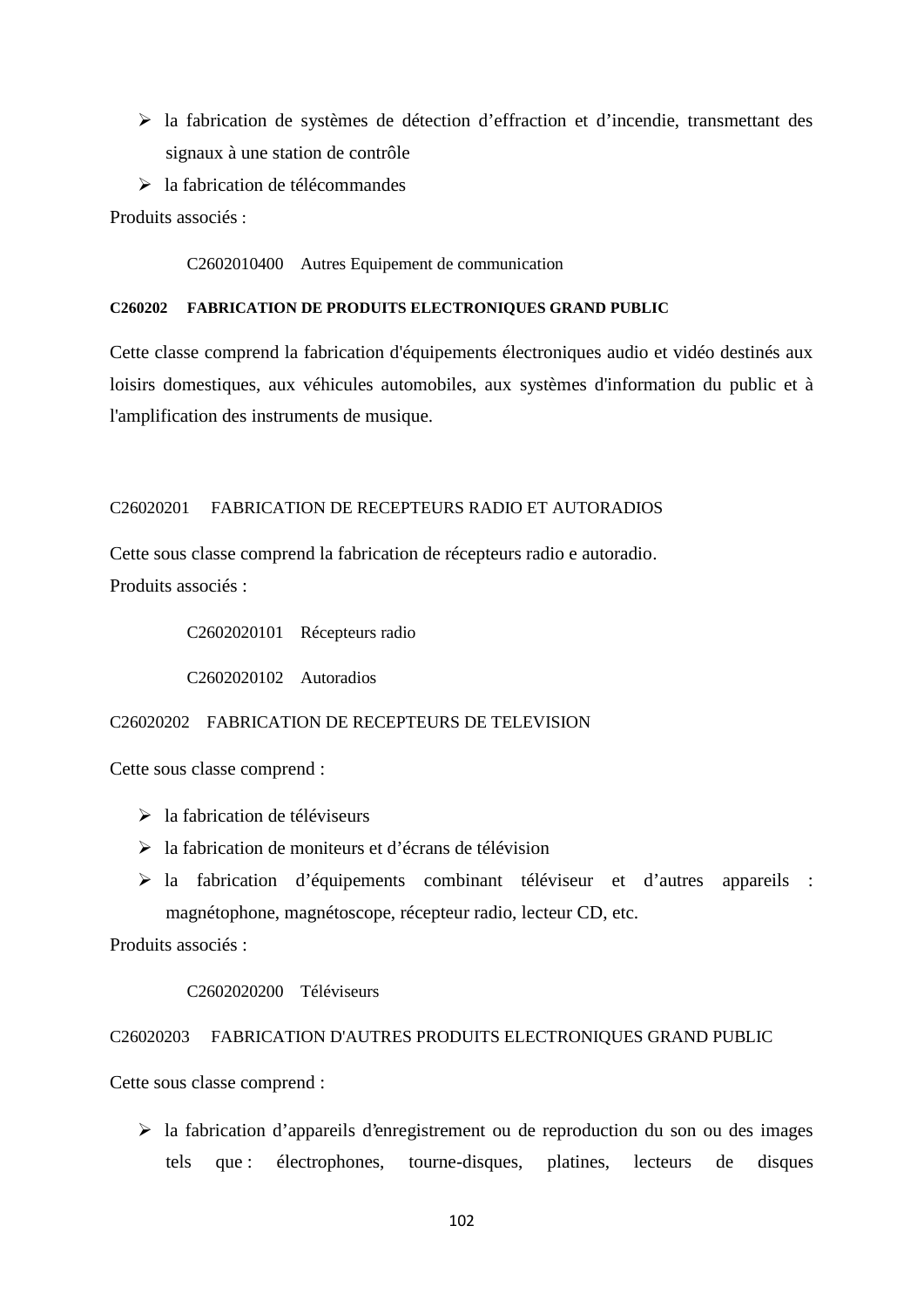audionumériques, lecteurs de disques ou cassettes portables (baladeurs) ou sur automobile, chaînes compactes, magnétophones, caméscopes, moniteurs, projecteurs et caméras de télévision.

- $\triangleright$  la fabrication de microphones, haut-parleurs et similaires
- $\triangleright$  la fabrication de parties d'appareils de réception, enregistrement ou reproduction du son et des images
- $\triangleright$  la fabrication de consoles de jeux vidéo et manettes

Produits associés ·

| C <sub>26</sub> 02020301 | Appareils d'enregistrement ou de reproduction du son ou des images                       |
|--------------------------|------------------------------------------------------------------------------------------|
| C <sub>26</sub> 02020302 | Microphones, haut-parleurs et similaires                                                 |
| C <sub>26</sub> 02020303 | Parties d'appareils de réception, enregistrement ou reproduction<br>du son et des images |
| C <sub>26</sub> 02020304 | Consoles de jeux vidéo et manettes                                                       |

# **C2603 FABRICATION D'EQUIPEMENTS D'IMAGERIE MEDICALE, DE PRECISION, D'OPTIQUE ET D'HORLOGERIE**

# **C260300 FABRICATION D'EQUIPEMENTS D'IMAGERIE MEDICALE, DE PRECISION, D'OPTIQUE ET D'HORLOGERIE**

Cette classe comprend la fabrication d'instruments de mesure, de contrôle et de navigation pour divers usages industriels et non industriels, y compris les appareils de mesure du temps, tels que les montres et horloges et les appareils similaires. Il comprend également les équipements électro-médicaux d'optique et de photographie.

# C26030001 FABRICATION D'EQUIPEMENTS D'IMAGERIE MEDICALE

Cette sous classe comprend :

- $\triangleright$  La fabrication des matériels de radiologie
- $\triangleright$  la fabrication d'appareils d'électrodiagnostic et de traitement (électrocardiographes, matériels d'échographie…),
- $\triangleright$  la fabrication de stimulateurs cardiaques et de prothèses auditives.

Produits associés :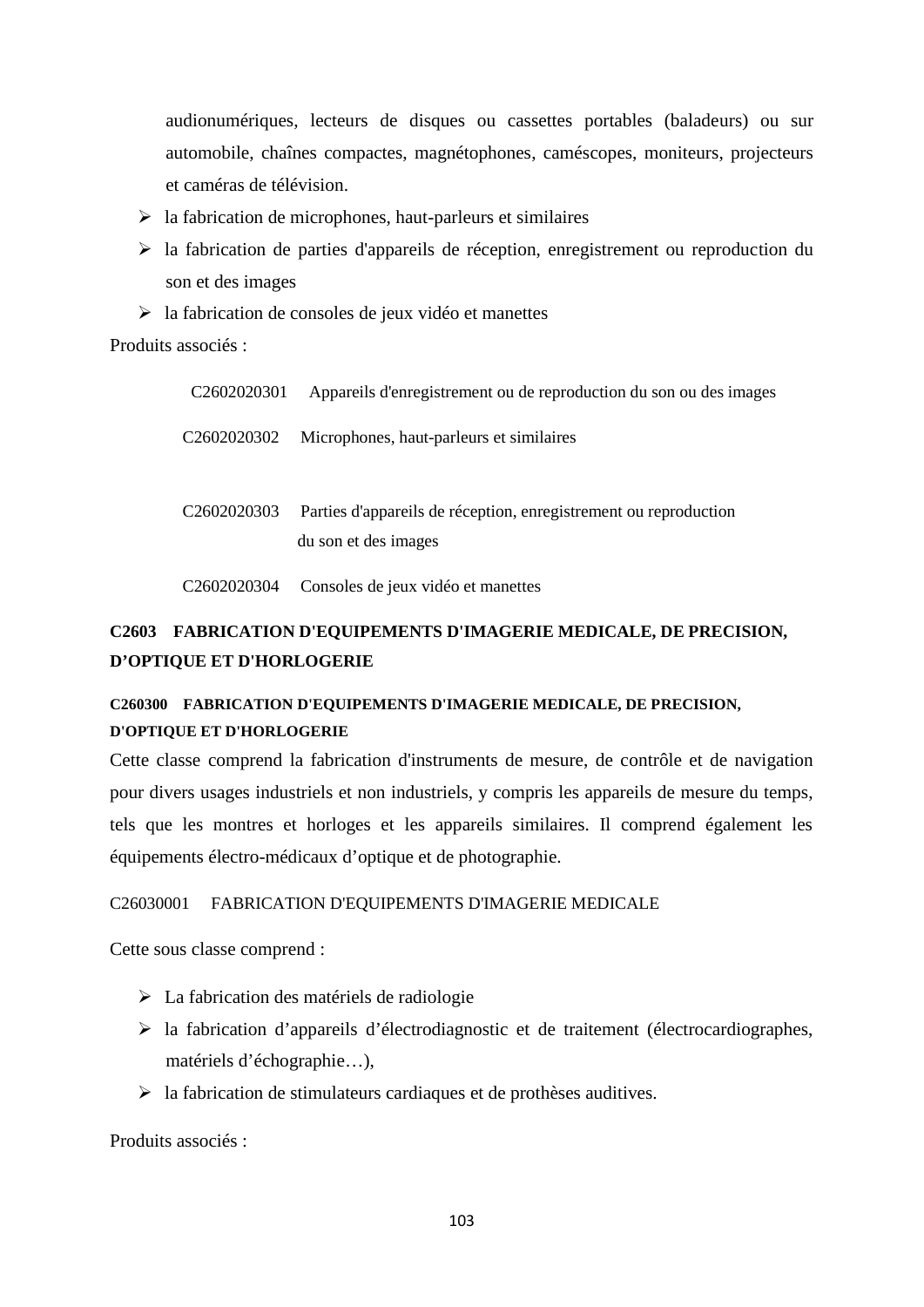#### C2603000100 Equipements électro-médicaux

Cette sous classe ne comprend pas :

 $\triangleright$  la fabrication de matériel médical, dentaire ou chirurgical non électronique (C32000300)

## C26030002 FABRICATION D'EQUIPEMENTS DE PRECISION ET D'HORLOGERIE

Cette sous classe comprend :

- $\triangleright$  la fabrication de boussoles, compas de navigation, gyroscopes, altimètres, pilotes automatiques, centrales d'inertie, etc., pour bateaux, avions ou lanceurs spatiaux ;
- $\triangleright$  la fabrication de GPS
- $\triangleright$  la fabrication de sondeurs acoustiques, radars et sonars
- la fabrication de matériels divers d'arpentage, de topographie, de nivellement, de géodésie, de météorologie, de géophysique, de télédétection, de sismique, etc.
- $\triangleright$  la fabrication de balances de précision, tables à dessiner, instruments à main pour le dessin (compas, tire-lignes, etc.) ou le traçage (règles, rapporteurs, équerres, etc.)
- la fabrication d'appareils à chambre d'ionisation, dosimètres pour le contrôle des rayonnements CA : détecteurs de neutrons, oscilloscopes et oscillographes, ampèremètres, voltmètres, ohmmètres, hypsomètres, kerdomètres, distorsiomètres
- $\triangleright$  la fabrication d'instruments de mesure des poids (balances...), de longueurs (mètres, tables à dessin…), de grandeurs électriques (oscilloscopes, voltmètres, multimètres…), de grandeurs physiques ou chimiques (manomètres, analyseurs de gaz…)
- $\triangleright$  la fabrication de montres, de chronomètres, de réveils, d'horloges et de pendules, pendulettes pour tableau de bord
- $\triangleright$  la fabrication de composantes de montres et horlogerie (ressorts, spiraux, cadrans, cages, platines, rouages, échappements, aiguilles, etc.)

Produits associés :

| C2603000201 Instruments d'aide à la navigation et de mesures météorologiques, |
|-------------------------------------------------------------------------------|
| géophysiques et similaires                                                    |

C2603000202 Balances de précision ; instruments de dessin, calcul et mesure des longueurs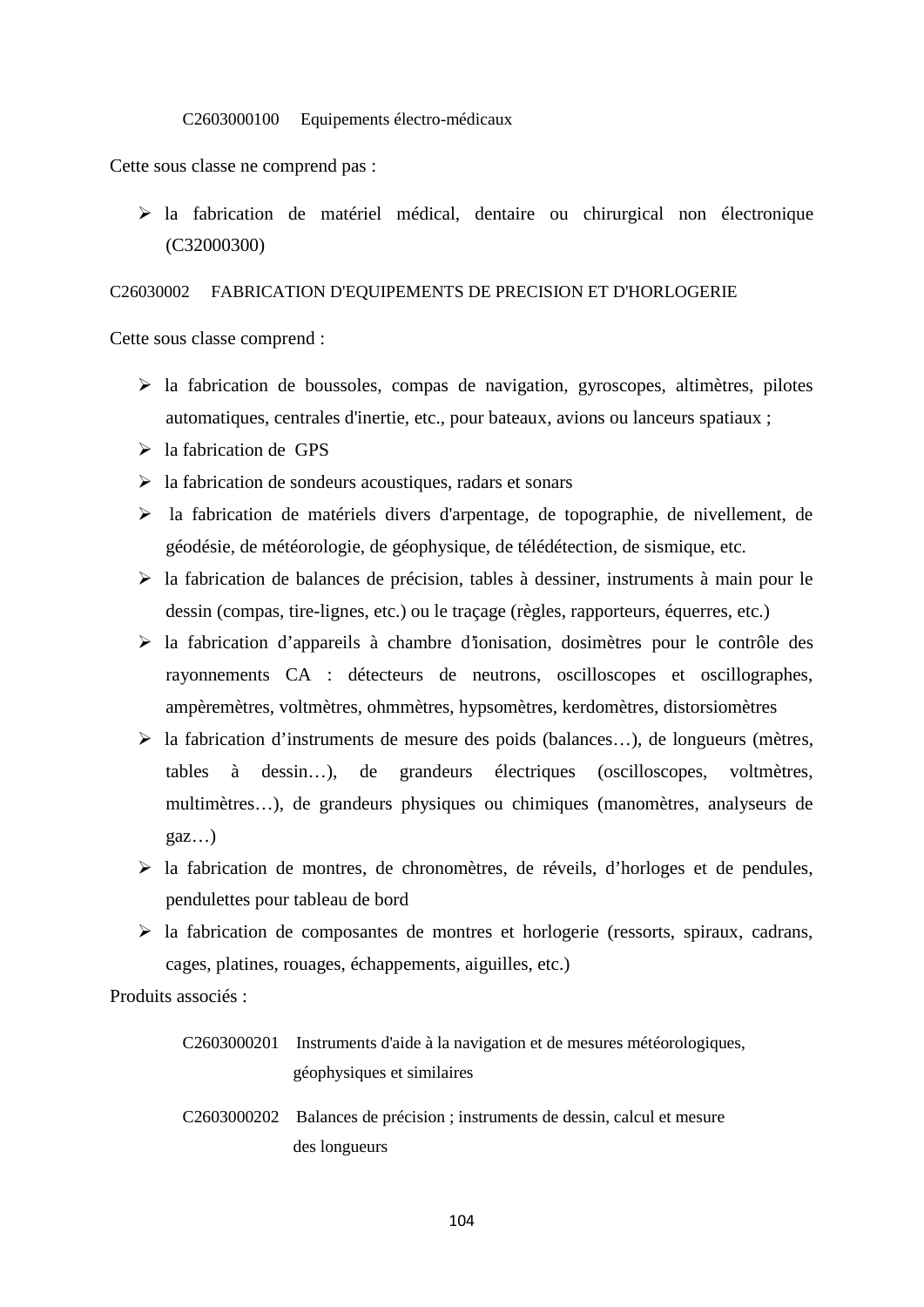C2603000203 Instruments et appareils de mesure, de contrôle et d'essai

C2603000204 Articles d'horlogerie

C26030003 FABRICATION D'EQUIPEMENTS OPTIQUE ET PHOTOGRAPHIQUE

Cette sous classe comprend

- la fabrication d'éléments et instruments optiques (lentilles, jumelles…),
- la fabrication d'appareils photographiques y compris numériques, de caméras et de projecteurs cinématographiques, et leurs parties.

Produits associés :

C2603000300 Equipements optique et photographique

Cette sous classe ne comprend pas la fabrication de caméscopes (cf. C26020203) et de lunettes (cf. C32000300).

## **C27 FABRICATION D'EQUIPEMENTS ELECTRIQUES**

Cette division comprend la fabrication de produits destinés à la production, à la distribution et à l'utilisation de l'électricité. La fabrication d'appareils électriques d'éclairage et de signalisation et celles d'appareils ménagers (électriques ou non) sont également incluses.

### **C2701 FABRICATION DE MACHINES ET MATERIELS ELECTROTECHNIQUES**

### **C270100 FABRICATION DE MACHINES ET MATERIELS ELECTROTECHNIQUES**

Cette classe comprend la fabrication de moteurs, génératrices et transformateurs électriques et de matériel de distribution et de commande électrique, de piles et accumulateurs électriques, d'appareils d'éclairage électrique, de Fils, câbles et matériel d'installation électrique et d'autres fournitures électriques.

Cette classe ne comprend pas :

- la fabrication des équipements électriques spécifiques aux véhicules automobiles (cf. C29000000)
- la fabrication d'appareils électriques de signalisation, de sécurité ou de contrôle, de condensateurs et d'électro-aimants (cf. C270300)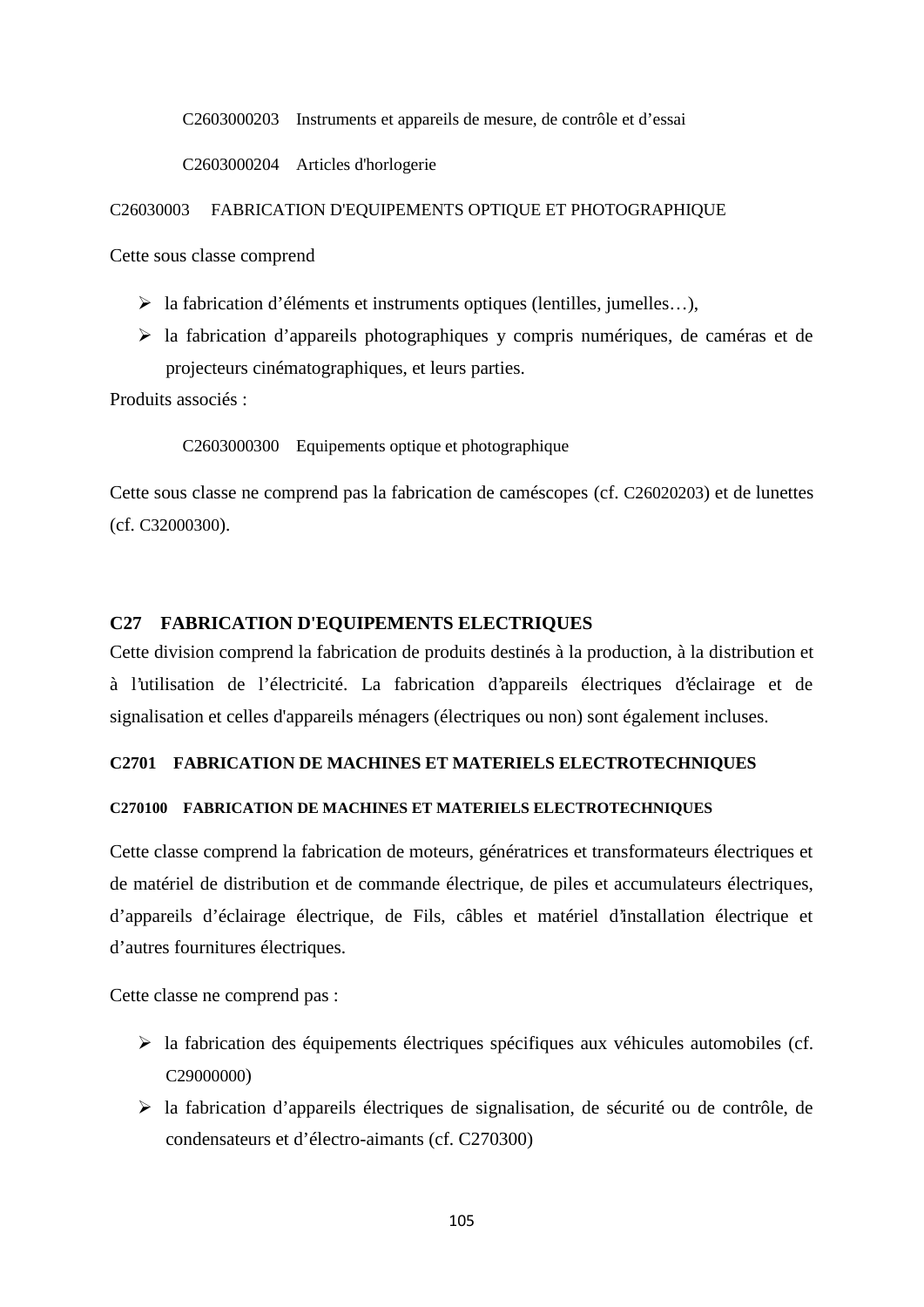# C27010001 FABRICATION DE MOTEURS, GENERATRICES ET TRANSFORMATEURS ELECTRIQUES ET DE MATERIELS DE DISTRIBUTION ET DE COMMANDE ELECTRIQUE Cette sous classe comprend :

- $\triangleright$  la fabrication de moteurs électriques à courant continu ou alternatif
- $\triangleright$  la fabrication de groupes électrogènes et convertisseurs rotatifs
- $\triangleright$  la fabrication de transformateurs électriques, ballasts et réactances tels que les redresseurs, onduleurs, convertisseurs statiques, chargeurs de batterie,
- $\geq$  la fabrication de disjoncteurs de puissance
- $\triangleright$  la fabrication de limiteurs de tension (pour la tension au niveau de la distribution)
- $\triangleright$  la fabrication de pupitres de commande pour la distribution de l'électricité
- $\geq$  la fabrication de relais électriques
- $\geq$  la fabrication de compartiments pour appareillage de tableaux de distribution électrique
- $\triangleright$  la fabrication de fusibles électriques
- $\geq$  la fabrication d'équipements électriques de commutation
- la fabrication d'interrupteurs électriques (sauf à poussoir, à bouton poussoir, à bascule ou à solénoïde)

Produits associés :

C2701000101 Moteurs à courant continu ou alternatif

C2701000102 Groupes électrogènes et convertisseurs rotatifs

C2701000103 Transformateurs électriques, ballasts et réactances

C2701000104 Matériels de distribution et de commande électrique

#### C27010002 FABRICATION PILES ET ACCUMULATEURS ELECTRIQUES

### Cette sous classe comprend

- $\triangleright$  la fabrication de piles et de batteries électriques
- $\triangleright$  la fabrication d'accumulateurs électriques pour tous usages et de parties de ces appareils

Produits associés :

C2701000201 Piles électriques

C2701000202 Accumulateurs électriques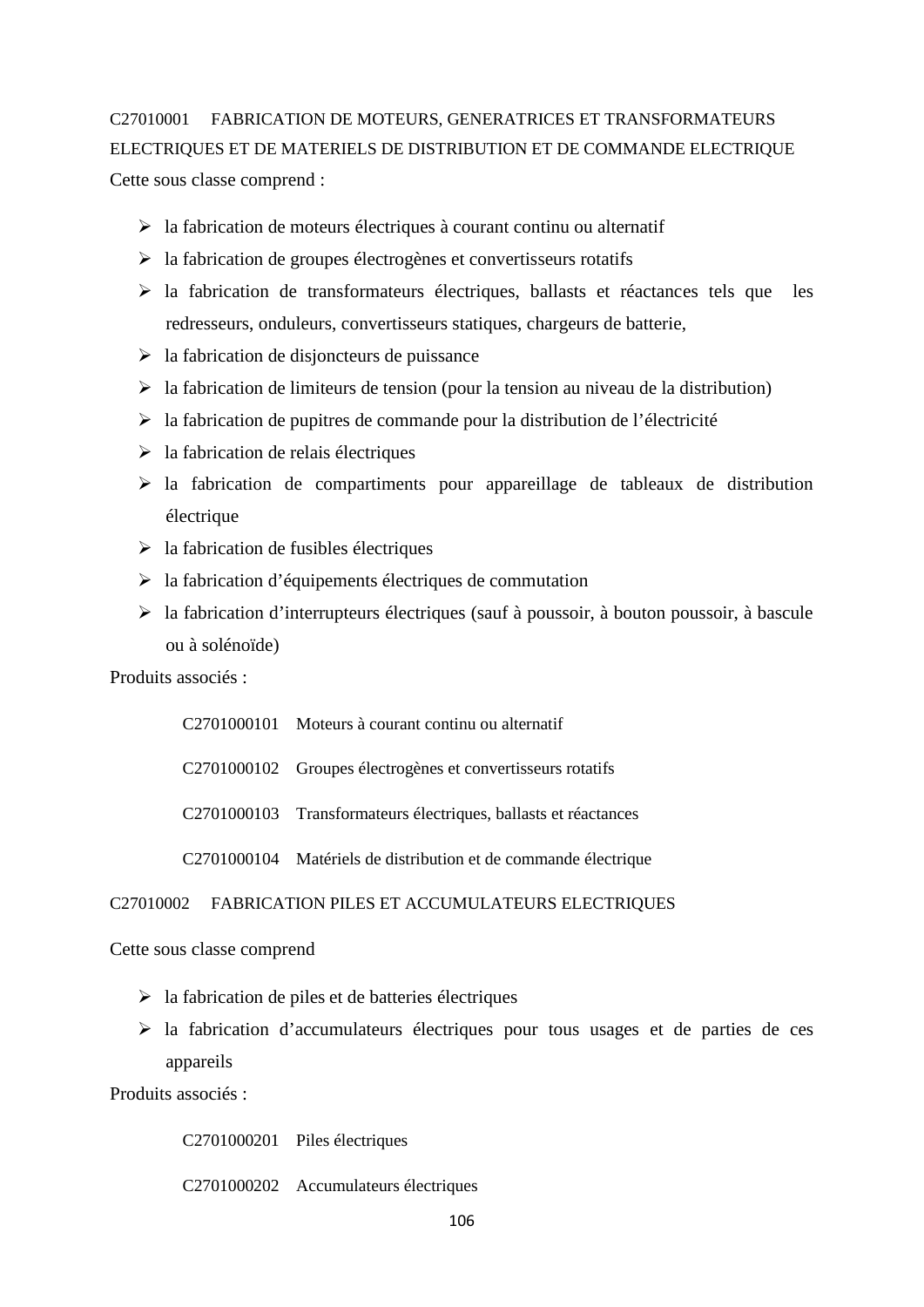### C27010003 FABRICATION DE LAMPE ET D'APPAREILS D'ECLAIRAGE ELECTRIQUE

Cette sous classe comprend la fabrication d'ampoules, de lampes et d'appareils d'éclairage électrique

Produits associés :

C2701000301 Lampe et ampoule

C2701000302 Appareils d'éclairage électrique

# C27010004 FABRICATION DE FILS, CABLES ET MATERIEL D'INSTALLATION **ELECTRIQUE**

Cette sous classe comprend :

- $\triangleright$  la fabrication de fils ou câbles électriques isolés ou non, y compris en fibres optiques
- $\triangleright$  la fabrication de matériels d'installation électrique tels que les interrupteurs, les douilles, les fiches, les prises de courant.

Produits associés :

C2701000401 Fils électriques C2701000402 Câbles électriques C2701000403 Matériels d'installation électrique C2701000403 Fibres optiques

### **C2702 FABRICATION D'APPAREILS DOMESTIQUES**

### **C270200 FABRICATION D'APPAREILS DOMESTIQUES**

Cette classe comprend la fabrication de produits "blancs" et de petits appareils électroménagers, fonctionnant généralement à l'électricité, ainsi que les appareils ménagers comme les cuisinières utilisant une autre source d'énergie.

Cette classe ne comprend pas :

- $\blacktriangleright$  la fabrication de machines à coudre (cf. C28020000)
- la fabrication de matériels de conditionnement d'air (cf. C28010000)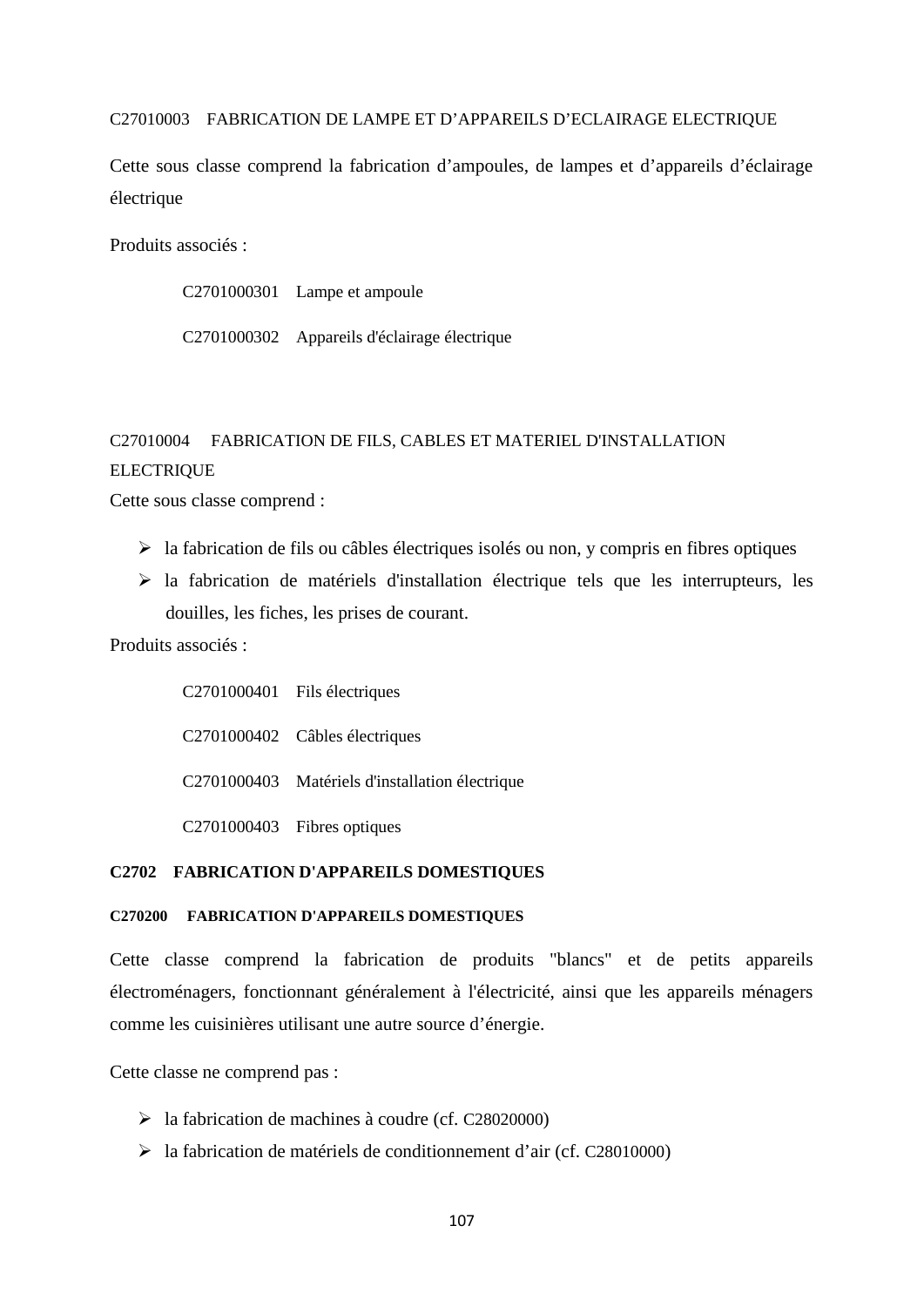#### C27020001 FABRICATION DE REFRIGERATEURS ET CONGELATEURS DOMESTIQUES

Cette sous classe comprend la fabrication de réfrigérateurs et congélateurs domestiques. Produits associés :

C2702000101 Réfrigérateur

C2702000102 Congélateur

C27020002 FABRICATION D'AUTRES ELECTROMENAGERS BLANCS

Cette sous classe comprend la fabrication d'appareils électroménagers blancs à usage domestique :

- la fabrication de machines à laver et à sécher le linge, les lave-vaisselle et les ventilateurs, domestiques
- $\triangleright$  la fabrication de sèche-cheveux, de peignes, de brosses et appareils à friser électriques fers à repasser électriques
- la fabrication d'aspirateurs et robots de cuisine, de rasoirs et tondeuses à cheveux, électriques et de cuisinières et chauffe-plats électriques, four micro-ondes, rôtissoires

Produits associés :

|                         | $C2702000201$ Fer à repasser                                                        |
|-------------------------|-------------------------------------------------------------------------------------|
| C2702000202 Ventilateur |                                                                                     |
|                         | C2702000203 Machine à laver et à sécher le linge                                    |
|                         | $C2702000204$ Sèche-cheveux                                                         |
| C <sub>2702000205</sub> | Aspirateur                                                                          |
|                         | C2702000206 Cuisinière et chauffe-plat électriques, four micro-ondes et rôtissoires |
|                         | C2702000207 Autres électroménagers blancs                                           |

C27020003 FABRICATION DE PARTIES D'APPAREILS DOMESTIQUES DIVERS

Cette sous classe comprend la fabrication de parties d'appareils domestiques divers. Produits associés :

C2702000300 Parties d'appareils domestiques divers

## C27020004 FABRICATION D'APPAREILS MENAGERS NON ELECTRIQUES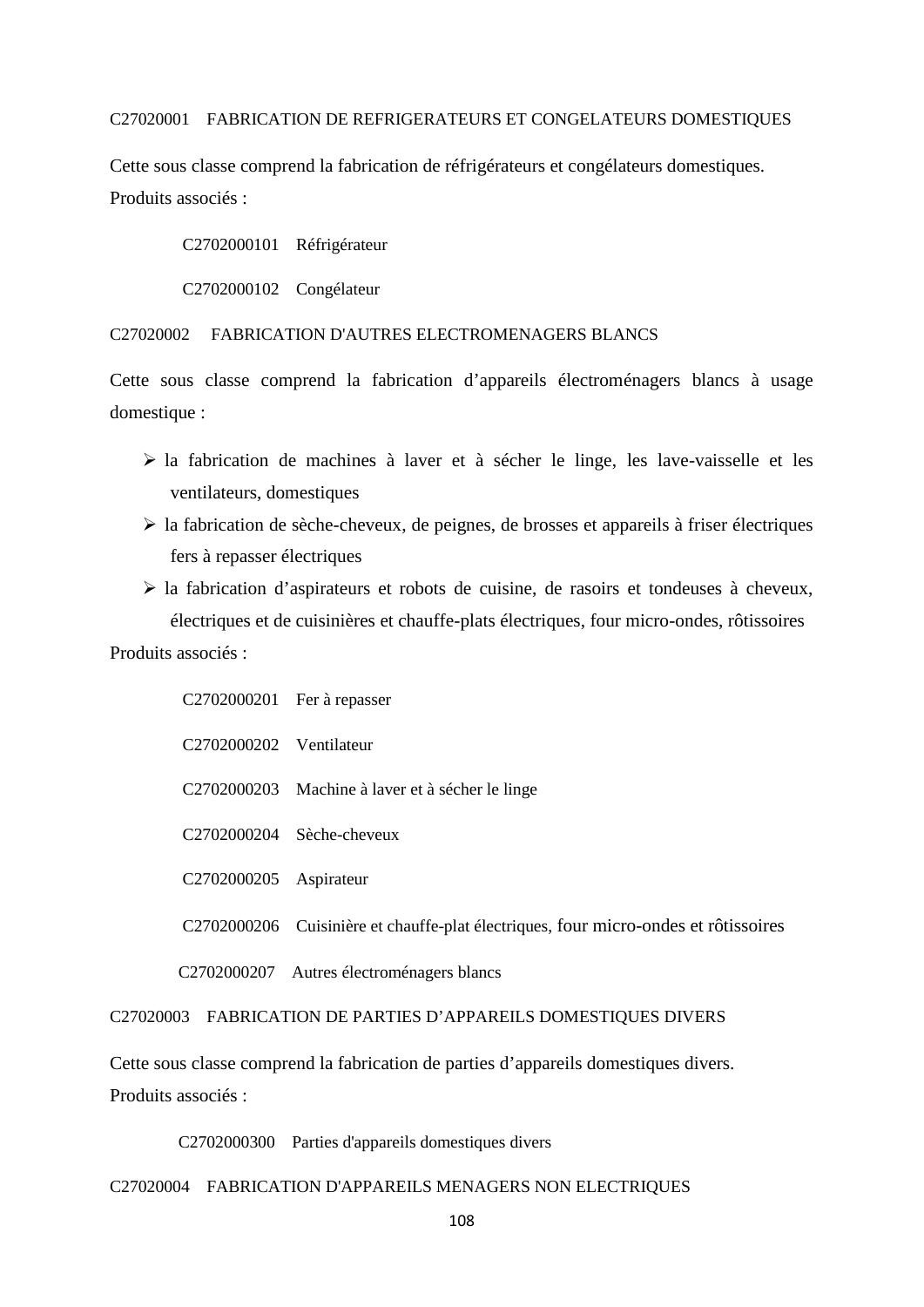Cette sous classe comprend la fabrication d'appareils non électriques pour la cuisine domestique : cuisinières, grils, poêles, chauffe-eau, ustensiles de cuisine, chauffe-plats, non électriques.

Produits associés :

| C2702000401 Cuisinière et réchaud à gaz               |
|-------------------------------------------------------|
| C2702000402 Foyers à bois ou à charbon (fourneaux)    |
| C2702000403 Autres appareils ménagers non électriques |

## **C2703 FABRICATION D'AUTRES MATERIELS ELECTRIQUES**

## **C270300 FABRICATION D'AUTRES MATERIELS ELECTRIQUES**

### C27030000 FABRICATION D'AUTRES MATERIELS ELECTRIQUES

Cette sous classe comprend la fabrication de divers appareils électriques autres que moteurs, générateurs et transformateurs, piles et accumulateurs, câbles et câblages d'installations électriques, appareils d'éclairage ou appareils ménagers.

Cette sous classe comprend :

- la fabrication de chargeurs de batterie à semi-conducteurs
- $\triangleright$  la fabrication de dispositifs électriques d'ouverture et de fermeture des portes
- $\triangleright$  la fabrication de carillons électriques
- $\triangleright$  la fabrication de prolongateurs électriques à partir de fils isolés achetés
- la fabrication d'appareils de nettoyage par ultrasons (autres que ceux destinés à un usage en laboratoire ou dentaire)
- la fabrication d'onduleurs à semi-conducteurs, de redresseurs, de piles à combustible, de générateurs électriques
- $\triangleright$  la fabrication de sources d'alimentation électrique ininterruptibles
- $\triangleright$  la fabrication de limiteurs de tension (sauf pour la tension au niveau de la distribution)
- la fabrication de câbles d'appareils, de prolongateurs électriques et d'autres jeux de fils électriques avec des fils isolés et des connecteurs
- la fabrication d'électrodes et de contacts en carbone et en graphite et d'autres produits électriques constitués de carbone et de graphite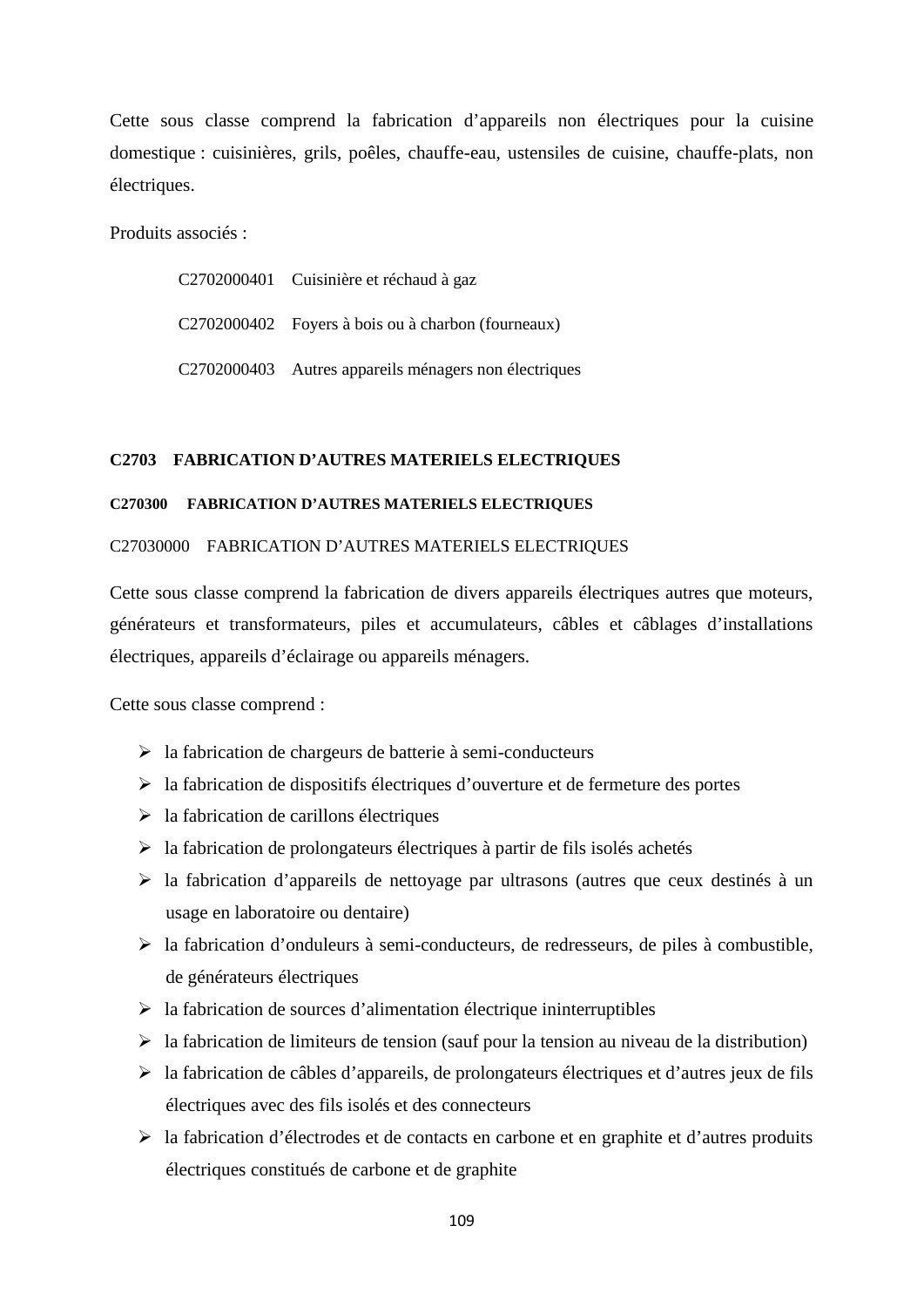- $\triangleright$  la fabrication d'accélérateurs de particules
- $\triangleright$  la fabrication de condensateurs électriques et de composants similaires
- la fabrication d'électro-aimants
- $\geq$ la fabrication de sirènes
- $\triangleright$  la fabrication de tableaux d'affichage électroniques
- $\geq$  la fabrication de signaux électriques
- $\triangleright$  la fabrication d'appareils électriques de signalisation, tels que les feux de signalisation et les équipements de signalisation pour piétons
- $\triangleright$  la fabrication d'isolateurs pour l'électricité (sauf en verre ou en céramique)
- $\triangleright$  la fabrication de matériel électrique à souder et à braser, y compris les fers à souder portatif

Produits associés :

C2703000000 Autres matériels électriques

## **C28 FABRICATION DE MACHINES ET D'EQUIPEMENTS N.C.A.**

Cette division couvre la fabrication de machines et d'équipements qui exercent, de manière autonome, une action mécanique ou thermique sur des matières ou qui exécutent des opérations sur des matières (par exemple manutention, pulvérisation, pesage ou emballage), y compris leurs organes mécaniques de production et de transmission de l'énergie et les pièces détachées spécifiques à ces machines. Les machines et équipements comprennent aussi bien des matériels fixes, mobiles ou portatifs, utilisés dans l'industrie, l'agriculture, la construction ou le secteur tertiaire, à usage civil ou militaire, public ou privé.

## **C2801 FABRICATION DE MACHINES D'USAGE GÉNÉRAL**

### **C280100 FABRICATION DE MACHINES D'USAGE GENERAL**

### C28010000 FABRICATION DE MACHINES D'USAGE GENERAL

Cette sous classe comprend :

- $\triangleright$  la fabrication de moteurs thermiques et de turbines ainsi que leurs parties, sauf ceux destinés aux véhicules automobiles, motocycles et aéronefs
- $\triangleright$  la fabrication d'appareils hydrauliques ou pneumatiques (y compris pompes, compresseurs et transmissions)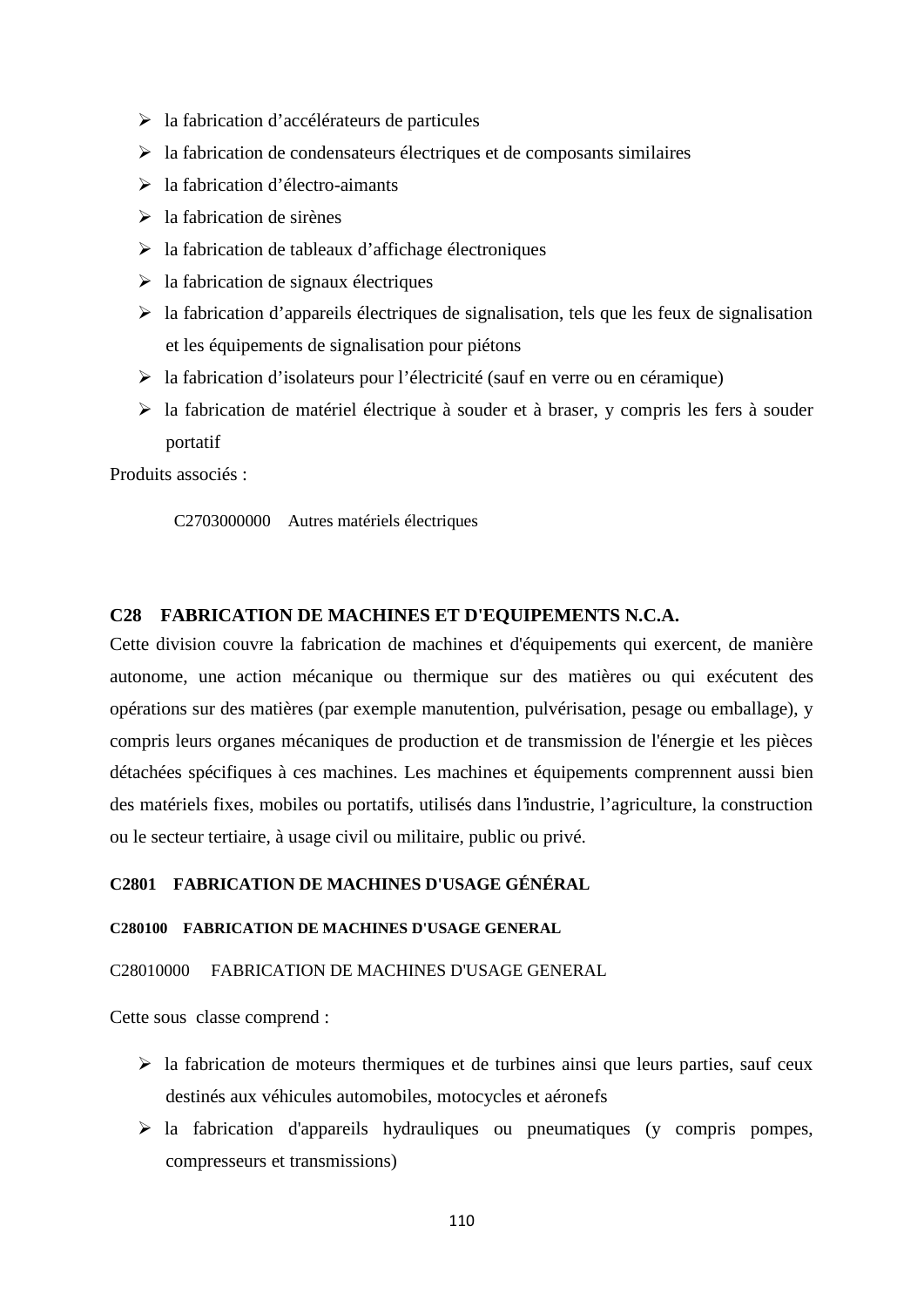- $\triangleright$  la fabrication de robinetterie et de vannes pour l'industrie, le sanitaire, le chauffage, etc.
- la fabrication d'organes mécaniques de transmission de l'énergie, d'engrenage, de roulements et d'embrayages
- $\geq$  la fabrication de four et de brûleurs
- $\geq$  la fabrication de matériel de levage et de manutention
- $\triangleright$  la fabrication de machines et équipements de bureau
- $\triangleright$  la fabrication d'outillages portatifs à moteur incorporé
- $\triangleright$  la fabrication d'équipements aérauliques et frigorifiques industriels

# Produits associés :

| C2801000001 Moteurs thermiques et turbines ainsi que leurs parties |
|--------------------------------------------------------------------|
| C <sub>2801000002</sub> Equipements hydrauliques et pneumatiques   |
|                                                                    |

- C2801000003 Articles de robinetterie
- C2801000004 Engrenages et organes mécaniques de transmission
- C2801000005 Fours et brûleurs
- C2801000006 Matériels de levage et de manutention
- C2801000007 Photocopieuse
- C2801000008 Machines et équipements de bureau
- C2801000009 Equipements de conditionnement d'air pour bâtiment
- C2801000010 Equipements aérauliques et frigorifiques industriels
- C2801000011 Autres machines d'usage général

Cette sous classe ne comprend pas :

- la fabrication d'équipements et de composants électriques pour moteurs à combustion interne (cf. C29000000)
- la fabrication de fours domestiques (cf. C27020004)
- la fabrication d'ordinateurs et équipements périphériques (cf. C260102)

## **C2802 FABRICATION DE MACHINES D'USAGE SPÉCIFIQUE**

## **C280200 FABRICATION DE MACHINES D'USAGE SPECIFIQUE**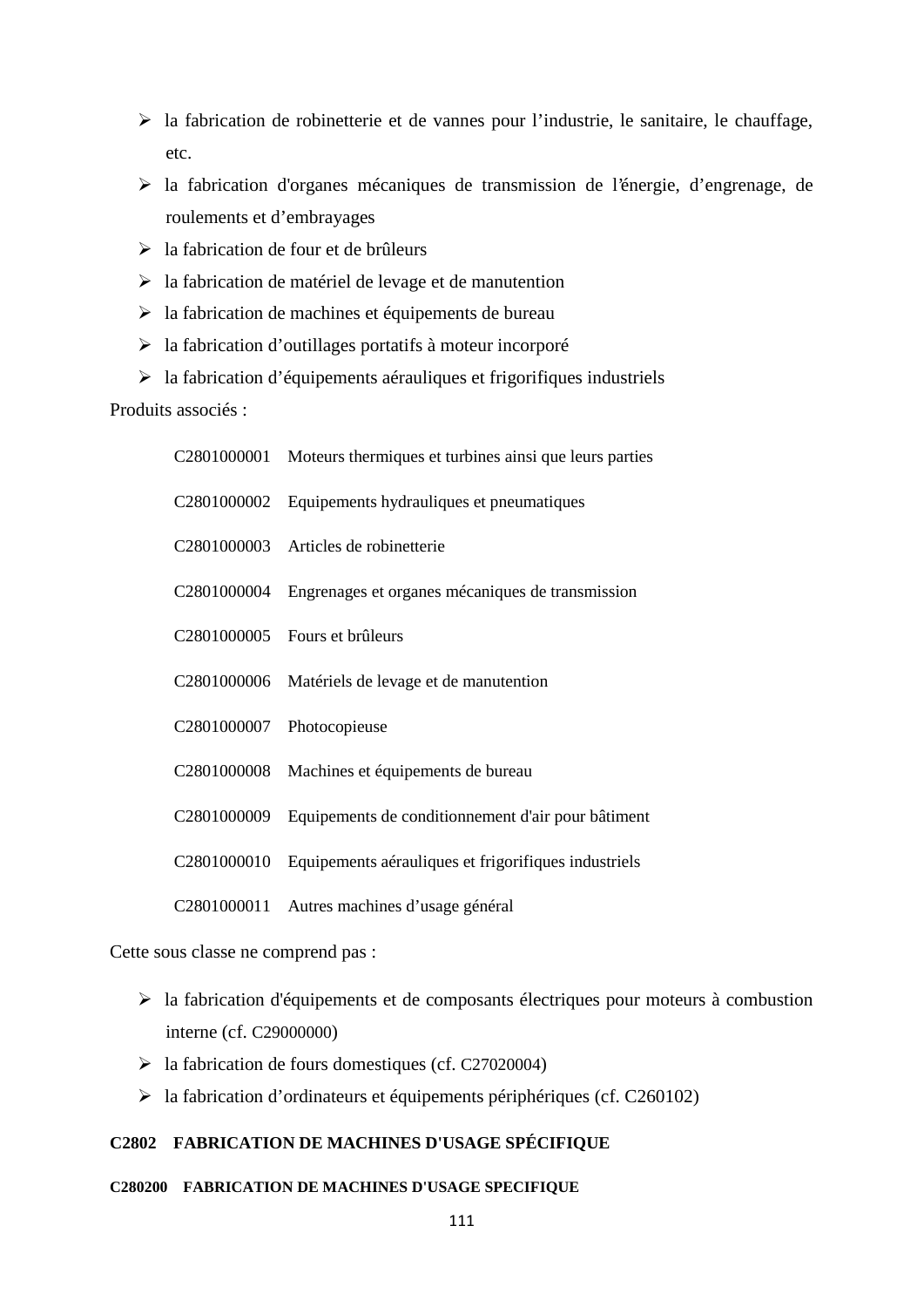### C28020000 FABRICATION DE MACHINES D'USAGE SPECIFIQUE

Cette sous classe comprend :

- la fabrication de matériels agricoles ou forestiers: tracteurs, remorques, engins pour planter, traiter, récolter, etc.
- $\triangleright$  la fabrication, de machines-outils et leurs pièces spécifiques ou leurs accessoires utilisés pour le travail des métaux ou autres matériaux durs
- $\triangleright$  la fabrication de machines et d'appareils pour la métallurgie, l'extraction et les mines, le bâtiment et le génie civil
- $\triangleright$  la fabrication de machines et d'appareils destinés aux industries agro-alimentaires
- $\triangleright$  la fabrication de machines pour le travail du cuir et des chaussures, l'industrie textile, de l'habillement
- $\triangleright$  la fabrication de machines pour les industries du bois, du papier, du caoutchouc, du plastique du verre, etc.
- la fabrication de manèges, de balançoires, d'attractions foraines et d'installations de bowling

Produits associés :

| C2802000001 Machines agricoles et forestières                               |
|-----------------------------------------------------------------------------|
| C2802000002 Machines de formage des métaux et machines-outils               |
| C2802000003 Machines pour l'extraction ou la construction                   |
| C2802000004 Machines pour la métallurgie                                    |
| C2802000005 Machines pour l'industrie agro-alimentaire                      |
| C2802000006 Machines pour les industries textiles                           |
| C2802000007 Machines pour les industries du papier et du carton             |
| C2802000008 Machines pour le travail du caoutchouc ou des plastiques        |
| C2802000009 Autres Machines d'usage spécifique non classées ailleurs n.c.a. |
|                                                                             |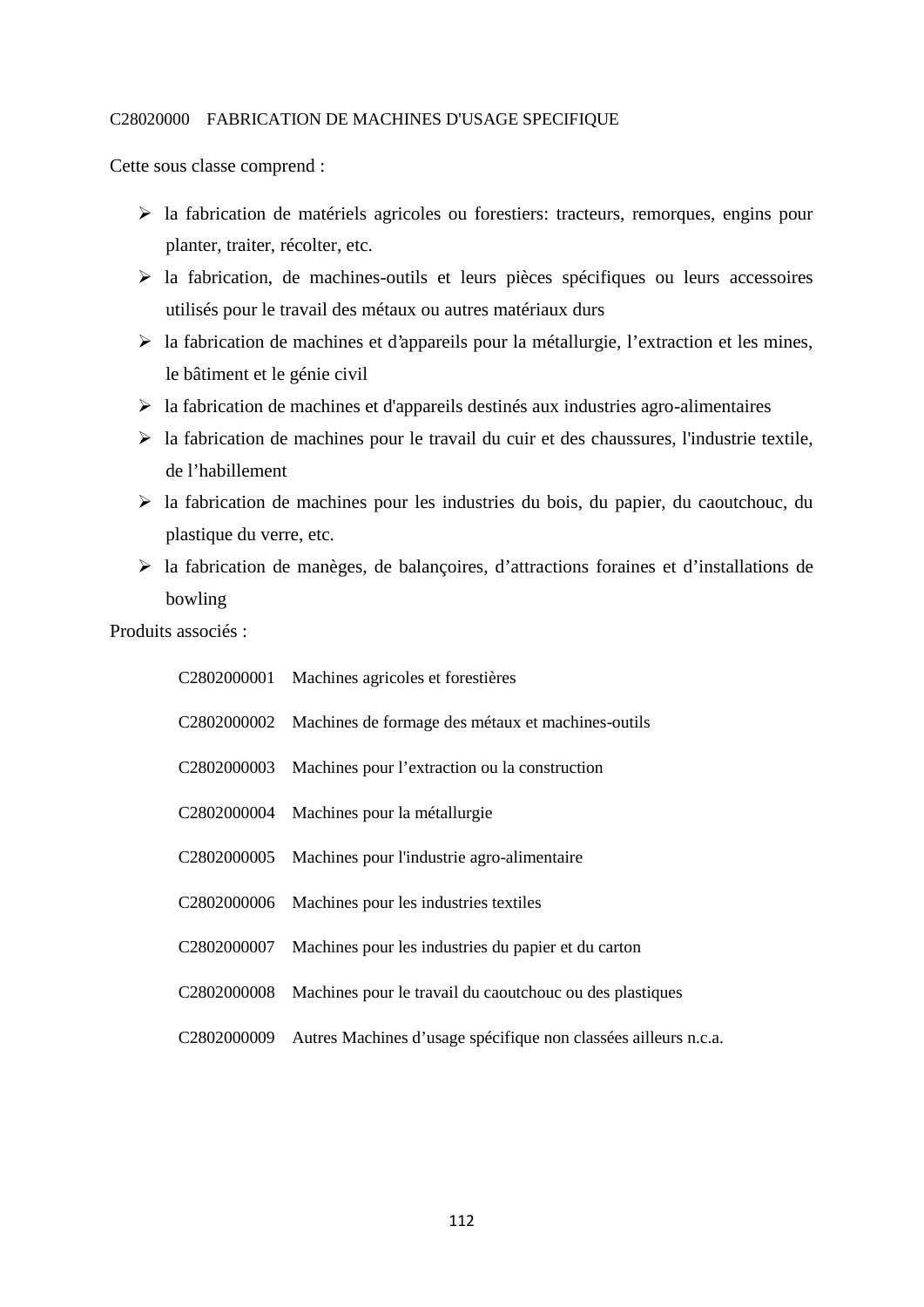# **C29 CONSTRUCTION DE VÉHICULES AUTOMOBILES**

Cette division comprend la fabrication de véhicules automobiles destinés au transport de passagers ou de marchandises, y compris la fabrication de leurs parties et accessoires spécifiques, de remorques et de semi-remorques.

La division C29 concerne aussi bien la construction de voitures particulières, de véhicules de loisir, de véhicules utilitaires ainsi que leur assemblage ou leur aménagement. Elle concerne ainsi les équipementiers spécialisés, les carrossiers, les assembleurs ou les aménageurs. La filière complète s'organise à partir du moteur et des organes mécaniques ou électriques en amont, dès lors qu'ils sont spécifiquement destinés à des véhicules automobiles.

# **C2900 CONSTRUCTION DE VÉHICULES AUTOMOBILES**

# **C290000 CONSTRUCTION DE VEHICULES AUTOMOBILES**

## C29000000 CONSTRUCTION DE VEHICULES AUTOMOBILES

Cette sous classe comprend :

- $\triangleright$  la fabrication de moteurs à combustion interne pour véhicules automobiles
- $\geq$  la fabrication de châssis pour véhicules à moteur
- la fabrication de voitures de tourisme, des utilitaires dérivés, des vans et des autocaravanes
- $\triangleright$  la fabrication de véhicules utilitaires : camions et camionnettes, autocars, tracteurs routiers, etc.
- $\triangleright$  la fabrication de remorques et de semi-remorques
- $\geq$  la fabrication de conteneurs
- $\triangleright$  l'aménagement de tous types de véhicules automobiles, de remorques et de semiremorques, notamment de caravanes, autocaravanes et véhicules utilitaires.
- $\triangleright$  la fabrication de dispositifs mécaniques, électriques ou de carrosserie ou de selleries conçus spécifiquement pour équiper un véhicule automobile.
- $\geq$  la fabrication de sièges de voitures
- $\triangleright$  le montage ou l'assemblage de sous-ensembles complets, de parties et d'accessoires pour véhicules automobiles, pour compte

Produits associés :

C2900000001 Moteurs pour véhicules automobiles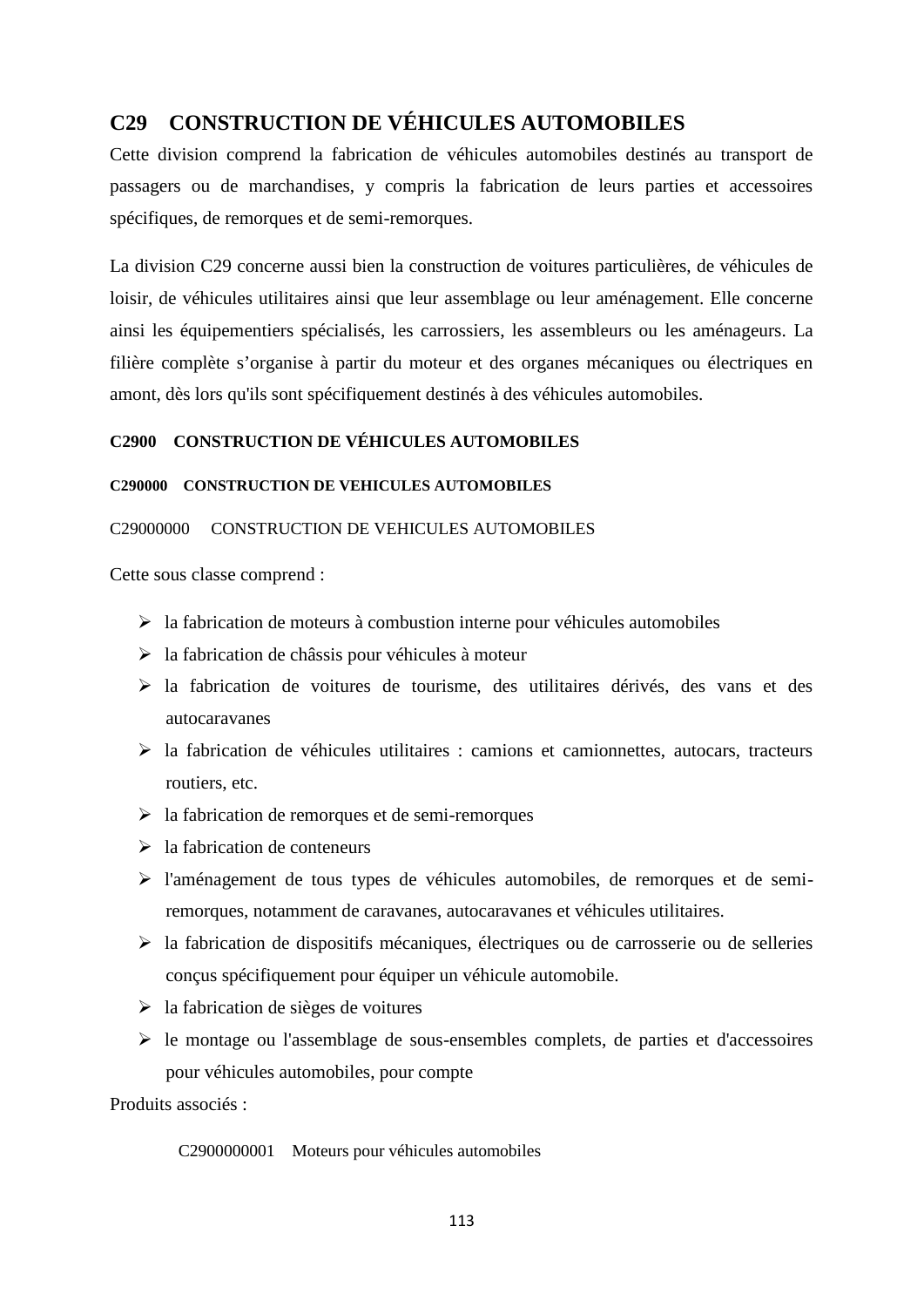| C2900000002 Voitures particulières                              |
|-----------------------------------------------------------------|
| C <sub>2900000003</sub> Autobus et autocars                     |
| C2900000004 Véhicules utilitaires spécifiques                   |
| C2900000005 Carrosseries et remorques                           |
| C2900000006 Conteneurs de transport                             |
| C <sub>290000000</sub> Pièces et accessoires automobiles n.c.a. |

Cette sous classe ne comprend pas :

- le réalésage pour compte de tiers (cf. C25020002)
- $\triangleright$  la fabrication de tracteurs, véhicules à traction animale et remorques agricoles (cf. C<sub>28020000</sub>
- la fabrication de tombereaux automoteurs et d'autres engins utilisés dans la construction et les mines (cf. C28020000)
- la fabrication de chars et d'autres véhicules militaires de combat (cf. C30010400)
- l'entretien et la réparation de véhicules automobiles (cf. G45020000)
- $\triangleright$  la fabrication de batteries et d'appareils d'éclairage pour véhicules automobiles (cf. C270100)

# **C30 FABRICATION D'AUTRES MATÉRIELS DE TRANSPORT**

Cette division comprend la fabrication de matériel de transport comme les bateaux et les navires, le matériel ferroviaire roulant et les locomotives, les aéronefs et lanceurs et la fabrication d'équipements pour ces matériels.

Le champ concerne les matériels civils, militaires ou de plaisance.

# **C3001 CONSTRUCTION NAVALE, AÉRONAUTIQUE ET FERROVIAIRE**

## **C300101 CONSTRUCTION NAVALE**

### C30010100 CONSTRUCTION NAVALE

Cette sous classe comprend la construction (ou la reconstruction) de tous navires, bateaux, embarcations, pirogues et structures flottantes pour le transport de passagers et de fret, la pêche ou d'autres usages commerciaux, militaires, sportifs ou de loisirs.

Elle comprend :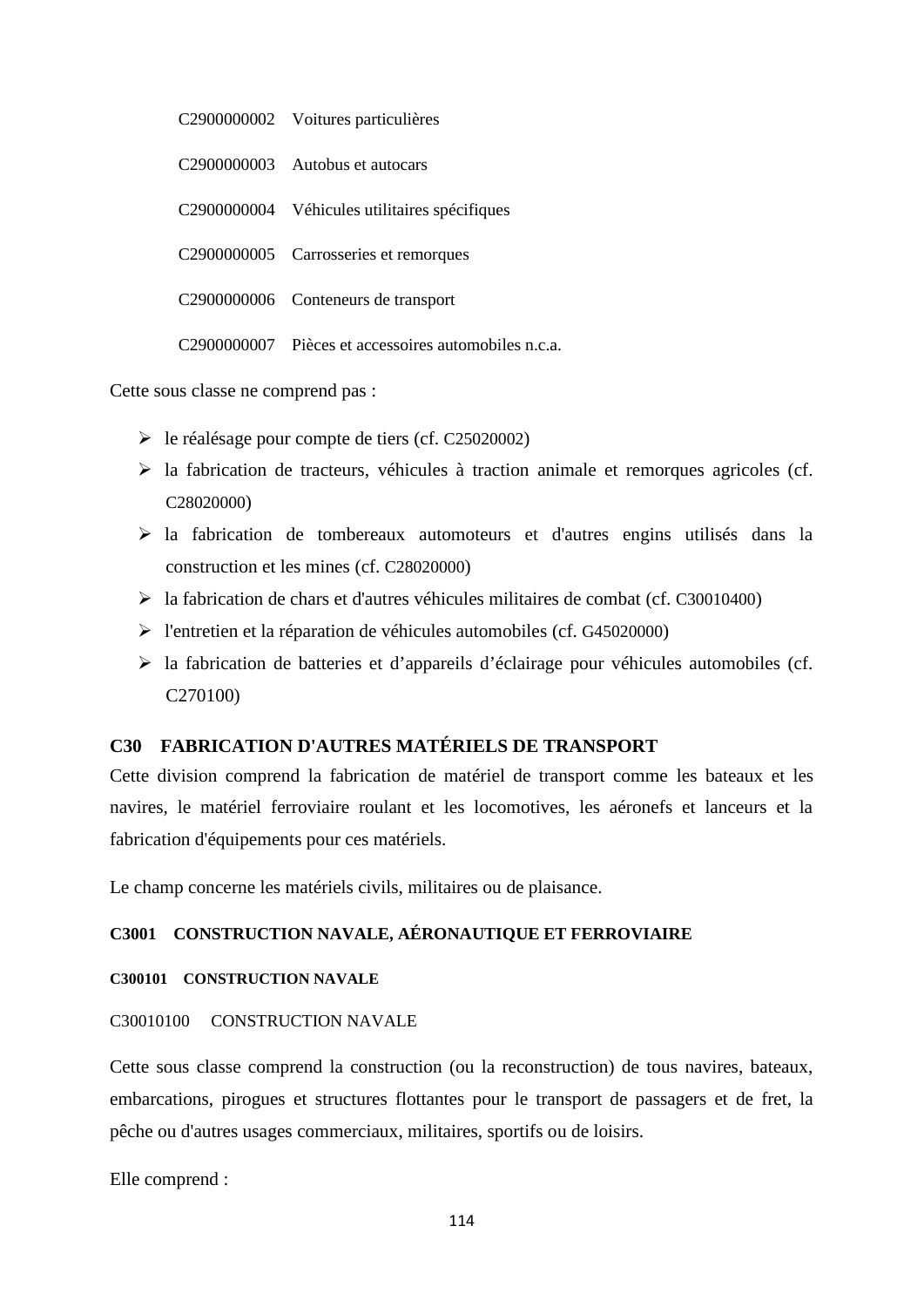- $\triangleright$  la fabrication de pirogues et de pinasses
- la fabrication d'autres navires à passagers (paquebots…), de navires citernes (pétroliers…), de bateaux frigorifiques (bananiers…), de cargos vraquiers et porte conteneurs
- $\triangleright$  la fabrication de bateaux de pêche et de plaisance
- $\geq$  la fabrication de pousseurs et remorqueurs, de dragues et barges, de plates-formes pétrolières, ainsi que les bateaux de guerre. Elle comprend aussi la fabrication de bouées et balises.

Produits associés :

| C3001010001 Pirogues et pinasses                      |
|-------------------------------------------------------|
| C3001010002 Bateaux de transport de passagers         |
| C3001010003 Navires marchands                         |
| C3001010004 Bateaux de pêche                          |
| C3001010005 Bateaux de plaisance                      |
| C3001010006 Autres produits de la construction navale |

Cette sous classe ne comprend pas :

- les activités d'entretien et de réparation spécialisée de navires, bateaux et structures flottantes (cf. C33010000)
- $\blacktriangleright$  la démolition navale (cf. E38000200)

## **C300102 CONSTRUCTION AERONAUTIQUE**

### C30010200 CONSTRUCTION AERONAUTIQUE

Cette sous classe comprend :

- $\triangleright$  la construction d'avions conçus pour le transport de marchandises ou de passagers, pour les forces militaires, pour le sport ou pour d'autres usages
- la construction d'hélicoptères
- $\triangleright$  la fabrication de parties et accessoires des appareils relevant de cette classe : grands assemblages tels que fuselages, ailes, portes, gouvernes, trains d'atterrissage, réservoirs à combustibles, nacelles, etc. ; hélices, rotors et pales de rotors pour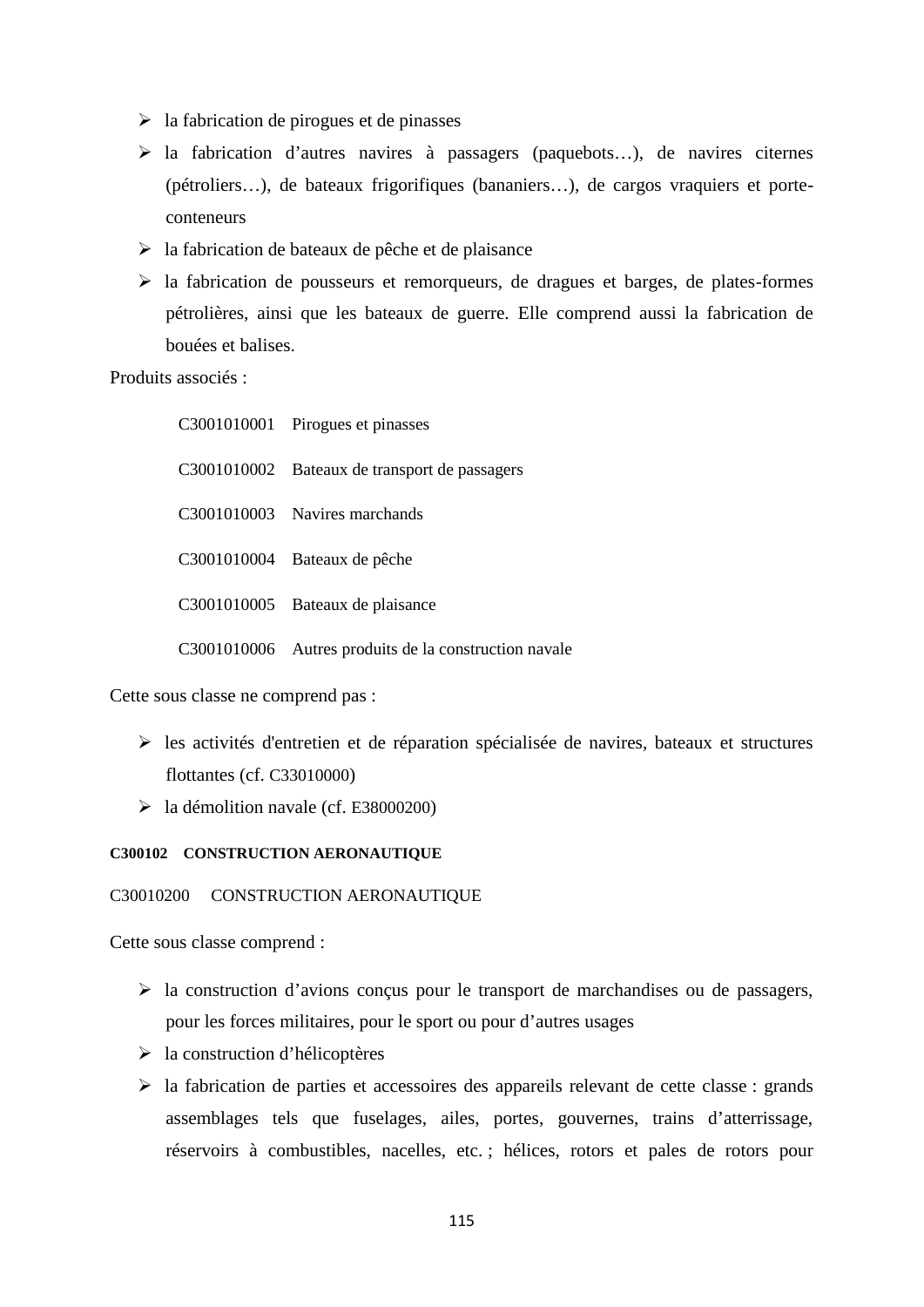hélicoptères ; moteurs des types généralement utilisés pour la propulsion des véhicules aériens

Produits associés :

C3001020000 Produits de la construction aéronautique

### **C300103 CONSTRUCTION FERROVIAIRE**

### C30010300 CONSTRUCTION FERROVIAIRE

Cette sous classe comprend :

- $\triangleright$  la fabrication de locomotives, de locotracteurs et de tous véhicules tractés pour voies ferrées, y compris pour exploitation minière, ainsi que leurs parties et accessoires spécifiques
- $\triangleright$  le reconditionnement et l'équipement de matériel ferroviaire roulant
- la fabrication d'appareils mécaniques et électromécaniques de signalisation, de sécurité, de contrôle ou de commande pour voies ferrées, fluviales, portuaires et routières

Produits associés :

C3001030000 Matériels ferroviaires roulants

Cette sous classe ne comprend pas :

 $\triangleright$  la fabrication d'appareils électriques de signalisation, de sécurité, de contrôle ou de commande (cf. C27030000)

### **C300104 CONSTRUCTION DE VEHICULES MILITAIRES DE COMBAT**

C30010400 CONSTRUCTION DE VEHICULES MILITAIRES DE COMBAT

Cette sous classe comprend la fabrication de chars et autres véhicules militaires de combat. Produits associés :

C3001040000 Véhicules militaires de combat

## **C3002 FABRICATION D'AUTRES EQUIPEMENTS DE TRANSPORT**

## **C300200 FABRICATION D'AUTRES EQUIPEMENTS DE TRANSPORT**

### C30020000 FABRICATION D'AUTRES EQUIPEMENTS DE TRANSPORT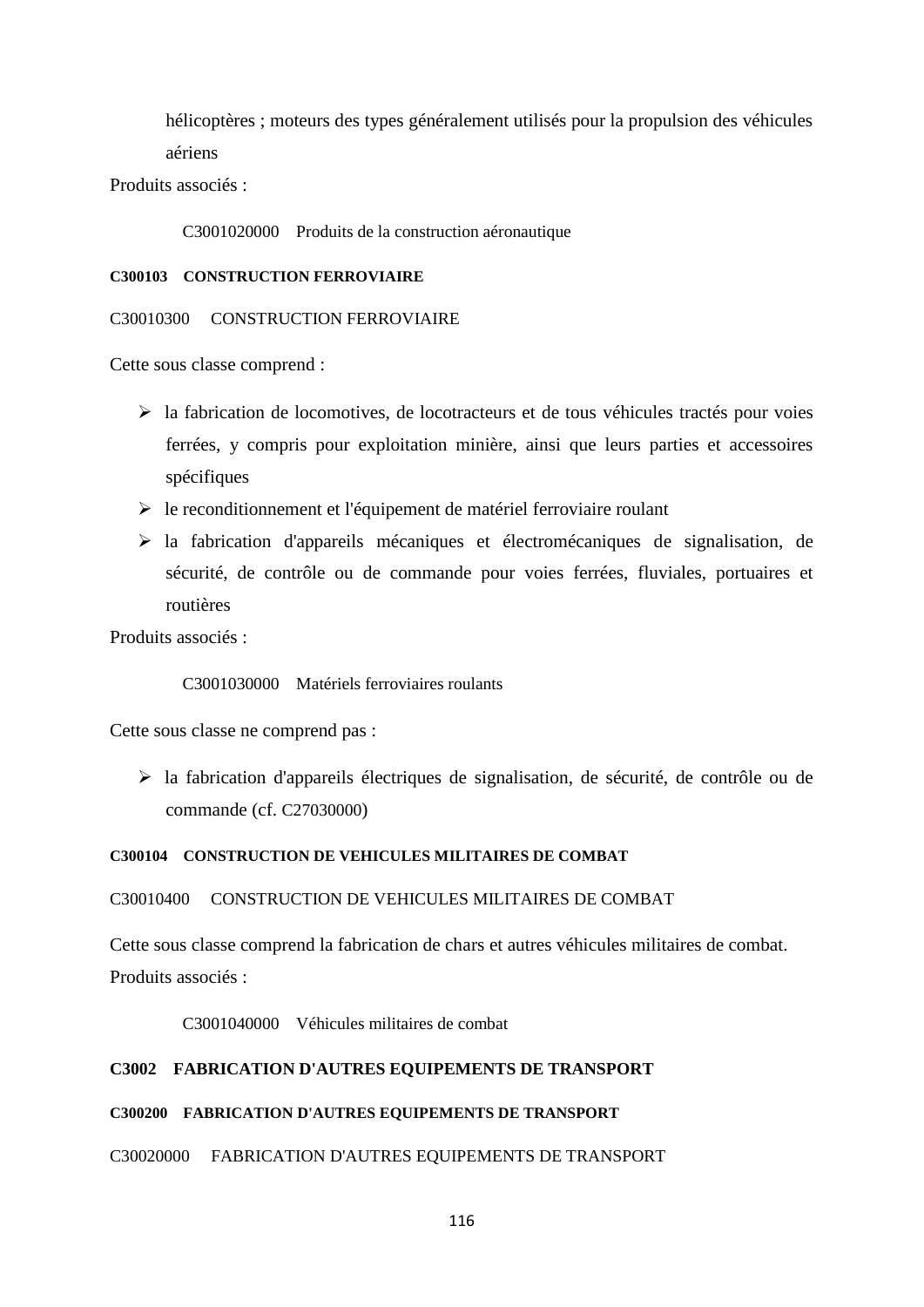Cette sous classe comprend :

- $\triangleright$  la fabrication de motocycles, de cyclomoteurs, de leurs moteurs, parties et accessoires spécifiques
- $\triangleright$  la fabrication de bicyclettes y compris pour enfants, de landaus ou poussettes et autres cycles sans moteur, ainsi que leurs parties et accessoires spécifiques
- $\triangleright$  la fabrication de véhicules pour invalides, avec ou sans moteur, et de leurs parties
- $\triangleright$  la fabrication de charrettes à traction animale, charrettes à bras, chariots pour achats, etc.

Produits associés :

C3002000001 Motocycles, moteurs et équipements pour motocycles C3002000002 Cycles et équipements pour cycles C3002000003 Véhicules pour invalides C3002000004 Pousse-pousse C3002000005 Matériels de transport n.c.a

Cette sous classe ne comprend pas :

- l'entretien et la réparation de motocycles (cf. G45040002) ou de cycles (cf. S95020000)
- $\triangleright$  la fabrication de chariots de levage ou de manutention, y compris diables et brouettes (cf. C28010000)
- $\blacktriangleright$  la fabrication de remorques de tourisme (cf. C29000000)

## **C31 FABRICATION DE MEUBLES ET MATELAS**

Cette division comprend la fabrication de meubles principalement en bois, en métal ou en plastique. Les techniques de fabrication sont largement similaires à celles des divisions travaillant ces matériaux (C16, C25 et C22) mais les caractéristiques esthétiques et fonctionnelles du mobilier constituent une spécificité importante pour le processus de production.

## **C3100 FABRICATION DE MEUBLES ET MATELAS**

### **C310001 FABRICATION DE MATELAS ET SOMMIERS**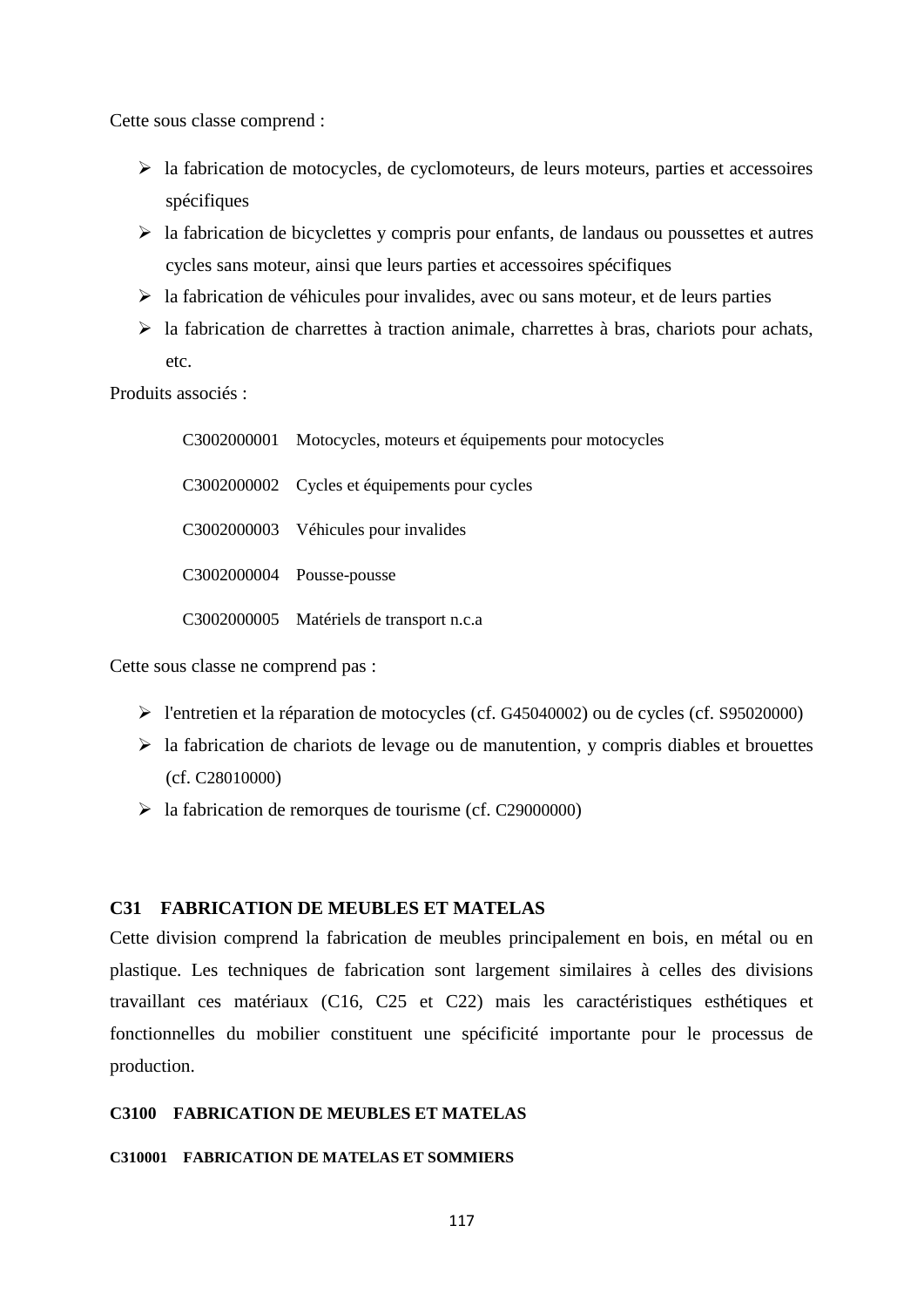## C31000100 FABRICATION DE MATELAS ET SOMMIERS

Cette sous classe comprend :

- $\triangleright$  la fabrication de matelas
- $\geq$  la fabrication de sommiers

Produits associés :

C3100010001 Matelas

C3100010002 Sommiers

Cette sous classe ne comprend pas :

- $\blacktriangleright$  la fabrication de matelas gonflables (cf. C22010200)
- la fabrication de plaques de mousse en plastique non revêtues (cf. C22020004)

## **C310002 FABRICATION DE MEUBLES**

### C31000200 FABRICATION DE MEUBLES

Cette sous classe comprend :

- la fabrication de tous sièges (ameublement intérieur, cuisine, jardin, bureau, etc.), sauf ceux destinés aux véhicules ou à la médecine
- $\triangleright$  la fabrication de meubles d'intérieur (lits, buffets, tables, etc.), y compris les opérations de vernissage ou peinture
- $\geq$  la fabrication de meubles de cuisine et de jardin
- $\triangleright$  la fabrication de meubles pour magasins, bureaux, écoles, etc.

Produits associés :

C3100020001 Sièges et leurs parties C3100020002 Meubles d'intérieur C3100020003 Meubles pour magasins, bureaux, écoles C3100020004 Autres meubles

Cette sous classe ne comprend pas :

- l'installation de mobilier modulaire (cf. F43000200)
- $\blacktriangleright$  la restauration de meubles (cf. S95020000)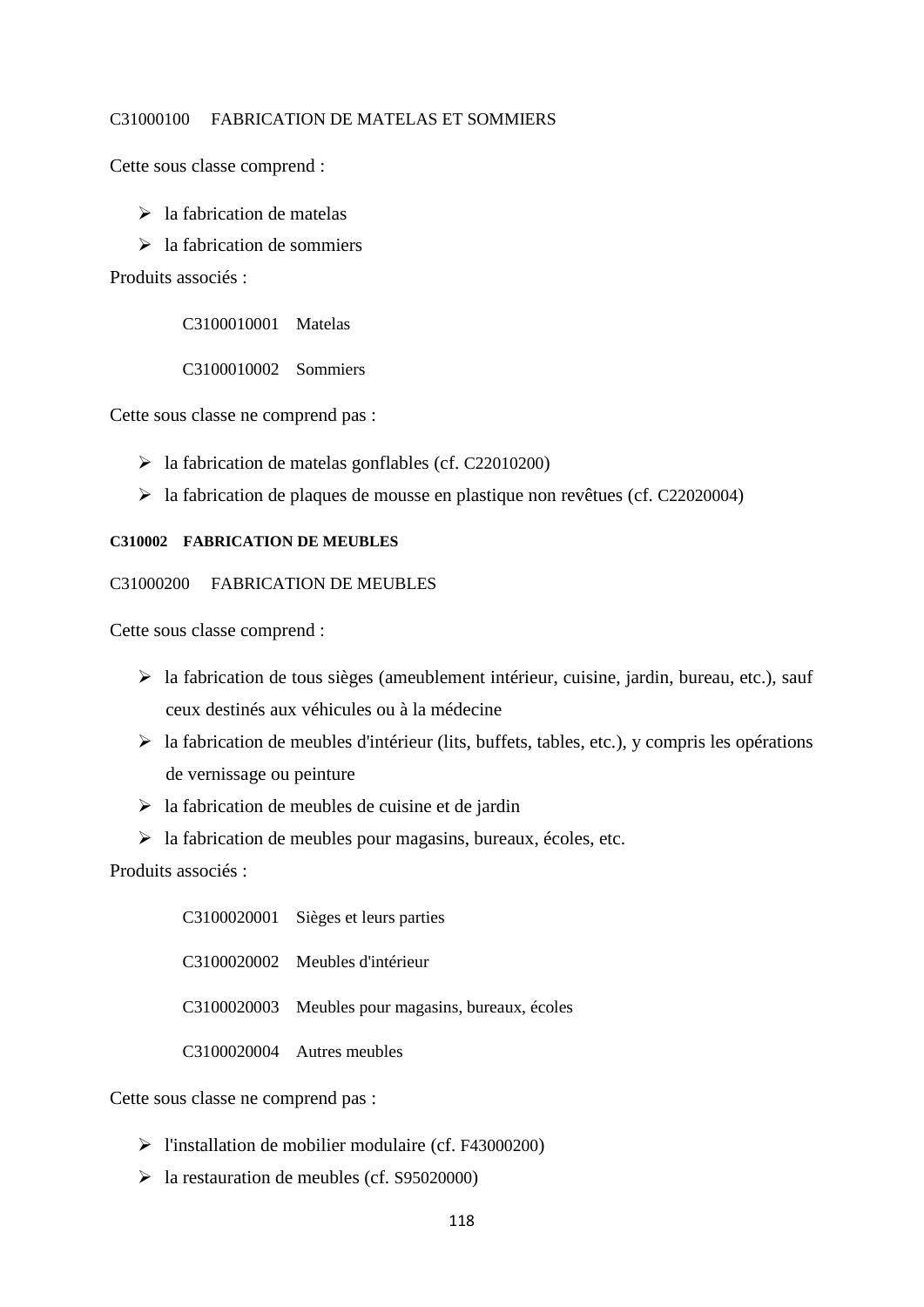## **C32 AUTRES INDUSTRIES**

Cette division comprend la fabrication de différents articles non classés ailleurs dans la nomenclature. Il s'agit d'une division résiduelle : les processus de production, les matières de base et l'utilisation des articles produits sont divers sans que l'importance des activités justifie de créer plusieurs divisions.

# **C3200 AUTRES INDUSTRIES**

## **C320001 FABRICATION DE BIJOUX**

# C32000100 FABRICATION DE BIJOUX

Cette sous classe comprend :

- $\triangleright$  le travail des perles, pierres gemmes et diamants
- $\triangleright$  la fabrication d'articles de bijouterie, de joaillerie et d'orfèvrerie
- la fabrication d'articles techniques et de laboratoire en métal précieux la fabrication de bijoux de fantaisie et de parures
- $\geq$  la frappe de monnaies

Produits associés :

| C3200010001 Pierres précieuses travaillées et parures               |
|---------------------------------------------------------------------|
| C3200010002 Articles de joaillerie et bijouterie                    |
| C3200010003 Articles techniques et de laboratoire en métal précieux |
| C3200010004 Bijouterie fantaisie et articles similaires             |
| C3200010005 Monnaie métallique                                      |

# **C320002 FABRICATION D'INSTRUMENTS DE MUSIQUE**

## C32000200 FABRICATION D'INSTRUMENTS DE MUSIQUE

Cette sous classe comprend :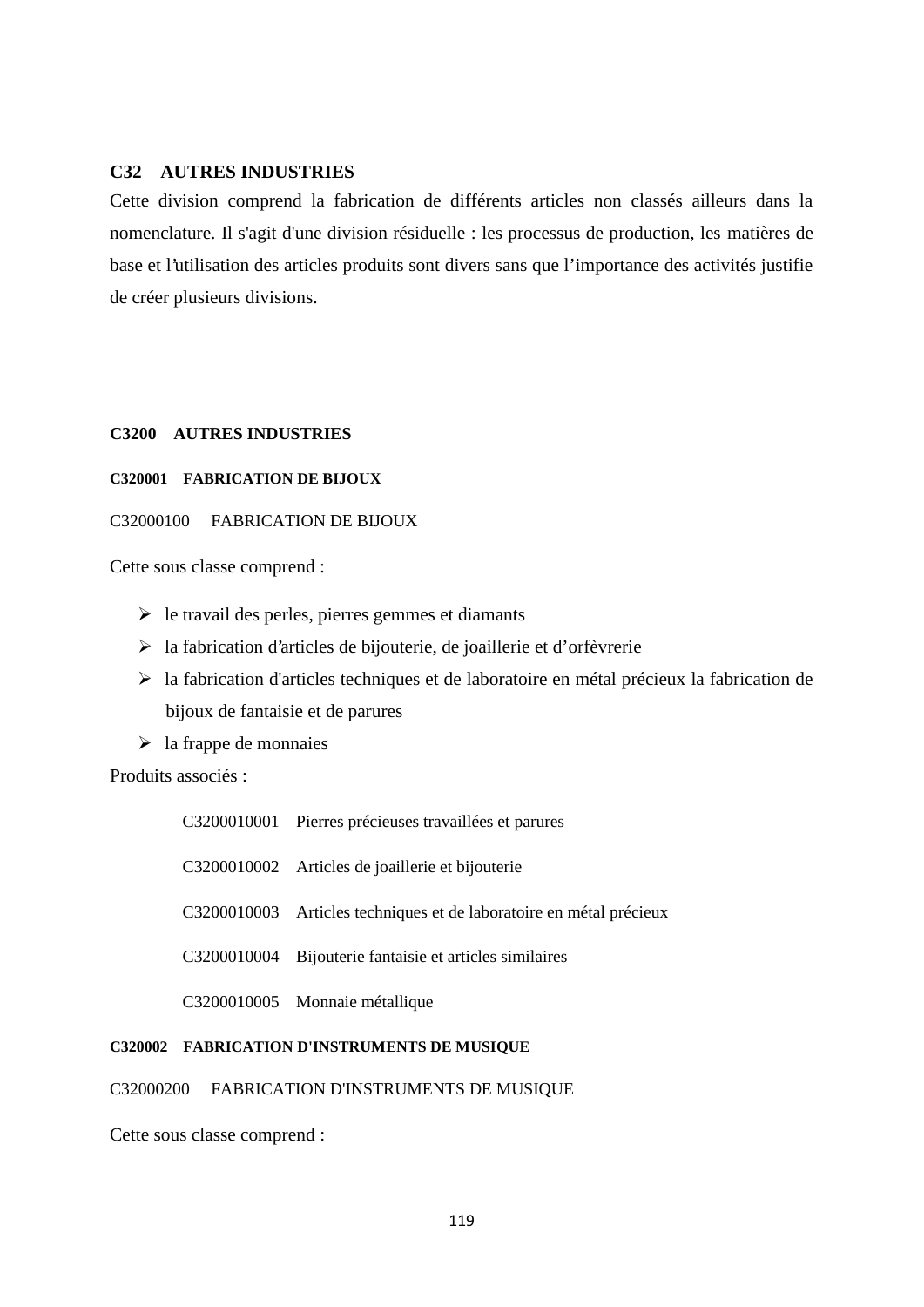- $\triangleright$  la fabrication d'instruments à cordes, à vent, à percussion, etc., y compris instruments de musique électronique
- $\triangleright$  la fabrication de parties et d'accessoires d'instruments de musique : métronomes, diapasons, cartes, disques et rouleaux pour instruments mécaniques, etc.

Produits associés :

C3200020000 Instruments de musique

### **C320003 ACTIVITES MANUFACTURIERES N.C.A**

C32000300 ACTIVITES MANUFACTURIERES N.C.A

Cette sous classe comprend :

- $\triangleright$  la fabrication d'articles et de matériels pour les sports et les jeux de plein air et de salle
- $\triangleright$  la fabrication de poupées, de peluches, de jouets et de jeux divers, y compris électroniques
- $\triangleright$  la fabrication d'appareils de laboratoire, de matériels orthopédiques et de prothèses dentaires de mobilier et d'instruments chirurgicaux, médicaux ou dentaires non électronique
- $\triangleright$  la fabrication de lunettes, verres et lentilles
- $\triangleright$  la fabrication de balais, de pinceaux et de brosses,
- $\triangleright$  la fabrication de stylos, de crayons et d'articles de bureau (tampons encreurs, cachets etc.)
- $\triangleright$  la fabrication de parapluies, de parasols et de cannes
- $\triangleright$  la fabrication de boutons, de bouton-pression et de fermetures à glissière
- $\triangleright$  la fabrication d'articles à usage personnel (pipes, peignes, perruques, postiches, etc.)
- la fabrication de briquets et bougies la fabrication de fleurs artificielles et compositions florales, de cercueils, etc.
- $\geq$  les activités des taxidermistes

Produits associés:

| C3200030001 Articles de sport                |
|----------------------------------------------|
| C3200030002 Jouets et jeux divers            |
| C3200030003 Articles de brosserie            |
| C3200030004 Articles d'écriture et de bureau |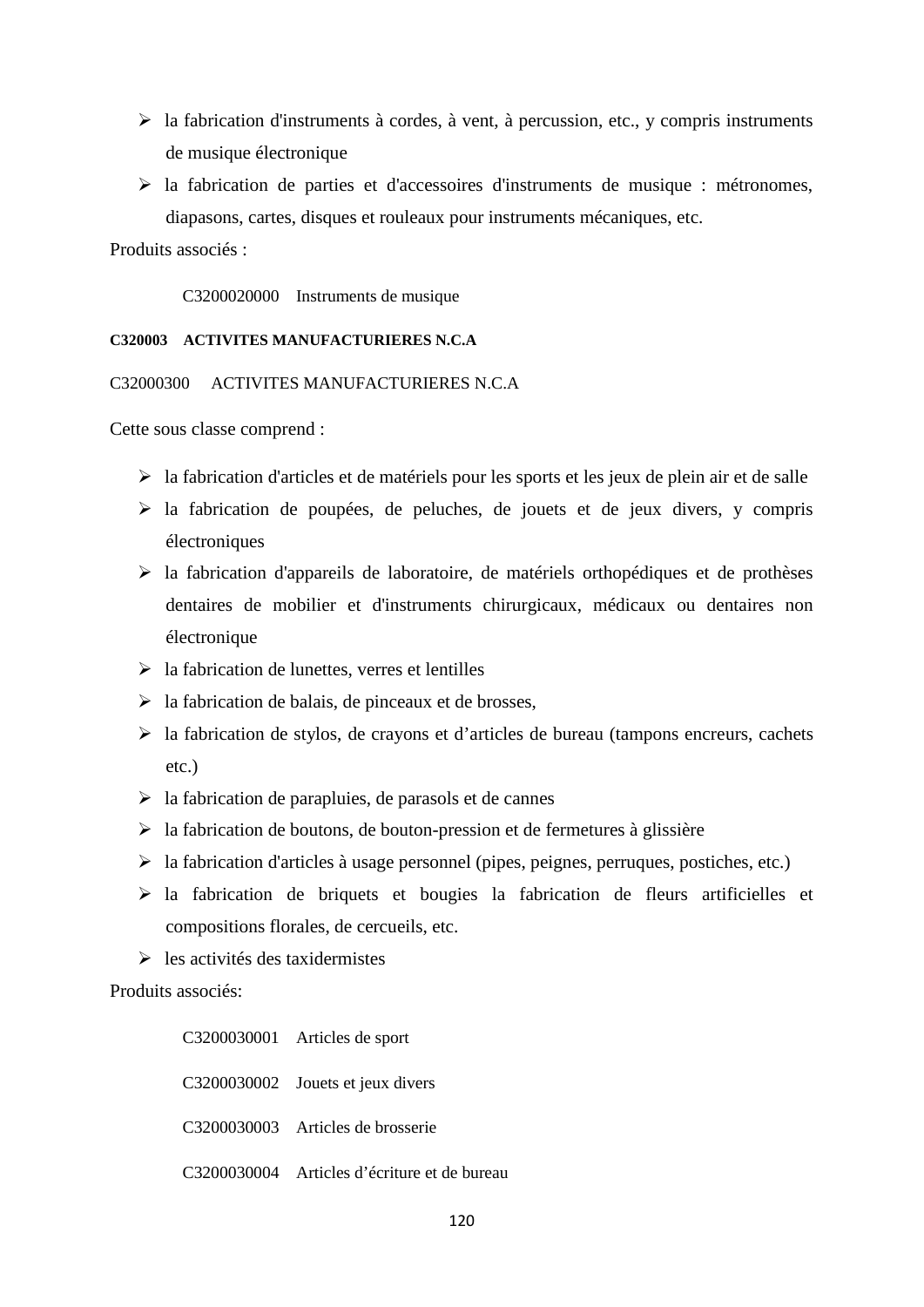C3200030005 Postiches et perruques C3200030006 Lunettes, verres et montures C3200030007 Matériels médicochirurgical et d'orthopédie C3200030008 Produits divers manufacturés n.c.a.

# **C33 REPARATION ET INSTALLATION DE MACHINES ET D'EQUIPEMENTS PROFESSIONNELS**

Cette division ne vise que les activités d'entretien et de réparation spécialisée. Un volume important des activités de réparation est également effectué par les fabricants. . Le classement des unités concernées s'effectue selon la règle générale de détermination de l'activité principale. Il en va de même en cas d'activités combinées de commerce et de réparation.

La transformation ou la reconstruction de machines et d'équipements sont assimilées à leur production et relèvent donc des divisions concernées.

La réparation et l'entretien d'articles utilisés à la fois comme biens d'équipement et biens de consommation relèvent en général de la réparation de biens personnels et domestiques, (division S95), laquelle concerne aussi la réparation et l'entretien d'ordinateurs et d'équipements de communication. La réparation et l'entretien des véhicules automobiles et des motocycles sont proches du commerce de ces biens (division G45).

L'installation spécialisée de machines et d'équipements industriels constitue le second volet de cette division C33. Toutefois, les activités d'installation d'équipements faisant partie intégrante de bâtiments ou de structures similaires, c'est à dire qui sont nécessaires au bon fonctionnement de l'ouvrage lui-même, sont classées dans la construction.

## **C3301 REPARATION DE MACHINES ET D'EQUIPEMENTS PROFESSIONNELS**

## **C330100 REPARATION DE MACHINES ET D'EQUIPEMENTS PROFESSIONNELS**

### C33010000 REPARATION DE MACHINES ET D'EQUIPEMENTS PROFESSIONNELS

Cette sous classe comprend :

- la réparation et l'entretien de structures métalliques, de réservoirs, citernes et conteneurs métalliques
- $\triangleright$  la réparation et l'entretien de générateurs de vapeur de tout type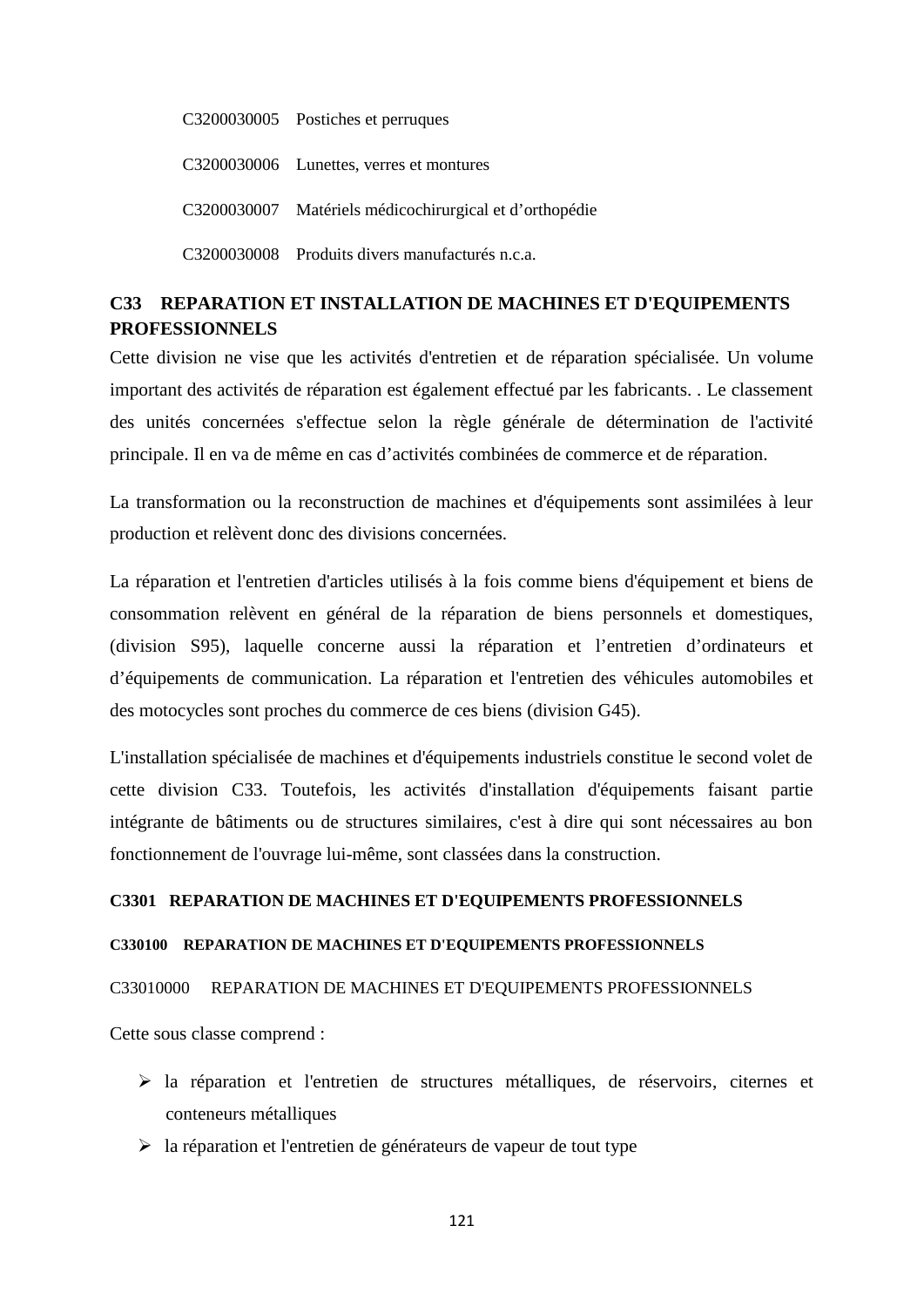- la réparation et l'entretien d'armes à feux et de pièces d'artillerie, y compris la réparation de fusils pour le tir sportif et de loisirs
- la réparation et l'entretien d'articles de coutellerie
- $\triangleright$  la réparation et l'entretien d'outils à main et d'outillage pour machines
- la réparation et l'entretien de serrures et d'autres systèmes complexes de verrouillage
- $\triangleright$  la réparation et l'entretien de coffres forts, sans surveillance associée
- $\triangleright$  la réparation et l'entretien de caddies de supermarchés
- $\triangleright$  les services de réparation par soudure mobile
- $\triangleright$  la réparation et l'entretien de moteurs à combustion interne de véhicules autres qu'automobiles, de pompes, compresseurs et équipements similaires et de machines hydrauliques, d'articles de robinetterie, d'organes mécaniques de transmission
- $\triangleright$  la réparation et l'entretien de fours industriels, de matériel de levage et de manutention des matériaux
- la réparation et l'entretien de caisses enregistreuses, de photocopieuses, de calculateurs électroniques ou non, de machines à écrire
- la réparation et l'entretien d'équipements industriels de réfrigération et de purification de l'air
- la réparation et l'entretien d'équipements d'emballage, de conditionnement et de pesage
- la réparation et l'entretien de matériels pour les industries chimiques et de matériel non électrique pour le soudage
- $\triangleright$  la réparation et l'entretien de distributeurs automatiques
- la réparation d'outillages portatifs à moteur incorporé
- la réparation et l'entretien de machines-outils de découpe et de formage des métaux et de leurs accessoires
- $\triangleright$  la réparation et l'entretien de tracteurs agricoles et de machines agricoles et forestières, de machines pour la métallurgie, l'extraction et la construction, de machines de transformation des aliments, des boissons et du tabac, de machines pour la production de vêtements en tissus et de cuir, de machines pour la papeterie, le travail du caoutchouc ou des plastiques, de machines d'imprimerie
- $\geq$ la réparation et l'entretien de robots industriels multitâches à usage spécifique
- la réparation et l'entretien d'autres machines d'usage général ou spécifique et d'autres machines
- $\geq$  la réparation d'outils relevant de la division C28
- $\triangleright$  l'affûtage ou l'installation de lames et de scies pour machines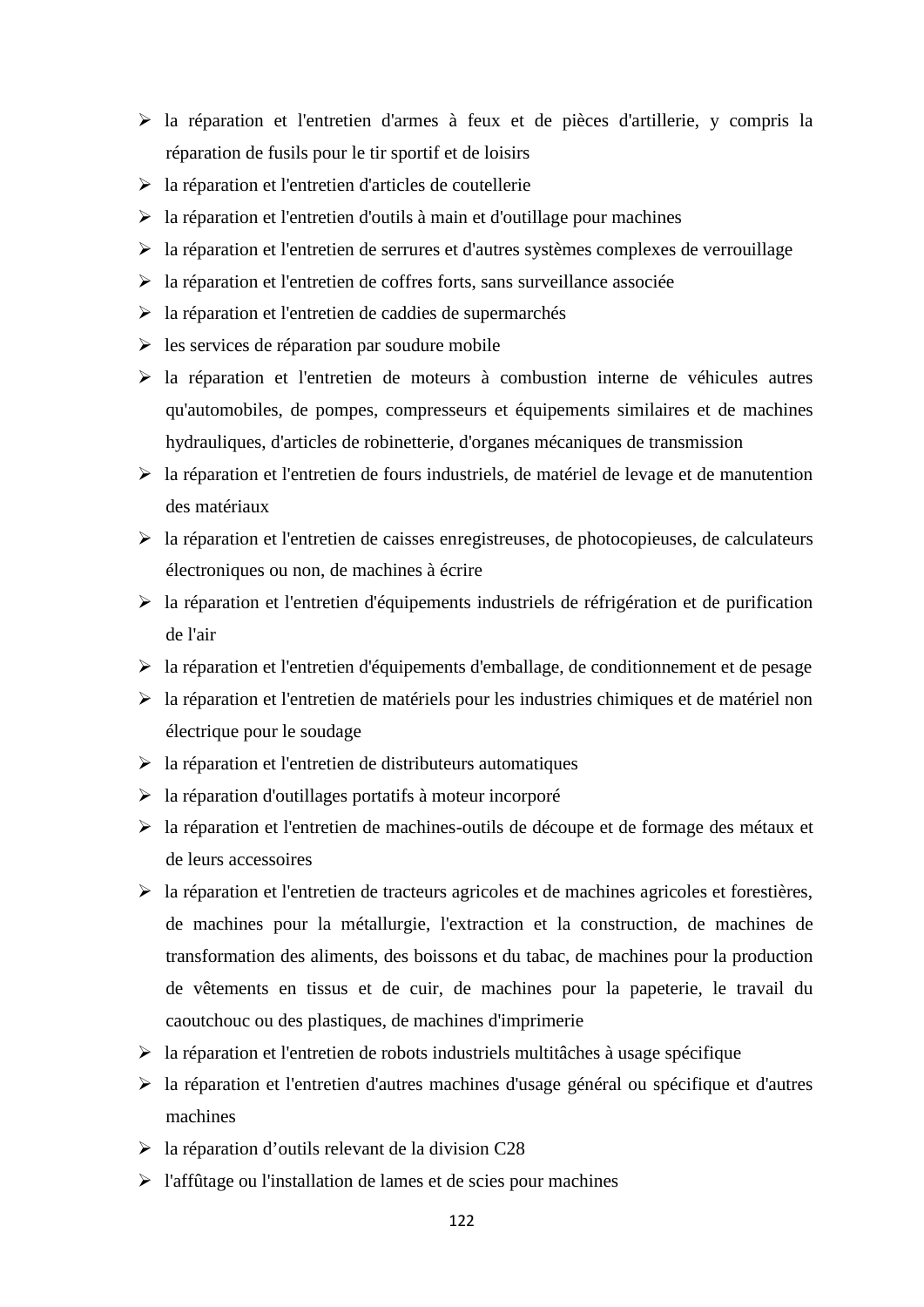- $\triangleright$  la fourniture de services de réparation par soudure
- $\triangleright$  la réparation et l'entretien d'équipements d'aide à la navigation
- la réparation et l'entretien d'instruments de contrôle des émissions des véhicules à moteur
- la réparation et l'entretien d'instruments météorologiques
- la réparation et l'entretien d'instruments d'essai et de contrôle des propriétés physiques, électriques et chimiques
- la réparation et l'entretien d'instruments de géodésie
- $\triangleright$  la réparation et l'entretien de détecteurs et de moniteurs de radiation
- $\triangleright$  la réparation et l'entretien de détecteurs de mines
- $\triangleright$  la réparation de microscopes (optiques, électronique et protoniques)
- la réparation et l'entretien de compteurs de temps et d'horloge de type professionnel
- $\triangleright$  la réparation de jumelles
- $\triangleright$  la réparation de télescopes
- $\triangleright$  la réparation de prismes et lentilles (sauf ophtalmiques)
- $\triangleright$  la réparation de matériel photographique
- la réparation et l'entretien d'appareils d'imagerie par résonance magnétique
- la réparation et l'entretien d'appareils médicaux à ultrasons
- $\geq$  la réparation et l'entretien des stimulateurs cardiaques
- $\triangleright$  la réparation et l'entretien d'appareils pour faciliter l'audition
- $\triangleright$  la réparation et l'entretien des électrocardiographes
- la réparation et l'entretien d'appareils électro médicaux pour techniques endoscopiques
- $\triangleright$  la réparation et l'entretien d'appareils pour irradiations
- la réparation et l'entretien de transformateurs électroniques, de bobines, starters et autres inducteurs, électroniques
- la réparation et l'entretien de composants électroniques
- la réparation et l'entretien de têtes de lecture/écriture
- la réparation et l'entretien des transformateurs de puissance, de distribution et de transformateurs spéciaux
- la réparation et l'entretien de moteurs et de générateurs électriques et de groupes électrogènes à moteur
- $\triangleright$  la réparation et l'entretien de commutateurs et de tableaux de distribution
- la réparation et l'entretien de relais et de contrôles industriels
- $\triangleright$  la réparation et l'entretien de piles et de batteries électriques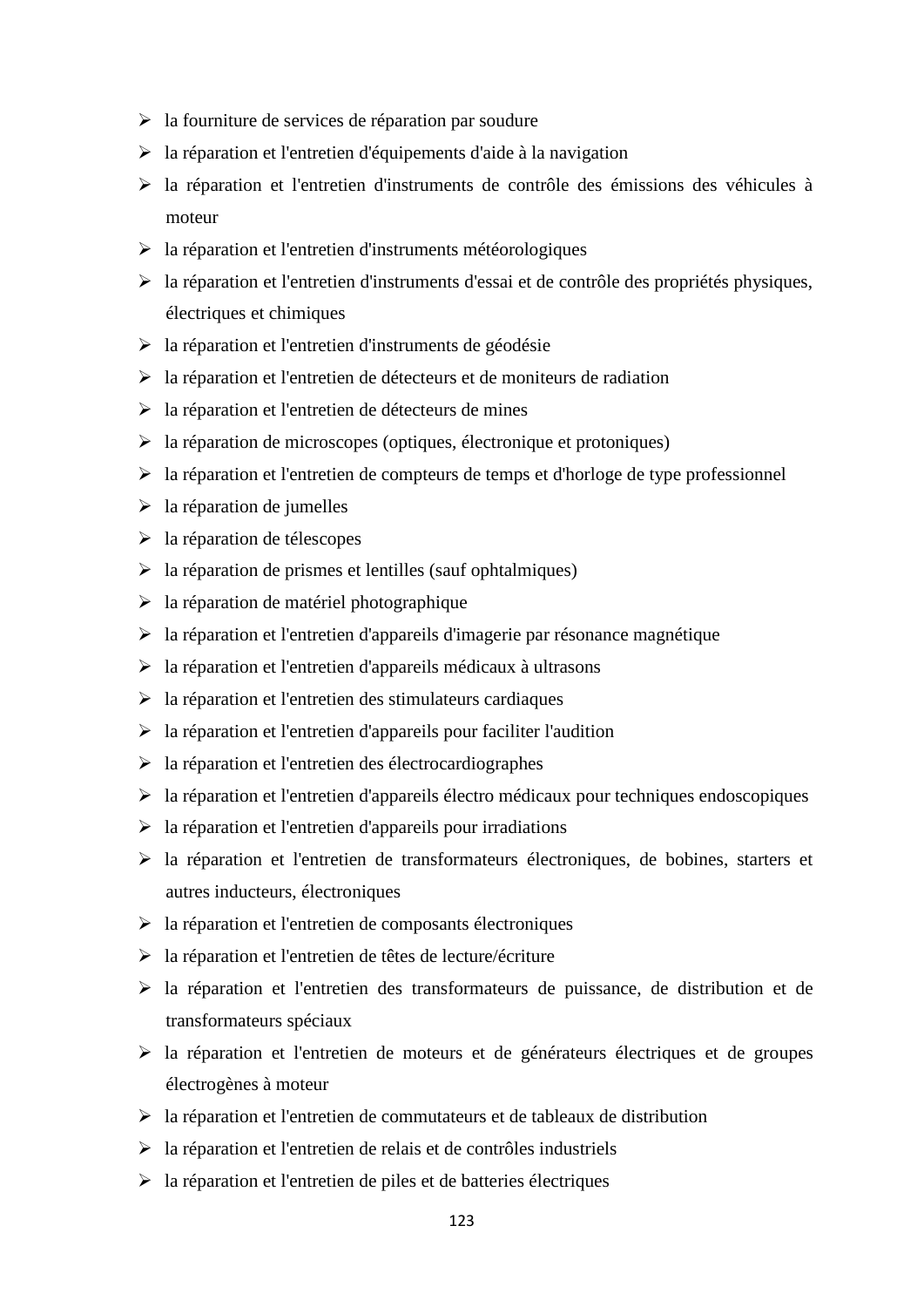- $\triangleright$  la réparation et l'entretien d'appareils d'éclairage électrique
- la réparation et l'entretien de dispositifs de câblage porteurs et non porteurs de courant pour le câblage d'installations électriques
- $\triangleright$  la réparation et l'entretien régulier des navires et bateaux
- $\triangleright$  la réparation et l'entretien des bateaux de plaisance
- la réparation et l'entretien d'aéronefs
- la réparation et l'entretien de moteurs d'aéronefs
- la réparation et l'entretien des locomotives et des wagons
- $\triangleright$  la réparation et l'entretien de véhicules pour invalides
- $\triangleright$  la réparation de véhicules propulsés à la main ou à traction animale
- $\triangleright$  la réparation de sièges de matériel ferroviaire roulant
- la réparation de bâches et d'autres articles textiles confectionnés
- $\triangleright$  la réparation des filets de pêche, y compris raccommodage
- la réparation de cordes, gréements, toiles et toiles goudronnées
- $\triangleright$  la réparation de sacs d'engrais et de stockage de produits chimiques
- la réparation ou le reconditionnement de palettes en bois, de fûts ou de tonneaux de transport et d'articles similaires
- $\triangleright$  la réparation et l'entretien d'ouvrages en caoutchouc (à l'exclusion des pneumatiques)
- $\triangleright$  la réparation et l'entretien de tubes et tuyaux en matières plastiques et de tuyauterie dans des établissements industriels
- $\triangleright$  la réparation de hublots d'avion en Plexiglas
- la réparation et l'entretien de tubes et tuyaux en verre et de tuyauterie en verre dans des établissements industriels
- la réparation et l'entretien de tubes, conduits, gouttières et tuyaux en céramique et de tuyauterie en céramique dans des établissements industriels
- $\triangleright$  la réparation et l'entretien de meules et de pierres à aiguiser
- $\triangleright$  la réparation de billards électriques et d'autres jeux fonctionnant au moyen de pièces de monnaie
- $\triangleright$  la restauration d'orgues et d'autres instruments de musique

Produits associés :

| C3301000001 Réparation et entretien d'ouvrages métalliques                |
|---------------------------------------------------------------------------|
| C3301000002 Réparation et entretien de machines et équipements mécaniques |
| d'usage général                                                           |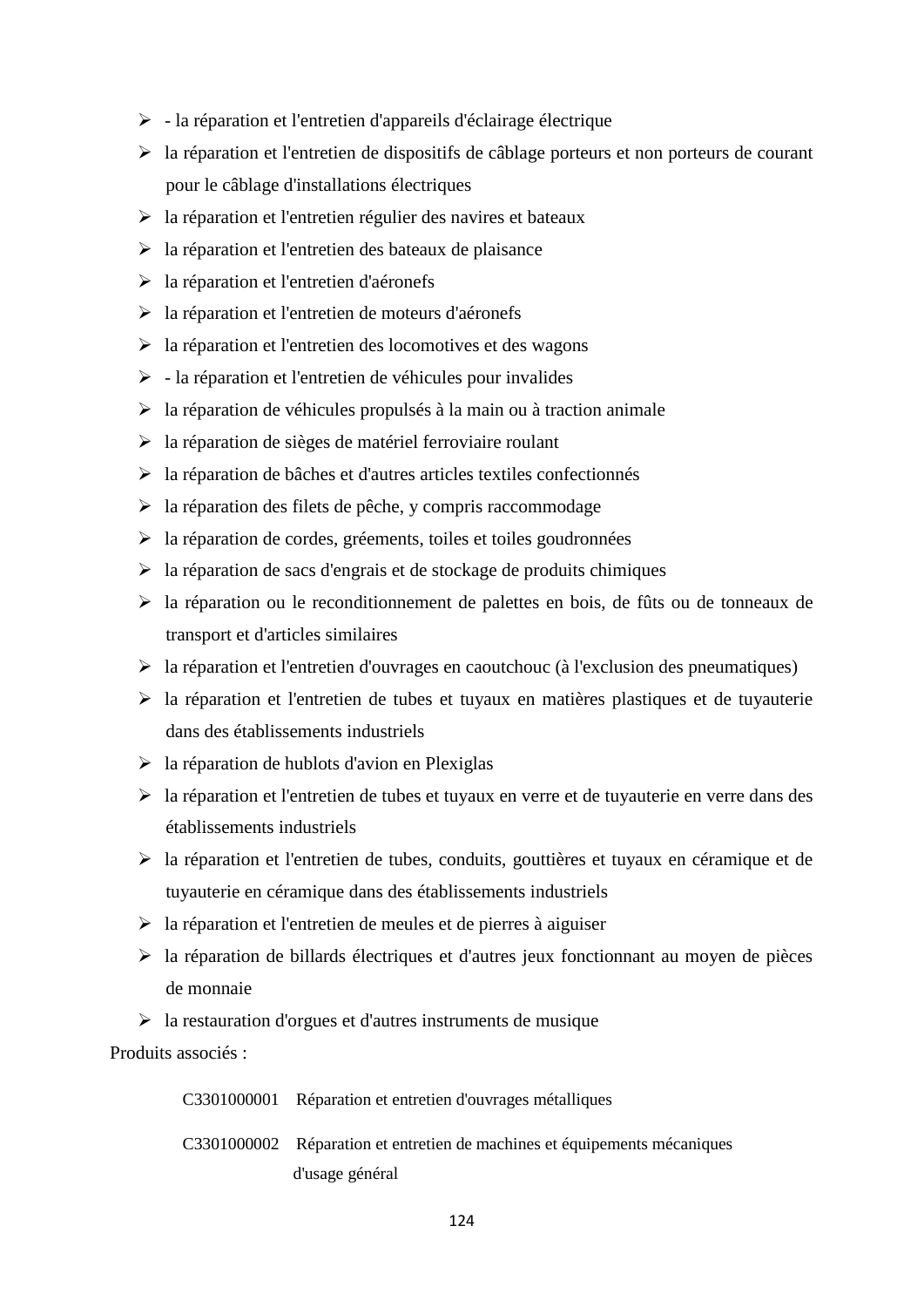| C3301000003 | Réparation et entretien de machines et équipements mécaniques<br>d'usage spécifique |
|-------------|-------------------------------------------------------------------------------------|
| C3301000004 | Réparation et entretien de matériels électroniques et optiques<br>professionnels    |
| C3301000005 | Réparation et entretien d'équipements électriques                                   |
| C3301000006 | Réparation navale et maintenance navale                                             |
| C3301000007 | Réparation et entretien de matériel ferroviaire                                     |
| C3301000008 | Réparation et maintenance d'aéronefs                                                |
| C3301000009 | Réparation et entretien d'autres équipements professionnels                         |

Cette sous classe ne comprend pas :

- la réparation de systèmes d'air conditionné, etc. (cf. F43000200)
- $\triangleright$  la réparation de dispositifs de verrouillage mécanique, coffres forts, etc., avec surveillance associée (cf. N80000000)
- la réparation de fourneaux et autres équipements de chauffage (cf. F43000200)
- la réparation des ascenseurs, escaliers mécaniques et trottoirs roulants (cf. F43000200)
- la réparation et l'entretien d'ordinateurs et d'équipements périphériques (cf. S95020000)
- la réparation de vidéo projecteurs (cf. S95010100)
- la réparation et l'entretien d'équipements de communication (cf. S95010200)
- la réparation de caméras vidéo et TV destinées à un usage commercial (cf. S95010200)
- la réparation de caméscopes destinés à un usage domestique (cf. S95020000)
- la réparation de montres et d'horloges (cf. S95020000)
- $\blacktriangleright$  la conversion de navires et de bateaux en usine (cf. C30010100)
- la réparation de moteurs de bateaux et de navires (cf. C33010000)
- $\geq$  1a démolition navale (cf. E38000200)
- la révision, la conversion et la reconstruction d'aéronefs et de moteurs d'aéronefs en usine (cf. C30010200)
- $\triangleright$  la révision, la conversion et la reconstruction de locomotives et de wagons en usine (cf. C30010300)
- la réparation et l'entretien de motocycles (cf. G45040002)
- la réparation de bicyclettes (cf. S95020000)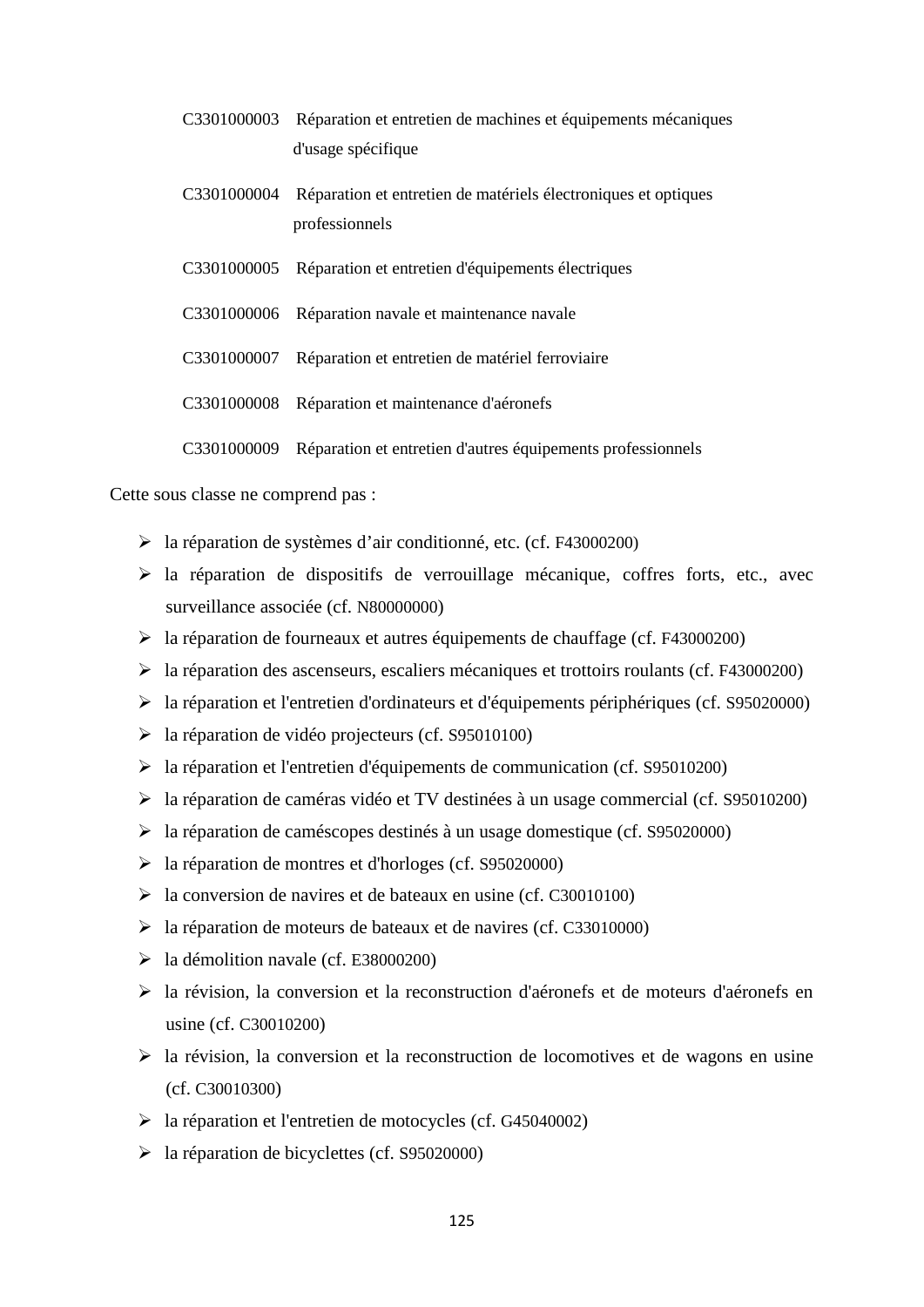## **C3302 INSTALLATION DE MACHINES ET D'EQUIPEMENTS PROFESSIONNELS**

# **C330200 INSTALLATION DE MACHINES ET D'EQUIPEMENTS PROFESSIONNELS**

C33020000 INSTALLATION DE MACHINES ET D'EQUIPEMENTS PROFESSIONNELS

Cette sous classe comprend :

- l'installation de générateurs de vapeur, à l'exclusion des chaudières pour le chauffage central à eau chaude, y compris l'installation de réacteurs nucléaires
- l'installation de réservoirs métalliques (non destinés au chauffage de bâtiments)
- $\triangleright$  l'installation des chaudières pour le chauffage central
- $\triangleright$  l'installation de serrures et autres systèmes complexes de verrouillage
- $\triangleright$  l'installation de récipients métalliques
- $\triangleright$  l'installation de coffres forts
- $\triangleright$  l'installation et le montage d'armes
- $\triangleright$  les travaux de tuyauterie métallique sur site industriel : chimie, pétrole, etc.
- l'installation de structures chaudronnées n.c.a.
- $\triangleright$  l'installation de machines de bureau et comptables
- $\triangleright$  l'installation et le montage de moteurs et turbines
- l'installation et le montage de pompes, compresseurs et systèmes hydrauliques
- $\triangleright$  l'installation d'articles de robinetterie et similaires
- $\triangleright$  l'installation d'organes mécaniques de transmission
- $\triangleright$  l'installation et le montage de fours et brûleurs
- $\triangleright$  l'installation et le montage d'équipements de levage et de manutention
- l'installation et le montage de matériel aéraulique et frigorifique industriel
- $\triangleright$  l'installation d'outillage portatif à moteur incorporé
- $\triangleright$  l'installation de machines-outils à bois et autres matériaux
- l'installation d'appareils ménagers professionnels
- l'installation d'équipements d'emballage, de conditionnement et de pesage
- $\triangleright$  l'installation de matériels pour les industries chimiques
- l'installation d'autres machines d'usage général
- $\triangleright$  l'installation de machines et d'équipements industriels pour l'agriculture
- $\triangleright$  l'installation et montage de machines-outils à métaux
- l'installation de machines et d'équipements industriels pour la métallurgie, pour l'extraction et la construction, pour l'industrie agroalimentaire, pour les industries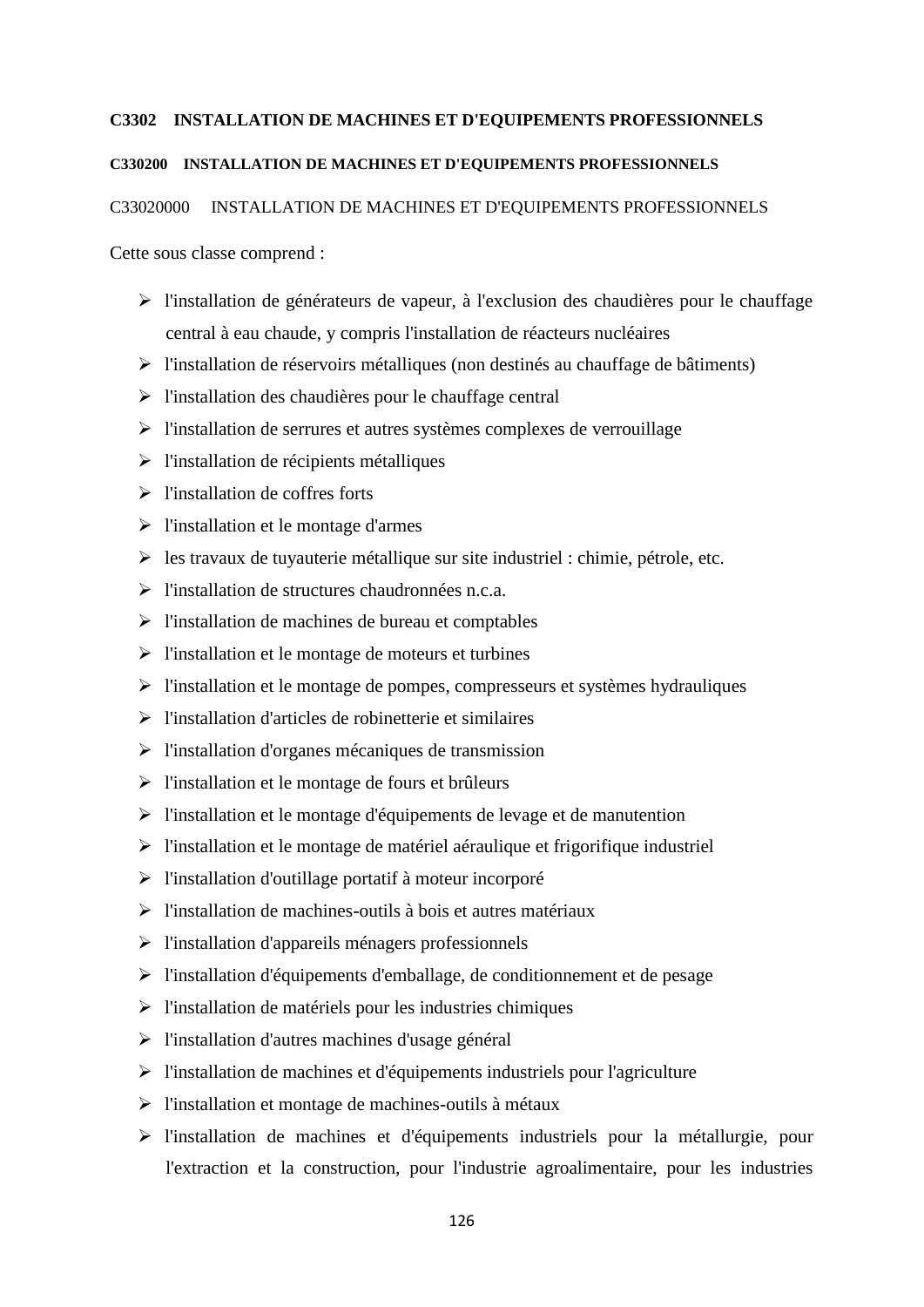textiles, pour les industries du papier et du carton, pour le travail du caoutchouc ou des matières plastiques

- $\triangleright$  l'installation de machines d'imprimerie
- $\triangleright$  l'installation de robots divers n.c.a.
- $\triangleright$  l'installation de jeux de quilles automatiques (bowlings)
- $\triangleright$  l'installation d'autres machines d'usage spécifique
- l'installation d'équipements d'irradiation médicale et électro médicaux
- l'installation et le montage d'instruments de mesure et de contrôle
- l'installation et le montage d'instruments de mesure du temps
- $\triangleright$  le montage de matériel photographique, cinématographique et optique professionnel l'installation de gros systèmes et ordinateurs similaires
- $\triangleright$  l'installation et le montage de matériel audio-visuel professionnel (radio, TV, appareils de réception, enregistrement ou reproduction du son et de l'image) et d'équipements de communication
- l'installation de tubes et tuyaux en matières plastiques ou en verre et de tuyauterie en matières plastiques ou en verre dans des établissements industriels
- l'installation d'isolateurs et de pièces isolantes en céramique
- l'installation et le montage de moteurs et autres machines et matériels électriques
- $\triangleright$  l'installation et le montage de matériel de distribution et de commande électrique
- le montage de matériels électriques pour moteurs, véhicules automobiles et motocycles
- $\triangleright$  l'installation et le montage de matériels électriques divers
- $\triangleright$  l'installation d'abrasifs agglomérés
- $\triangleright$  l'installation d'instruments de musique
- l'installation de matériels de sport
- l'installation de billards, de baby-foot, de flippers et d'autres jeux de société et divertissement

Produits associés :

| C3302000001 Installation d'ouvrages métalliques                 |
|-----------------------------------------------------------------|
| C3302000002 Installation de machines d'usage général            |
| C3302000003 Installation de machines d'usage spécifique         |
| C3302000004 Installation de matériels électroniques et optiques |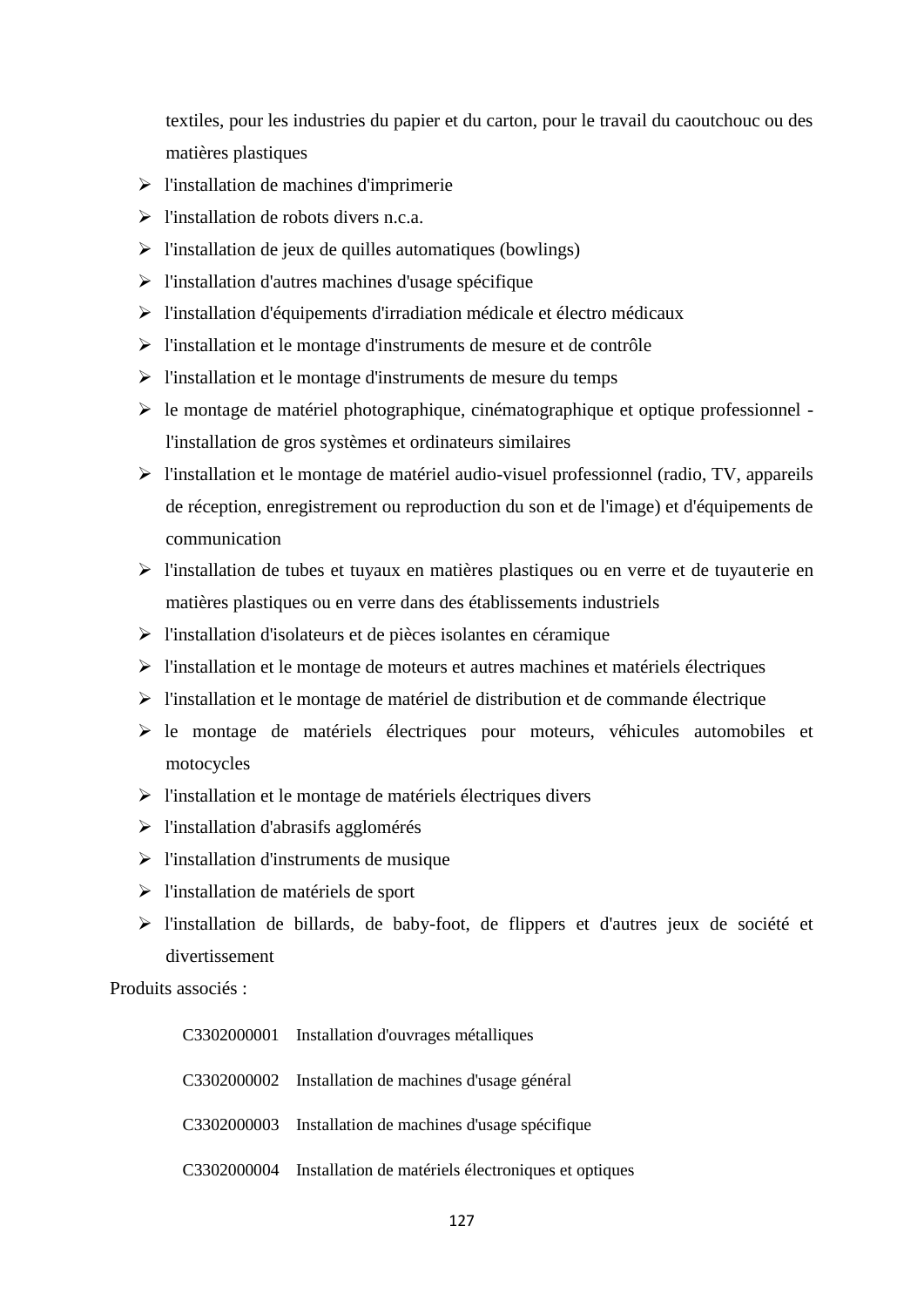C3302000005 Installation d'équipements électriques

C3302000006 Installation de matériels de musique, de sport, de jeux et divertissements

C3302000007 Installation d'équipements de contrôle automatique de processus industriels

Cette sous classe ne comprend pas :

- l'installation et le montage de chaudières pour le chauffage central domestique (cf. F43000200)
- l'installation de portes, d'escaliers, d'équipements pour magasins, de mobilier, etc. (cf. F43000200)
- l'installation de fourneaux et autres équipements de chauffage (cf. F43000200)
- l'installation d'ascenseurs, d'escaliers mécaniques et de trottoirs roulants, de portes automatiques, d'aspirateurs à unité centrale, etc. (cf. F43000200)
- l'installation d'ordinateurs personnels et de logiciels (cf. J62000200)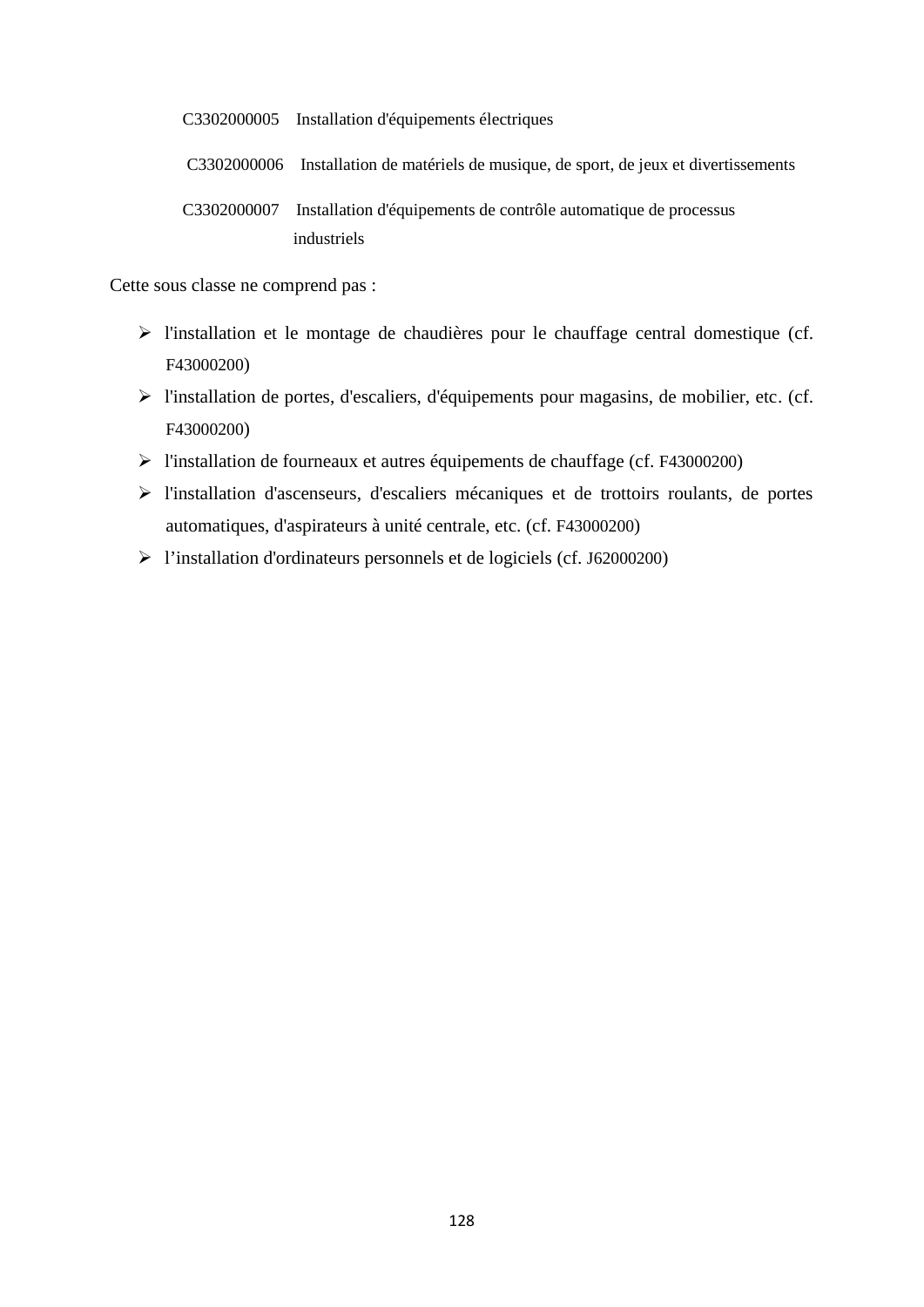# **Section D PRODUCTION ET DISTRIBUTION D'ÉLECTRICITÉ ET DE GAZ**

Cette section comprend des activités organisées en réseau : production localisée puis acheminée jusqu'aux utilisateurs raccordés au réseau. Cette section concerne l'exploitation des compagnies d'électricité et de gaz. Elle comprend la production, la gestion des infrastructures, et la distribution aux utilisateurs. Ces différents rôles peuvent être exercés par une même unité ou par des unités distinctes.

Elle ne comprend pas :

L'alimentation en eau et l'assainissement (cf. section E), ni l'acheminement de gaz naturel par gazoducs.

# **D35 PRODUCTION ET DISTRIBUTION D'ELECTRICITE ET DE GAZ**

Cette division comprend :

- la production, le transport et la distribution d'électricité indépendamment de son origine : thermique, hydraulique, solaire, etc.
- $\triangleright$  la production, le transport et la distribution par conduites de combustibles gazeux ;
- $\triangleright$  la production de frigories (glace hydrique).

Cette division ne comprend ni le transport de gaz naturel par gazoducs (division H49), ni la commercialisation de gaz en bouteilles (division G47).

# **D3501 PRODUCTION, TRANSPORT ET DISTRIBUTION D'ÉLECTRICITÉ**

## **D350100 PRODUCTION, TRANSPORT ET DISTRIBUTION D'ELECTRICITE**

## D35010000 PRODUCTION, TRANSPORT ET DISTRIBUTION D'ELECTRICITE

Cette sous classe comprend l'exploitation des installations de production (thermique classique ou nucléaire, hydroélectrique, ou d'autres sources d'énergie renouvelables), ainsi que celle des réseaux de transport et de distribution d'électricité.

Produits associés :

D3501000000 Électricité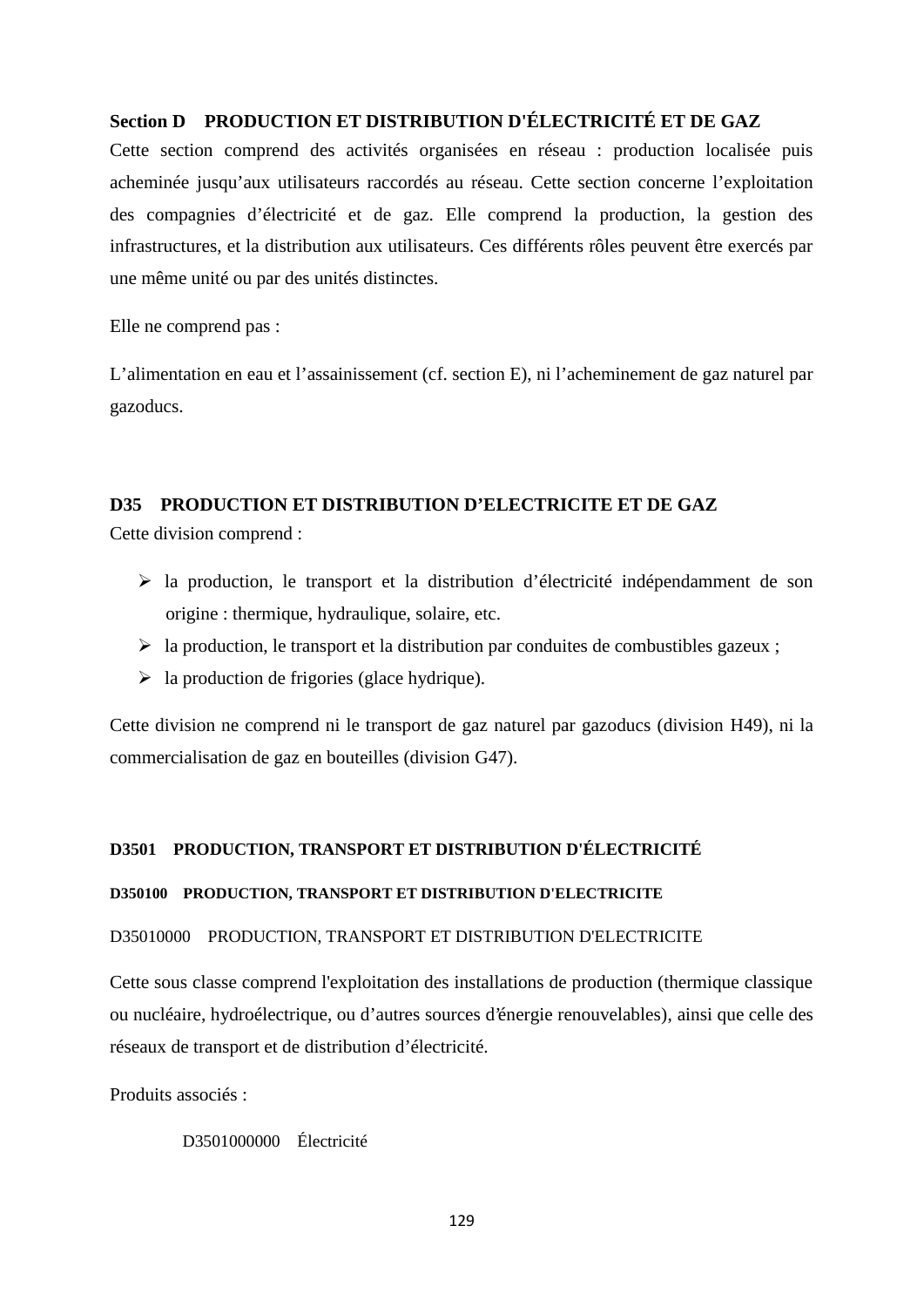Cette sous classe ne comprend pas la production d'électricité par l'incinération des déchets (cf. E38000100).

Produits associés :

D3501000000 Électricité

## **D3502 PRODUCTION ET DISTRIBUTION DE COMBUSTIBLES GAZEUX ET DE GLACE**

## **D350200 PRODUCTION ET DISTRIBUTION DE COMBUSTIBLES GAZEUX ET DE GLACE**

D35020000 PRODUCTION ET DISTRIBUTION DE COMBUSTIBLES GAZEUX ET DE GLACE

Cette sous classe comprend la production de gaz manufacturé et la distribution de tous gaz combustibles acheminés aux consommateurs au moyen d'un réseau de conduites. Elle comprend aussi la production et la distribution de glace hydrique, de vapeur et d'air conditionné.

Produits associés :

D3502000001 Gaz distribué D3502000002 Glace hydrique D3502000003 Autres supports énergétiques

Cette sous classe ne comprend pas :

- la production de gaz naturel brut (cf. B06000200) et l'exploitation de gazoducs pour son transport (cf. H49030000)
- $\triangleright$  la commercialisation de gaz
- combustible en bouteilles (cf. G46040100 et G47020900).

# **Section E PRODUCTION ET DISTRIBUTION D'EAU, ASSAINISSEMENT ; TRAITEMENT DES DECHETS ET DEPOLLUTION**

Cette section comprend quatre divisions (E36 à E39) et vise la production (captage et traitement) et la distribution d'eau, la collecte et le traitement des eaux usées, la gestion (collecte, traitement et élimination) de tous types de déchets, leur récupération et les activités de dépollution.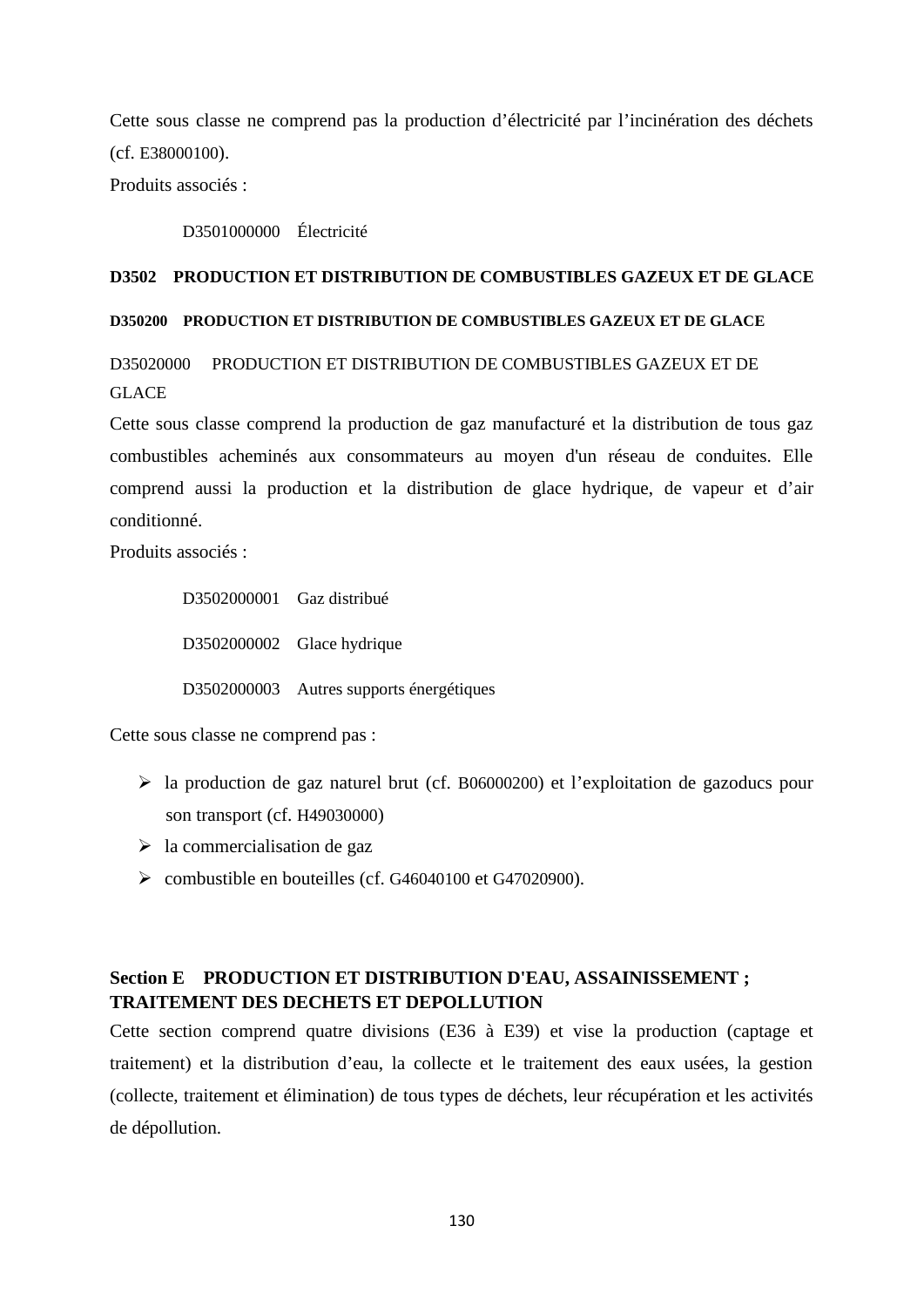# **E36 CAPTAGE, TRAITEMENT ET DISTRIBUTION D'EAU E3600 CAPTAGE, TRAITEMENT ET DISTRIBUTION D'EAU**

# **E360000 CAPTAGE, TRAITEMENT ET DISTRIBUTION D'EAU**

# E36000000 CAPTAGE, TRAITEMENT ET DISTRIBUTION D'EAU

Cette sous classe comprend les activités de captage, de traitement et de distribution d'eau à usages industriels, agricoles, ménagers ou autres. Le dessalement de l'eau de mer ou d'eaux souterraines y est inclut, la distribution de l'eau par conduites, camions ou autres moyens. Elle comprend aussi l'exploitation des canaux d'irrigation jusqu'au répartiteur. Produits associés :

# E3600000000 Eau distribuée

Cette sous classe ne comprend pas :

- le traitement des eaux usées (cf. E37000000)
- l'acheminement d'eau par aqueducs (cf. H49030000)

## **E37 COLLECTE ET TRAITEMENT DES EAUX USEES**

Cette division comprend l'exploitation de réseaux d'assainissement ou d'installations de traitement des eaux usées, après collecte.

## **E3700 COLLECTE ET TRAITEMENT DES EAUX USEES**

## **E370000 COLLECTE ET TRAITEMENT DES EAUX USEES**

## E37000000 COLLECTE ET TRAITEMENT DES EAUX USEES

Cette sous classe comprend :

 l'exploitation de réseaux d'assainissement et d'installations de traitement des eaux usées par tous procédés ;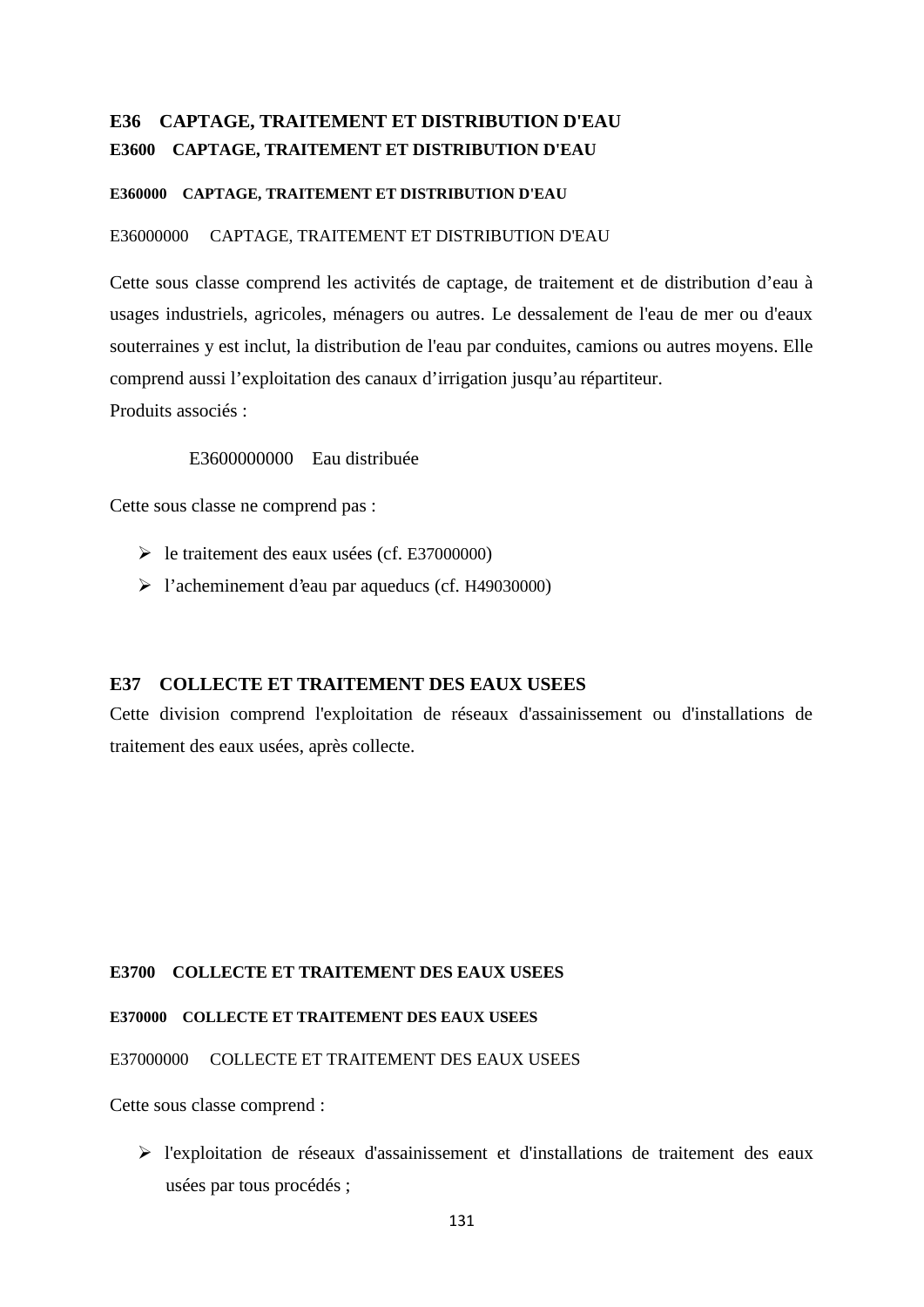- l'entretien et le nettoyage des égouts et des canalisations d'évacuation du réseau public, l'évacuation et le traitement des boues d'épuration
- $\triangleright$  la vidange et le nettoyage des puisards et fosses septiques, l'entretien des toilettes chimiques.

Produits associés :

E3700000000 Eaux usées collectées traitées et boues

# **E38 COLLECTE, TRAITEMENT ET ELIMINATION DES DECHETS ; RECUPERATION**

Cette division comprend les activités de collecte, de traitement et d'élimination de tous types de déchets, La collecte inclut le transport local des déchets ; le traitement peut viser l'élimination des déchets (ou des risques associés) ou bien la récupération des matières premières secondaires.

# **E3800 COLLECTE, TRAITEMENT ET ELIMINATION DES DECHETS ; RECUPERATION**

### **E380001 COLLECTE, TRAITEMENT ET ELIMINATION DES DECHETS**

## E38000100 COLLECTE, TRAITEMENT ET ELIMINATION DES DECHETS

Cette sous classe comprend :

- $\triangleright$  la collecte des déchets non dangereux (par exemple les ordures) au niveau local, telle que l'enlèvement de déchets des ménages et des entreprises.
- l'enlèvement des détritus sur la voie publique, de déchets de construction et de décombres
- l'enlèvement des déchets de production des entreprises (industrielles ou non) et leur traitement approprié
- $\triangleright$  l'exploitation d'installations de transfert de déchets dangereux ou non
- $\triangleright$  le traitement des déchets banals par enfouissement, incinération ou autres procédés
- $\triangleright$  la collecte spécifique et l'exploitation d'installations adaptées au traitement de déchets à risques particuliers tels que huiles usagées, piles usagées et déchets chimiques, biologiques ou radioactifs, etc.
- $\triangleright$  la collecte de matériaux recyclables, triés ou à trier

Produits associés :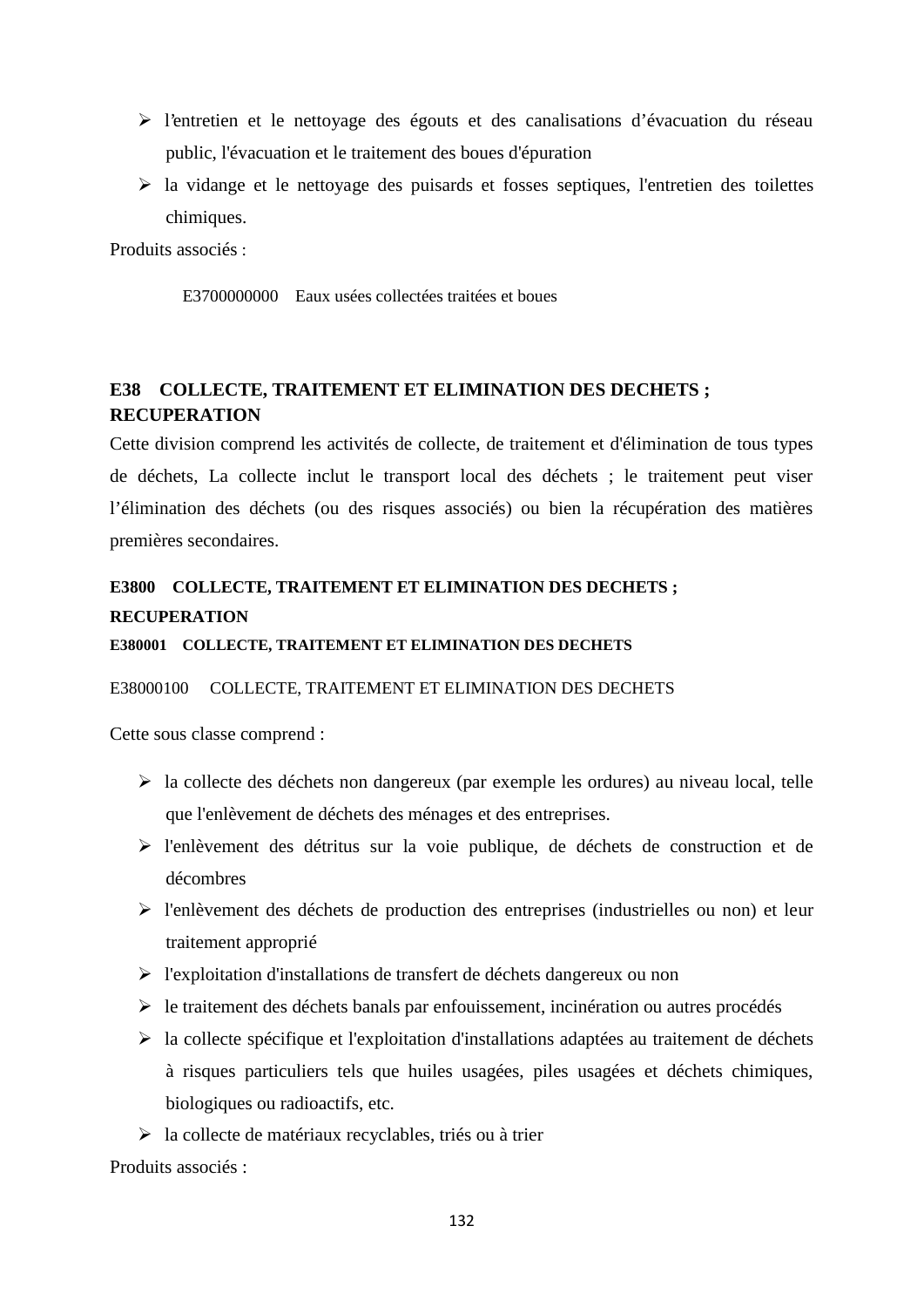E3800010001 Déchets collectés

E3800010002 Déchets traités et éliminés

Cette sous classe ne comprend pas :

- l'exploitation d'installations de tri de déchets non triés en vue de leur récupération : papier, plastique etc. (cf. E38000200)
- la collecte et le tri de déchets partiellement triés, tels que papier, plastique, etc. pour leur commercialisation (cf. G46040400)

### **E380002 RECUPERATION**

## E38000200 RECUPERATION

Cette sous classe comprend

- $\triangleright$  le démantèlement d'épaves de tout type (automobiles, navires, ordinateurs, télévisions et autres matériels) à des fins de récupération;
- la transformation en matières premières secondaires, généralement par un processus de tri mécanique ou chimique, de déchets et de débris métalliques et non métalliques ou d'autres articles

Produits associés :

## E3800020000 Matériaux de récupération

Cette sous classe ne comprend pas :

- $\triangleright$  la fabrication de nouveaux produits finis à partir de matières premières secondaires (issues ou non de la fabrication propre) : filature d'effilochés (cf. C13010100), la fabrication de pâte à papier de recyclage (cf. C17000100), rechapage de pneumatiques (cf. C22010100), travail du plastique (cf. C2202), métallurgie à partir de vieux métaux (cf. division 24), etc. (cf. section C)
- le retraitement des combustibles nucléaires (cf. C20010200)
- la récupération de matériaux ou d'énergie à titre secondaire lors d'un traitement visant l'élimination des déchets (cf. E38000100)
- $\triangleright$  le commerce de gros des matériaux de récupération, y compris la collecte et le tri (cf. G46040400)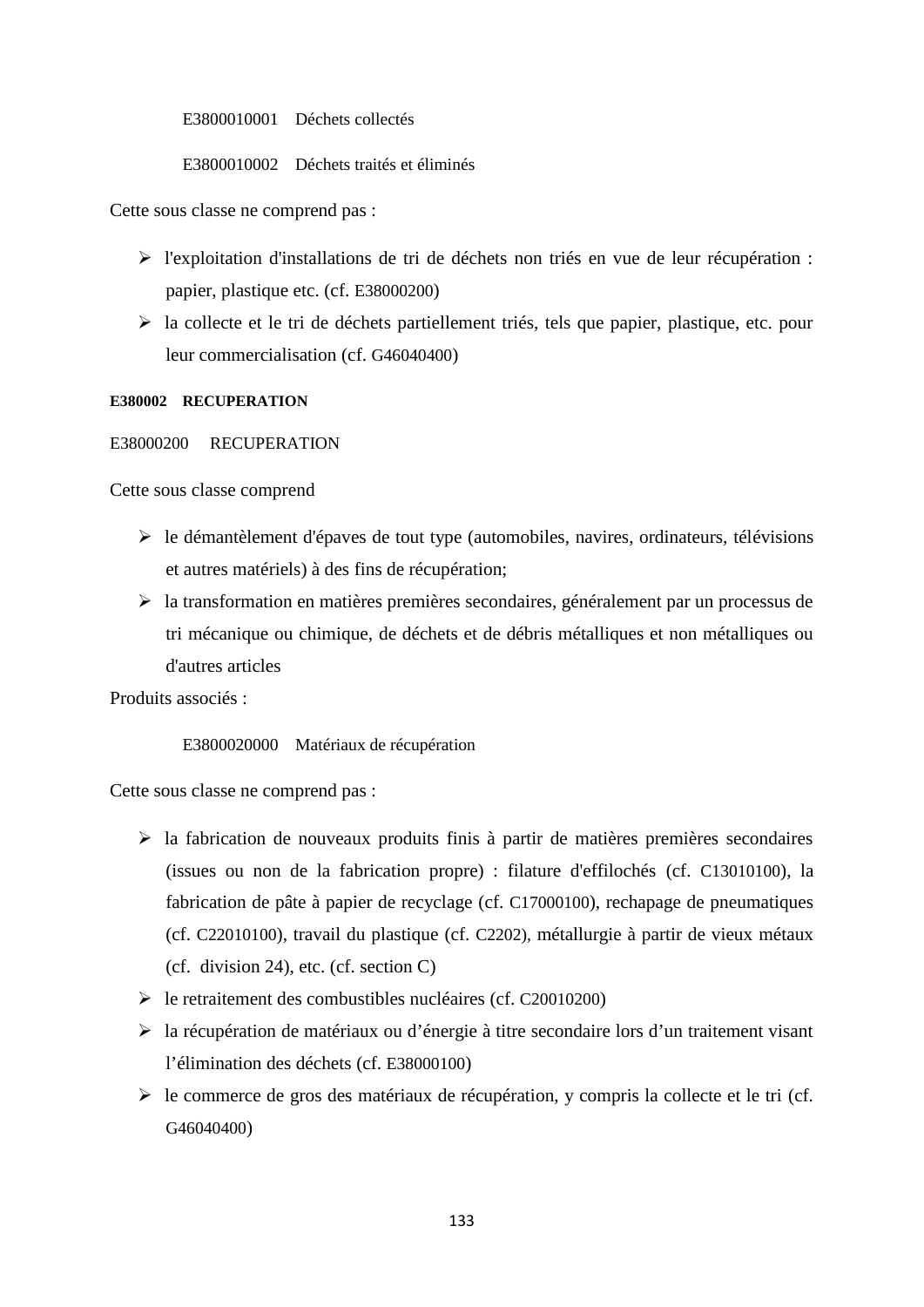### **E39 DEPOLLUTION ET GESTION DES DECHETS**

Cette division comprend la fourniture de services d'assainissement et de nettoyage de bâtiments, de sites, de sols, d'eaux de surface ou d'eaux souterraines contaminés

## **E3900 DEPOLLUTION ET GESTION DES DECHETS**

### **E390000 DEPOLLUTION ET GESTION DES DECHETS**

## E39000000 DEPOLLUTION ET GESTION DES DECHETS

Cette sous classe comprend :

- la décontamination par toutes techniques des sols et des eaux souterraines ou superficielles pollués ;
- $\triangleright$  la décontamination d'usines ou de sites industriels, y compris nucléaires
- $\triangleright$  le nettoyage des rejets d'hydrocarbures (marées noires), le désamiantage, le déminage, etc.
- $\geq$  les activités de contrôle, de suivi et d'alerte en cas de pollution.

Produits associés :

E3900000001 Dépollution

E3900000002 Autres services de gestion des déchets

Cette sous classe ne comprend pas :

le balayage, l'arrosage des chaussées et les autres services de voirie (cf. N81000200)

## **Section F CONSTRUCTION**

Cette section comprend les activités de construction générale et de construction spécialisée pour les bâtiments et le génie civil. Elle vise les chantiers de construction neuve, les rénovations, les transformations et les extensions ainsi que le montage de bâtiments préfabriqués ou de structures sur site.

La construction générale se définit comme la construction de bâtiments entiers en division 41 (habitations, bureaux, magasins et autres bâtiments publics, industriels, agricoles, etc.), ou la construction d'ouvrages complets de génie civil (division 42) tels que réseaux routiers ou ferroviaires ponts, tunnels, ports et aéroports, réseaux divers (irrigation, assainissement, eau,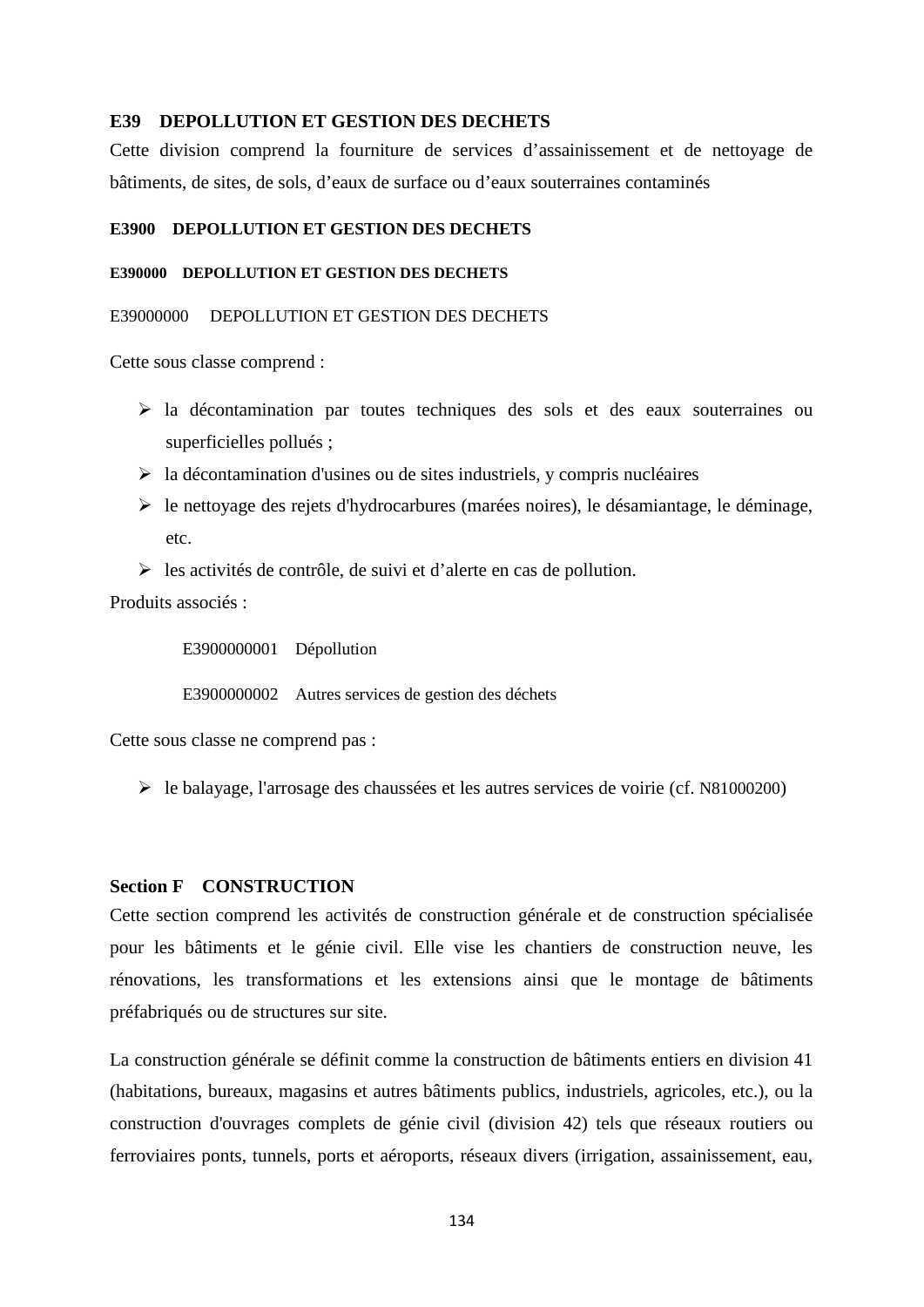gaz, pétrole, électricité), installations industrielles ou sportives, etc. Ces travaux peuvent être réalisés pour compte propre en vue de la vente (promotion immobilière notamment) ou pour compte de tiers (comme maître d'œuvre pour un client maître d'ouvrage). Ils peuvent être sous-traités pour partie ou pour la totalité selon les différents corps de métiers explicités dans la division 43 (activités spécialisées de construction).

Cette section comprend désormais les activités de promotion immobilière pour la construction de bâtiments ou d'ouvrages c'est-à-dire la mise en œuvre des moyens financiers, techniques et humains nécessaires à la réalisation de projets immobiliers destinés ultérieurement à la vente. La construction pour compte propre en vue d'une exploitation (location de logement, perception de péages d'ouvrages de génie civil) conduit au classement de l'unité concernée selon son activité d'exploitation.

# **F41 CONSTRUCTION DE BÂTIMENTS**

Cette division vise les chantiers de construction de bâtiments neufs, les rénovations, les transformations et les extensions ainsi que le montage de bâtiments préfabriqués. Elle comprend les travaux de construction complète d'habitations, de bureaux, de magasins et autres bâtiments publics, industriels, agricoles, etc.

### **F4101 PROMOTION IMMOBILIÈRE**

### **F410100 PROMOTION IMMOBILIERE**

## F41010000 PROMOTION IMMOBILIERE

Elle consiste à réunir les moyens juridiques, financiers et techniques pour construire des immeubles (ou d'implanter des infrastructures), destinés à être vendus qu'il s'agisse de bâtiments neufs ou de réhabilitation.

Produits associés :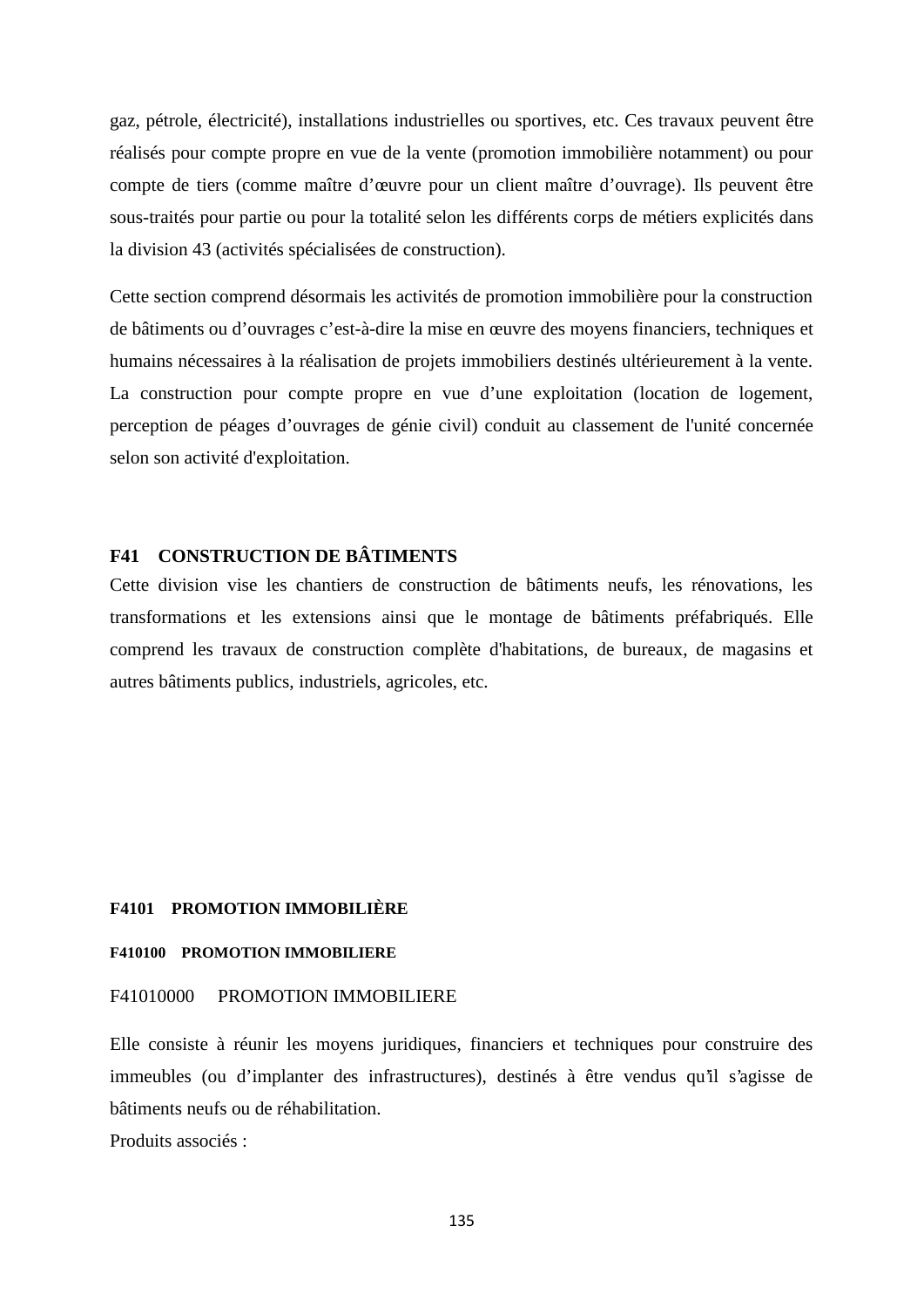### F4101000000 Bâtiments complets

Cette sous classe ne comprend pas la revente en l'état par les marchands de biens (cf. L68010000).

## **F4102 CONSTRUCTION DE BÂTIMENTS COMPLETS**

### **F410200 CONSTRUCTION DE BATIMENTS COMPLETS**

## F41020000 CONSTRUCTION DE BATIMENTS COMPLETS

Cette sous classe comprend la construction (et la rénovation) de bâtiments résidentiels (immeubles ou maisons) ou non résidentiels (bureaux, hôpitaux, écoles, etc.) complets, réalisés pour le destinataire final du bâtiment qui peut être ou non promoteur pour le compte d'un client maître d'ouvrage.

Les travaux peuvent être sous traités en partie (ou en totalité) sous la responsabilité globale d'une entreprise générale de construction ou « tous corps d'état ». Produits associés :

F4102000000 Travaux de construction de bâtiments complets

### **F42 GENIE CIVIL**

Cette division comprend la construction générale d'ouvrages de génie civil. Ces travaux peuvent être réalisés pour compte propre ou pour le compte de tiers. Ils peuvent être soustraités pour partie ou pour la totalité.

### **F4200 GENIE CIVIL**

### **F420001 CONSTRUCTION DE ROUTES ET DE VOIES FERREES**

Cette classe comprend la construction de routes et autoroutes, de voies ferrées de surface et souterraines et de ponts et tunnels.

Cette classe ne comprend pas :

- $\triangleright$  les travaux de terrassement préalables pour la construction de routes (cf. F43000100)
- l'installation d'appareils d'éclairage de rue et de signaux électriques (cf. F43000200)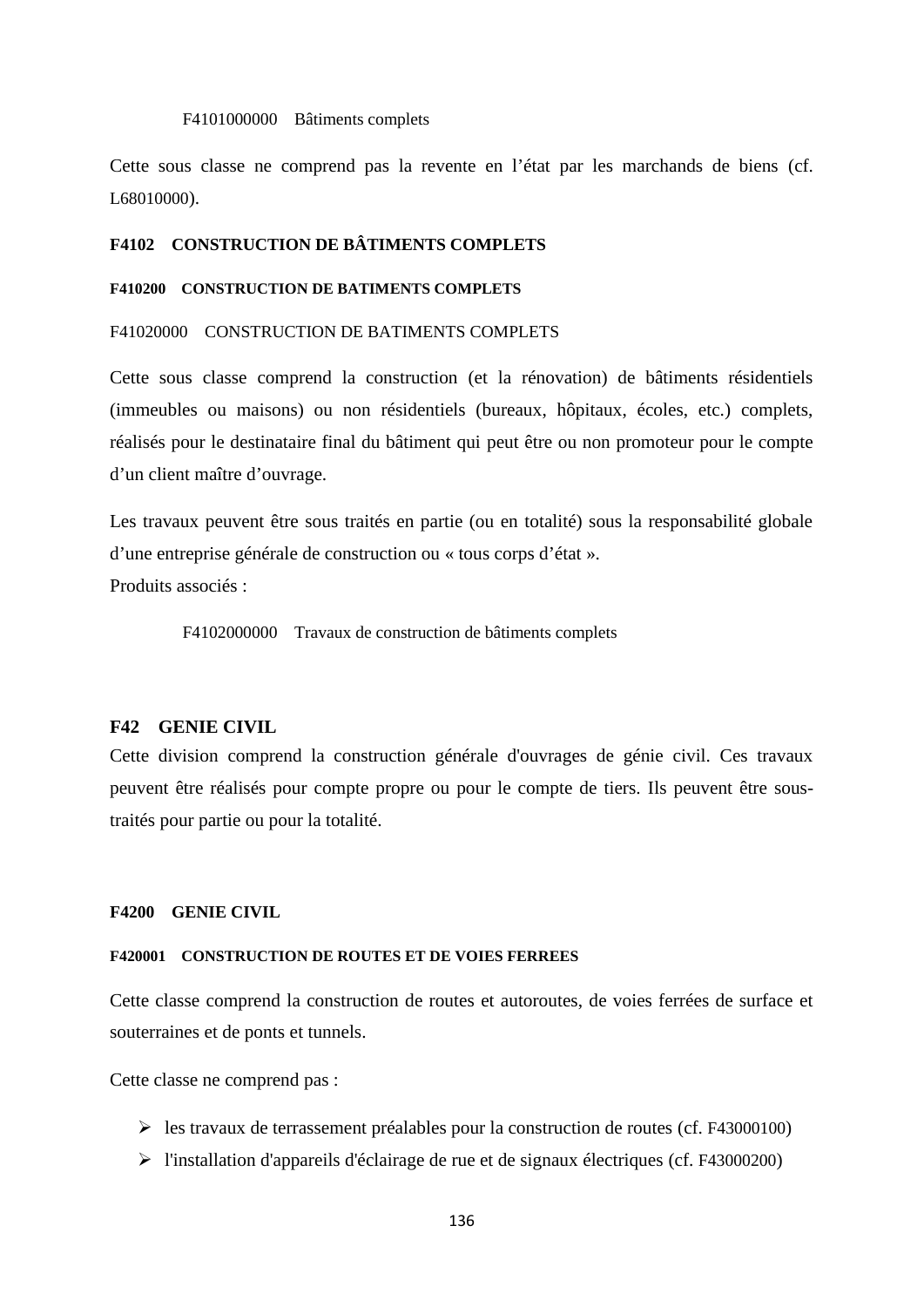## F42000101 CONSTRUCTION DE ROUTES ET AUTOROUTES

Cette sous classe comprend:

- la construction d'autoroutes, de rues, de chaussées et d'autres voies pour véhicules et piétons
- $\triangleright$  les travaux de revêtement de chaussées, ponts ou tunnels: asphaltage des chaussées, marquage à la peinture des chaussées et autres travaux de marquage, installation de barrières de sécurité, de panneaux de circulation, etc.
- $\geq$ la construction de pistes d'atterrissage

Produits associés :

F4200010101 Travaux de construction de routes et autoroutes

F4200010102 Travaux de construction de pistes d'atterrissage

F42000102 CONSTRUCTION DE VOIES FERREES DE SURFACE ET SOUTERRAINES

Cette sous classe comprend:

 $\geq$  la construction de voies ferrées de surface et souterraines

Produits associés :

F4200010200 Travaux de construction de voies ferrées de surface et souterraines

## F42000103 CONSTRUCTION DE PONTS ET TUNNELS

Cette sous classe comprend:

- $\triangleright$  la construction de ponts, y compris ceux destinés à supporter des routes surélevées
- $\geq$  la construction de tunnels

Produits associés :

F4200010301 Travaux de construction de ponts

F4200010302 Travaux de construction de tunnels

### **F420002 CONSTRUCTION DE RESEAUX ET DE LIGNES**

F42000200 CONSTRUCTION DE RESEAUX ET DE LIGNES

Cette sous classe comprend: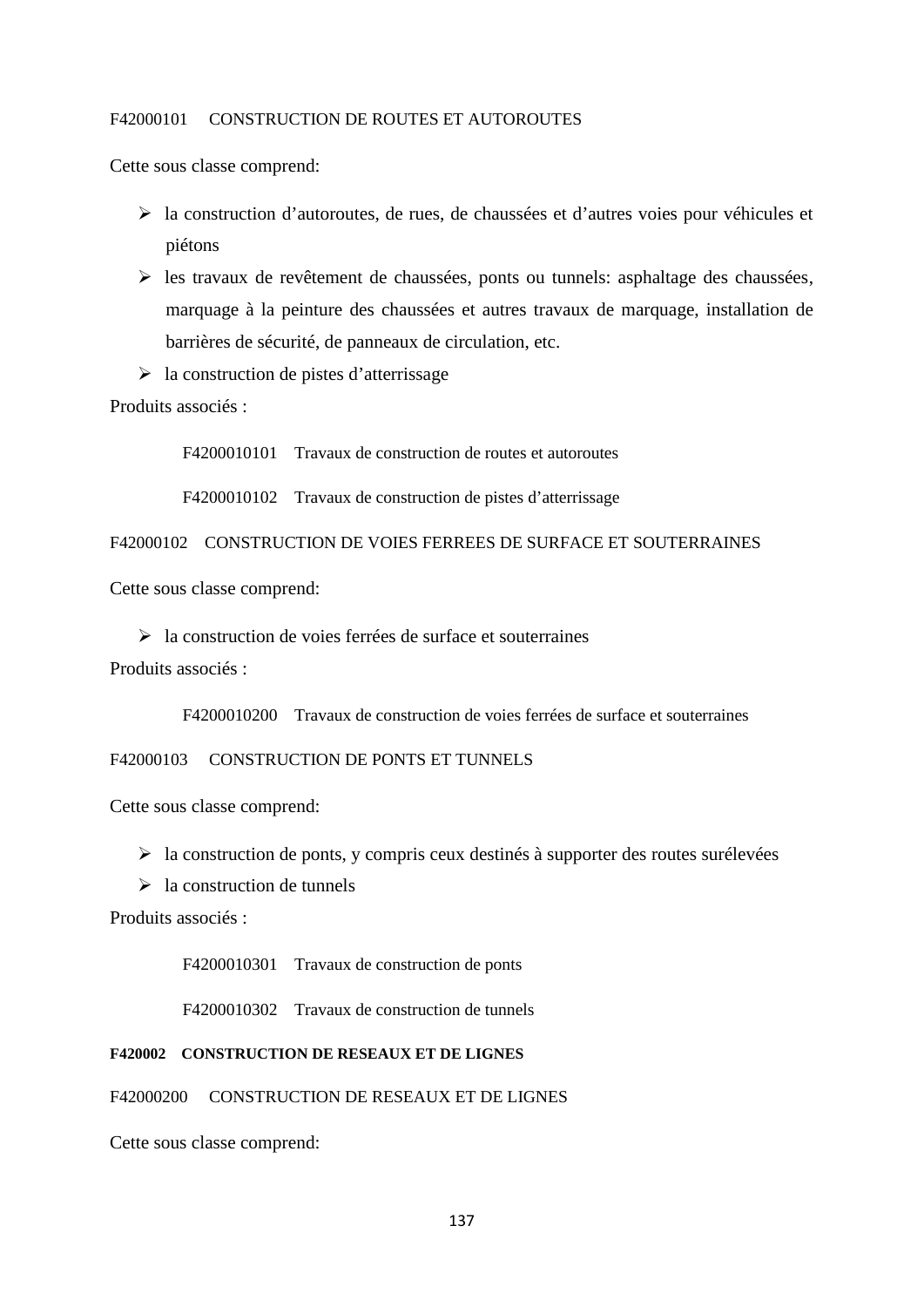- $\triangleright$  la construction d'ouvrages de génie civil pour : des conduites couvrant de longues distances et urbaines, des conduites d'eau et la construction de lignes, des systèmes d'irrigation (canaux), des réservoirs, gazoducs, oléoducs
- $\triangleright$  la construction de réseaux d'assainissement, y compris leur réparation, de stations d'épuration et de stations de pompage
- la construction d'ouvrages de génie civil pour : des lignes de communication et de transport d'énergie électrique à longue distance et urbaines, des centrales électriques

# Produits associés ·

F4200020001 Travaux de construction de réseaux pour fluides F4200020002 Travaux de construction de réseaux électriques F4200020003 Travaux de construction de réseaux de télécommunications

## **F420003 CONSTRUCTION D'AUTRES OUVRAGES DE GENIE CIVIL**

F42000300 CONSTRUCTION D'AUTRES OUVRAGES DE GENIE CIVIL

Cette sous classe comprend :

- $\triangleright$  la construction de : voies navigables, ports, ouvrages fluviaux, ports de plaisance (marinas), écluses, etc., barrages et digues
- $\triangleright$  le dragage des voies navigables
- la construction d'installations industrielles, à l'exception des bâtiments, telles que : raffineries, usines chimiques,
- $\triangleright$  les travaux de construction, autres que de bâtiments, tels que les installations sportives extérieures
- $\triangleright$  le lotissement de terrains, avec amélioration (par exemple, par l'ajout de routes, d'infrastructures de réseaux, etc.)

Produits associés :

F4200030001 Travaux de construction d'ouvrages maritimes et fluviaux

F4200030002 Travaux de construction d'autres ouvrages de génie civil n.c.a.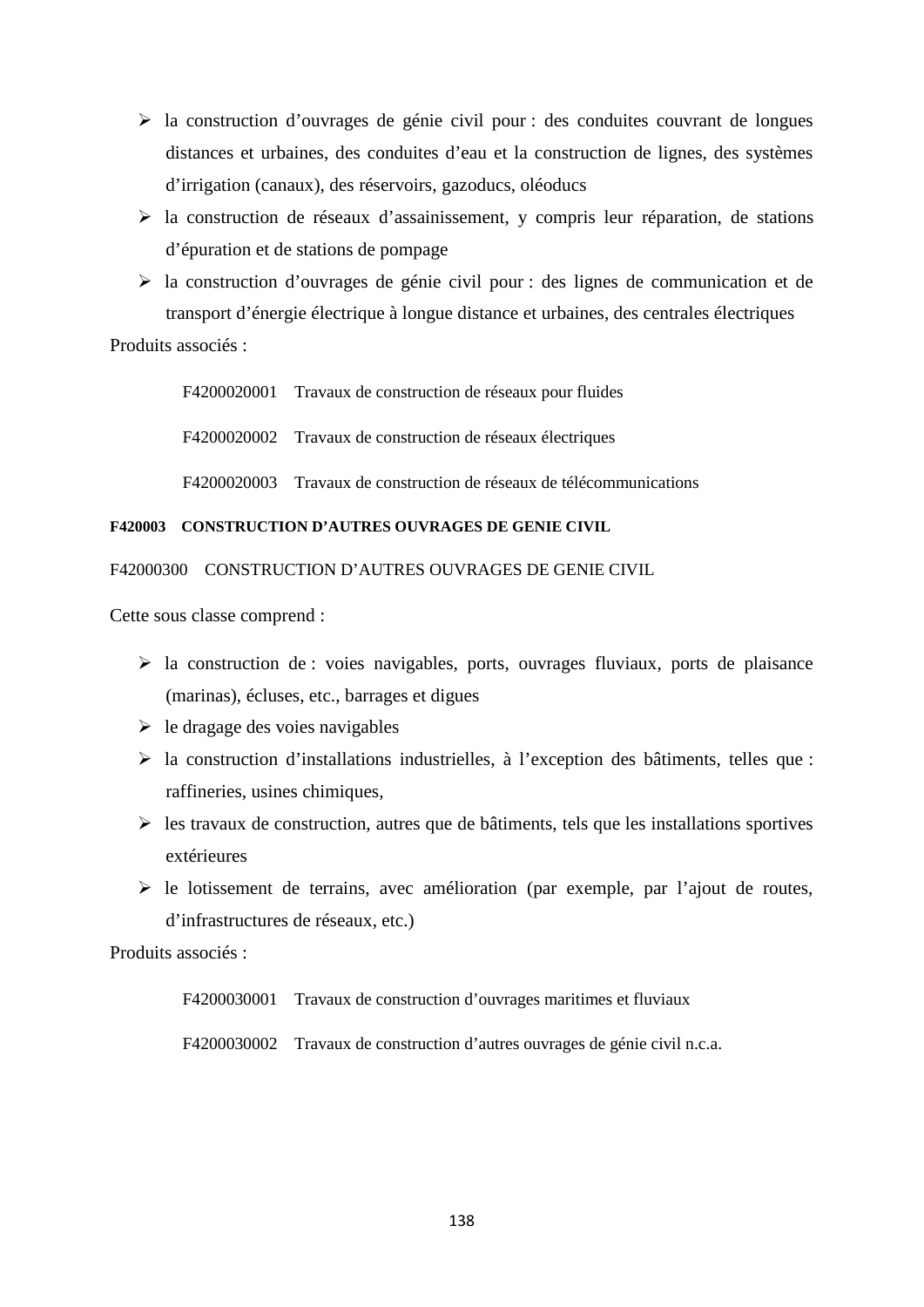# **F43 ACTIVITÉS SPECIALISEES DE CONSTRUCTION**

Cette division comprend les activités de constructions spécialisées (travaux spéciaux), c'est-à dire la construction de parties de bâtiments et d'ouvrages de génie civil ou la préparation à cette fin. Les activités de réparation et d'entretien similaires aux activités de pose ou de montage sont aussi comprises.

Le montage de structures métalliques est inclus. Les travaux d'installation sont également inclus (plomberie, installation de systèmes de conditionnement d'air et d'alarmes, d'antennes, et autres travaux électriques. Les travaux de finition (menuiserie, peinture, carrelage, etc.) relèvent aussi de cette division avec d'autres travaux spécialisés divers allant des travaux sous-marins au montage d'échafaudages. La location d'équipements avec opérateur relève de la classe correspondant à l'activité de construction spécifique effectuée avec ces équipements.

# **F4300 ACTIVITÉS SPECIALISEES DE CONSTRUCTION**

Le groupe part des activités de préparation d'un site et s'achève avec les activités de finition.

### **F430001 DEMOLITION ET PREPARATION DES SITES**

### F43000100 DEMOLITION ET PREPARATION DES SITES

Cette sous classe concerne les travaux de démolition de toutes constructions et de préparation des sites (terrassements en grandes masses ou courants, drainages, etc.), de forages et sondages d'essai.

Produits associés :

F4300010001 Travaux de démolition F4300010002 Travaux de préparation de sites

Cette classe ne comprend pas :

- le forage de puits d'extraction d'hydrocarbures (cf. B06000100 et B06000200) ou d'eau (cf. F42000200)
- $\blacktriangleright$  la décontamination des sols (cf. E39000000)

#### **F430002 TRAVAUX D'INSTALLATION**

## F43000200 TRAVAUX D'INSTALLATION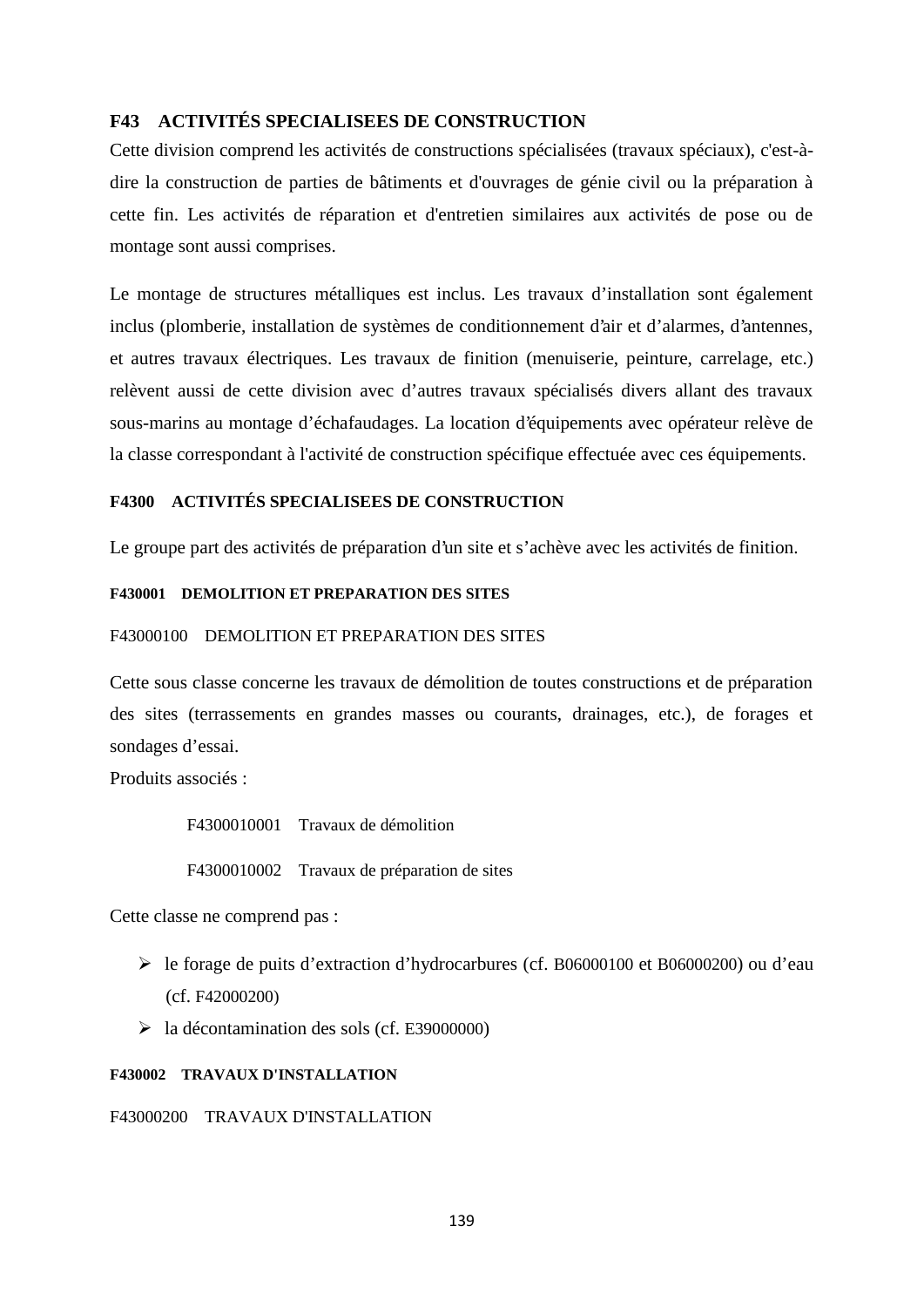Cette sous classe concerne l'installation de toutes sortes de commodités qui rendent la construction fonctionnelle, notamment l'installation de systèmes électriques, d'alarmes, de groupes électrogènes, de dispositifs de conditionnement d'air, d'ascenseurs etc., les travaux de plomberie (eau, gaz et eaux usées, les travaux d'isolation, la pose d'enseigne, etc.

Cette classe ne comprend pas l'installation et la réparation d'équipements industriels non intégrés fonctionnellement à la construction (machines et équipements à but productif et potentiellement démontables) relevant généralement de l'industrie manufacturière (division C 33).

Produits associés :

F4300020001 Travaux d'installation électrique F4300020002 Travaux de plomberie et de climatisation F4300020003 Autres travaux d'installation

## **F430003 TRAVAUX DE FINITION**

### F43000300 TRAVAUX DE FINITION

Cette sous classe concerne notamment les travaux de plâtrerie, de menuiserie, de pose de revêtements, de peinture et de vitrerie.

Elle comprend :

- $\triangleright$  les travaux de plâtre, de staff ou de stuc pour enduits intérieurs et extérieurs et la plâtrerie sèche ;
- les travaux de menuiserie en bois, en matières plastiques (PVC) ou métal et métallerie serrurerie ;
- $\triangleright$  les travaux de revêtement des sols et des murs (carrelage, marbre, parquets, moquette, papier peint, etc.) ;
- $\triangleright$  les travaux de peinture intérieure et extérieure ; vitrerie et miroiterie de bâtiment ;
- l'aménagement des stands et agencement de lieux de vente ;
- la remise en état des lieux après travaux et le nettoyage des nouveaux bâtiments.

Produits associés :

F4300030001 Travaux de plâtrerie

F4300030002 Travaux de menuiserie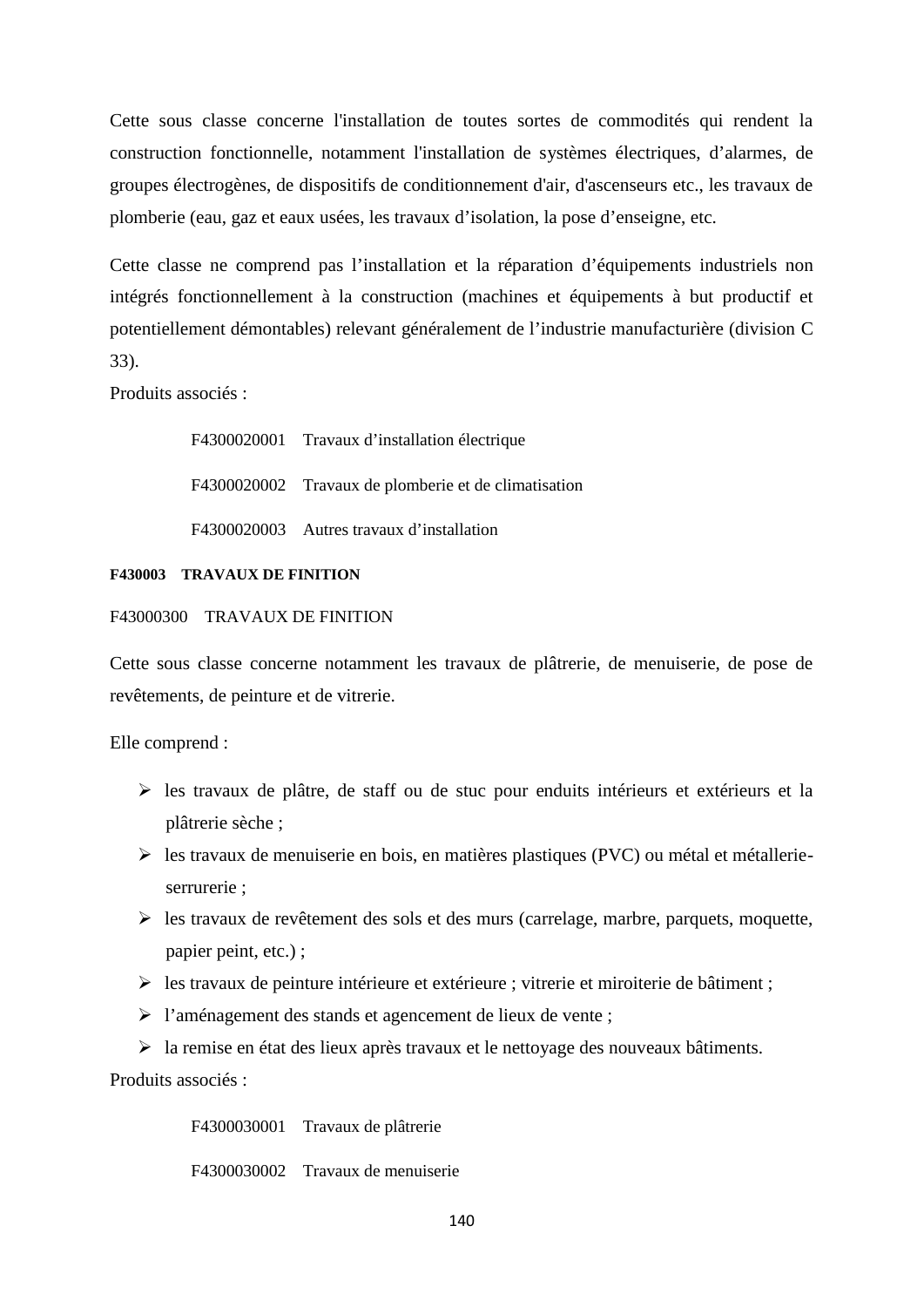F4300030003 Travaux de revêtement des sols et des murs

F4300030004 Travaux de peinture et vitrerie

F4300030005 Autres travaux de finition

Cette sous classe ne comprend pas :

 $\blacktriangleright$  la fabrication de charpentes et d'autres menuiseries (cf. C16020200)

### **F430004 AUTRES TRAVAUX SPECIALISES DE CONSTRUCTION**

F43000400 AUTRES TRAVAUX SPECIALISES DE CONSTRUCTION

Cette sous classe comprend :

- $\triangleright$  les travaux de montage de charpentes en bois et de couvertures de toits, d'étanchéifiassions des toitures (et piscines) et de pose de gouttières ;
- $\triangleright$  les travaux de montage et démontage d'échafaudages, y compris dans le cadre de leur location
- $\triangleright$  les travaux de montage ou levage de structures métalliques
- $\triangleright$  les travaux courants de maçonnerie et de béton
- $\triangleright$  les travaux spécialisés de gros œuvre de bâtiment
- $\geq$  les travaux sous-marins
- $\triangleright$  la mise en place de mobilier urbain ou pour aire de jeux et de monuments funéraires
- la location de grues et d'autres matériels de construction avec opérateur, ne correspondant pas à une activité de construction spécifique (sinon à classer avec cette activité spécifique).

Produits associés :

F4300040000 Autres travaux spécialisés de construction

Elle ne comprend pas :

les activités de location d'échafaudages sans montage et démontage (N77000200)

## **Section G COMMERCE**

Cette section comprend le commerce de gros et de détail (vente sans transformation) de tout type de marchandises et les services liés à la vente de marchandises. Le commerce de gros et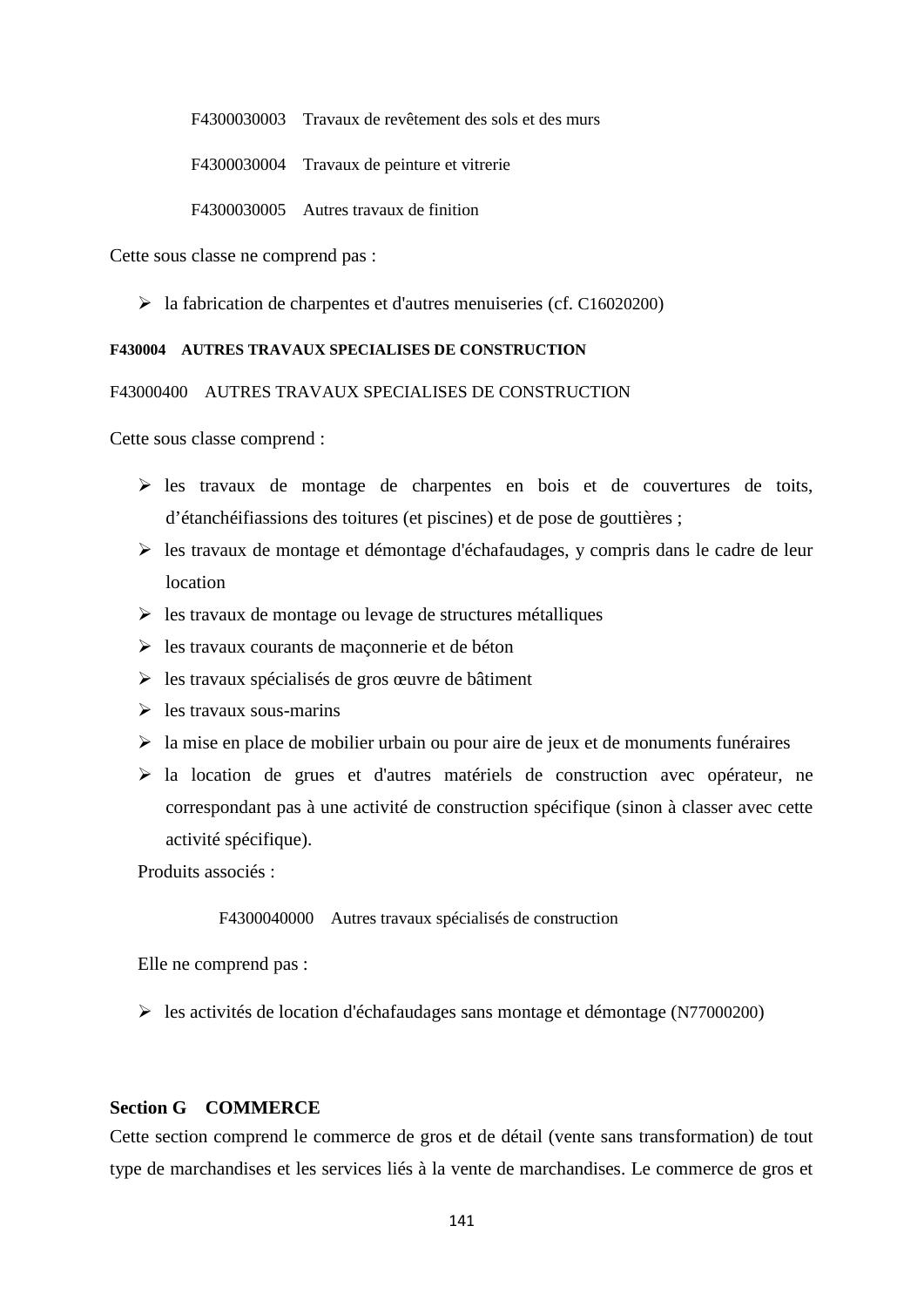le commerce de détail sont les étapes finales de la distribution de marchandises. La réparation de véhicules automobiles et de motocycles est également comprise dans cette section.

La vente sans transformation (revente en l'état) comprend les opérations courantes associées au commerce, par exemple le tri, le conditionnement ou la mise en bouteilles, le fractionnement, la découpe ou le reconditionnement, le stockage (y compris réfrigéré).

La division G45 comprend les activités de commerce de véhicules automobiles et leur réparation ; les divisions G46 et G47 comprennent, toutes les autres activités de commercialisation de biens. La distinction entre la division G46 (Commerce de gros) et la division G47 (Commerce de détail) s'opère en fonction du type de client principal.

Le commerce de gros consiste en la revente à des détaillants, à d'autres grossistes ou à des utilisateurs professionnels (commerce interentreprises),.Outre les activités des grossistes qui prennent possession des marchandises qu'ils vendent, le commerce de gros comprend aussi celles des intermédiaires de commerce qui se rémunèrent par une commission sur les ventes sans acheter eux même la marchandise.

La vente au détail est la revente au public de biens essentiellement destinés à la consommation des particuliers ou des ménages, que ce soit en magasins, sur les marchés ou toute autre forme (Internet par exemple). La plupart des détaillants prennent possession des marchandises qu'ils vendent mais certains (non distingués dans la nomenclature) agissent en tant qu'intermédiaires rémunérés sur la base de commissions.

# **G45 COMMERCE ET RÉPARATION D'AUTOMOBILES ET DE MOTOCYCLES**

Cette division comprend toutes les activités de commercialisation (gros et détail, vente aux enchères) des véhicules automobiles (neufs comme d'occasion) et motocycles, y compris les cars et camions, ainsi que leurs pièces et accessoires. La réparation et l'entretien (y compris lavage) de ces véhicules relève aussi de cette division.

Cette division ne comprend pas le commerce de détail de carburants et de lubrifiants (cf. G47020800), ni les activités de location de véhicules automobiles et de motocycles (cf. N77000100).

## **G4501 COMMERCE DE VÉHICULES AUTOMOBILES**

### **G450100 COMMERCE DE VEHICULES AUTOMOBILES**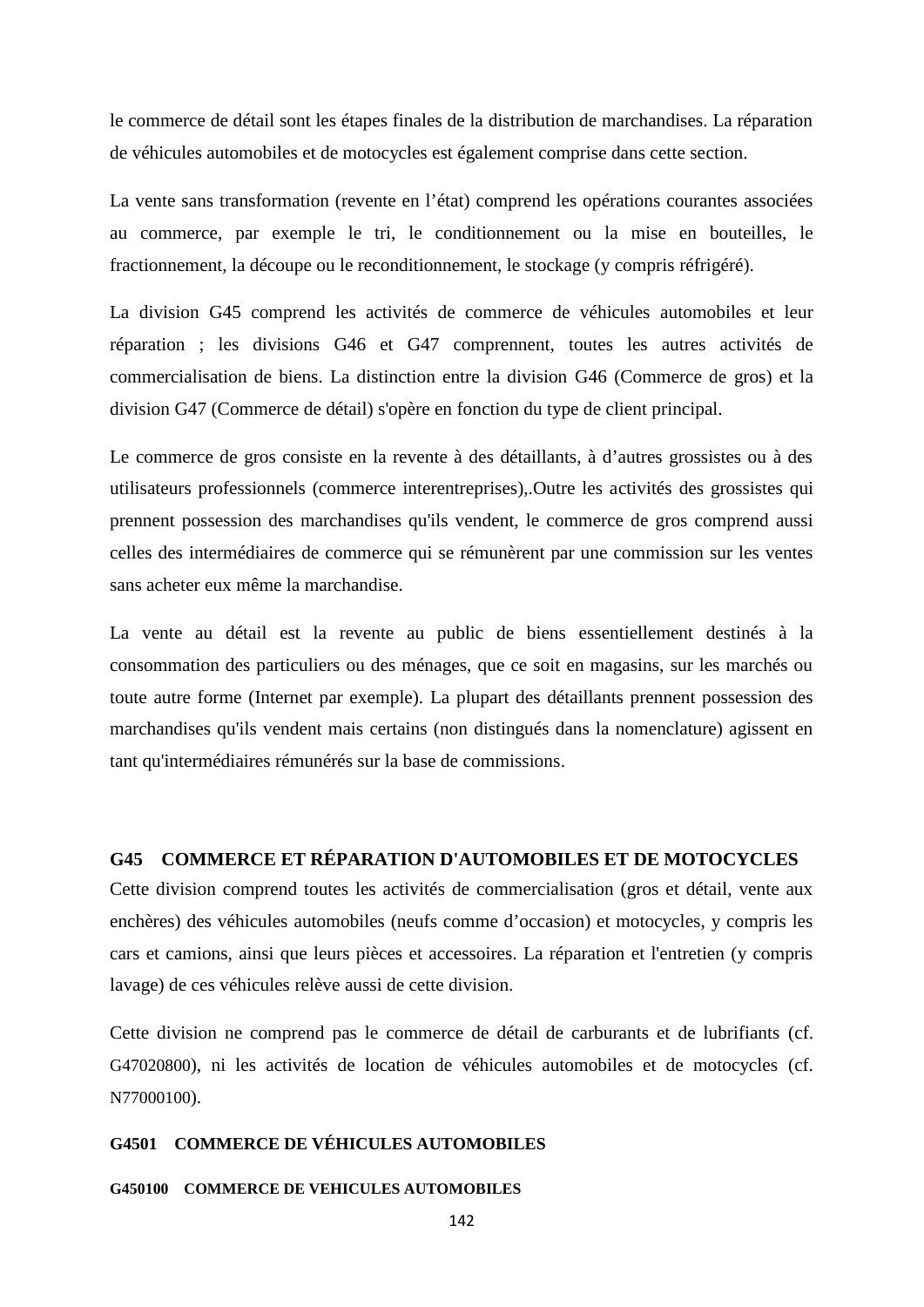### G45010000 COMMERCE DE VEHICULES AUTOMOBILES

Cette sous classe comprend :

 $\triangleright$  le commerce de gros et de détail de tous véhicules automobiles neufs ou d'occasion : voiture de tourisme, véhicules tout terrain, minibus, cars, camions, remorques et semi remorques, caravanes et autos-caravanes, véhicules spéciaux

Produits associés :

G4501000000 Vente de véhicules automobiles

Cette sous classe ne comprend pas :

- le commerce de pièces et d'accessoires de véhicules automobiles (cf. G45030000)
- la location de véhicules avec ou sans chauffeur (cf. H49020100 et N77000100)

## **G4502 ENTRETIEN ET REPARATION DE VEHICULES AUTOMOBILES**

## **G450200 ENTRETIEN ET REPARATION DE VEHICULES AUTOMOBILES**

G45020000 ENTRETIEN ET REPARATION DE VEHICULES AUTOMOBILES

Cette sous classe comprend :

- l'entretien courant et préventif de véhicules automobiles, y compris lavage, lustrage ;
- les réparations mécaniques, électriques ou de carrosserie (y compris peintures et vitrages) de véhicules automobiles ;
- $\triangleright$  la réparation, la pose ou le remplacement de pneumatiques et de chambres à air ;
- $\triangleright$  le remplacement de pièces et accessoires de véhicules automobiles.

Produits associés :

G4502000000 Services d'entretien et de réparation de véhicules automobiles

Cette sous classe ne comprend pas :

- $\blacktriangleright$  le rechapage et le resculptage de pneumatiques (cf. C22010100)
- $\triangleright$  les services de remorquage et d'assistance routière (cf. H52020200)

## **G4503 COMMERCE DE PIECES DETACHEES ET D'ACCESSOIRES AUTOMOBILES**

### **G450300 COMMERCE DE PIECES DETACHEES ET D'ACCESSOIRES AUTOMOBILES**

#### G45030000 COMMERCE DE PIECES DETACHEES ET D'ACCESSOIRES AUTOMOBILES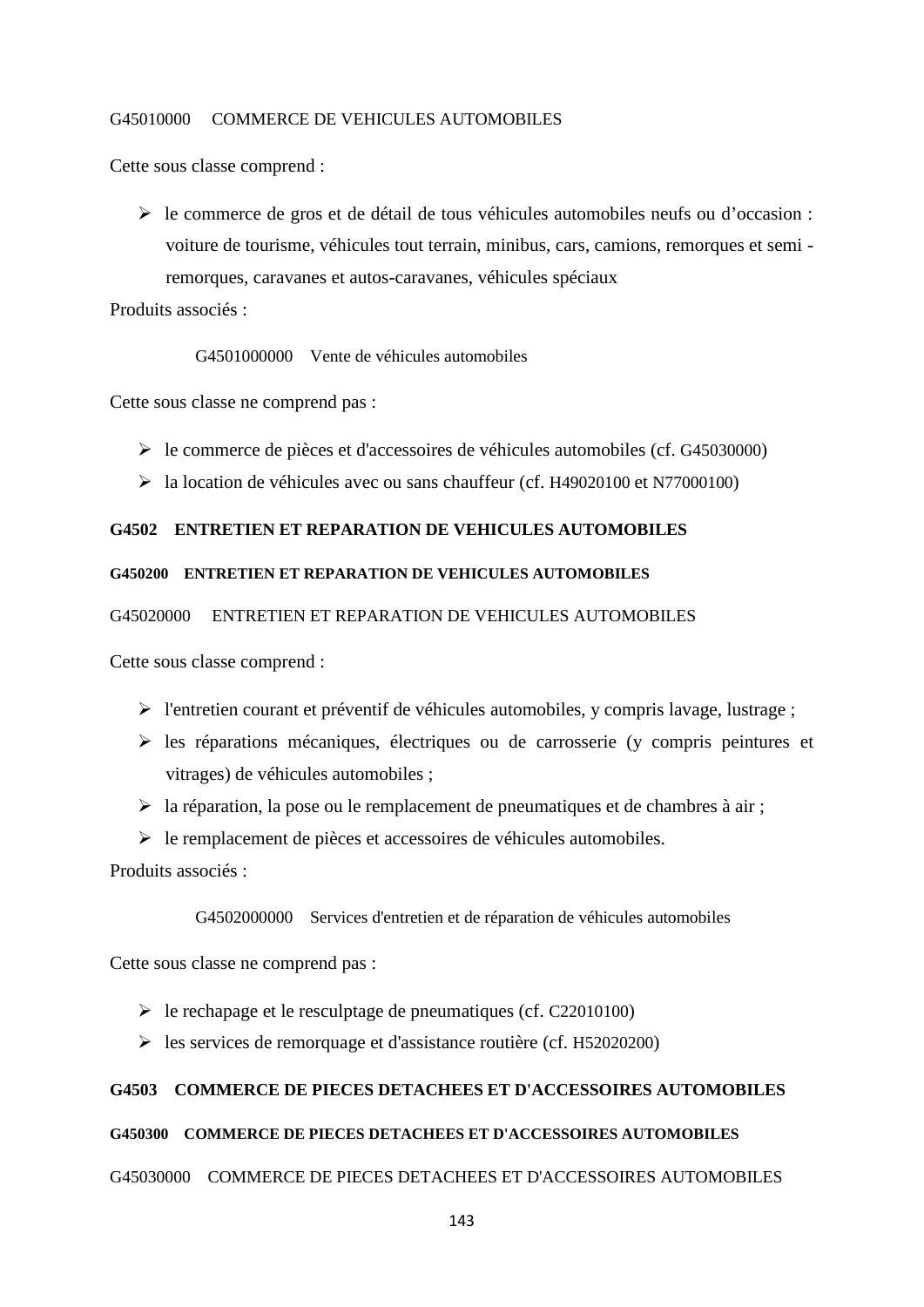Cette sous classe comprend :

 $\triangleright$  le commerce de gros et de détail de tout type de pièces, composants, fournitures et accessoires de véhicules automobiles y compris pneumatiques et appareillages électriques

Produits associés :

G4503000000 Vente de pièces détachées et d'accessoires automobiles

Cette sous classe ne comprend pas :

 le commerce de gros (cf. G46040100) et de détail (cf. G47020800) de carburants et lubrifiants.

# **G4504 COMMERCE ET RÉPARATION DE MOTOCYCLES**

### **G450400 COMMERCE ET REPARATION DE MOTOCYCLES**

### G45040001 COMMERCE DE MOTOCYCLES

Cette sous classe comprend :

 $\triangleright$  le commerce de gros et de détail de motocycles, y compris les cyclomoteurs, de leurs pièces et accessoires

Produits associés :

G4504000100 Vente de motocycles et accessoires

Cette sous classe ne comprend pas :

- $\blacktriangleright$  la location de motocycles (cf. N77000100)
- le commerce de bicyclettes et de leurs pièces et d'accessoires (cf. G46030300 et G47020600)

## G45040002 REPARATION DE MOTOCYCLES

Cette sous classe comprend :

> l'entretien et la réparation de motocycles.

Produits associés :

G4504000200 Services de réparation de motocycles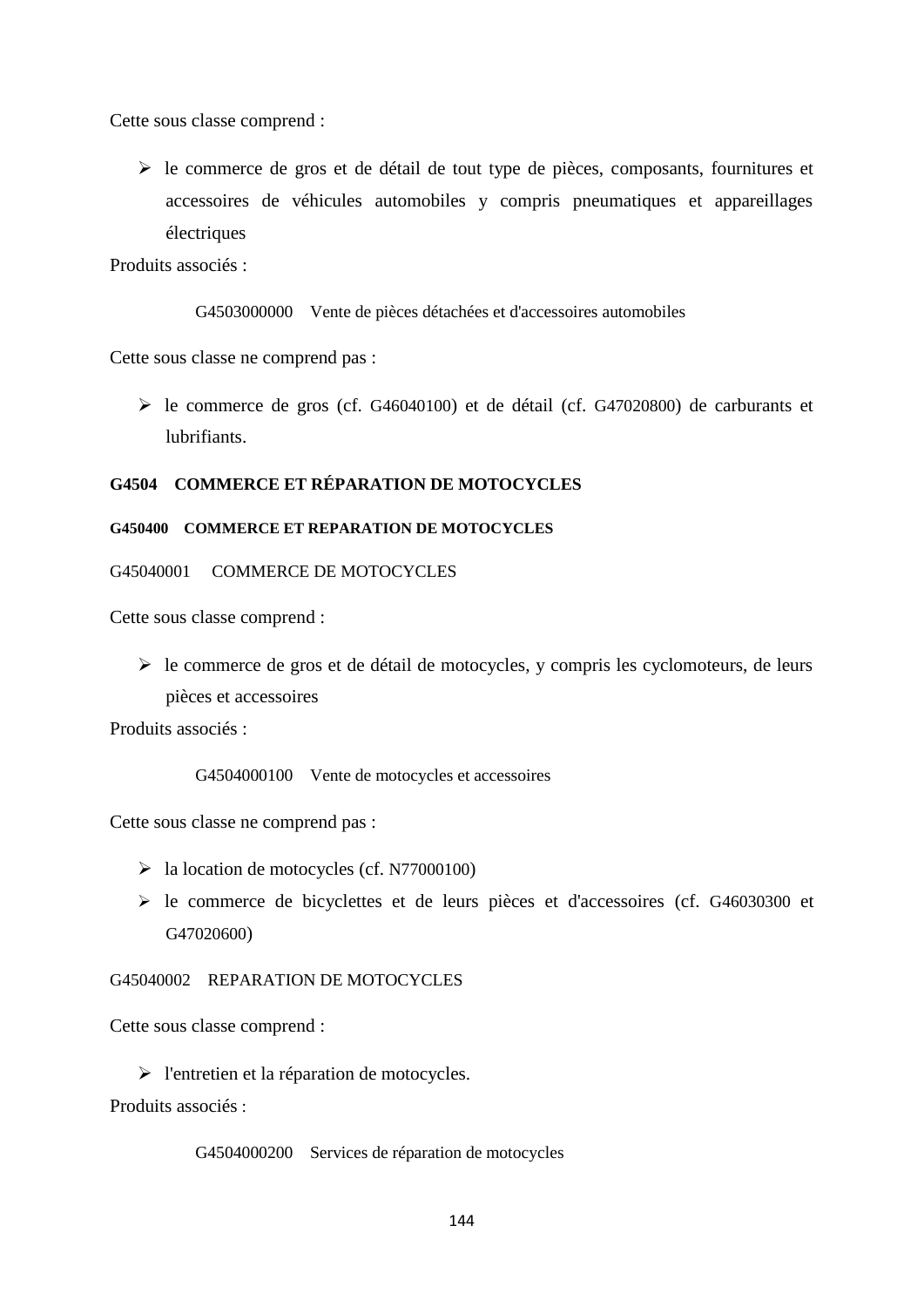Elle ne comprend pas :

la réparation de bicyclettes (cf. S95020000).

# **G46 COMMERCE DE GROS ET ACTIVITES DES INTERMEDIAIRES**

Cette division comprend le commerce de gros pour compte propre ou pour le compte de tiers (intermédiaires du commerce) et concerne les activités de commerce intérieur comme de commerce de gros international (importation/exportation). Cette division ne concerne pas les véhicules automobiles et motocycles (cf. division 45).

## **G4601 ACTIVITES DES INTERMEDIAIRES DU COMMERCE DE GROS**

## **G460100 ACTIVITES DES INTERMEDIAIRES DU COMMERCE DE GROS**

## G46010000 ACTIVITES DES INTERMEDIAIRES DU COMMERCE DE GROS

Cette sous classe comprend :

 les activités des commissionnaires, des courtiers en marchandises et autres intermédiaires du commerce de gros qui agissent au nom et pour le compte de tiers, y compris sur Internet

Produits associés :

G4601000000 Services des intermédiaires du commerce de gros

# **G4602 COMMERCE DE GROS DE PRODUITS AGRICOLES BRUTS, D'ANIMAUX VIVANTS, PRODUITS ALIMENTAIRES, BOISSONS ET TABAC**

# **G460201 COMMERCE DE GROS DE PRODUITS AGRICOLES BRUTS ET D'ALIMENTS POUR ANIMAUX**

G46020100 COMMERCE DE GROS DE PRODUITS AGRICOLES BRUTS ET D'ALIMENTS POUR ANIMAUX

Cette sous classe comprend :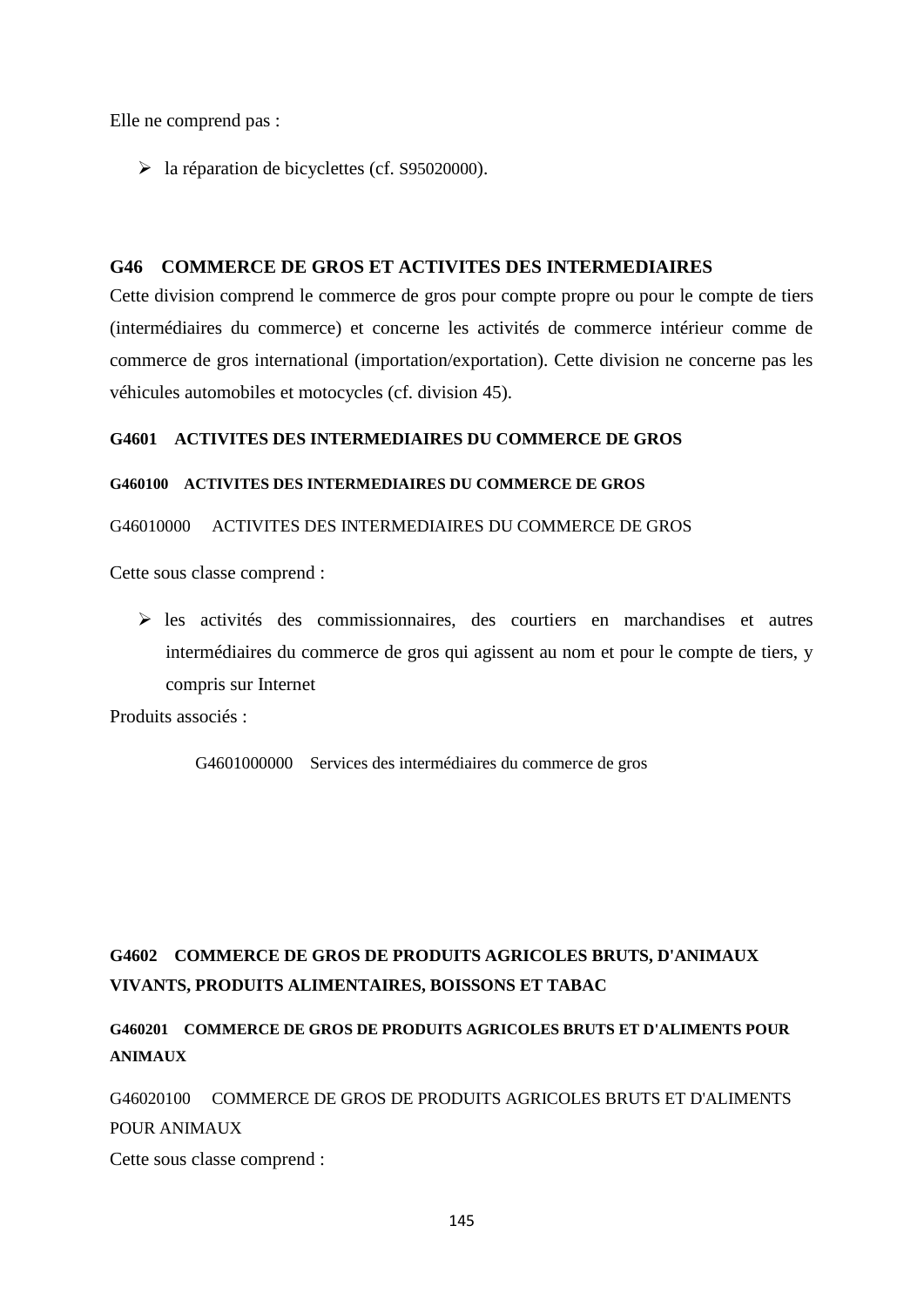- le commerce de gros de céréales
- $\triangleright$  le commerce de gros d'oléagineux
- le commerce de gros de cola
- $\triangleright$  le commerce de gros de caoutchouc brut
- $\triangleright$  le commerce de gros de café cacao, thé et épices
- $\triangleright$  le commerce de gros de fleurs, de semences et de plants
- $\triangleright$  le commerce de gros de tabac brut
- $\triangleright$  le commerce de gros de coton masse
- $\triangleright$  le commerce de gros d'aliments pour le bétail

# Produits associés :

| G4602010001 Vente en gros de cacao                          |
|-------------------------------------------------------------|
| G4602010002 Vente en gros de café                           |
| G4602010003 Vente en gros de coton masse                    |
| G4602010003 Vente en gros de caoutchouc brut                |
| G4602010004 vente en gros de cola                           |
| G4602010005 Vente en gros d'oléagineux                      |
| G4602010006 Vente en gros de céréales                       |
| G4602010007 Vente en gros de fruits et légumes frais        |
| G4602010008 Vente en gros d'aliments pour animaux           |
| G4602010009 Vente en gros d'autres produits agricoles bruts |

### **G460202 COMMERCE DE GROS D'ANIMAUX VIVANTS, DE PEAUX ET CUIRS**

G46020200 COMMERCE DE GROS D'ANIMAUX VIVANTS, DE PEAUX ET CUIRS

Cette sous classe comprend :

 $\triangleright$  le commerce de gros d'animaux sur pied destinés à l'élevage, l'engraissage, l'abattage, le dressage, l'expérimentation, etc.

 $\triangleright$  le commerce de gros de cuirs et peaux brutes, tannées ou travaillées Produits associés :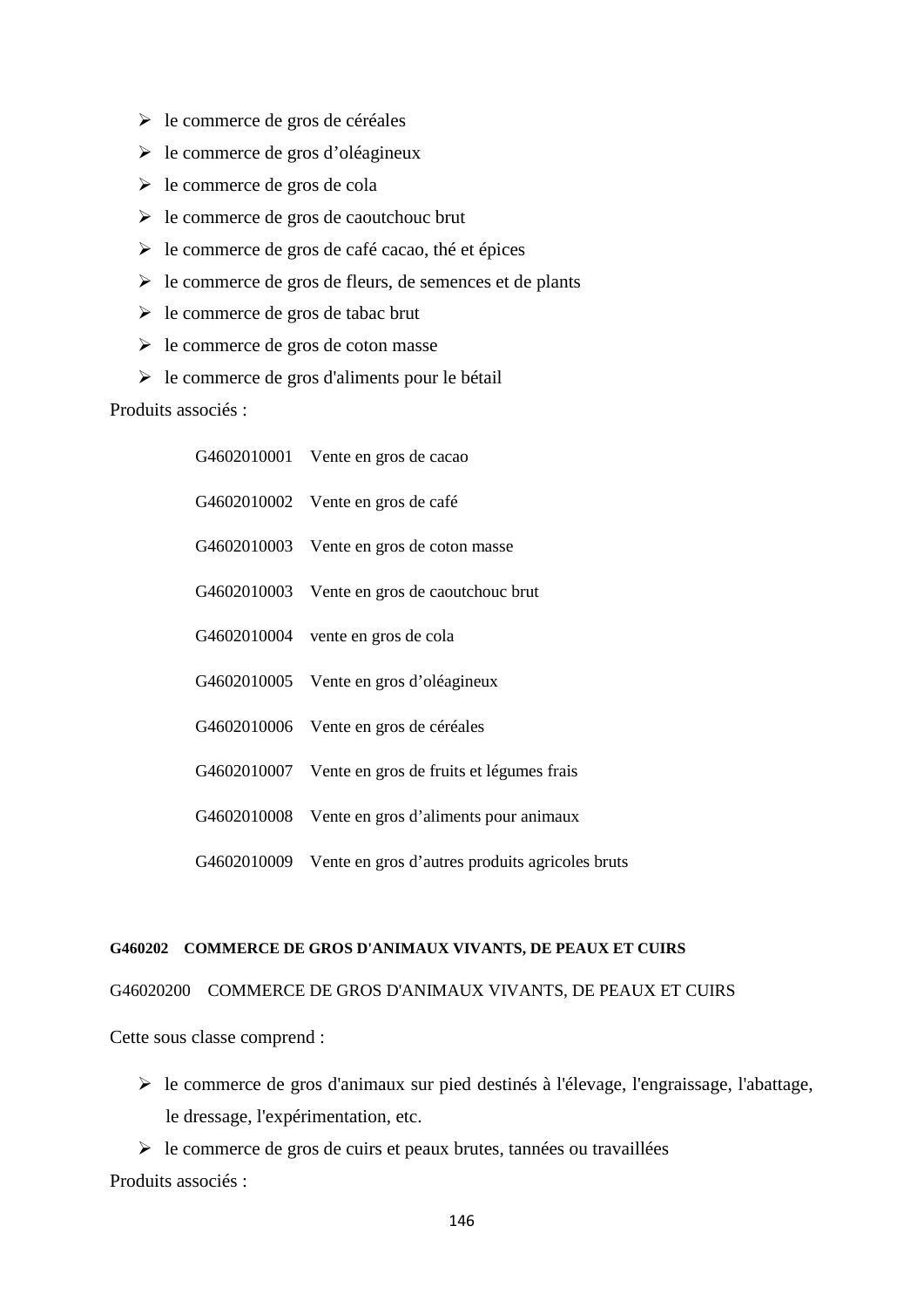G4602020001 Vente en gros d'animaux vivants

G4602020002 Vente en gros de peaux et cuirs

# **G460203 COMMERCE DE GROS DE PRODUITS ALIMENTAIRES, BOISSONS ET TABACS MANUFACTURES**

## G46020300 COMMERCE DE GROS DE PRODUITS ALIMENTAIRES, BOISSONS ET

## TABACS MANUFACTURES

Cette sous classe comprend :

- $\triangleright$  le commerce de gros de fruits et légumes frais ou en conserve
- $\triangleright$  le commerce de gros de viandes (y compris de volaille et gibier) et de produits à base de viande
- $\triangleright$  le commerce de gros de poissons, crustacés et mollusques
- $\triangleright$  le commerce de gros de produits laitiers, d'œufs et d'ovo produits
- $\triangleright$  le commerce de gros d'huiles et de graisses comestibles
- $\triangleright$  le commerce de gros de boissons alcoolisées ou non
- $\triangleright$  le commerce de gros de cigarettes et autres tabacs manufacturés
- $\triangleright$  le commerce de gros de sucre, chocolat et confiserie
- $\triangleright$  le commerce de gros de café, thé, cacao et épices
- $\triangleright$  le commerce de gros de produits à base de céréales
- $\triangleright$  le commerce de gros d'aliments pour animaux de compagnie et autres produits alimentaires

Produits associés :

G4602030001 Vente en gros de produits alimentaires

G4602030002 Vente en gros de boissons

G4602030003 Vente en gros de tabacs manufacturés

### **G4603 COMMERCE DE GROS DE BIENS DE CONSOMMATION NON ALIMENTAIRES**

# **G460301 COMMERCE DE GROS DE TEXTILES, HABILLEMENT ET CHAUSSURES**

## G46030100 COMMERCE DE GROS DE TEXTILES, HABILLEMENT ET CHAUSSURES

Cette sous classe comprend :

 $\triangleright$  le commerce de gros de fils, étoffes et tissus, articles de mercerie ;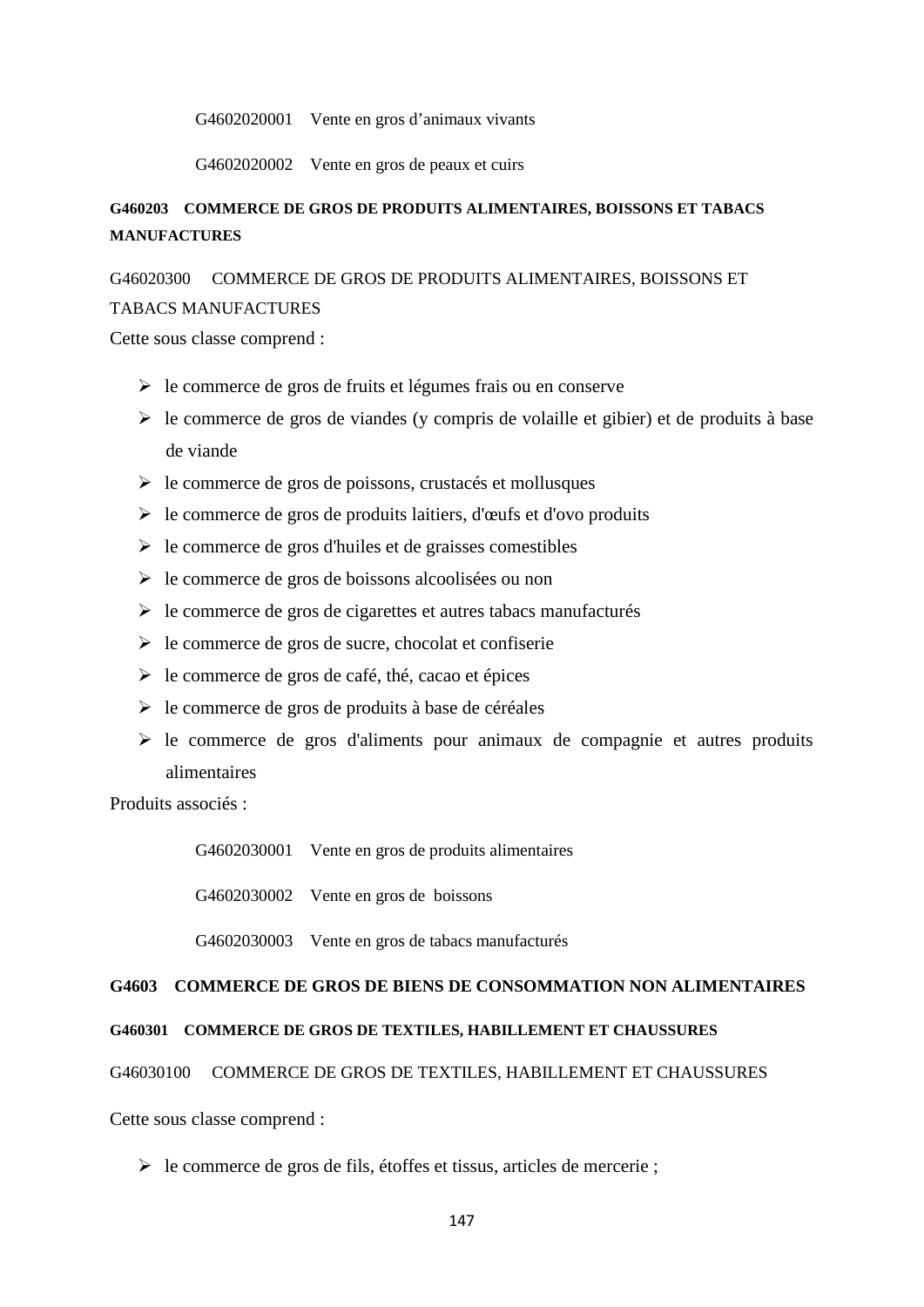- $\triangleright$  le commerce de gros de linge de maison et d'articles textiles non vestimentaires divers
- $\triangleright$  le commerce de gros d'articles d'habillement, y compris les vêtements de sport, et leurs accessoires ;
- $\triangleright$  le commerce de gros de chaussures ;
- $\triangleright$  le commerce de gros d'articles en fourrure

Produits associés :

|             | G4603010001 Vente en gros de fils, étoffes et tissus, articles de mercerie                       |
|-------------|--------------------------------------------------------------------------------------------------|
|             | G4603010002 Vente en gros de linge de maison et d'articles textiles non<br>vestimentaires divers |
| G4603010003 | Vente en gros d'articles d'habillement (autre que chaussure)                                     |
|             | G4603010004 Vente en gros de chaussures                                                          |
|             | G4603010005 Vente en gros d'articles en fourrure                                                 |

Cette sous classe ne comprend pas :

- $\blacktriangleright$  le commerce de gros de coton et autres fibres textiles (cf. G46040400)
- $\blacktriangleright$  le commerce de gros de tapis (cf. G46030300) et moquettes (cf. G46040300)

## **G460302 COMMERCE DE GROS DE PRODUITS PHARMACEUTIQUES ET MEDICAUX**

G46030200 COMMERCE DE GROS DE PRODUITS PHARMACEUTIQUES ET MEDICAUX

Cette sous classe comprend :

- $\triangleright$  le commerce de gros des substances actives aussi bien que des produits pharmaceutiques conditionnés pour la vente au détail
- $\triangleright$  le commerce de gros d'instruments et appareils chirurgicaux, médicaux et orthopédiques ou autres produits pour la santé humaine ou animale

Produits associés :

G4603020000 Vente en gros de produits pharmaceutiques et médicaux

# **G460303 COMMERCE DE GROS DE BIENS DE CONSOMMATION NON ALIMENTAIRES DIVERS**

G46030300 COMMERCE DE GROS DE BIENS DE CONSOMMATION NON ALIMENTAIRES DIVERS

Cette sous classe comprend :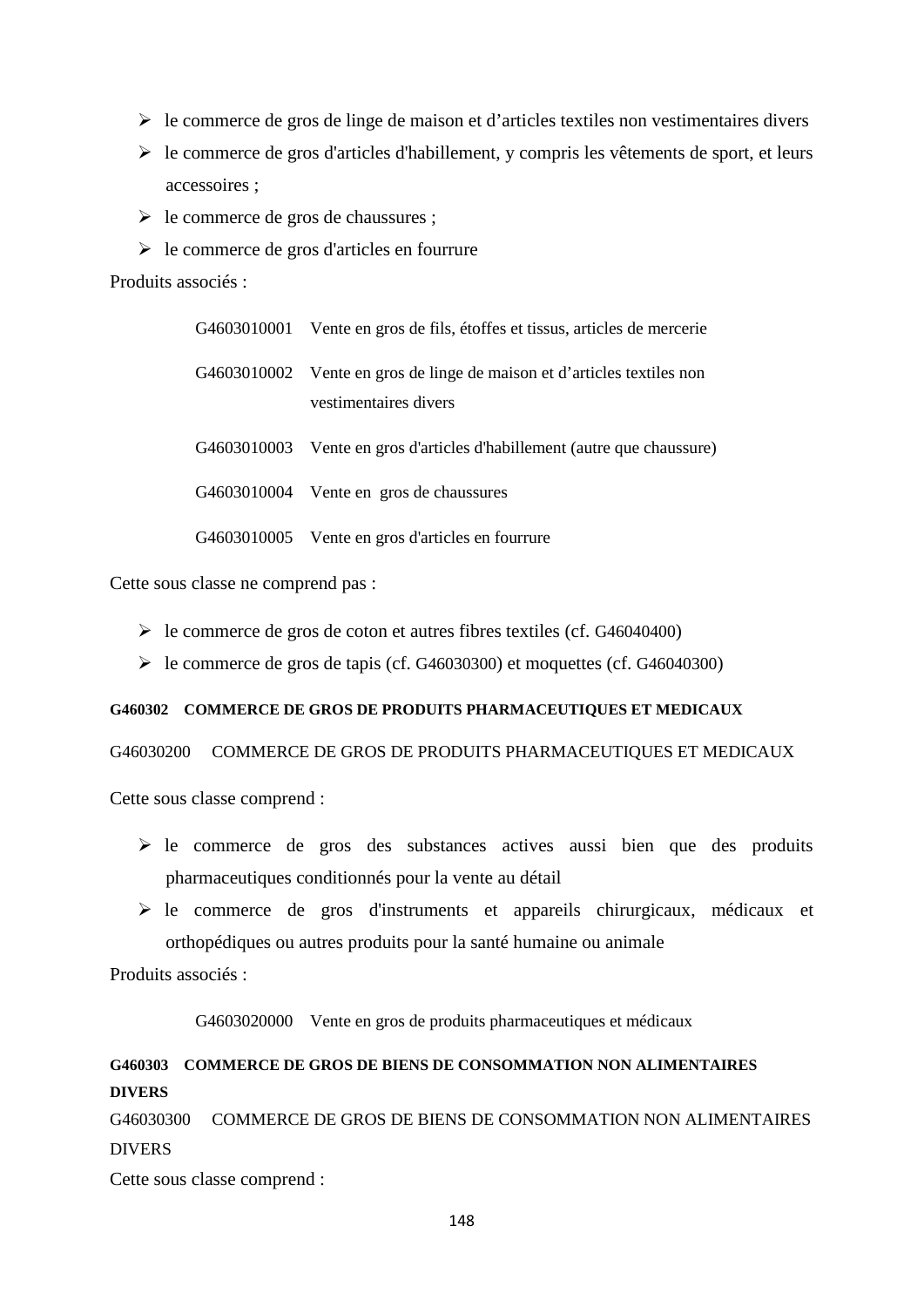- $\triangleright$  le commerce de gros de mobilier domestique, de tapis et d'appareils d'éclairage
- $\triangleright$  le commerce de gros d'appareils électroménagers et de machines à coudre ;
- $\triangleright$  le commerce de gros d'appareils de radio, de télévision et de téléphones ;
- $\triangleright$  le commerce de gros de produits photographiques et optiques ;
- $\triangleright$  le commerce de gros de cassettes audio et vidéo, de CD, de DVD enregistrés ;
- le commerce de gros d'articles métalliques en bois ou en vannerie pour la table et la cuisine ;
- $\triangleright$  le commerce de gros de vaisselle, verrerie et produits d'entretien ;
- $\triangleright$  le commerce de gros de parfumerie, de produits de beauté et de savons ;
- le commerce de gros de cycles et de leurs pièces et accessoires ;
- $\triangleright$  le commerce de gros de papeterie, de livres, de journaux et de périodiques ;
- $\triangleright$  le commerce de gros d'articles de maroquinerie et de voyage ;
- $\triangleright$  le commerce de gros d'articles d'horlogerie et de bijouterie et d'instruments de musique ;
- $\triangleright$  le commerce de gros de jeux et jouets, d'articles de sport.

Produits associés :

| G4603030001 Vente en gros d'appareils électroménagers                     |
|---------------------------------------------------------------------------|
| G4603030002 Vente en gros de vaisselle, verrerie et produits d'entretien  |
| G4603030003 Vente en gros de parfumerie et de produits de beauté          |
| G4603030004 Vente en gros de meubles, de tapis et d'appareils d'éclairage |
| G4603030005 Vente en gros d'articles d'horlogerie et de bijouterie        |
| G4603030006 Vente en gros d'autres biens domestiques                      |

Cette sous classe ne comprend pas :

- le commerce de gros de mobilier de bureau (cf. G46050200)
- $\triangleright$  le commerce de gros de cassettes audio et vidéo, de CD, de DVD vierges (cf. G46050100)
- le commerce de gros de machines à coudre à usage professionnel (cf. G46050200)

## **G4604 COMMERCE DE GROS DE PRODUITS INTERMEDIAIRES NON AGRICOLES**

#### **G460401 COMMERCE DE GROS DE CARBURANTS ET COMBUSTIBLES**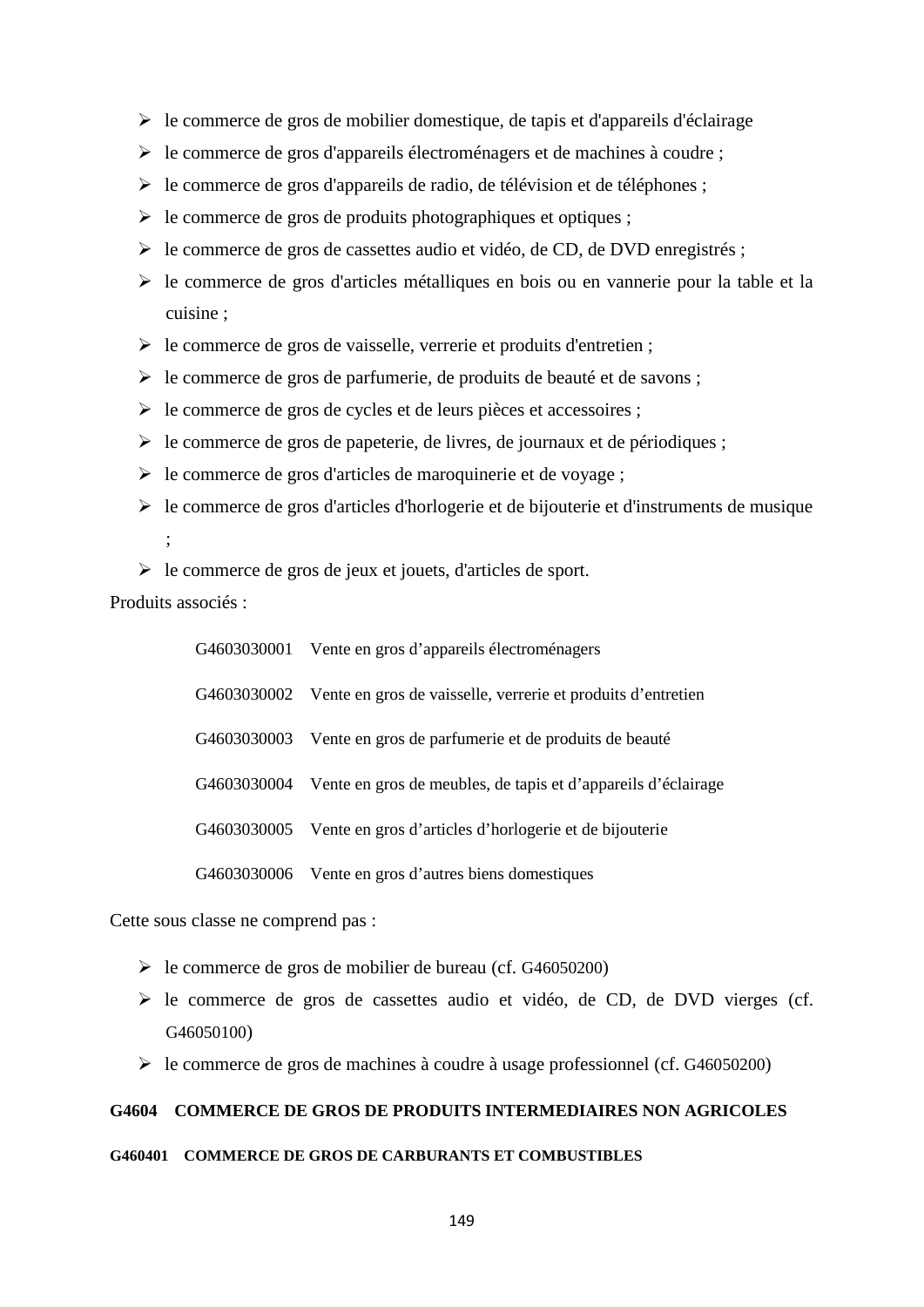### G46040100 COMMERCE DE GROS DE CARBURANTS ET COMBUSTIBLES

Cette sous classe comprend :

 $\triangleright$  le commerce de gros de tous carburants (liquides ou gazeux) ou combustibles (y compris charbon de bois, bois de chauffe), de lubrifiants et de produits pétroliers raffinés

Produits associés :

| G4604010001 Vente en gros de carburants                                  |
|--------------------------------------------------------------------------|
| G4604010002 Vente en gros de lubrifiants et d'autres produits pétroliers |
| raffinés                                                                 |

G4604010003 Vente en gros d'autres combustibles

## **G460402 COMMERCE DE GROS DE BOIS**

G46040200 COMMERCE DE GROS DE BOIS

Cette sous classe comprend :

 $\triangleright$  le commerce de gros de bois brut ;

 $\triangleright$  le commerce de gros de produits de la transformation du bois.

Produits associés :

G4604020001 Vente en gros de bois brut

G4604020002 Vente en gros de produits de la 1ère transformation du bois

# **G460403 COMMERCE DE GROS DE MATERIAUX DE CONSTRUCTION, QUINCAILLERIE ET FOURNITURES POUR PLOMBERIE**

G46040300 COMMERCE DE GROS DE MATERIAUX DE CONSTRUCTION,

### QUINCAILLERIE ET FOURNITURES POUR PLOMBERIE

Cette sous classe comprend :

- $\triangleright$  le commerce de gros de matériaux de construction (ciment, plâtre, briques, etc.);
- le commerce de gros de peintures, vernis, papiers peints et de revêtements de sols et murs ;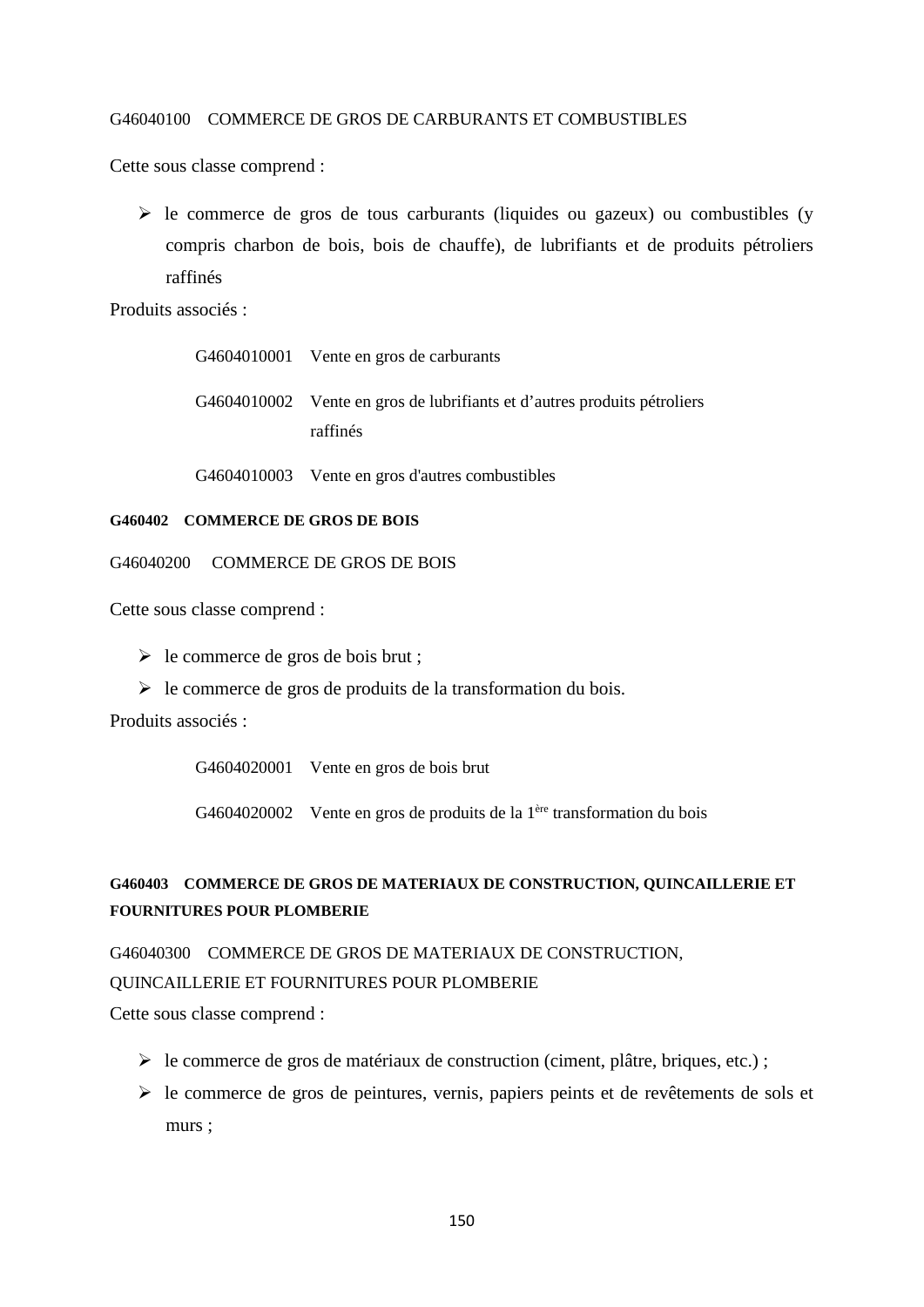- $\triangleright$  le commerce de gros d'appareils sanitaires, de fournitures pour la plomberie, de verre plat et de miroiterie ;
- le commerce de gros de quincaillerie générale, d'outils divers et d'articles de serrurerie.

Produits associés :

G4604030001 Vente en gros de matériaux de construction

G4604030002 Vente en gros de quincaillerie et fournitures pour plomberie

## **G460404 COMMERCE DE GROS D'AUTRES PRODUITS INTERMEDIAIRES NON AGRICOLES**

G46040400 COMMERCE DE GROS D'AUTRES PRODUITS INTERMEDIAIRES NON **AGRICOLES** 

Cette sous classe comprend :

- $\triangleright$  le commerce de gros de coton et autres fibres textiles, caoutchouc, matières plastiques, papiers et cartons en vrac ;
- $\triangleright$  le commerce de gros (sans réelle transformation) de déchets et débris ;
- $\triangleright$  le commerce de gros de produits chimiques industriels, engrais et produits phytosanitaires ;
- $\triangleright$  le commerce de gros de minerais métalliques et de métaux, sous forme primaire ou de demi-produits, d'or et de pierres précieuses

Produits associés :

G4604040001 Vente en gros d'engrais et produits phytosanitaires

G4604040002 Vente en gros d'autres produits chimiques

G4604040003 Vente gros d'autres produits intermédiaires non agricoles n.c.a

# **G4605 COMMERCE DE GROS DE MACHINES, D'EQUIPEMENTS ET FOURNITURES**

### **G460501 COMMERCE DE GROS DE MACHINES, D'EQUIPEMENTS ET FOURNITURES**

### G46050100 COMMERCE DE GROS DE MACHINES, D'EQUIPEMENTS ET FOURNITURES

Cette sous classe comprend :

 $\triangleright$  le commerce de gros d'ordinateurs, d'équipements périphériques et de logiciels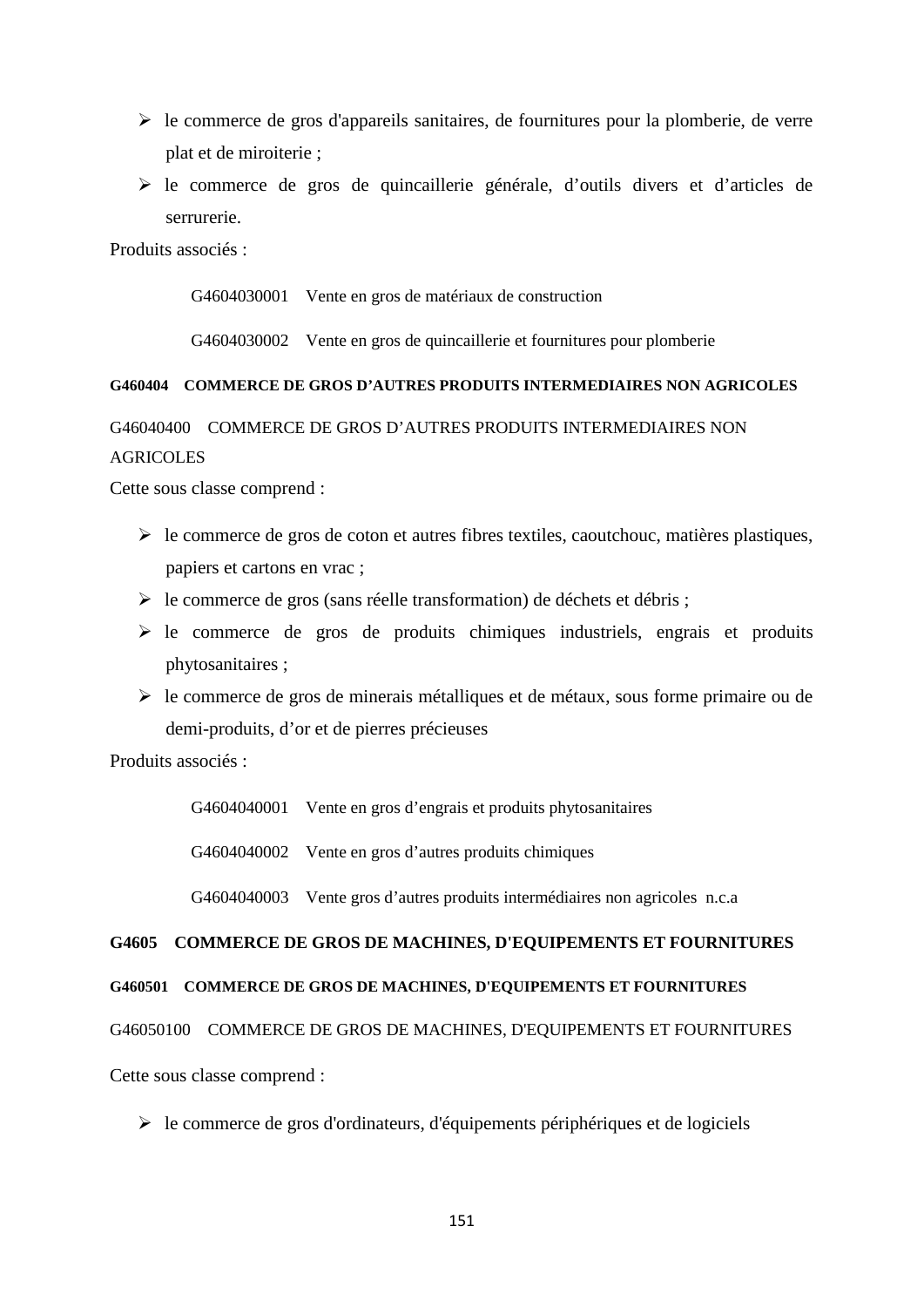$\triangleright$  le commerce de gros de composants et équipements électroniques, téléphoniques et de communication, ainsi que de supports de données vierges

Produits associés :

| G4605010001 Vente en gros d'ordinateurs, périphériques et logiciels     |
|-------------------------------------------------------------------------|
| G4605010002 Vente en gros de composants et équipements électroniques et |
| de télécommunication                                                    |

Cette sous classe ne comprend pas :

- le commerce de gros de machines et d'équipements de bureau (cf. G46050200)
- $\blacktriangleright$  le commerce de gros de supports audio et vidéo enregistrés (cf. G46030300)

# **G460502 COMMERCE DE GROS D'AUTRES EQUIPEMENTS INDUSTRIELS ET FOURNITURES DIVERSES**

G46050200 COMMERCE DE GROS D'AUTRES EQUIPEMENTS INDUSTRIELS ET FOURNITURES DIVERSES

Cette sous classe comprend :

- $\triangleright$  le commerce de gros de fils, d'interrupteurs et d'autres matériels d'installation électrique à usage professionnel
- $\triangleright$  le commerce de gros d'autres matériels électriques tels les moteurs, les transformateurs et les générateurs
- $\triangleright$  le commerce de gros d'instruments et d'appareils de mesure
- $\triangleright$  le commerce de gros de machines et de matériel agricoles
- $\triangleright$  le commerce de gros de machines-outils de tout type et pour tout type de matériau
- le commerce de matériel de chantier, grues, engins de génie civil et pour la construction
- $\triangleright$  le commerce de gros de machines pour l'industrie textile l'habillement et le travail du cuir
- $\triangleright$  le commerce de gros de machines et d'équipements de bureau, hors ordinateurs et périphériques
- $\triangleright$  le commerce de gros de matériel de manutention, de levage
- $\triangleright$  le commerce de gros d'autres machines et équipements utilisés dans l'industrie, le commerce ou les services
- $\triangleright$  le commerce de gros de matériel de garage, de soudage, de signalisation
- $\triangleright$  le commerce de gros d'engrenages et d'organes de transmission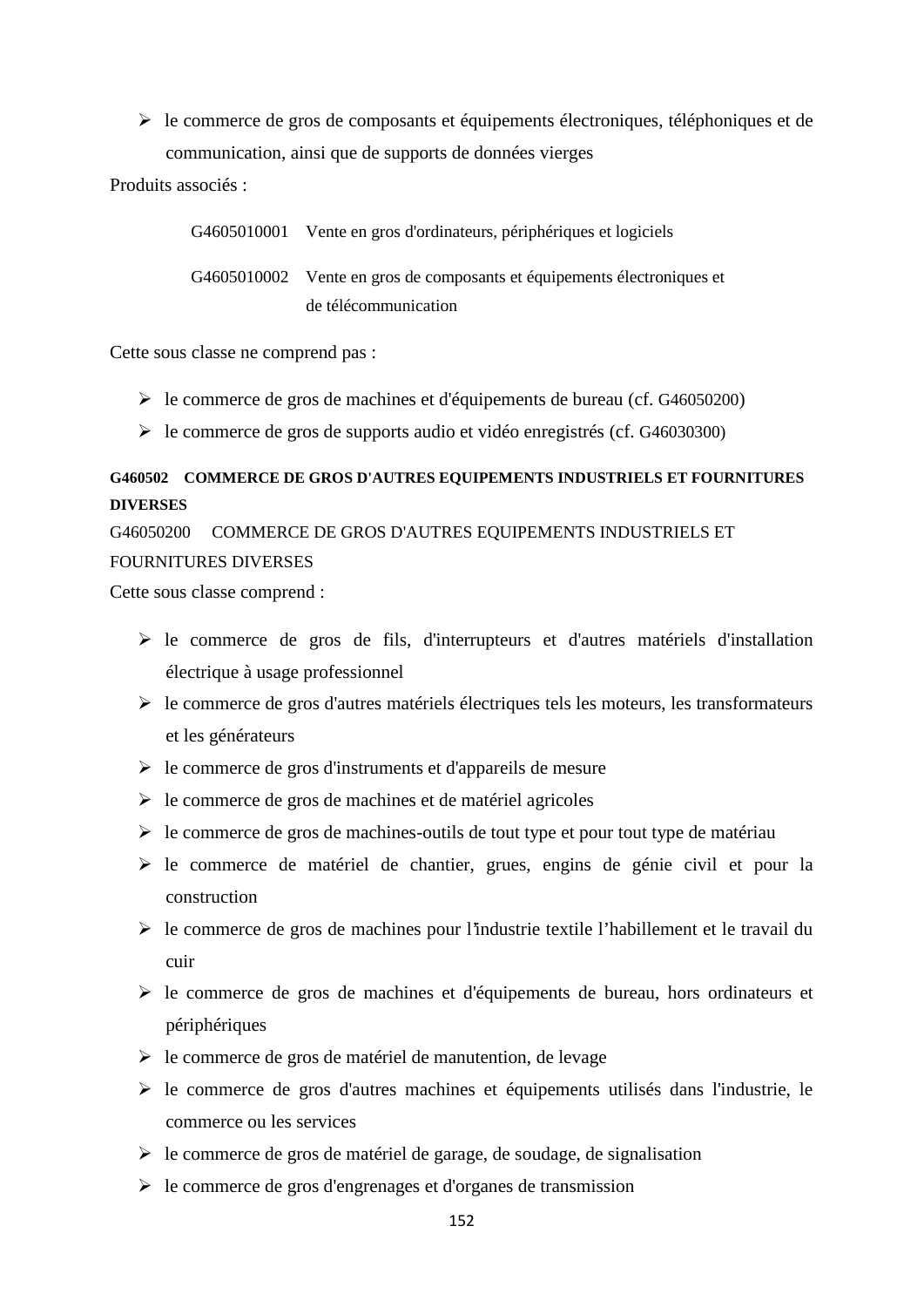$\triangleright$  le commerce de gros d'articles techniques en caoutchouc et en plastique

 $\triangleright$  le commerce de gros d'appareils aérauliques.

Produits associés :

| G4605020001 Vente en gros de matériel agricole                                                |
|-----------------------------------------------------------------------------------------------|
| G4605020002 Vente en gros de machines-outils                                                  |
| G4605020003 Vente en gros de machines pour l'extraction, la construction et<br>le génie civil |
| G4605020004 Vente en gros de machines pour l'industrie textile et<br>l'habillement            |
| G4605020005 Vente en gros de mobilier de bureau                                               |
| G4605020006 Vente en gros d'autres machines et équipements de bureau                          |
| G4605020007 Vente en gros d'autres machines et équipements                                    |

Cette sous classe ne comprend pas :

 $\triangleright$  le commerce de gros des machines à coudre domestiques (cf. G46030300)

# **G4606 COMMERCE DE GROS NON SPÉCIALISÉ**

### **G460600 COMMERCE DE GROS NON SPECIALISE**

G46060000 COMMERCE DE GROS NON SPECIALISE

Cette sous classe comprend :

- $\triangleright$  le commerce de gros exercé sans spécialisation particulière sur une gamme de produits
- $\triangleright$  règle possible en note : c'est à dire commercialisant significativement des produits relatifs à trois des quatre groupes G4602, G4603, G4604 et G4605 sans qu'aucun ne soit durablement majoritaire.

Les services rendus étant ventilés sur les catégories spécialisées précédentes, il n'y a pas de produit caractérisant cette activité.

Produits associés :

G4606000000 Vente en gros non spécialisée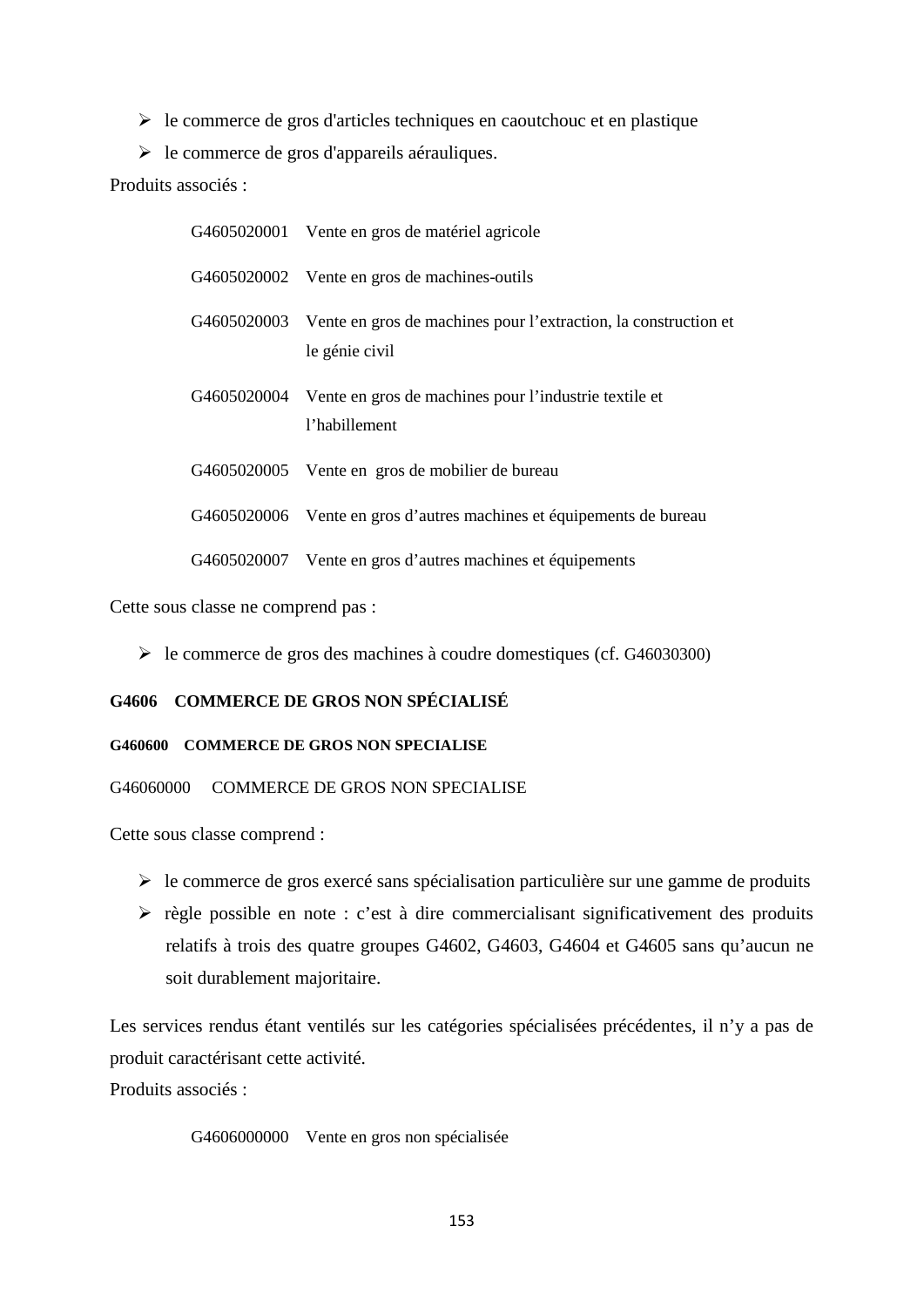# **G47 COMMERCE DE DÉTAIL**

Cette division comprend la revente (vente sans transformation) au public de biens neufs ou d'occasion essentiellement destinés à la consommation des particuliers ou des ménages, par des magasins, des grands magasins, des comptoirs et des kiosques, des maisons de vente par correspondance, des colporteurs et des marchands ambulants, des coopératives de consommateurs, etc. Cette division comprend également le commerce de détail par des intermédiaires et les activités des maisons de vente aux enchères ouvertes aux particuliers.

Cette division ne comprend pas :

- $\triangleright$  le commerce de véhicules automobiles, de motocycles ainsi que de leurs pièces (cf. division G45)
- $\triangleright$  le commerce des biens non destinés aux particuliers (cf. division G46)

### **G4701 COMMERCE DE DETAIL EN MAGASIN NON SPECIALISE**

#### **G470100 COMMERCE DE DETAIL EN MAGASIN NON SPECIALISE**

G47010000 COMMERCE DE DETAIL EN MAGASIN NON SPECIALISE

Cette sous classe comprend :

 $\triangleright$  le commerce de détail d'une large gamme de produits au sein de la même unité (magasin non spécialisé), pouvant être à prédominance alimentaire comme généralement les supermarchés, ou à prédominance non alimentaire comme généralement les grands magasins

Produits associés :

- G4701000001 Vente au détail en magasin non spécialisé à prédominance alimentaire
- G4701000002 Vente au détail en magasin non spécialisé sans prédominance alimentaire

#### **G4702 COMMERCE DE DETAIL EN MAGASIN SPECIALISE**

# **G470201 COMMERCE DE DETAIL EN MAGASIN SPECIALISE DE PRODUITS ALIMENTAIRES, BOISSONS ET TABACS MANUFACTURES**

G47020100 COMMERCE DE DETAIL EN MAGASIN SPECIALISE DE PRODUITS ALIMENTAIRES, BOISSONS ET TABACS MANUFACTURES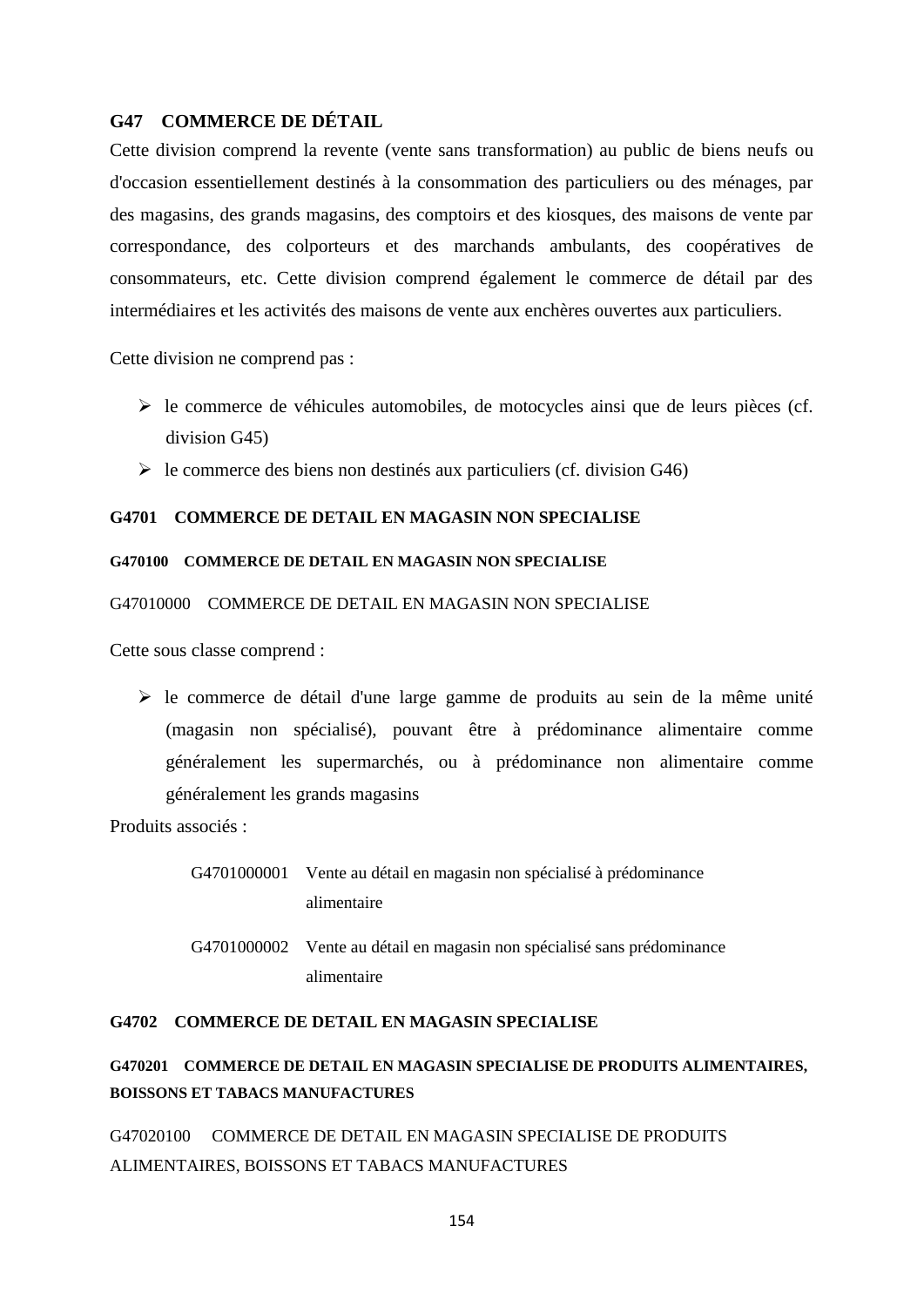Cette sous classe comprend le commerce de détail en magasin spécialisé sur la gamme des produits suivants :

- $\triangleright$  fruits et légumes frais ou en conserve ;
- $\triangleright$  viandes et produits à base de viande (y compris de volaille et gibier);
- $\triangleright$  poissons, crustacés et mollusques et les préparations à partir de ces produits ;
- confiserie, chocolaterie, pain et pâtisserie ;
- produits laitiers et d'œufs, de corps gras comestibles, de produits d'épicerie, etc.
- $\triangleright$  boissons (non destinées à la consommation sur place);
- $\triangleright$  cigarettes et autres produits à base de tabac.

Produits associés :

G4702010001 Vente au détail en magasin spécialisé de produits alimentaires

G4702010002 Vente au détail en magasin de boissons

G4702010003 Vente au détail en magasin de tabacs manufacturés

# **G470202 COMMERCE DE DETAIL EN MAGASIN SPECIALISE DE PRODUITS PHARMACEUTIQUES ET MEDICAUX, DE PARFUMERIE ET DE PRODUITS DE BEAUTE**

# G47020200 COMMERCE DE DETAIL EN MAGASIN SPECIALISE DE PRODUITS PHARMACEUTIQUES ET MEDICAUX, DE PARFUMERIE ET DE PRODUITS DE BEAUTE

Cette sous classe comprend le commerce de détail en magasin spécialisé sur la gamme des produits suivants :

- produits pharmaceutiques, d'herboristerie et de médicaments « traditionnels » ;
- prothèses, d'orthèses et de véhicules pour invalides ;
- $\triangleright$  parfums, de produits de beauté, de toilette et d'hygiène.

Produits associés :

| G4702020001 Vente au détail en magasin spécialisé de produits pharmaceutiques |
|-------------------------------------------------------------------------------|
| et médicaux                                                                   |

G4702020002 Vente au détail en magasin spécialisé de parfumerie et de produits de beauté

Cette sous classe ne comprend pas :

le commerce de détail de lunettes (cf. G47020900)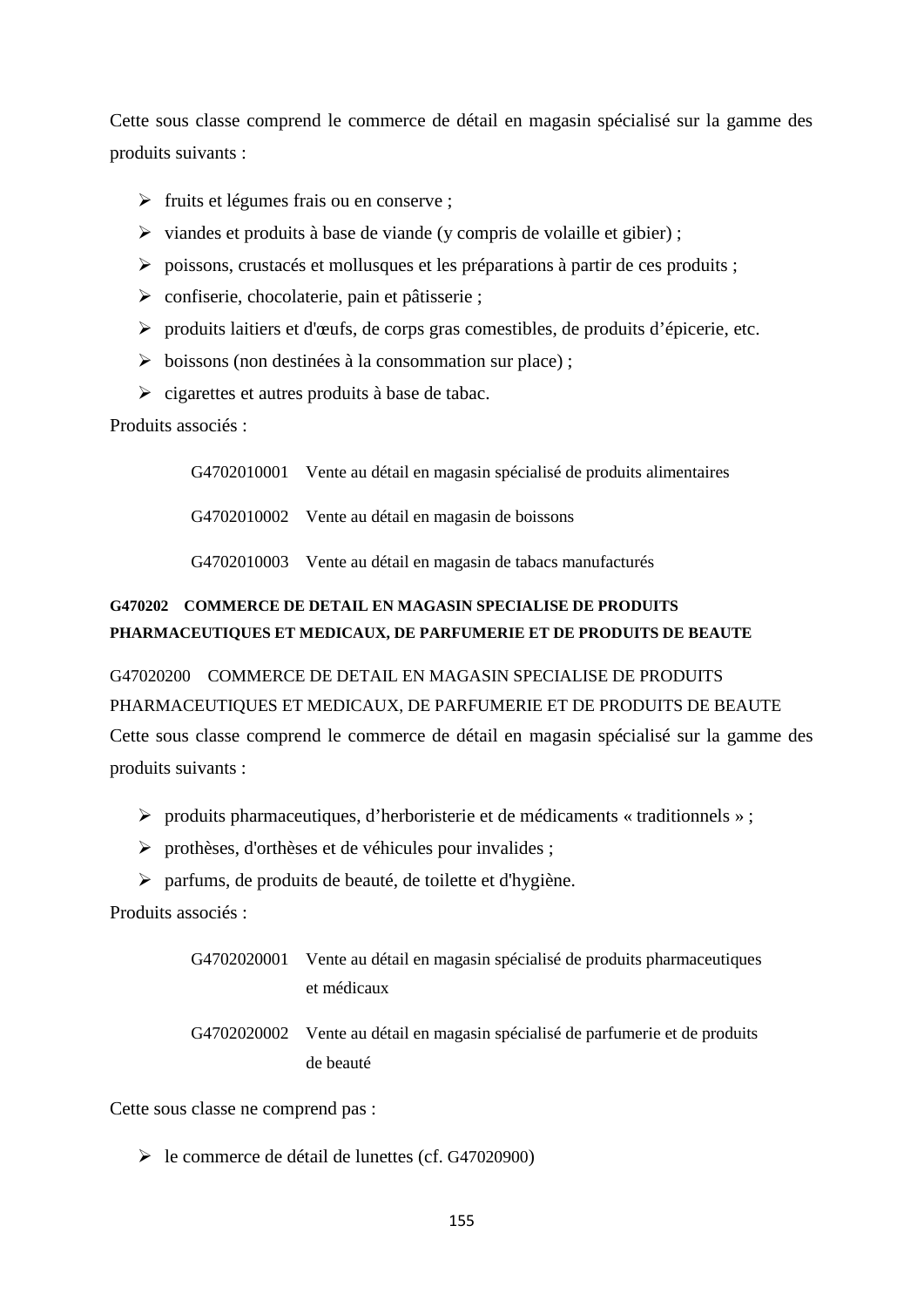# **G470203 COMMERCE DE DETAIL EN MAGASIN SPECIALISE DE TEXTILES, HABILLEMENT, CHAUSSURES ET ARTICLES EN CUIR**

G47020300 COMMERCE DE DETAIL EN MAGASIN SPECIALISE DE TEXTILES, HABILLEMENT, CHAUSSURES ET ARTICLES EN CUIR

Cette sous classe comprend le commerce de détail en magasin spécialisé sur la gamme des produits suivants :

- $\triangleright$  fils, étoffes, tissus et articles de mercerie ;
- articles d'habillement, y compris en fourrures, et d'accessoires du vêtement ;
- $\triangleright$  chaussures, articles en cuir et accessoires de voyage.

Produits associés :

| G4702030001 | Vente au détail en magasin spécialisé de fils, étoffes et tissus,<br>de mercerie                             |
|-------------|--------------------------------------------------------------------------------------------------------------|
| G4702030002 | Vente au détail en magasin spécialisé de linge de maison et<br>d'articles textiles non vestimentaires divers |
| G4702030003 | Vente au détail en magasin spécialisé d'articles d'habillement                                               |
| G4702030004 | Vente au détail en magasin spécialisé de chaussures et articles<br>en cuir                                   |
| G4702030005 | Vente au détail en magasin spécialisé d'articles en fourrure                                                 |

# **G470204 COMMERCE DE DETAIL EN MAGASIN SPECIALISE D'ARTICLES ET APPAREILS D'EQUIPEMENT DOMESTIQUE**

# G47020400 COMMERCE DE DETAIL EN MAGASIN SPECIALISE D'ARTICLES ET APPAREILS D'EQUIPEMENT DOMESTIQUE

Cette sous classe comprend le commerce de détail en magasin spécialisé sur la gamme des produits suivants :

- mobilier domestique ou de bureau, matelas, miroirs et appareils d'éclairage ;
- ustensiles ménagers, coutellerie, vaisselle, poterie, verrerie, etc.
- appareils ménagers électriques ou non électriques ;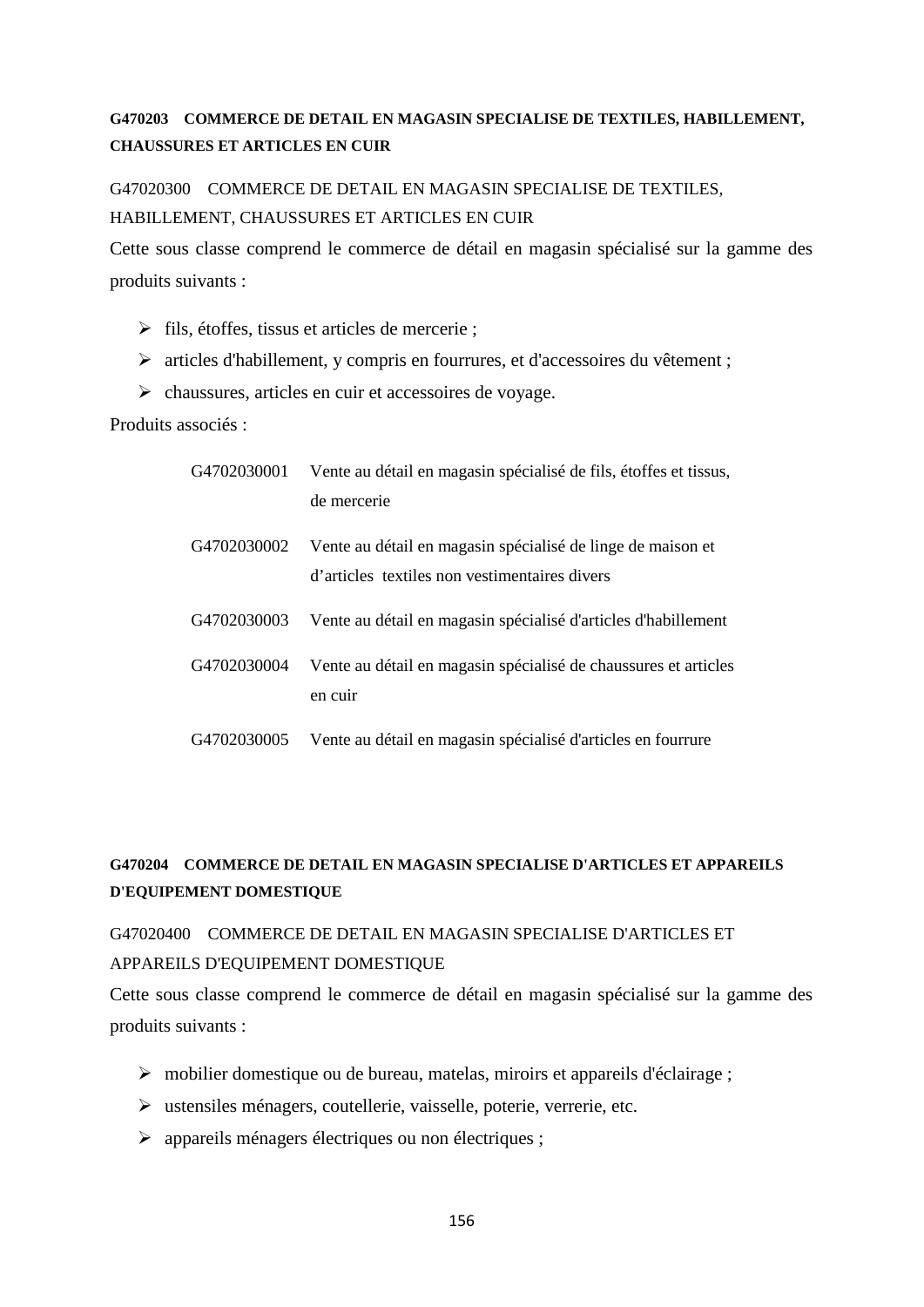- appareils et articles de ménage ou d'économie domestique en toutes matières (métal, bois, vannerie, terre cuite,…) ;
- $\triangleright$  instruments de musique.

Produits associés :

| G4702040001 | Vente au détail en magasin spécialisé d'appareils électroménagers                                                       |
|-------------|-------------------------------------------------------------------------------------------------------------------------|
|             | G4702040002 Vente au détail en magasin spécialisé d'ustensiles ménagers,<br>coutellerie, vaisselle, poterie et verrerie |
|             | G4702040003 Vente au détail en magasin spécialisé de meubles et d'appareils<br>d'éclairage                              |
| G4702040004 | Vente au détail en magasin spécialisé d'autres biens domestiques                                                        |

Cette sous classe ne comprend pas :

 le commerce de détail d'appareils audio et vidéo (cf. G47020700) ou d'enregistrements (cf. G47020600)

# **G470205 COMMERCE DE DETAIL EN MAGASIN SPECIALISE DE QUINCAILLERIE, PEINTURES, VERRE, TAPIS ET REVETEMENT DE SOLS ET MURS**

G47020500 COMMERCE DE DETAIL EN MAGASIN SPECIALISE DE QUINCAILLERIE, PEINTURES, VERRE, TAPIS ET REVETEMENT DE SOLS ET MURS Cette sous classe comprend :

- $\triangleright$  le commerce de détail de matériaux de construction, d'appareils sanitaires, carrelages et de verre plat
- $\triangleright$  le commerce de détail de matériaux et de matériels de bricolage ou de jardinage
- $\triangleright$  le commerce de détail d'articles de quincaillerie
- $\triangleright$  le commerce de détail de peintures et autres produits de droguerie
- $\triangleright$  le commerce de détail de papiers peints, de revêtements de sol, de rideaux et voilages, de tapis et moquettes

Produits associés :

G4702050001 Vente au détail en magasin spécialisé de quincaillerie, peintures et verres

G4702050002 Vente au détail en magasin spécialisé de tapis et revêtement de sols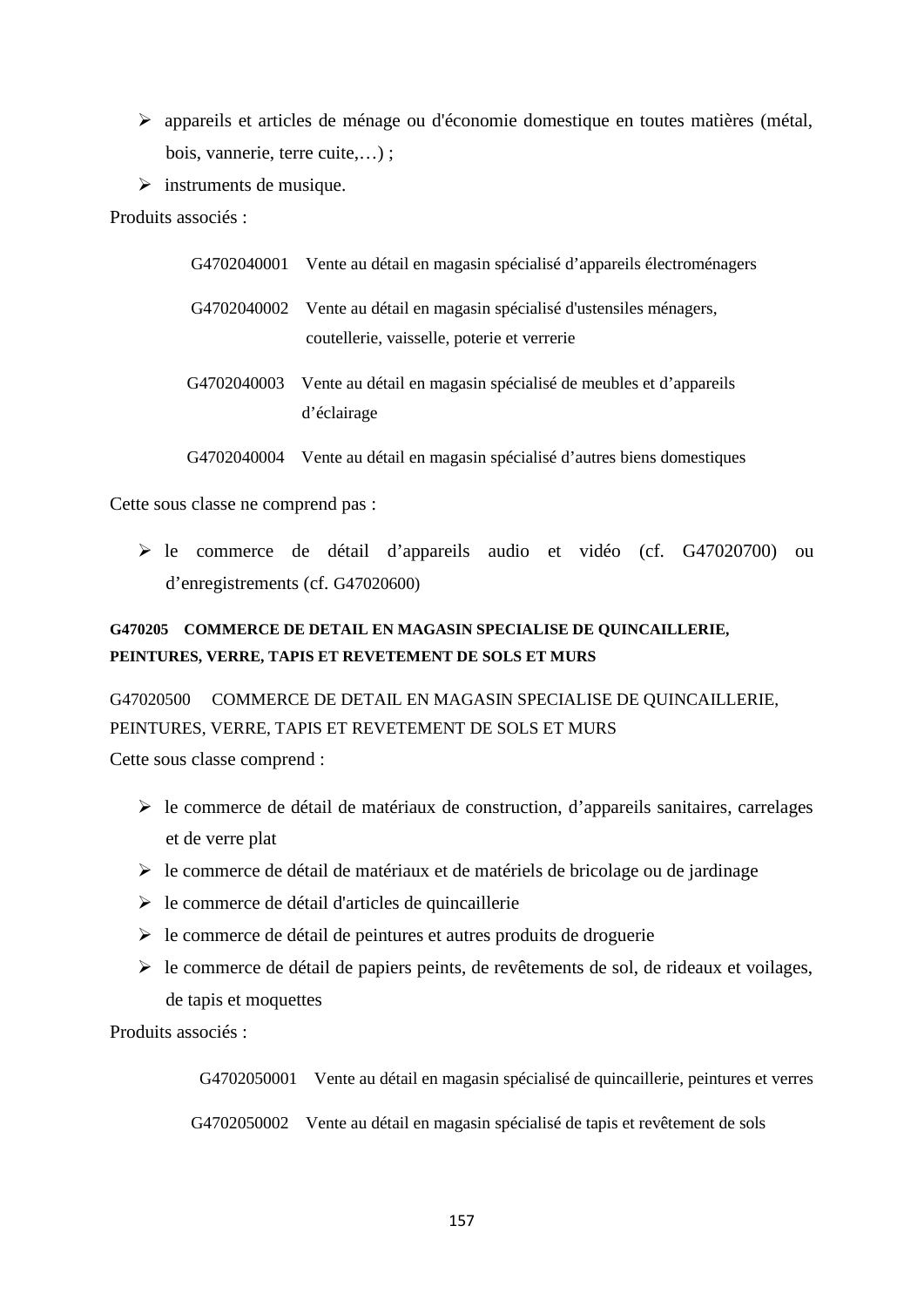# **G470206 COMMERCE DE DETAIL EN MAGASIN SPECIALISE DE LIVRES, JOURNAUX ET ARTICLES DE SPORT ET DE LOISIRS**

G47020600 COMMERCE DE DETAIL EN MAGASIN SPECIALISE DE LIVRES, JOURNAUX ET ARTICLES DE SPORT ET DE LOISIRS

Cette sous classe comprend :

- $\triangleright$  le commerce de détail de livres de toute nature, journaux et articles de papeterie ou de bureau.
- $\triangleright$  le commerce de détail d'enregistrements audio et vidéo et de supports vierges
- $\triangleright$  le commerce de détail de jeux et de jouets ainsi que d'articles de sport et de loisir, y compris les cycles

Produits associés :

- G4702060001 Vente au détail en magasin spécialisé de livres, de journaux et papeterie
- G4702060002 Vente au détail en magasin spécialisé d'articles de sport et de loisirs

# **G470207 COMMERCE DE DETAIL EN MAGASIN SPECIALISE D'EQUIPEMENTS INFORMATIQUES ET DE MATERIELS DE TELECOMMUNICATION, AUDIO OU VIDEO**

G47020700 COMMERCE DE DETAIL EN MAGASIN SPECIALISE D'EQUIPEMENTS INFORMATIQUES ET DE MATERIELS DE TELECOMMUNICATION, AUDIO OU VIDEO Cette sous classe comprend :

- le commerce de détail d'ordinateurs, d'équipements périphériques, de consoles de jeux vidéo et de logiciels
- le commerce de détail d'appareils audio et vidéo (radio, télévision, lecteurs et enregistreurs, etc.)

 $\triangleright$  - le commerce de détail de matériel téléphonique, avec ou sans fil, fax, répondeurs, etc Produits associés :

| G4702070001 | Vente au détail en magasin spécialisé d'ordinateurs, d'unités              |
|-------------|----------------------------------------------------------------------------|
|             | périphériques et de logiciels                                              |
|             | G4702070002 Vente au détail en magasin spécialisé de matériels de          |
|             | télécommunication                                                          |
|             | G4702070003 Vente au détail en magasin spécialisé de matériels audio/vidéo |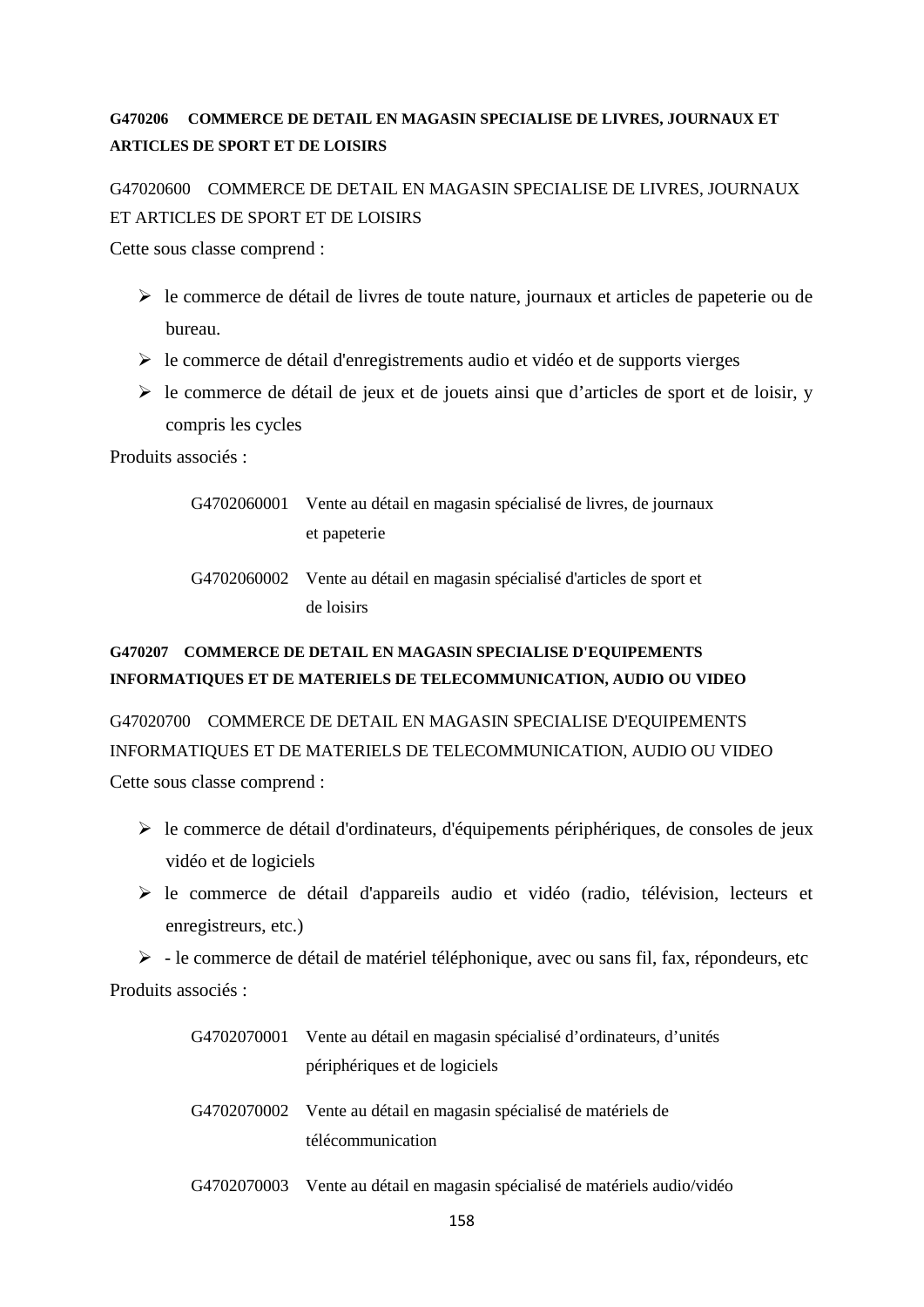Cette sous classe ne comprend pas :

le commerce de détail de bandes et disques vierges ou enregistrés (cf. G47020600)

# **G470208 COMMERCE DE DETAIL EN MAGASIN SPECIALISE DE CARBURANTS AUTOMOBILES**

# G47020800 COMMERCE DE DETAIL EN MAGASIN SPECIALISE DE CARBURANTS AUTOMOBILES

Cette sous classe comprend :

- $\triangleright$  le commerce de détail de carburants pour véhicules automobiles et motocycles ;
- $\triangleright$  le commerce de détail de lubrifiants et de produits de refroidissement pour véhicules automobiles.

Produits associés :

# G4702080000 Vente au détail en magasin spécialisé de carburants et lubrifiants automobiles

## **G470209 COMMERCE DE DETAIL EN MAGASIN SPECIALISE D'AUTRES PRODUITS N.C.A.**

# G47020900 COMMERCE DE DETAIL EN MAGASIN SPECIALISE D'AUTRES PRODUITS N.C.A.

Cette sous classe comprend :

- le commerce de détail de fleurs, plantes et végétaux d'ornement, d'engrais et de produits phytosanitaires ;
- le commerce de détail d'articles d'horlogerie, de bijouterie et de bijouterie fantaisie ;
- $\triangleright$  le commerce de détail de matériel photographique, de lunettes (y compris activités des opticiens) et de matériel d'optique ou de précision ;
- $\triangleright$  le commerce de détail de souvenirs, d'objets artisanaux, d'art ou de collection et d'articles religieux ;
- $\triangleright$  le commerce de détail d'armes et de munitions ;
- $\triangleright$  le commerce de détail de combustibles pour usages domestiques, y compris charbon de bois.

Produits associés :

G4702090000 Vente au détail en magasin spécialisé d'autres produits n.c.a.

# **G4703 COMMERCE DE DÉTAIL HORS MAGASIN**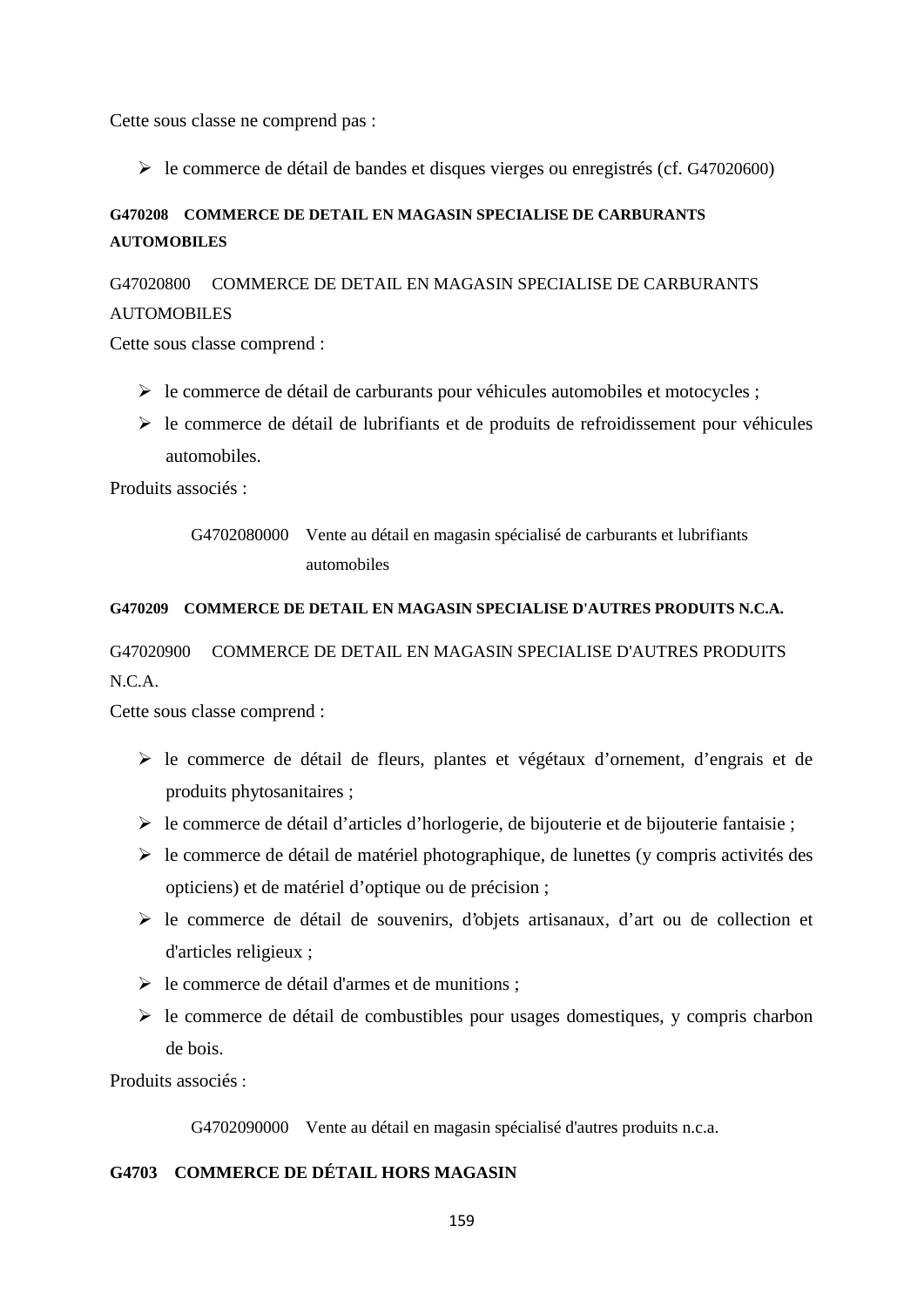Ce groupe concerne d'une part le commerce de détail de tous types de produits neufs ou d'occasion présentés sur des éventaires, généralement mobiles, installés sur la voie publique ou sur un emplacement de marché déterminé. Il concerne d'autre part le commerce de détail par correspondance, par internet, par distributeurs automatiques, etc.

Il ne comprend pas :

la fourniture d'aliments préparés à consommer sur place (cf. I56010000)

# **G470301 COMMERCE DE DETAIL SUR EVENTAIRES ET MARCHES DE VIANDES ET POISSONS**

G47030100 COMMERCE DE DETAIL SUR EVENTAIRES ET MARCHES DE VIANDES ET POISSONS

Cette sous classe comprend le commerce de détail sur éventaire et marchés de viandes et poissons.

Produits associés :

G4703010001 Vente au détail sur éventaires et marchés de viandes

G4703010002 Vente au détail sur éventaires et marchés de poissons

# **G470302 COMMERCE DE DETAIL SUR EVENTAIRES ET MARCHES DE FRUITS ET LEGUMES FRAIS**

G47030200 COMMERCE DE DETAIL SUR EVENTAIRES ET MARCHES DE FRUITS ET LEGUMES FRAIS

Cette sous classe comprend le commerce de détail sur éventaires et marchés de fruits et légumes frais.

Produits associés :

G4703020001 Vente au détail sur éventaires et marchés de fruits

G4703020002 Vente au détail sur éventaires et marchés de légumes frais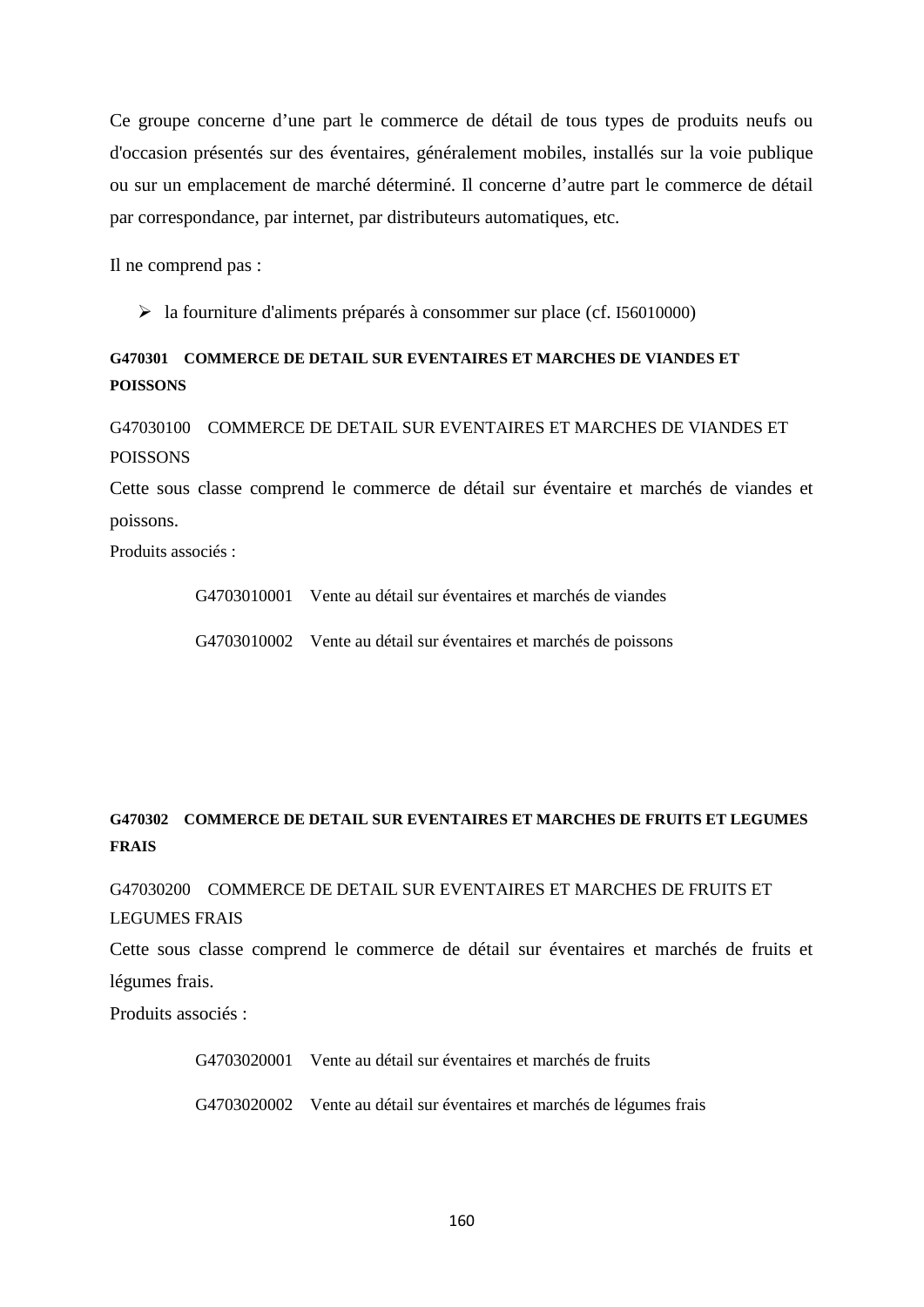# **G470303 COMMERCE DE DETAIL SUR EVENTAIRES ET MARCHES DE CEREALES, TUBERCULES ET D'AUTRES PRODUITS ALIMENTAIRES, BOISSONS ET TABACS MANUFACTURES**

G47030300 COMMERCE DE DETAIL SUR EVENTAIRES ET MARCHES DE CEREALES, TUBERCULES ET D'AUTRES PRODUITS ALIMENTAIRES, BOISSONS ET TABACS MANUFACTURES

Cette sous classe comprend le commerce de détail sur éventaires et marchés de céréales, tubercules et d'autres produits alimentaires, boissons et tabacs manufacturés.

Produits associés :

| G4703030001 Vente au détail sur éventaires et marchés de céréales                       |
|-----------------------------------------------------------------------------------------|
| G4703030002 Vente au détail sur éventaires et marchés de tubercules                     |
| G4703030003 Vente au détail sur éventaires et marchés d'autres produits<br>alimentaires |
| G4703030004 Vente au détail sur éventaires et marchés de tabacs manufacturés            |
| G4703030005 Vente au détail sur éventaires et marchés de boissons                       |

# **G470304 COMMERCE DE DETAIL SUR EVENTAIRES ET MARCHES DE TEXTILES, HABILLEMENT, CHAUSSURES ET ARTICLES EN CUIR**

G47030400 COMMERCE DE DETAIL SUR EVENTAIRES ET MARCHES DE TEXTILES, HABILLEMENT, CHAUSSURES ET ARTICLES EN CUIR

Cette sous classe comprend le commerce de détail sur éventaires et marchés de textiles, habillement, chaussures et articles en cuir.

Produits associés :

G4703040001 Vente au détail sur éventaires et marchés de textiles et d'habillement

G4703040002 Vente au détail sur éventaires et marchés de chaussures et articles en cuir

# **G470305 COMMERCE DE DETAIL SUR EVENTAIRES ET MARCHES D'ARTICLES NON ALIMENTAIRES DIVERS**

G47030500 COMMERCE DE DETAIL SUR EVENTAIRES ET MARCHES D'ARTICLES NON ALIMENTAIRES DIVERS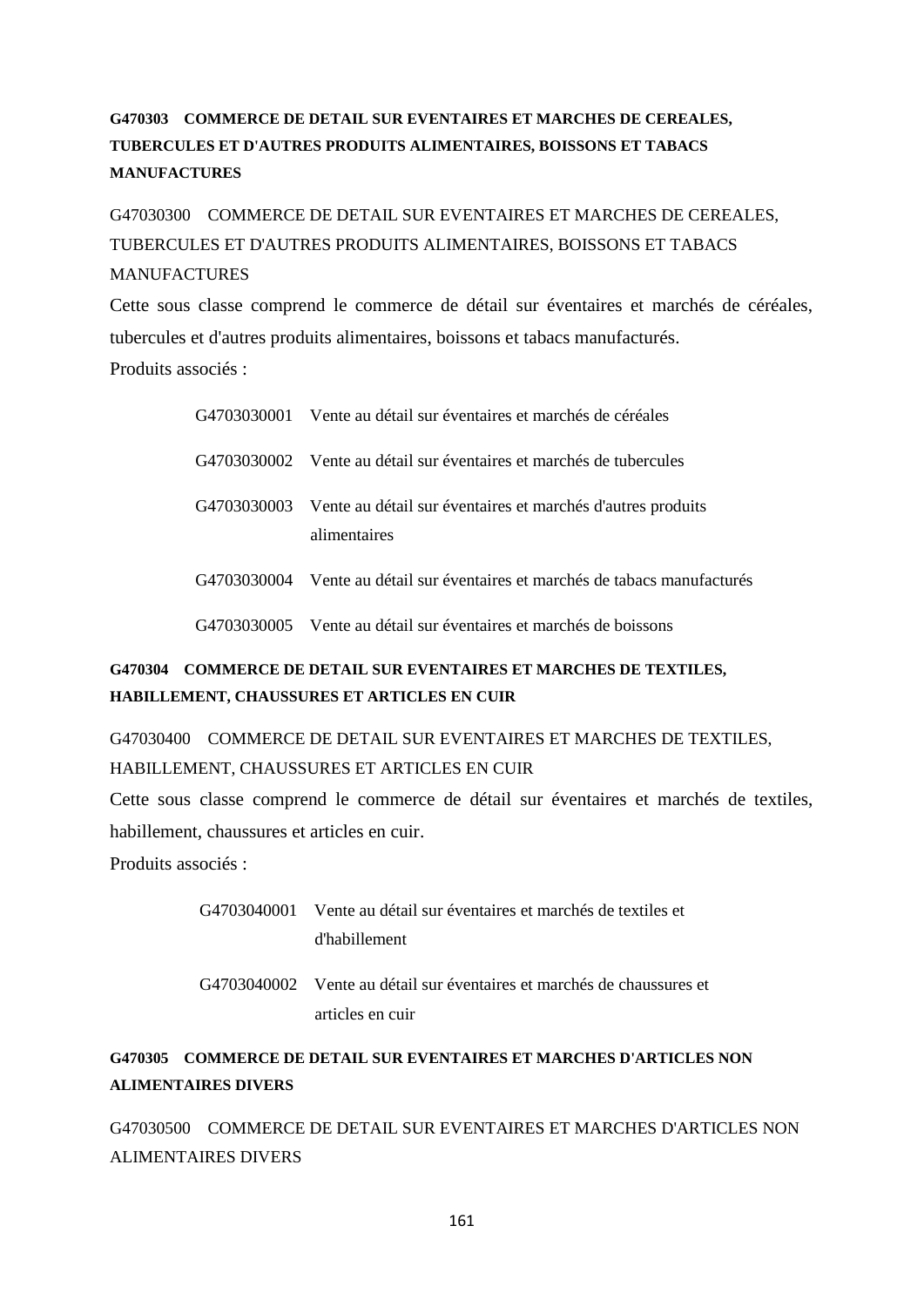Cette sous classe comprend :

- le commerce au détail sur éventaires et marchés de livres, journaux et articles de papeterie
- le commerce au détail sur éventaires et marchés d'articles de maison divers
- $\triangleright$  le commerce au détail sur éventaires et marchés d'articles personnels divers

Produits associés :

| G4703050001 | Vente au détail sur éventaires et marchés de livres, journaux et<br>articles de papeterie |
|-------------|-------------------------------------------------------------------------------------------|
|             | G4703050002 Vente au détail sur éventaires et marchés d'articles de maison<br>divers      |
| G4703050003 | Vente au détail sur éventaires et marchés d'articles personnels<br>divers                 |

### **G470306 AUTRES COMMERCES DE DETAIL HORS MAGASIN**

G47030600 AUTRES COMMERCES DE DETAIL HORS MAGASIN

Cette sous classe concerne le commerce de détail par correspondance, par Internet, par démarcheurs, par distributeurs automatiques, etc.

Produits associés :

G4703060000 Autres ventes au détail hors magasin

## **Section H TRANSPORTS ET ENTREPOSAGE**

Cette section couvre les activités liées au transport, régulier ou non, de passagers et de marchandises, par rail, par route, par conduites, par eau ou par air et les activités connexes (exploitation des infrastructures de transport, manutention et entreposage du fret, etc). Cette section comprend aussi la location de matériel de transport avec chauffeur ou pilote ainsi que les activités de poste et de courrier.

# **H49 TRANSPORTS TERRESTRE**

Cette division couvre les activités de transport de passagers et de marchandises par la route et le rail, ainsi que le transport de fluides par conduites.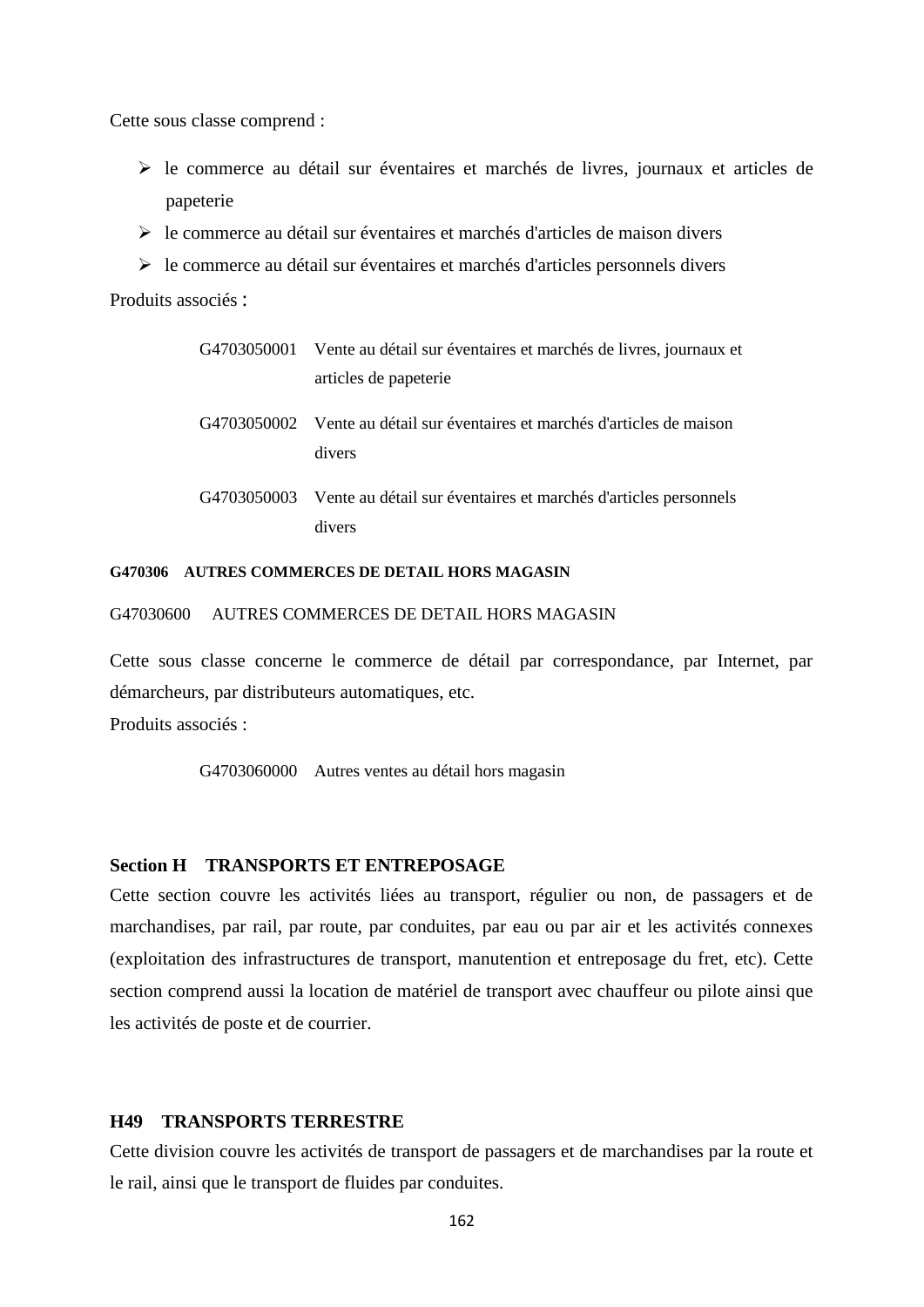### **H4901 TRANSPORTS FERROVIAIRES**

## **H490100 TRANSPORTS FERROVIAIRES**

#### H49010000 TRANSPORTS FERROVIAIRES

Cette sous classe concerne le transport des passagers et des marchandises par le rail. Produits associés :

H4901000001 Transports ferroviaires de passagers

H4901000002 Transports ferroviaires de marchandises

Cette classe ne comprend pas :

l'exploitation de l'infrastructure ferroviaire (cf. H52020200)

### **H4902 TRANSPORTS ROUTIERS**

Ce groupe concerne les autres transports terrestres urbains ou interurbains notamment par route de voyageurs et de marchandises.

### **H490201 TRANSPORTS ROUTIERS DE PASSAGERS**

#### H49020100 TRANSPORTS ROUTIERS DE PASSAGERS

Cette sous classe comprend :

- $\triangleright$  le transport de passagers par des systèmes de transport urbain utilisant divers modes (taxis, moto-taxis, autobus, etc.)
- $\triangleright$  le transport de passagers par des systèmes de transport interurbains utilisant divers modes (autocars à horaires réguliers ou non, bâchés, etc.)
- $\triangleright$  l'exploitation d'autobus scolaires et de bus de transport de personnel
- $\triangleright$  le transport de voyageurs par véhicules à traction humaine ou animale
- $\triangleright$  la location de voitures particulières avec chauffeur
- l'organisation d'excursions et circuits touristiques en car.

Produits associés :

H4902010001 Services de transports urbains de passagers H4902010002 Services de transports routiers interurbains de passagers H4902010003 Services de location de véhicules de transport de passagers avec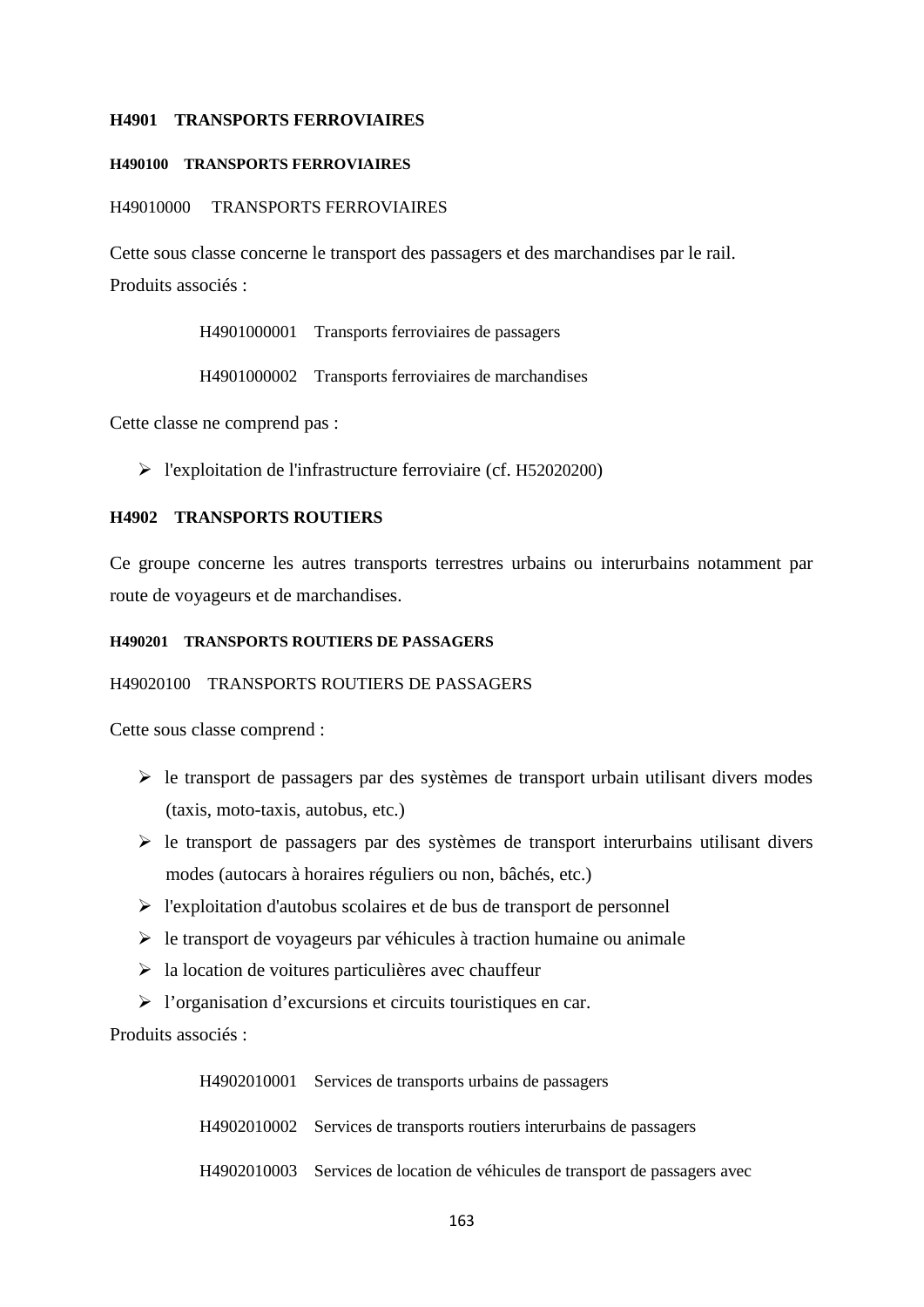#### équipage

H4902010004 Autres services de transports terrestres de voyageurs n.c.a.

Cette sous classe ne comprend pas :

- $\blacktriangleright$  le transport par ambulance (cf. Q86030200)
- $\blacktriangleright$  la location de voitures sans chauffeur (cf. N77000100)

#### **H490202 TRANSPORTS ROUTIERS DE MARCHANDISES**

H49020200 TRANSPORTS ROUTIERS DE MARCHANDISES

Cette sous classe comprend :

- $\triangleright$  le transport de marchandises par camion (enlèvement, acheminement et livraison)
- $\triangleright$  le transport de marchandises par véhicules à traction humaine ou animale
- $\geq$  la location de camions avec chauffeur
- $\triangleright$  les activités de déménagements (et de garde-meuble) pour les entreprises et les ménages

Produit associés :

| H4902020001 | Services de transports routiers de produits pétroliers                          |
|-------------|---------------------------------------------------------------------------------|
|             | H4902020002 Services de transports routiers de grumes                           |
| H4902020003 | Services de location de véhicules de transport de marchandises<br>avec équipage |

H4902020004 Services de transports routiers d'autres marchandises

Cette sous classe ne comprend pas :

- le transport de grumes dans les forêts (cf. A02030002)
- $\geq$  la distribution de l'eau par camions (cf. E36000000)
- la collecte des déchets (cf. E38000100)
- $\blacktriangleright$  les activités de transport de fonds (cf. N80000000)

# **H4903 TRANSPORTS PAR CONDUITES**

#### **H490300 TRANSPORTS PAR CONDUITES**

H49030000 TRANSPORTS PAR CONDUITES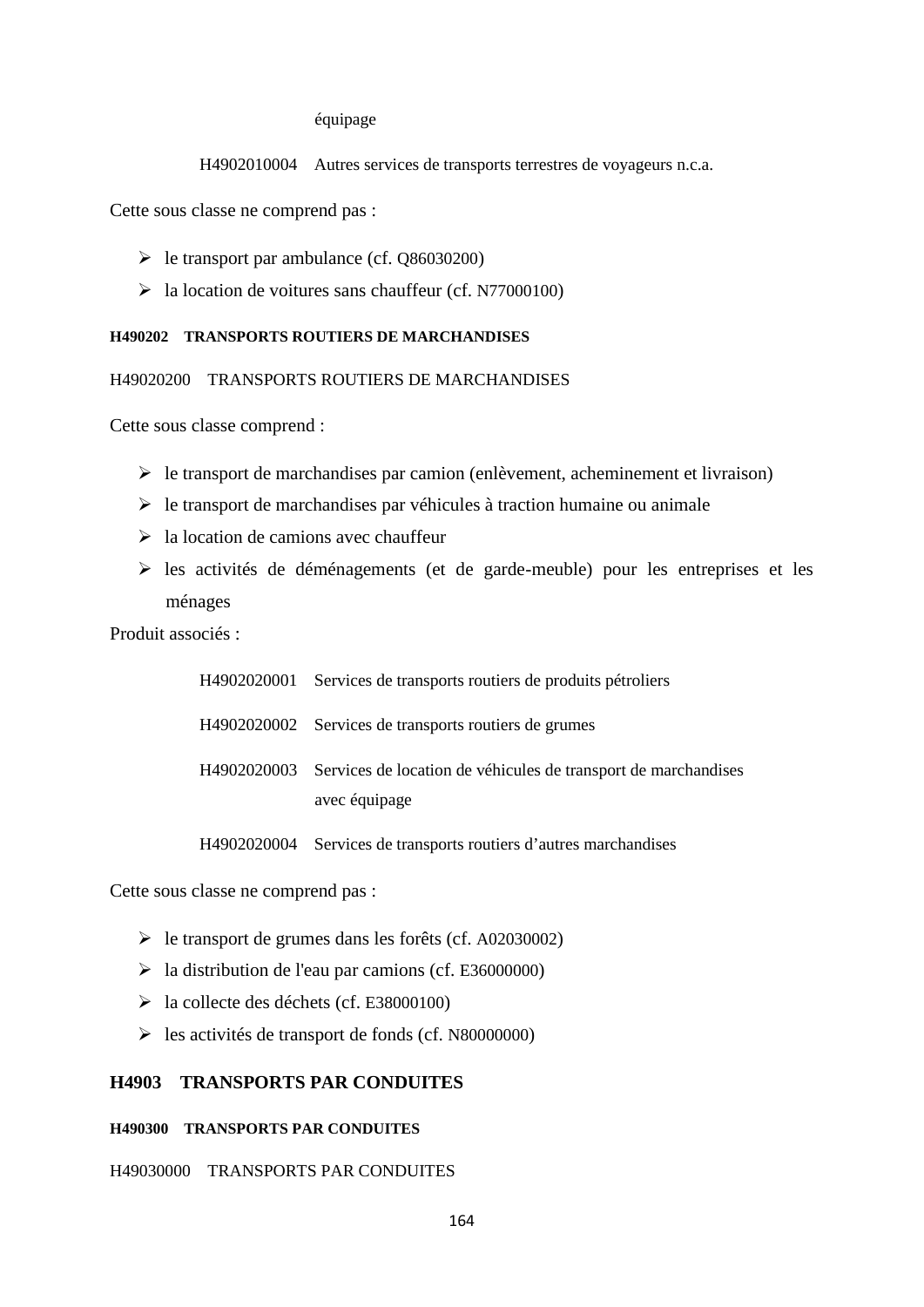Cette sous classe comprend :

 $\triangleright$  l'exploitation de conduites et stations de pompage permettant le transport de pétrole et de produits pétroliers raffinés, de gaz, de liquides, de boues et d'autres substances.

Produits associés :

H4903000000 Transports par conduites

## **H50 TRANSPORT PAR EAU**

Cette division comprend le transport, régulier ou non, de passagers et de fret par voie d'eau. Elle comprend également l'exploitation de remorqueurs et de pousseurs, de pinasses, de bateaux d'excursion, de croisière ou de tourisme, de bacs, de bateaux-taxis, etc. Le transport effectué par des bateaux destinés à la navigation maritime est classé dans le groupe H5001, sinon dans le groupe H5002.

## **H5001 TRANSPORTS MARITIMES ET CÔTIERS**

Ce groupe comprend le transport de passagers et de marchandises sur des bateaux aptes à naviguer en mer ou dans les eaux côtières

#### **H500100 TRANSPORTS MARITIMES ET COTIERS**

#### H50010000 TRANSPORTS MARITIMES ET COTIERS

Cette sous classe comprend :

- $\triangleright$  le transport maritime et côtier de passagers et/ou de marchandises
- $\triangleright$  l'exploitation de remorqueurs ou pousseurs et de plates-formes de forage
- la location de bateaux et navires de commerce ou de plaisance avec équipage, pour la navigation en mer

Produits associés :

| H5001000001 Services de transports maritimes et côtiers de passagers    |
|-------------------------------------------------------------------------|
| H5001000002 Services de transports maritimes et côtiers de marchandises |
| H5001000003 Services location de bateaux, navires de commerce ou de     |
| plaisance avec équipage, pour la navigation en mer                      |

#### **H5002 TRANSPORTS FLUVIAUX**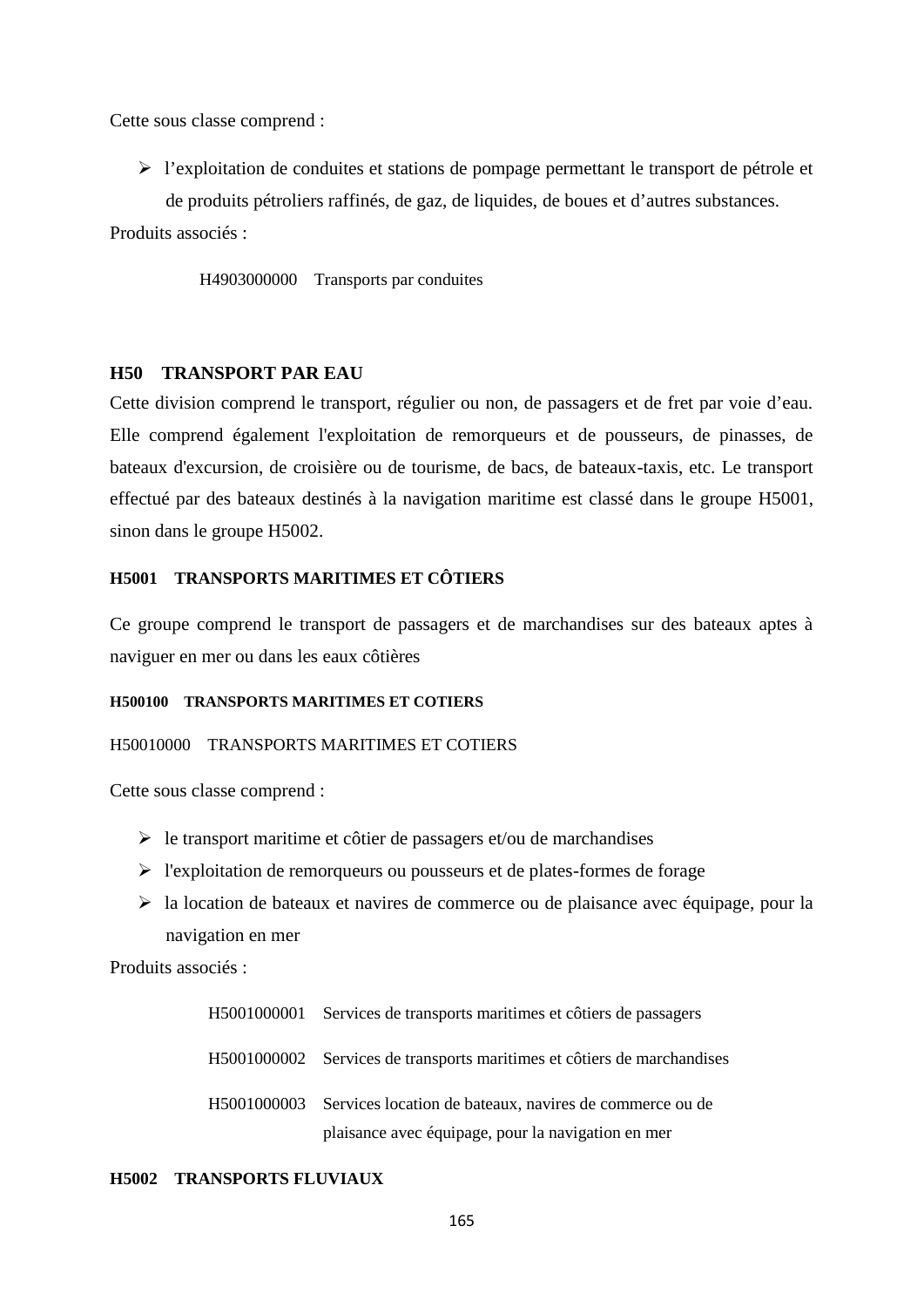Ce groupe concerne le transport de passagers et de marchandises en eaux intérieures, sur des bateaux ne convenant pas au transport maritime

## **H500200 TRANSPORTS FLUVIAUX**

## H50020000 TRANSPORTS FLUVIAUX

Cette sous classe comprend :

- $\triangleright$  le transport de passagers et/ou de marchandises par les voies navigables intérieures (lacs, canaux, lagunes, fleuves), y compris les ports et les docks
- $\triangleright$  la location de bateaux de commerce ou de plaisance avec équipage pour le transport fluvial
- $\triangleright$  l'organisation d'excursions fluviales en bateau
- $\triangleright$  l'exploitation de bacs

Produits associés :

| H5002000001 Services de transports fluviaux de passagers                                                           |
|--------------------------------------------------------------------------------------------------------------------|
| H5002000002 Services de transports fluviaux de marchandises                                                        |
| H5002000003 Services de location de bateaux de commerce ou de plaisance<br>avec équipage pour le transport fluvial |

Cette sous classe ne comprend pas :

l'exploitation de ports (cf. H52020200)

# **H51 TRANSPORTS AÉRIENS**

Cette division comprend le transport aérien de passagers et de marchandises.

Cette division ne comprend pas :

- l'exploitation d'aéroports (cf. H52020200)
- $\triangleright$  les activités réalisées en utilisant un avion (photographie, pulvérisation des cultures, etc.)

# **H5100 TRANSPORTS AÉRIENS**

# **H510001 TRANSPORTS AERIENS DE PASSAGERS**

H51000100 TRANSPORTS AERIENS DE PASSAGERS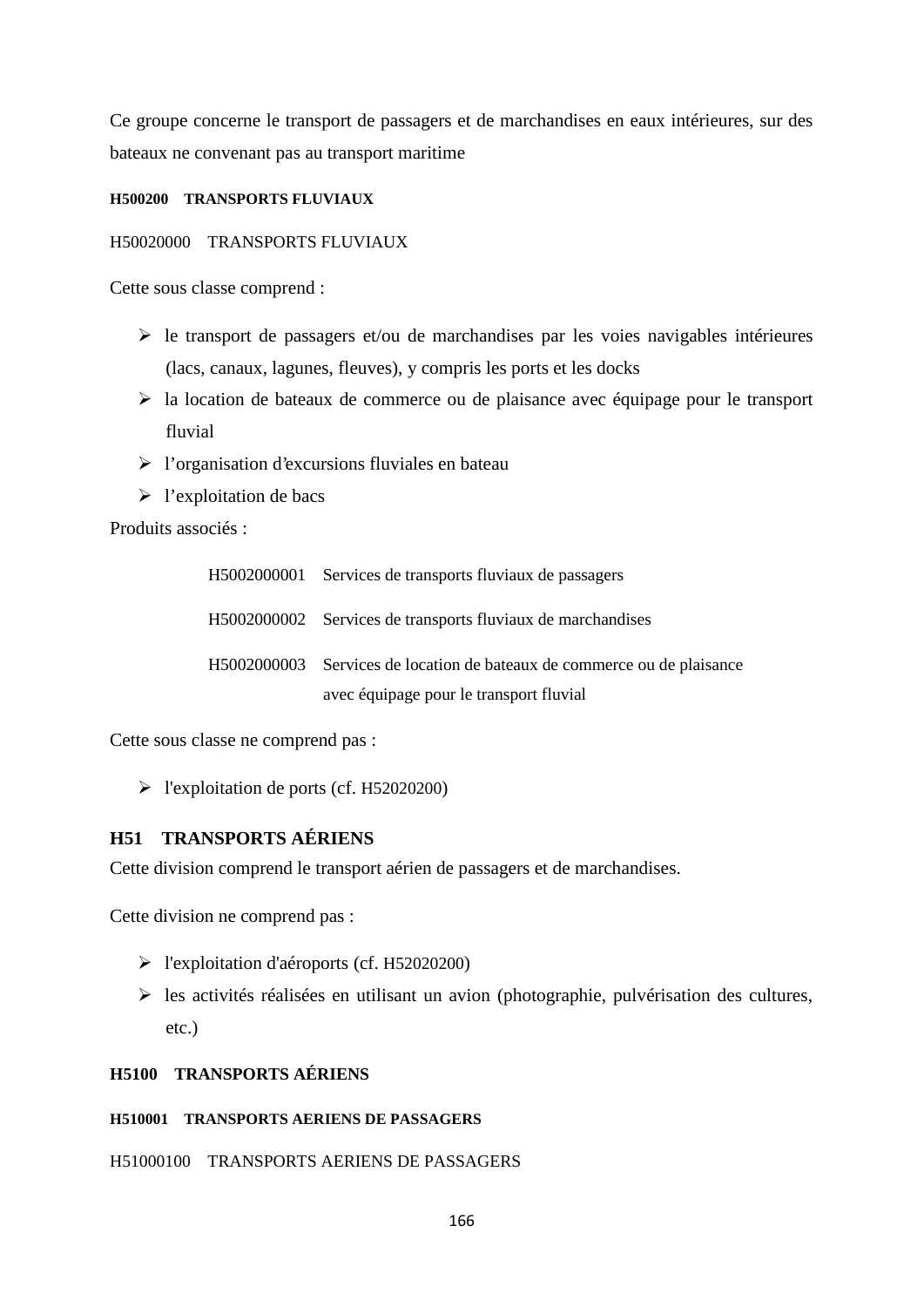Cette sous classe comprend :

- $\triangleright$  le transport aérien de passagers sur des lignes régulières et avec des horaires déterminés
- $\geq$  les vols par charters pour passagers
- $\triangleright$  les vols de tourisme (excursions aériennes)
- $\triangleright$  la location d'appareils de transport aérien avec pilote aux fins de transport de passagers
- $\triangleright$  les activités d'avion-taxis.

Produits associés :

H5100010001 Services de transports aériens de passagers

H5100010002 Services de location d'avions pour passagers avec pilote

Cette sous classe ne comprend pas la location d'appareils sans pilote (cf. N77000200)

## **H510002 TRANSPORTS AERIENS DE FRET ET TRANSPORTS SPATIAUX**

H51000200 TRANSPORTS AERIENS DE FRET ET TRANSPORTS SPATIAUX

Cette sous classe comprend :

- $\triangleright$  le transport aérien de fret régulier ou non, y compris de courrier ;
- $\triangleright$  la location d'appareils de transport aérien avec pilote aux fins de transport de fret ;
- $\triangleright$  le lancement de satellites et de véhicules spatiaux.

Produits associés :

H5100020001 Services de transports aériens de marchandises H5100020002 Services de lancement spatial H5100020003 Services de location d'avion pour fret avec pilote

Cette sous classe ne comprend pas la location d'appareils sans pilote (cf. N77000200)

# **H52 ENTREPOSAGE ; ACTIVITÉS AUXILIAIRES DES TRANSPORTS**

Cette division comprend les activités d'entreposage et les activités auxiliaires des transports, telles que l'exploitation des infrastructures de transport (comme les ports, aéroports, gares, infrastructures à péage, etc.), les activités de manutention du fret et l'organisation du transport de fret (acheminement des produits, recherche de transporteurs).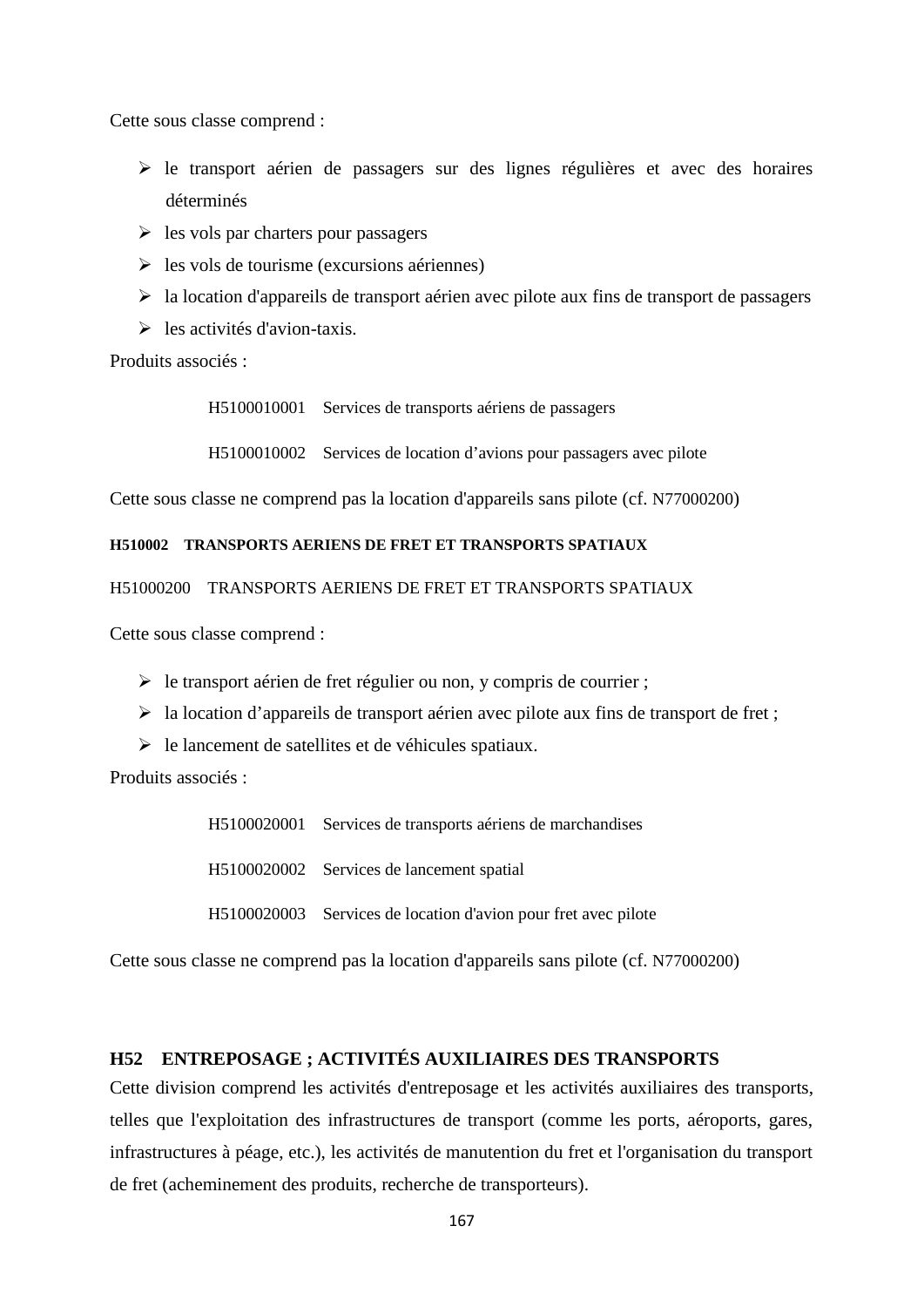### **H5201 ENTREPOSAGE**

## **H520100 ENTREPOSAGE**

#### H52010000 ENTREPOSAGE

Cette sous classe comprend :

- l'exploitation pour compte de tiers d'installations d'entreposage frigorifique ou non, ou de lieux de stockage adaptés aux marchandises (entrepôts, silos, réservoirs, hangars, etc.),
- $\triangleright$  l'entreposage d'archives pour compte de tiers

Produits associés :

H5201000000 Entreposage

Cette sous classe ne comprend pas :

la location d'entrepôts en libre accès (cf. L68010000)

## **H5202 ACTIVITÉS AUXILIAIRES DES TRANSPORTS**

Ce groupe concerne les activités auxiliaires liées au transport de personnes ou de fret, telles que l'exploitation et l'entretien d'infrastructures de transport, la manutention du fret à différentes étapes du transport et l'organisation du transport de fret.

#### **H520201 MANUTENTION**

H52020100 MANUTENTION

Cette sous classe concerne la manutention portuaire et non portuaire.

Elle comprend :

- $\triangleright$  le chargement et le déchargement de marchandises ou de bagages dans les ports maritimes ou à l'occasion de ruptures de charges ;
- l'arrimage et le débardage de conteneurs et d'autres marchandises dans les ports maritimes ou ailleurs.

Produits associés :

H5202010001 Services de manutention portuaire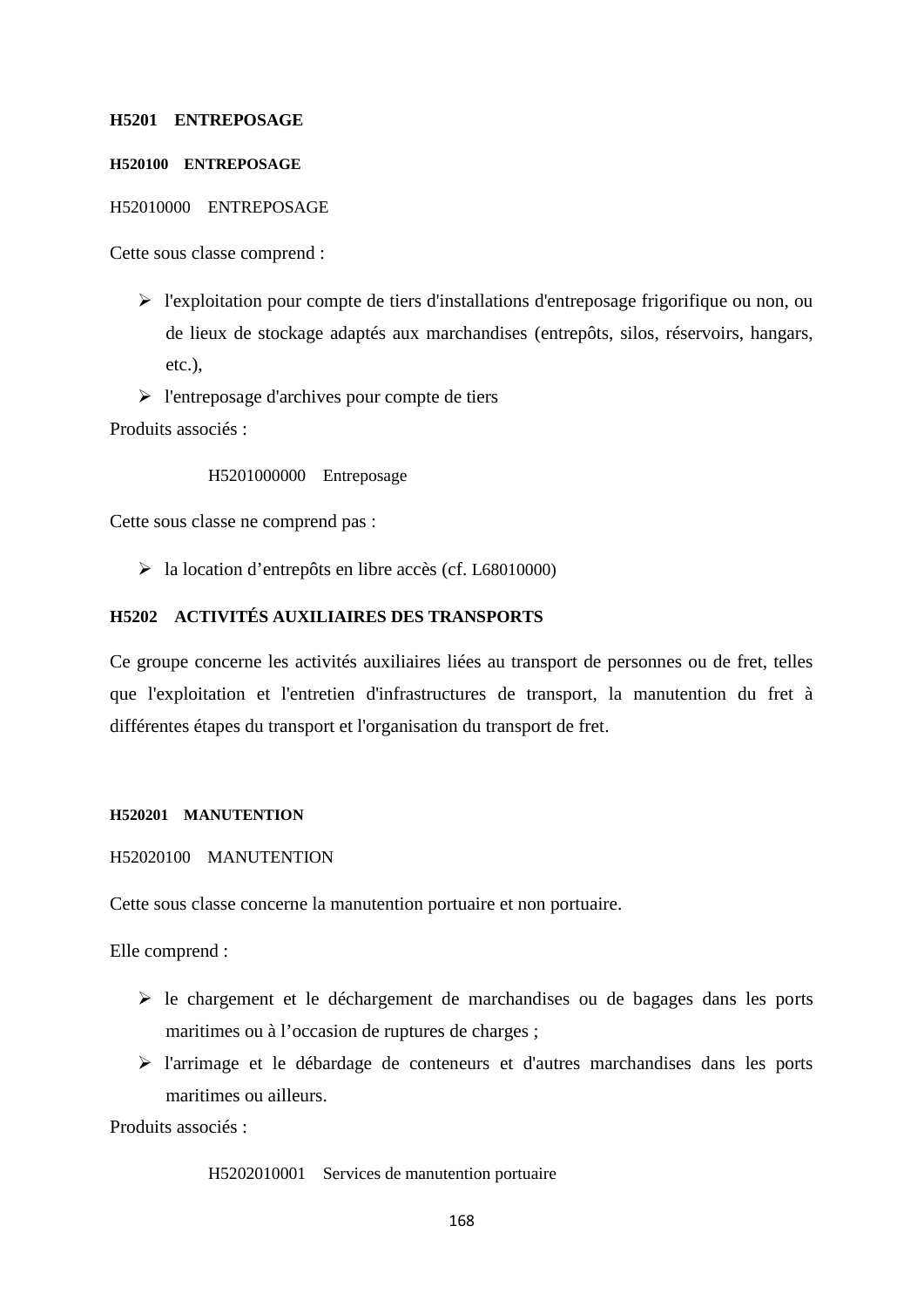#### H5202010002 Services de manutention non portuaire

#### **H520202 EXPLOITATION D'INFRASTRUCTURES DE TRANSPORT**

#### H52020200 EXPLOITATION D'INFRASTRUCTURES DE TRANSPORT

Cette sous classe concerne les infrastructures de transports terrestres, aériens et par eau.

Elle comprend :

- $\triangleright$  l'exploitation des infrastructures ferroviaires ;
- l'exploitation des gares routières de voyageurs ;
- l'exploitation à péage d'autoroutes et d'ouvrages d'art (ponts, tunnels, etc.) ;
- $\triangleright$  l'exploitation des garages, parcs et aires de stationnement ;
- $\triangleright$  la gestion du stationnement payant sur la voie publique et des fourrières ;
- $\triangleright$  les activités de remorquage et d'assistance routière ;
- l'exploitation des aéroports et notamment des terminaux aéroportuaires ;
- la gestion et le contrôle de l'espace aérien au voisinage des aéroports, l'entretien maintenance des avions, l'activité des consignataires aériens ;
- les activités auxiliaires des transports aériens (billetterie, réservation, consigne, enregistrement et prise en charge des bagages) ;
- $\triangleright$  l'exploitation des ports maritimes ou fluviaux, de terminaux portuaires et de quais, voies fluviales et écluses
- $\triangleright$  les activités auxiliaires des transports par eau (activité des consignataires maritimes, immatriculation ou désarmement des navires, etc.).

Produits associés :

H5202020001 Services des infrastructures de transport terrestre

H5202020002 Services portuaires

H5202020003 Services aéroportuaires

Cette sous classe ne comprend pas :

- $\triangleright$  l'exploitation des ports de plaisance (cf. division R93)
- la location de lieux de garage de véhicules au mois ou à l'année (cf. L68010000)

#### **H520203 ORGANISATION DU TRANSPORT DE FRET**

H52020300 ORGANISATION DU TRANSPORT DE FRET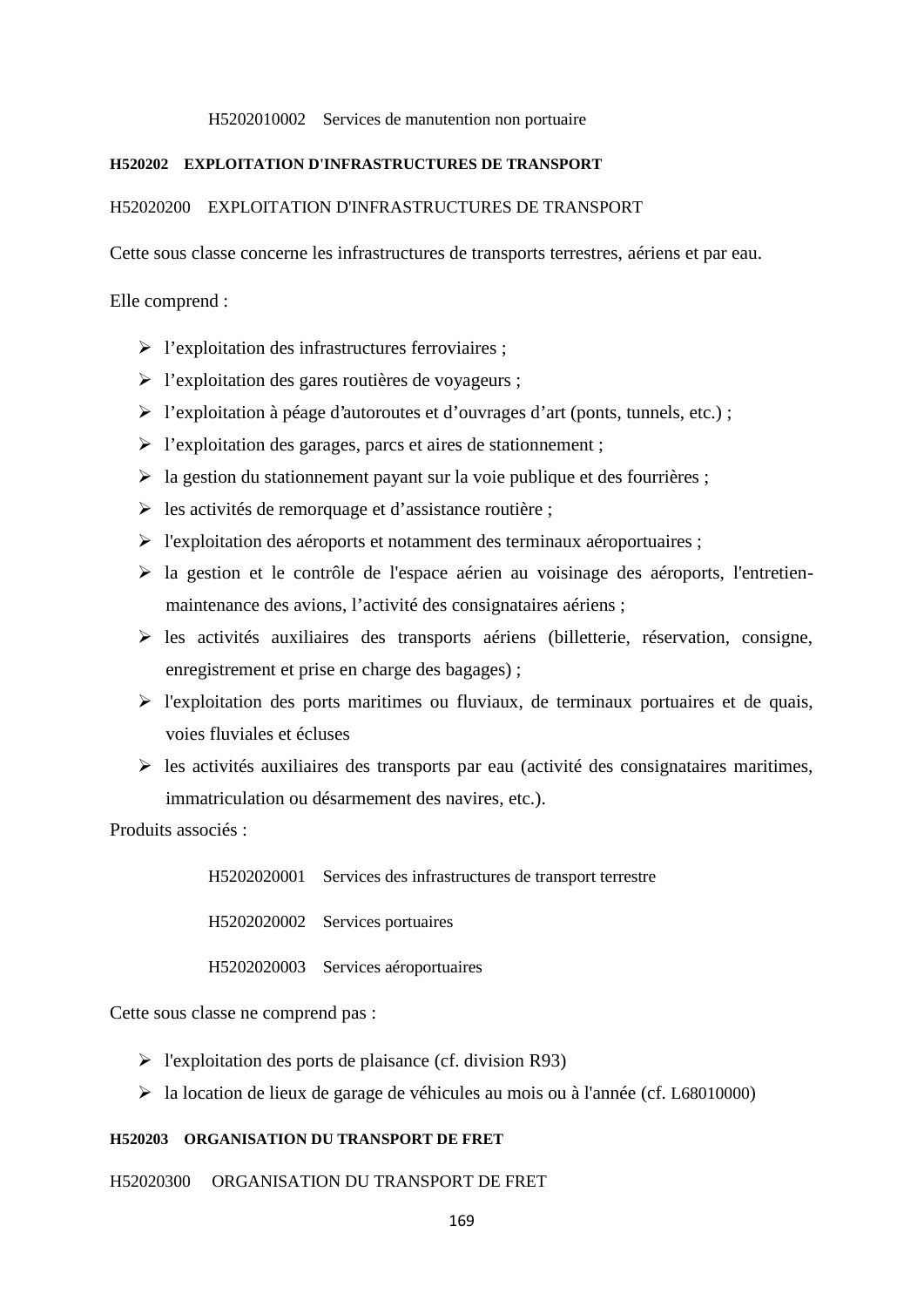Cette sous classe comprend :

 l'ensemble des activités de services visant à prendre en charge l'organisation du transport de fret pour le compte de l'expéditeur ou du destinataire et notamment les activités logistiques spécialisées qu'implique cette organisation (conditionnement, stockage, groupage, formalités douanières, d'assurance, fiscales, bancaires, sanitaires etc.) et la recherche puis la mise en œuvre de moyens de transport adaptés, terrestres, maritimes ou aériens

Produits associés :

H5202030000 Services d'organisation du transport de fret

# **H53 ACTIVITÉS DE POSTE ET DE COURRIER**

Cette division comprend les activités de poste et de courrier, telles que la levée, l'acheminement et la distribution de lettres et de petits colis sous différents régimes. Elle inclut également les services de livraison locale et de messagerie.

## **H5300 ACTIVITES DE POSTE ET DE COURRIER**

Ce groupe distingue les activités de poste dans le cadre d'une obligation de service universel et les autres activités de poste et de courrier.

### **H530001 ACTIVITES DE SERVICE POSTAL UNIVERSEL**

## H53000100 ACTIVITES DE SERVICE POSTAL UNIVERSEL

Cette sous classe comprend :

- $\triangleright$  la levée, l'acheminement et la distribution (nationale ou internationale) de lettres, colis et petits paquets par les services postaux chargés de l'obligation de service universel.
- $\triangleright$  l'acheminement des journaux au tarif de la presse, l'envoi en nombre sans adresse
- $\triangleright$  les services des bureaux de poste tels que la poste restante

Produits associés :

H5300010000 Service postal universel

Cette sous classe ne comprend pas :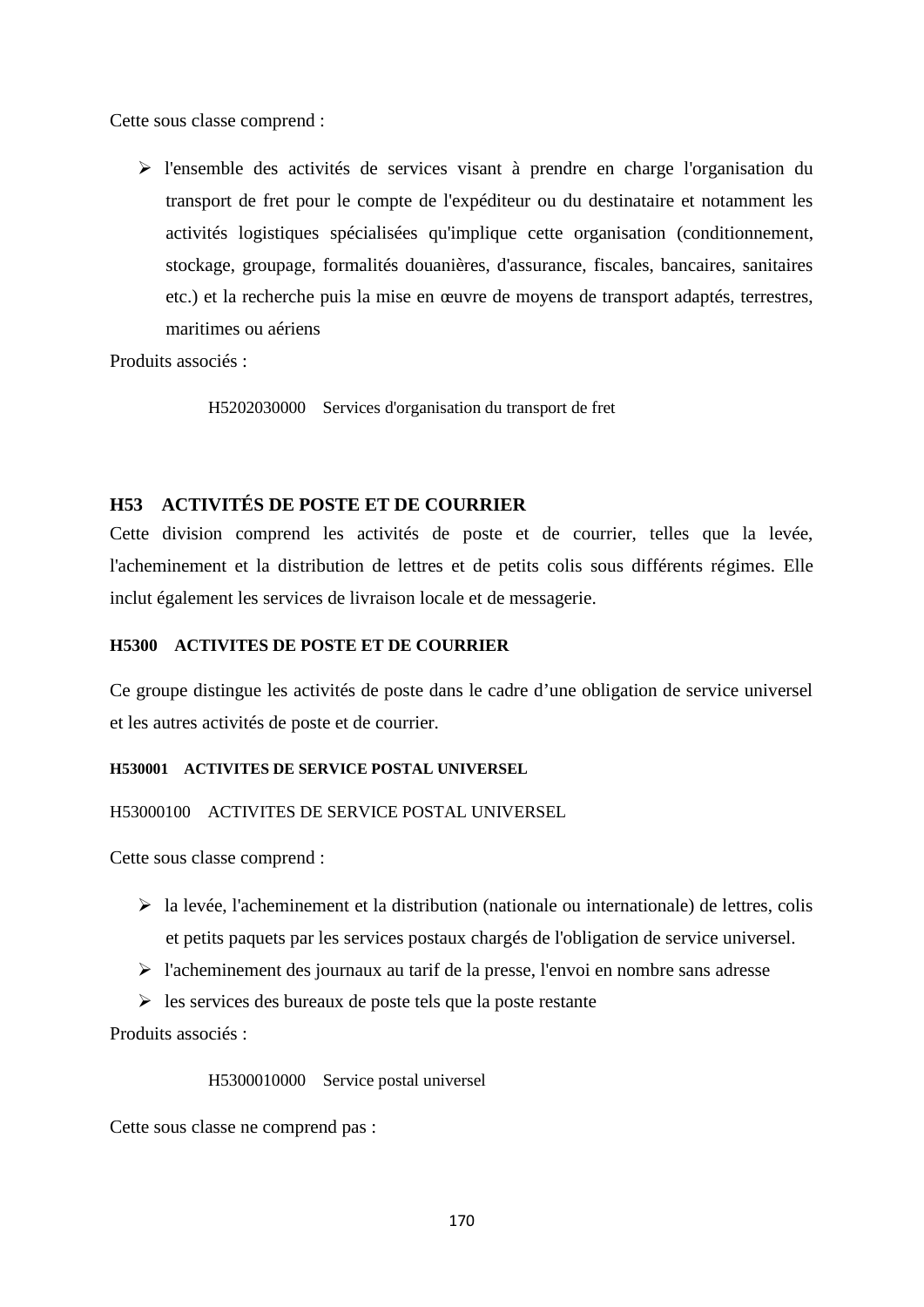- $\triangleright$  les activités à caractère financier comme le transfert d'argent par mandat (cf. K64010200)
- la location de boîtes postales (cf. N82000100)

## **H530002 AUTRES ACTIVITES DE COURRIER ET DE DISTRIBUTION**

#### H53000200 AUTRES ACTIVITES DE COURRIER ET DE DISTRIBUTION

Cette sous classe comprend :

- $\triangleright$  la prise en charge, l'acheminement et la distribution (nationale ou internationale) de lettres et de colis et petits paquets par des entreprises opérant en dehors de l'obligation de service universel
- $\geq$  les services de livraison à domicile
- $\triangleright$  les activités des coursiers urbains et taxis-marchandises
- $\triangleright$  la livraison de pizzas chaudes sans fabrication

Produits associés :

H5300020001 Autres services de courrier et de distribution

Cette sous classe ne comprend pas :

 $\blacktriangleright$  les activités de routage (cf. N82000100)

# **Section I HEBERGEMENT ET RESTAURATION**

Cette section comprend la mise à disposition de lieux d'hébergement pour des séjours généralement de courte durée ainsi que la fourniture de repas préparés pour consommation immédiate.

### **I55 HEBERGEMENT**

Cette division comprend:

 La mise à disposition de locaux ou de lieux d'hébergement pour des séjours de courte durée, ce qui implique qu'il ne soit pas la résidence principale des utilisateurs (sinon il s'agit de location immobilière). Certaines unités peuvent proposer seulement un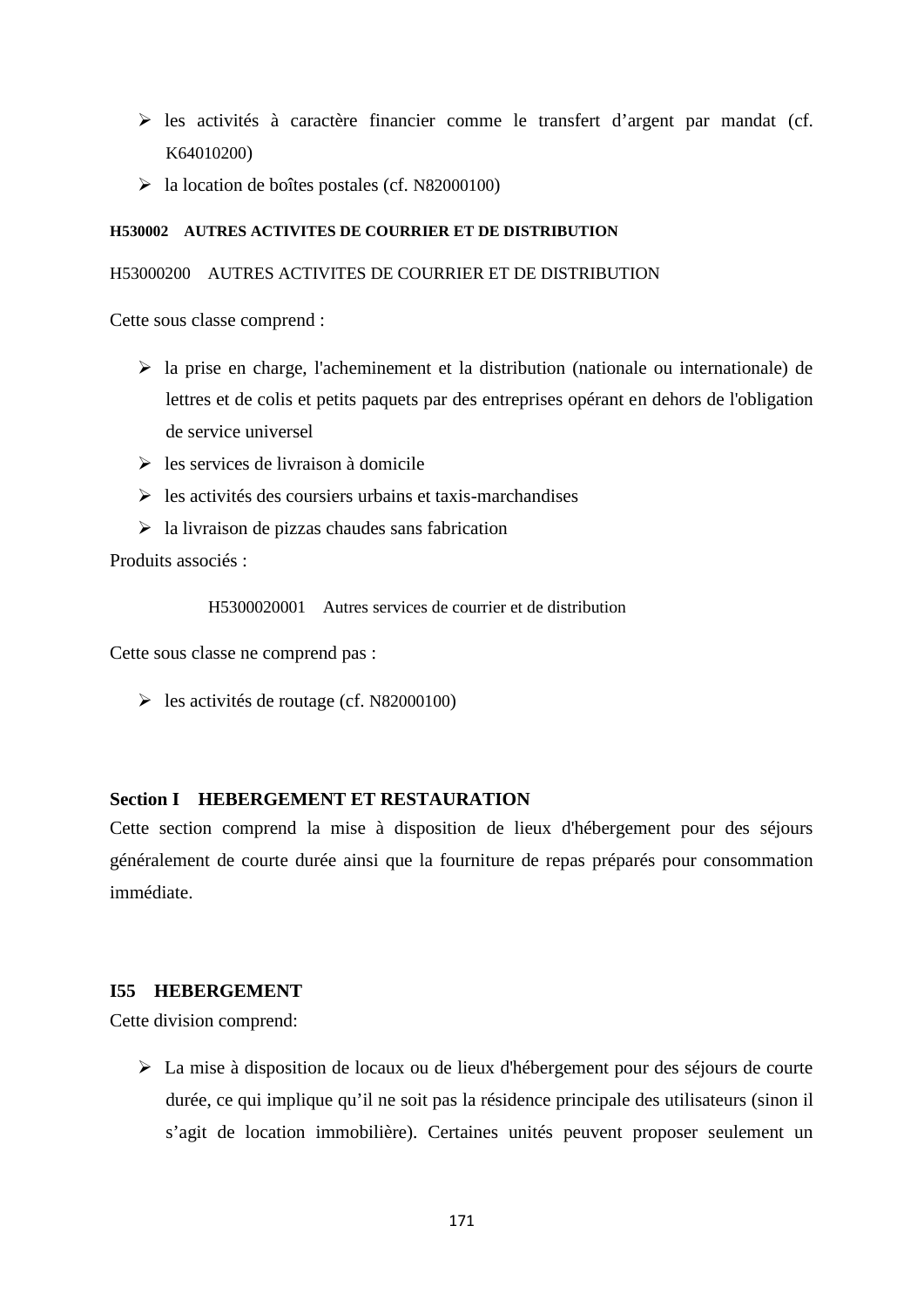hébergement et d'autres une offre combinée comprenant hébergement, repas et/ou installations récréatives.

Elle comprend également la mise à disposition de locaux d'hébergement pour des séjours de longue durée destinés à des étudiants, à des travailleurs, etc.

### **I5500 HEBERGEMENT**

### **I550000 HEBERGEMENT**

I55000001 HEBERGEMENT DANS LES HOTELS ET ASSIMILES

Cette sous classe comprend :

 $\triangleright$  les services d'hébergement proposés par les hôtels, les motels, auberges et structures similaires

Produits associés :

I5500000100 Services d'hébergement dans les hôtels et assimilés

#### I55000002 HEBERGEMENT DANS LES STRUCTURES NON HOTELIERES

Cette sous classe comprend :

- $\triangleright$  les services d'hébergement proposés par les maisons de vacances, les centres touristiques
- la mise à disposition de lieux d'hébergement dans des terrains de camping, des parcs pour caravanes, des camps de loisirs, etc.
- $\triangleright$  les résidences d'étudiants et internats
- $\triangleright$  les foyers pour travailleurs

Produits associés :

I5500000201 Services d'hébergement dans les résidences d'étudiants et internats

I5500000202 Services d'hébergement dans les Foyers pour travailleurs

I5500000203 Autres services d'hébergements

Cette sous classe ne comprend pas :

la mise à disposition de logements à titre de résidence principale (cf. L68010000)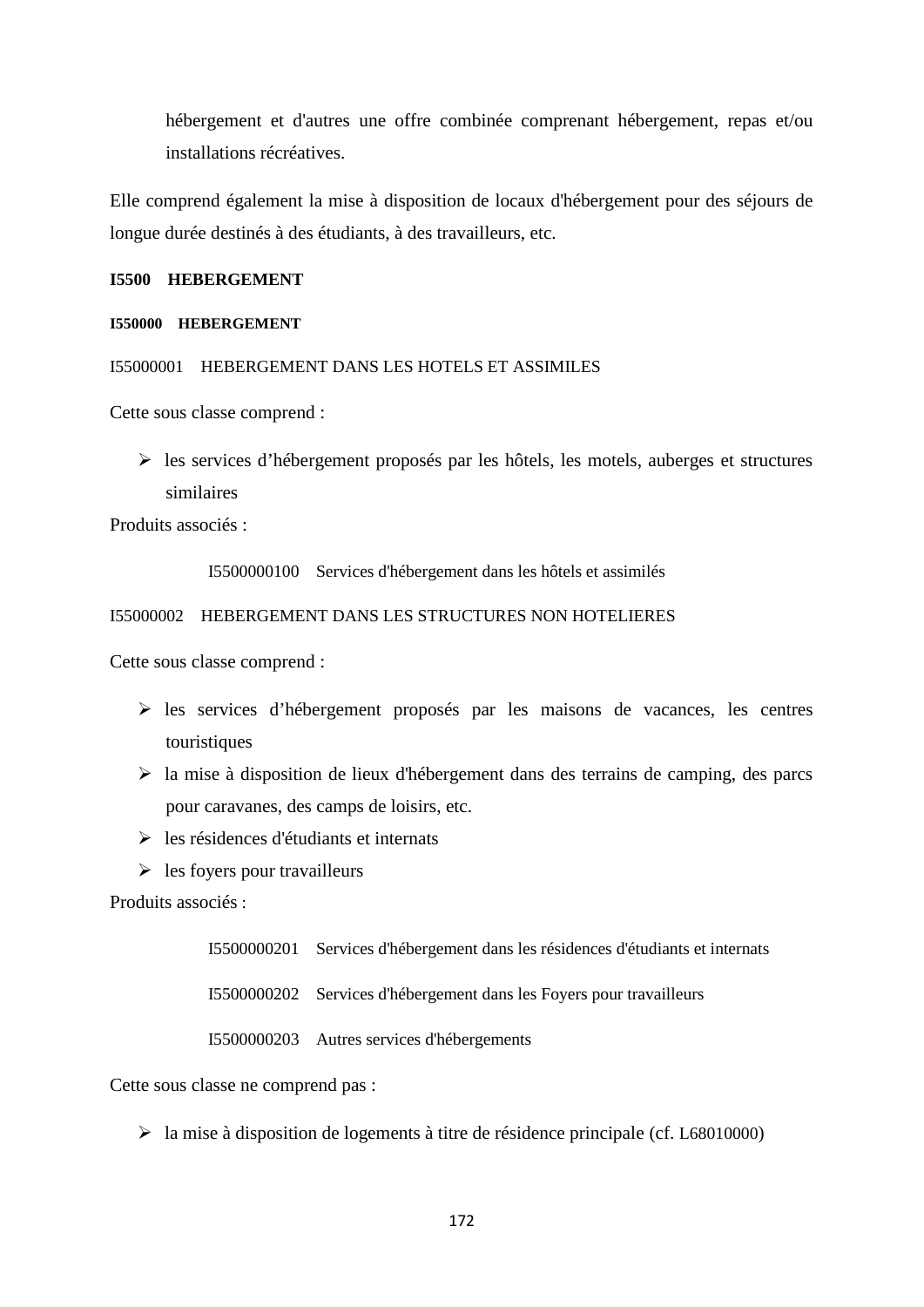### **I56 RESTAURATION ET ACTIVITES DES DEBITS DE BOISSON**

Cette division comprend les activités consistant à fournir des repas complets et/ou des boissons pour consommation immédiate, qu'il s'agisse de restaurants traditionnels, de self services ou d'établissements proposant des plats à emporter dès lors qu'ils sont préparés en vue d'une consommation immédiate, à la différence de la production ou du commerce de produits alimentaires ou de boissons.

#### **I5601 RESTAURATION**

Ce groupe concerne la restauration sous toutes ses formes et le service des traiteurs.

### **I560100 RESTAURATION**

#### I56010000 RESTAURATION

Cette sous classe comprend :

- $\triangleright$  les activités des restaurants traditionnels, cafétérias et salons de thé, ainsi que la restauration rapide ou en self service, y compris les cantines
- $\triangleright$  les activités des restaurants installés à bord des trains et bateaux
- $\triangleright$  les activités habituelles des traiteurs (buffets, lunchs et réceptions diverses), le catering et la fourniture de repas préparés aux collectivités

Produits associés :

I5601000001 Services des restaurants

I5601000002 Services des traiteurs

# **I5602 ACTIVITÉS DES DÉBITS DE BOISSONS**

Ce groupe concerne les activités de préparation et de service de boissons destinées à la consommation sur place.

### **I560200 ACTIVITES DES DEBITS DE BOISSONS**

I56020000 ACTIVITES DES DEBITS DE BOISSONS

Cette sous classe comprend :

- $\triangleright$  les activités des bars, de « maquis », de cafés et autres débits de boisson
- $\triangleright$  les activités des discothèques et les pistes de danse où le service de boissons est prédominant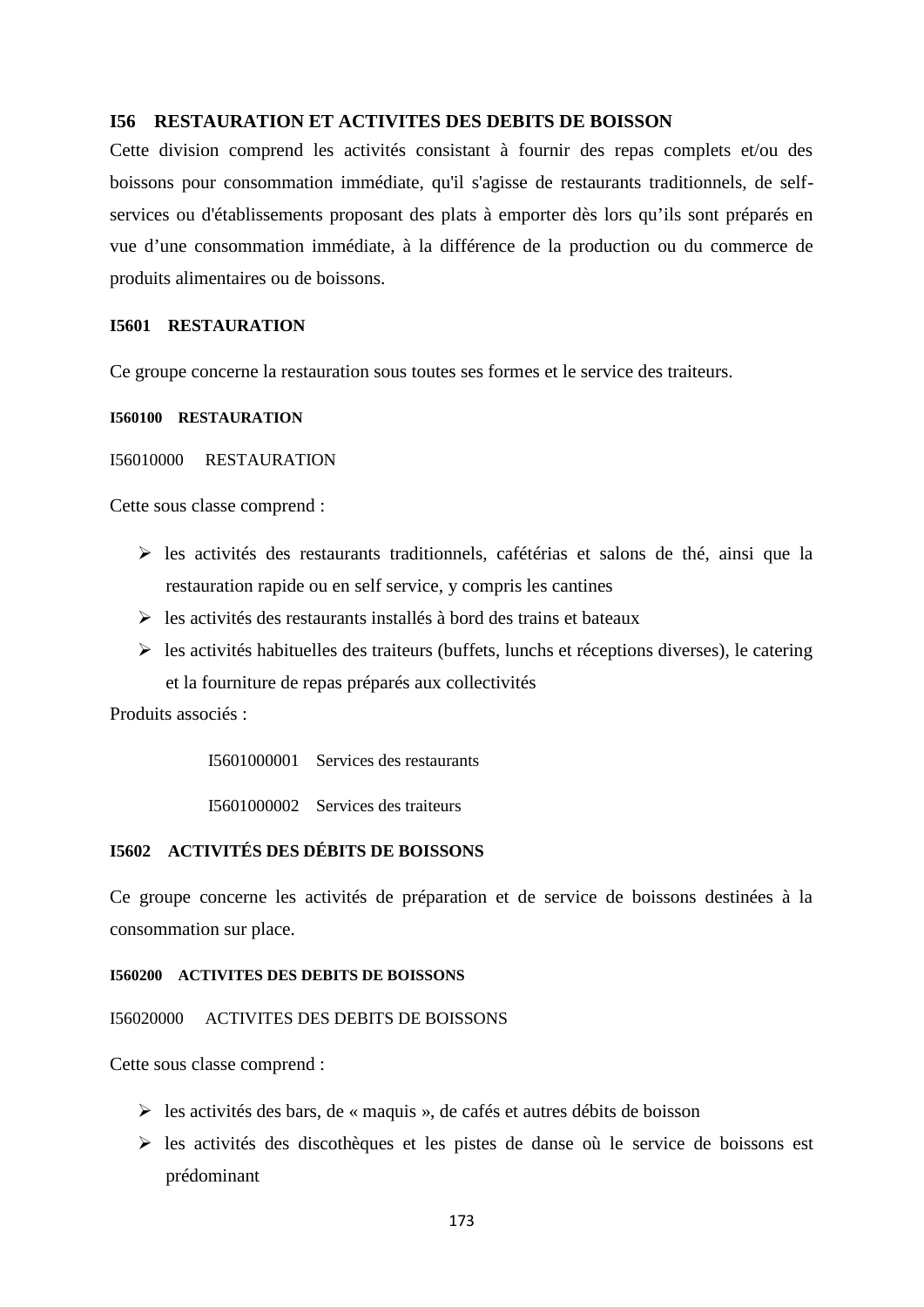$\triangleright$  les activités des vendeurs de boissons itinérants Produits associés :

I5602000000 Services des débits de boissons

Cette sous classe ne comprend pas :

- $\blacktriangleright$  la vente de boissons par distributeurs automatiques (cf. G47030600)
- $\triangleright$  les activités des discothèques et les pistes de danse sans service de boissons prédominant (cf. R93020000)

## **Section J INFORMATION ET COMMUNICATION**

Cette section comprend les activités de production de "contenus" d'informations (livres, films, musiques, indépendamment du support), leur distribution et leur diffusion ainsi que la gestion des droits correspondants.

Elle recouvre aussi les activités permettant de transmettre des informations ou d'y accéder. Elle comprend également les activités liées aux technologies informatiques, au traitement des données et à la fourniture d'informations.

Cette section comprend six divisions : les activités d'édition, y compris l'édition de logiciels (J58), la production cinématographique et audiovisuelle (J59), la programmation et la diffusion par des chaînes de radio et de télévision (J60), les télécommunications (61), les activités informatiques (J62) et les activités de fourniture d'information (J63).

### **J58 EDITION**

L'édition consiste à réunir les moyens nécessaires pour la production pour compte propre d'un contenu d'informations diffusable et à assurer le risque commercial de sa diffusion en tant que droit d'usage.

Cette division comprend l'édition de livres de toutes natures, de journaux et de périodiques, de répertoires et de listes, ainsi que l'édition de logiciels, mais pas l'édition audio-visuelle (musique et films).

Les activités d'édition comprennent l'exploitation des droits de propriété intellectuelle (copyright) d'œuvres littéraires, de jeux électroniques et de progiciels.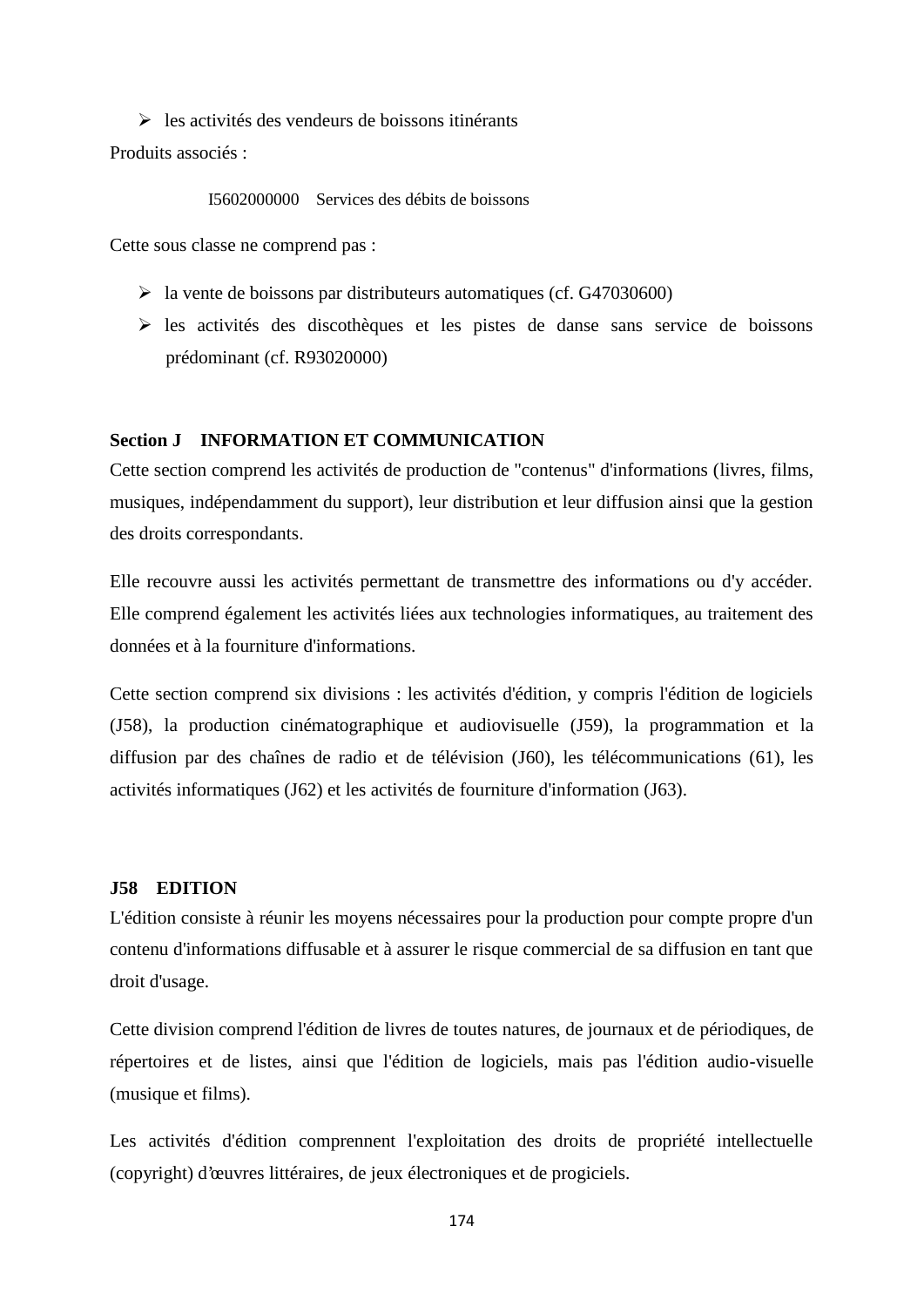Cette division concerne tous les supports possibles de l'édition (imprimée, électronique, audio ou multimédia, sur Internet, etc.).

Cette division ne comprend pas :

- l'édition de films et de vidéos, l'édition musicale (cf. division J59)
- $\triangleright$  les activités d'imprimerie et de reproduction de supports enregistrés (cf. division C18)

## **J5801 ÉDITION DE LIVRES ET PERIODIQUES ET AUTRES ACTIVITES D'EDITION**

Ce groupe concerne l'édition de livres, de journaux et de périodiques, ainsi que de répertoires et de listes d'adresses ou encore d'ouvrages reproduisant des d'œuvres d'art, photos ou gravures et de cartes postales, calendriers, etc. Ces produits se caractérisent par le niveau de créativité intellectuelle requis pour leur développement et sont généralement protégés par des droits de propriété intellectuelle (copyright).

## **J580100 ÉDITION DE LIVRES ET PERIODIQUES**

## J58010001 ÉDITION DE LIVRES

Cette sous classe comprend l'édition sur papier ou tout autre support ou en ligne :

 $\triangleright$  de livres, de manuels scolaires, de brochures, y compris de dictionnaires et d'encyclopédies, d'atlas, de cartes et de plans

Produits associés :

J5801000100 Livres

## J58010002 ÉDITION DE JOURNAUX ET DE REVUES ET PERIODIQUES

Cette sous classe comprend l'édition sur papier ou tout autre support ou en ligne :

 $\triangleright$  de journaux, y compris publicitaires, de périodiques et de magazines Produits associés :

J5801000201 Journaux

J5801000202 Revues et périodiques

### J58010003 ÉDITION DE REPERTOIRES ET DE FICHIERS D'ADRESSES

Cette sous classe comprend l'édition sur papier ou tout autre support ou en ligne :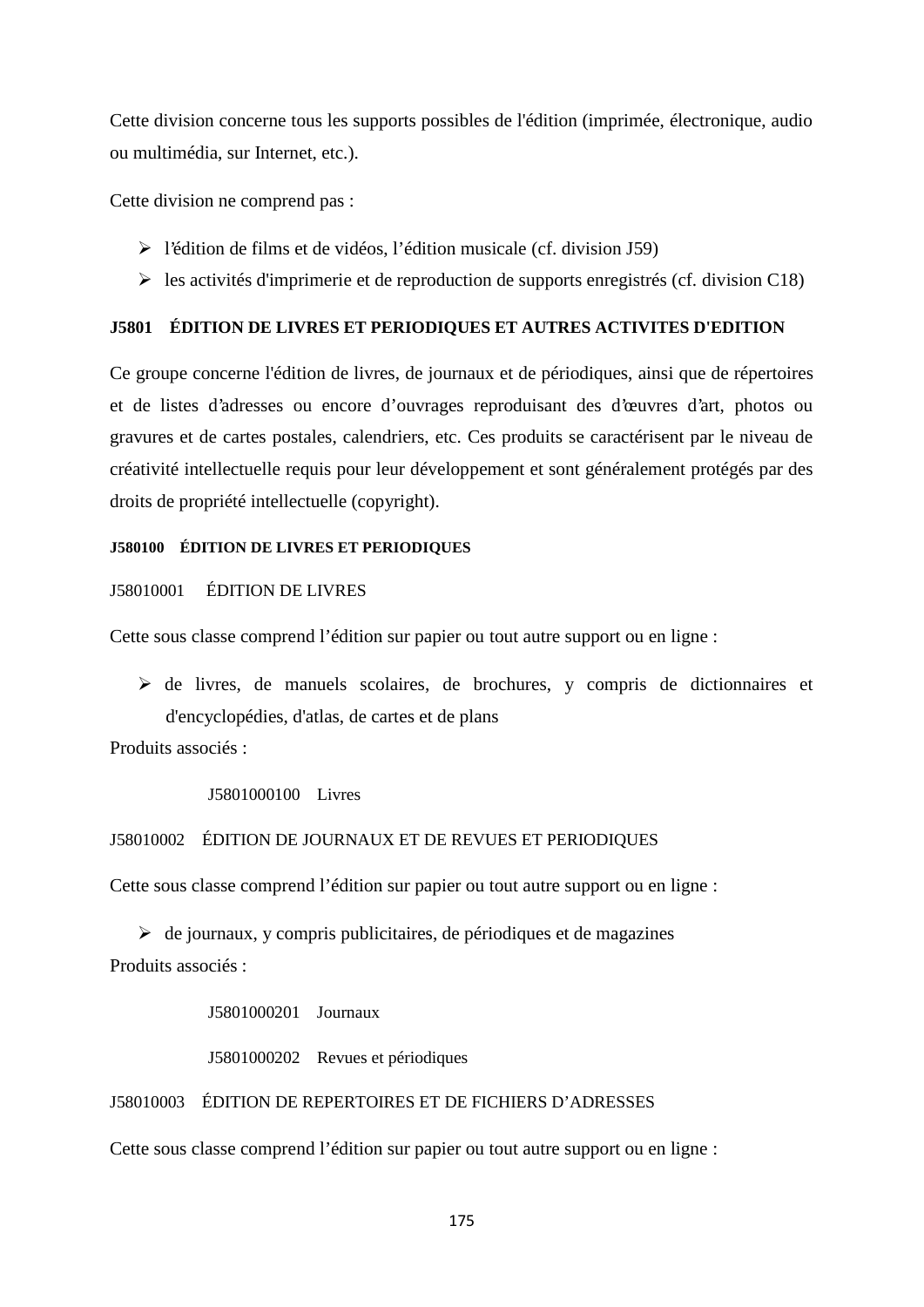d'annuaires (téléphoniques, professionnels, etc.), de fichiers d'adresses et autres répertoires et recueils

Produits associés :

J5801000301 Fichiers d'adresses J5801000302 Annuaires J5801000303 Autres répertoires et recueils

J58010004 AUTRES ACTIVITES D'EDITION

Cette sous classe comprend l'édition sur papier ou tout autre support ou en ligne :

 de photos, gravures, cartes postales, cartes de vœux, calendriers, affiches, reproductions d'œuvres d'art

Elle comprend également les services de licence pour le droit de reproduction, de distribution ou d'utilisation d'œuvres originales.

Produits associés :

J5801000400 Produits de l'édition d'autres activités d'édition

Cette sous classe ne comprend pas :

la production d'œuvres originales par leurs auteurs (cf. R90000000)

# **J5802 ÉDITION DE LOGICIELS**

### **J580200 ÉDITION DE LOGICIELS**

J58020000 ÉDITION DE LOGICIELS

Cette sous classe comprend :

- l'édition de logiciels prêts à l'utilisation (sur support physique, en téléchargement ou en ligne)
- l'édition de logiciels de jeux électroniques (sur support physique, en téléchargement ou en ligne)
- $\triangleright$  les services de licence pour le droit de reproduction, de distribution ou d'utilisation de ces logiciels

Produits associés :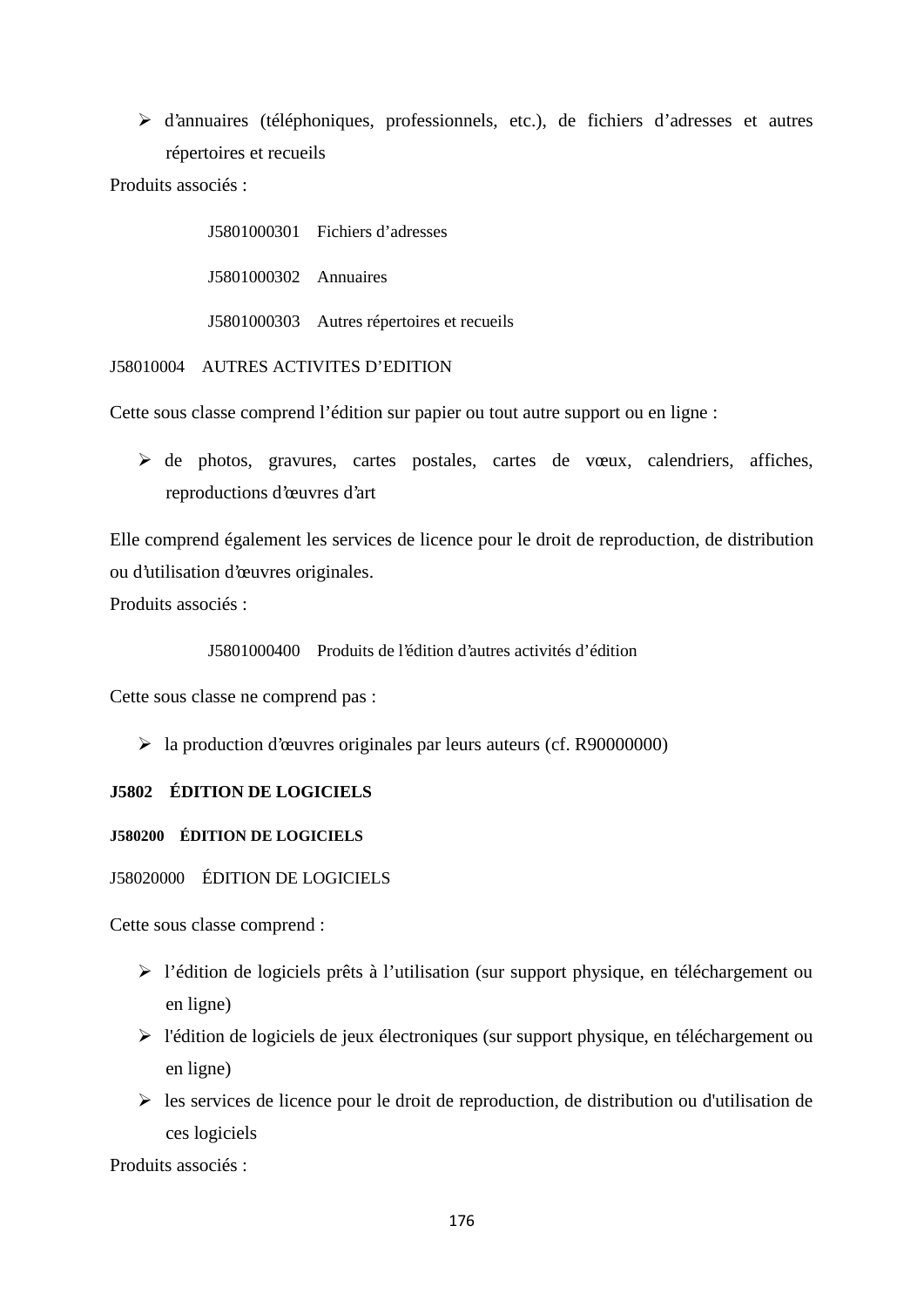J5802000001 Logiciels édités

J5802000002 Licences pour le droit de reproduction, de distribution ou d'utilisation

Cette sous classe ne comprend pas :

- la reproduction de logiciels (cf. C18020000) et leur commercialisation au détail (cf. G47020700)
- $\blacktriangleright$  la production de logiciels pour compte de tiers (cf. J62000100)

# **J59 PRODUCTION AUDIO ET VIDEO : TELEVISION, CINEMA, SON**

Cette division comprend la production de films et de programmes audiovisuels, destinés à être projetés en salles ou diffusés à la télévision, les activités techniques auxiliaires, la distribution et la projection des films ainsi que la gestion des droits de propriété intellectuelle (copyright).

Cette division comprend également l'édition musicale, y compris la gestion des droits et les activités liées à l'enregistrement sonore (production des matrices sonores, leur promotion et leur distribution), ainsi que les services d'enregistrement sonore.

# **J5901 PRODUCTION VIDÉO : CINÉMA ET TÉLÉVISION**

Ce groupe concerne la production de films et de programmes audiovisuels, sur pellicule, vidéocassette, DVD ou autre support, y compris la diffusion numérique, destinés à être projetés en salles ou diffusés à la télévision ; les activités techniques auxiliaires telles que montage, doublage, sous-titrage, etc. ; la distribution de films cinématographiques et autres productions (cassettes vidéo, DVD, etc.), ainsi que leur projection. L'exploitation et la gestion des droits de propriété intellectuelle (copyright) de films ou d'autres productions audiovisuelles, notamment en vue de leur distribution, sont incluses.

## **J590100 PRODUCTION VIDEO : CINEMA ET TELEVISION**

J59010000 PRODUCTION VIDEO : CINEMA ET TELEVISION

Cette sous classe comprend :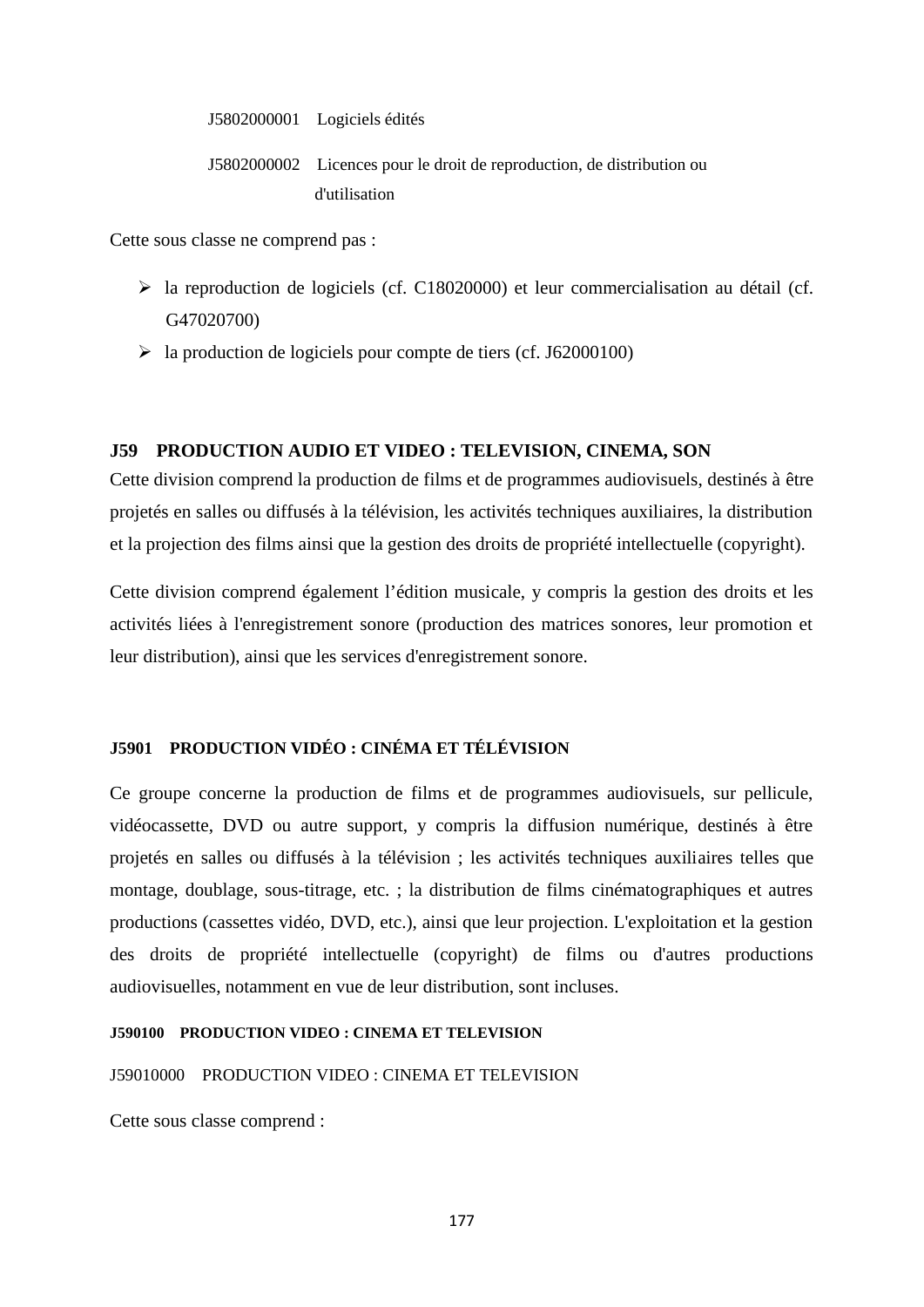- $\triangleright$  la production de films cinématographiques, de vidéo et de programmes de télévision de tous types quelle qu'en soit la durée
- la production et la réalisation de films et de programmes audiovisuels, destinés à la diffusion télévisuelle
- $\triangleright$  les activités de post-production telles que montage, post-synchronisation, sous-titrage, doublage, de même que le développement et le traitement de films cinématographiques
- $\triangleright$  les activités des laboratoires spécialisés dans la production de films d'animation
- $\triangleright$  la distribution (vente ou location) de films, de bandes vidéo, de DVD et similaires auprès des cinémas, des réseaux et stations de télévision et d'autres exploitants
- la projection de films cinématographiques ou de bandes vidéo en salles ou dans d'autres installations de projection, ainsi que les activités des ciné-clubs

Produits associés :

| J5901000001 Produits cinématographiques, vidéos et programmes de télévision                   |
|-----------------------------------------------------------------------------------------------|
| J5901000002 Produits de post-production de films, de vidéos et de programmes<br>de télévision |
| J5901000003 Films cinématographiques distribués                                               |
| J5901000004 Vidéos éditées et distribuées                                                     |
| J5901000005 Projection de films cinématographiques                                            |
| J5901000006 Licences de distribution de films, de vidéos et de programmes de<br>télévision    |

Cette sous classe ne comprend pas :

- la reproduction de supports audio et vidéo à partir d'originaux (cf. C18020000)
- le commerce de cassettes vidéo, de CD, de DVD (cf. G46050100, G47020700)
- la location de DVD et vidéocassettes au public (cf. N77000300)
- $\triangleright$  la production photographique et le traitement des films, hors audiovisuel (cf. M74000200)

# **J5902 PRODUCTION AUDIO ET ÉDITION MUSICALE**

### **J590200 PRODUCTION AUDIO ET EDITION MUSICALE**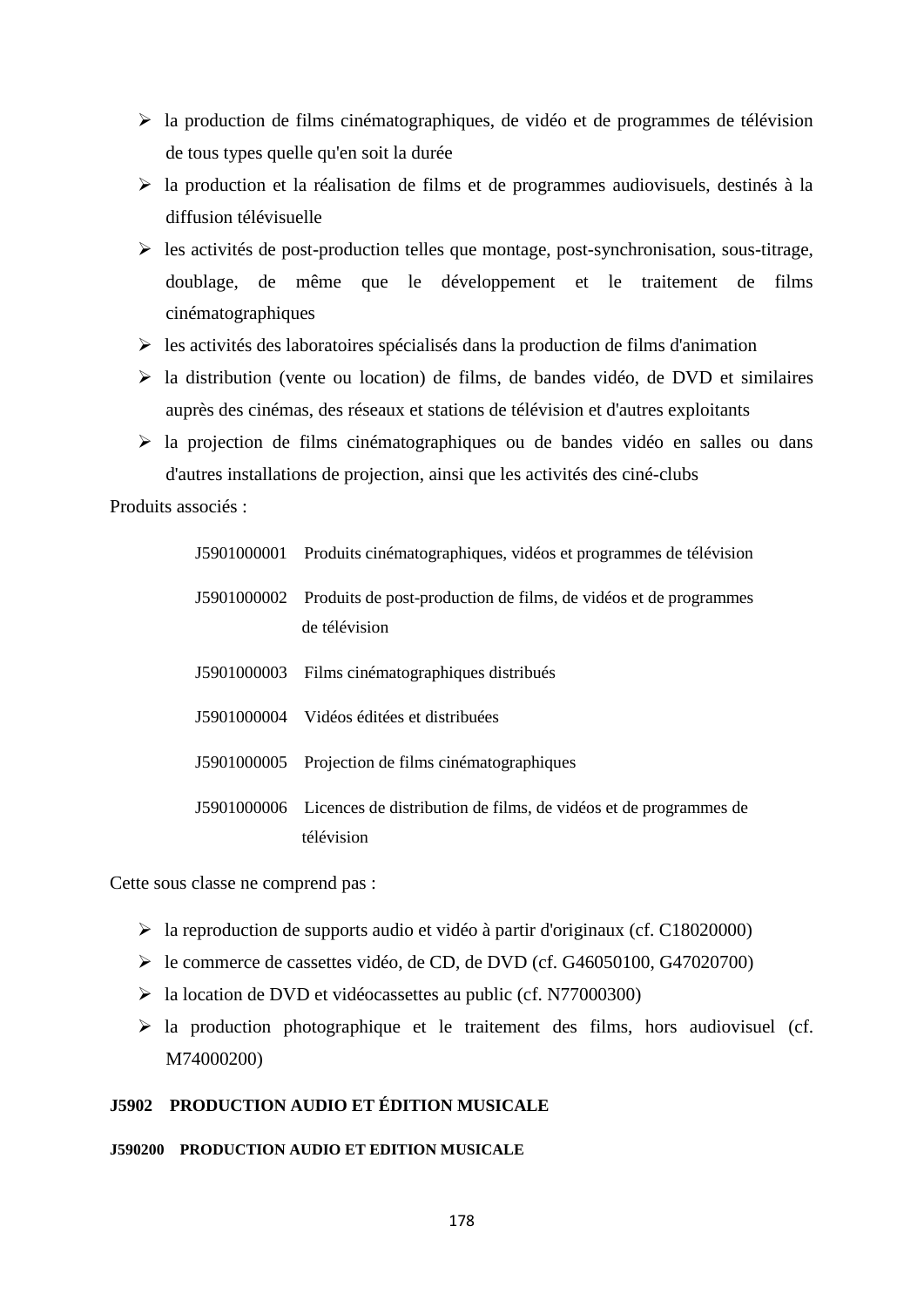#### J59020000 PRODUCTION AUDIO ET EDITION MUSICALE

Cette sous classe comprend les activités aboutissant à la production de matrices sonores originales (associées au copyright), la promotion et la distribution des enregistrements (bandes, cassettes, CD) sur le marché. Ces dernières activités exercées isolément nécessitent d'obtenir au préalable les droits de reproduction et de diffusion. Ces droits s'appliquent aussi en cas de passage des enregistrements à la radio, à la télévision ou au cours d'un spectacle.

Elle inclut également les services d'enregistrement sonore en studio ou ailleurs, y compris la production d'émissions de radio enregistrées et l'édition des partitions.

Produits associés :

| J5902000001 Services de création des originaux sonores      |
|-------------------------------------------------------------|
| J5902000002 Production de programmes radio                  |
| J5902000003 Produits musicaux édités                        |
| J5902000004 Licences pour l'utilisation d'originaux sonores |

# **J60 PROGRAMMATION TELEVISUELLE ; RADIODIFFUSION**

Cette division comprend les activités d'édition de chaînes de radio et de télévision, consistant à créer du contenu, sous forme de grilles de programmes (ou programmes complets) en vue de leur diffusion, y compris sous forme d'abonnement. La télédiffusion peut faire appel à plusieurs techniques : réseau hertzien, satellite, câble ou Internet.

L'exploitation et la gestion des droits de propriété intellectuelle sur des grilles de programmes de radio et de télévision, notamment en vue de leur diffusion, sont incluses.

Cette division ne comprend pas :

 $\triangleright$  la distribution de programmes par câble, satellite et autres abonnements, sans réalisation de grilles de programmes (cf. division J61).

# **J6000 PROGRAMMATION TÉLÉVISUELLE ; RADIODIFFUSION**

#### **J600001 ÉDITION ET DIFFUSION DE PROGRAMMES RADIO**

J60000100 ÉDITION ET DIFFUSION DE PROGRAMMES RADIO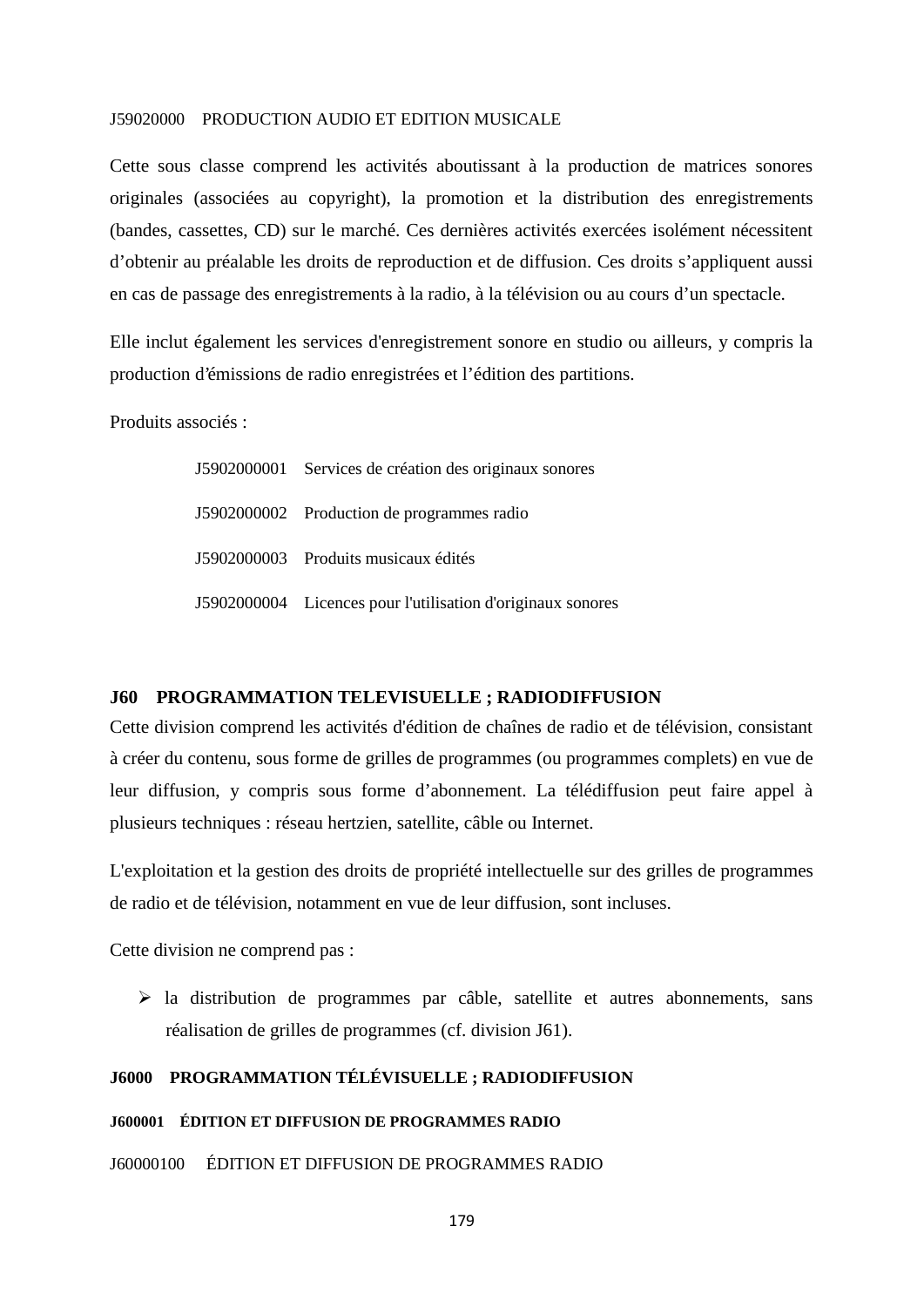Cette sous classe comprend :

- $\triangleright$  les activités des réseaux ou chaînes de radiodiffusion, constituant et diffusant des grilles de programmes audio par les ondes, le câble, le satellite ou Internet
- $\triangleright$  la diffusion de données intégrées à la radiodiffusion (météo, etc.)
- $\triangleright$  la vente de temps d'antenne publicitaire à la radio

Produits associés :

J6000010000 Services de radio diffusion

Cette sous classe ne comprend pas :

 $\triangleright$  production de programmes radiophoniques (cf. J59020000)

### **J600002 PROGRAMMATION TELEVISUELLE; TELEDIFFUSION**

### J60000200 PROGRAMMATION TELEVISUELLE; TELEDIFFUSION

Cette sous classe comprend :

- $\triangleright$  les activités des réseaux ou chaînes de télévision, constituant et diffusant des grilles de programmes vidéo par les ondes, le câble, le satellite ou Internet, y compris à la demande
- $\triangleright$  la diffusion de données intégrée aux émissions de télévision (météo, etc.)
- $\triangleright$  la vente de temps d'antenne publicitaire à la télévision

Produits associés :

J6000020000 Services de programmation télévisuelle et de télédiffusion

Cette sous classe ne comprend pas :

- la production de programmes de télévision dissociée de leur diffusion (J59010000)
- l'accès à des bouquets de chaînes de télévision, sans réalisation de grilles de programmes (cf. division J61)

# **J61 TÉLÉCOMMUNICATIONS**

Cette division comprend les activités permettant la transmission de la voix, de données, de textes, de sons et d'images. Ces activités ont pour caractéristique commune de transmettre du contenu, sans participation à sa création.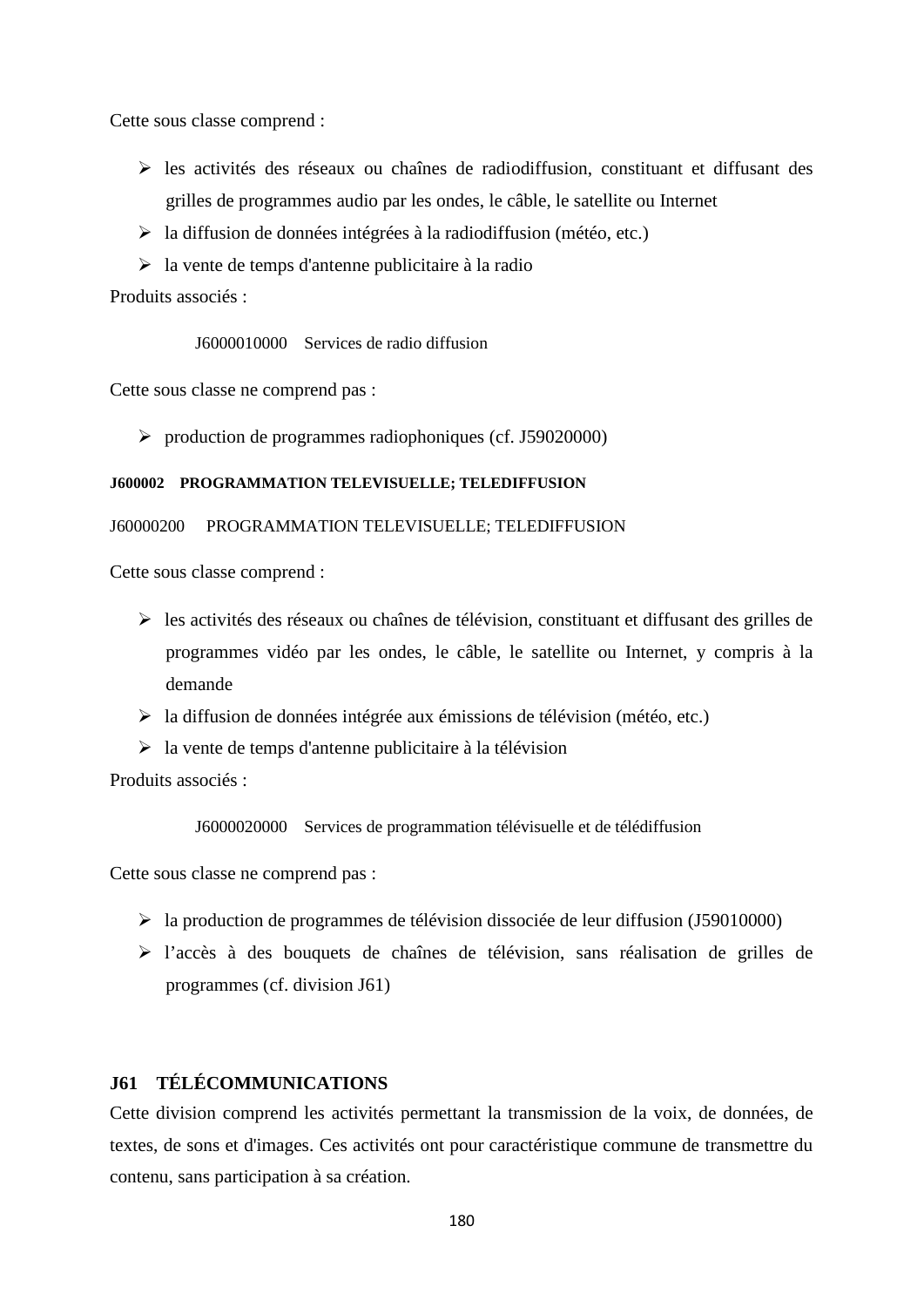Dans le cas de la transmission de signaux de télévision, elle comprend l'intégration de bouquets de programmes (ou bouquets de chaînes) et leur distribution.

# **J6100 TÉLÉCOMMUNICATIONS**

#### **J610000 TELECOMMUNICATIONS**

#### J61000000 TELECOMMUNICATIONS

Cette sous classe comprend :

- $\triangleright$  les activités d'exploitation des installations de transmission de la voix, de données, de textes, de sons et d'images en utilisant une infrastructure de télécommunications filaires ou sans fils, ainsi que la fourniture des accès à ces installations, y compris par les cybercafés Les installations de transmission assurant ces activités peuvent reposer sur une seule technologie ou sur une combinaison de plusieurs technologies (lignes et câbles, réseau hertzien, satellites, Internet).
- $\triangleright$  l'acquisition de l'accès et de la capacité réseau auprès des propriétaires et opérateurs de réseaux avec fourniture de services de télécommunications aux utilisateurs.
- l'accès à Internet par l'opérateur de l'infrastructure filaire ou sans fil, ou par un FAI
- $\triangleright$  les services d'exploitation de téléphonie cellulaire
- $\triangleright$  la transmission et la distribution auprès du public de programmes ou de bouquets de programmes fournis par des chaînes de télévision ou de radio
- la fourniture de l'accès au téléphone et à Internet (cybercafés) dans des lieux ouverts au public
- $\triangleright$  la fourniture de services de télécommunications vocale via Internet (VOIP)
- $\triangleright$  les activités des revendeurs de télécommunications, c'est-à-dire l'acquisition et la revente de capacité réseau sans services supplémentaires

Produits associés :

| J6100000001 Services de télécommunications filaires      |
|----------------------------------------------------------|
| 16100000002 Services de télécommunications sans fil      |
| J6100000003 Services de télécommunications par satellite |
| J6100000004 Services de connexion internet               |
| J6100000005 Services rendus par les téléboutiques        |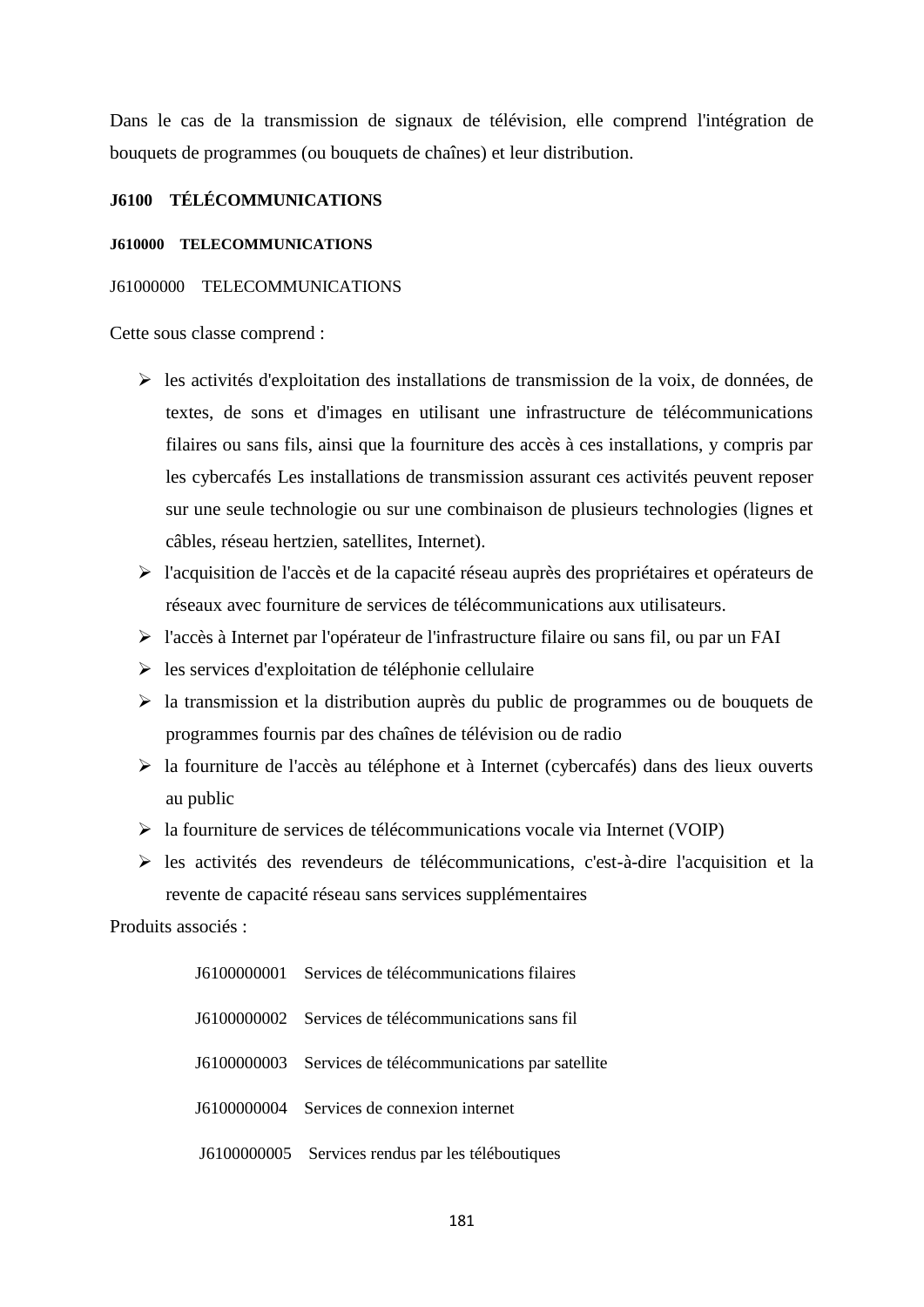#### J6100000006 Autres services de télécommunications

# **J62 ACTIVITÉS INFORMATIQUES : CONSEIL, PROGRAMMATION**

Cette division comprend la fourniture d'expertise dans le domaine des technologies de l'information : développement, adaptation, test et maintenance de logiciels d'une part, conseils relatifs aux systèmes informatiques intégrant les technologies du matériel, des logiciels et des communications d'autre part, ainsi que des services professionnels et techniques de nature informatique.

#### **J6200 ACTIVITÉS INFORMATIQUES : CONSEIL, PROGRAMMATION**

#### **J620001 PROGRAMMATION INFORMATIQUE**

#### J62000100 PROGRAMMATION INFORMATIQUE

Cette sous classe comprend les activités de développement, adaptation, test et prise en charge de logiciels. Elle comprend également la conception de programmes sur la base des instructions des utilisateurs, par exemple création de pages web, mise en place de bases de données.

Produits associés :

J6200010001 Services de conception et développement informatique

J6200010002 Logiciels spécifiques aux clients

Cette sous classe ne comprend pas :

 $\triangleright$  les activités professionnelles concernant les systèmes informatiques, même si la fourniture de logiciels en fait partie (cf. J62000200)

#### **J620002 CONSEIL ET AUTRES ACTIVITES INFORMATIQUES**

## J62000200 CONSEIL ET AUTRES ACTIVITES INFORMATIQUES

Cette sous classe comprend :

 $\triangleright$  la planification et la conception (études, conseil) de systèmes informatiques intégrant les technologies du matériel, des logiciels et des communications avec éventuellement la formation des utilisateurs.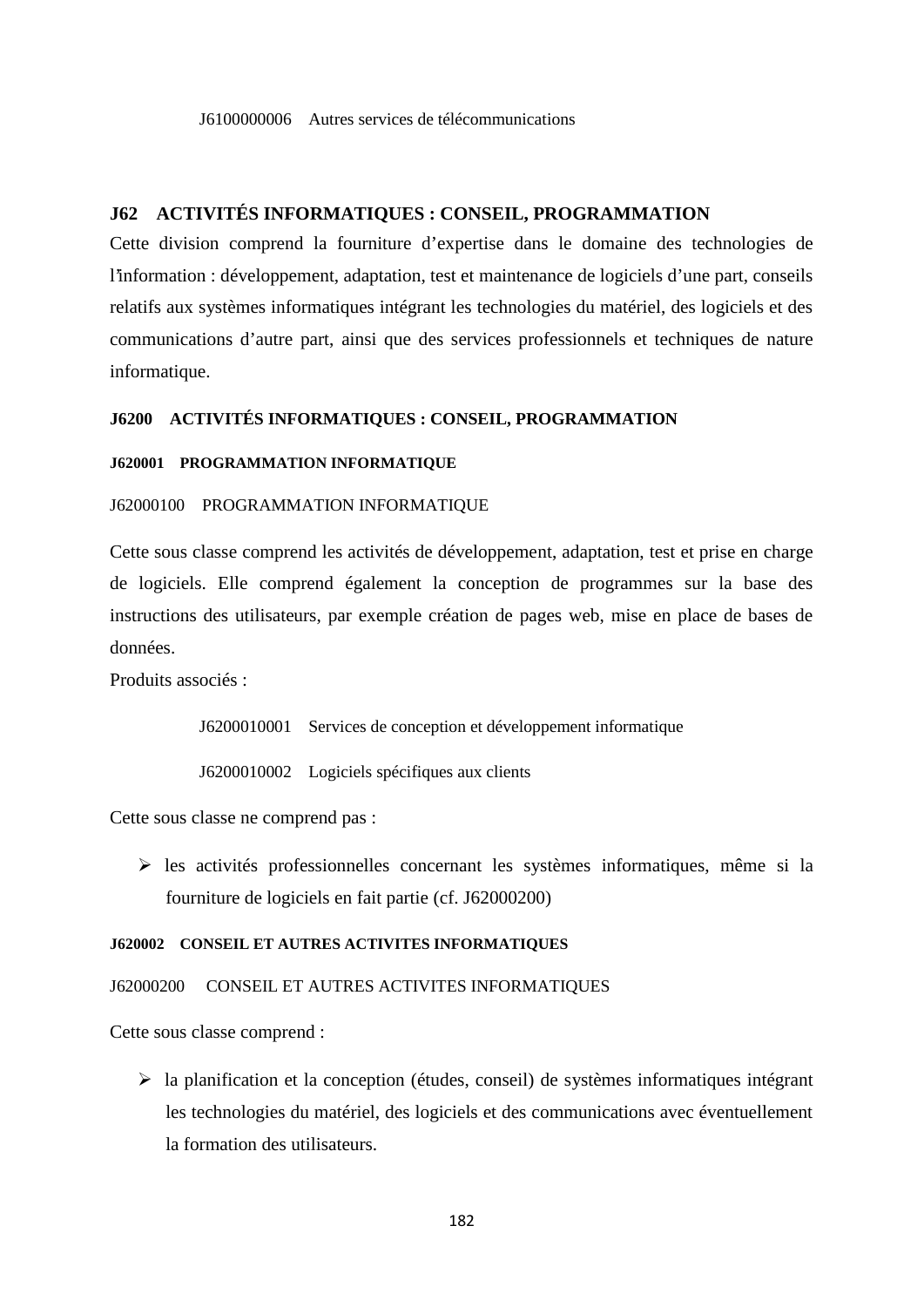- $\triangleright$  le conseil en développement logiciel personnalisé : analyse des besoins et des problèmes des utilisateurs, formulation de propositions de solutions
- $\triangleright$  la maintenance logicielle pour compte de tiers de systèmes et d'applications informatiques
- $\triangleright$  la gestion et l'exploitation sur site des systèmes informatiques et/ou de traitement des données du client
- $\triangleright$  les activités de récupération après un sinistre informatique

 $\triangleright$  les activités d'installation de logiciels ou de configuration d'ordinateurs personnels. Produits associés :

> J6200020001 Services de conseil en informatique J6200020002 Services de gestion d'installations informatiques J6200020003 Autres services informatiques n.c.a.

Cette sous classe ne comprend pas :

le traitement et l'hébergement des données (cf. J63000100)

# **J63 ACTIVITÉS DE FOURNITURE D'INFORMATION**

Cette division comprend les activités des portails de recherche sur Internet, de traitement et d'hébergement de données, ainsi que d'autres activités dont l'objectif essentiel est de fournir des informations, comme celles des agences de presse.

# **J6300 ACTIVITÉS DE FOURNITURE D'INFORMATION**

Ce groupe concerne la fourniture d'infrastructures destinées à l'hébergement d'applications informatiques, au traitement des données et autres activités similaires, ainsi que la mise à disposition d'outils de recherche et autres portails sur Internet.

# **J630001 TRAITEMENT DE DONNEES, HEBERGEMENT ET ACTIVITES CONNEXES ; CREATION DE PORTAILS INTERNET**

J63000100 TRAITEMENT DE DONNEES, HEBERGEMENT ET ACTIVITES CONNEXES ; CREATION PORTAILS INTERNET Cette sous classe comprend :

 $\triangleright$  la fourniture d'infrastructures destinées aux services d'hébergement et de traitement des données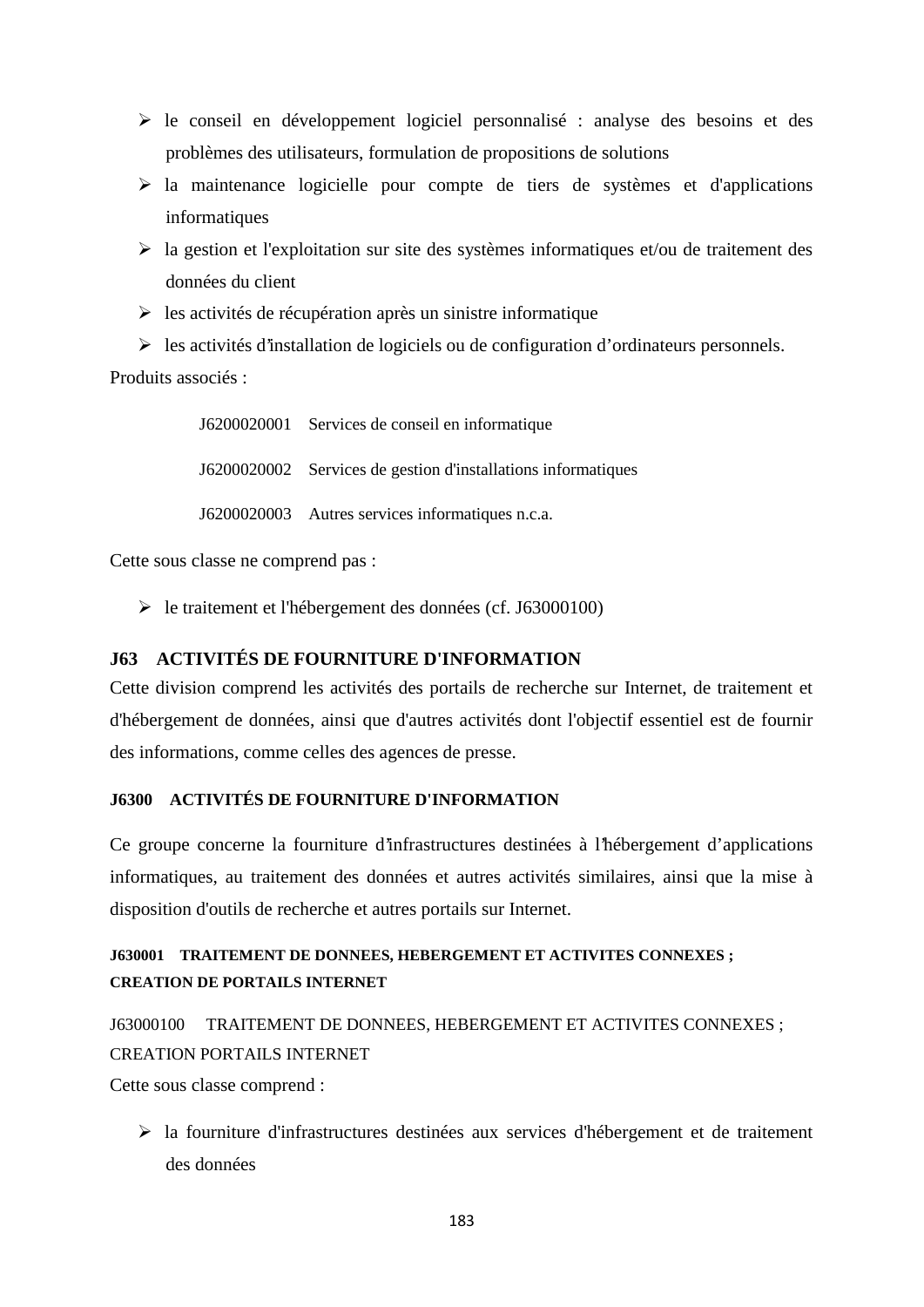- les activités d'hébergement spécialisées, de sites web, d'applications ou de services de diffusion continue
- les activités de traitement des données, telles que saisie, traitement automatisé ou gestion de bases de données
- $\triangleright$  l'exploitation de sites web qui utilisent des moteurs de recherche
- l'exploitation de sites web ayant une fonction de portail d'accès à des informations structurées ;
- $\triangleright$  la vente d'espaces publicitaires sur internet.

Produits associés :

J6300010001 Traitement de données, hébergement et activités connexes

J6300010002 Portails Internet

Cette sous classe ne comprend pas :

 $\blacktriangleright$  la conception et la réalisation de sites et de pages web (cf. J62000100)

#### **J630002 AUTRES ACTIVITES LIEES A L'INFORMATION**

#### J63000200 AUTRES ACTIVITES LIEES A L'INFORMATION

Cette sous classe comprend :

- les activités des agences de presse, c'est-à-dire la collecte, la synthèse et la communication aux médias d'informations écrites, photographiques et audiovisuelles
- $\triangleright$  les activités de réponse aux demandes d'information par téléphone
- $\triangleright$  les activités de recherche d'information, pour le compte de tiers
- la réalisation de revues de presse ou de dossiers

Produits associés :

J6300020001 Services des agences de presse

J6300020002 Autres services d'information n.c.a.

Cette sous classe ne comprend pas :

- $\blacktriangleright$  les activités des centres d'appels (cf. N82000100)
- $\blacktriangleright$  les activités des photojournalistes indépendants (cf. M74000200)
- les activités des journalistes indépendants (cf. R90000000)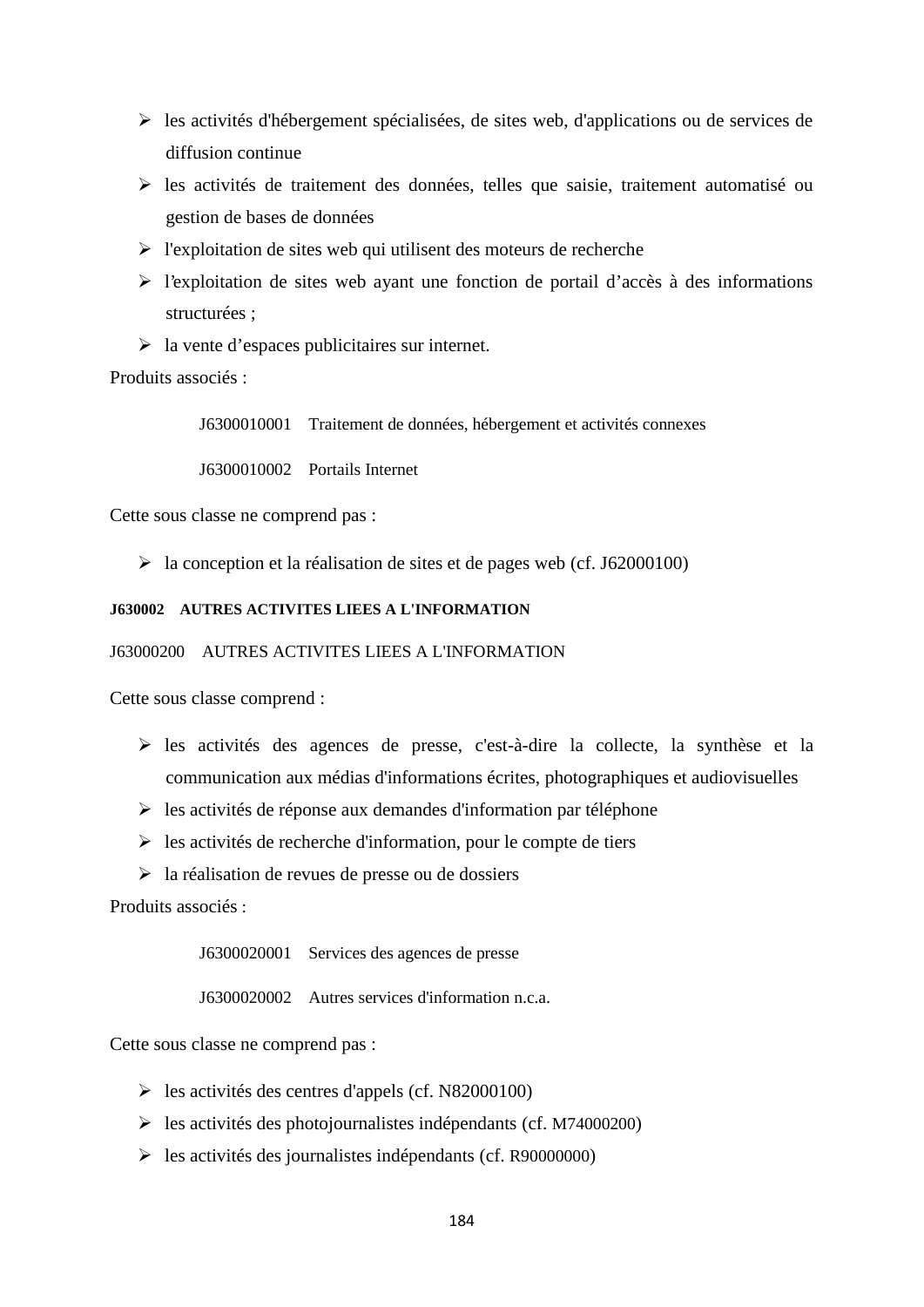# **Section K ACTIVITÉS FINANCIÈRES ET D'ASSURANCE**

Cette section comprend les activités financières et d'assurance, ainsi que les activités venant en soutien et les activités associées à la détention d'actifs.

# **K64 ACTIVITES FINANCIERES**

Cette division comprend les activités de collecte et de redistribution de fonds au titre de l'intermédiation financière monétaire ou non. .

Les dispositions institutionnelles nationales jouent un rôle important dans le classement interne à cette division.

# **K6401 INTERMÉDIATION MONÉTAIRE**

Ce groupe comprend la collecte de fonds (puis leur redistribution sous forme de prêts) sous la forme de dépôts transférables, provenant, en dehors des banques centrales, d'agents non financiers.

### **K640101 ACTIVITES DE BANQUE CENTRALE**

# K64010100 ACTIVITES DE BANQUE CENTRALE

Cette sous classe comprend :

- l'émission et la gestion de la monnaie du pays, le suivi et le contrôle de la masse monétaire,
- $\triangleright$  la surveillance des opérations bancaires et ses activités de banque des banques
- $\triangleright$  la détention et la gestion des réserves de change
- $\triangleright$  les activités en tant que banque du gouvernement

Produits associés :

K6401010000 Services de banque centrale

#### **K640102 AUTRES INTERMEDIATIONS MONETAIRES (BANQUES COMMERCIALES)**

K64010200 AUTRES INTERMEDIATIONS MONETAIRES (BANQUES COMMERCIALES)

Cette sous classe comprend :

 la collecte de dépôts et/ou de proches substituts de dépôts permettant l'octroi de certains crédits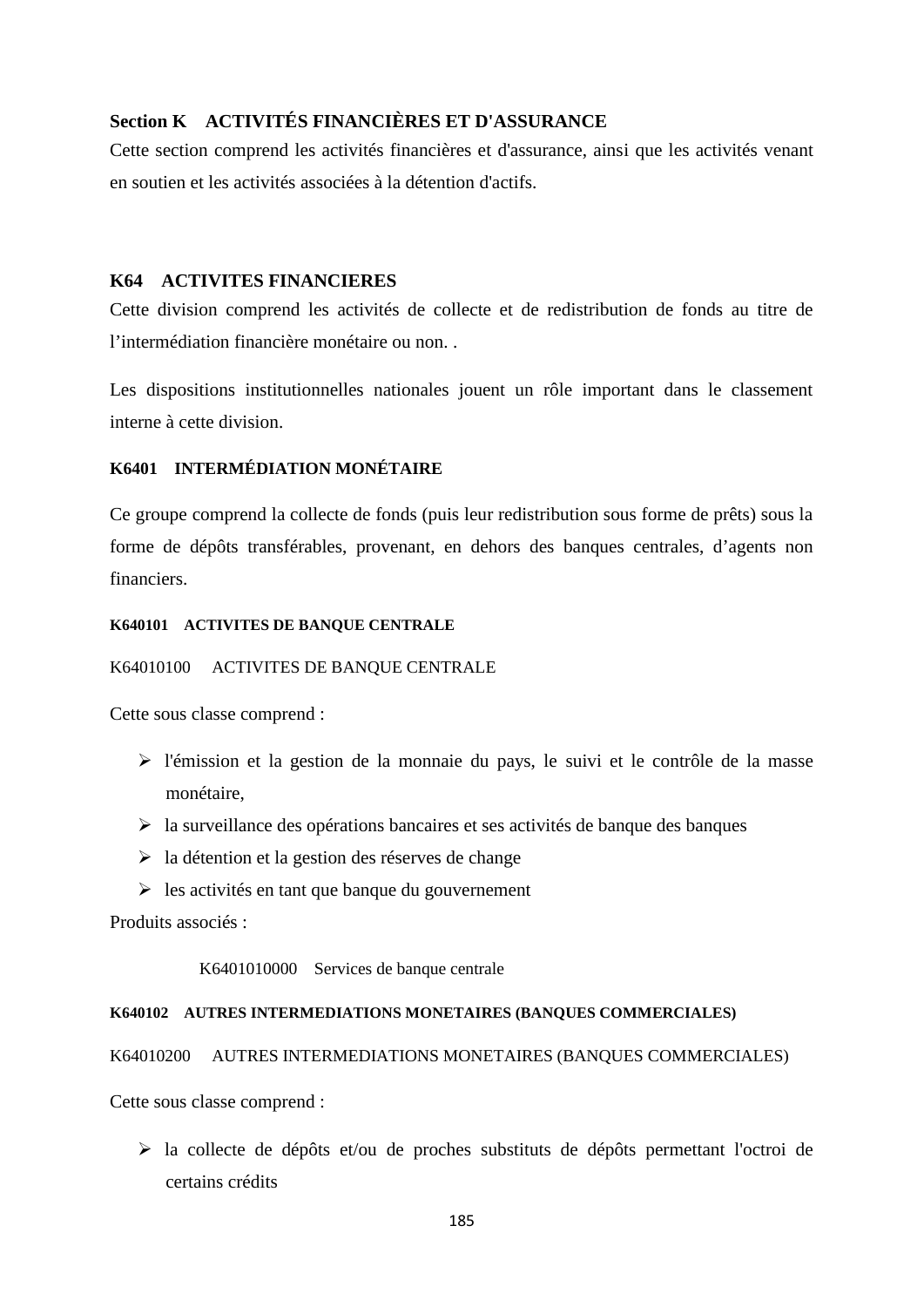$\triangleright$  les activités de virements postaux, de mandats et des caisses d'épargne postales Produits associés :

K6401020000 Autres services d'intermédiation monétaire (Banques commerciales) Cette sous classe ne comprend pas :

 $\triangleright$  les activités de traitement et de règlement des transactions effectuées par carte de crédit (cf. K66000202)

### **K6402 ACTIVITES DES FONDS DE PLACEMENTS, HOLDINGS ET SIMILAIRES**

Ce groupe vise à permettre le classement d'entités détentrice d'un patrimoine financier. Il concerne les activités des sociétés holding, c'est-à-dire des entités qui détiennent le contrôle d'un groupe, leur principale activité étant la détention d'actifs. Les fonds de placement sont des entités légales organisées pour regrouper des titres ou d'autres actifs financiers, sans les administrer, pour le compte d'actionnaires ou de bénéficiaires.

### **K640200 ACTIVITES DES FONDS DE PLACEMENTS, HOLDINGS ET SIMILAIRES**

#### K64020000 ACTIVITES DES FONDS DE PLACEMENTS, HOLDINGS ET SIMILAIRES

Cette sous classe comprend :

- $\triangleright$  les activités des sociétés holding
- $\triangleright$  les activités des sociétés d'investissement à capital fixe ou variable et des fonds communs de placement
- les activités des fiducies et entités similaires administrées pour le compte des bénéficiaires selon les dispositions d'une convention de fiducie, d'un testament ou d'un contrat d'agence

Produits associés :

K6402000000 Services des fonds de placement, holdings et similaires

Cette sous classe ne comprend pas :

- $\triangleright$  la gestion active de fonds (cf. K66000100) ou de groupes d'entreprises (cf. M70000100)
- l'activité des caisses de retraite (cf. K65000102) ou des régimes de sécurité sociale obligatoire (cf. O84030000)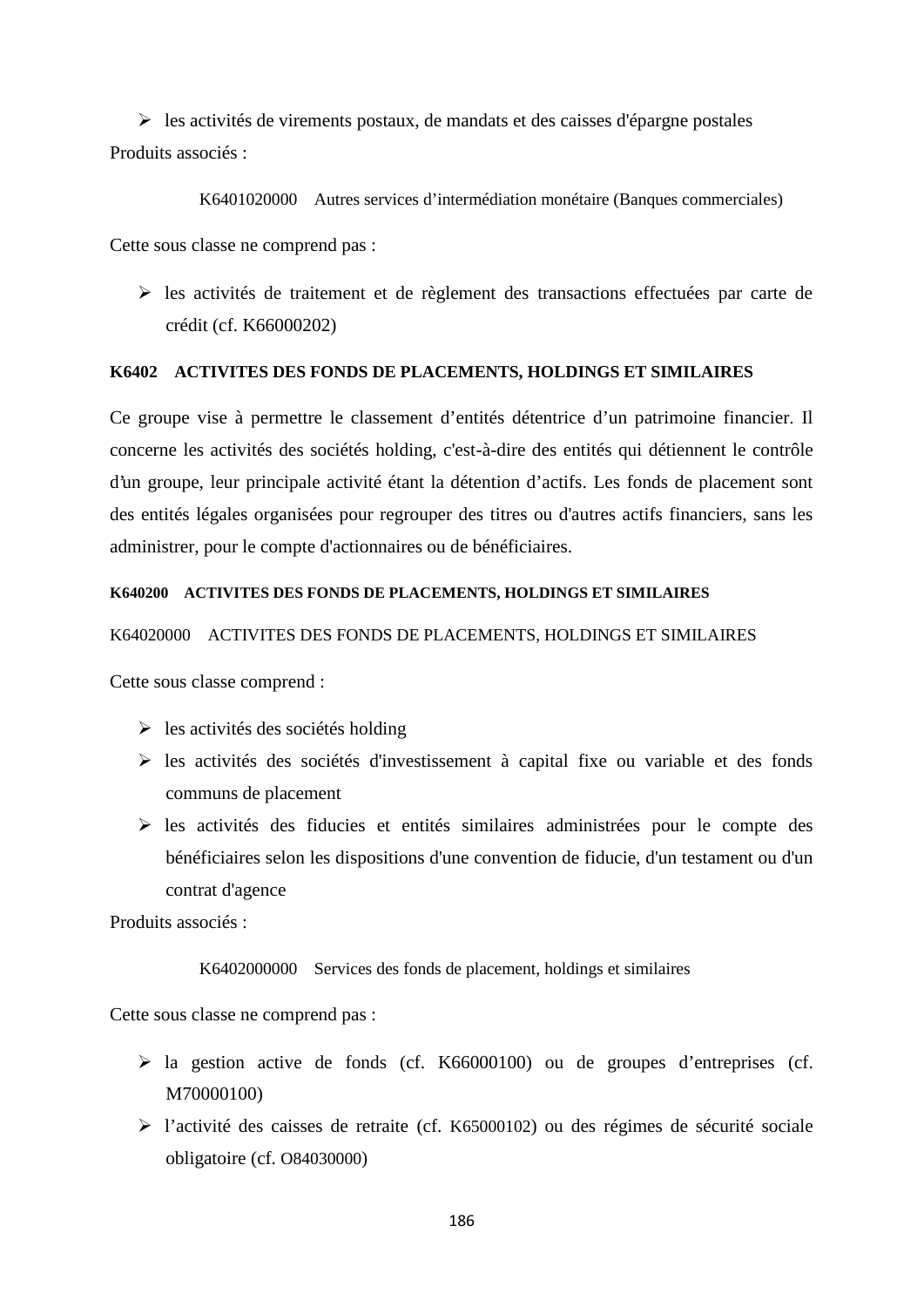#### **K6403 ACTIVITES DE CREDITS ET AUTRES INTERMEDIATIONS NON MONETAIRES**

Ce groupe vise principalement l'ouverture de crédits sans les ressources monétaires correspondantes, notamment par refinancement.

#### **K640301 ACTIVITES DE MICRO FINANCE**

### K64030100 ACTIVITES DE MICRO FINANCE

Cette sous classe comprend les activités de micro finance. Produits associés :

#### K6403010000 Micro finance

# **K640302 AUTRES ACTIVITES DE CREDITS ET AUTRES INTERMEDIATIONS NON MONETAIRES**

# K64030200 AUTRES ACTIVITES DE CREDITS ET AUTRES INTERMEDIATIONS NON **MONETAIRES**

Cette sous classe comprend :

- $\triangleright$  le crédit-bail, lorsque le bail couvre approximativement la durée de service escomptée du bien et que le preneur bénéficie de tous les avantages qu'offre l'utilisation de ce bien et qu'il assume tous les risques découlant de sa propriété
- $\triangleright$  les activités financières consistant principalement en l'octroi de prêts par des institutions financières non monétaire pour différents usages (consommation, logement, investissements, commerce extérieur, etc.) les activités de prêt sur gages
- $\triangleright$  les autres activités financières, par exemple : engagements et cautions, swaps, rachat de créances, gestion des cartes de crédit, etc.

Produits associés :

K6403020001 Services de crédit-bail K6403020002 Autres services de crédit K6403020003 Autres services d'intermédiation financière

Cette sous classe ne comprend pas :

- $\triangleright$  la location-bail (cf. division N77)
- le courtage de valeurs mobilières et de marchandises (cf. K66000202)
- $\blacktriangleright$  la gestion de portefeuilles pour le compte de tiers (cf. K66000100)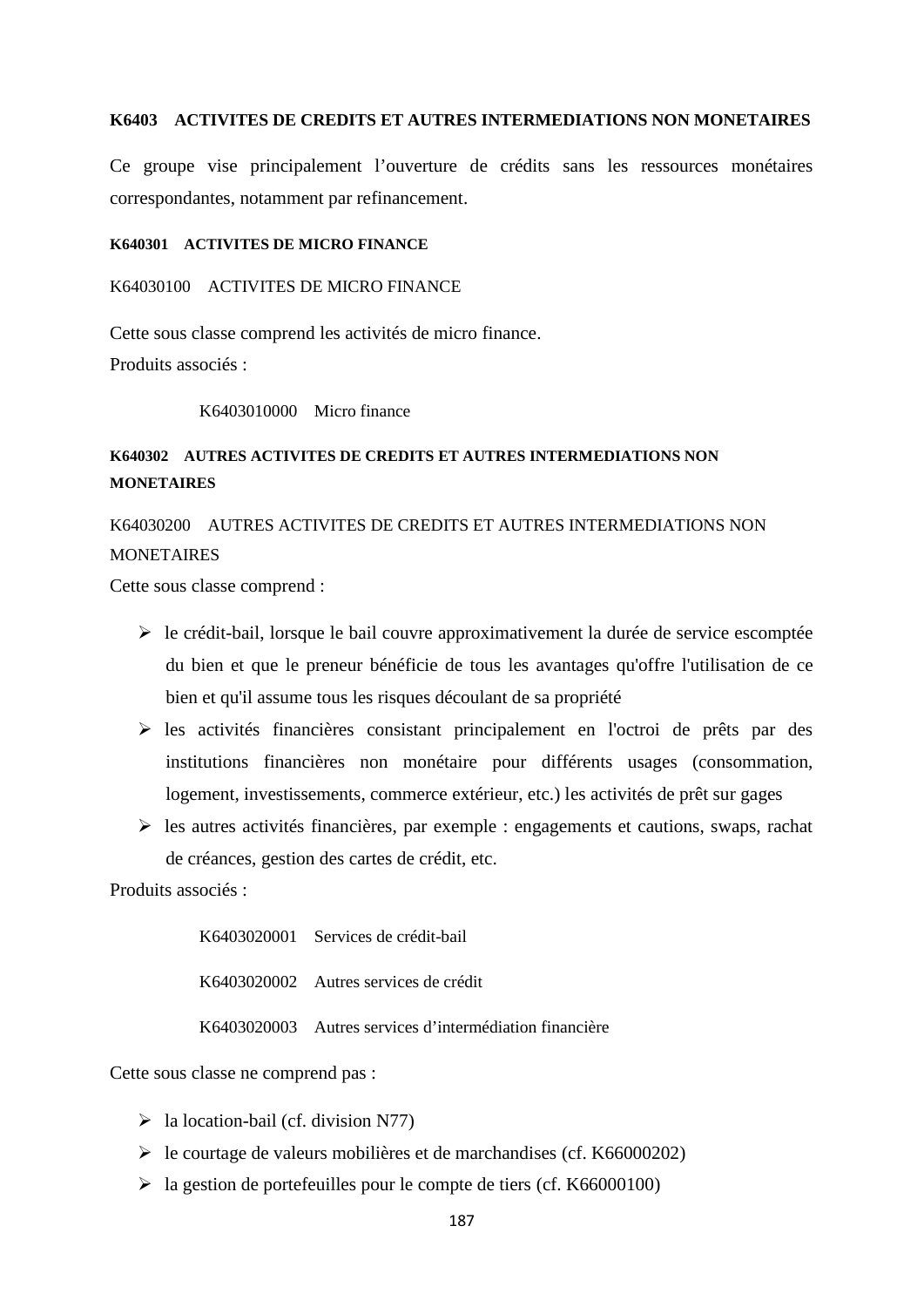le recouvrement de factures sans rachat de créances (cf. N82000300)

### **K65 ASSURANCE**

Cette division comprend la souscription de contrats d'assurance de rente, de capitalisation ou d'investissement en cas de réalisation d'un risque ainsi que l'investissement des primes pour constituer un portefeuille d'actifs financiers en prévision des sinistres futurs. Est également incluse la fourniture de services de réassurance.

#### **K6500 ASSURANCE**

#### **K650001 ASSURANCE VIE ET CAISSES DE RETRAITE**

K65000101 ASSURANCE VIE

Cette sous classe comprend :

 la souscription de contrats d'assurance de rente ou d'assurance-vie, d'assurance invalidité et d'assurance décès, la gestion des fonds collectés et le versement des indemnités suite à un évènement déclenchant

Produits associés :

K6500010000 Services d'assurance vie

#### K65000102 CAISSE DE RETRAITE

Cette sous classe comprend :

 $\triangleright$  les activités similaires exercées par des caisses de retraite, sauf la gestion des fonds

Produits associés :

K6500010200 Services de caisse de retraite (privée)

Cette sous classe ne comprend pas :

- la gestion des fonds collectés par les caisses de retraite (cf. K66000100)
- le fonctionnement des régimes de sécurité sociale obligatoire (cf. O84030000)

#### **K650002 ASSURANCE DOMMAGE ET REASSURANCE**

### K65000201 ASSURANCE DOMMAGE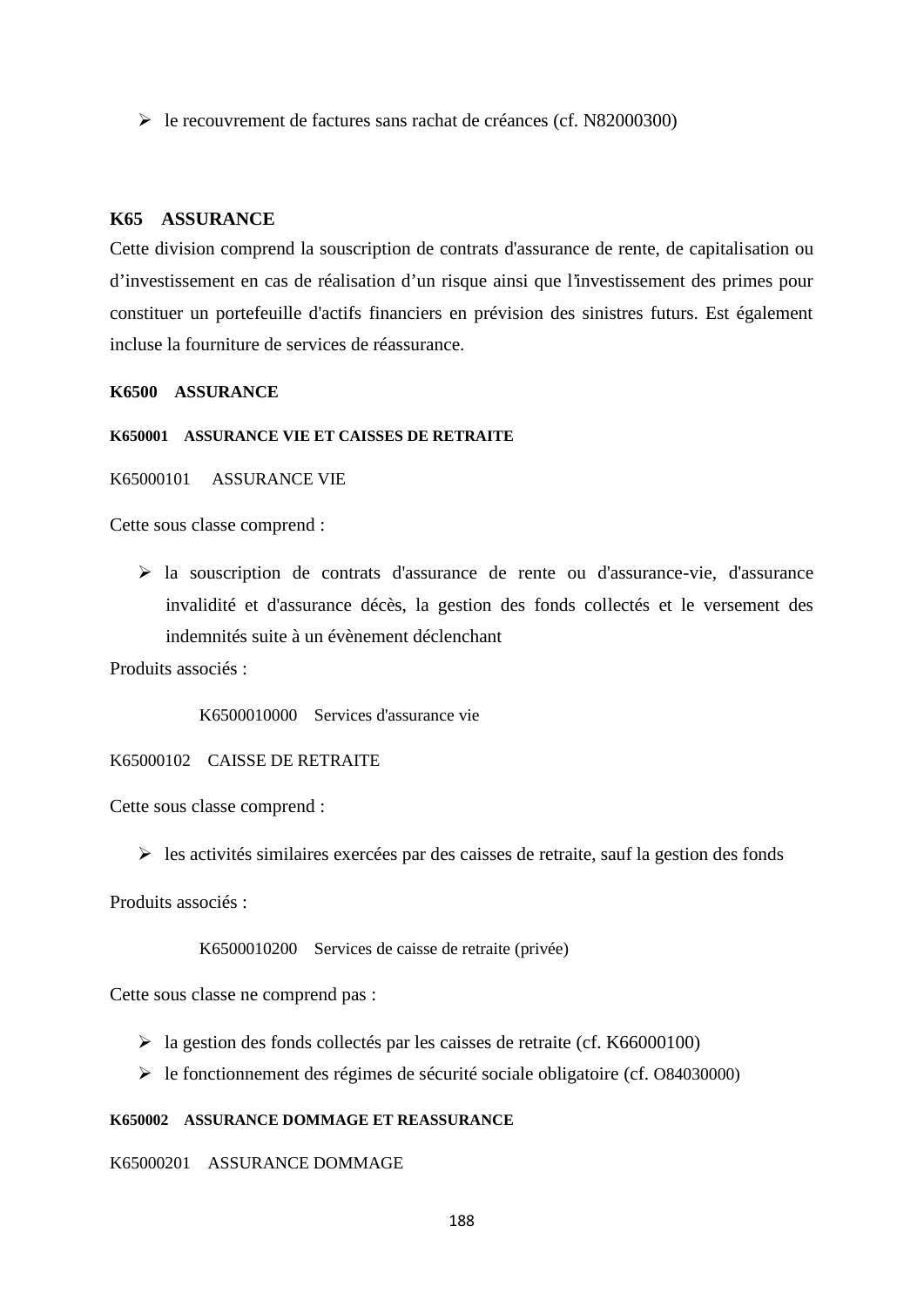Cette sous classe comprend :

 $\triangleright$  la fourniture de services d'assurance autres que sur la vie : assurance accident et incendie, assurance maladie, assurance voyages, assurance biens, assurance automobile, assurance maritime, assurance aérienne, assurance transports, assurance contre les pertes financières, assurance responsabilité civile, etc.

Produits associés :

K6500020100 Services d'assurance dommage

K65000202 REASSURANCE

Cette sous classe comprend :

 $\triangleright$  les activités de réassurance consistant à reprendre à son compte la totalité ou une partie du risque associé à des polices d'assurance émises par d'autres assureurs.

Produits associés :

K6500020200 Services de réassurance

# **K66 ACTIVITÉS D'AUXILIAIRES FINANCIERS ET D'ASSURANCE**

Cette division comprend les activités de services connexes aux activités financières ou d'assurance, étroitement liés à celles-ci, mais n'étant pas elles-mêmes financières au sens de la division K65.

# **K6600 ACTIVITÉS D'AUXILIAIRES FINANCIERS ET D'ASSURANCE**

#### **K660001 GESTION DE FONDS POUR TIERS**

# K66000100 GESTION DE FONDS POUR TIERS

Cette sous classe comprend les activités de gestion de portefeuilles et de fonds pour le compte de tiers (particuliers, entreprises et autres), de fonds communs de placement notamment tontines.

Produits associés :

K6600010000 Services de gestion de fonds pour tiers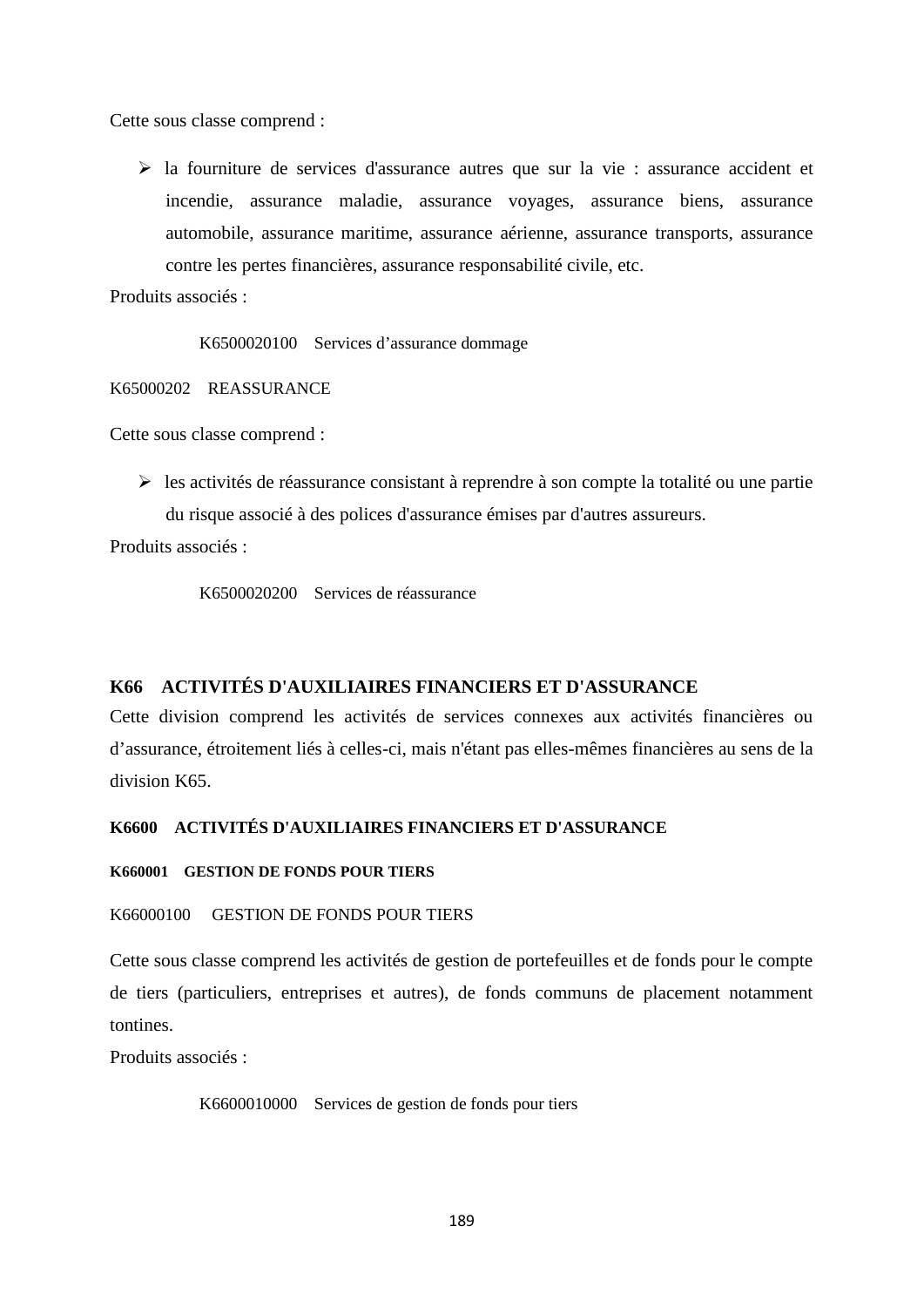#### **K660002 ACTIVITES DE TRANSFERT DE FONDS ET D'AUXILIAIRES FINANCIERS**

### K66000201 ACTIVITES DE TRANSFERT DE FONDS

Cette sous classe comprend les activités de transfert de fonds effectuées principalement par les entreprises de transfert de fonds ou les sociétés de téléphonie.

Produits associés :

K6600020100 Services de transfert de fonds

K66000202 ACTIVITES D'AUXILIAIRES FINANCIERS

Cette sous classe comprend :

- l'exploitation et la supervision de marchés financiers, tels que les bourses de marchandises, y compris à terme, les bourses des titres, des valeurs, options et dérivés
- $\triangleright$  les opérations effectuées sur des marchés financiers pour le compte de tiers : le courtage sur titres et valeurs mobilières, ou marchandises,
- $\triangleright$  les activités des bureaux de change, etc.
- $\triangleright$  les activités auxiliaires des activités de services financiers n.c.a : gestion des transactions effectuées par carte de crédit, conseils en placement, garde des titres, etc.

Produits associés :

K6600020201 Services d'administration de marchés financiers

K6600020202 Autres services d'auxiliaires financiers

Cette sous classe ne comprend pas :

 $\geq$  la gestion de portefeuilles pour compte de tiers (K66000100)

#### **K660003 ACTIVITES D'AUXILIAIRES D'ASSURANCE**

#### K66000300 ACTIVITES D'AUXILIAIRES D'ASSURANCE

Cette sous classe comprend :

 $\triangleright$  les activités des agents et courtiers d'assurances (intermédiaires d'assurance) consistant en la vente, la négociation ou le démarchage de contrats d'assurance de rente et d'autres formes de contrat d'assurance.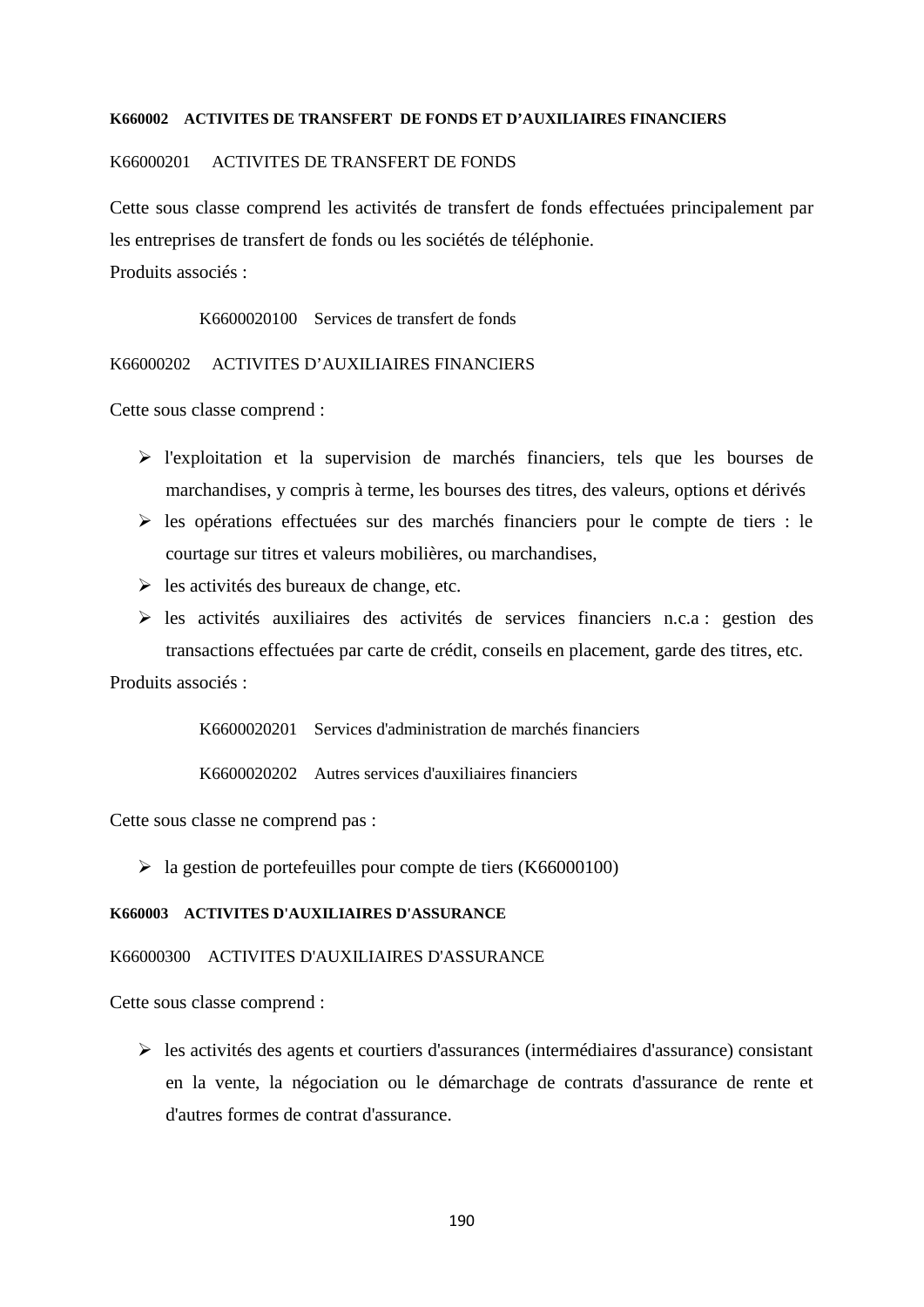l'activité de prestataires liés à l'assurance, telles que l'évaluation des demandes d'indemnisation et des dommages, la liquidation et règlement de sinistres, l'analyse des risques ou les services des actuaires.

Produits associés :

K6600030000 Services d'auxiliaires d'assurance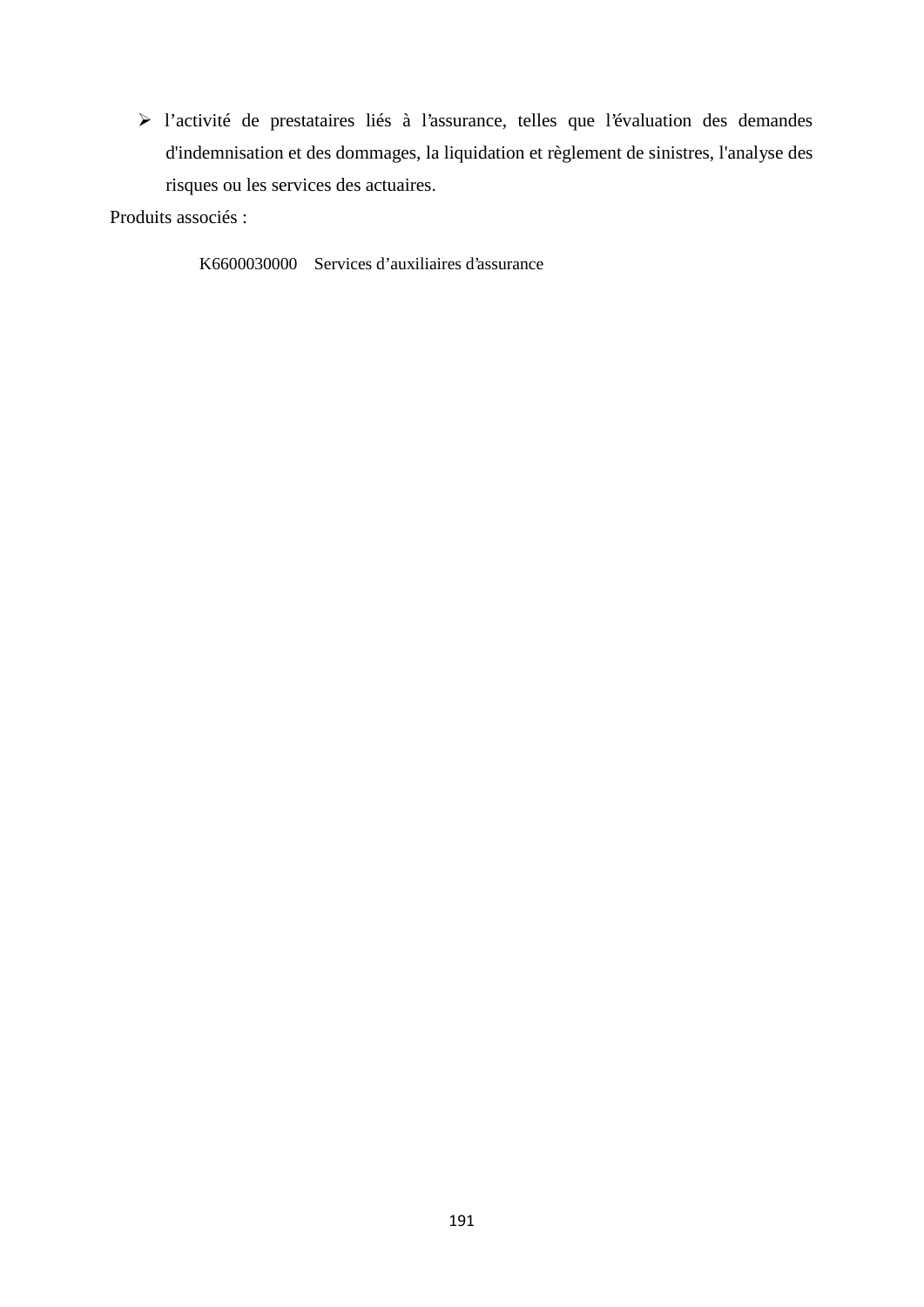# **Section L ACTIVITES IMMOBILIERES**

Cette section comprend des activités immobilières, elles sont orientées vers la clientèle des entreprises, mais aussi vers le service du logement, qui concerne très majoritairement les particuliers (les loyers imputés y sont compris).

Cette section comprend aussi les activités des gestionnaires de biens immobiliers.

# **L68 ACTIVITES IMMOBILIERES**

Cette division concerne toutes les opérations sur biens immobiliers : achats/ventes, location, gestion pour tiers et activités connexes comme l'évaluation des biens.

# **L6801 LOCATION IMMOBILIERE ET ACTIVITES SUR BIENS PROPRES**

# **L680100 LOCATION IMMOBILIERE ET ACTIVITES SUR BIENS PROPRES**

# L68010000 LOCATION IMMOBILIERE ET ACTIVITES SUR BIENS PROPRES

Cette sous classe comprend :

- la location d'appartements et de maisons, vides ou meublés destinés à l'habitation principale (ou secondaire) pour un usage de logement sur une longue durée, généralement sur une base mensuelle ou annuelle.
- La promotion immobilière pour exploitation propre de logements et autres biens immobiliers
- la location ou l'exploitation d'immeubles non résidentiels : bureaux, espaces commerciaux, fonds de commerce, salles diverses, entrepôts, bâtiments industriels, etc.
- $\triangleright$  la location de terrains, à usage agricole ou non

Elle comprend également l'activité des marchands de biens et des lotisseurs.

Produits associés :

L6801000001 Transactions sur biens immobiliers propres

L6801000002 Services de location de logements

L6801000003 Services de location d'autres biens immobiliers

Cette sous classe ne comprend pas :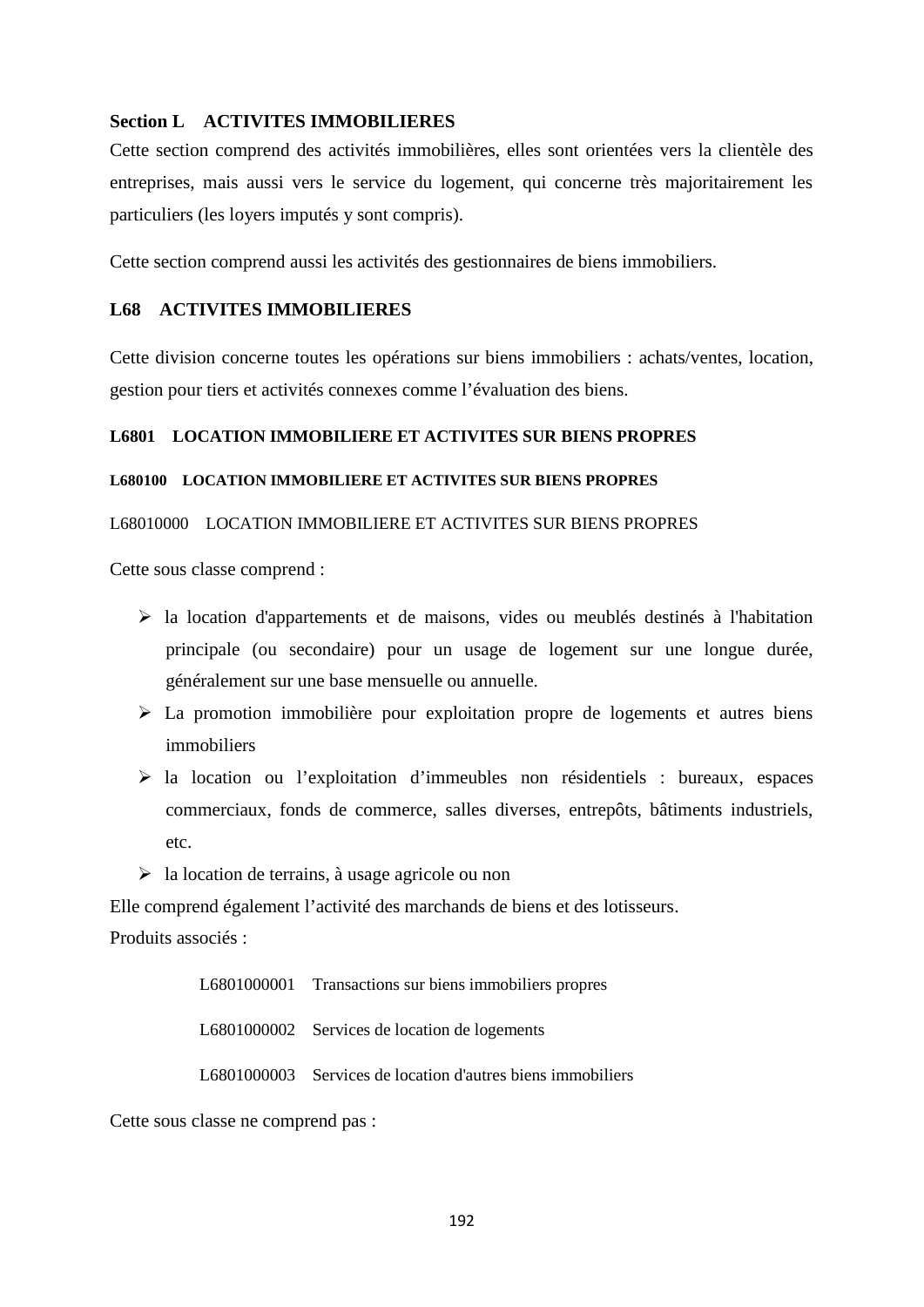- $\triangleright$  la promotion immobilière à des fins de vente des constructions produites (cf. F41010000)
- l'exploitation d'hôtels et d'autres lieux d'hébergement destinés à des séjours de courte durée (cf. I550000).

# **L6802 ACTIVITÉS DES AGENCES IMMOBILIÈRES**

#### **L680200 ACTIVITES DES AGENCES IMMOBILIERES**

L68020000 ACTIVITES DES AGENCES IMMOBILIERES

Cette sous classe comprend :

- l'intermédiation en matière d'achat, de vente ou de location de biens immobiliers pour le compte de tiers, y compris les conseils et évaluations en matière immobilière.
- $\triangleright$  le recouvrement des loyers et l'administration de biens immobiliers pour compte de tiers, ainsi que l'activité des syndics de copropriété

Produits associés :

L6802000001 Services des agences immobilières L6802000002 Services d'administration de biens immobiliers pour compte de tiers

Cette sous classe ne comprend pas :

les activités combinées de soutien lié aux bâtiments (cf. N81000100)

# **Section M ACTIVITÉS SPECIALISEES, SCIENTIFIQUES ET TECHNIQUES**

Cette section comprend les activités professionnelles, scientifiques et techniques spécialisées sous la responsabilité de professionnels hautement qualifiés. Ces activités requièrent donc un niveau de formation élevé pour apporter aux utilisateurs des connaissances et compétences spécialisées. Cette section comporte sept divisions (M69 à M75).

# **M69 ACTIVITES JURIDIQUES ET COMPTABLES**

Cette division comprend les activités spécialisées juridiques et comptables. Il s'agit notamment des activités des avocats, des notaires, huissiers et arbitres de litiges. Elle comprend également les activités comptables et de tenue de livres.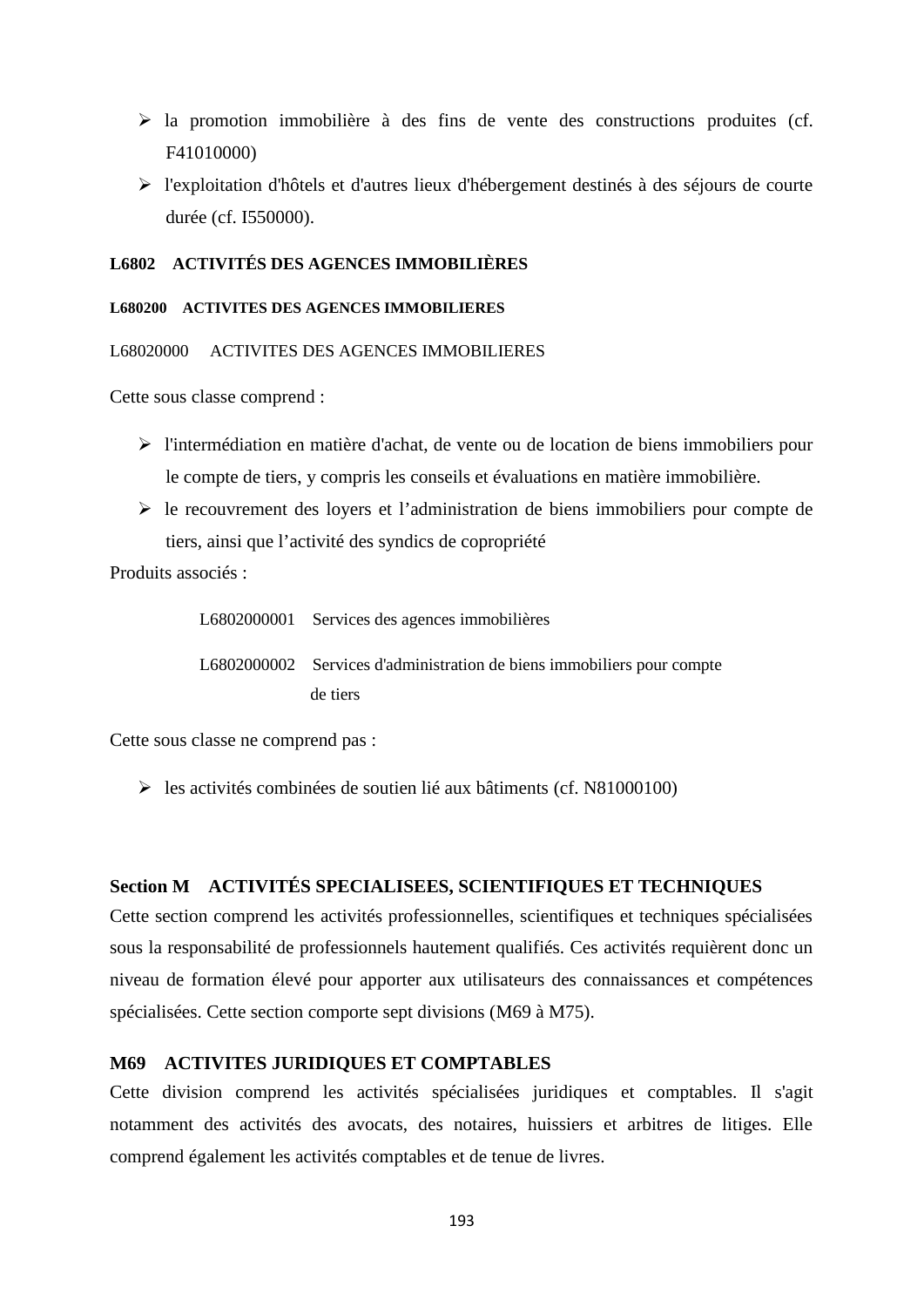### **M6901 ACTIVITÉS JURIDIQUES**

#### **M690100 ACTIVITES JURIDIQUES**

#### M69010000 ACTIVITES JURIDIQUES

Cette sous classe comprend :

- $\triangleright$  le conseil et la représentation juridique d'une partie dans un litige ; affaires civiles, pénales, commerciales ou lors de conflits du travail
- le conseil et l'assistance juridique générale, la rédaction de documents juridiques (statuts, accords, brevets, constitution de sociétés, etc.) ou la rédaction d'actes, de testaments, d'actes fiduciaires, etc.
- les autres activités des notaires, des huissiers, tuteurs, curateurs et des arbitres de litiges

Produits associés :

#### M6901000000 Services juridiques

Cette sous classe ne comprend pas :

 $\geq$  les activités des tribunaux (cf. O84020000)

# **M6902 ACTIVITÉS COMPTABLES**

#### **M690200 ACTIVITES COMPTABLES**

#### M69020000 ACTIVITES COMPTABLES

Cette sous classe comprend :

- l'enregistrement comptable d'opérations
- $\triangleright$  l'établissement ou la vérification de comptes financiers
- $\triangleright$  l'audit des comptes et la certification de leur exactitude
- $\triangleright$  le traitement de la paie
- l'établissement de déclarations fiscales pour les particuliers et les entreprises et la représentation de clients devant le fisc
- $\triangleright$  autres activités comptables

Produits associés :

M6902000001 Services de tenue de comptes et d'audit financier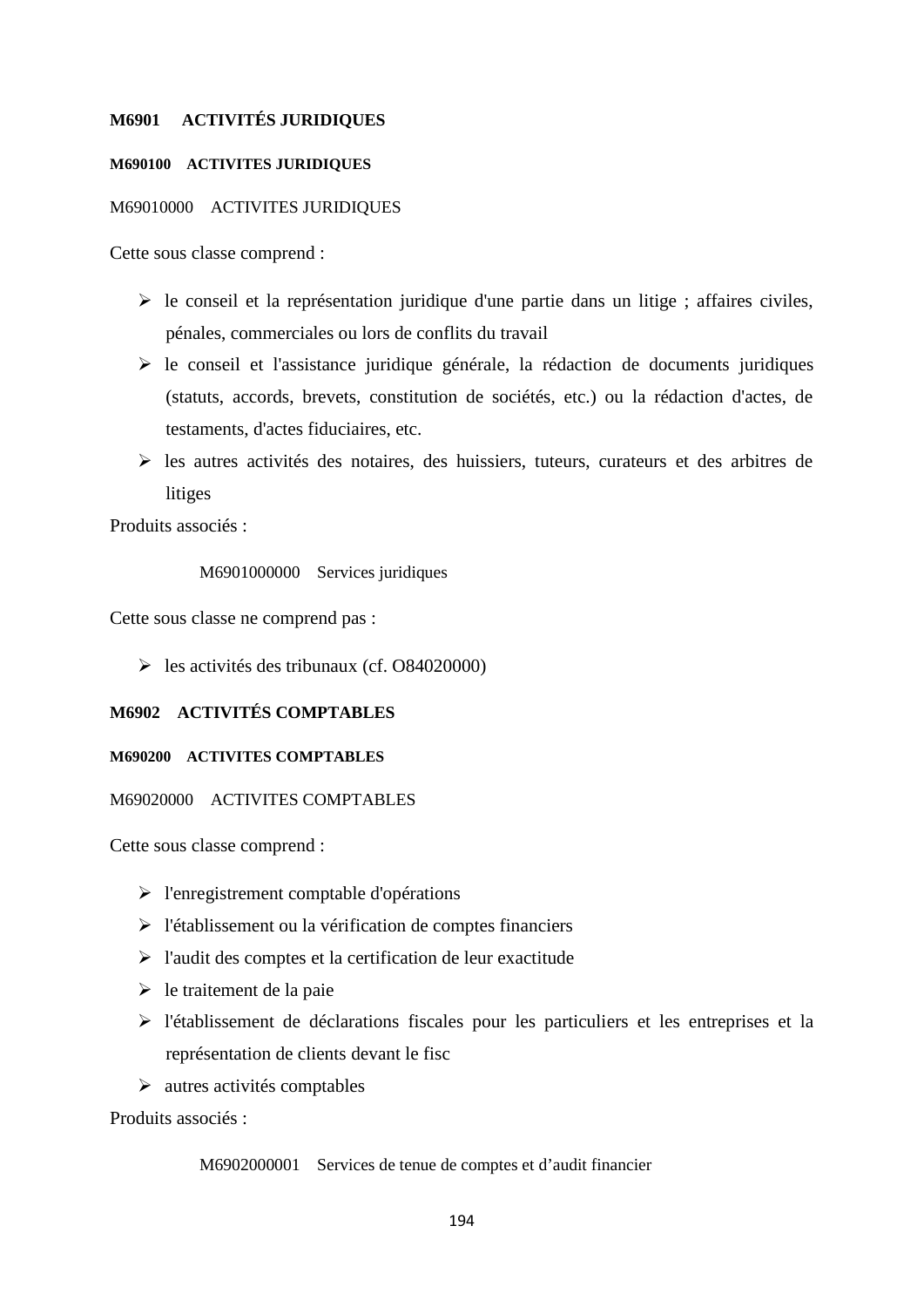#### M6902000002 Services de conseil fiscal

Cette sous classe ne comprend pas:

- $\triangleright$  le conseil de gestion en matière de systèmes comptables et de contrôle budgétaire (cf. M70000200)
- $\blacktriangleright$  le recouvrement de factures (cf. N82000300)

# **M70 ACTIVITÉS DES SIEGES SOCIAUX; CONSEIL EN GESTION**

Cette division comprend le conseil et l'assistance à des entreprises et autres organisations sur des questions de gestion telles que la planification stratégique et organisationnelle, la planification et la budgétisation financières, les objectifs et les politiques de marketing, les politiques, les pratiques et la planification en matière de ressources humaines, la planification de la production et du contrôle. Elle comprend également la supervision exercée par les sièges sociaux.

# **M7000 ACTIVITÉS DES SIEGES SOCIAUX; CONSEIL EN GESTION**

#### **M700001 ACTIVITES DES SIEGES SOCIAUX**

# M70000100 ACTIVITES DES SIEGES SOCIAUX

Cette sous classe concerne la supervision et la gestion d'autres unités de la même entreprise ou du même groupe, la planification et la direction stratégique ou organisationnelle, le contrôle opérationnel des unités rattachées.

Elle comprend :

 $\triangleright$  les activités des sièges sociaux ou administratifs, des bureaux locaux et régionaux, et la gestion des filiales

Produits associés :

M7000010000 Services des sièges sociaux

Cette sous classe ne comprend pas :

 $\triangleright$  les activités des sociétés holding n'intervenant pas dans la gestion (cf. K64020000)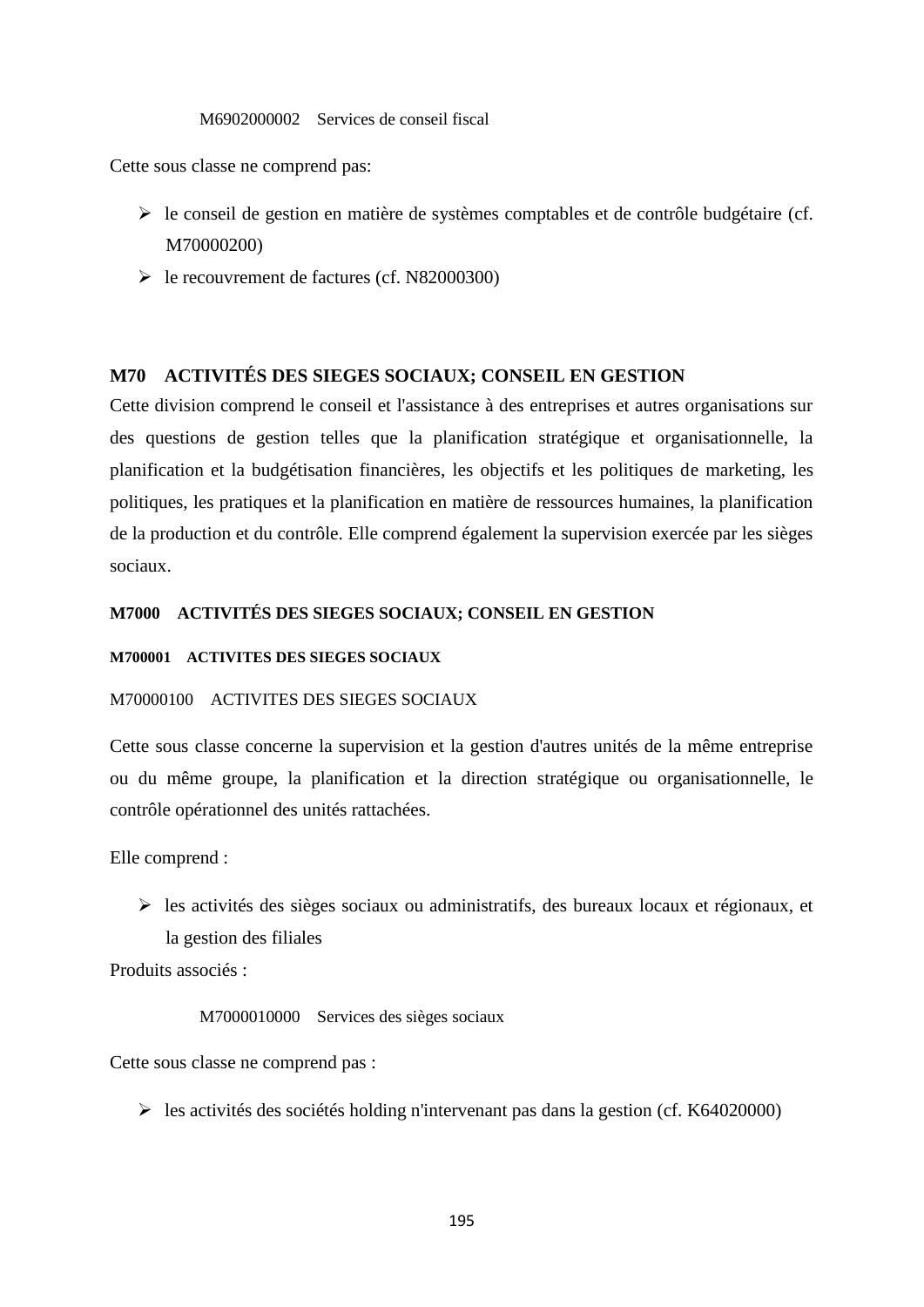#### **M700002 CONSEIL DE GESTION**

### M70000200 CONSEIL DE GESTION

Cette sous classe comprend :

- $\triangleright$  le conseil et l'assistance opérationnelle, y compris les activités de lobbying, apportés aux entreprises et autres organisations en matière de relations publiques et de communication.
- $\triangleright$  le conseil et l'assistance opérationnelle aux entreprises et autres organisations dans des domaines variés tels que : la conception de méthodes ou procédures comptables et de contrôle budgétaire, la planification stratégique et organisationnelle, les questions de productivité, de rendement et de contrôle de la production, de marketing et de ressources humaines.

Produits associés :

| M7000020001 Services de conseil en relations publiques et communication |
|-------------------------------------------------------------------------|
| M7000020002 Services de conseil en gestion d'entreprises                |
| M7000020003 Services de coordination et de gestion des projets          |
| M7000020004 Marques déposées et franchises                              |

Cette sous classe ne comprend pas :

- le conseil et la représentation juridiques (cf. M69010000)
- $\triangleright$  les activités de conseil en architecture et en ingénierie (cf. M71000100)
- les activités de conseil en environnement, agronomie, sécurité et similaires (cf. M74000300)
- $\triangleright$  les activités de conseil en recherche et placement de cadres (cf. N78000000)

# **M71 ACTIVITÉS D'ARCHITECTURE, D'INGENIERIE ET TECHNIQUES**

Cette division comprend la prestation de services d'architecture, d'ingénierie, d'établissement de plans, d'inspection de bâtiments, d'arpentage et de cartographie. Elle comprend également les activités d'analyses physiques, chimiques et autres contrôles techniques.

# **M7100 ACTIVITÉS D'ARCHITECTURE, D'INGENIERIE ET TECHNIQUES**

#### **M710001 ACTIVITES D'ARCHITECTURE ET D'INGENIERIE**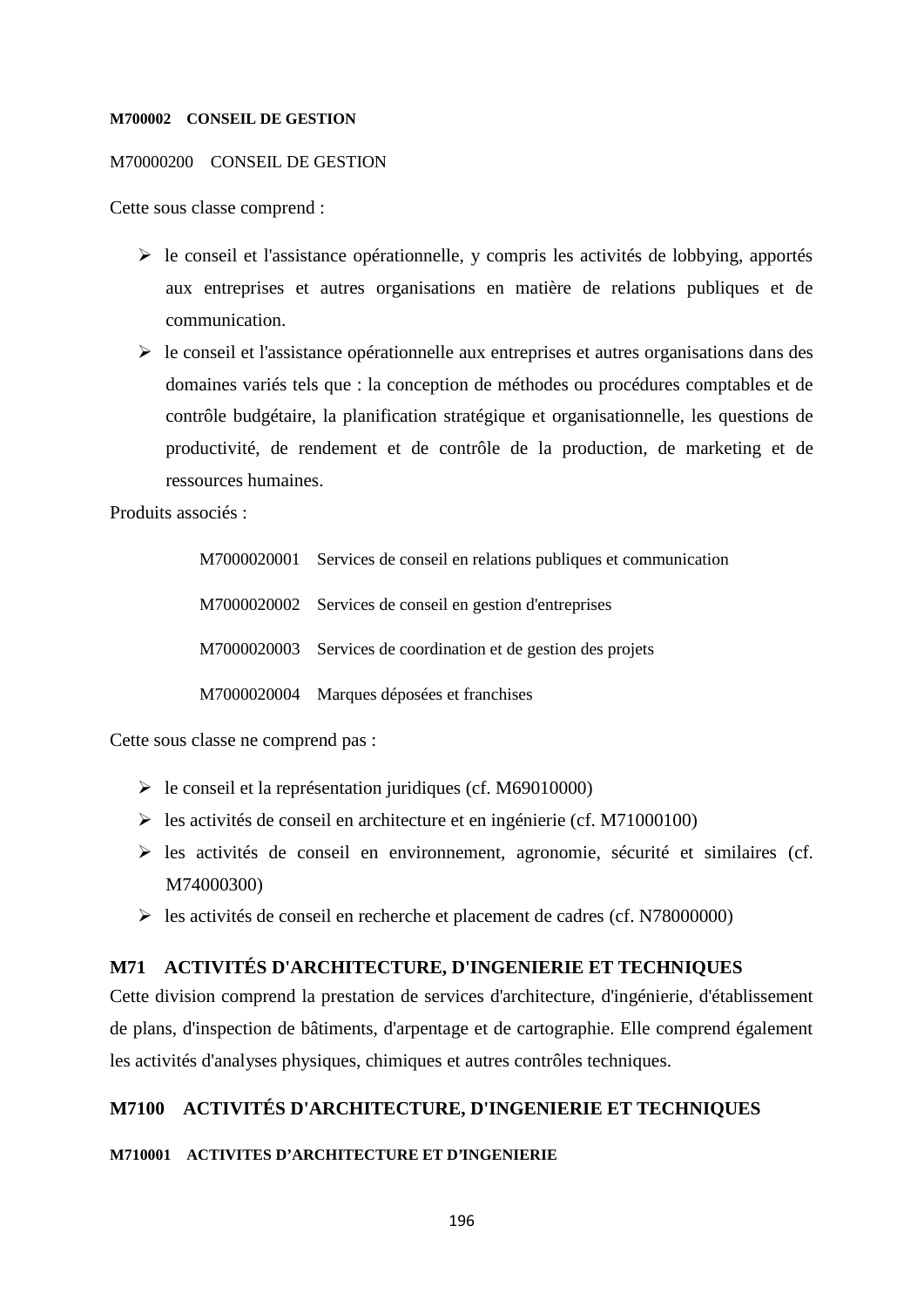#### M71000100 ACTIVITES D'ARCHITECTURE ET D'INGENIERIE

Cette sous classe comprend :

- $\triangleright$  la conception de projets architecturaux (conception de bâtiments, de développements urbains et d'architecture paysagère et l'établissement de plans architecturaux)
- $\triangleright$  les activités de conseil et d'assistance en matière d'architecture
- $\triangleright$  les activités d'ingénierie, c'est-à-dire l'application des lois physiques et principes d'ingénierie sous les aspects de conception, de conseil et d'assistance dans les domaines techniques: matériaux, machines équipements et instruments, structures, infrastructures et sites industriels, ingénierie de processus et systèmes, spécialités de génie civil et industriel.
- $\triangleright$  les études géophysiques, géologiques et sismiques
- $\triangleright$  les activités cartographiques par tout procédé et les activités des géomètres

Produits associés :

| M7100010001 Services d'architecture                |
|----------------------------------------------------|
| M7100010002 Services d'urbanisme                   |
| M7100010003 Services d'ingénierie                  |
| M7100010004 Autres services de conseils techniques |

Cette sous classe ne comprend pas :

- $\geq$  les activités des consultants en informatique (cf. J62000200)
- $\triangleright$  les forages d'essai en rapport avec des opérations minières (cf.B 09)
- $\blacktriangleright$  les activités de contrôle et les essais techniques (cf. M71000200)
- les activités de recherche et de développement liées à l'ingénierie (cf. M72010000)

# **M710002 ACTIVITES DE CONTROLE ET ANALYSES TECHNIQUES**

# M71000200 ACTIVITES DE CONTROLE ET ANALYSES TECHNIQUES

Cette sous classe comprend :

 $\triangleright$  la réalisation d'analyses physiques, chimiques et autres sur tous types de matériaux et de produits, notamment : analyses dans le domaine de l'hygiène alimentaire, y compris contrôle vétérinaire ; contrôle des caractéristiques et performances physiques de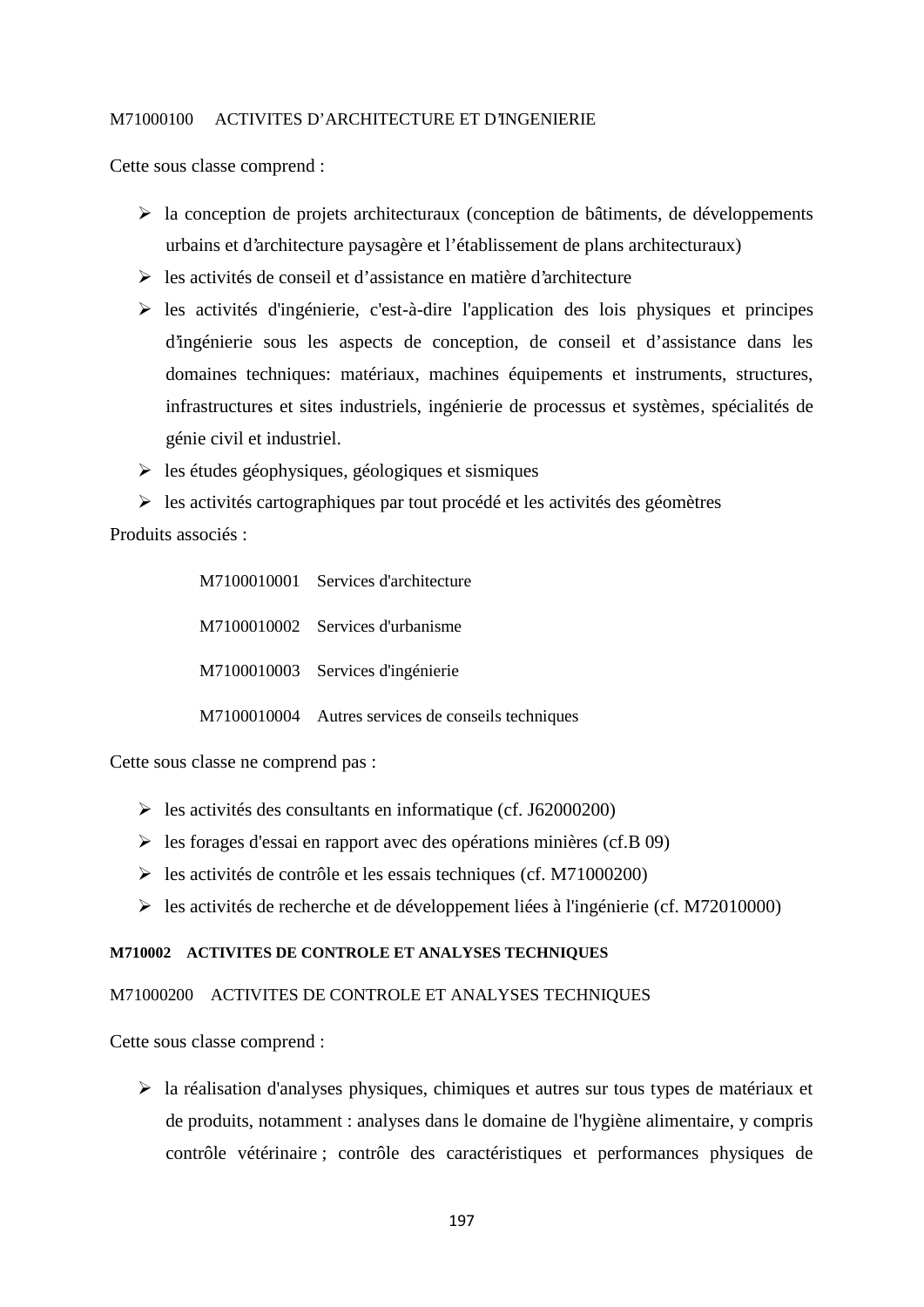matériaux, joints et soudures ; essais de qualification et de fiabilité, analyse des défaillances ; essais de performances de systèmes complexes

- contrôle et mesure d'indicateurs environnementaux (air, eau, etc.)
- $\triangleright$  le contrôle technique automobile et autres matériels de transport
- $\triangleright$  la certification de produits comme les biens de consommation, aéronefs, conteneurs sous pression, ouvrages d'art, œuvres d'art, etc.
- $\triangleright$  les essais à l'aide de modèles ou de maquettes (aéronefs, navires, barrages, etc.)
- $\triangleright$  les activités spécialisées au service de la police scientifique

Produits associés :

M7100020001 Services de contrôle technique automobile

M7100020002 Autres services de contrôle et analyses techniques

Cette sous classe ne comprend pas :

- $\triangleright$  les analyses et contrôles vétérinaires concernant la santé animale (cf. M75000000)
- $\triangleright$  l'imagerie diagnostique, les tests et analyses concernant la santé humaine (cf. division Q86)

#### **M72 RECHERCHE-DEVELOPPEMENT**

Cette division comprend les activités de recherche scientifique et technique, qu'il s'agisse de recherche fondamentale, de recherche appliquée ou de développement expérimental, au sens du manuel de Frascati :

- $\triangleright$  les travaux de recherche expérimentale ou théorique menés principalement en vue d'acquérir des connaissances nouvelles sur les fondements des phénomènes et des faits observables, sans envisager d'application ou d'utilisation particulière)
- la recherche appliquée : travaux de recherche originale entrepris en vue d'acquérir des connaissances nouvelles et orientés principalement vers un but ou un objectif pratique précis
- $\triangleright$  le développement expérimental : activité systématique s'appuyant sur les connaissances tirées de la recherche et/ou de l'expérience pratique et visant à la production de matériaux, de produits et de dispositifs nouveaux, à la mise au point de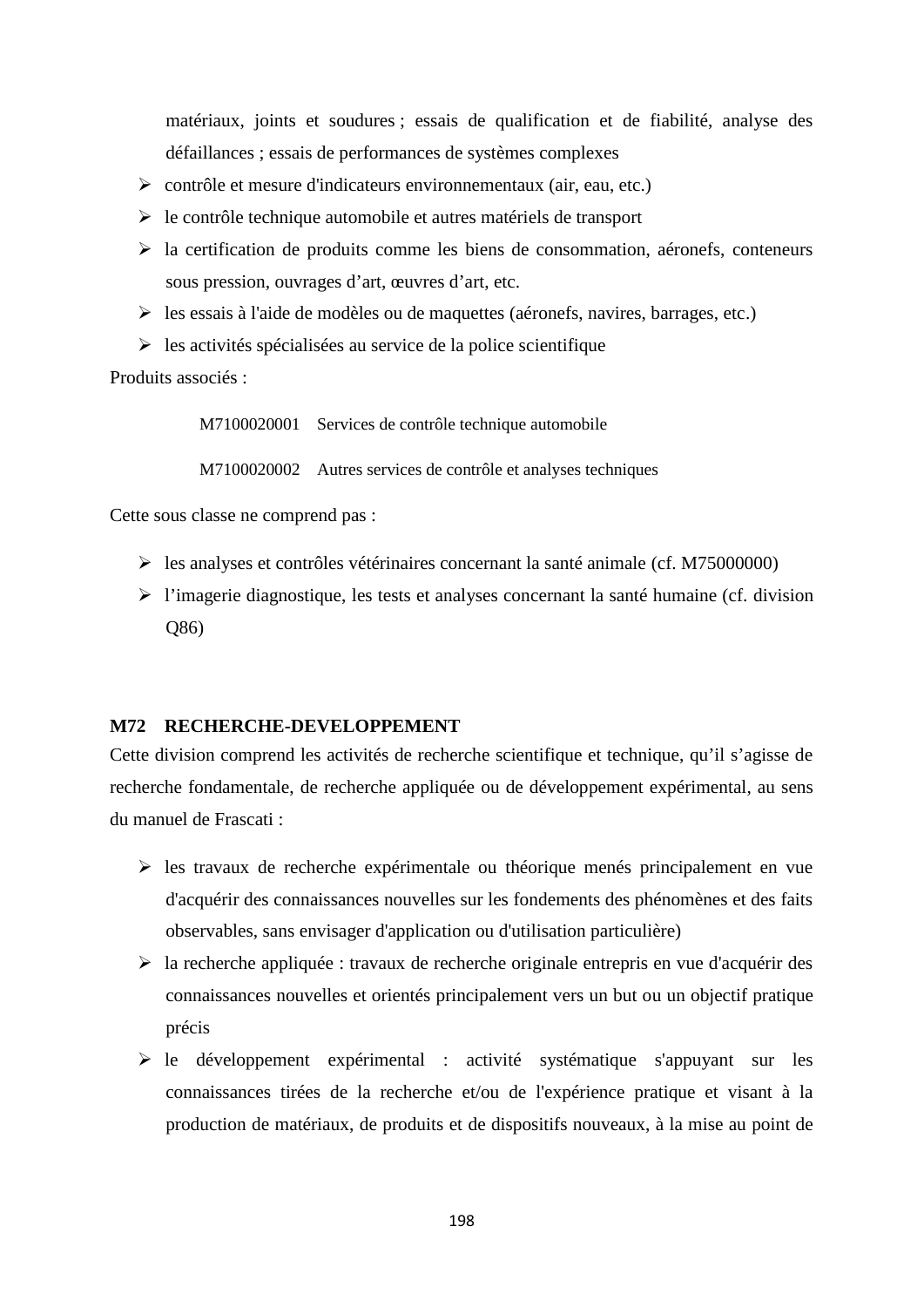procédés, de systèmes et de services nouveaux et au perfectionnement de ceux qui existent déjà.)

Dans cette division, les activités de recherche et de développement expérimental donnent lieu à deux groupes: sciences physiques et naturelles et sciences humaines et sociales.

# **M7201 RECHERCHE-DEVELOPPEMENT EN SCIENCES PHYSIQUES ET NATURELLES**

Ce groupe concerne la recherche fondamentale, la recherche appliquée et le développement expérimental en sciences physiques, naturelles et de l'ingénieur.

# **M720100 RECHERCHE-DEVELOPPEMENT EN SCIENCES PHYSIQUES ET NATURELLES**

M72010000 RECHERCHE-DEVELOPPEMENT EN SCIENCES PHYSIQUES ET NATURELLES

Cette sous classe comprend :

- $\triangleright$  la recherche-développement en sciences physiques et naturelles
- $\triangleright$  la recherche développement en biotechnologies
- $\triangleright$  la recherche-développement en ingénierie et technologie
- $\triangleright$  la- recherche-développement en sciences médicales
- $\geq$  la- recherche-développement en agronomie
- $\triangleright$  la recherche-développement interdisciplinaire sur ces domaines

Produits associés :

| M7201000001 Services de recherche et développement en agronomie                           |
|-------------------------------------------------------------------------------------------|
| M7201000002 Services de recherche et développement en sciences médicales                  |
| M7201000003 Services de recherche et développement en biotechnologies                     |
| M7201000004 Services de recherche et développement en sciences physiques<br>ou naturelles |
| M7201000005 Services de recherche-développement en ingénierie et technologie              |
| M7201000006 Services de recherche-développement interdisciplinaire                        |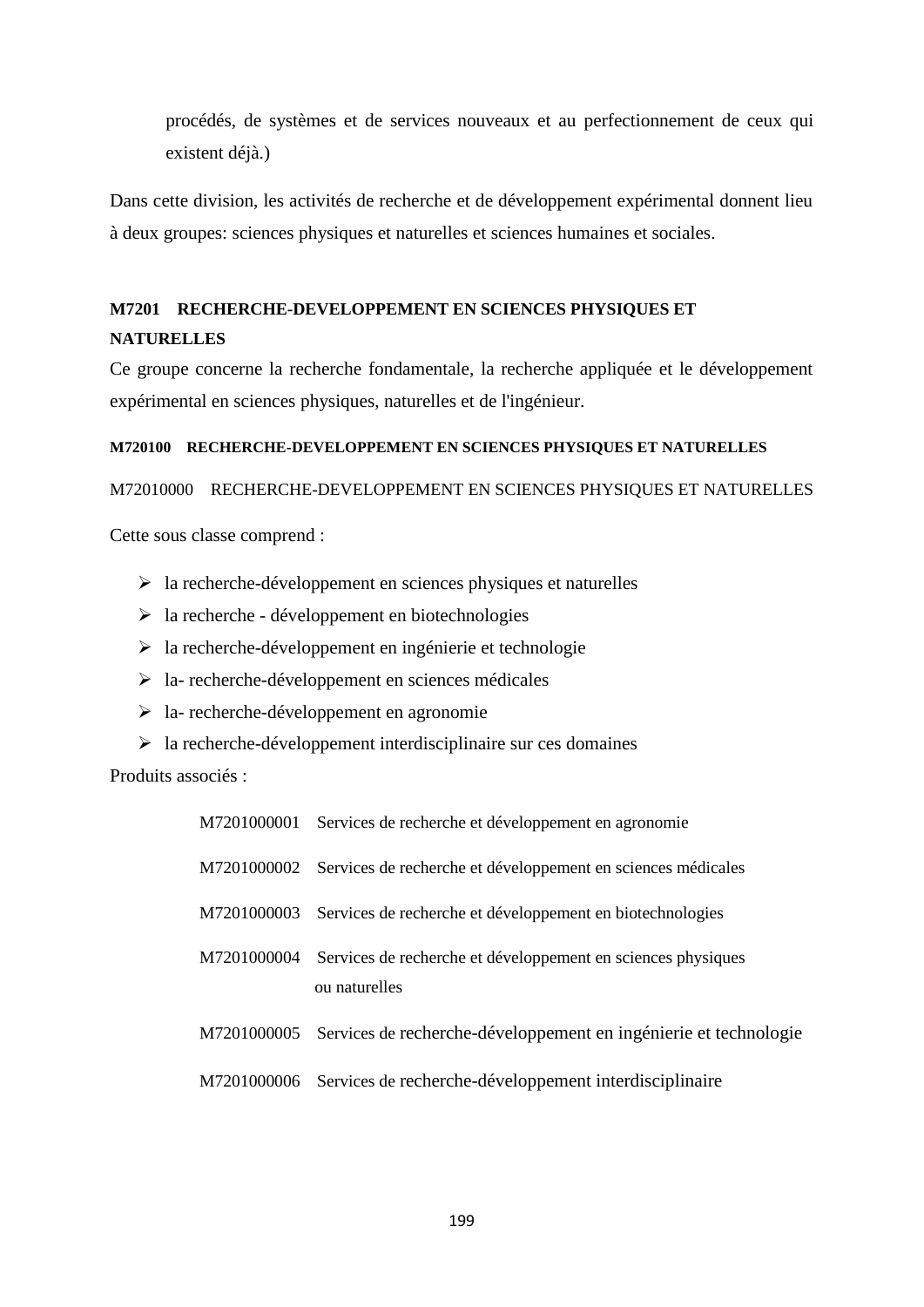### **M7202 RECHERCHE-DEVELOPPEMENT EN SCIENCES HUMAINES ET SOCIALES**

### **M720200 RECHERCHE-DEVELOPPEMENT EN SCIENCES HUMAINES ET SOCIALES**

M72020000 RECHERCHE-DEVELOPPEMENT EN SCIENCES HUMAINES ET SOCIALES

Cette sous classe comprend :

la recherche-développement en économie, sociologie, sciences politiques et en droit ;

 $\triangleright$  la recherche-développement en littérature, linguistique, philosophie, arts, etc.

Produits associés :

M7202000001 Services de recherche et développement en sciences humaines

M7202000002 Services de recherche et développement en sciences sociales

# **M73 PUBLICITE ET ETUDES DE MARCHES**

Cette division comprend la création de campagnes publicitaires et la diffusion de la publicité ainsi créée dans les magazines, journaux, à la radio et à la télévision ou dans d'autres médias, ainsi que la réalisation d'études de marché et de sondages.

# **M7300 PUBLICITE ET ETUDES DE MARCHES**

Ce groupe comprend notamment le conseil et la création publicitaire, la gestion des régies publicitaires et les études de marché et sondages.

#### **M730001 PUBLICITE**

# M73000101 ACTIVITES DES AGENCES DE PUBLICITE

Cette sous classe comprend :

- $\triangleright$  la conception et la réalisation de campagnes publicitaires (conception et diffusion de publicités dans tous les médias, conception et diffusion de publicités à l'extérieur et sur les lieux de vente, stands ou sites d'affichage)
- $\triangleright$  la réalisation de campagnes de marketing et d'autres services publicitaires destinés à attirer et fidéliser les consommateurs (promotion de produits, marketing dans les points de vente, publipostage, conseil en marketing).

Produits associés :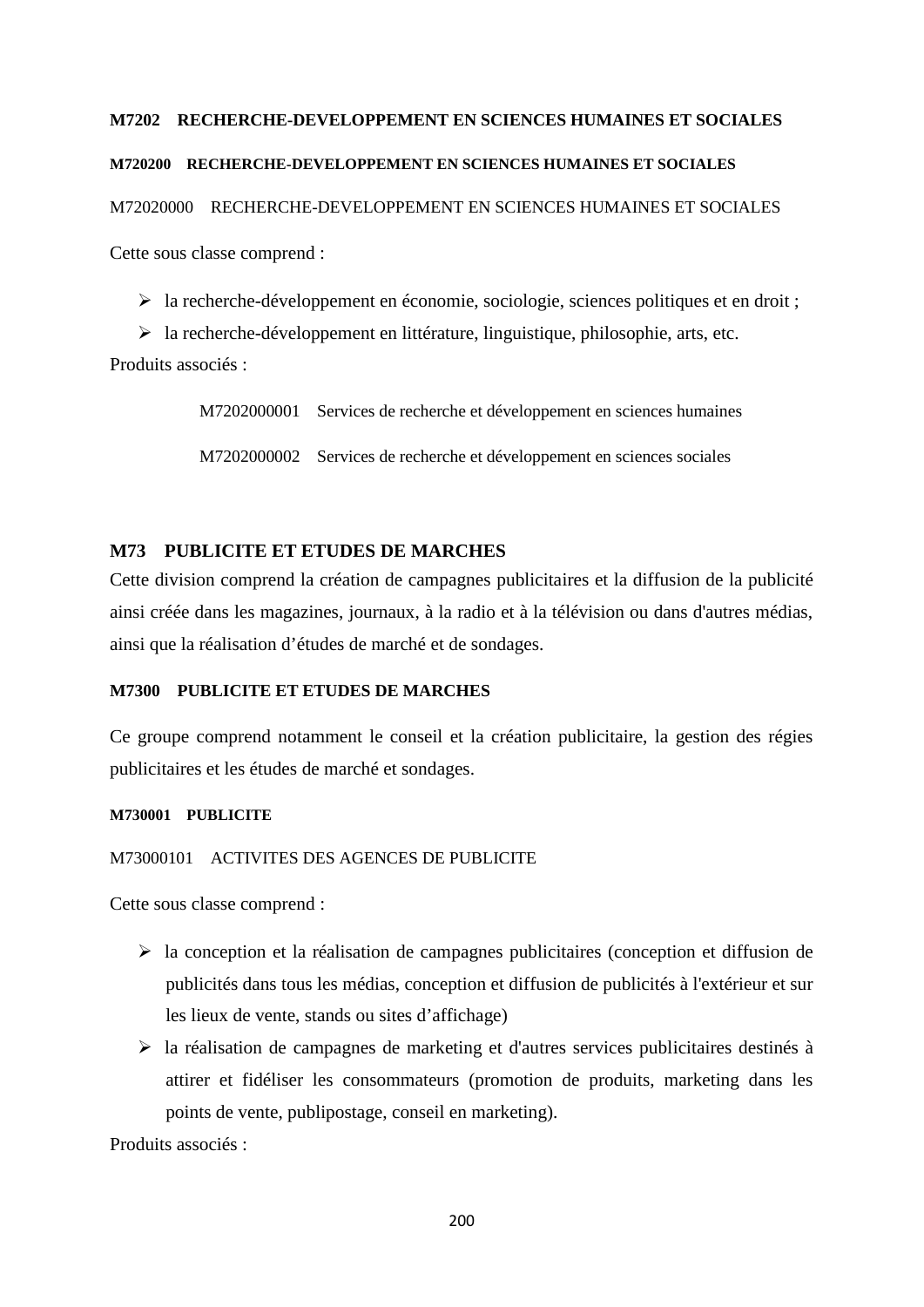#### M7300010100 Services des agences de publicité

Cette sous classe ne comprend pas :

- la réalisation de messages publicitaires pour la radio, la télévision et le cinéma (cf. J59010000, J59020000)
- $\triangleright$  le conseil et l'assistance ou le lobbying en relations publiques et en communication (cf. M70000200)
- $\blacktriangleright$  la photographie publicitaire (cf. M74000200)
- l'organisation de salons professionnels et congrès (cf. N82000200)

M73000102 REGIE PUBLICITAIRE DE MEDIAS

Cette sous classe comprend :

 l'exploitation de la régie publicitaire de médias pour la vente ou la revente de temps d'antenne et d'espaces publicitaires

Produits associés :

M7300010200 Services des régies publicitaires de médias

Cette sous classe ne comprend pas :

 $\triangleright$  la vente directe de temps d'antenne ou d'espaces publicitaires par leurs propriétaires

### **M730002 ÉTUDES DE MARCHE ET SONDAGES**

# M73000200 ÉTUDES DE MARCHE ET SONDAGES

Cette sous classe comprend :

- $\triangleright$  les études portant sur le potentiel commercial de biens ou de services, leur notoriété dans le public, ainsi que sur les habitudes d'achat des consommateurs aux fins de promotion des ventes et de mise au point de produits nouveaux ; sont comprises également les analyses statistiques des résultats
- $\triangleright$  les sondages d'opinion sur des questions politiques, économiques et sociales ainsi que l'analyse statistique des résultats

Produits associés :

M7300020000 Services d'études de marché et de sondages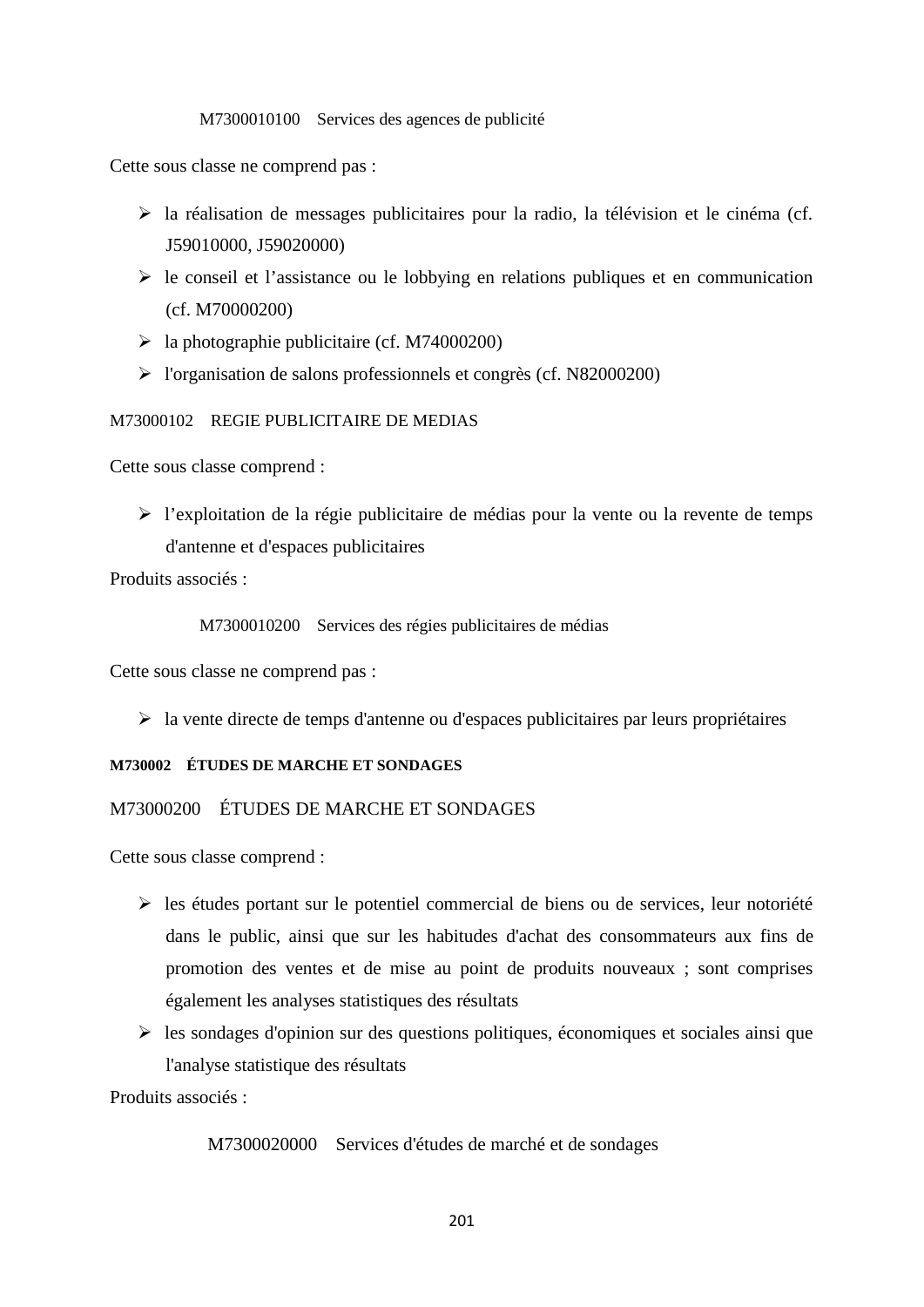# **M74 AUTRES ACTIVITÉS PROFESSIONNELLES DE SERVICES SPECIALISES**

Cette division vise les autres activités spécialisées, scientifiques et techniques non déjà identifiées plus haut.

### **M7400 AUTRES ACTIVITES SPECIALISEES SCIENTIFIQUES ET TECHNIQUES**

#### **M740001 ACTIVITES SPECIALISEES DE DESIGN**

### M74000100 ACTIVITES SPECIALISEES DE DESIGN

Cette sous classe comprend :

- $\triangleright$  la création de modèles pour les articles destinés à la consommation des ménages ; articles textiles et d'habillement, chaussures, bijoux, meubles, objets décoratifs intérieure et autres articles de mode
- le design industriel, c'est-à-dire la création et l'élaboration d'avant-projets et de spécifications qui optimisent la fonction, la valeur et l'apparence des produits (matériaux, forme, couleur et finitions) en combinant l'attrait commercial, les normes, la facilité de production et d'utilisation.
- $\geq$  les activités de conception graphique
- > la décoration d'intérieur

Produits associés :

M7400010000 Services spécialisés de design

#### **M740002 ACTIVITES PHOTOGRAPHIQUES**

#### M74000200 ACTIVITES PHOTOGRAPHIQUES

Cette sous classe comprend :

- $\triangleright$  la production photographique (prise de vue et éventuellement traitement) réalisée à titre commercial (photographies d'identité, d'évènements, publicitaire, d'édition, de mode, aérienne, etc.
- $\triangleright$  le traitement en laboratoire, en boutique ou via Internet des photos et films réalisés par les clients (développement, tirage, agrandissement, copies, retouches, montage de diapositives, etc.)
- $\triangleright$  les activités des photojournalistes indépendants
- $\triangleright$  le micro filmage de documents

Produits associés :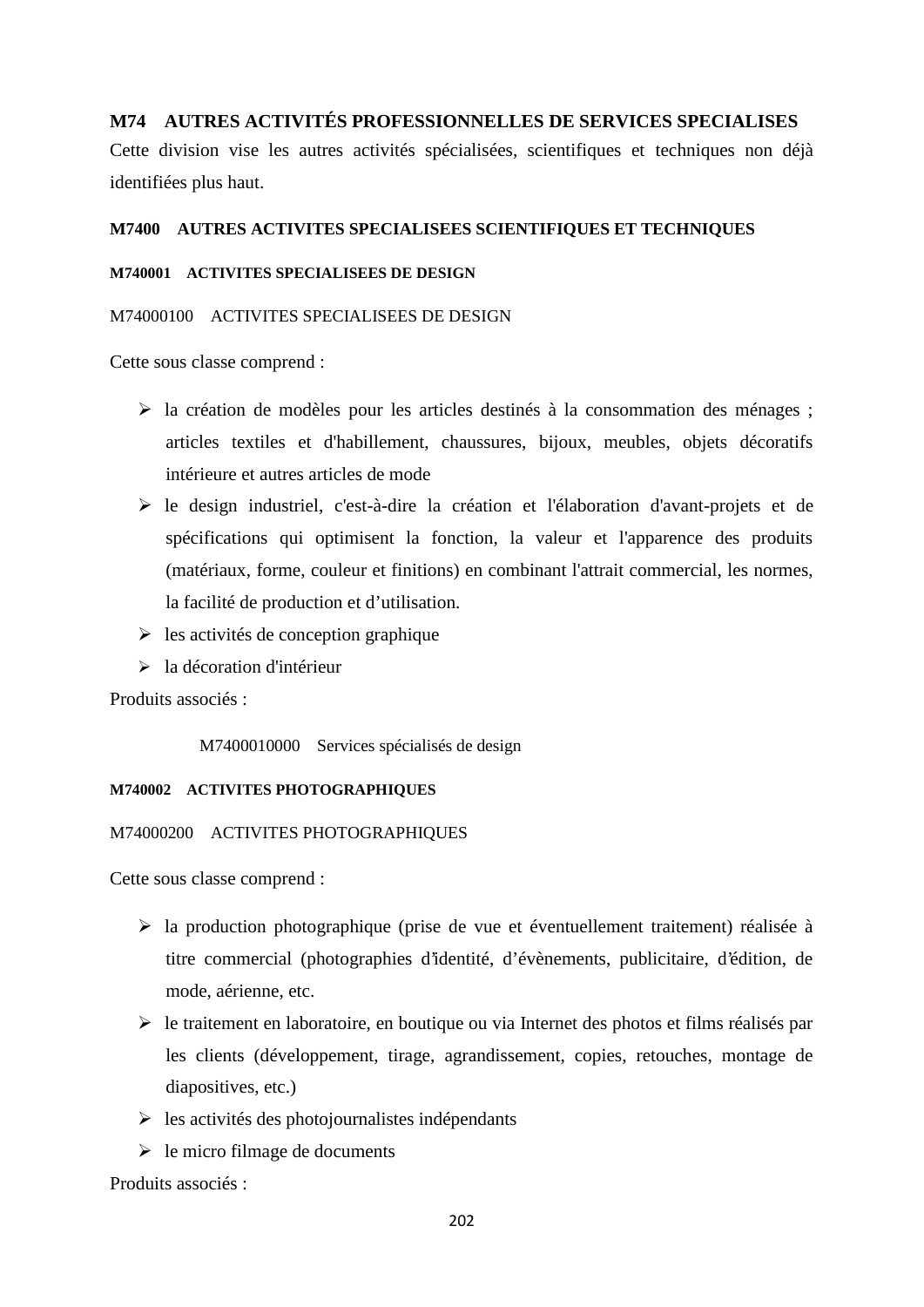#### M7400020000 Services photographiques

Cette sous classe ne comprend pas :

- $\triangleright$  le traitement des films relevant de l'industrie du cinéma et de la télévision (cf. J59010000)
- l'exploitation de photomatons fonctionnant en libre-service avec des pièces (cf. S96000400)

### **M740003 AUTRES ACTIVITES SPECIALISEES, SCIENTIFIQUES ET TECHNIQUES N.C.A.**

M74000300 AUTRES ACTIVITES SPECIALISEES, SCIENTIFIQUES ET TECHNIQUES N.C.A.

Cette sous classe comprend :

- $\triangleright$  les activités de traduction et d'interprétariat
- l'intermédiation en fonds de clientèle
- $\triangleright$  le courtage de brevets
- $\triangleright$  les activités d'expertise n.c.a
- $\triangleright$  les activités concernant les prévisions météorologiques
- $\triangleright$  les conseils et l'assistance en sécurité, environnement et agronomie
- $\triangleright$  les activités des consultants (sauf architecture, ingénierie, informatique et gestion)
- $\triangleright$  les activités des experts métreurs et des économistes de la construction
- $\triangleright$  les activités des imprésarios et agents similaires
- $\triangleright$  les activités des agents littéraires et la gestion des droits d'auteur
- $\triangleright$  la gestion des droits de propriété industrielle (brevets, licences, marques, franchises, etc.)

Produits associés :

M7400030001 Services de traduction et interprétation

M7400030002 Services spécialisés divers

Cette sous classe ne comprend pas :

- l'organisation de salons professionnels et congrès (cf. N82000200)
- $\blacktriangleright$  les activités des commissaires-priseurs indépendants (cf. N82000300)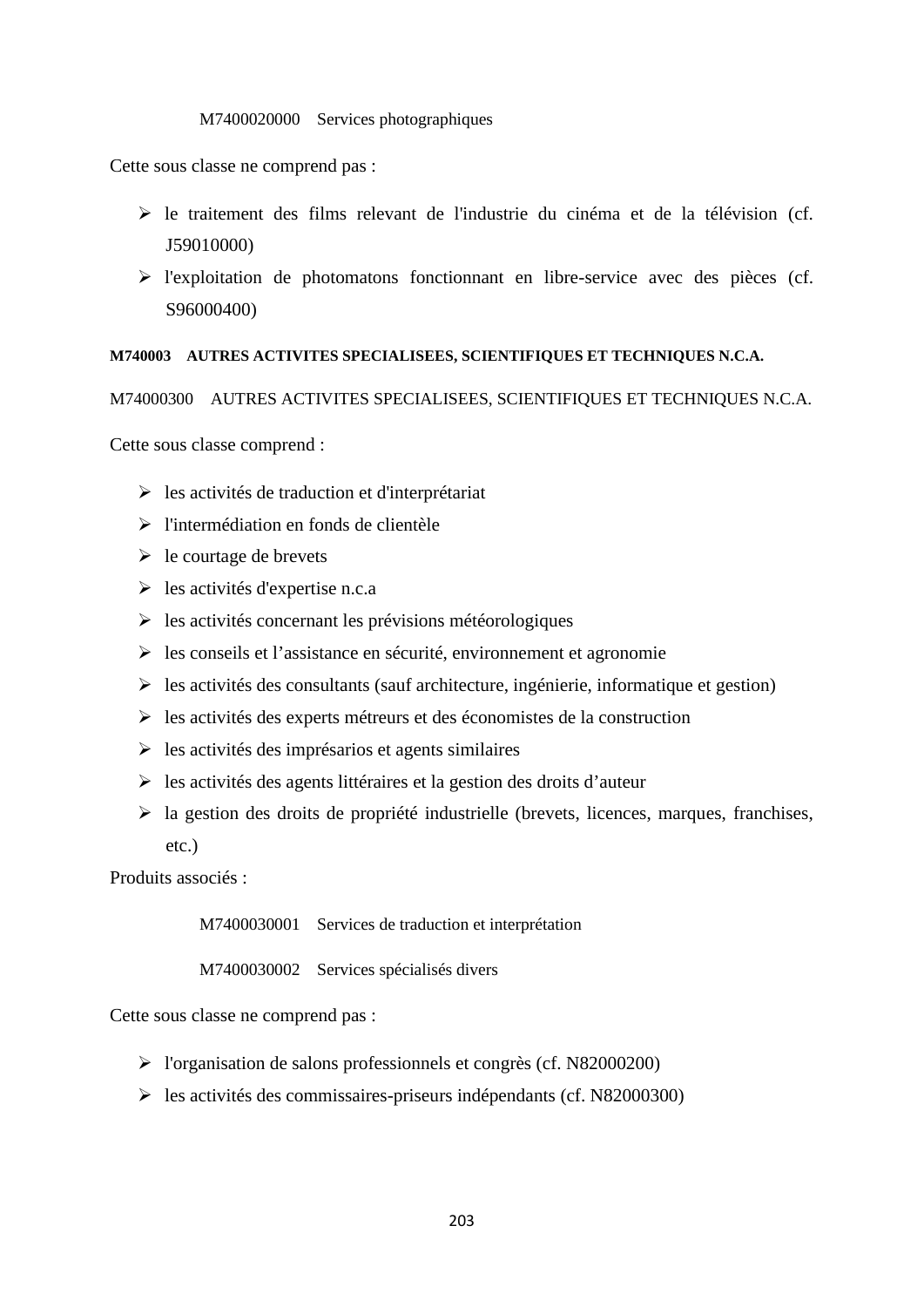# **M75 ACTIVITÉS VETERINAIRES**

Cette division comprend les activités de soins et de contrôle vétérinaires exercées sur des animaux de ferme ou de compagnie. Ces activités sont exercées par des vétérinaires dans des cliniques spécialisées, en cabinet ou à l'extérieur (fermes, chenils, élevages, etc.).

# **M7500 ACTIVITÉS VETERINAIRES**

#### **M750000 ACTIVITES VETERINAIRES**

#### M75000000 ACTIVITES VETERINAIRES

Cette sous classe comprend :

- $\triangleright$  les activités de diagnostic, de soins et de contrôle vétérinaires exercées sur des animaux de ferme ou sur des animaux de compagnie, de zoos ou de réserves
- $\triangleright$  les activités vétérinaires auxiliaires comme la fourniture de médicaments, et l'activité des ambulances pour animaux

Produits associés :

M7500000000 Services vétérinaires

Cette sous classe ne comprend pas :

- $\triangleright$  les activités de soutien à l'élevage (cf. A01040200), notamment l'insémination artificielle et la castration (cf. A01040200)
- $\triangleright$  les activités de prise en pension sans soins de santé d'animaux de ferme (cf. A01040200) ou de compagnie (cf. S96000400)

### **Section N ACTIVITES DE SERVICES DE SOUTIEN ET DE BUREAU**

Cette section comprend des activités de soutien, de bureau ou logistiques. Ces activités sont différentes de celles de la section M, car leur objectif premier n'est pas le transfert de connaissances spécialisées mais plutôt un appui utile à beaucoup d'autres activités. Cette section regroupe six divisions (N77 à N82).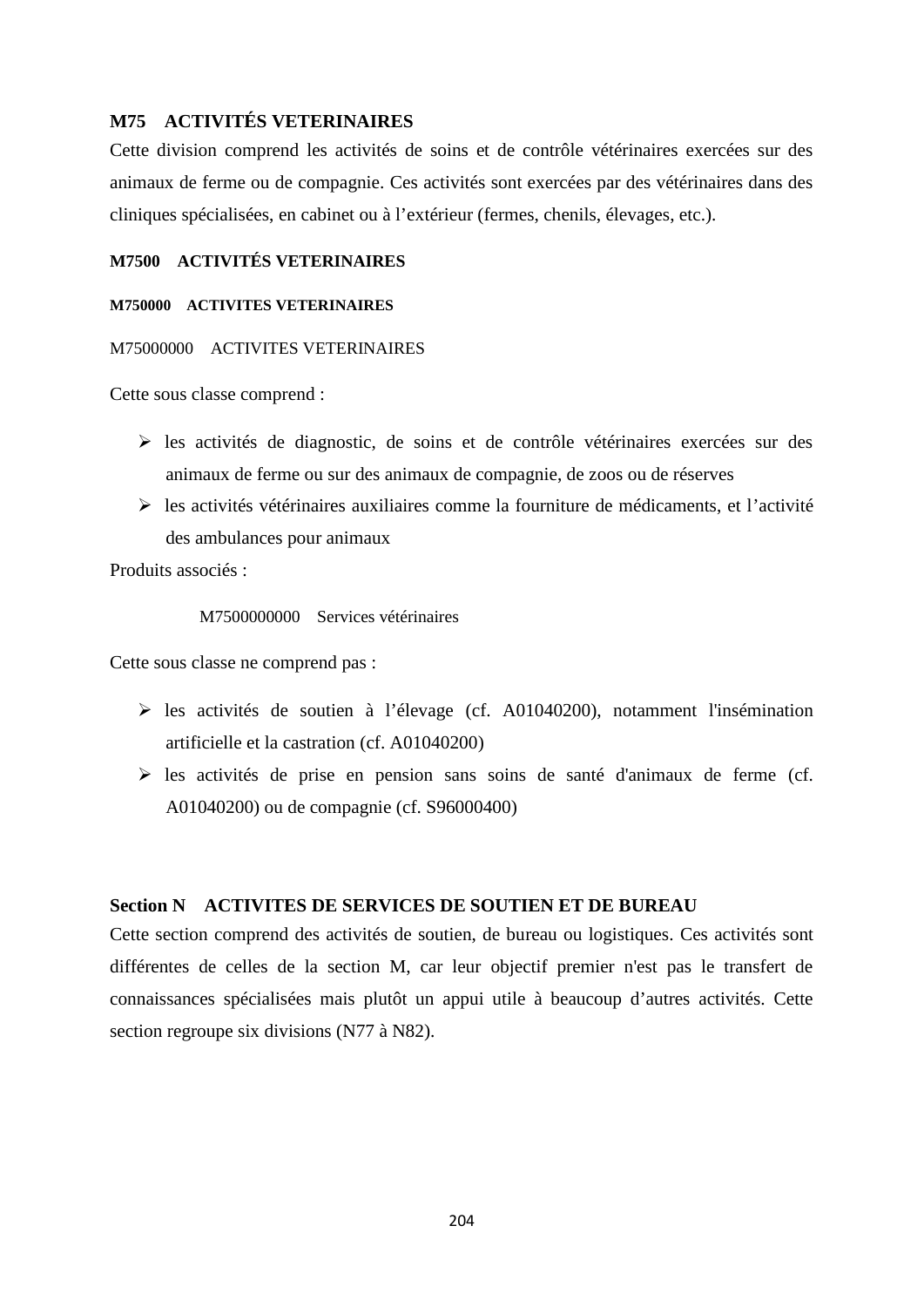### **N77 LOCATION ET LOCATION-BAIL**

Cette division comprend donc la location et la location-bail d'actifs corporels ou incorporels non financiers en contrepartie de paiements périodiques. Un vaste éventail de biens est concerné, tels que les automobiles, les ordinateurs, les biens de consommation et les machines et le matériel d'usage industriel. Elle est structurée en fonction des biens concernés. Le terme de location-bail vise une location contractualisée à long terme, mais la location peut aussi être de très court terme.

Cette division ne comprend pas :

- $\triangleright$  le crédit-bail qui est une forme de financement des investissements productifs (cf. K64030200)
- $\blacktriangleright$  la location de biens immobiliers (cf. L68010000)
- $\triangleright$  la location d'équipements avec opérateur (cf. activités correspondantes)

#### **N7700 LOCATION ET LOCATION-BAIL**

#### **N770001 LOCATION DE VEHICULES AUTOMOBILES**

#### N77000100 LOCATION DE VEHICULES AUTOMOBILES

Cette sous classe comprend :

 $\triangleright$  la location et la location-bail pour une courte durée ou à long terme de tous types de véhicules : camions, remorques utilitaires, véhicules utilitaires légers, véhicules de tourisme.

Elle comprend aussi la location de véhicules à traction humaine ou animale. Produits associés :

N7700010001 Services de location de voitures et véhicules automobiles légers

N7700010002 Services de location de camions

Cette sous classe ne comprend pas :

- $\triangleright$  la location de véhicules avec chauffeur (cf. groupe H4902)
- la location de motocycles, caravanes et autocaravanes (cf. N77000200).

#### **N770002 LOCATION DE MACHINES ET D'EQUIPEMENTS N.C.A.**

#### N77000200 LOCATION DE MACHINES ET D'EQUIPEMENTS N.C.A.

Cette sous classe comprend :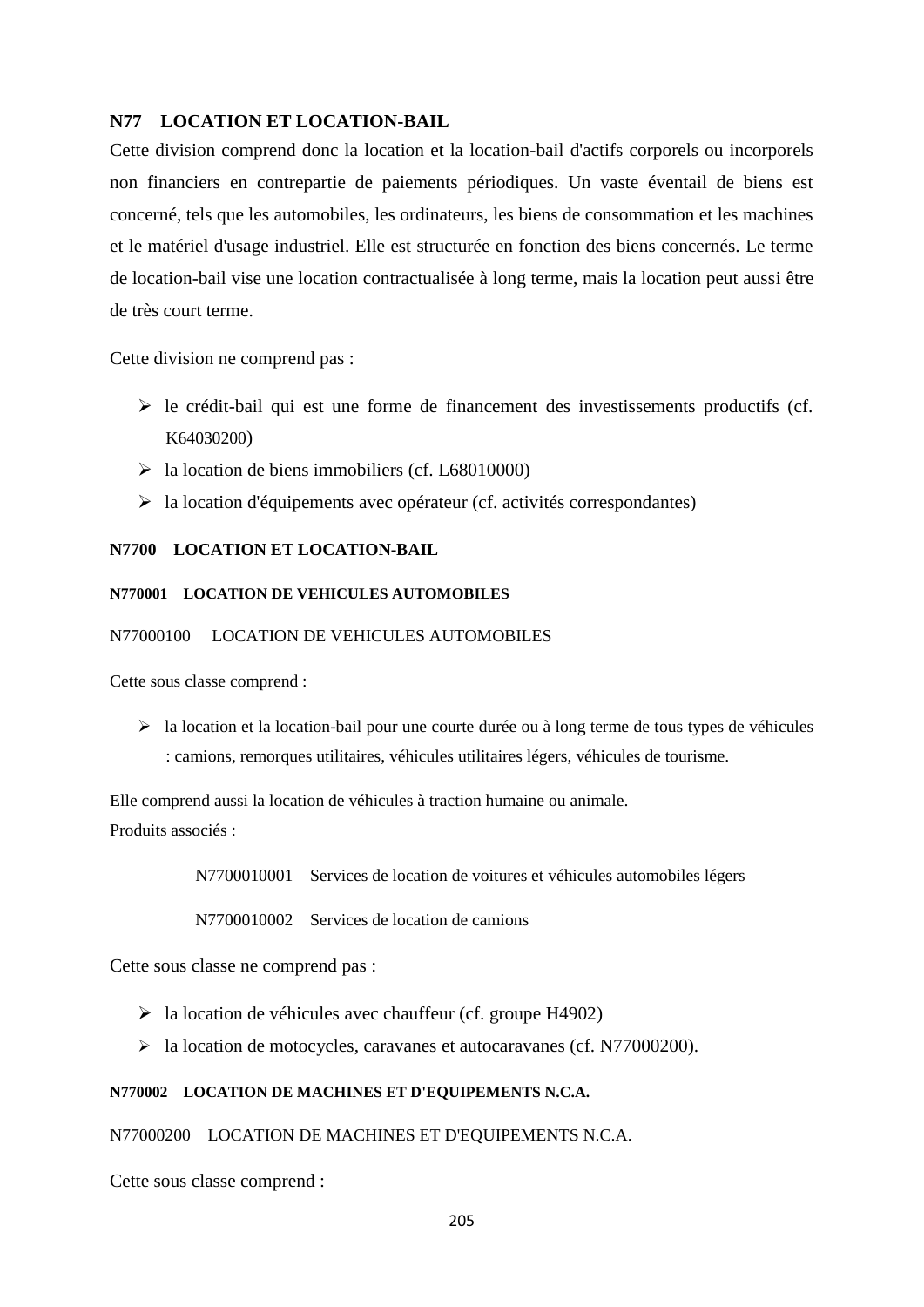- la location et location-bail de machines et équipements pour l'agriculture et la sylviculture, pour les mines et carrières, pour le bâtiment et le génie civil (grues, échafaudages, bouteurs, etc.)
- la location et la location-bail de machines et équipements divers généralement utilisés par les entreprises (moteurs et turbines, machines-outils, matériels à usage professionnel, etc.).
- $\triangleright$  la location et la location-bail de machines et équipements de bureau, sans opérateur (ordinateurs et équipements périphériques, photocopieuses, etc.)
- $\triangleright$  la location et la location-bail de matériels de transport par eau ou par air, ainsi que de conteneurs
- $\triangleright$  la location et la location-bail de motocycles, caravanes et autos-caravanes

Produits associés :

| N7700020001 Services de location d'autres matériels de transport terrestre            |
|---------------------------------------------------------------------------------------|
| N7700020002 Services de location de navires                                           |
| N7700020003 Services de location d'avions                                             |
| N7700020004 Services de location de machines et équipements agricoles                 |
| N7700020005 Services de location de machines et équipements pour la<br>construction   |
| N7700020006 Services de location de machines de bureau et de matériel<br>informatique |
| N7700020007 Services de location d'autres machines, équipements et<br>biens n.c.a.    |

Cette sous classe ne comprend pas :

 la location de toutes machines ou équipements avec opérateur : conducteur, pilote, équipage, etc.

### **N770003 LOCATION D'ARTICLES PERSONNELS ET DOMESTIQUES N.C.A.**

N77000300 LOCATION D'ARTICLES PERSONNELS ET DOMESTIQUES N.C.A.

Cette sous classe comprend :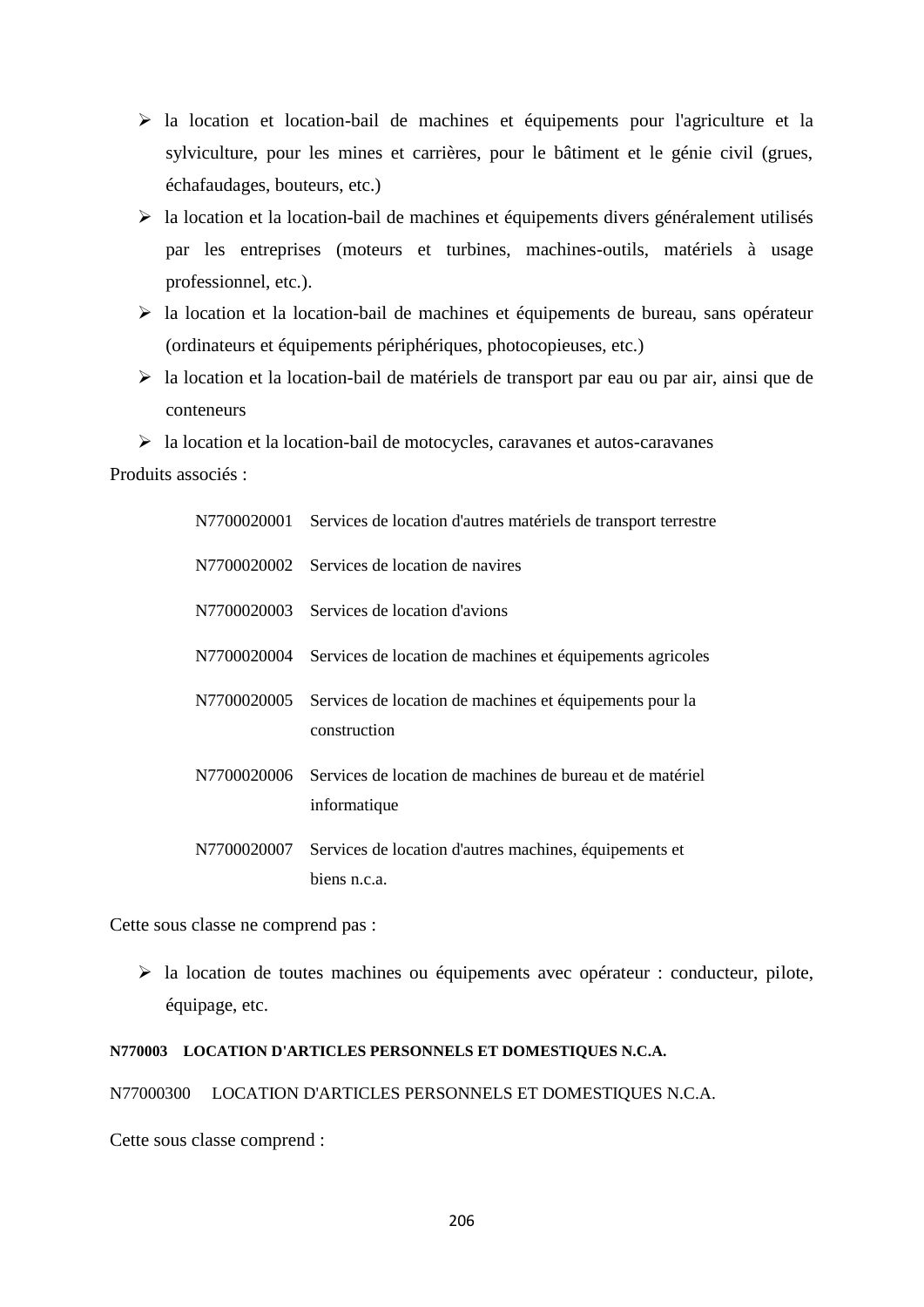- $\triangleright$  la location de bateaux de plaisance, canots et voiliers, de bicyclettes et autres articles de loisir et de sport
- la location de vidéocassettes, disques, CD, DVD, etc. enregistrés et de jeux vidéo pour un usage personnel
- la location de tous types d'articles personnels ou domestiques à des ménages ou à des entreprises : articles textiles, d'habillement et chaussures ; meubles, articles ornementaux fleurs et plantes ; articles pour la cuisine et la table, appareils électriques ou électroniques et électroménagers ; articles de bijouterie, instruments de musique ; livres, matériel de bricolage, etc.

Produits associés :

N7700030001 Services de location d'articles de loisirs et de sport N7700030002 Services de location de vidéos N7700030003 Services de location de mobilier et équipements domestiques N7700030004 Services de location d'autres biens personnels et domestiques

Cette sous classe ne comprend pas :

 $\triangleright$  la location d'équipements de loisirs et d'agrément dans le cadre d'installations récréatives (cf. R93020000)

#### **N770004 GESTION DES DROITS DE PROPRIETE INDUSTRIELLE**

#### N77000400 GESTION DES DROITS DE PROPRIETE INDUSTRIELLE

Ces activités consistent à autoriser des tiers à utiliser des produits ou processus couverts par la propriété industrielle, pour lesquels des redevances ou des droits de licence sont versés au propriétaire (qui peut lui même avoir acheté les droits). Les formes sont diverses : autorisation de reproduction, utilisation d'un processus, exploitation d'une franchise ou d'une marque, etc. Produits associés :

N7700040000 Licences pour l'utilisation des droits de propriété industrielle

Cette sous classe ne comprend pas :

 l'acquisition de la propriété des droits et l'édition d'œuvres protégées par le droit d'auteur (livres, logiciels, films) (cf. divisions J58 et J59)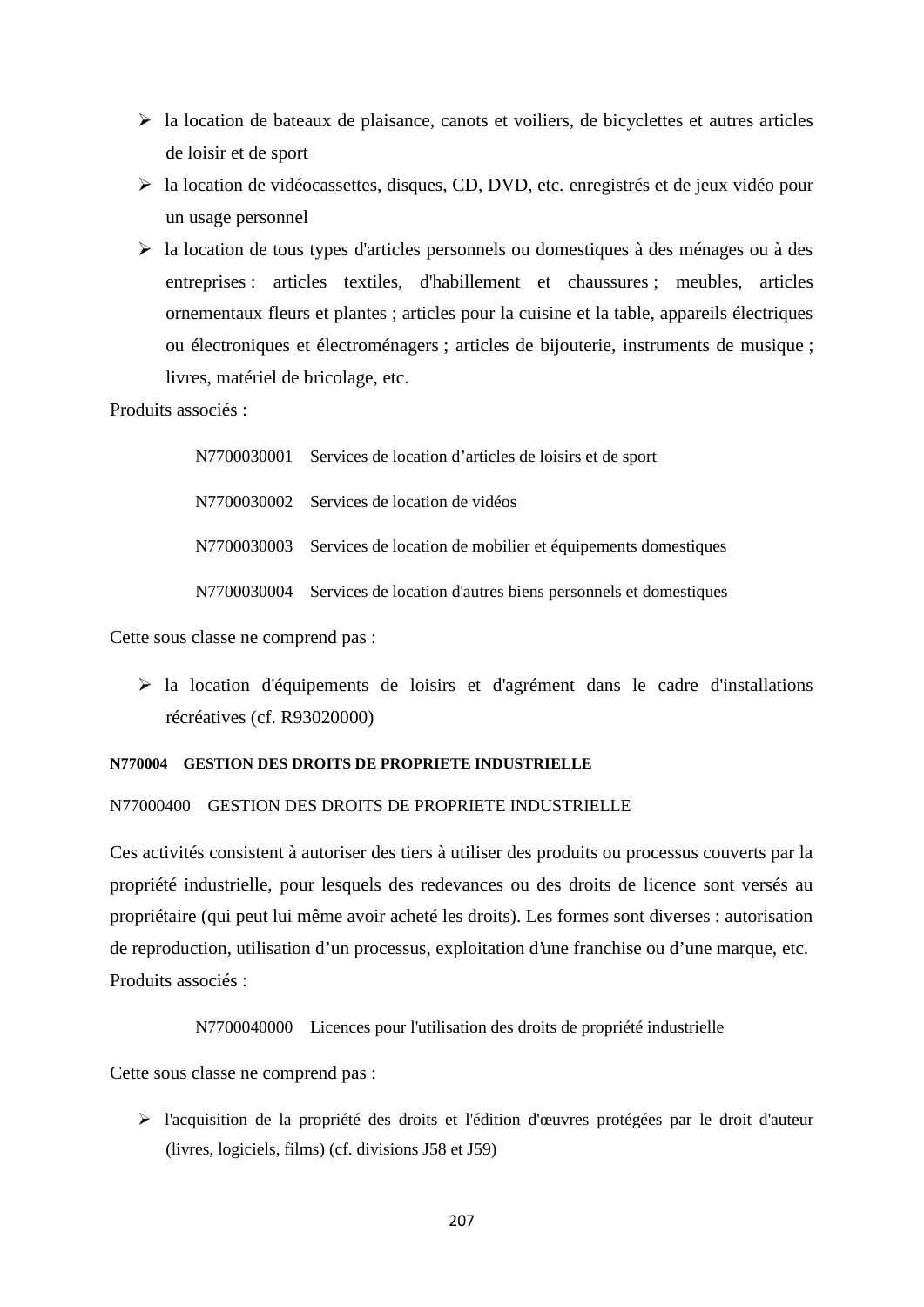#### **N78 ACTIVITES LIEES AUX RESSOURCES HUMAINES**

Cette division comprend les activités consistant à lister les postes vacants et à orienter ou placer les candidats à l'emploi, les personnes orientées ou placées n'étant pas des salariés des agences de placement, à fournir des travailleurs pour des périodes limitées en vue de compléter la main-d'œuvre du client, ainsi qu'à fournir d'autres ressources humaines.

#### **N7800 ACTIVITES LIEES AUX RESSOURCES HUMAINES**

Ce groupe concerne les activités des agences de placement de main-d'œuvre et autre mise à disposition de ressources humaines.

#### **N780000 ACTIVITES LIEES AUX RESSOURCES HUMAINES**

#### N78000000 ACTIVITES LIEES AUX RESSOURCES HUMAINES

Cette sous classe comprend :

- $\triangleright$  la recherche, la sélection, l'orientation et le placement de personnel, y compris les activités de recherche et de placement de cadres, par tous moyens, notamment en ligne
- $\triangleright$  les activités des agences d'intérim : les activités consistant à mettre à disposition des clients pour une durée contractuelle les ressources humaines nécessaires, sans implication opérationnelle tout en restant juridiquement l'employeur
- $\triangleright$  les activités des agences de casting (pour acteurs, mannequins, etc.)

Produits associés :

N7800000001 Services des agences de placement de main-d'œuvre

N7800000002 Autres services de mise à disposition de ressources humaines

Cette sous classe ne comprend pas :

 $\blacktriangleright$  les activités des imprésarios (cf. M74000300).

# **N79 ACTIVITÉS DES AGENCES DE RESERVATION ET VOYAGISTES**

Cette division comprend les activités des agences de voyage et de réservation. Il s'agit principalement de la réservation et de la vente de voyages, de transport et d'hébergement. Les activités des guides touristiques et de promotion du tourisme sont également incluses.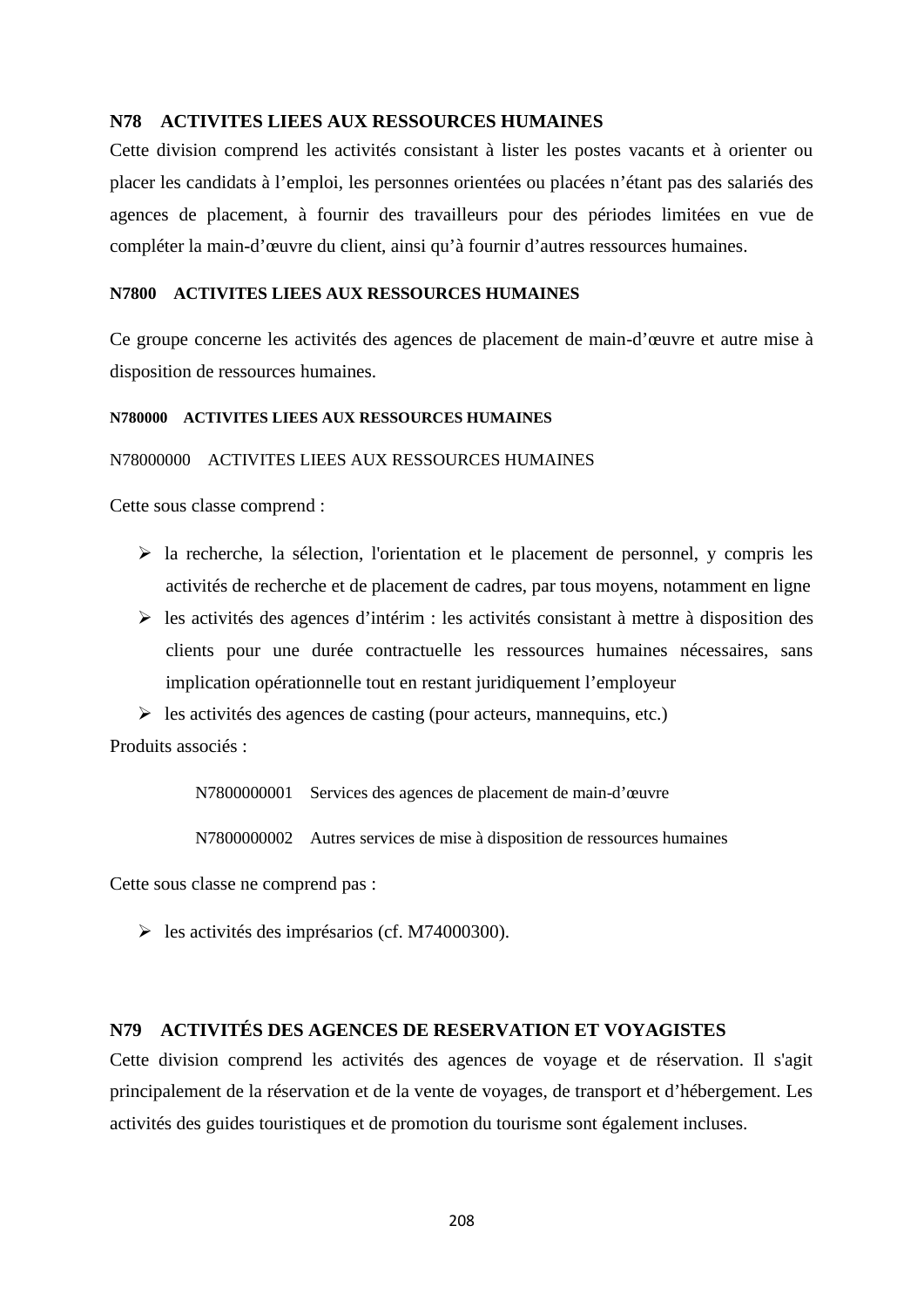### **N7900 ACTIVITÉS DES AGENCES DE RESERVATION ET VOYAGISTES**

Ce groupe concerne les activités des agences de voyage, des voyagistes, et autres services de réservation et activités connexes.

#### **N790000 ACTIVITES DES AGENCES DE RESERVATION ET VOYAGISTES**

#### N79000000 ACTIVITES DES AGENCES DE RESERVATION ET VOYAGISTES

Cette sous classe comprend :

- les activités des agences de voyage consistant principalement à vendre, en gros ou au détail, des services de voyage, voyage organisé, transport et hébergement séparément ou en combinaison
- $\triangleright$  les activités des voyagistes consistant à construire des voyages organisés vendus directement ou revendus par des agences de voyage. Les voyages organisés peuvent comporter tout ou partie des éléments suivants : transport, hébergement, restauration, activités culturelles, sportives ou de loisirs.
- les activités de réservation liées aux voyages et de billetterie pour les spectacles et autres événements

 $\triangleright$  les activités de promotion du tourisme (offices de tourisme) et des guides touristiques. Produits associés :

N7900000001 Services des agences de voyages

N7900000002 Services des voyagistes

N7900000003 Autres services de réservation et services connexes

Cette sous classe ne comprend pas :

 l'organisation et la gestion d'événements, tels que congrès ou conférences (cf. N82000200)

# **N80 ENQUETES ET SECURITE**

Cette division comprend les activités liées à la sécurité telles que les activités d'enquêtes et de détectives, les activités de garde et de patrouille, les activités de transports de fonds,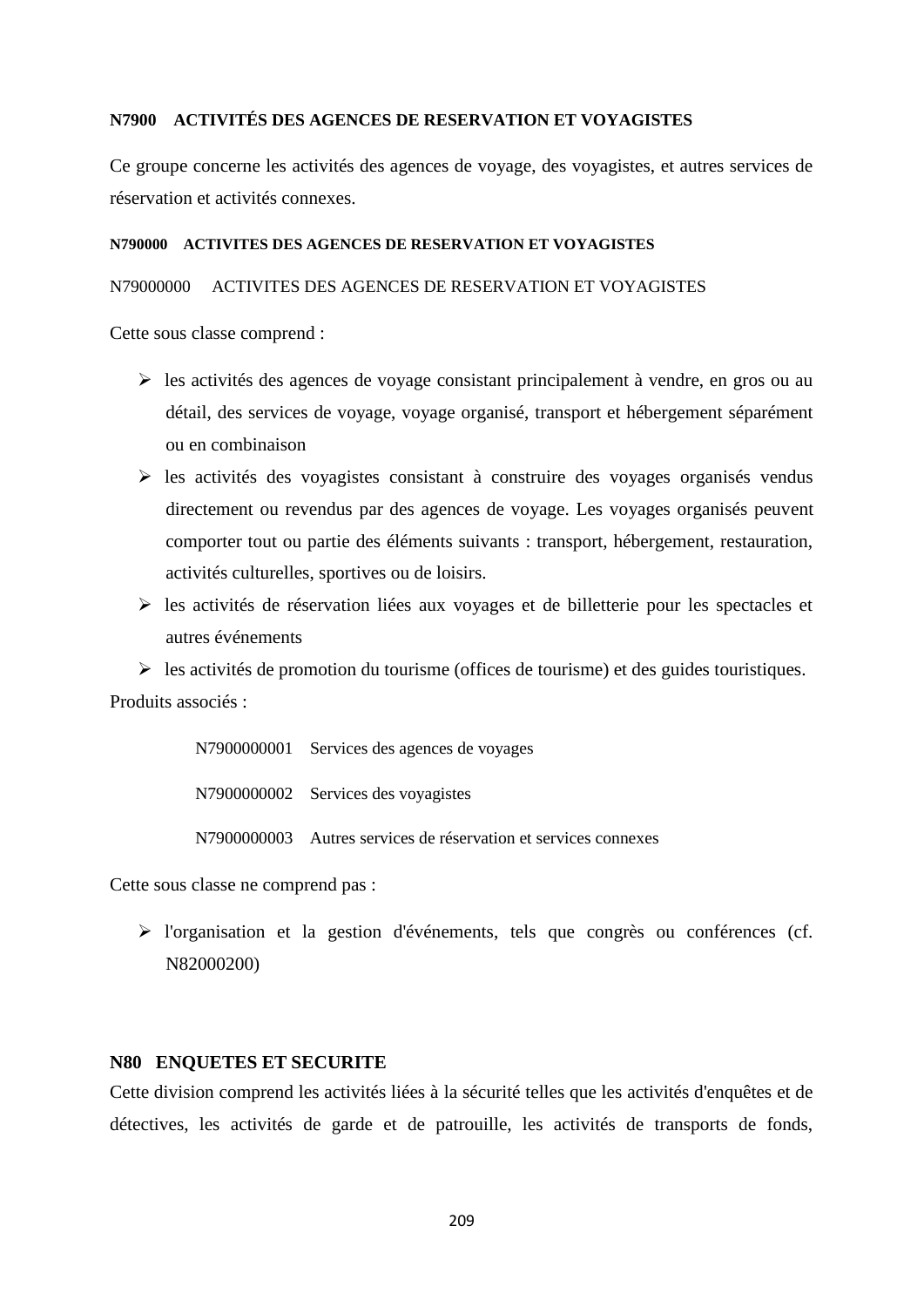l'exploitation à distance de systèmes de sécurité et d'alarmes électroniques en cas d'effraction ou d'incendie, éventuellement la maintenance des systèmes installés par l'exploitant.

# **N8000 ENQUETES ET SECURITE**

#### **N800000 ENQUETES ET SECURITE**

### N80000000 ENQUETES ET SECURITE

Cette sous classe comprend :

- $\triangleright$  les activités des enquêteurs et détectives privés, quels que soient le type de client et le but de la démarche
- $\triangleright$  les activités de gardiennage, de gardes du corps, d'agents de sécurité et de patrouilles,
- $\triangleright$  les activités de transport de fonds (collecte et livraison d'argent),
- $\triangleright$  la surveillance et la surveillance à distance de systèmes de sécurité et d'alarme électroniques tels que les dispositifs d'alarme antivol et d'alarme incendie, y compris leur installation et maintenance
- l'installation, la réparation et l'adaptation de dispositifs de verrouillage mécaniques ou électroniques, de coffres forts et des chambres fortes, avec, par la suite, leur surveillance ou surveillance à distance

Produits associés :

N8000000001 Services de sécurité et de gardiennage N8000000002 Services des systèmes de sécurité N8000000003 Services d'enquêtes privées

Cette sous classe ne comprend pas :

- $\blacktriangleright$  les activités de la police (cf. O84020000)
- l'installation de systèmes de sécurité et d'alarme électroniques et dispositifs de verrouillage, sans leur surveillance ultérieure (cf. F43000200)
- le conseil en sécurité, fourni seul (cf. M74000300)
- $\blacktriangleright$  la duplication de clés (cf. S95020000)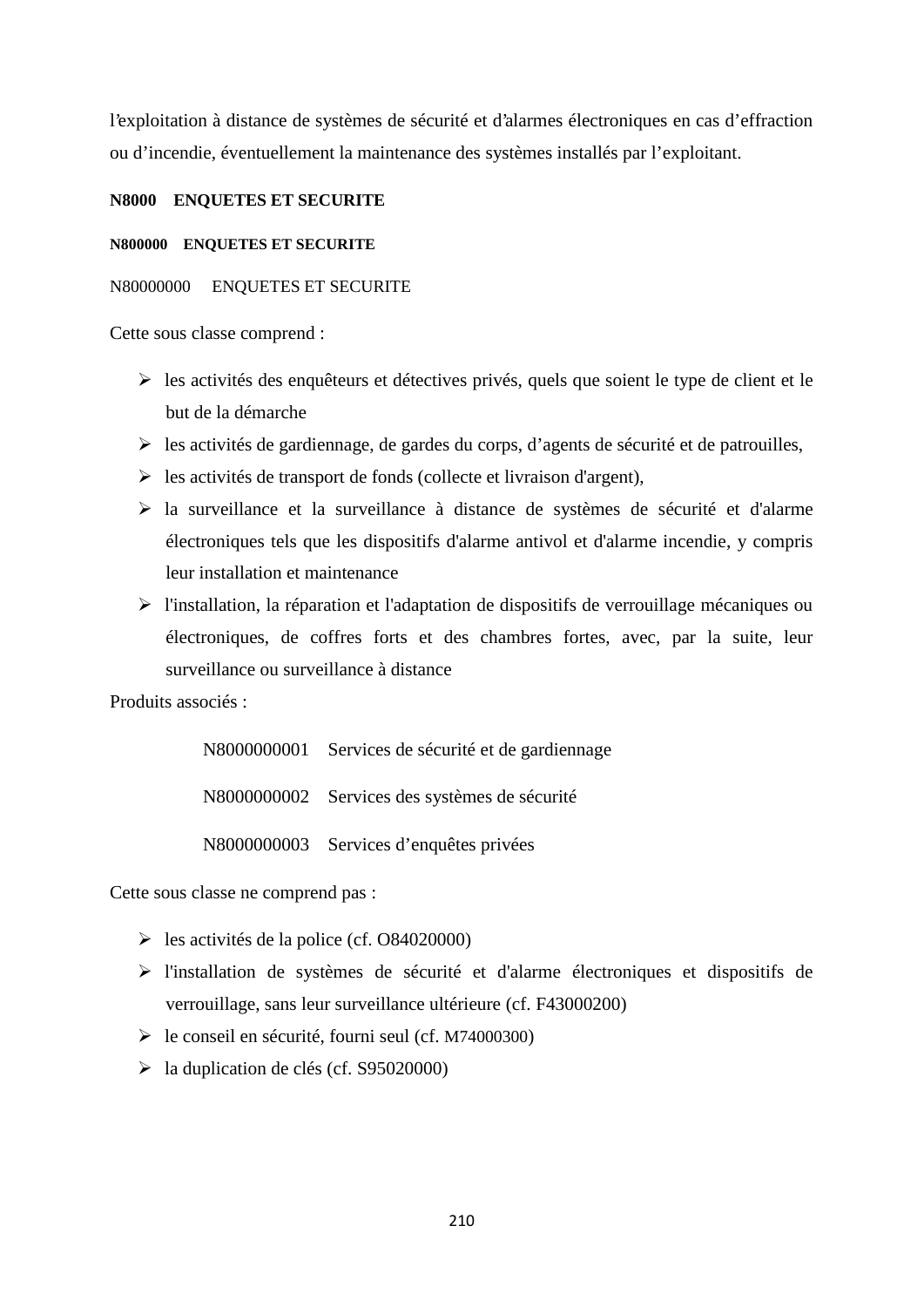### **N81 SOUTIEN AUX BATIMENTS ; AMENAGEMENT PAYSAGER**

Cette division comprend la fourniture d'un certain nombre de services généraux de soutien dans les locaux ou équipements du client : nettoyage intérieur et extérieur de bâtiments de tous types, nettoyage de machines industrielles, de trains, autobus, avions, etc., nettoyage de l'intérieur de citernes de transport. Elle comprend également les activités de désinfection et de stérilisation, dératisation et désinsectisation, les activités d'aménagement et d'entretien paysager, le balayage des chaussées et l'entretien courant de la voirie, etc.

#### **N8100 SOUTIEN AUX BATIMENTS ; AMENAGEMENT PAYSAGER**

#### **N810001 ACTIVITES COMBINEES DE SOUTIEN AUX BATIMENTS**

### N81000100 ACTIVITES COMBINEES DE SOUTIEN AUX BATIMENTS

Cette sous classe comprend :

 la combinaison d'activités (mais pas les activités isolées comme le nettoyage) de soutien dans les installations du client : nettoyage intérieur courant, entretien, prise en charge des ordures, gardiennage et sécurité, distribution du courrier, etc. Ces activités de soutien sont effectuées par du personnel qui n'intervient pas dans les activités essentielles du client, et qui relèvent de la conciergerie dans le cas d'immeubles d'habitation.

Produits associés :

N8100010000 Services combinés de soutien aux bâtiments

#### **N810002 ACTIVITES DE NETTOYAGE**

#### N81000200 ACTIVITES DE NETTOYAGE

Cette sous classe comprend :

- $\triangleright$  les activités de nettoyage intérieur et extérieur de bâtiments de tous types (immeubles, appartements, maisons, bureaux, usines, magasins, etc.), aussi bien le nettoyage courant que le nettoyage spécialisé (vitres, gaines, cheminées, etc.)
- $\triangleright$  le nettoyage de machines industrielles, de bouteilles, de citernes, de piscines, d'autobus, trains et avions
- $\triangleright$  les activités de désinfection, dératisation ou désinsectisation, la stérilisation d'objets ou de locaux (blocs opératoires)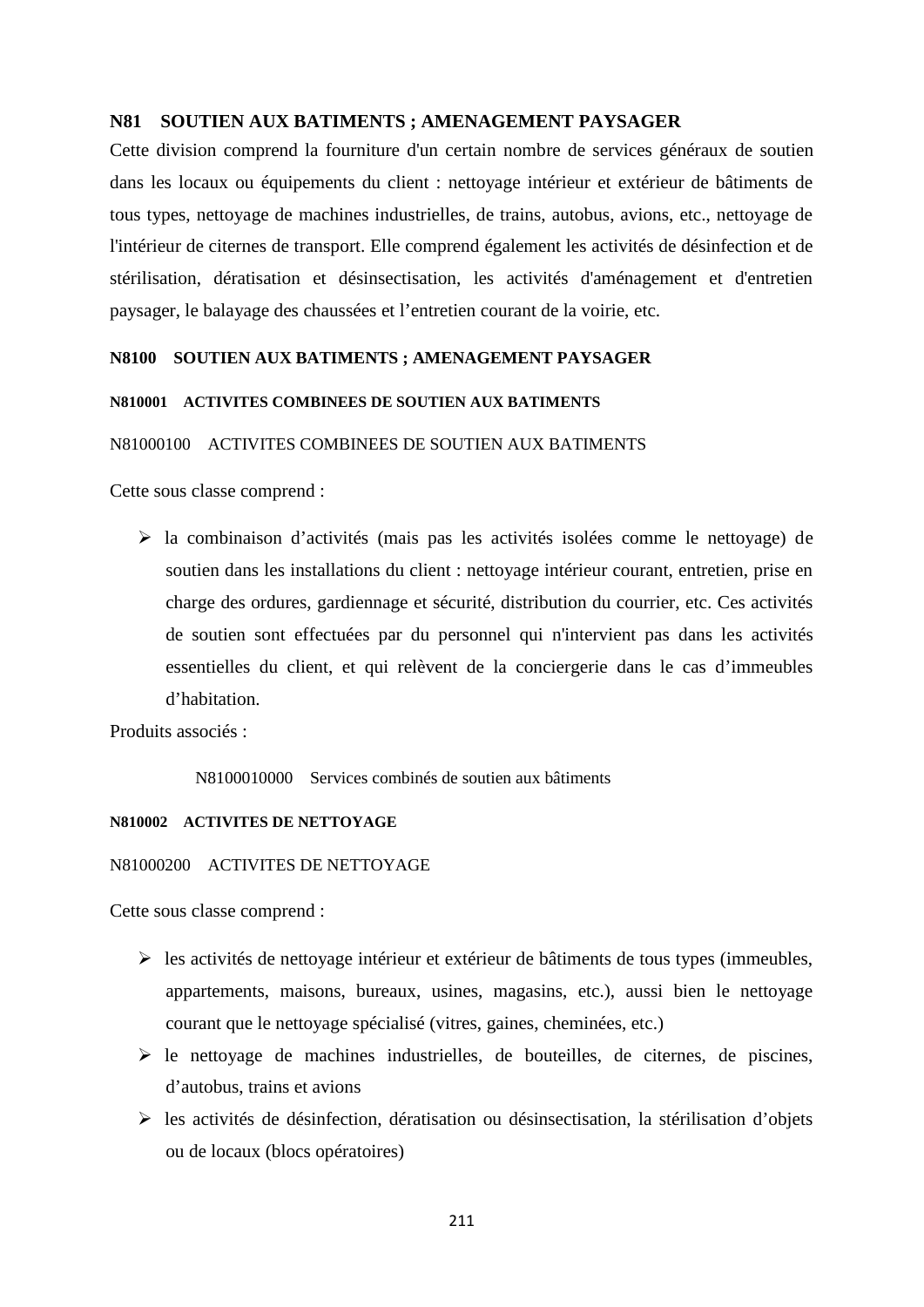- le « ménage » des appartements ou bureaux : entretien des sols, des murs et des meubles
- $\triangleright$  le balayage des rues et l'entretien courant de la voirie

Produits associés :

#### N8100020000 Services de nettoyage

Cette sous classe ne comprend pas :

- $\triangleright$  le nettoyage à la vapeur ou le sablage des parties extérieures des bâtiments (cf. F43000400)
- l'exploitation de stations de lavage de véhicules automobiles et leur nettoyage (cf. G45020000)
- les activités d'assainissement (cf. E37000000) et l'enlèvement des ordures (cf. E38000100)

#### **N810003 AMENAGEMENT PAYSAGER**

N81000300 AMENAGEMENT PAYSAGER

Cette sous classe comprend :

- la plantation, les soins et l'entretien de parcs, jardins et espaces verts: abords de bâtiments publics ou privés et de voies de communication, terrains municipaux, stades et pelouses, eaux stagnantes ou courantes
- la réalisation de terrasses, murets, allées et clôtures inclus dans l'aménagement paysager
- $\triangleright$  les plantations pour la protection contre le bruit, le vent, l'érosion, la visibilité et l'éblouissement

Produits associés :

```
N8100030000 Aménagement paysager
```
# **N82 ACTIVITES DE SOUTIEN AUX ENTREPRISES ; ACTIVITES DE BUREAU**

Cette division comprend la fourniture d'un ensemble de services administratifs ou de bureau quotidiens, généralement destinés aux entreprises, ainsi que de fonctions de soutien courantes et continues, pour le compte de tiers.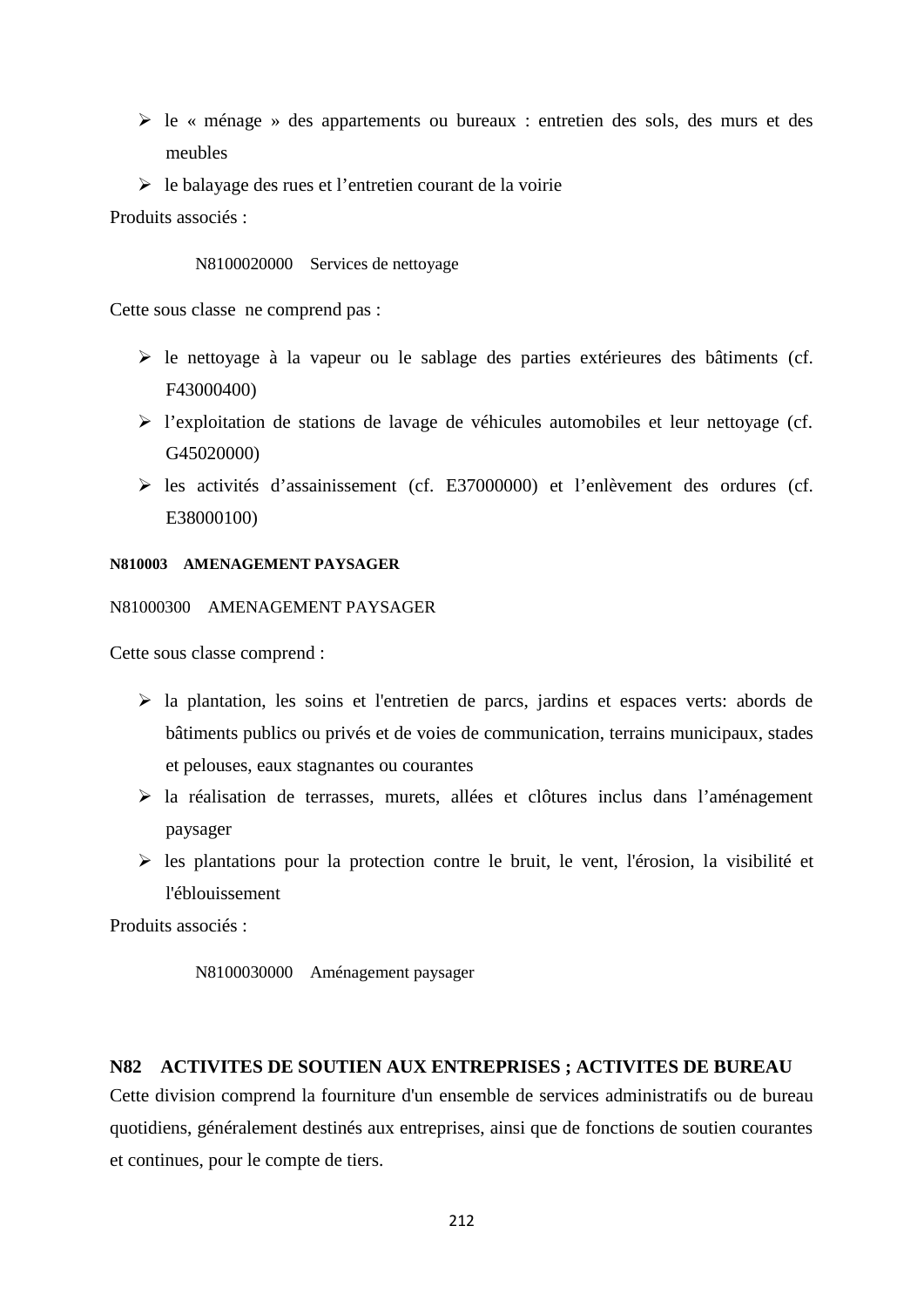Cette division comprend également toutes les activités de services de soutien généralement fournis aux entreprises non classés ailleurs.

Les unités classées dans cette division ne fournissent pas le personnel d'exploitation nécessaire à l'exécution de toutes les activités de l'entreprise.

#### **N8200 ACTIVITES DE SOUTIEN AUX ENTREPRISES ; ACTIVITES DE BUREAU**

Ce groupe comprend la fourniture d'un ensemble de services administratifs et de bureau quotidiens externalisés, comme la facturation, l'archivage, la gestion de dossiers et du personnel, l'organisation des locaux et les activités logistiques.

#### **N820001 ACTIVITES DE BUREAU, ROUTAGE ET CENTRES D'APPELS**

#### N82000100 ACTIVITES DE BUREAU, ROUTAGE ET CENTRES D'APPELS

Cette sous classe comprend :

- $\triangleright$  la fourniture d'un ensemble de services administratifs et de bureau quotidiens externalisés, comme l'accueil, la facturation, l'archivage, la gestion de dossiers et du personnel, l'organisation des locaux, et les activités logistiques comme le courrier, etc.
- $\triangleright$  les services de secrétariat, de photocopie/impression (petits tirages), tirage des plans, ainsi que la location de boîtes aux lettres et autres services postaux comme l'adressage et le routage
- $\triangleright$  les activités des centres d'appels entrants : la réception d'appels venant de clients par des opérateurs humains, des systèmes de répartition automatique des appels, d'intégration du téléphone à l'ordinateur, de réponse vocale interactive etc.
- $\triangleright$  les activités des centres d'appels sortants : utilisation de méthodes analogues aux fins de marketing, de connaissance des marchés et des attentes des clients

Produits associés :

N8200010001 Services de bureau et routage

N8200010002 Services des centres d'appels

Cette sous classe ne comprend pas :

- $\triangleright$  le détachement de personnel sans supervision (cf. division N78)
- l'impression professionnelle (cf. C18010000)
- $\blacktriangleright$  le publipostage (cf. M73000101)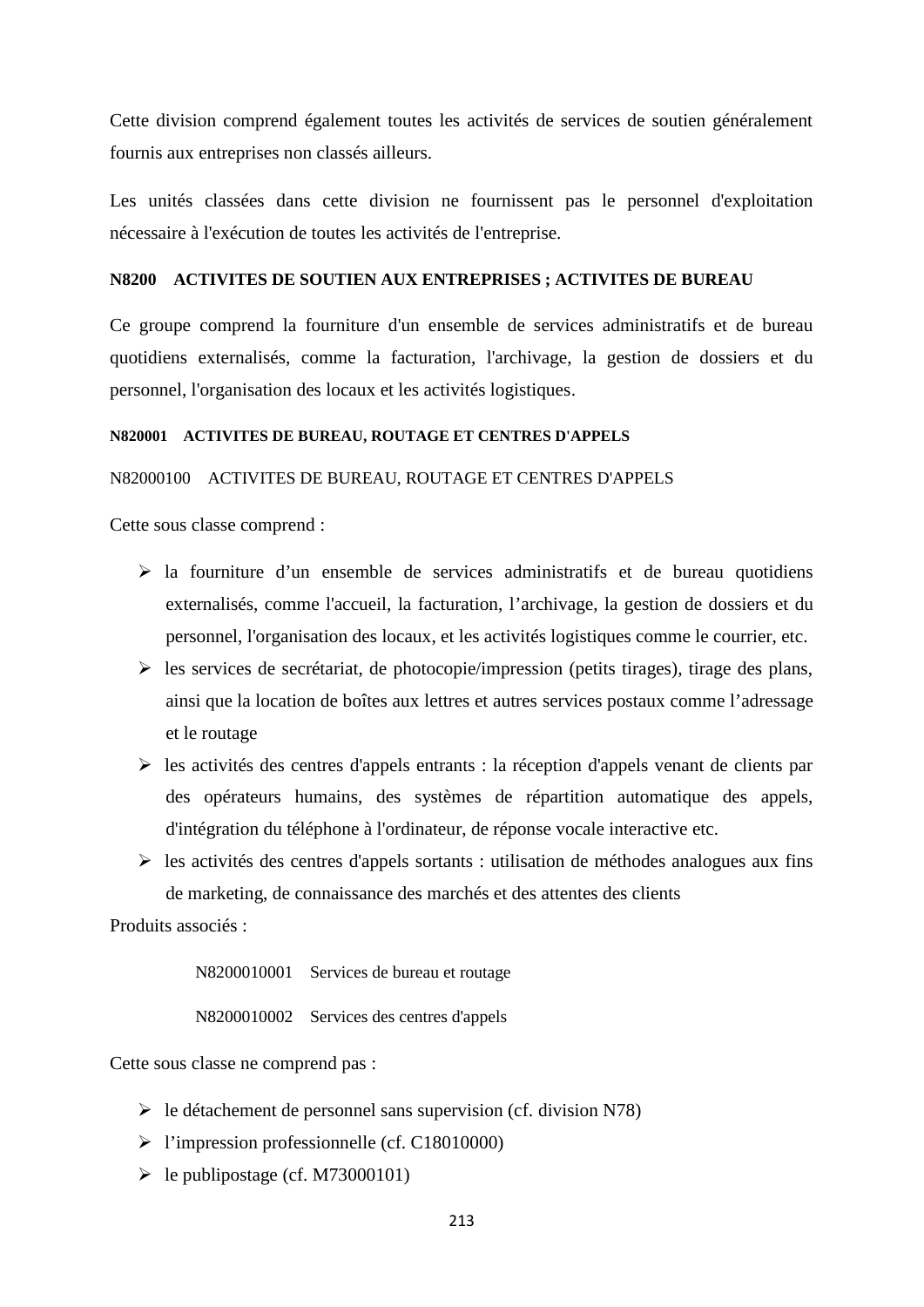#### **N820002 ORGANISATION DE FOIRES, SALONS ET CONGRES**

#### N82000200 ORGANISATION DE FOIRES, SALONS ET CONGRES

Cette sous classe comprend :

 $\triangleright$  l'organisation, la promotion et/ou la gestion d'événements, tels que les salons et foires commerciales, les congrès, les conférences et réunions, incluant ou non la gestion de services intégrés et la mise à disposition de personnel en soutien.

Produits associés :

N8200020000 Services d'organisation de foires, salons et congrès

Cette sous classe ne comprend pas :

- l'aménagement de stands (cf. F43000300)
- la location et l'exploitation de centres de conférences et de lieux d'exposition (cf. L68020000)

#### **N820003 ACTIVITES DE SOUTIEN AUX ENTREPRISES N.C.A.**

N82000300 ACTIVITES DE SOUTIEN AUX ENTREPRISES N.C.A.

Cette sous classe comprend :

- $\triangleright$  les activités de recouvrement de factures ou de créances pour le compte du créancier
- $\triangleright$  les activités de collecte pour des tiers d'informations relatives à la solvabilité
- $\triangleright$  les activités de conditionnement, pour le compte de tiers, faisant appel ou non à des procédés automatiques : mélanges et embouteillage, emballage, paquets-cadeaux et mise sous blisters, conditionnement de sécurité de préparations pharmaceutiques, étiquetage, codage par codes-barres et impression, etc.
- $\triangleright$  les services de collecte de fonds, pour le compte de tiers
- $\triangleright$  les services de saisie et d'enregistrements sténographiques
- $\triangleright$  les activités des commissaires-priseurs indépendants
- $\triangleright$  l'administration des programmes de fidélisation
- $\triangleright$  le relevé des compteurs (eau, gaz, électricité).

Produits associés :

N8200030001 Services de conditionnement

N8200030002 Autres services divers de soutien aux entreprises n.c.a.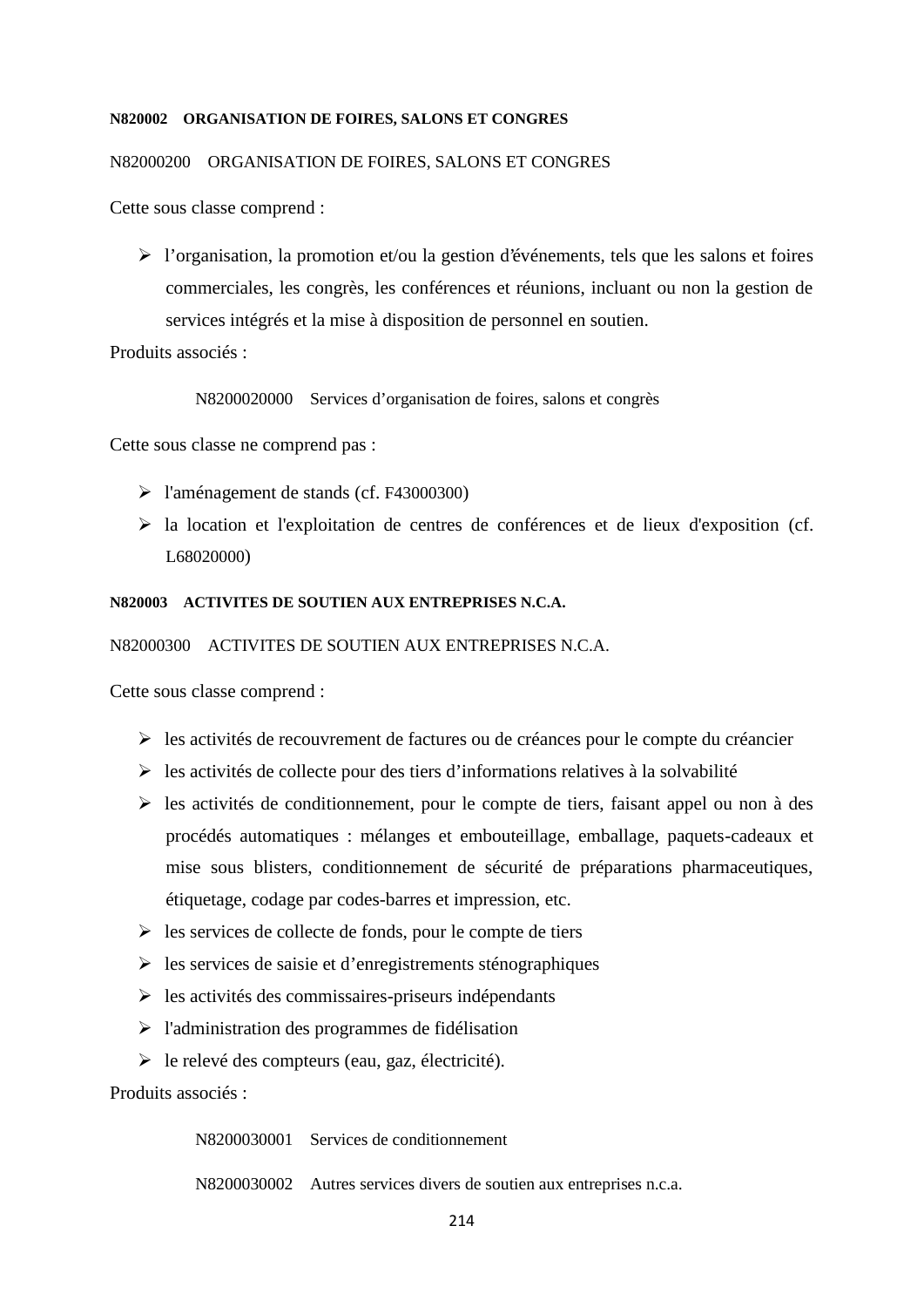# **Section O ACTIVITES D'ADMINISTRATION PUBLIQUE**

Cette section comprend les activités d'administration publique qui, par nature, ne relèvent pas en général du marché.

Elle comprend les activités d'administration générale et de tutelle, les activités de prérogative publique et la gestion des régimes obligatoires de protection sociale.

Même exercées par des organismes publics, les activités d'enseignement, de santé ou autres activités produisant des services individualisables (action sociale, sport, loisirs...) ne relèvent pas de cette section (cf. P, Q …). Seule la tutelle de ces activités relève de la présente section.

# **O84 ACTIVITES D'ADMINISTRATION PUBLIQUE**

Cette division comprend les activités d'administration générale ou de tutelle (groupe O8401), les activités de prérogative publique (groupe O8402) et de sécurité sociale obligatoire (groupe O8403)

# **O8401 ACTIVITES D'ADMINISTRATION GENERALE, ECONOMIQUE ET SOCIALE**

Ce groupe comprend les activités d'administration générale (exécutif, législatif, administration financière, etc., à tous les niveaux territoriaux) ou de tutelle dans les différents domaines de la vie économique et sociale.

# **O840100 ACTIVITES D'ADMINISTRATION GENERALE, ECONOMIQUE ET SOCIALE**

# O84010000 ACTIVITES D'ADMINISTRATION GENERALE, ECONOMIQUE ET SOCIALE

Cette sous classe comprend :

- $\triangleright$  les activités exécutives et législatives aux niveaux central, régional et local
- l'exécution du budget, la gestion des fonds publics et de la dette publique et la supervision des questions fiscales
- la gestion et le fonctionnement des services généraux aux différents niveaux de l'administration publique
- l'administration publique et la tutelle des différents secteurs de l'activité économique, y compris l'octroi de subventions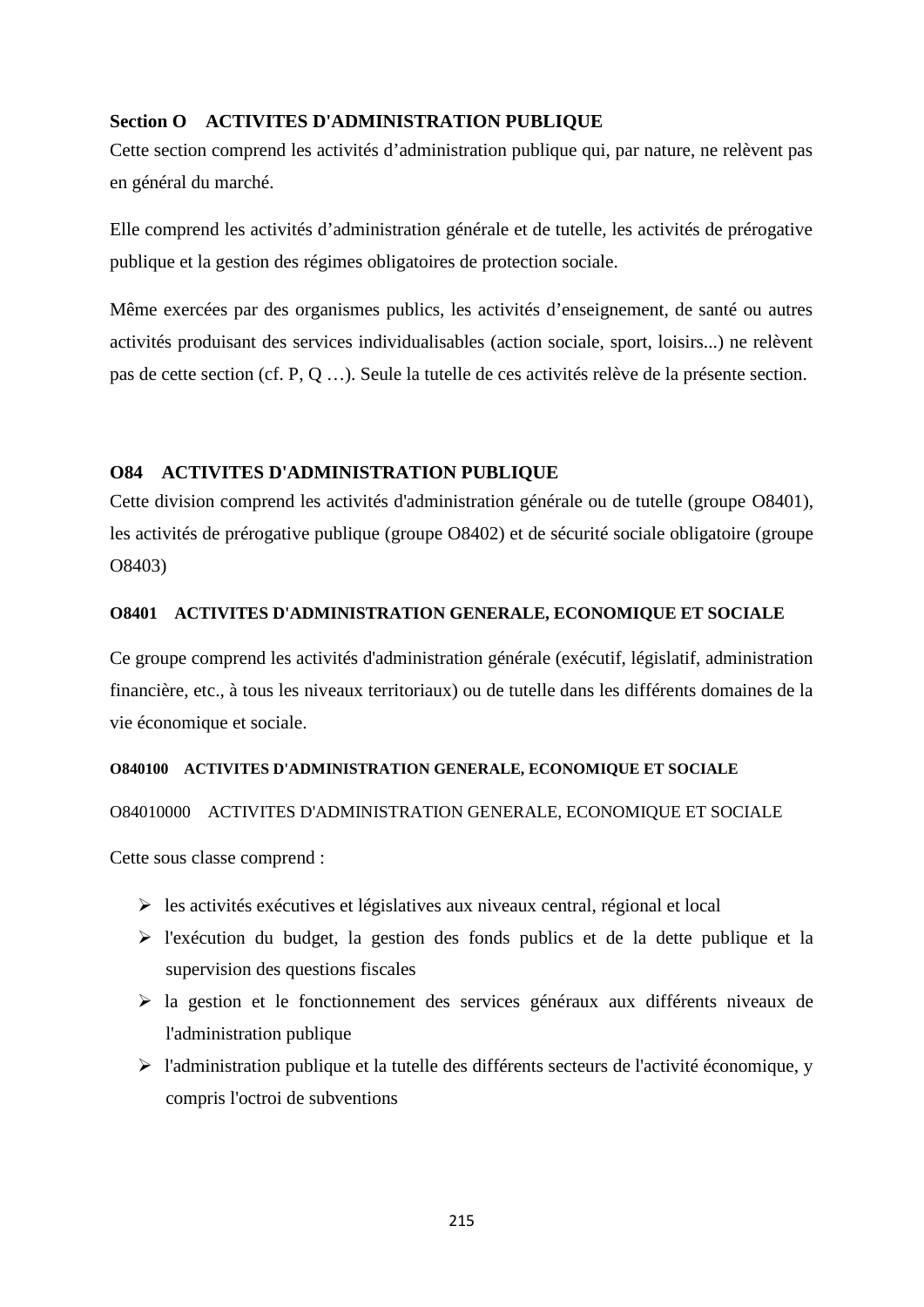la définition et la mise en œuvre des politiques générales concernant l'emploi et le marché du travail, le développement régional, la recherche, les besoins de la population et l'encadrement de l'activité économique

 $\triangleright$  les activités de certaines agences administratives spécialisées à caractère technique Produits associés :

> O8401000001 Services d'administration publique générale O8401000002 Services de soutien aux administrations O8401000003 Tutelle des activités sociales O8401000004 Tutelle des activités économiques

Cette sous classe ne comprend pas :

 $\blacktriangleright$  les activités de la banque centrale (cf. K64010100)

# **O8402 ACTIVITÉS DE PRÉROGATIVE PUBLIQUE**

Ce groupe comprend les activités liées aux affaires étrangères, à la défense, à la justice, à l'ordre public et à la sécurité civile.

#### **O840200 ACTIVITES DE PREROGATIVE PUBLIQUE**

### O84020000 ACTIVITES DE PREROGATIVE PUBLIQUE

Cette sous classe comprend :

- l'administration et la gestion du ministère des Affaires étrangères et des missions diplomatiques et consulaires à l'étranger ou auprès d'organisations internationales, y compris pour la coopération et les questions liées aux échanges internationaux
- l'administration, la supervision et la gestion des activités de défense nationale et des forces armées terrestres, navales, aériennes, ainsi que des forces de défense civile
- l'administration et le fonctionnement des tribunaux et du système judiciaire, y compris de juridictions spécialisées (commerce, travail, etc.), ainsi que des établissements pénitentiaires
- $\triangleright$  l'administration et le fonctionnement des forces publiques de police et de gendarmerie
- l'administration et fonctionnement des corps de pompiers ou similaires, chargés de la lutte contre les incendies, inondations, accidents et autres catastrophes, ainsi que l'assistance aux populations sinistrées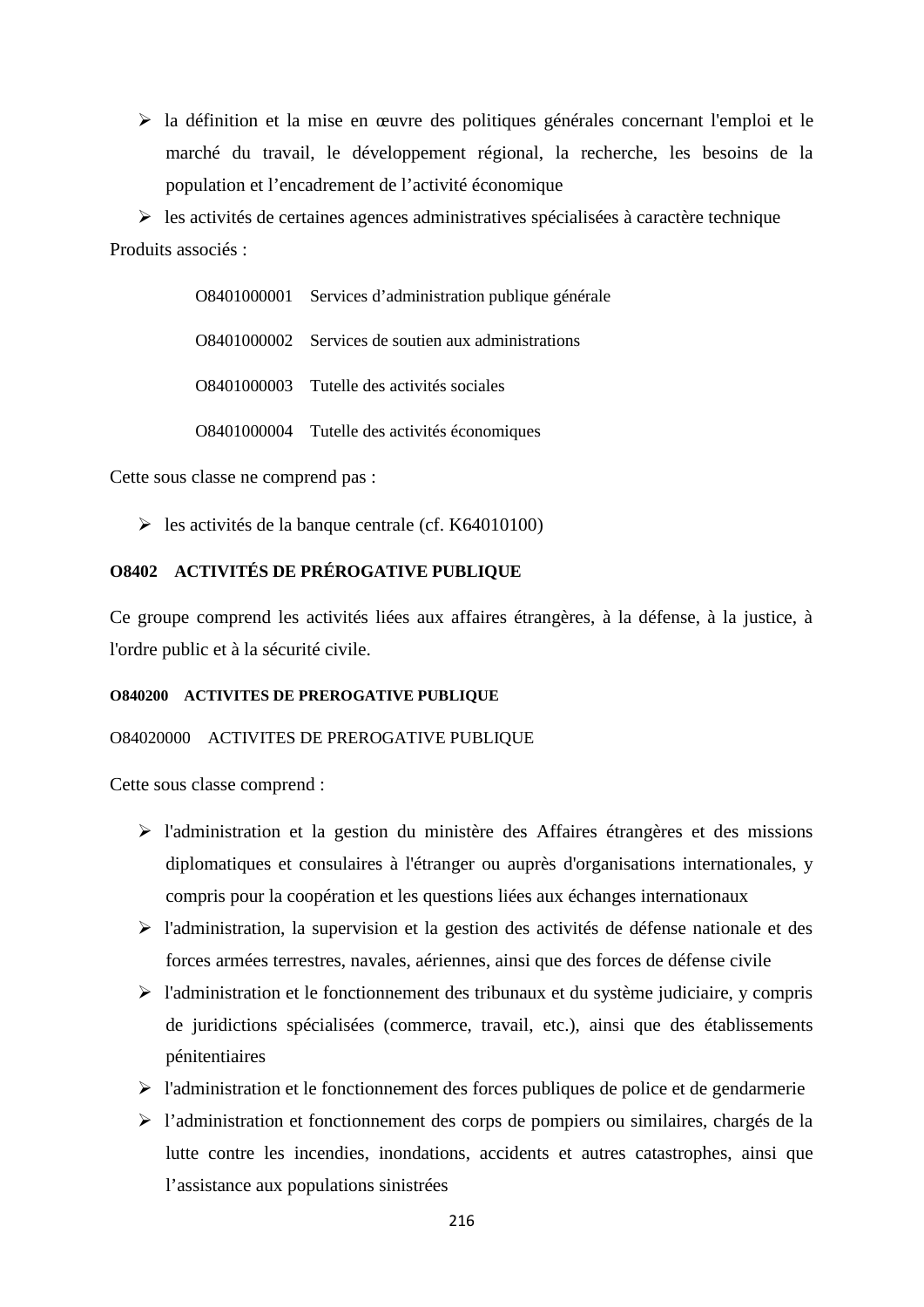Produits associés :

|                     | O8402000001 Affaires étrangères           |
|---------------------|-------------------------------------------|
| O8402000002 Défense |                                           |
| O8402000003 Justice |                                           |
|                     | O8402000004 Sécurité et ordre publique    |
|                     | O8402000005 Services du feu et de secours |

Cette sous classe ne comprend pas :

 $\triangleright$  les activités des ONG (classées selon leur activité propre)

# **O8403 ACTIVITÉS DE SÉCURITÉ SOCIALE OBLIGATOIRE**

La sécurité sociale se distingue des assurances par son caractère obligatoire (légal, règlementaire ou conventionnel), non individualisé, exercé dans un cadre non concurrentiel.

#### **O840300 ACTIVITES DE SECURITE SOCIALE OBLIGATOIRE**

# O84030000 ACTIVITES DE SECURITE SOCIALE OBLIGATOIRE

Cette sous classe comprend :

 la gestion et l'administration (collecte, gestion, versements) des régimes de sécurité sociale obligatoire (assurance maladie, accident et chômage, pensions de retraite, prestations en cas de maternité, invalidité, veuvage, etc.).

| O8403000001 Assurance maladie                                                                                  |
|----------------------------------------------------------------------------------------------------------------|
| O8403000002 Assurance accident                                                                                 |
| O8403000003 Pension de retraite                                                                                |
| O8403000004 Régime couvrant les pertes de revenus en cas de maternité,<br>invalidité temporaire, veuvage, etc. |
| O8403000005 Autres services de sécurité sociale obligatoire                                                    |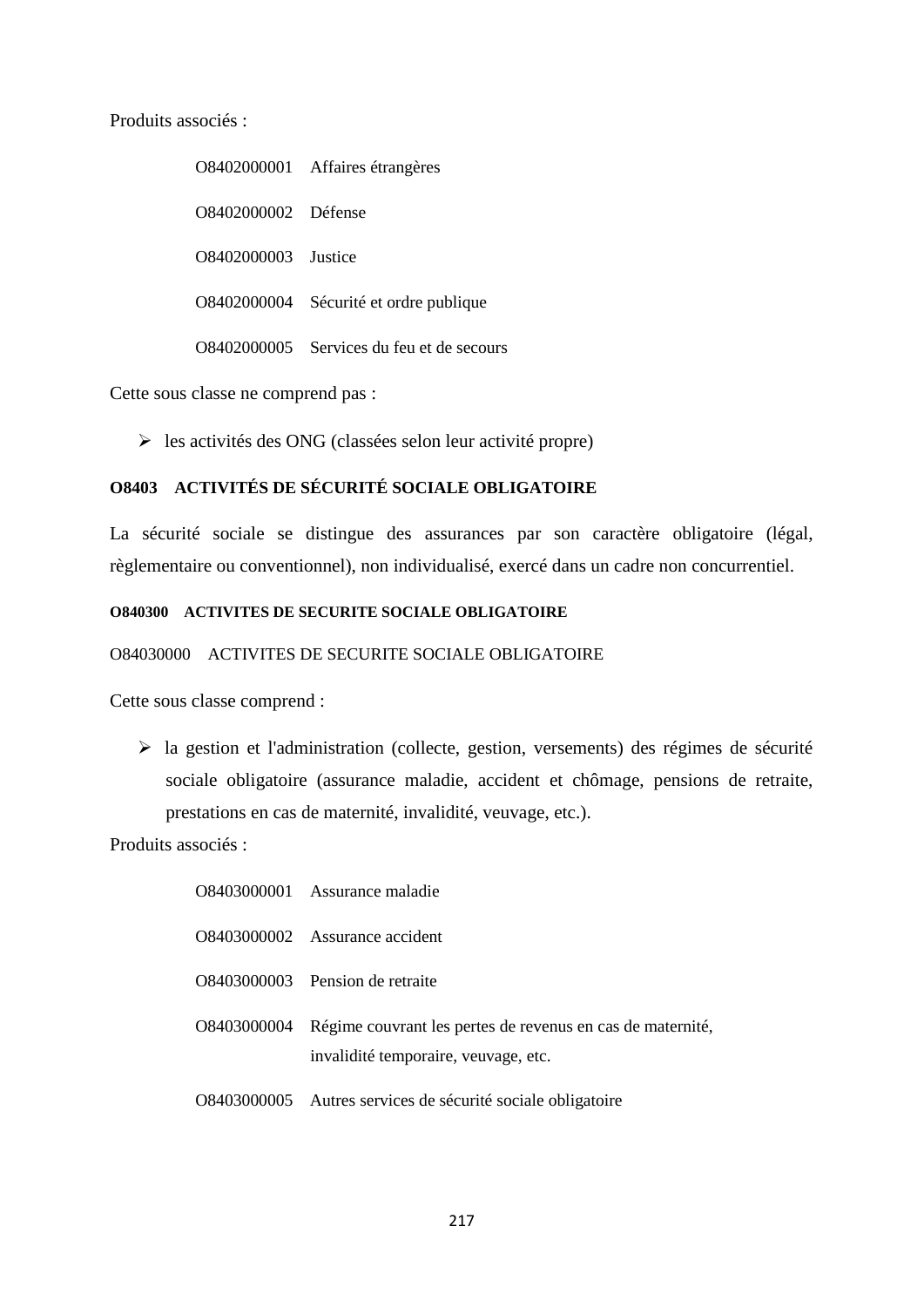## **Section P ENSEIGNEMENT**

Cette section comprend les activités d'enseignement à tous les niveaux, pour tous publics et pour toutes les disciplines. La ventilation des rubriques de cette section repose sur le niveau d'enseignement dispensé, en concordance avec les niveaux de la CITE 1997 (UNESCO).

#### **P85 ENSEIGNEMENT**

Cette division ne comprend pas :

les activités de tutelle de l'enseignement (cf. O84010000)

# **P8501 ENSEIGNEMENT PRÉ-PRIMAIRE ET PRIMAIRE**

#### **P850100 ENSEIGNEMENT PRE-PRIMAIRE ET PRIMAIRE**

P85010001 ENSEIGNEMENT PRE-PRIMAIRE

Cette sous classe comprend :

 l'enseignement pré-primaire (enseignement antérieur au niveau 1 de la CITE), défini comme la première étape de l'instruction organisée et visant essentiellement à préparer les très jeunes enfants à un environnement scolaire

Produits associés :

P8501000100 Services d'enseignement pré-primaire

#### P85010002 ENSEIGNEMENT PRIMAIRE

Cette sous classe comprend :

 l'enseignement primaire : cours de matières scolaires et travaux associés donnant aux élèves un enseignement de base solide en lecture, écriture et mathématiques et une compréhension élémentaire d'autres matières telles que l'histoire, la géographie, les sciences naturelles, les sciences sociales, l'art et la musique ; il comprend également l'alphabétisation des adultes

Produits associés :

P8501000200 Services d'enseignement primaire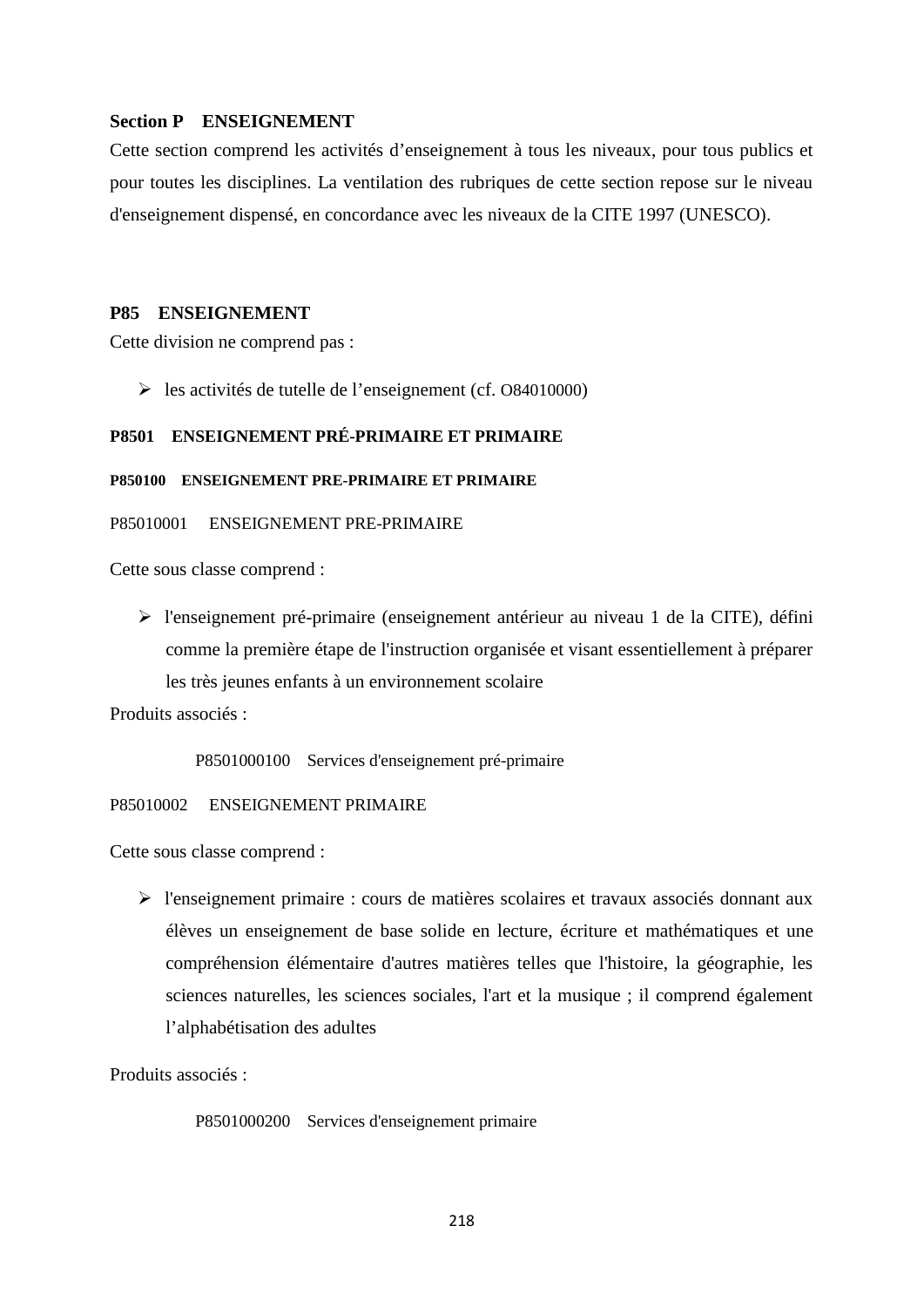#### **P8502 ENSEIGNEMENT SECONDAIRE**

Ce groupe concerne l'enseignement secondaire général et l'enseignement secondaire technique ou professionnel.

#### **P850201 ENSEIGNEMENT SECONDAIRE GENERAL**

P85020100 ENSEIGNEMENT SECONDAIRE GENERAL

Cette sous classe concerne le type d'enseignement qui pose les fondements de la formation tout au long de la vie et du développement humain et permet d'ouvrir des possibilités d'enseignement ultérieures.

Les matières enseignées à ce niveau comportent souvent une certaine spécialisation qui commence à déterminer l'orientation future des élèves. Mais les programmes d'études amènent les élèves à un niveau qui doit leur permettre de suivre un enseignement technique ou professionnel ou d'accéder à l'enseignement supérieur sans les obliger à choisir une discipline particulière.

Produits associés :

P8502010000 Services d'enseignement secondaire général

#### **P850202 ENSEIGNEMENT SECONDAIRE TECHNIQUE OU PROFESSIONNEL**

#### P85020200 ENSEIGNEMENT SECONDAIRE TECHNIQUE OU PROFESSIONNEL

Cette sous classe concerne l'enseignement comportant généralement une spécialisation par matière, qui associe des connaissances de bases théoriques et des qualifications pratiques axées sur un emploi existant ou futur. La formation peut avoir pour objet de préparer l'élève à un large éventail d'emplois dans un secteur déterminé ou à un emploi bien précis. Produits associés :

P8502020000 Services d'enseignement secondaire technique ou professionnel

#### **P8503 ENSEIGNEMENT SUPERIEUR ET POST-SECONDAIRE NON SUPERIEUR**

#### **P850301 ENSEIGNEMENT SUPERIEUR**

P85030100 ENSEIGNEMENT SUPERIEUR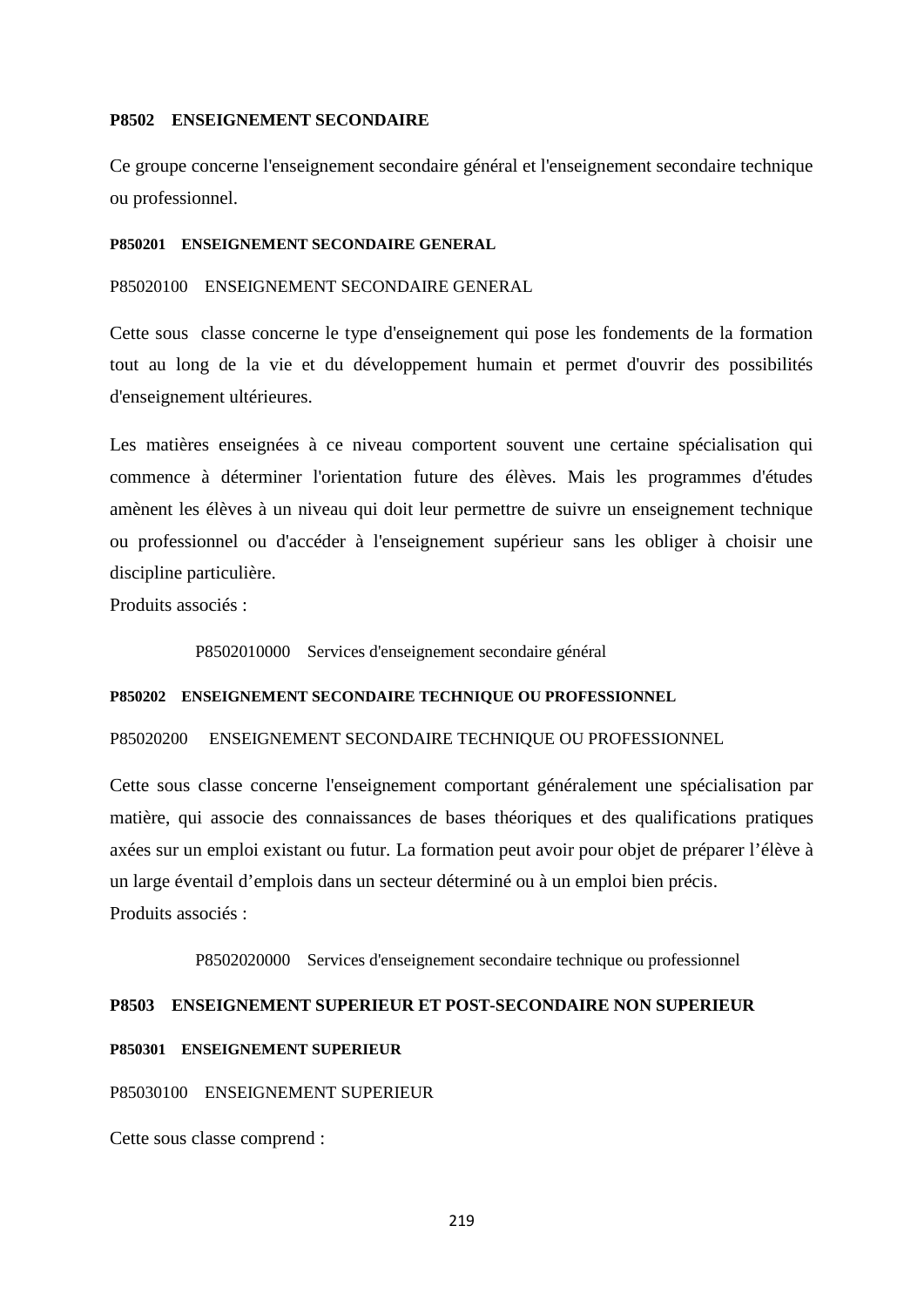$\triangleright$  les premier, deuxième et troisième cycles de l'enseignement supérieur

 $\triangleright$  les écoles d'arts du spectacle vivant dispensant un enseignement supérieur Produits associés :

P8503010000 Service d'enseignement supérieur

#### **P850302 ENSEIGNEMENT POST-SECONDAIRE NON SUPERIEUR**

P85030200 ENSEIGNEMENT POST-SECONDAIRE NON SUPERIEUR

Cette sous classe comprend l'enseignement post-secondaire non supérieur (visant une insertion professionnelle spécifique).

Produits associés :

P8503020000 Service d'enseignement post-secondaire non supérieur

# **P8504 AUTRES ACTIVITES D'ENSEIGNEMENT**

Ce groupe concerne la formation continue générale et professionnelle, à des fins professionnelles, de loisirs ou de développement personnel. Il ne comprend pas les activités d'enseignement définies dans le cursus des formations initiales (P8501 à P8503) mais plutôt des cours ou formations spécialisés visant autant les adultes que les jeunes.

#### **P850400 AUTRES ACTIVITES D'ENSEIGNEMENT**

#### P85040000 AUTRES ACTIVITES D'ENSEIGNEMENT

- $\triangleright$  les formations professionnelles destinées à des adultes entrés dans la vie active, y compris les formations internes
- $\triangleright$  les cours de langues et d'informatique, hors formation professionnelle continue
- $\triangleright$  les formations à la lecture rapide, à la communication, à la conduite de réunions, etc.
- $\triangleright$  les activités des écoles de conduite préparant aux différents types de permis : automobile, poids lourd, bateau, etc.
- $\triangleright$  la formation des maîtres-nageurs et secouristes
- $\triangleright$  les activités de formation ou de perfectionnement pour toutes disciplines sportives, y compris gymnastique, yoga, natation, équitation ou arts martiaux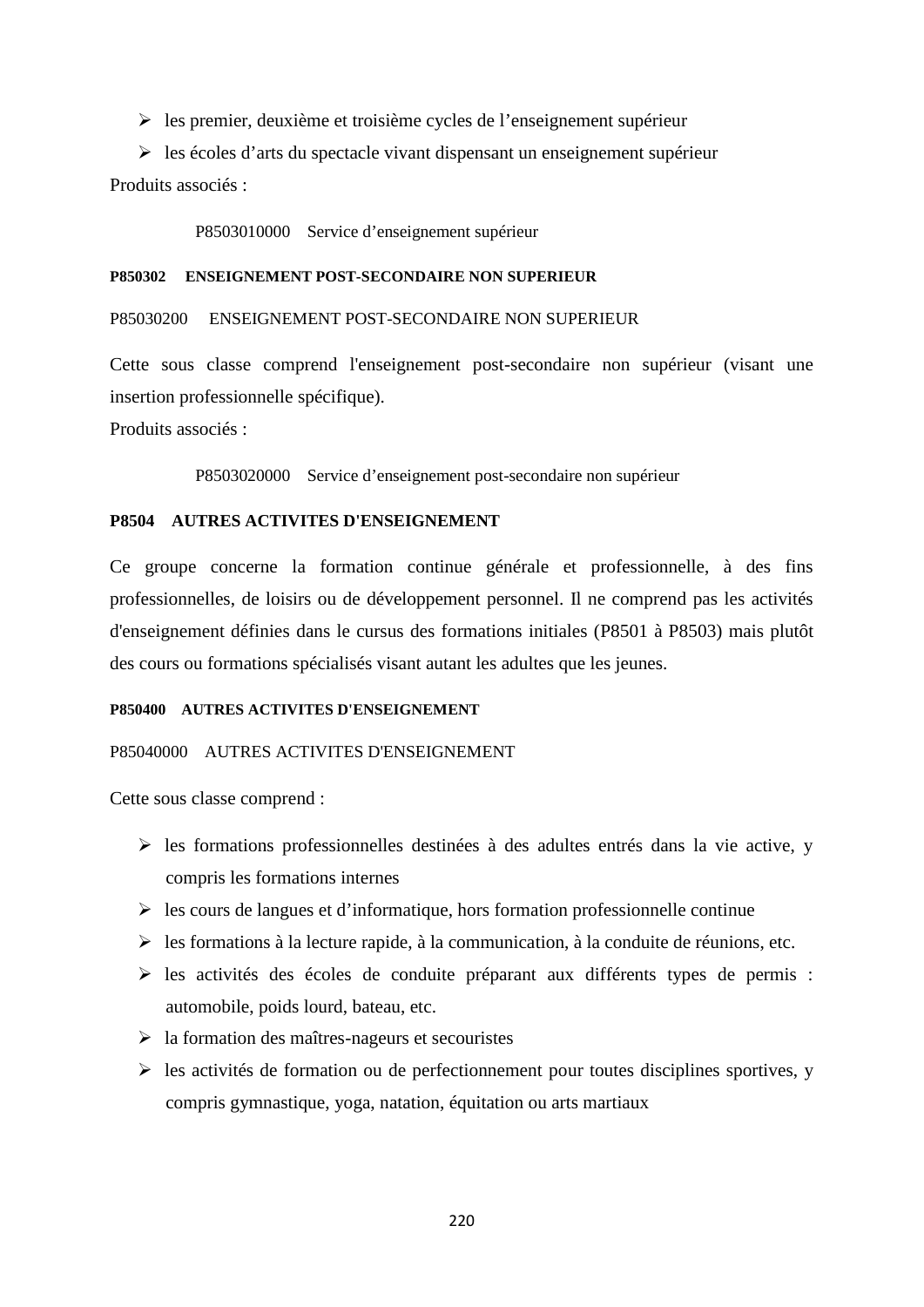- $\triangleright$  les activités de formation ou de perfectionnement pour toutes disciplines artistiques, y compris danse, musique, beaux-arts, théâtre et spectacles, histoire de l'art, etc.,(à l'exclusion du cursus de niveau universitaire) ou ludiques (bridge, poker, échecs, etc.)
- $\triangleright$  l'instruction religieuse des fidèles
- $\triangleright$  le tutorat à tous les niveaux, les cours de rattrapage ou de révision et autres activités de soutien scolaire, y compris à domicile
- $\triangleright$  les activités de conseil en orientation scolaire et le test des connaissances

Produits associés ·

| P8504000001 Services d'enseignement de disciplines sportives et d'activités<br>de loisirs |
|-------------------------------------------------------------------------------------------|
| P8504000002 Services d'enseignement culturel                                              |
| P8504000003 Services d'enseignement de la conduite de véhicules                           |
| P8504000004 Services de formation technique et professionnelle des adultes                |
| P8504000005 Autres services d'enseignement divers n.c.a.                                  |
| P8504000006 Services de soutien à l'enseignement                                          |

# **Section Q ACTIVITÉS POUR LA SANTÉ HUMAINE ET L'ACTION SOCIALE**

Cette section englobe un vaste éventail d'activités, allant des soins assurés par des professionnels de la santé dans des établissements hospitaliers à des activités d'action sociale peu ou pas médicalisées, en passant par des activités d'hébergement médico-social à composante sanitaire plus ou moins importante, ce qui donne lieu à trois divisions (86 à 88).

# **Q86 ACTIVITÉS POUR LA SANTÉ HUMAINE**

Cette division comprend les activités des établissements hospitaliers de court ou long séjour, publics ou privés, sous la responsabilité de médecins : qui offrent des services qui assurent diagnostic, traitement médical et hébergement des patients. Elle couvre aussi les activités de pratique médicale ou dentaire de nature générale ou spécialisée, (consultation, diagnostic, soins et prescriptions), au cabinet du praticien. Cette division comprend, en outre, les activités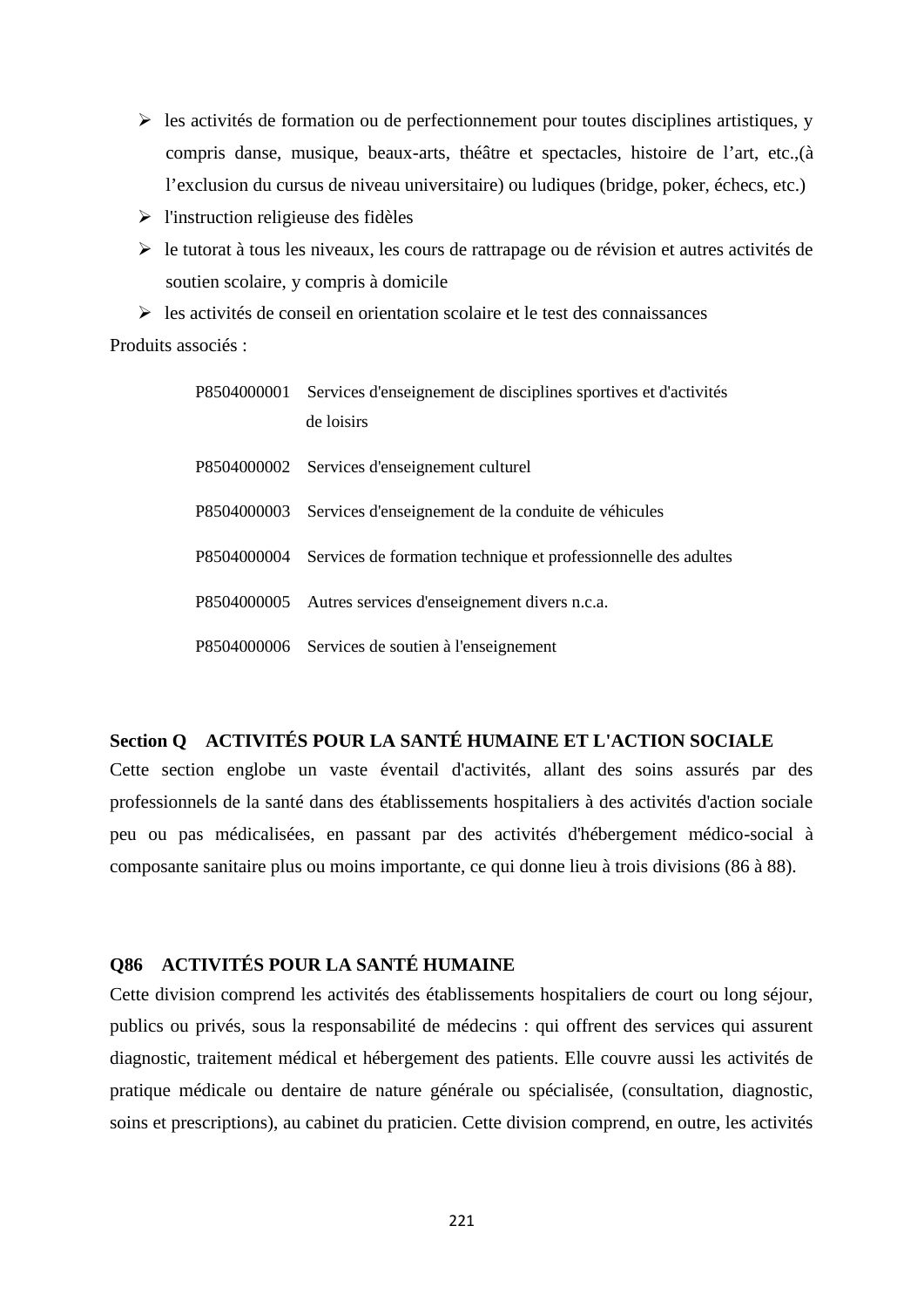afférentes à la santé humaine généralement exercées par des praticiens paramédicaux, exécutant sous leur responsabilité des actes prescrits par un médecin**.**

# **Q8601 ACTIVITÉS HOSPITALIÈRES**

#### **Q860100 ACTIVITES HOSPITALIERES**

#### Q86010000 ACTIVITES HOSPITALIERES

Cette sous classe comprend les activités des établissements hospitaliers publics ou privés, de court ou long séjour, qu'ils soient généraux (hôpitaux locaux, régionaux, universitaires, militaires, thermaux ou pénitentiaires) ou spécialisés (psychiatrie, maternité, etc.).Elles comprennent les activités médicales de diagnostic et de soins principalement pour des patients hospitalisés. .

Elles comprennent également les services d'urgences, de stérilisation et d'interruption de grossesse. Elles sont exercées sous la responsabilité de médecins et comprennent notamment les services du personnel chirurgical, médical et paramédical, et l'utilisation des installations techniques et de la pharmacie.

Produits associés :

Q8601000000 Services hospitaliers

Cette sous classe ne comprend pas :

- $\blacktriangleright$  les activités vétérinaires (cf. M75000000)
- $\triangleright$  l'exercice de la médecine ambulatoire en milieu hospitalier (cf. Q86020001)

### **Q8602 ACTIVITE DES MEDECINS ET DES DENTISTES**

Ce groupe concerne les consultations données et les soins dispensés par les médecins généralistes et spécialistes, y compris les chirurgiens, les dentistes, etc.

Ces activités peuvent être exercées dans des cabinets privés ou de groupe, au domicile des patients, dans des établissements hospitaliers ou similaires assurant des soins ambulatoires.

# **Q860200 ACTIVITE DES MEDECINS ET DES DENTISTES**

Cette classe ne comprend pas :

 les activités des sages-femmes et les activités paramédicales comme celles des infirmières et des physiothérapeutes (cf. Q860302)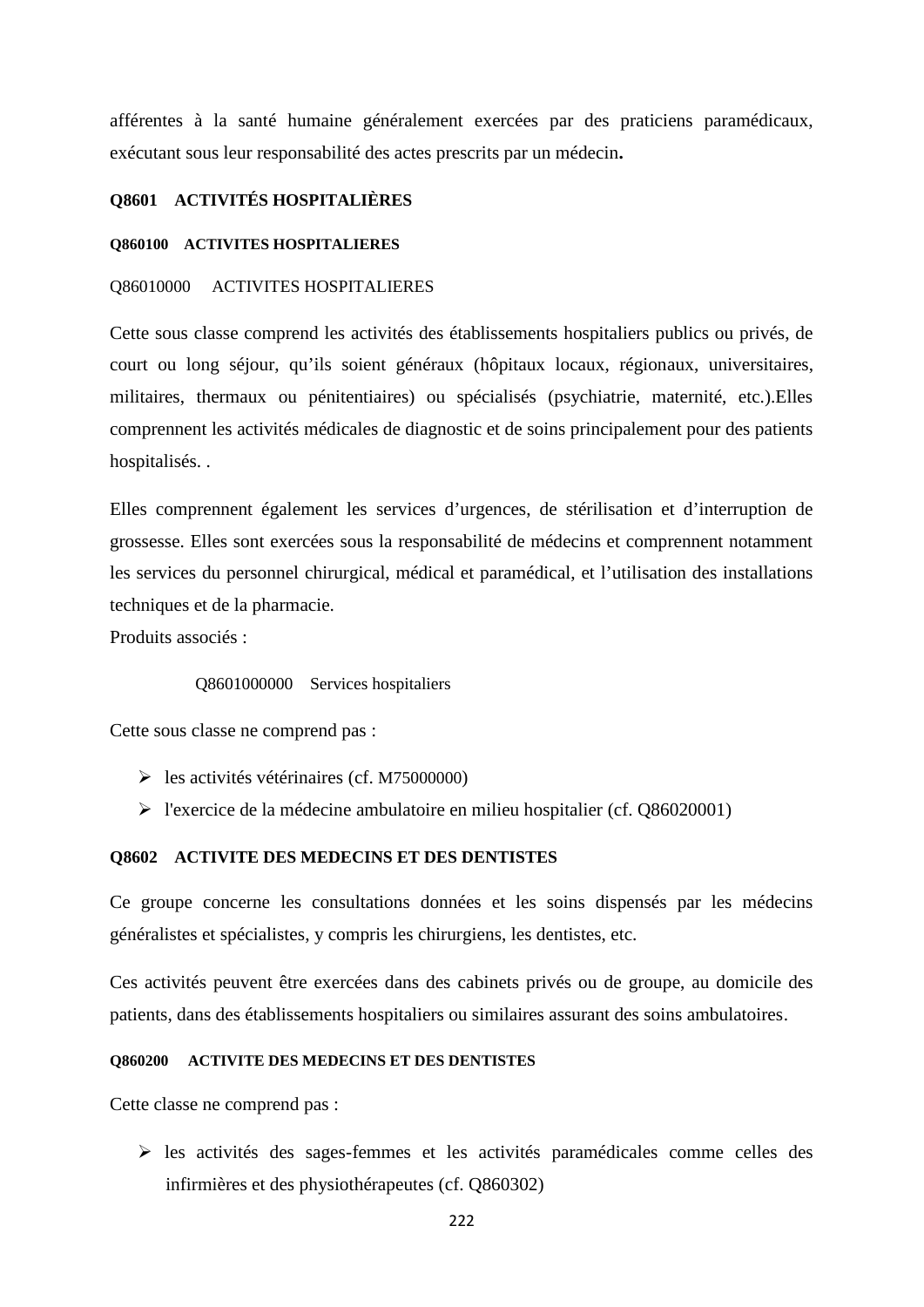$\triangleright$  les consultations et soins assurés en dispensaire par du personnel paramédical (cf. Q860302)

Q86020001 ACTIVITE DES MEDECINS GENERALISTES

Cette sous classe comprend:

 $\triangleright$  les consultations données et les soins dispensés dans le domaine de la médecine générale par les médecins généralistes

Produits associés :

Q8602000100 Services des médecins généralistes

Q86020002 ACTIVITE DES MEDECINS SPECIALISTES

Cette sous classe comprend:

- $\triangleright$  les consultations données et les soins dispensés dans le domaine de la médecine spécialisée par les médecins spécialistes et les chirurgiens
- $\triangleright$  les services des centres de planning familial assurant des actes médicaux tels que la stérilisation ou l'interruption de grossesse, sans hébergement

Produits associés :

Q8602000200 Services des médecins spécialistes

Q86020003 PRATIQUE DENTAIRE

Cette sous classe comprend :

- $\triangleright$  les activités de pratique dentaire de nature générale ou spécialisée (dentisterie, endodontique et dentisterie pédiatrique, pathologie orale)
- les activités d'orthodontie
- $\triangleright$  les activités de pratique dentaire en salles d'opération

Produits associés :

Q8602000300 Services de soins dentaires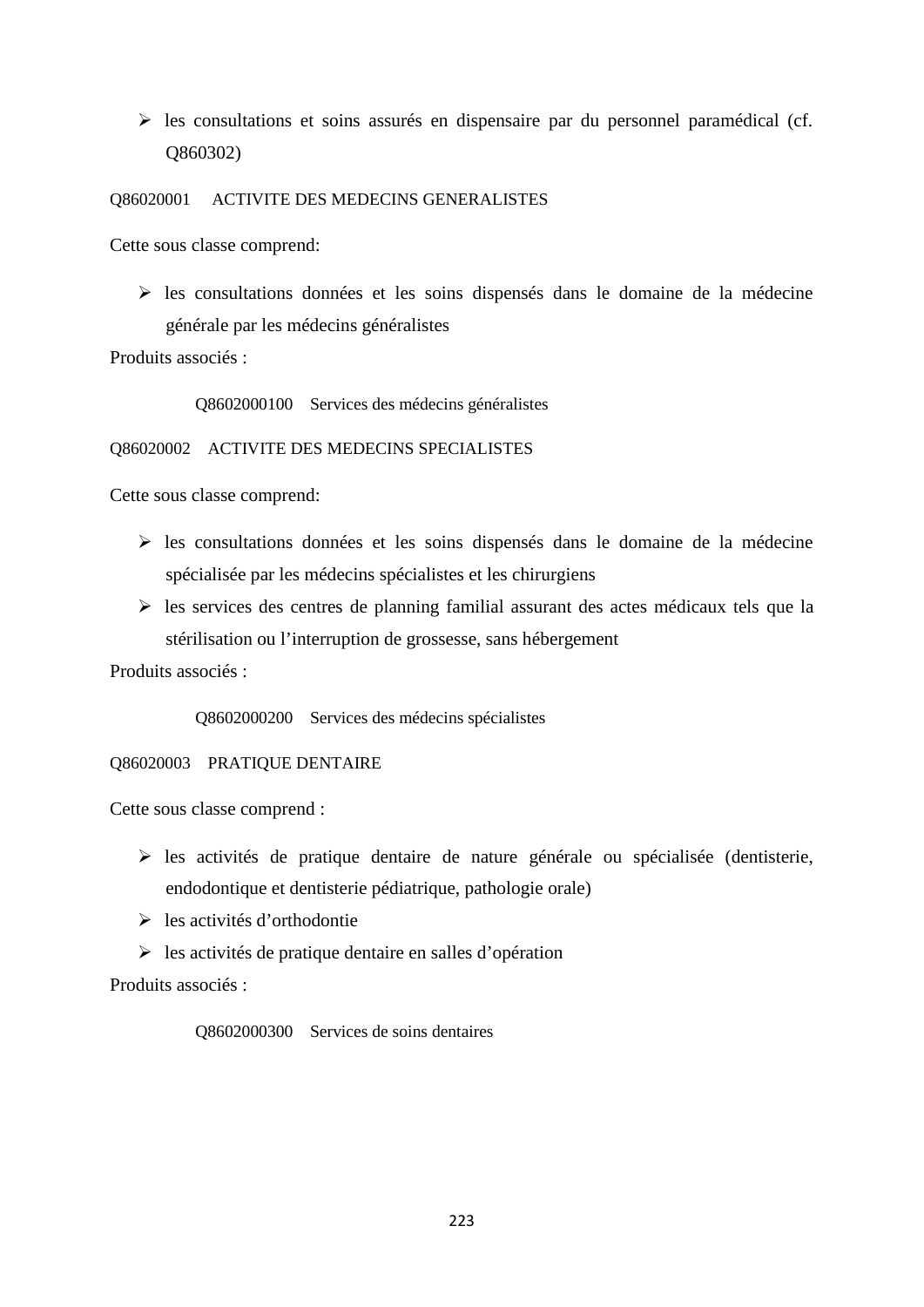# **Q8603 ACTIVITÉS PARAMÉDICALES ET DE SOUTIEN**

#### **Q860301 ACTIVITES DES TRADIPRATICIENS**

#### Q86030100 ACTIVITES DES TRADIPRATICIENS

Cette classe concerne les activités de soins des tradipraticiens. Elles s'exercent parfois dans des établissements similaires à des cliniques avec hospitalisation des patients. Produits associés :

Q8603010000 Services rendus par les tradipraticiens

#### **Q860302 AUTRES ACTIVITES POUR LA SANTE HUMAINE**

# Q86030200 AUTRES ACTIVITES POUR LA SANTE HUMAINE

Cette sous classe comprend principalement les activités pour la santé humaine non exercées dans des hôpitaux ou par des médecins ou dentistes : infirmières, sages-femmes, physiothérapeutes, etc.

Ces activités peuvent être exercées dans des dispensaires, des infirmeries ou d'autres établissements analogues attachés à des entreprises, des écoles, des maisons de retraite, dans des cabinets privés, au domicile des patients ou ailleurs.

Cette classe comprend également :

- $\triangleright$  les activités des laboratoires d'analyses médicales (analyses de sang, etc.)
- $\triangleright$  les activités des banques de sang, de sperme, d'organes aux fins de transplantation
- $\triangleright$  le transport par ambulance de patients par tout mode de transport

| Q8603020001 Analyses biologiques et médicales                  |
|----------------------------------------------------------------|
| Q8603020002 Soins des sages-femmes                             |
| Q8603020003 Soins des infirmiers                               |
| Q8603020004 Services des ambulances                            |
| Q8603020005 Autres services concernant la santé humaine n.c.a. |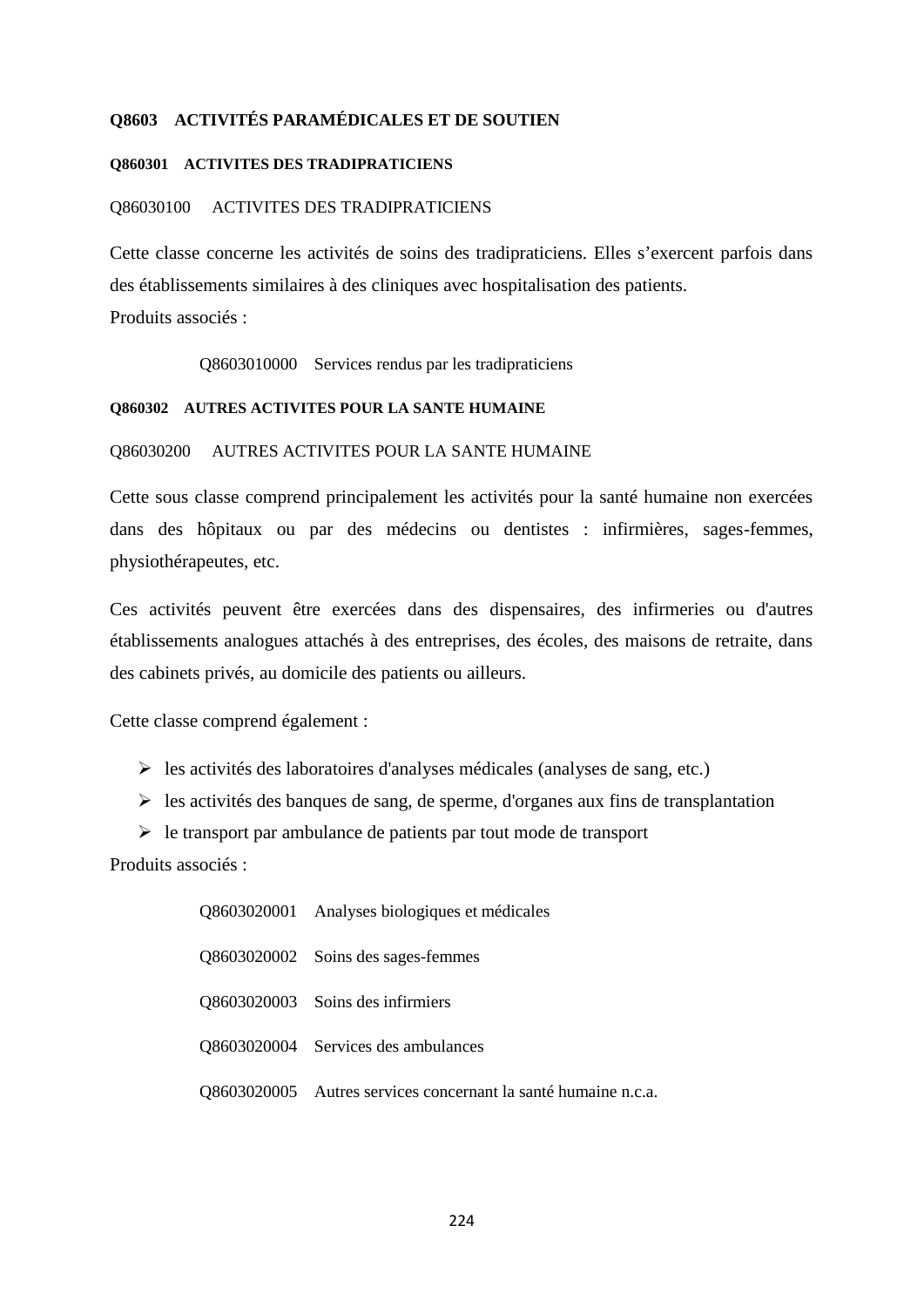# **Q87 ACTIVITES D'HEBERGEMENT MEDICO-SOCIAL ET SOCIAL**

Cette division comprend l'hébergement médicalisé et l'hébergement social de personnes en difficulté : l'hébergement peut être associé à des services médicaux, des services de surveillance ou d'autres services d'assistance aux malades. Elle n'implique pas un médecin à demeure (cf. division 86).

#### **Q8700 ACTIVITES D'HEBERGEMENT MEDICO-SOCIAL ET SOCIAL**

#### **Q870000 ACTIVITES D'HEBERGEMENT MEDICO-SOCIAL ET SOCIAL**

#### Q87000000 ACTIVITES D'HEBERGEMENT MEDICO-SOCIAL ET SOCIAL

Cette sous classe comprend les activités des:

- centres pour personnes âgées, de convalescence et de soins de longue durée
- établissements de convalescence psychiatrique ou spécialisés en santé mentale
- établissements de désintoxication
- $\triangleright$  orphelinats, fovers et résidences pour enfants
- établissements pour mères célibataires avec enfants ou d'accueil temporaire pour sans abri
- établissements de réinsertion pour jeunes délinquants

Produits associés :

| Q8700000001 Services d'hébergement social pour personnes handicapées                       |
|--------------------------------------------------------------------------------------------|
| mentales, malades mentales toxicomanes                                                     |
| Q8700000002 Services d'hébergement social pour personnes âgées ou<br>handicapées physiques |
| Q8700000003 Autres services d'hébergement médico-social et social                          |

# **Q88 ACTION SOCIALE SANS HEBERGEMENT**

Cette division comprend la prestation de divers services d'action sociale directement aux bénéficiaires. Les activités de cette division ne comprennent pas de services d'hébergement, sauf sur une base temporaire.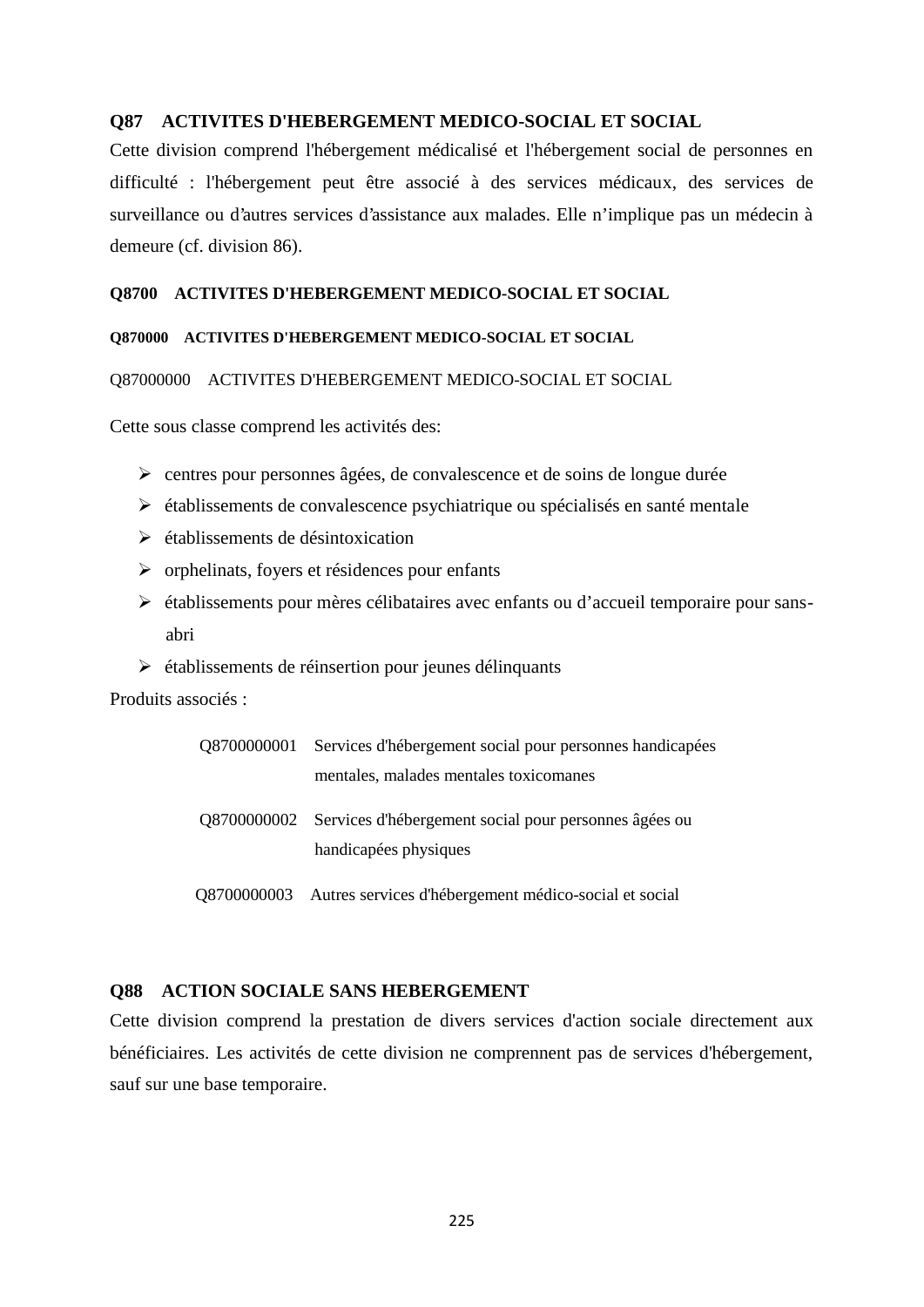# **Q8800 ACTION SOCIALE SANS HEBERGEMENT**

Ces activités peuvent être exercées par des services publics, des organisations d'entraide nationales ou locales ou par des organismes privés.

#### **Q880000 ACTION SOCIALE SANS HEBERGEMENT**

#### Q88000000 ACTION SOCIALE SANS HEBERGEMENT

Cette sous classe comprend les services sociaux, de consultation, de protection sociale, d'orientation et autres services similaires destinés aux personnes âgées et handicapées, aux réfugiés, aux personnes et aux familles à leur domicile ou dans d'autres lieux, tels que :

- $\triangleright$  accueil en centres de jour, visites à domicile
- action sociale en faveur des chômeurs et travailleurs handicapés
- activités d'adoption ; protection sociale et conseil d'orientation pour enfants et adolescents ;
- conseils d'économie domestique et de crédit, conseils conjugaux ou familiaux
- $\triangleright$  détermination des droits à l'aide sociale
- $\triangleright$  activités sociales au niveau des collectivités et des quartiers, activités de bienfaisance
- $\triangleright$  aide aux victimes de catastrophes, aux réfugiés, aux immigrés, etc.,
- $\geq$  garde d'enfants à domicile, y compris baby sitting

Produits associés :

Q8800000000 Services d'action sociale sans hébergement

## **Section R ACTIVITÉS ARTISTIQUES, SPORTIVES ET RECREATIVES**

Cette section comprend un ensemble d'activités destinées à répondre aux intérêts du grand public en matière culturelle, de divertissement et de loisirs, notamment avec les spectacles et musées, les équipements sportifs, ludiques et récréatifs. Cette section est composée de quatre divisions (R90 à R93).

Elle ne comprend pas :

- $\triangleright$  la production, la distribution et la projection de films (cf. division J59)
- $\triangleright$  les activités de radiodiffusion et de télévision (cf. division J60)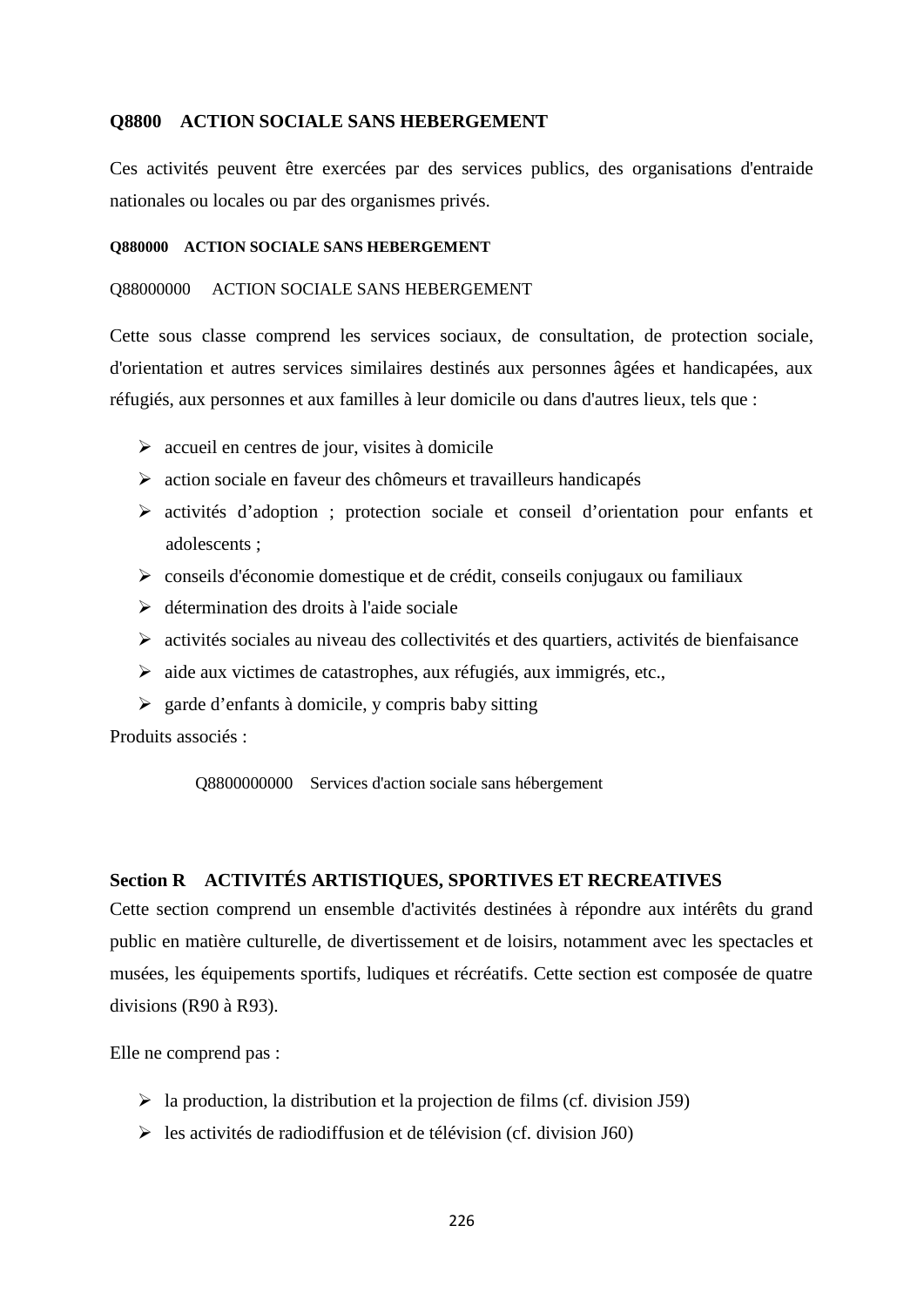# **R90 ACTIVITÉS CREATIVES, ARTISTIQUES ET DE SPECTACLE**

Cette division comprend les activités visant à répondre aux intérêts du public en matière de culture et de divertissement Elle couvre la production et la promotion de spectacles, d'événements ou d'expositions destinés au public, la fourniture de prestations artistiques, créatives et techniques correspondantes.

Cette division ne comprend pas :

- $\triangleright$  la gestion de musées et zoos (cf. division J91)
- $\triangleright$  l'organisation de jeux de hasard et d'argent (cf. division J92)
- $\triangleright$  les activités sportives, récréatives et de loisirs (cf. division J93)

#### **R9000 ACTIVITES CREATIVES, ARTISTIQUES ET DE SPECTACLE**

Ce groupe comprend les activités de création artistique et des arts du spectacle vivant, ainsi que les activités associées.

## **R900000 ACTIVITES CREATIVES, ARTISTIQUES ET DE SPECTACLE**

#### R90000000 ACTIVITES CREATIVES, ARTISTIQUES ET DE SPECTACLE

Cette sous classe comprend :

- la production artistique de spectacles, troupes de théâtre, de danse ou d'opéras, orchestres, et autres productions analogues incluant celle des artistes de la scène (acteurs, danseurs, chanteurs, musiciens, conteurs, etc.) et du cirque ;
- l'organisation de tournées de spectacles artistiques l
- les activités exercées par des artistes non scéniques : sculpteurs, peintres, caricaturistes, graveurs, etc., ainsi que la restauration d'œuvres d'art
- $\triangleright$  les activités des écrivains et des journalistes indépendants
- $\triangleright$  les activités de soutien au spectacle vivant assurant des prestations techniques pour le son, l'éclairage, le décor, les costumes, etc.
- $\triangleright$  les activités de production, de promotion et d'organisation de spectacles (sans responsabilité artistique)
- $\triangleright$  l'exploitation de lieux ou salles de spectacles aménagés pour des représentations publiques : salles de concert, de théâtre, de danse, de music-hall, de cirques, etc.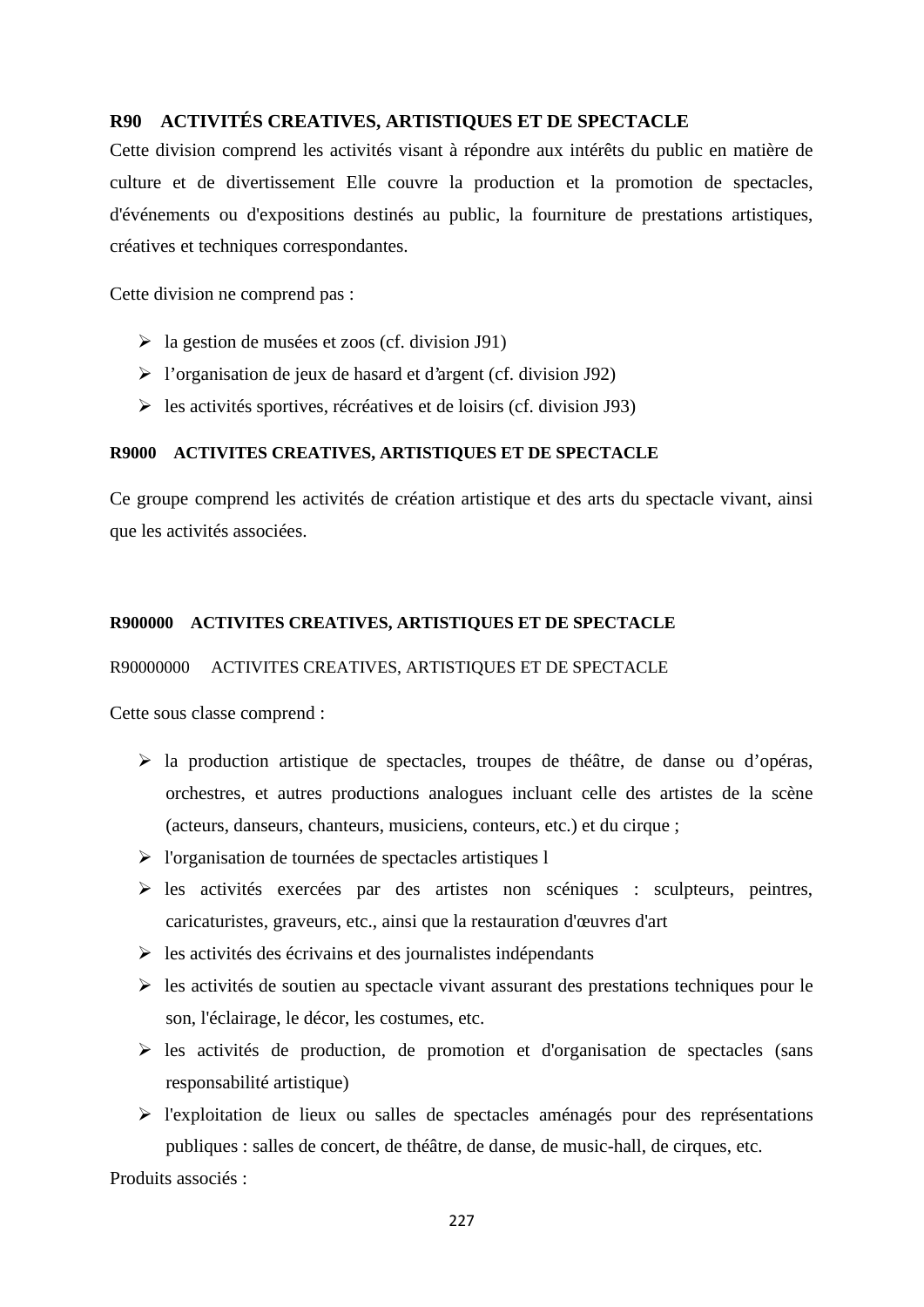R9000000001 Services d'artistes du spectacle vivant R9000000002 Services de soutien au spectacle vivant R9000000003 Services de création artistique R9000000004 Services de gestion de salles de spectacles

Cette sous classe ne comprend pas :

- $\blacktriangleright$  les activités des imprésarios (cf. M74000300)
- $\blacktriangleright$  les activités de casting (cf. N78000000)
- la production de films et l'exploitation de cinémas (cf. J59010000)
- les activités des agences de vente de billets (cf. N79000000)

# **R91 CONSERVATION ET VALORISATION DU PATRIMOINE**

Cette division comprend les activités des bibliothèques et des archives, la gestion des musées de toute nature, des jardins botaniques et zoologiques, la gestion des sites historiques et les activités propres aux réserves naturelles. Elle comprend également la préservation et l'exposition des objets, sites et curiosités naturelles présentant un intérêt historique, culturel et éducatif (sites du patrimoine mondial, etc.).

# **R9100 CONSERVATION ET VALORISATION DU PATRIMOINE**

# **R910000 CONSERVATION ET VALORISATION DU PATRIMOINE**

# R91000000 CONSERVATION ET VALORISATION DU PATRIMOINE

- $\triangleright$  les activités de documentation et d'information des bibliothèques et médiathèques de tous types que
- $\triangleright$  les activités de documentation et d'information des archives publiques, y compris photographiques et cinématographiques
- $\geq$  la gestion des musées de toute nature
- $\triangleright$  la gestion et la préservation des sites et bâtiments historiques
- $\geq$  la gestion des jardins botaniques et zoologiques
- $\triangleright$  la gestion des réserves naturelles, y compris la protection de la flore et de la faune, etc.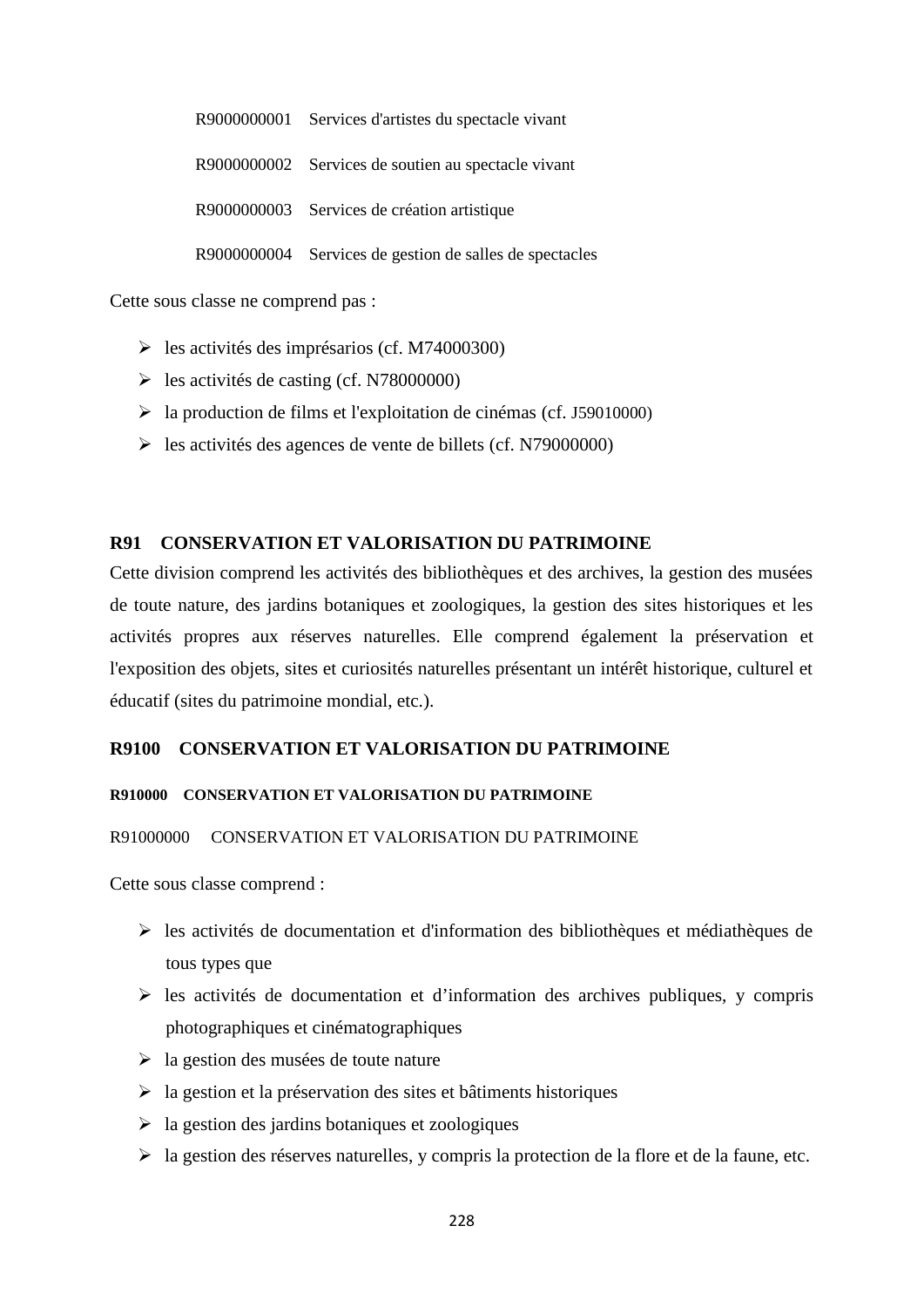Produits associés :

| R9100000001 Services des bibliothèques et archives       |
|----------------------------------------------------------|
| R9100000002 Services de gestion des musées               |
| R9100000003 Services de gestion des sites et monuments   |
| R9100000004 Services des zoos et des réserves naturelles |

Cette sous classe ne comprend pas :

- $\geq$  les activités des galeries d'art commerciales (cf. G47020900)
- la restauration d'œuvres d'art et d'objets de collection des musées (cf. R90000000)
- $\triangleright$  la rénovation et la restauration des sites et monuments historiques (cf. section F)

# **R92 ORGANISATION DE JEUX DE HASARD ET D'ARGENT**

Cette division comprend l'exploitation d'installations de jeux de hasard, telles que les casinos, salles de bingo et terminaux de jeux vidéo, et la fourniture de services de jeux de hasard, tels que loteries et paris mutuels hors hippodrome.

# **R9200 ORGANISATION DE JEUX DE HASARD ET D'ARGENT**

#### **R920000 ORGANISATION DE JEUX DE HASARD ET D'ARGENT**

# R92000000 ORGANISATION DE JEUX DE HASARD ET D'ARGENT

Cette sous classe comprend l'exploitation d'installations de jeux de hasard avec mise d'argent, telles que les casinos, salles de bingo et terminaux de jeux vidéo, et l'offre de jeux de hasard ou d'argent, y compris sur Internet, tels que bandits manchots, loteries, jeux à gratter et paris sur les courses ou autres événements.

Produits associés :

R9200000000 Jeux de hasard et d'argent

# **R93 ACTIVITÉS SPORTIVES, RÉCRÉATIVES ET DE LOISIRS**

Cette division comprend les activités sportives, récréatives et de loisirs (à l'exclusion des activités des musées, de la préservation des sites et monuments historiques, des jardins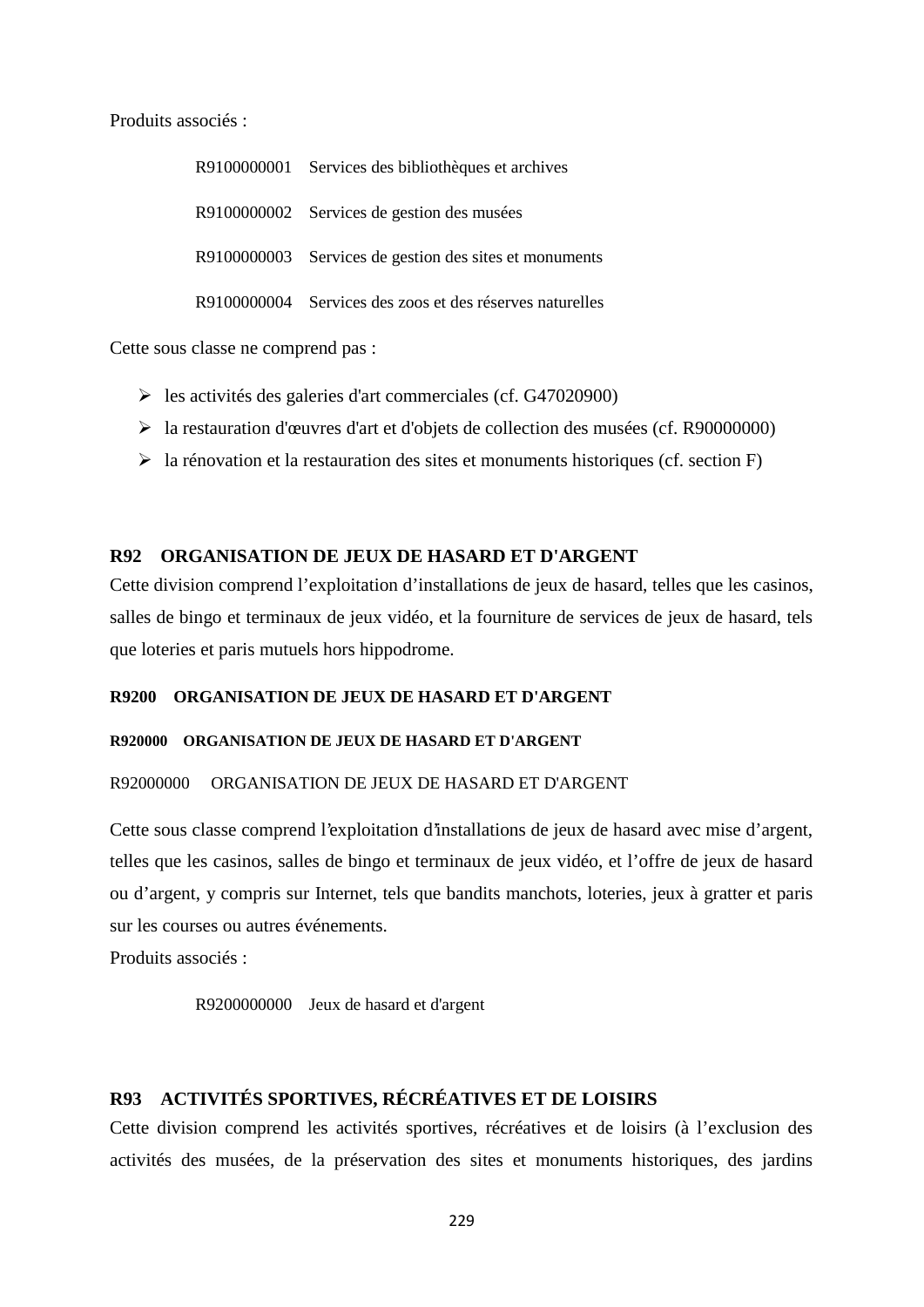botaniques et zoologiques, des activités des réserves naturelles et de l'organisation de jeux de hasard et d'argent).

Ne sont pas compris dans cette division les arts dramatiques, la musique et les autres arts et divertissements tels que la production de spectacles, de productions théâtrales, de concerts, de spectacles d'opéra, de spectacles de danse et d'autres productions analogues, voir division R90.

# **R9301 ACTIVITÉS LIÉES AU SPORT**

#### **R930100 ACTIVITES LIEES AU SPORT**

## R93010000 ACTIVITES LIEES AU SPORT

Cette sous classe comprend :

- $\triangleright$  la gestion des équipes ou clubs sportifs à caractère professionnel, les activités des athlètes professionnels indépendants (entraîneurs, juges et arbitres également), les activités des ligues sportives, l'engagement d'écuries de course (voitures, chiens, chevaux, etc.)
- l'exploitation d'installations destinées à accueillir des manifestations sportives, couvertes ou non couvertes, avec ou sans tribunes ou enceintes réservées aux spectateurs: stade de football, piscines et stades, stades d'athlétisme, salles de boxe
- $\triangleright$  les activités d'organisation, de promotion ou de gestion de manifestations sportives
- $\triangleright$  l'activité des clubs et centres de culture physique et de musculation
- l'exploitation de réserves pour la pêche et la chasse sportive

Produits associés :

R9301000001 Services de gestion d'installations sportives R9301000002 Services de clubs de sports R9301000003 Services des centres de culture physique R9301000004 Services d'autres activités liées au sport

Cette sous classe ne comprend pas :

- la location d'articles et d'équipement de loisirs et de sport (cf. N77000300)
- l'enseignement de disciplines sportives et d'activités ludiques (cf. P85040000)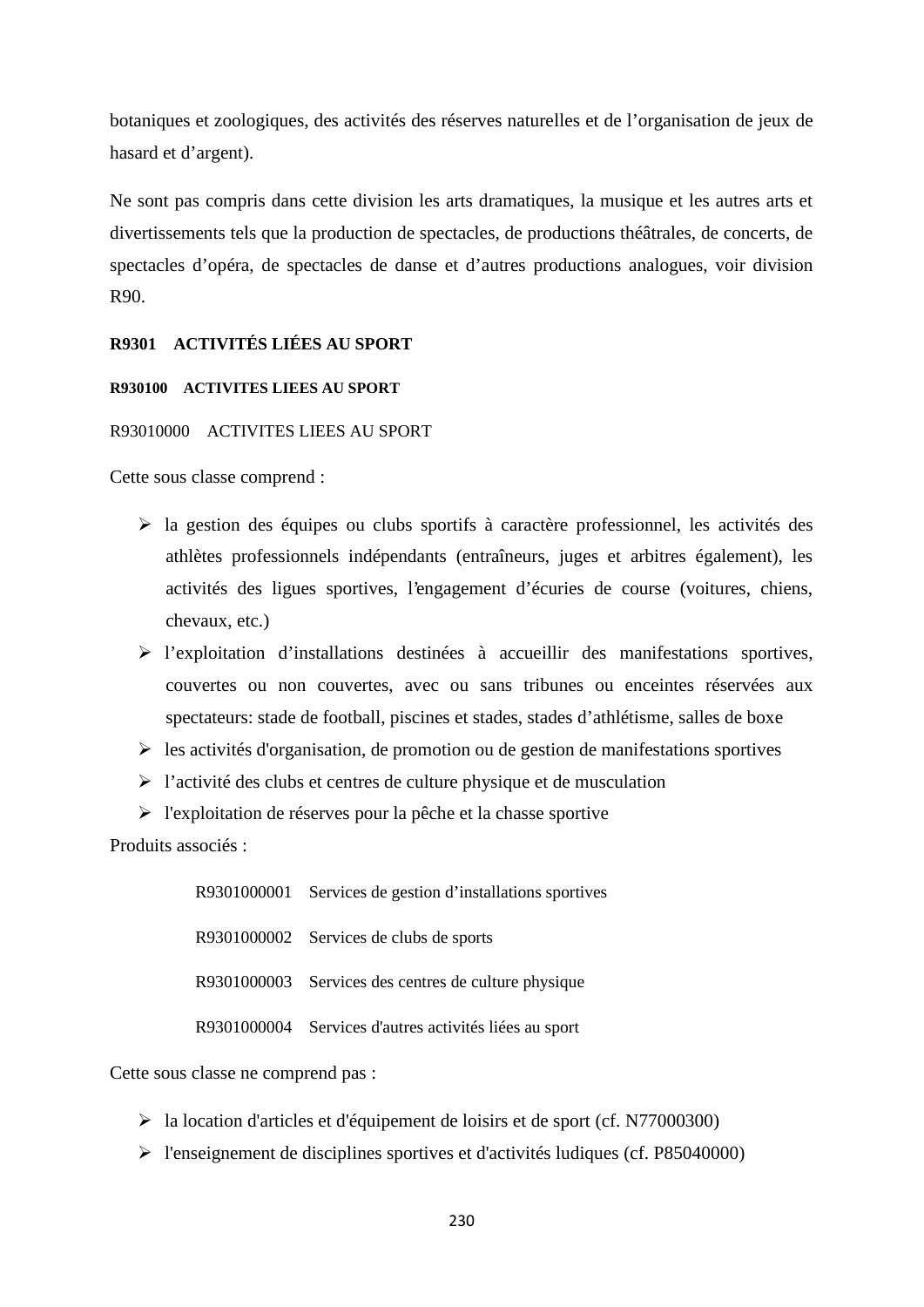# **R9302 ACTIVITÉS RÉCRÉATIVES ET DE LOISIRS**

#### **R930200 ACTIVITES RECREATIVES ET DE LOISIRS**

# R93020000 ACTIVITES RECREATIVES ET DE LOISIRS

Cette sous classe comprend :

- $\triangleright$  les activités des parcs d'attractions, à thèmes ou de loisirs et des fêtes foraines
- l'exploitation de jeux à pièces (flipper, baby-foot, juke-box, billard, jeux électroniques, etc.)
- $\triangleright$  les activités de plages, y compris la location d'équipements de loisirs et d'agrément, de cabines, vestiaires, sièges, etc.
- $\triangleright$  les activités des discothèques et des pistes de danse (sans service de boissons prédominant)

Produits associés :

R9302000001 Activités des parcs d'attractions et parcs à thèmes

R9302000002 Autres activités récréatives et de loisirs

Cette sous classe ne comprend pas :

- $\geq$  les croisières en bateau (cf. H50010000 et H50020000)
- les activités des troupes de théâtre et de cirque (cf. R90000000)

# **Section S AUTRES ACTIVITÉS DE SERVICES N.C.A.**

Cette section comprend les activités des organisations associatives, la réparation d'ordinateurs et de biens personnels et domestiques ainsi que diverses activités de services personnels non classées ailleurs dans cette nomenclature. Elle est composée de trois divisions (94 à 96).

# **S94 ACTIVITÉS DES ORGANISATIONS ASSOCIATIVES**

Le simple fait d'avoir le statut d'association n'implique pas un classement dans la présente division. Le classement d'une association, comme de toute autre unité, se fait en fonction de l'activité économique réellement exercée.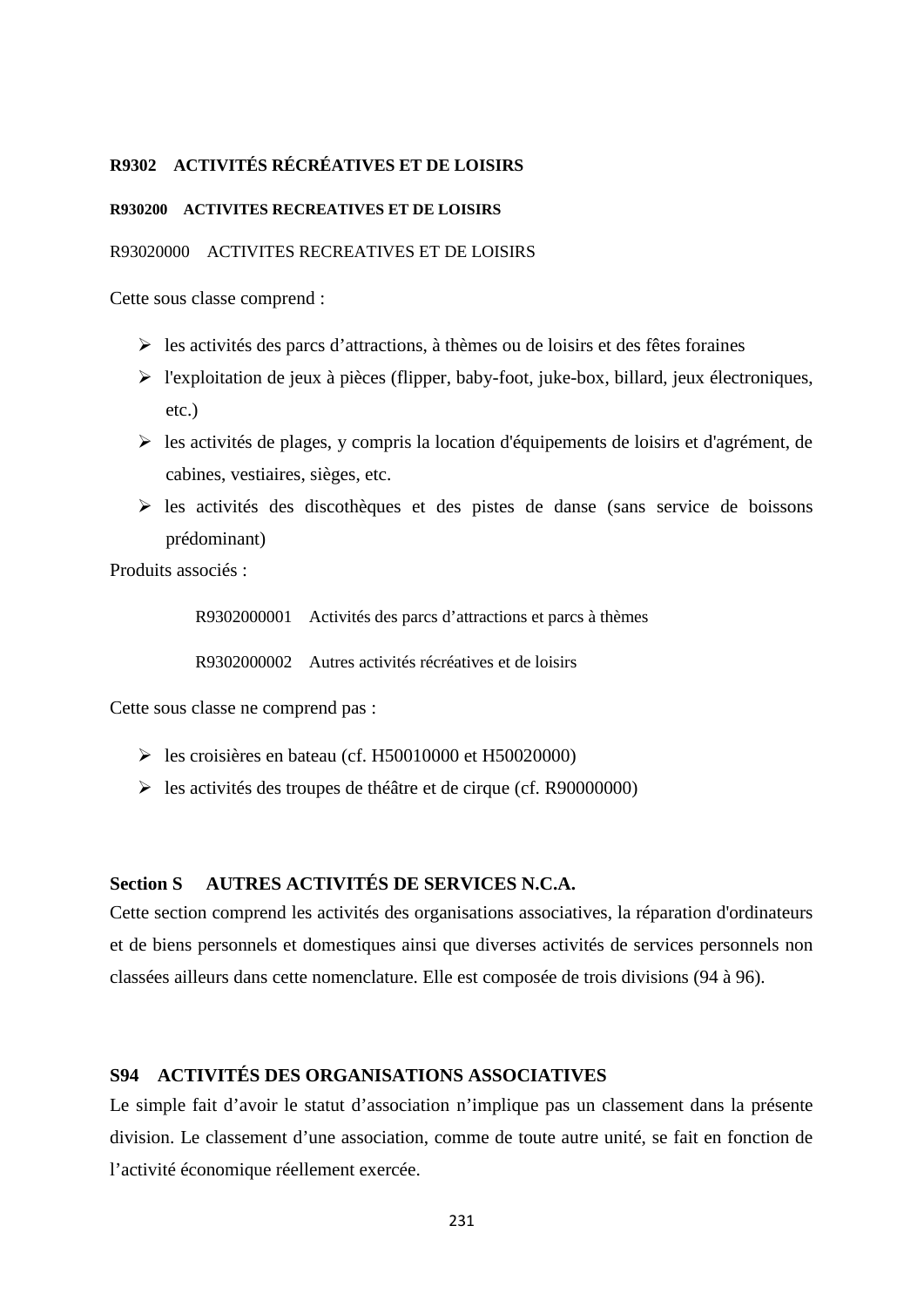Cette division comprend les activités d'administration générale d'organismes associatifs ou assimilés (représentation, promotion de leurs intérêts et lobbying).

Les trois groupes de cette division correspondent aux différents centres d'intérêts de ces associations : économiques et professionnels (groupe S9401), syndicaux (groupe S9402), religieux, politiques et autres (groupe S9403).

L'enseignement religieux associé à un programme éducatif, l'enseignement théologique approfondi pour la formation de prêtres, l'enseignement coranique élémentaire, quand il peut être considéré comme alphabétisation, sont des activités classées en division P85.

# **S9401 ACTIVITES DES ORGANISATIONS ECONOMIQUES, PATRONALES ET PROFESSIONNELLES**

Ce groupe concerne les activités des unités qui promeuvent les intérêts des membres d'organisations patronales, consulaires et professionnelles notamment par la diffusion d'informations, la représentation auprès des organismes publics, les relations publiques et les négociations collectives.

Il ne comprend pas les activités de formation éventuellement associées.

# **S940100 ACTIVITES DES ORGANISATIONS ECONOMIQUES, PATRONALES ET PROFESSIONNELLES**

S94010000 ACTIVITES DES ORGANISATIONS ECONOMIQUES, PATRONALES ET PROFESSIONNELLES

Cette sous classe comprend :

- $\triangleright$  les activités des organisations économiques et patronales (et de leurs fédérations) dont les membres ont pour intérêt essentiel le développement et la prospérité des entreprises relevant d'une certaine activité ou d'une certaine région
- $\triangleright$  les activités des chambres consulaires, des corporations et organisations similaires
- $\triangleright$  les activités des organisations dont les membres s'intéressent principalement à une discipline, à une profession ou à un domaine technique, artistique ou culturel particulier, telles que les associations de médecins, de juristes, de comptables, d'ingénieurs, d'architectes, d'écrivains, de journalistes, etc., y compris l'élaboration de normes déontologiques

Produits associés :

S9401000001 Services fournis par les organisations patronales et consulaires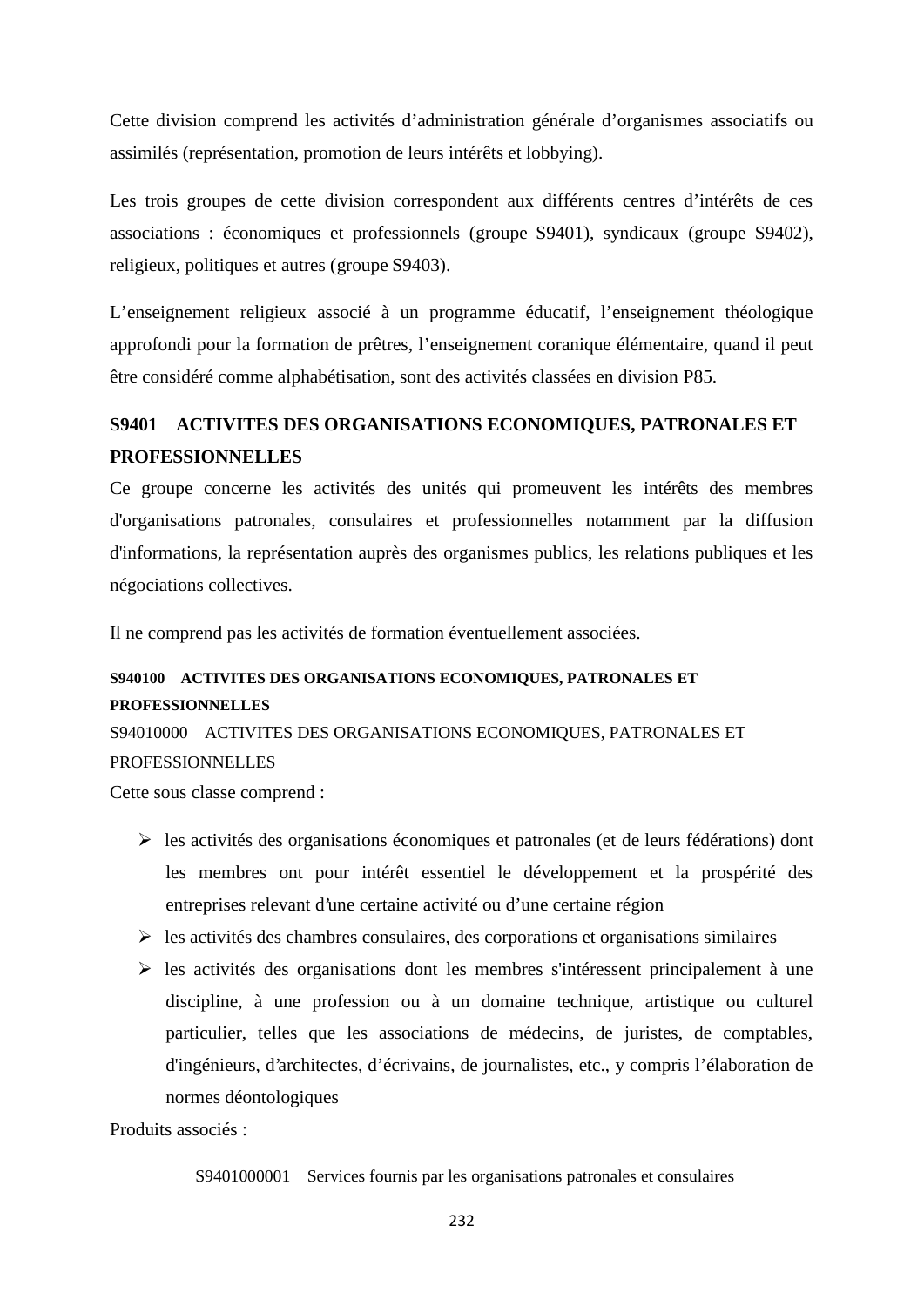#### S9401000002 Services fournis par les organisations professionnelles

# **S9402 ACTIVITÉS DES SYNDICATS DES TRAVAILLEURS**

#### **S940200 ACTIVITES DES SYNDICATS DES TRAVAILLEURS**

#### S94020000 ACTIVITES DES SYNDICATS DES TRAVAILLEURS

Cette sous classe comprend :

- la promotion des intérêts des salariés organisés en syndicats en vue d'une action concertée
- $\triangleright$  la promotion des intérêts de certaines catégories de travailleurs indépendants (paysans, pêcheurs, etc.) par extension
- les activités des syndicats de salariés d'une entreprise, des fédérations et confédérations syndicales organisées selon des critères professionnels, régionaux, structurels ou autres

Produits associés :

S9402000000 Services fournis par les syndicats de travailleurs

# **S9403 ACTIVITÉS DES AUTRES ORGANISATIONS ASSOCIATIVES**

## **S940301 ACTIVITES DES ORGANISATIONS RELIGIEUSES**

#### S94030100 ACTIVITES DES ORGANISATIONS RELIGIEUSES

Cette sous classe comprend :

- $\triangleright$  les activités des organisations religieuses fournissant des services directement aux fidèles dans les églises, mosquées, temples, synagogues ou dans d'autres lieux de culte
- $\triangleright$  les activités des monastères, des couvents et des institutions similaires
- $\triangleright$  les activités de retraite religieuse
- $\triangleright$  les services religieux liés aux funérailles, naissances, mariages, baptêmes

Produits associés :

## S9403010000 Services fournis par les organisations religieuses

Elle ne comprend pas les activités d'enseignement, de santé ou d'action sociale fournis éventuellement par ces organisations (divisions P85, Q86, Q87 et Q88).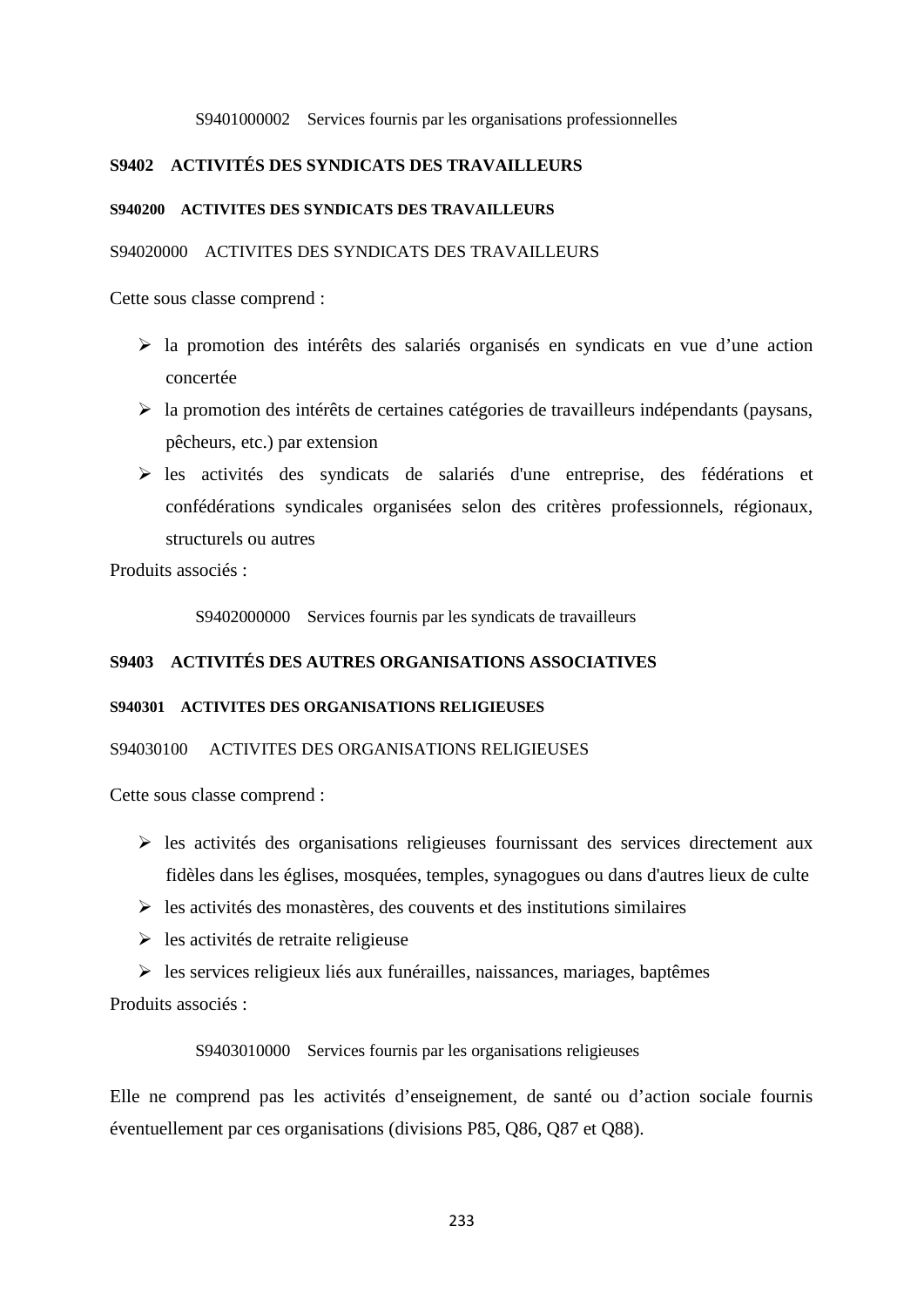#### **S940302 ACTIVITES DES ORGANISATIONS POLITIQUES**

#### S94030200 ACTIVITES DES ORGANISATIONS POLITIQUES

Cette sous classe comprend les activités des organisations politiques (et des organisations auxiliaires) visant principalement à influencer l'opinion et les pouvoirs publics, notamment en faisant accéder des membres ou des sympathisants d'un parti à des postes politiques ; elles peuvent comprendre la diffusion d'informations, les relations publiques, la collecte de fonds, etc.

Produits associés :

S9403020000 Services fournis par les organisations politiques

#### **S940303 ACTIVITES DES AUTRES ORGANISATIONS ASSOCIATIVES**

## S94030300 ACTIVITES DES AUTRES ORGANISATIONS ASSOCIATIVES

Cette sous classe comprend :

- $\triangleright$  les activités des organisations (non affiliées directement à un parti politique) qui militent en faveur d'une cause ou d'une question d'intérêt public (environnement et écologie, éducation, défense des minorités, etc.) en sensibilisant l'opinion, en faisant pression sur les milieux politiques, en collectant des fonds, etc. :
- $\triangleright$  les activités des associations de consommateurs, d'automobilistes, d'étudiants, de jeunes, etc.
- $\triangleright$  les activités des associations dont l'objet consiste à organiser des réunions et des rencontres,
- $\triangleright$  les activités des associations spécialisées dans des occupations culturelles ou récréatives (autres que les clubs sportifs et les cercles de jeux), par exemple les cercles littéraires, les associations historiques, les clubs de jardinage, les ciné-clubs et les photos clubs, les clubs d'amis de la musique et des arts, les clubs de travaux manuels, les clubs de collectionneurs, etc.

Produits associés :

S9403030000 Services fournis par les autres organisations associatives n.c.a.

Cette sous classe ne comprend pas :

les activités de bienfaisance (cf. Q88000000)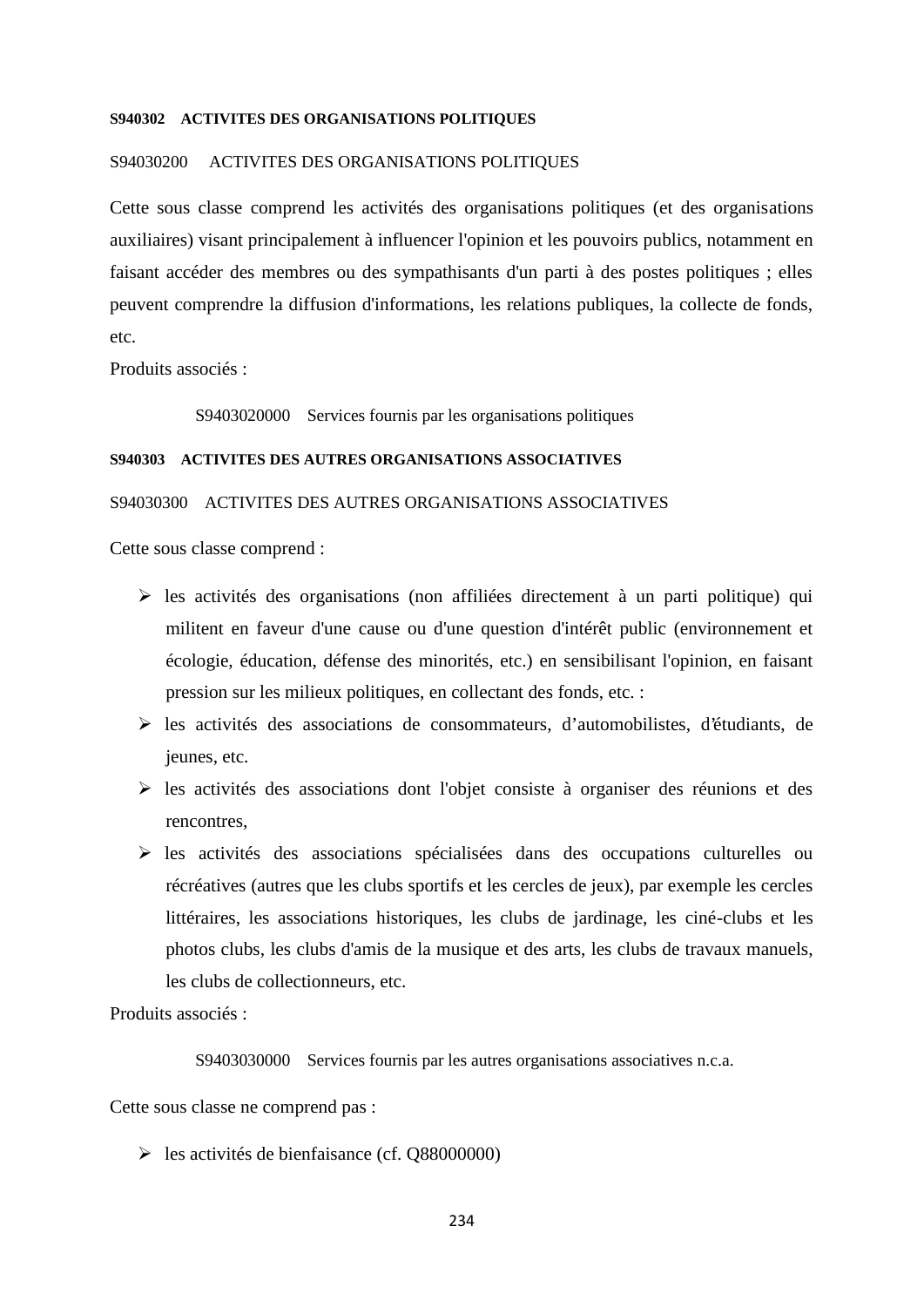$\blacktriangleright$  les activités des clubs de sports (cf. R93010000)

# **S95 REPARATION D'ORDINATEURS, BIENS PERSONNELS ET DOMESTIQUES**

Cette division comprend la réparation et l'entretien d'ordinateurs et d'équipements périphériques. Elle comprend également la réparation d'équipements de communication, comme les téléphones, et des produits électroniques grand public comme les radios et téléviseurs.

Elle comprend encore la réparation des équipements pour la maison (meubles, électroménager,…) et le jardin, de vêtements, chaussures, cycles, articles de sport et de loisirs et d'autres biens personnels et domestiques.

# **S9501 REPARATION D'ORDINATEURS ET D'EQUIPEMENTS DE COMMUNICATION**

Ce groupe concerne la réparation et l'entretien des ordinateurs et équipements périphériques et des équipements de communication.

#### **S950101 REPARATION D'ORDINATEURS ET D'EQUIPEMENTS PERIPHERIQUES**

#### S95010100 REPARATION D'ORDINATEURS ET D'EQUIPEMENTS PERIPHERIQUES

Cette sous classe comprend la réparation des équipements électroniques, tels que les ordinateurs et les matériels informatiques, ainsi que les équipements périphériques. Produits associés :

## S9501010000 Réparation d'ordinateurs et d'équipements périphériques

Cette sous classe ne comprend pas :

 $\triangleright$  l'installation de logiciels, la configuration et autres services d'assistance technique informatique (cf. J62000200)

#### **S950102 REPARATION D'EQUIPEMENTS DE COMMUNICATION**

#### S95010200 REPARATION D'EQUIPEMENTS DE COMMUNICATION

Cette sous classe comprend la réparation et l'entretien d'équipements de communication tels que : les téléphones sans fil, les téléphones portables, les modems, équipement porteur, les télécopieurs, les équipements de transmission des communications (routeurs, ponts, modems),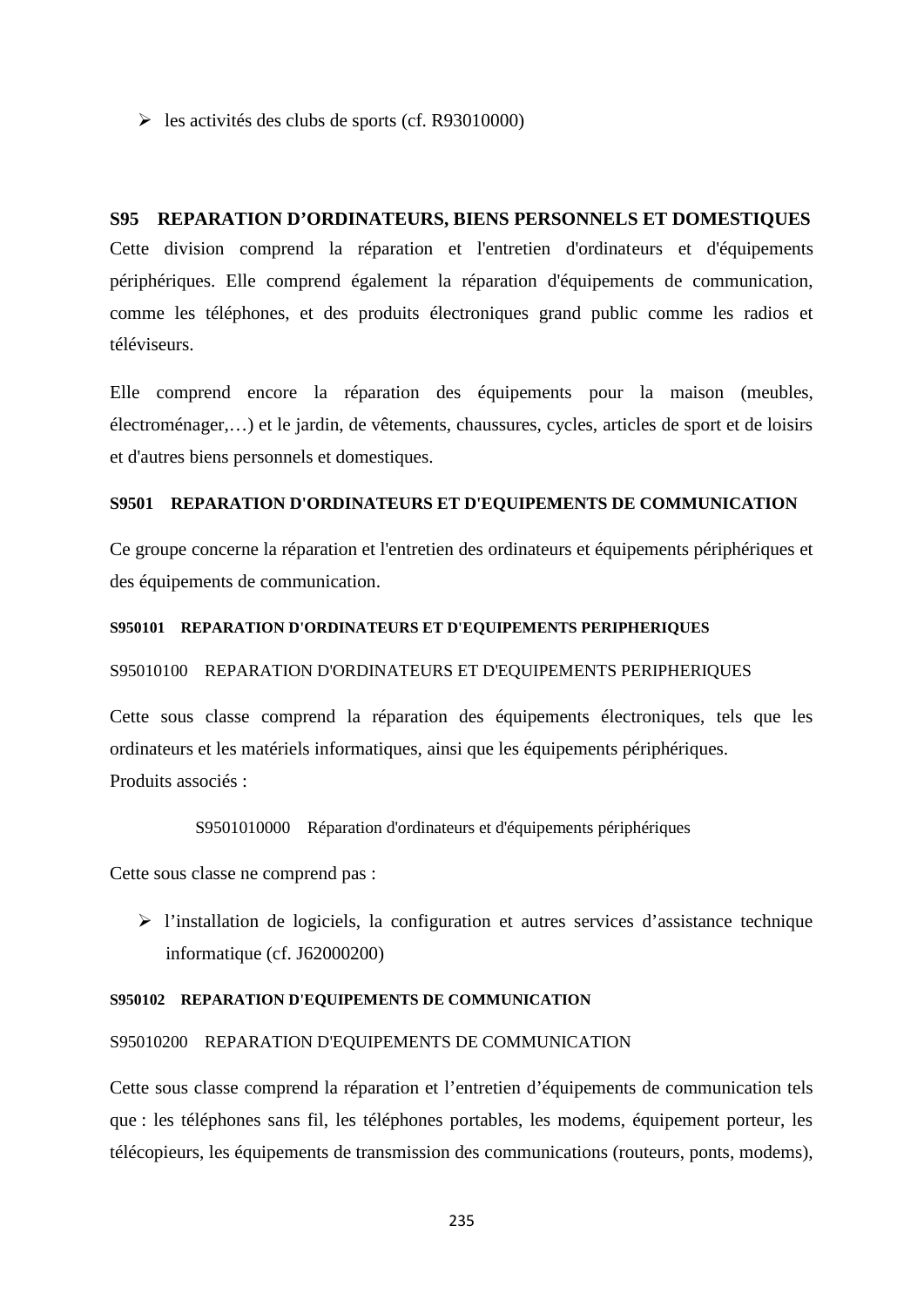les appareils radio émetteur-récepteur, les caméras vidéo et TV destinées à un usage commercial.

Produits associés :

S9501020000 Réparation d'équipements de communication

# **S9502 REPARATION DE BIENS PERSONNELS ET DOMESTIQUES**

# **S950200 REPARATION DE BIENS PERSONNELS ET DOMESTIQUES**

S95020000 REPARATION DE BIENS PERSONNELS ET DOMESTIQUES

Cette sous classe comprend la réparation et l'entretien :

- $\triangleright$  des produits électroniques grand public (radios, téléviseurs, magnétoscopes, lecteurs de CD et DVD, etc.)
- des appareils ménagers (réfrigérateurs, poêles, lave-linge, sèche-linge, lave-vaisselle, etc.)
- $\triangleright$  d'équipements mobiliers pour la maison et jardin
- $\triangleright$  de chaussures, de bagages et d'articles d'habillement (y compris leur transformation), de montres, bijoux, instruments de musique, de cycles et d'articles de sport ainsi que la duplication de clés.

| S9502000001 | Réparation de produits électroniques grand public                                                  |
|-------------|----------------------------------------------------------------------------------------------------|
|             | S9502000002 Réparation d'appareils électroménagers et d'équipements pour la<br>maison et le jardin |
| S9502000003 | Réparation de chaussures et d'articles en cuir                                                     |
| S9502000004 | Réparation de meubles et d'équipements du foyer                                                    |
| S9502000005 | Réparation d'articles d'horlogerie et de bijouterie                                                |
| S9502000006 | Réparation d'autres biens personnels et domestiques                                                |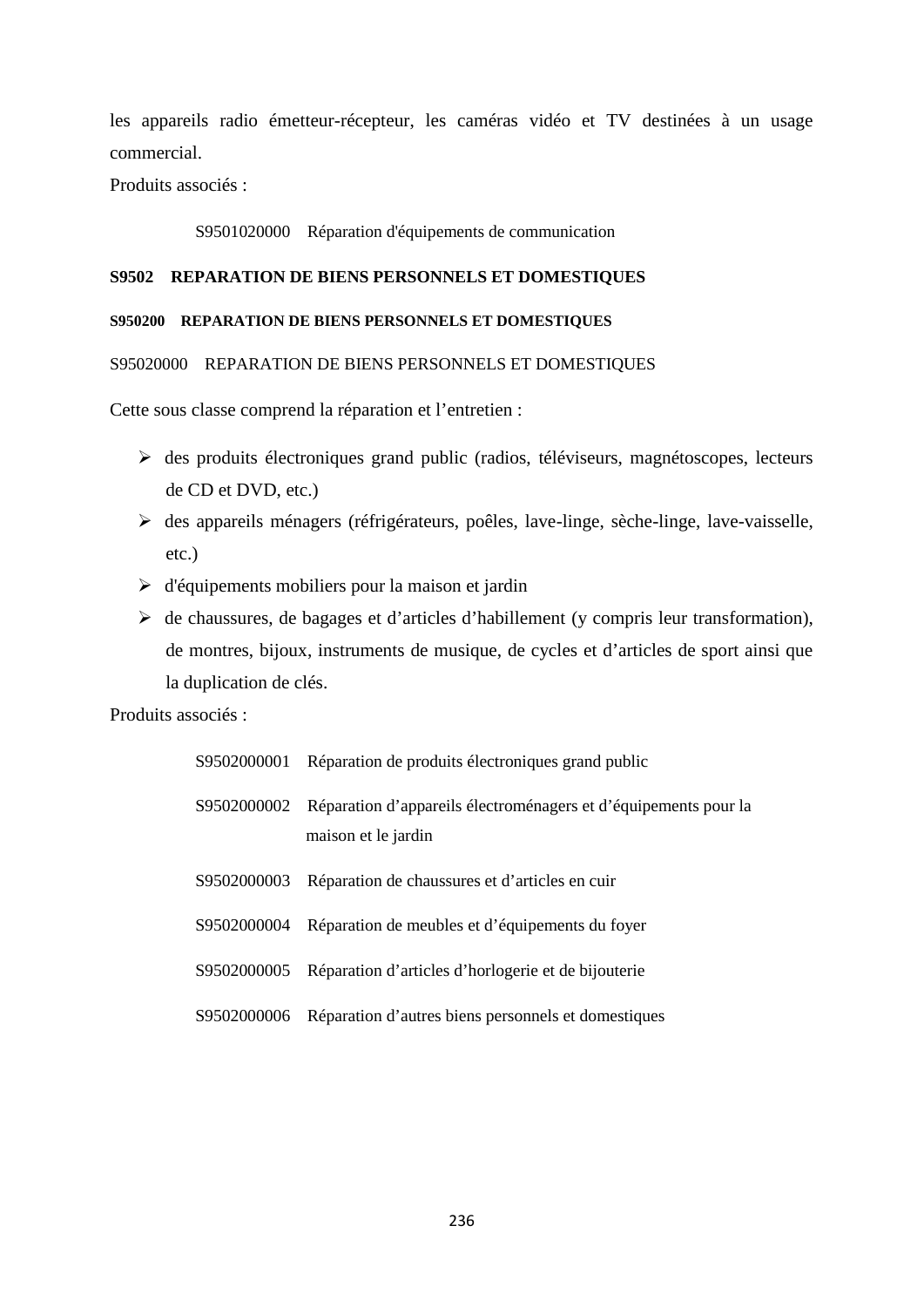## **S96 FOURNITURE D'AUTRES SERVICES PERSONNELS**

Cette division comprend des activités de services principalement rendus à des personnes sur une base individuelle : lavage et nettoyage de textiles, coiffure et soins de beauté, services funéraires, services divers.

#### **S9600 FOURNITURE D'AUTRES SERVICES PERSONNELS**

#### **S960001 LAVAGE ET NETTOYAGE DE TEXTILES**

## S96000100 LAVAGE ET NETTOYAGE DE TEXTILES

Cette sous classe comprend :

- $\triangleright$  le blanchissage, le nettoyage à sec, le repassage, etc., de tous les articles d'habillement (y compris les fourrures) et de matières textiles, effectués pour le compte d'entreprises, de détaillants ou de particuliers, pouvant inclure le ramassage et la livraison du linge
- $\triangleright$  le nettoyage des tapis, des moquettes, des tentures et des rideaux, dans les locaux des clients ou non
- l'échange, par les blanchisseries de gros ou de détail, de linge, de vêtements de travail et d'articles similaires
- $\triangleright$  les activités des blanchisseries de détail, y compris dépôts
- $\triangleright$  les services des laveries automatiques en libre-service

Produits associés :

S9600010000 Services de lavage et nettoyage de textiles

#### **S960002 COIFFURE ET SOINS DE BEAUTE**

#### S96000200 COIFFURE ET SOINS DE BEAUTE

- le lavage, la coupe, la mise en plis, la coloration, l'ondulation et le défrisage de cheveux
- $\triangleright$  la réalisation de tresses et de coiffures africaines
- $\triangleright$  le rasage et la taille de la barbe
- $\triangleright$  les conseils en beauté et les soins du visage et de la peau : maquillage et traitement faciaux
- $\triangleright$  les soins de manucure et de pédicure à vocation esthétique, l'épilation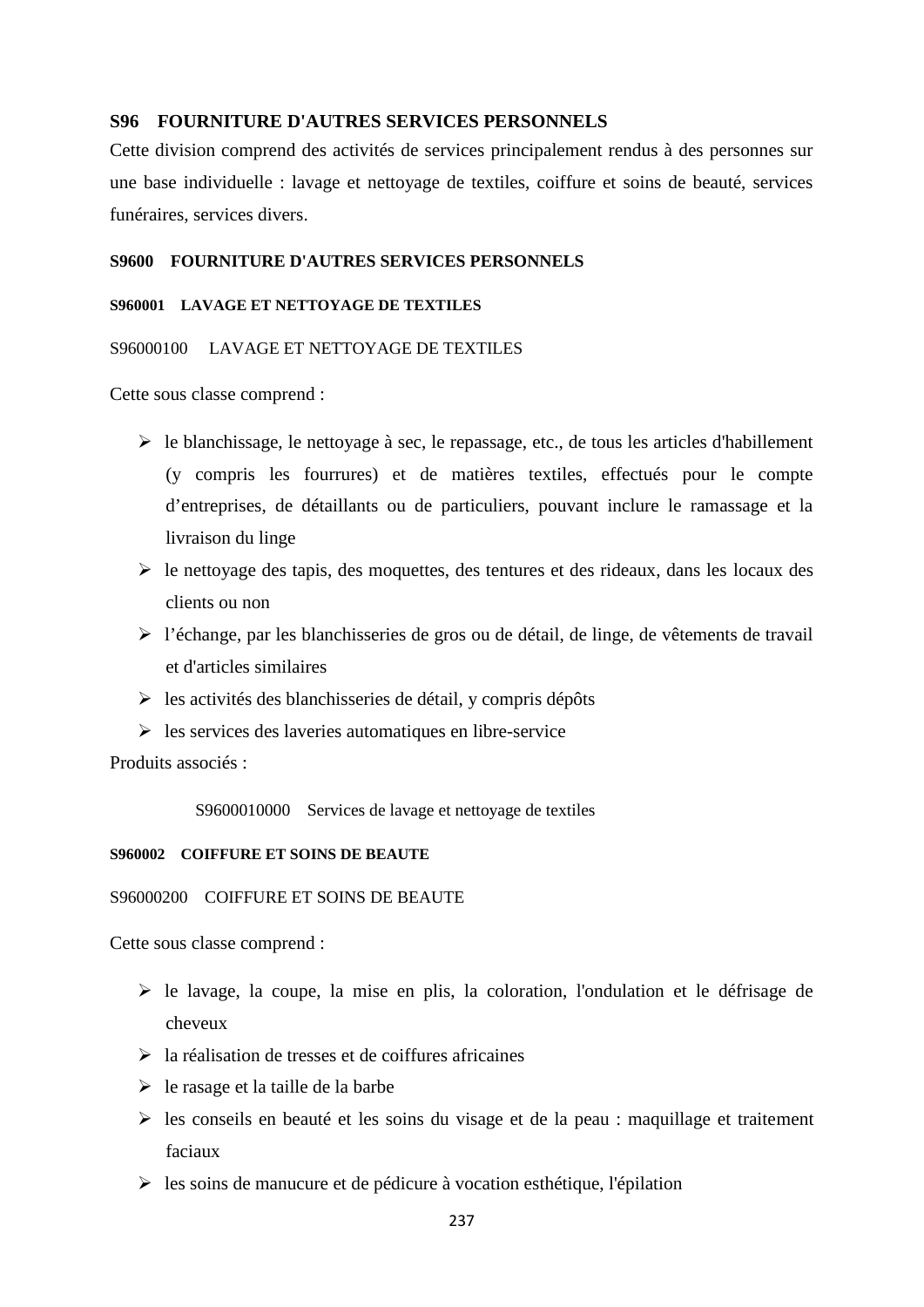Produits associés :

S9600020000 Services de coiffure et soins de beauté

Cette sous classe ne comprend pas :

 $\blacktriangleright$  la fabrication de perruques (cf. C32000300)

#### **S960003 SERVICES FUNERAIRES**

#### S96000300 SERVICES FUNERAIRES

Cette sous classe comprend :

 la préparation des corps, les services de pompes funèbres et des funérariums, l'inhumation ou l'incinération

 $\triangleright$  la location ou la vente de concessions, et l'entretien de tombes et de mausolées Produits associés :

# S9600030000 Services funéraires

Cette sous classe ne comprend pas :

 $\blacktriangleright$  les services religieux liés aux funérailles (cf. S94030100)

#### **S960004 AUTRES SERVICES PERSONNELS N.C.A**

S96000400 AUTRES SERVICES PERSONNELS N.C.A

- $\triangleright$  les activités d'entretien corporel telle que celles fournies par les bains turcs, les hammams, les saunas les solariums, les instituts de massage, etc
- $\triangleright$  les activités des astrologues, spirites, voyants, médiums et envoûteurs
- $\triangleright$  les activités liées à la vie sociale, par exemple les activités des hôtesses, callgirls et prostituées, des agences de rencontres et des agences matrimoniales, y compris par internet
- $\triangleright$  les services pour animaux de compagnie : hébergement, soins et dressage
- $\triangleright$  les activités de recherche généalogique
- $\triangleright$  les activités des studios de tatouage et de perçage corporel
- $\triangleright$  les activités des cireurs, des porteurs, des préposés au parcage des véhicules, etc.
- $\triangleright$  l'exploitation de photomatons, pèse-personne, consignes à pièces, etc.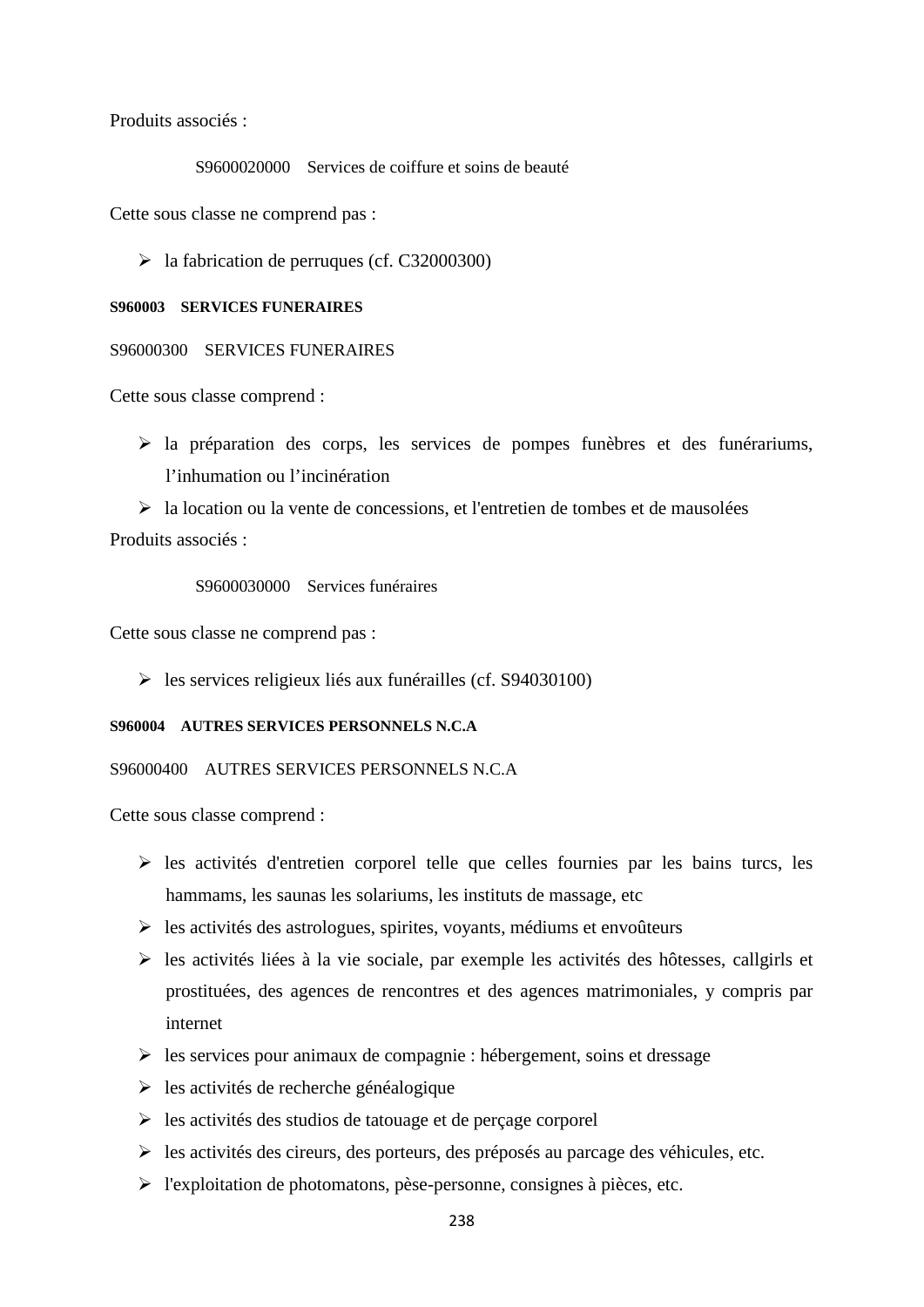Produits associés :

S9600040000 Autres services personnels n.c.a.

# **Section T ACTIVITÉS SPECIALES DES MÉNAGES**

# **T97 ACTIVITÉS DES MÉNAGES EN TANT QU'EMPLOYEURS DE PERSONNEL DOMESTIQUE**

**T9700 ACTIVITÉS DES MÉNAGES EN TANT QU'EMPLOYEURS DE PERSONNEL DOMESTIQUE**

**T970000 ACTIVITES DES MENAGES EN TANT QU'EMPLOYEURS DE PERSONNEL DOMESTIQUE**

T97000000 ACTIVITES DES MENAGES EN TANT QU'EMPLOYEURS DE PERSONNEL DOMESTIQUE

Cette sous classe comprend :

 $\triangleright$  les activités des ménages employant du personnel domestique : femmes de ménage, bonnes, cuisiniers ou cuisinières, jardiniers, portiers, gardiens, chauffeurs, concierges, gouvernantes, précepteurs, secrétaires, etc.

Cette sous classe permet aux domestiques salariés d'indiquer l'activité de l'employeur lors des recensements ou enquêtes, bien que l'employeur soit un particulier. Le service produit par cette activité est consommé par le ménage employeur.

Produits associés :

T9700000000 Services des ménages en tant qu'employeurs de personnel domestique

Cette sous classe ne comprend pas :

- $\triangleright$  la prestation de services de cuisine, jardinage, etc., par des prestataires de services indépendants
- $\blacktriangleright$  la fourniture de personnel de maison par des entreprises (cf. N78000000)
- $\triangleright$  l'aide à domicile dans le cadre de l'action sociale, y compris les services de babysitting (Q88000000)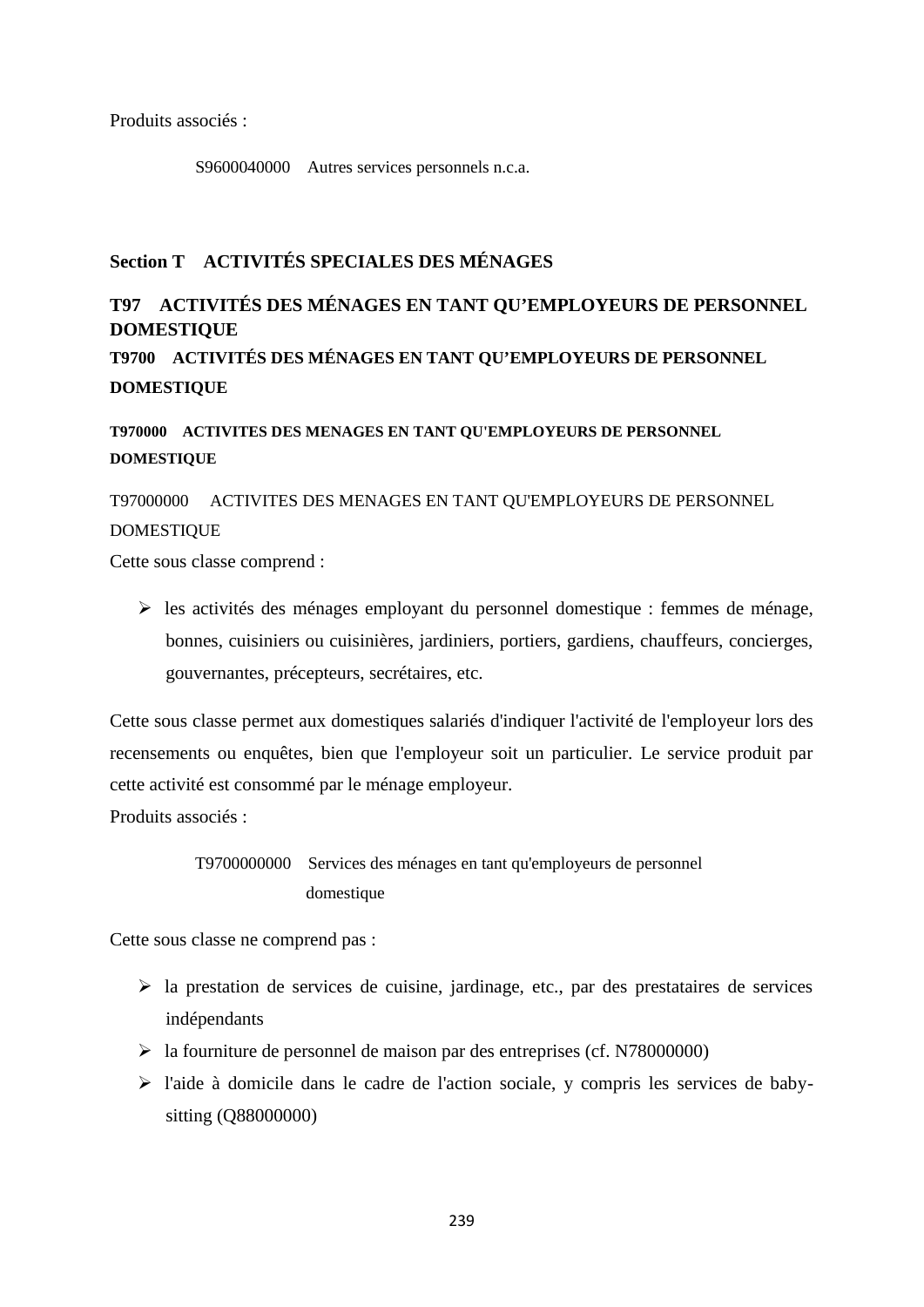# **T98 ACTIVITÉS INDIFFERENCIEES AUTOPRODUITES DES MÉNAGES**

Cette division comprend les activités indifférenciées des ménages en tant que producteurs de biens et services destinés à leur propre usage. Selon la CITI, les ménages doivent être classés ici uniquement s'il est impossible d'identifier une activité primaire pour leurs activités de subsistance. Si les ménages s'engagent dans des activités marchandes, ils doivent être classés selon l'activité marchande primaire exercée.

**Le seul intérêt de cette division est de viser le classement de personnes actives ne pouvant trouver place ailleurs. Il est vivement recommandé de ne pas l'utiliser.**

**T9800 ACTIVITÉS INDIFFERENCIEES AUTOPRODUITES DES MÉNAGES**

**T980001 ACTIVITES INDIFFERENCIEES DES MENAGES EN TANT QUE PRODUCTEURS DE BIENS POUR USAGE PROPRE**

T98000100 ACTIVITES INDIFFERENCIEES DES MENAGES EN TANT QUE PRODUCTEURS DE BIENS POUR USAGE PROPRE

Cette sous classe comprend : les activités indifférenciées des ménages en tant que producteurs de biens destinés à leur seule subsistance.

Produits associés :

T9800010000 Biens indifférenciés produits par les ménages pour leur usage propre

# **T980002 ACTIVITES INDIFFERENCIEES DES MENAGES EN TANT QUE PRODUCTEURS DE SERVICES POUR USAGE PROPRE**

# T98000200 ACTIVITES INDIFFERENCIEES DES MENAGES EN TANT QUE PRODUCTEURS DE SERVICES POUR USAGE PROPRE

Cette sous classe comprend les activités indifférenciées des ménages en tant que producteurs de services destinés à leur propre usage. Ces activités comprennent la cuisine, l'enseignement, les soins aux membres du ménage et les autres services produits par le ménage pour assurer sa propre subsistance.

Si les ménages produisent également des biens multiples destinés à leur propre utilisation, ils sont classés dans les activités indifférenciées des ménages en tant que producteurs de biens pour usage propre.